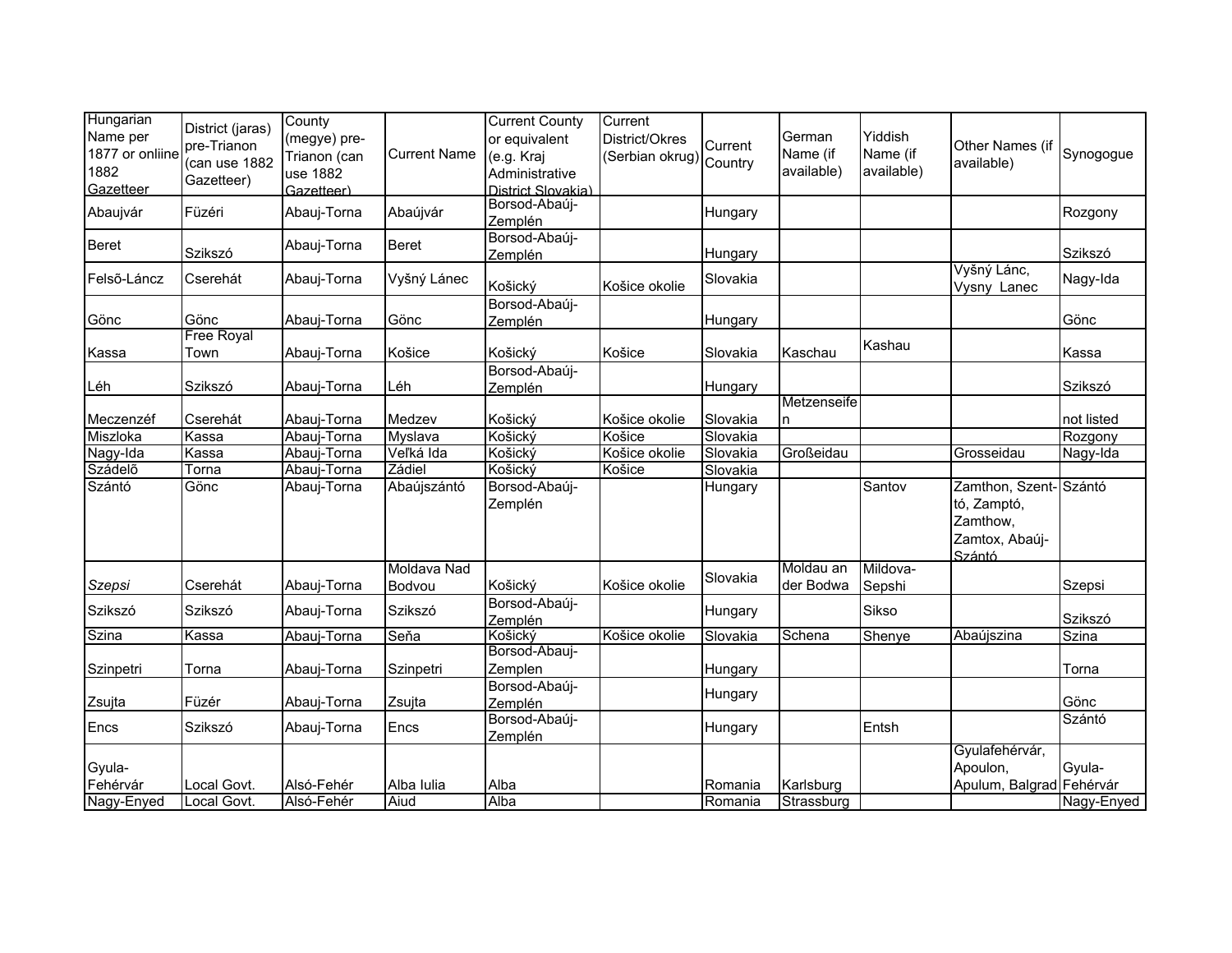| Hungarian<br>Name per<br>1877 or onliine<br>1882<br>Gazetteer | District (jaras)<br>pre-Trianon<br>(can use 1882<br>Gazetteer) | County<br>(megye) pre-<br>Trianon (can<br>use 1882<br>Gazetteer) | <b>Current Name</b> | <b>Current County</b><br>or equivalent<br>(e.g. Kraj<br>Administrative<br>District Slovakia) | Current<br>District/Okres<br>(Serbian okrug) Country | Current            | German<br>Name (if<br>available) | Yiddish<br>Name (if<br>available) | Other Names (if<br>available)                                                     | Synogogue                |
|---------------------------------------------------------------|----------------------------------------------------------------|------------------------------------------------------------------|---------------------|----------------------------------------------------------------------------------------------|------------------------------------------------------|--------------------|----------------------------------|-----------------------------------|-----------------------------------------------------------------------------------|--------------------------|
| Petrosány                                                     | Magyar-Igen                                                    | Alsó-Fehér                                                       | Petroşani           | Hunedoara                                                                                    |                                                      | Romania            |                                  | Petroschen                        | Petroșeni,<br>Petrozsény,<br>Pietroșani                                           | Not listed               |
| Acsuca                                                        | Nagy-halmágy Arad                                              |                                                                  | Aciuța              | Arad                                                                                         |                                                      | Romania            |                                  |                                   | Ácsfalva                                                                          | Nagy-<br>halmágy         |
| Acsuva                                                        | Nagy-halmágy Arad                                              |                                                                  | Avram lancu         | Arad                                                                                         |                                                      | Romania            |                                  |                                   | Aciura,<br>Felsőácsva,<br>Fenyőácsva                                              | Nagy-<br>halmágy         |
| Ágris                                                         | Ternova                                                        | Arad                                                             |                     | Arad                                                                                         |                                                      | Romania            |                                  |                                   | Agrişul Mare,<br>Agriş,<br>Almásegres,<br>Alsóegregy,<br>Alegregy,<br>Felsőegregy | not listed               |
|                                                               |                                                                |                                                                  | Agrisu mare         |                                                                                              |                                                      |                    |                                  |                                   | Nagyágya,                                                                         |                          |
| Ágya<br>Al-Csill                                              | Kis-jenõ<br>Boros-sebes                                        | Arad<br>Arad                                                     | Adea<br>Cil         | Arad<br>Arad                                                                                 |                                                      | Romania<br>Romania |                                  |                                   | Kiságya<br>Cilul de Jos,<br>Cilul de Sus,<br>Alsócsil,<br>Felsőcsil               | Simand<br><b>Buttyin</b> |
| Algyest                                                       | Boros-jenő                                                     | Arad                                                             | Aldeşti             | Arad                                                                                         |                                                      | Romania            |                                  |                                   | Voivodeni-<br>Aldeşti,<br>Áldófalva                                               | <b>Buttyin</b>           |
| Almás                                                         | Boros-sebes                                                    | Arad                                                             | Almas               | Arad                                                                                         |                                                      | Romania            |                                  |                                   |                                                                                   | <b>Buttyin</b>           |
| Almás-<br>Kamarás                                             | Elek                                                           | Arad                                                             | Almáskamarás        | Békés                                                                                        |                                                      | Hungary            |                                  |                                   |                                                                                   | Simand                   |
| Apatelek                                                      | Boros-jenő                                                     | Arad                                                             | Mocrea              | Arad                                                                                         |                                                      | Romania            | Ober-Mokra                       |                                   |                                                                                   | Simand                   |
| Apáti                                                         | Boros-jenõ                                                     | Arad                                                             | Apateu              | Arad                                                                                         |                                                      | Romania            |                                  |                                   |                                                                                   | Simand                   |
| Arad                                                          | Arad                                                           | Arad                                                             | Arad                | Arad                                                                                         |                                                      | Romania            |                                  |                                   | Óarad, Altarad                                                                    | Arad                     |
| Aranyág                                                       | Ternova                                                        | Arad                                                             | Arăneag             | Arad                                                                                         |                                                      | Romania            |                                  |                                   | Aciua, Arăniag                                                                    | not listed               |
| Baja                                                          | Radna                                                          | Arad                                                             | Baia                | Arad                                                                                         |                                                      | Romania            |                                  |                                   | Kisbaja                                                                           | not listed               |
| Baltyele                                                      | Boros-sebes                                                    | Arad                                                             | Gurahont            | Arad                                                                                         |                                                      | Romania            |                                  |                                   | Báltfalva,                                                                        | not listed               |
| Banesd                                                        | Nagy-halmágy                                                   | Arad                                                             | Bănești             | Arad                                                                                         |                                                      | Romania            |                                  |                                   | Zarándbánya,<br>Bányafalva                                                        | not listed               |
| Barakony                                                      | Boros-jenõ                                                     | Arad                                                             | Berechiu            | Arad                                                                                         |                                                      | Romania            |                                  |                                   | Alsóbarakony                                                                      | Simand                   |
| <b>Battuca</b>                                                | Radna                                                          | Arad                                                             | Bătuța              | Arad                                                                                         |                                                      | Romania            |                                  |                                   | Bátyafalva,<br>Kisbáta                                                            | Lippa                    |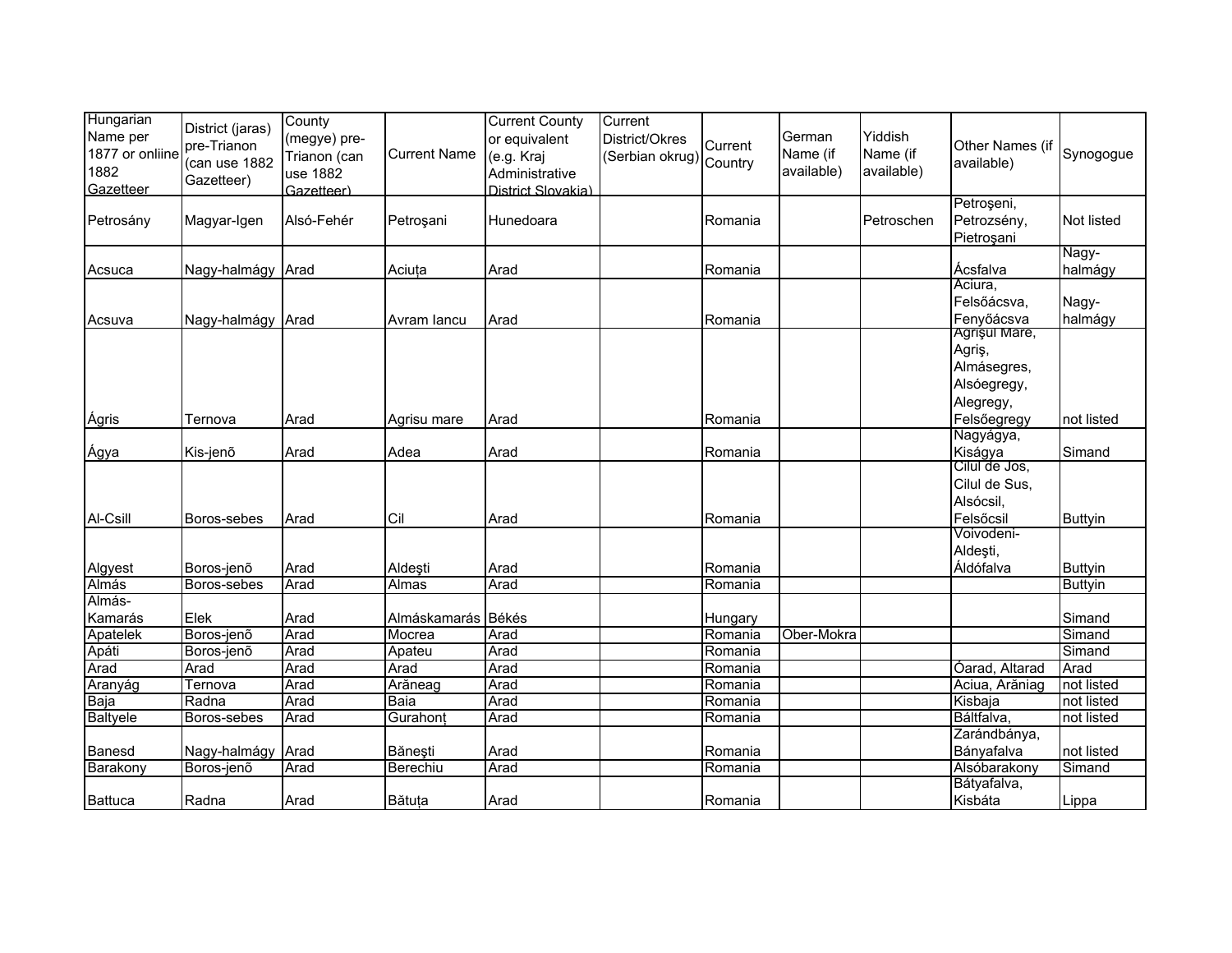| Hungarian<br>Name per<br>1877 or onliine<br>1882<br>Gazetteer | District (jaras)<br>pre-Trianon<br>(can use 1882<br>Gazetteer) | County<br>(megye) pre-<br>Trianon (can<br>use 1882<br>Gazetteer) | <b>Current Name</b> | <b>Current County</b><br>or equivalent<br>(e.g. Kraj<br>Administrative<br>District Slovakia) | Current<br>District/Okres<br>(Serbian okrug) Country | Current | German<br>Name (if<br>available) | Yiddish<br>Name (if<br>available) | Other Names (if<br>available)<br>Luntreni, | Synogogue      |
|---------------------------------------------------------------|----------------------------------------------------------------|------------------------------------------------------------------|---------------------|----------------------------------------------------------------------------------------------|------------------------------------------------------|---------|----------------------------------|-----------------------------------|--------------------------------------------|----------------|
|                                                               |                                                                |                                                                  |                     |                                                                                              |                                                      |         |                                  |                                   | Bélzerénd,                                 |                |
|                                                               |                                                                |                                                                  |                     |                                                                                              |                                                      |         |                                  |                                   | Bélselénd,                                 |                |
|                                                               |                                                                |                                                                  |                     |                                                                                              |                                                      |         |                                  |                                   | Kiszerind,                                 |                |
| Bél-Zerind                                                    | Kis-jenõ                                                       | Arad                                                             | Zerindu mic         | Arad                                                                                         |                                                      | Romania |                                  |                                   | Zerind                                     | Simand         |
| Berindia                                                      | Boros-sebes                                                    | Arad                                                             | Berindia            | Arad                                                                                         |                                                      | Romania |                                  |                                   | Berindeni,<br>Borosberend                  | not listed     |
| <b>Berza</b>                                                  | Boros-jenő                                                     | Arad                                                             | <b>B</b> ârsa       | Arad                                                                                         |                                                      | Romania |                                  |                                   | Barza                                      | <b>Buttyin</b> |
| Berzova                                                       | Radna                                                          | Arad                                                             | Bârzava             | Arad                                                                                         |                                                      | Romania |                                  |                                   |                                            | Lippa          |
| <b>Bogyest</b>                                                | Boros-sebes                                                    | Arad                                                             | Bozeşti             | Arad                                                                                         |                                                      | Romania |                                  |                                   | Rădești                                    | <b>Buttyin</b> |
|                                                               |                                                                |                                                                  |                     |                                                                                              |                                                      |         |                                  |                                   | Bohani,                                    |                |
| Bohány                                                        | Boros-sebes                                                    | Arad                                                             | <b>Buhani</b>       | Arad                                                                                         |                                                      | Romania |                                  |                                   | Bajnokfalva                                | <b>Buttyin</b> |
|                                                               |                                                                |                                                                  |                     |                                                                                              |                                                      |         |                                  |                                   | Caragheorghevi                             |                |
|                                                               |                                                                |                                                                  |                     |                                                                                              |                                                      |         |                                  |                                   | ci, Bocig,                                 |                |
|                                                               |                                                                |                                                                  |                     |                                                                                              |                                                      |         |                                  |                                   | Bakonyszeg,                                |                |
| <b>Bokszeg</b>                                                | Boros-jenõ                                                     | Arad                                                             | Bocsig              | Arad                                                                                         |                                                      | Romania |                                  |                                   | <b>Bakszeg</b>                             | Simand         |
| Boncesd                                                       | Boros-sebes                                                    | Arad                                                             | Bonțești            | Arad                                                                                         |                                                      | Romania |                                  |                                   | Boncafalva<br>Boroșineu,                   | <b>Buttyin</b> |
| Boros-Jenõ                                                    | Boros-jenõ                                                     | Arad                                                             | Ineu                | Arad                                                                                         |                                                      | Romania |                                  |                                   | lenopolea                                  | Simand         |
|                                                               |                                                                |                                                                  |                     |                                                                                              |                                                      |         |                                  |                                   | Boroşşebiş,                                |                |
| Boros-sebes                                                   | Boros-sebes                                                    | Arad                                                             | Sebiş               | Arad                                                                                         |                                                      | Romania |                                  |                                   | Sebes                                      | <b>Buttyin</b> |
| <b>Brusztur</b>                                               | Nagy-halmágy                                                   | Arad                                                             | <b>Brusturi</b>     | Arad                                                                                         |                                                      | Romania | Huffladen                        |                                   | <b>Páfrányos</b>                           | not listed     |
|                                                               |                                                                |                                                                  |                     |                                                                                              |                                                      |         |                                  |                                   | Brusturești,                               |                |
|                                                               |                                                                |                                                                  |                     |                                                                                              |                                                      |         |                                  |                                   | Borosztok,                                 |                |
| <b>Brusztureszk</b>                                           | Boros-sebes                                                    | Arad                                                             | Zimbru              | Arad                                                                                         |                                                      | Romania |                                  |                                   | <b>Brusturesc</b>                          | <b>Buttyin</b> |
|                                                               |                                                                |                                                                  |                     |                                                                                              |                                                      |         |                                  |                                   | Buceava,<br>Buciava,                       |                |
|                                                               |                                                                |                                                                  |                     |                                                                                              |                                                      |         |                                  |                                   | Soimus-                                    |                |
|                                                               |                                                                |                                                                  |                     |                                                                                              |                                                      |         |                                  |                                   | Buciava,                                   |                |
|                                                               |                                                                |                                                                  |                     |                                                                                              |                                                      |         |                                  |                                   | Soimos-                                    |                |
| Bucsava-                                                      |                                                                |                                                                  | Buceava-            |                                                                                              |                                                      |         |                                  |                                   | Buciava,                                   |                |
| Solymos                                                       | Boros-sebes                                                    | Arad                                                             | soimus              | Arad                                                                                         |                                                      | Romania |                                  |                                   | Solymosbucsa                               | <b>Buttyin</b> |
| <b>Budest</b>                                                 | Nagy-halmágy Arad                                              |                                                                  | <b>Budeşti</b>      | Arad                                                                                         |                                                      | Romania |                                  |                                   | Bugyfalva                                  | not listed     |
|                                                               |                                                                |                                                                  |                     |                                                                                              |                                                      |         |                                  |                                   | Bugyfalva,                                 |                |
|                                                               |                                                                |                                                                  |                     |                                                                                              |                                                      |         |                                  |                                   | Bodesd, Bodești-                           |                |
| <b>Bugyesd</b>                                                | Nagy-halmágy Arad                                              |                                                                  | Bodeşti             | Arad                                                                                         |                                                      | Romania |                                  |                                   | Mermeşti                                   | not listed     |
| <b>Buttyin</b>                                                | Boros-sebes                                                    | Arad                                                             | <b>Buteni</b>       | Arad                                                                                         |                                                      | Romania |                                  |                                   | Körösbökény                                | <b>Buttyin</b> |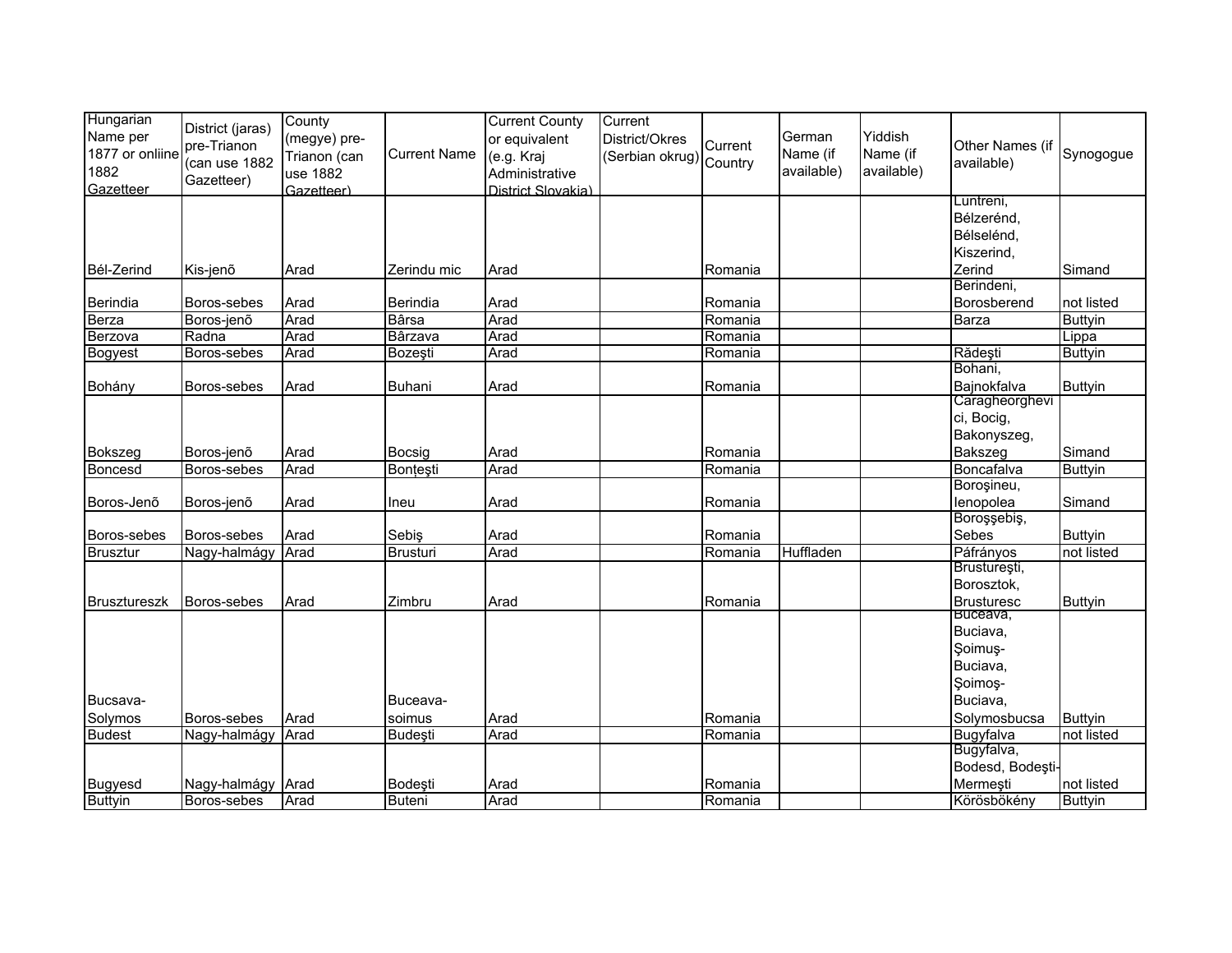| Hungarian       |                   | County       |                     | <b>Current County</b> | Current                 |         |            |            |                 |                |
|-----------------|-------------------|--------------|---------------------|-----------------------|-------------------------|---------|------------|------------|-----------------|----------------|
| Name per        | District (jaras)  |              |                     |                       |                         |         | German     | Yiddish    |                 |                |
|                 | pre-Trianon       | (megye) pre- |                     | or equivalent         | District/Okres          | Current |            |            | Other Names (if |                |
| 1877 or onliine | (can use 1882     | Trianon (can | <b>Current Name</b> | (e.g. Kraj            | (Serbian okrug) Country |         | Name (if   | Name (if   | available)      | Synogogue      |
| 1882            | Gazetteer)        | use 1882     |                     | Administrative        |                         |         | available) | available) |                 |                |
| Gazetteer       |                   | Gazetteer)   |                     | District Slovakia)    |                         |         |            |            |                 |                |
|                 |                   |              |                     |                       |                         |         |            |            | Ceoheşti,       |                |
| Cohesd          | Nagy-halmágy Arad |              | <b>Toheşti</b>      | Arad                  |                         | Romania |            |            | Csohosd         | not listed     |
|                 |                   |              |                     |                       |                         |         |            |            | Tărmurea,       |                |
|                 |                   |              |                     |                       |                         |         |            |            | Martfalva,      |                |
|                 |                   |              |                     |                       |                         |         |            |            | Cermura,        | Nagy-          |
| Csermira        | Nagy-halmágy Arad |              | <b>Fărmure</b>      | Arad                  |                         | Romania | Repsen     |            | Csermura        | Halmágy        |
| Csermõ          | Boros-jenő        | Arad         | Cermei              | Arad                  |                         | Romania | Tschermei  |            | Cermeiu         | Simand         |
| Csernovits-     |                   |              | Şimandul de         |                       |                         |         | Ober-      |            | Şimand,         |                |
| Simánd          | Kis-jenõ          | Arad         | Sus                 | Arad                  |                         | Romania | Schimand   |            | Felsősimánd     | Simand         |
| Csicsér         | Arad              | Arad         | Cicir               | Arad                  |                         | Romania |            |            | Maroscsicsér    | not listed     |
| Csigerél-       |                   |              |                     |                       |                         |         |            |            | Csigérszőllős,  |                |
| Szőlős          | Boros-jenõ        | Arad         | <b>Seleuş</b>       | Arad                  |                         | Romania |            |            | Szőllőcsigerél  | Simand         |
|                 |                   |              |                     |                       |                         |         |            |            | Cinteiu,        |                |
| Csintye         | Kis-jenõ          | Arad         | Cintei              | Arad                  |                         | Romania |            |            | Köröscsente     | Simand         |
|                 |                   |              |                     |                       |                         |         |            |            | Halmagycsucs,   |                |
|                 |                   |              |                     |                       |                         |         |            |            | Ciuci, Ciuciu,  | Nagy-          |
| Csucs           | Nagy-halmágy Arad |              | Vârfurile           | Arad                  |                         | Romania |            |            | Vîrfurile       | Halmágy        |
|                 |                   |              |                     |                       |                         |         |            |            | Ujdézna,        |                |
|                 |                   |              |                     |                       |                         |         |            |            | Ódézna,         |                |
|                 |                   |              |                     |                       |                         |         |            |            | Kisdézna,       |                |
|                 |                   |              |                     |                       |                         |         |            |            |                 |                |
| Dézna           | Boros-sebes       | Arad         | Dezna               | Arad                  |                         | Romania |            |            | Nagydézna       | <b>Buttyin</b> |
| Dezsőháza       | Ternova           | Arad         | Satu mic            | Arad                  |                         | Romania |            |            | Satul Mic       | not listed     |
|                 |                   |              |                     |                       |                         |         |            |            | Décse,          |                |
| Diécs           | Boros-sebes       | Arad         | Dieci               | Arad                  |                         | Romania |            |            | Deákfalva       | <b>Buttyin</b> |
| Doncsény        | Boros-sebes       | Arad         | Donceni             | Arad                  |                         | Romania |            |            | Dancsfalva      | not listed     |
| <b>Drauc</b>    | Ternova           | Arad         | Draut               | Arad                  |                         | Romania | Drauz      |            | Doroszlófalva   | not listed     |
| <b>Dulcsele</b> | Boros-sebes       | Arad         | Dulcele             | Arad                  |                         | Romania |            |            | <b>Édeslak</b>  | <b>Buttyin</b> |
|                 |                   |              |                     |                       |                         |         |            |            | Körösdombró,    |                |
| Dumbrava        | Nagy-halmágy Arad |              | Dumbrava            | Arad                  |                         | Romania | Dorndorf   |            | Dombegyház      | not listed     |
| Dumbrovica      | Radna             | Arad         | Dumbrăvița          | Arad                  |                         | Romania |            |            | Alsódombró      | Lippa          |
|                 |                   |              |                     |                       |                         |         |            |            | Dúd,            |                |
|                 |                   |              |                     |                       |                         |         |            |            | Székesdúd,      |                |
|                 |                   |              |                     |                       |                         |         |            |            | Agyagosdúd,     |                |
|                 |                   |              |                     |                       |                         |         |            |            | Melegdúd,       |                |
| Dund            | Ternova           | Arad         | Dud                 | Arad                  |                         | Romania |            |            | Magyardúd       | not listed     |
| Elek            | Elek              | Arad         | Elek                | <b>Békés</b>          |                         | Hungary |            |            |                 | Simand         |
| Erdőhegy        | Kis-jenõ          | Arad         | Pădureni            | Arad                  |                         | Romania |            |            | Erdeiş, Ardea   | Simand         |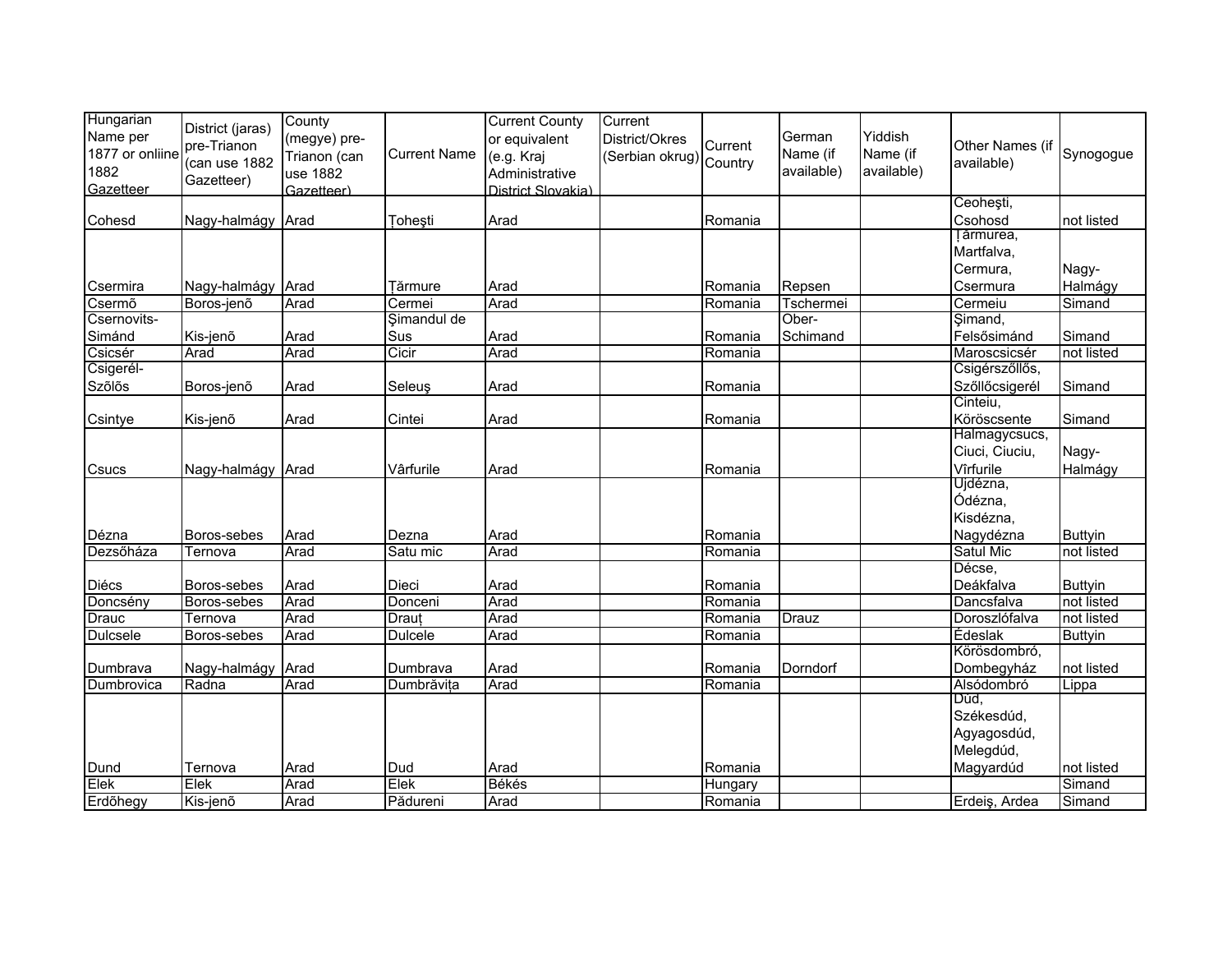| Hungarian       | District (jaras)  | County       |                     | <b>Current County</b> | Current                 |         |                   |            |                             |                |
|-----------------|-------------------|--------------|---------------------|-----------------------|-------------------------|---------|-------------------|------------|-----------------------------|----------------|
| Name per        | pre-Trianon       | (megye) pre- |                     | or equivalent         | District/Okres          | Current | German            | Yiddish    | Other Names (if             |                |
| 1877 or onliine | (can use 1882     | Trianon (can | <b>Current Name</b> | (e.g. Kraj            | (Serbian okrug) Country |         | Name (if          | Name (if   | available)                  | Synogogue      |
| 1882            | Gazetteer)        | use 1882     |                     | Administrative        |                         |         | available)        | available) |                             |                |
| Gazetteer       |                   | Gazetteer)   |                     | District Slovakia)    |                         |         |                   |            | Fachert, Zimánd-            |                |
| Fakert          | Arad              | Arad         | Livada              | Arad                  |                         | Romania | <b>Baumgarten</b> |            | Fakert                      | not listed     |
| Fekete-         |                   |              | lermata             |                       |                         |         |                   |            |                             |                |
| Gyarmat         | Kis-jenõ          | Arad         | Neagră              | Arad                  |                         | Romania |                   |            | Gyarmat                     | Simand         |
|                 |                   |              |                     |                       |                         |         |                   |            | Minişul de Sus,             |                |
|                 |                   |              |                     |                       |                         |         |                   |            | Stupini,                    |                |
| Felménes        | Ternova           | Arad         | Minișu de Sus       | Arad                  |                         | Romania |                   |            | Felsőménes                  | not listed     |
| Fényes          | Boros-sebes       | Arad         | Fenis               | Arad                  |                         | Romania |                   |            | Körösfényes                 | not listed     |
| Forray-Nagy-    |                   |              |                     |                       |                         |         |                   |            | Iratoșul Mare,              |                |
| Iratos          | Pécska            | Arad         | Iratoşu             | Arad                  |                         | Romania |                   |            | Nagyiratos                  | not listed     |
| Galsa           | Világos           | Arad         | Galşa               | Arad                  |                         | Romania | Galscha           |            |                             | not listed     |
|                 |                   |              |                     |                       |                         |         |                   |            | Glogovat,                   |                |
|                 |                   |              |                     |                       |                         |         | Glogowatz,        |            | Glogovăț, Orod,             |                |
| Glogovác        | Arad              | Arad         | Vladimirescu        | Arad                  |                         | Romania | Glogowitz         |            | Öthalom                     | Arad           |
|                 |                   |              |                     |                       |                         |         |                   |            | Paulian,                    |                |
| Govosdia        | Boros-sebes       | Arad         | Livada              | Arad                  |                         | Romania |                   |            | Păulean, Gósd               | <b>Buttyin</b> |
|                 |                   |              |                     |                       |                         |         |                   |            | Găvoşdia,                   |                |
|                 |                   |              |                     |                       |                         |         |                   |            | Mocioni,                    |                |
|                 |                   |              | Nicolae             |                       |                         |         |                   |            | Alsóköves,                  | Soborsin/Lip   |
| Govosdia        | Radna             | Arad         | Bălcescu            | Arad                  |                         | Romania |                   |            | Govojdia<br>Groșiori, Grosu | pa             |
|                 |                   |              |                     |                       |                         |         |                   |            | Mare,                       |                |
| Groós           | Nagy-halmágy Arad |              | Grosi               | Arad                  |                         | Romania | <b>Groß</b>       |            | Halmágygórós                | not listed     |
|                 |                   |              |                     |                       |                         |         |                   |            | Groșii Noi,                 |                |
|                 |                   |              |                     |                       |                         |         |                   |            | Groșii-Noul,                |                |
|                 |                   |              |                     |                       |                         |         |                   |            | Groșii Noui,                |                |
| Gross           | Radna             | Arad         | Grosi               | Arad                  |                         | Romania |                   |            | Garassa                     | Lippa          |
| Gurahonc        | Boros-sebes       | Arad         | Gurahont            | Arad                  |                         | Romania |                   |            | Honctő                      | <b>Buttyin</b> |
|                 |                   |              |                     |                       |                         |         |                   |            | Guravale,                   |                |
|                 |                   |              |                     |                       |                         |         |                   |            | Guravăi,                    | Nagy-          |
| Guravoj         | Nagy-halmágy Arad |              | Gura Văii           | Arad                  |                         | Romania | Mauldorf          |            | Vojkaháza                   | halmágy        |
| Gurba           | Boros-jenő        | Arad         | Gurba               | Arad                  |                         | Romania | Garba             |            |                             | Simand         |
|                 |                   |              |                     |                       |                         |         |                   |            | larmata.                    |                |
| Gyarmata        | Boros-jenõ        | Arad         | lermata             | Arad                  |                         | Romania |                   |            | Csigérgyarmat               | Simand         |
| Gyorok          | Arad              | Arad         | Ghioroc             | Arad                  |                         | Romania | Djorok            |            | Gioroc, Gyarak              | Arad           |
| Gyula-          |                   |              |                     |                       |                         |         |                   |            |                             |                |
| Varsánd         | Elek              | Arad         | Vărşand             | Arad                  |                         | Romania |                   |            | Giula-Vărșand               | Simand         |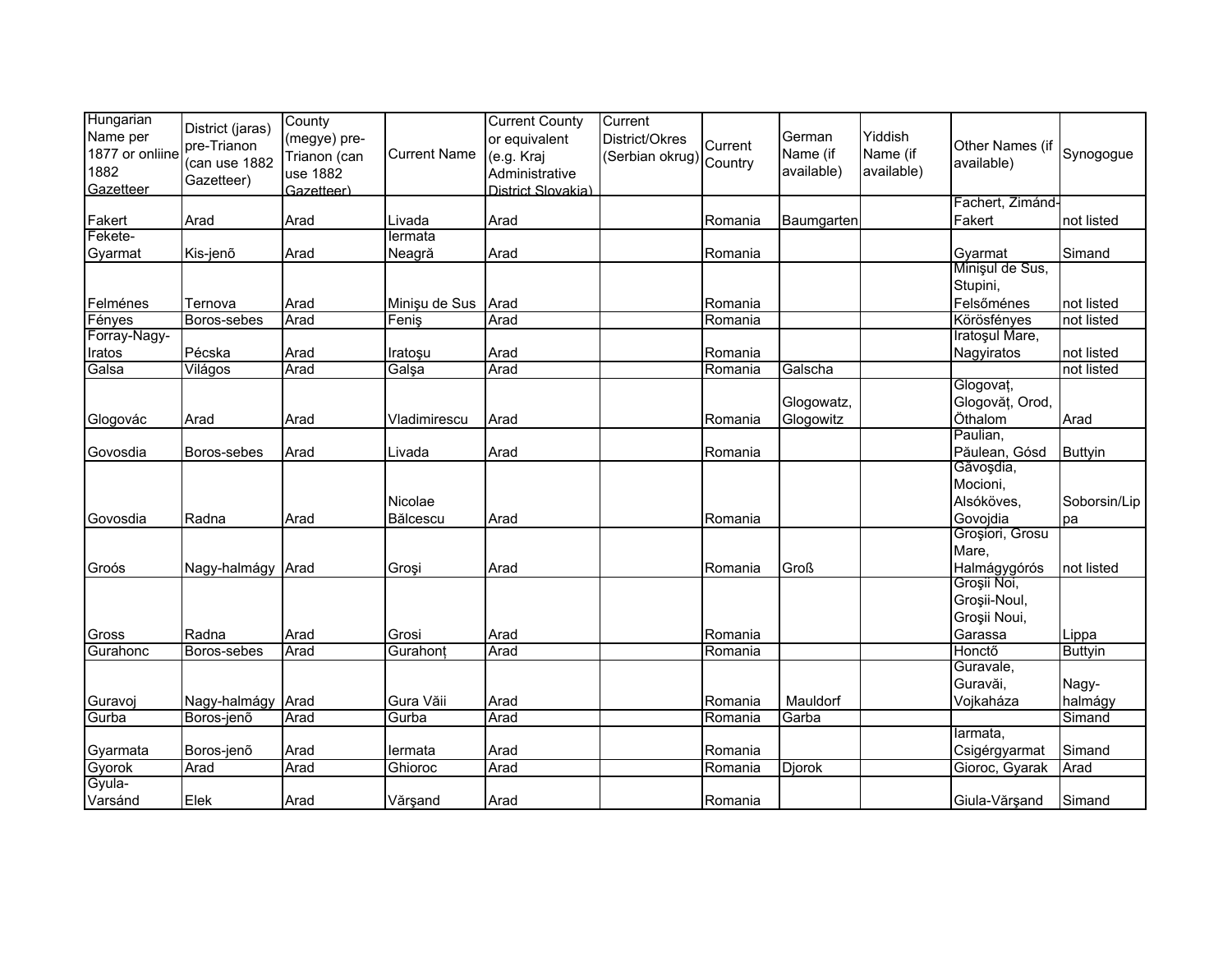| Hungarian<br>Name per<br>1877 or onliine<br>1882<br>Gazetteer | District (jaras)<br>pre-Trianon<br>(can use 1882<br>Gazetteer) | County<br>(megye) pre-<br>Trianon (can<br>use 1882<br>Gazetteer) | <b>Current Name</b> | <b>Current County</b><br>or equivalent<br>(e.g. Kraj<br>Administrative<br>District Slovakia) | Current<br>District/Okres<br>(Serbian okrug) Country | Current | German<br>Name (if<br>available) | Yiddish<br>Name (if<br>available) | Other Names (if<br>available) | Synogogue      |
|---------------------------------------------------------------|----------------------------------------------------------------|------------------------------------------------------------------|---------------------|----------------------------------------------------------------------------------------------|------------------------------------------------------|---------|----------------------------------|-----------------------------------|-------------------------------|----------------|
|                                                               |                                                                |                                                                  |                     |                                                                                              |                                                      |         |                                  |                                   |                               | Soborsin/Lip   |
| Gyulica                                                       | Radna                                                          | Arad                                                             | Julița              | Arad                                                                                         |                                                      | Romania |                                  |                                   | Giulița, Gyulatő              | pa             |
| Halalis                                                       | Radna                                                          | Arad                                                             | <b>Hălăliş</b>      | Arad                                                                                         |                                                      | Romania |                                  |                                   | Áldásos                       | not listed     |
| Hodos                                                         | Ternova                                                        | Arad                                                             | Hodiş               | Arad                                                                                         |                                                      | Romania |                                  |                                   | Zarándhódos                   | not listed     |
| Holdmézes                                                     | Boros-sebes                                                    | Arad                                                             | Pescari             | Arad                                                                                         |                                                      | Romania |                                  |                                   | Holtmezes,<br>Hold, Mézes     | not listed     |
| Honcisor                                                      | Boros-sebes                                                    | Arad                                                             | Honțişor            | Arad                                                                                         |                                                      | Romania |                                  |                                   | Honcér                        | <b>Buttyin</b> |
|                                                               |                                                                |                                                                  |                     |                                                                                              |                                                      |         |                                  |                                   | Ignafalva,                    |                |
| Ignest                                                        | Boros-sebes                                                    | Arad                                                             | Igneşti             | Arad                                                                                         |                                                      | Romania |                                  |                                   | Ignesty                       | <b>Buttyin</b> |
| lltyó                                                         | Radna                                                          | Arad                                                             | Ilteu               | Arad                                                                                         |                                                      | Romania |                                  |                                   | Iltő                          | not listed     |
| Járkos                                                        | Ternova                                                        | Arad                                                             | lercoșeni           | Arad                                                                                         |                                                      | Romania |                                  |                                   | Ujarkos, larcoş               | not listed     |
|                                                               |                                                                |                                                                  |                     |                                                                                              |                                                      |         |                                  |                                   | losași,<br>Alsójószás,        |                |
| Jószás                                                        | Boros-sebes                                                    | Arad                                                             | losaş               | Arad                                                                                         |                                                      | Romania |                                  |                                   | Felsőjószás                   | not listed     |
| Jószáshely                                                    | Boros-sebes                                                    | Arad                                                             | losășel             | Arad                                                                                         |                                                      | Romania |                                  |                                   | Kisjószás                     | <b>Buttyin</b> |
| Juonesd                                                       | Nagy-halmágy                                                   | Arad                                                             | lonesti             | Arad                                                                                         |                                                      | Romania |                                  |                                   |                               | not listed     |
|                                                               |                                                                |                                                                  |                     |                                                                                              |                                                      |         |                                  |                                   | Căcărău,                      |                |
| Kakaró                                                        | Boros-sebes                                                    | Arad                                                             | Joia mare           | Arad                                                                                         |                                                      | Romania |                                  |                                   | Kőkaró                        | <b>Buttyin</b> |
|                                                               |                                                                |                                                                  |                     |                                                                                              |                                                      |         |                                  |                                   | Maroskapronca,                |                |
| Kaprucza                                                      | Radna                                                          | Arad                                                             | Căpruța             | Arad                                                                                         |                                                      | Romania |                                  |                                   | Kapronca                      | Lippa          |
| Kavna                                                         | Ternova                                                        | Arad                                                             | Camna               | Arad                                                                                         |                                                      | Romania |                                  |                                   |                               | not listed     |
|                                                               |                                                                |                                                                  |                     |                                                                                              |                                                      |         |                                  |                                   | Cherechiu,                    |                |
|                                                               |                                                                |                                                                  |                     |                                                                                              |                                                      |         |                                  |                                   | Erdőskerek,                   |                |
|                                                               |                                                                |                                                                  |                     |                                                                                              |                                                      |         |                                  |                                   | Erdőkereki,                   |                |
|                                                               |                                                                |                                                                  |                     |                                                                                              |                                                      |         |                                  |                                   | Simonkereki,                  |                |
| Kerek                                                         | Világos                                                        | Arad                                                             | Caporal alexa       | Arad                                                                                         |                                                      | Romania |                                  |                                   | Egyházaskereki                | not listed     |
|                                                               |                                                                |                                                                  |                     |                                                                                              |                                                      |         |                                  |                                   | Kertes-Toplica,               |                |
|                                                               |                                                                |                                                                  |                     |                                                                                              |                                                      |         |                                  |                                   | Alsókertes,                   |                |
|                                                               |                                                                |                                                                  |                     |                                                                                              |                                                      |         |                                  |                                   | Felsőkertes.                  |                |
|                                                               |                                                                |                                                                  |                     |                                                                                              |                                                      |         |                                  |                                   | Mézlőkertes,                  |                |
|                                                               |                                                                |                                                                  |                     |                                                                                              |                                                      |         |                                  |                                   | Barakertes,                   |                |
|                                                               |                                                                |                                                                  |                     |                                                                                              |                                                      |         |                                  |                                   | Kápolnáskertes,               |                |
|                                                               |                                                                |                                                                  |                     |                                                                                              |                                                      |         |                                  |                                   | Császárkertes,                |                |
|                                                               |                                                                |                                                                  |                     |                                                                                              |                                                      |         |                                  |                                   | Mihálykertes,                 |                |
| Kertes                                                        | Boros-sebes                                                    | Arad                                                             | Prunişor            | Arad                                                                                         |                                                      | Romania |                                  |                                   | Chertiş, Pruneşti Buttyin     |                |
|                                                               |                                                                |                                                                  |                     |                                                                                              |                                                      |         | Kerölösch,                       |                                   |                               |                |
| Kerülős                                                       | Kis-jenõ                                                       | Arad                                                             | Chereluş            | Arad                                                                                         |                                                      | Romania | Kerelusch                        |                                   | Kerellős                      | Simand         |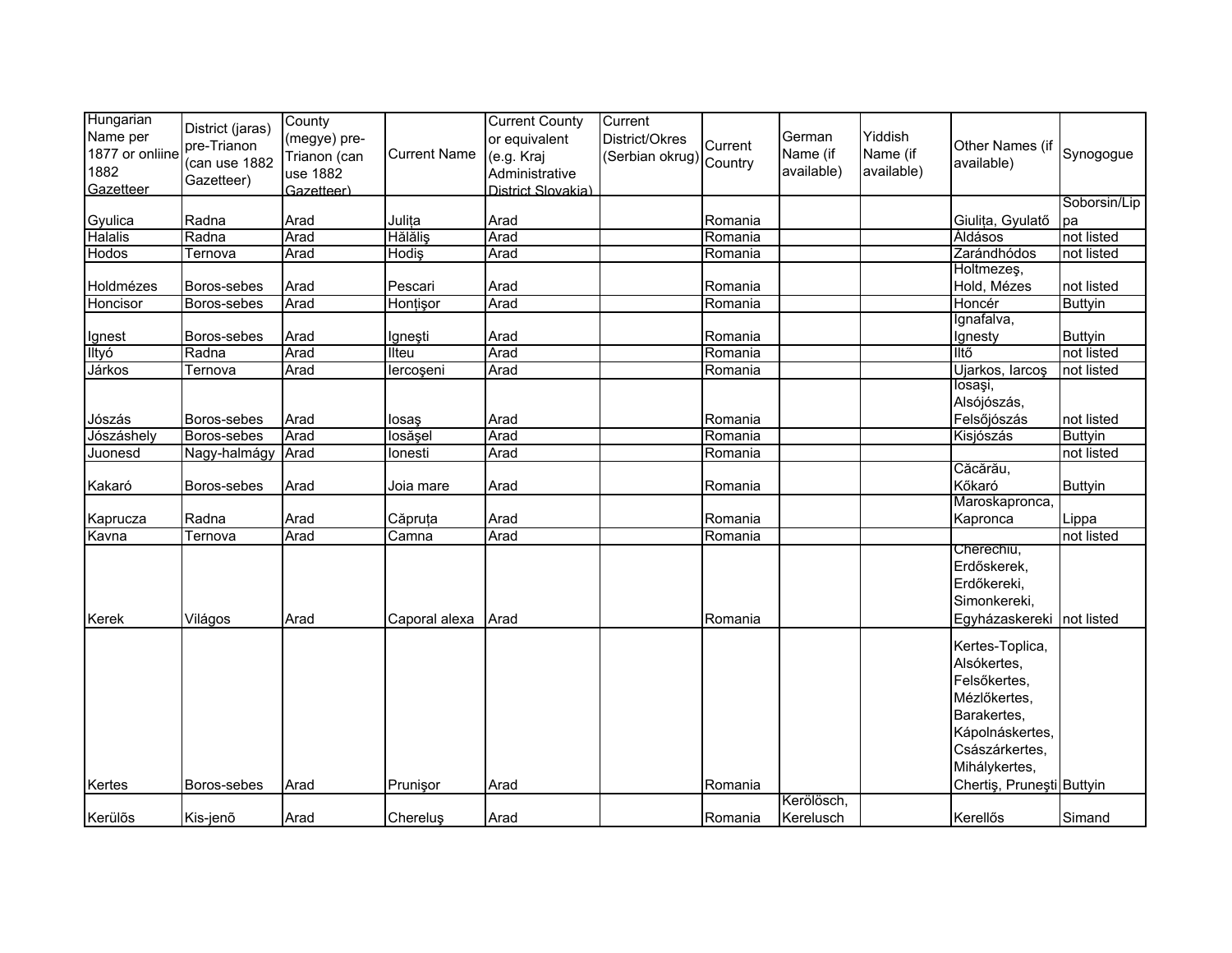| Hungarian<br>Name per<br>1877 or onliine<br>1882<br>Gazetteer | District (jaras)<br>pre-Trianon<br>(can use 1882<br>Gazetteer) | County<br>(megye) pre-<br>Trianon (can<br>use 1882<br>Gazetteer) | <b>Current Name</b> | <b>Current County</b><br>or equivalent<br>(e.g. Kraj<br>Administrative<br>District Slovakia) | Current<br>District/Okres<br>Serbian okrug) Country | Current | German<br>Name (if<br>available) | Yiddish<br>Name (if<br>available) | Other Names (if<br>available) | Synogogue      |
|---------------------------------------------------------------|----------------------------------------------------------------|------------------------------------------------------------------|---------------------|----------------------------------------------------------------------------------------------|-----------------------------------------------------|---------|----------------------------------|-----------------------------------|-------------------------------|----------------|
| Kis-Halmágy                                                   | Nagy-halmágy                                                   | Arad                                                             | Hălmăgel            | Arad                                                                                         |                                                     | Romania |                                  |                                   | Hălmagiul Mic                 | not listed     |
| Kis-Jenő                                                      | Kis-jenõ                                                       | Arad                                                             | Chisineu-Cris       | Arad                                                                                         |                                                     | Romania |                                  |                                   | Chişinău Criş                 | Simand         |
| <b>Kis-Pereg</b>                                              | Pécska                                                         | Arad                                                             | Peregu mic          | Arad                                                                                         |                                                     | Romania | Klein-Pereg                      |                                   | Peregul-Mic                   | Pécska         |
| Kis-Varjas                                                    | Pécska                                                         | Arad                                                             | Variașu Mic         | Arad                                                                                         |                                                     | Romania |                                  |                                   | Kisvarjaspuszta               | not listed     |
| Kiszindia                                                     | Boros-sebes                                                    | Arad                                                             | Chisindia           | Arad                                                                                         |                                                     | Romania |                                  |                                   | Keszend,<br>Biszindia         | <b>Buttyin</b> |
| Kladova                                                       | Radna                                                          | Arad                                                             | Cladova             | Arad                                                                                         |                                                     | Romania |                                  |                                   | Kalodva                       | not listed     |
| Kocsuba                                                       | Boros-sebes                                                    | Arad                                                             | Cociuba             | Arad                                                                                         |                                                     | Romania |                                  |                                   | Köröskocsoba                  | not listed     |
| Konop                                                         | Radna                                                          | Arad                                                             | Conop               | Arad                                                                                         |                                                     | Romania |                                  |                                   |                               | Lippa          |
| Korbest                                                       | Radna                                                          | Arad                                                             | Corbești            | Arad                                                                                         |                                                     | Romania |                                  |                                   | Maroshollód                   | not listed     |
|                                                               |                                                                |                                                                  |                     |                                                                                              |                                                     |         |                                  |                                   | Covasinți,                    |                |
|                                                               |                                                                |                                                                  |                     |                                                                                              |                                                     |         |                                  |                                   | Podgoria,                     |                |
|                                                               |                                                                |                                                                  |                     |                                                                                              |                                                     |         |                                  |                                   | Kovászi,                      |                |
| Kovaszinc                                                     | Világos                                                        | Arad                                                             | Covăsinț            | Arad                                                                                         |                                                     | Romania |                                  |                                   | Kovaszinc                     | not listed     |
|                                                               |                                                                |                                                                  |                     |                                                                                              |                                                     |         |                                  |                                   | Cherestamenes,                |                |
|                                                               |                                                                |                                                                  |                     |                                                                                              |                                                     |         |                                  |                                   | Alménes,                      |                |
| Kresztaménes Ternova                                          |                                                                | Arad                                                             | Minişel             | Arad                                                                                         |                                                     | Romania |                                  |                                   | Keresztménes                  | not listed     |
| Krisztesd                                                     | Nagy-halmágy                                                   | Arad                                                             | Cristești           | Arad                                                                                         |                                                     | Romania |                                  |                                   | Keresztespatak                | not listed     |
|                                                               |                                                                |                                                                  |                     |                                                                                              |                                                     |         |                                  |                                   | Koroknya,                     |                |
|                                                               |                                                                |                                                                  |                     |                                                                                              |                                                     |         |                                  |                                   | Alsókrokna,                   |                |
|                                                               |                                                                |                                                                  |                     |                                                                                              |                                                     |         |                                  |                                   | Felsőkrokna,                  |                |
|                                                               |                                                                |                                                                  |                     |                                                                                              |                                                     |         |                                  |                                   | Alsókorotna,                  |                |
|                                                               |                                                                |                                                                  |                     |                                                                                              |                                                     |         |                                  |                                   | Felsőkorotna,                 |                |
| Krokna                                                        | Boros-sebes                                                    | Arad                                                             | Crocna              | Arad                                                                                         |                                                     | Romania |                                  |                                   | Korokna                       | not listed     |
| Kujás                                                         | Radna                                                          | Arad                                                             | Cuiaş               | Arad                                                                                         |                                                     | Romania |                                  |                                   | Felsőköves                    | not listed     |
|                                                               |                                                                |                                                                  |                     |                                                                                              |                                                     |         |                                  |                                   | Koved,                        |                |
|                                                               |                                                                |                                                                  |                     |                                                                                              |                                                     |         |                                  |                                   | Alsóköved,                    |                |
|                                                               |                                                                |                                                                  |                     |                                                                                              |                                                     |         |                                  |                                   | Felsőköved,                   |                |
|                                                               |                                                                |                                                                  |                     |                                                                                              |                                                     |         |                                  |                                   | Kisköved,                     |                |
|                                                               |                                                                |                                                                  |                     |                                                                                              |                                                     |         |                                  |                                   | Papköved,                     |                |
| Kujed                                                         | Ternova                                                        | Arad                                                             | Cuied               | Arad                                                                                         |                                                     | Romania |                                  |                                   | Drágánköved                   | not listed     |
|                                                               |                                                                |                                                                  |                     |                                                                                              |                                                     |         |                                  |                                   | Curtacher,                    |                |
| Kurtakér                                                      | Ternova                                                        | Arad                                                             | Chier               | Arad                                                                                         |                                                     | Romania |                                  |                                   | Kurvakér                      | not listed     |
|                                                               |                                                                |                                                                  |                     |                                                                                              |                                                     |         |                                  |                                   | Kürtös,                       |                |
|                                                               |                                                                |                                                                  |                     |                                                                                              |                                                     |         |                                  |                                   | Kurtegyház,                   |                |
|                                                               |                                                                |                                                                  |                     |                                                                                              |                                                     |         |                                  |                                   | Kurtafejéregyhá               |                |
|                                                               |                                                                |                                                                  |                     |                                                                                              |                                                     |         |                                  |                                   |                               |                |
| <b>Kurtics</b>                                                | Arad                                                           | Arad                                                             | Curtici             | Arad                                                                                         |                                                     | Romania | Kurtitsch                        |                                   | Kisfejéregyház Kurtics        |                |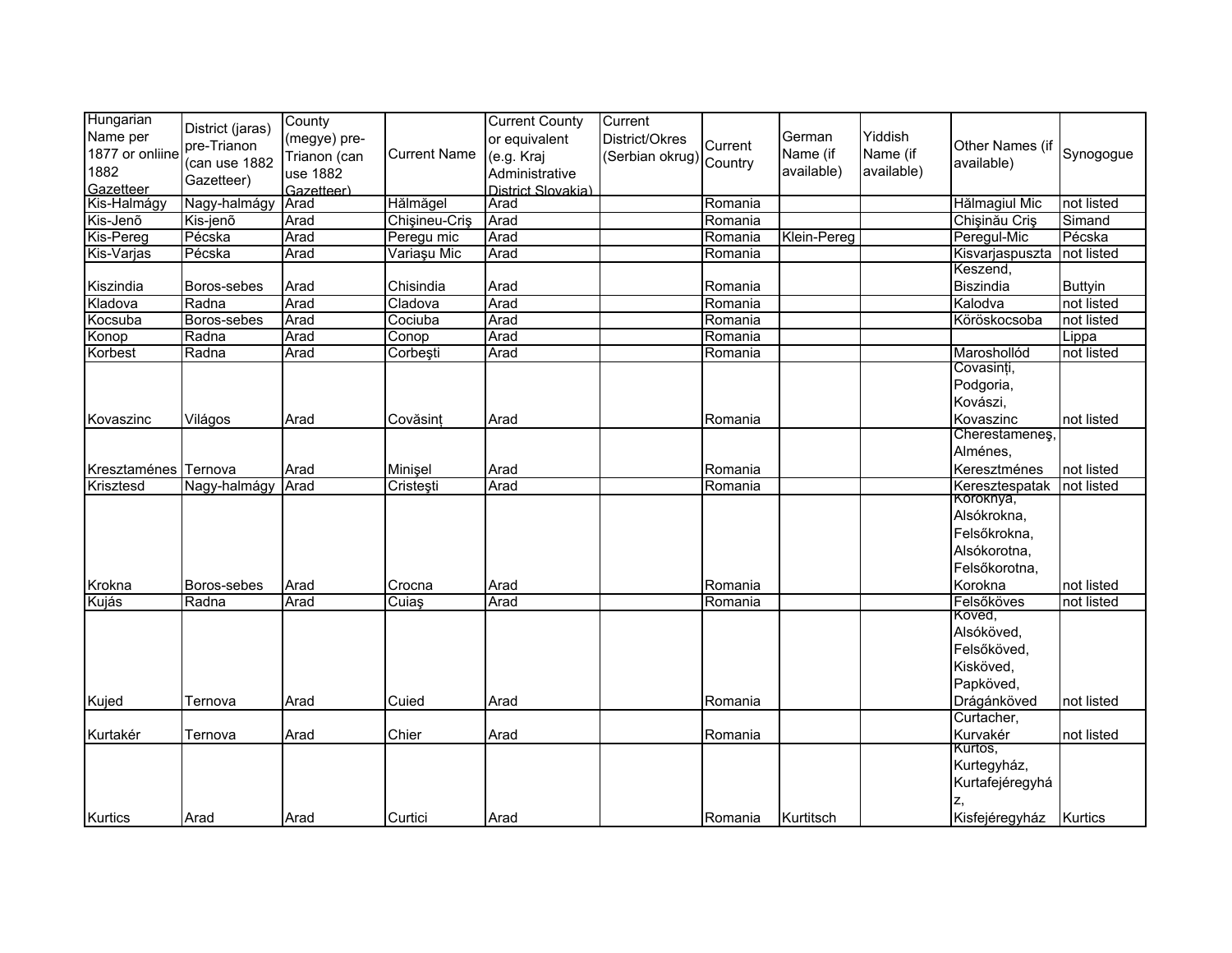| Hungarian       |                   | County       |                     | <b>Current County</b> | Current                 |         |            |            |                   |                |
|-----------------|-------------------|--------------|---------------------|-----------------------|-------------------------|---------|------------|------------|-------------------|----------------|
| Name per        | District (jaras)  | (megye) pre- |                     | or equivalent         | District/Okres          |         | German     | Yiddish    |                   |                |
| 1877 or onliine | pre-Trianon       | Trianon (can | <b>Current Name</b> | (e.g. Kraj            | (Serbian okrug) Country | Current | Name (if   | Name (if   | Other Names (if   | Synogogue      |
| 1882            | (can use 1882     | use 1882     |                     | Administrative        |                         |         | available) | available) | available)        |                |
| Gazetteer       | Gazetteer)        | Gazetteer)   |                     | District Slovakia)    |                         |         |            |            |                   |                |
| Kuvin           | Arad              | Arad         | Cuvin               | Arad                  |                         | Romania | Kuwin      |            | Aradkövi, Kövi    | Arad           |
| Laáz            | Boros-sebes       | Arad         | $\mathsf{L}$ az     | Arad                  |                         | Romania |            |            | Déznaláz          | <b>Buttyin</b> |
|                 |                   |              |                     |                       |                         |         |            |            | Irtásfalu,        | Nagy-          |
| Lazúr           | Nagy-halmágy Arad |              | Lazuri              | Arad                  |                         | Romania |            |            | Irtásfalva        | Halmágy        |
|                 |                   |              |                     |                       |                         |         |            |            | Sövényes,         |                |
|                 |                   |              |                     |                       |                         |         |            |            | Soványfalva,      |                |
| Leásza          | Nagy-halmágy Arad |              | Leasa               | Arad                  |                         | Romania | Laas       |            | Sövényfalva       | not listed     |
| Lestyóra        | Nagy-halmágy      | Arad         | Leştioara           | Arad                  |                         | Romania |            |            | Listioara, Kisles | not listed     |
| Lugozó          | Ternova           | Arad         | Luguzău             | Arad                  |                         | Romania |            |            |                   | not listed     |
|                 |                   |              |                     |                       |                         |         |            |            | Lungşoara,        |                |
|                 |                   |              |                     |                       |                         |         |            |            | Voşdoci,          |                |
|                 |                   |              |                     |                       |                         |         |            |            | Văşdoci,          |                |
|                 |                   |              |                     |                       |                         |         |            |            | Voşdoci-          |                |
|                 |                   |              |                     |                       |                         |         |            |            | Lungșoara,        |                |
|                 |                   |              |                     |                       |                         |         |            |            | Hosszúsor,        |                |
|                 |                   |              |                     |                       |                         |         |            |            | Longsárfalva,     |                |
| Lungsora        | Nagy-halmágy Arad |              | Luncsoara           | Arad                  |                         | Romania | Thaldorf   |            | Lunksora          | not listed     |
| Lupest          | Radna             | Arad         | Lupeşti             | Arad                  |                         | Romania |            |            | Farkasháza        | not listed     |
| Mácsa           | Arad              | Arad         | Macea               | Arad                  |                         | Romania | Matscha    |            |                   | not listed     |
|                 |                   |              |                     |                       |                         |         |            |            | Mădrăgești,       |                |
|                 |                   |              |                     |                       |                         |         |            |            | Mădrijești,       |                |
|                 |                   |              |                     |                       |                         |         |            |            | Madarsák,         |                |
| Madrizest       | Boros-sebes       | Arad         | Mădrigești          | Arad                  |                         | Romania |            |            | Madarsákfalva     | <b>Buttyin</b> |
|                 |                   |              |                     |                       |                         |         |            |            | Măgulița,         |                |
| Magulica        | Nagy-halmágy Arad |              | Măgulicea           | Arad                  |                         | Romania |            |            | Kismaglód         | not listed     |
| Magyarád        | Világos           | Arad         | Măderat             | Arad                  |                         | Romania |            |            |                   | not listed     |
|                 |                   |              |                     |                       |                         |         |            |            | Pecica            |                |
| Magyar-         |                   |              |                     |                       |                         |         |            |            | ungurească,       | Magyar-        |
| Pécska          | Pécska            | Arad         | Rovine              | Arad                  |                         | Romania |            |            | Magyarpécska      | Pécska         |
| Magyar-         |                   |              |                     |                       |                         |         |            |            |                   |                |
| Világos         | Világos           | Arad         | Siria               | Arad                  |                         | Romania |            |            |                   | not listed     |
| Ménes           | Radna             | Arad         | Minis               | Arad                  |                         | Romania |            |            |                   | Arad           |
|                 |                   |              |                     |                       |                         |         |            |            | Merneşti,         |                |
|                 |                   |              |                     |                       |                         |         |            |            | Bodești-          |                |
| Mermesd         | Nagy-halmágy Arad |              | Mermeşti            | Arad                  |                         | Romania |            |            | Mermeşti          | not listed     |
| Mikalaka        | Arad              | Arad         | Micălaca            | Arad                  |                         | Romania |            |            | Micloc, Kislaka   | not listed     |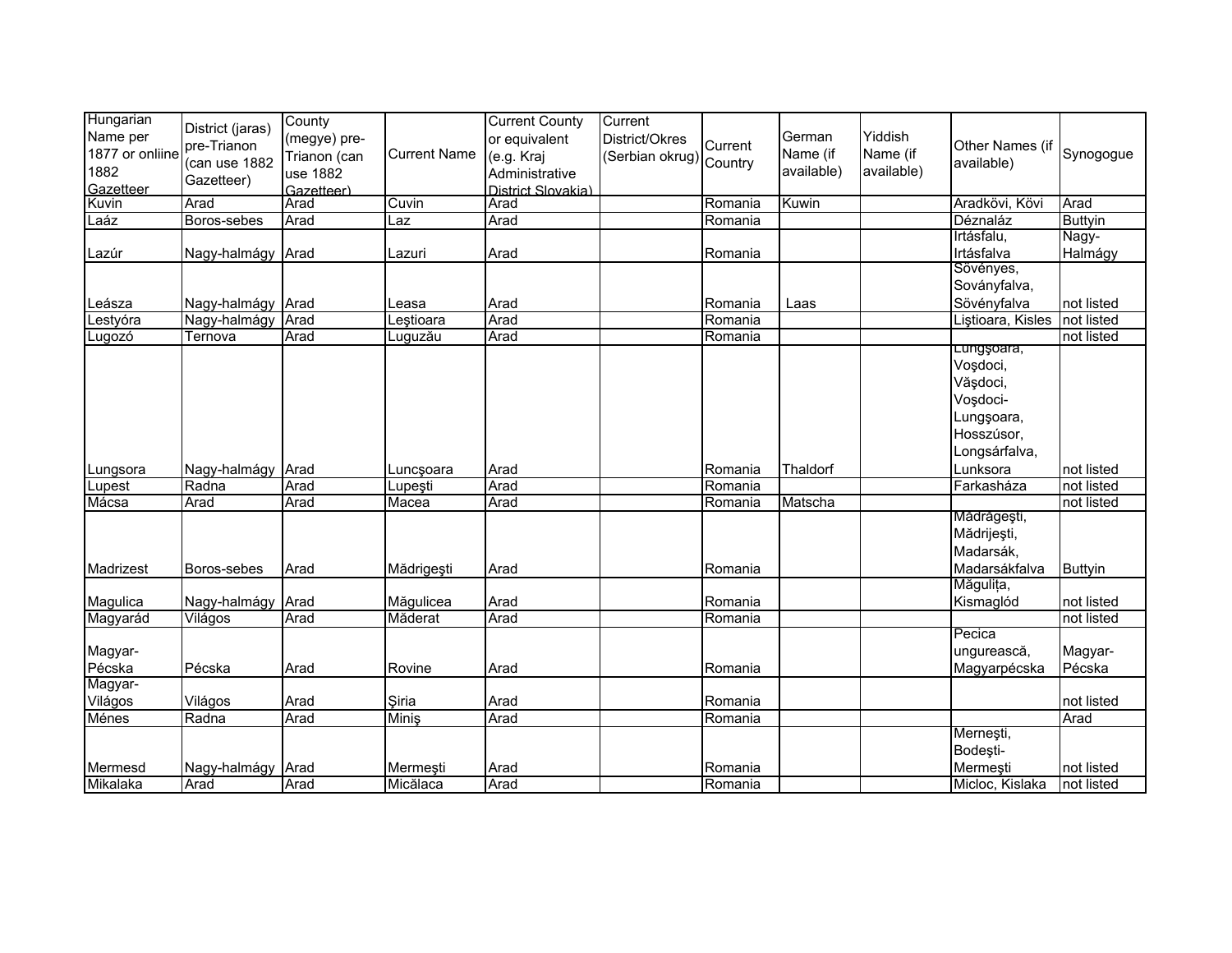| Hungarian<br>Name per<br>1877 or onliine<br>1882<br>Gazetteer | District (jaras)<br>pre-Trianon<br>(can use 1882<br>Gazetteer) | County<br>(megye) pre-<br>Trianon (can<br>use 1882<br>Gazetteer) | <b>Current Name</b> | <b>Current County</b><br>or equivalent<br>(e.g. Kraj<br>Administrative<br>District Slovakia) | Current<br>District/Okres<br>(Serbian okrug) Country | Current | German<br>Name (if<br>available) | Yiddish<br>Name (if<br>available) | Other Names (if<br>available) | Synogogue      |
|---------------------------------------------------------------|----------------------------------------------------------------|------------------------------------------------------------------|---------------------|----------------------------------------------------------------------------------------------|------------------------------------------------------|---------|----------------------------------|-----------------------------------|-------------------------------|----------------|
|                                                               |                                                                |                                                                  |                     |                                                                                              |                                                      |         |                                  |                                   | Felsőmilova,<br>Alsómilova,   |                |
| Milova                                                        | Radna                                                          | Arad                                                             | Milova              | Arad                                                                                         |                                                      | Romania | Milowa                           |                                   | Kismilova                     | Lippa          |
| Minyád                                                        | Boros-sebes                                                    | Arad                                                             | Minead              | Arad                                                                                         |                                                      | Romania |                                  |                                   | Menyed, Miniad                | Buttyin        |
| Miske                                                         | Kis-jenő                                                       | Arad                                                             | Mişca               | Arad                                                                                         |                                                      | Romania |                                  |                                   | Tőzmiske                      | Simand         |
| Mondorlak                                                     | Arad                                                           | Arad                                                             | Mândruloc           | Arad                                                                                         |                                                      | Romania | Monderlak                        |                                   | Széplak                       | not listed     |
|                                                               |                                                                |                                                                  |                     |                                                                                              |                                                      |         |                                  |                                   | Marosmonyoró,                 |                |
| Monorostia                                                    | Radna                                                          | Arad                                                             | Monoroștia          | Arad                                                                                         |                                                      | Romania |                                  |                                   | Monoristia<br>Băile Moineasa, | not listed     |
|                                                               |                                                                |                                                                  |                     |                                                                                              |                                                      |         |                                  |                                   | Menyháza,                     |                |
| Monyásza                                                      | Boros-sebes                                                    | Arad                                                             | Moneasa             | Arad                                                                                         |                                                      | Romania |                                  |                                   | Monyaháza                     | not listed     |
| Monyoró                                                       | Boros-jenő                                                     | Arad                                                             | Mânerău             | Arad                                                                                         |                                                      | Romania |                                  |                                   | Mogyorós                      | Simand         |
| Moroda                                                        | Boros-jenõ                                                     | Arad                                                             | Moroda              | Arad                                                                                         |                                                      | Romania |                                  |                                   | Marót                         | Simand         |
| Muszka                                                        | Világos                                                        | Arad                                                             | Mâsca               | Arad                                                                                         |                                                      | Romania |                                  |                                   | Musca                         | not listed     |
|                                                               |                                                                |                                                                  |                     |                                                                                              |                                                      |         |                                  |                                   | Mosztafalva,                  |                |
|                                                               |                                                                |                                                                  |                     |                                                                                              |                                                      |         |                                  |                                   | Mesterfalva,                  |                |
|                                                               |                                                                |                                                                  |                     |                                                                                              |                                                      |         |                                  |                                   | Mosztagyörgyfal               |                |
| Musztesd                                                      | Boros-sebes                                                    | Arad                                                             | Mustesti            | Arad                                                                                         |                                                      | Romania |                                  |                                   | va                            | not listed     |
| Nadab                                                         | Kis-jenõ                                                       | Arad                                                             | Nădab               | Arad                                                                                         |                                                      | Romania |                                  |                                   |                               | Simand         |
| Nadalbest                                                     | Boros-sebes                                                    | Arad                                                             | Nădălbești          | Arad                                                                                         |                                                      | Romania |                                  |                                   | Nádalmás                      | <b>Buttyin</b> |
|                                                               |                                                                |                                                                  |                     |                                                                                              |                                                      |         |                                  |                                   | Nades,                        |                |
| Nádas                                                         | Ternova                                                        | Arad                                                             | Nadas               | Arad                                                                                         |                                                      | Romania |                                  |                                   | Zarándnádas                   | not listed     |
|                                                               |                                                                |                                                                  |                     |                                                                                              |                                                      |         |                                  |                                   | Hălmagiul Mare                |                |
|                                                               |                                                                |                                                                  |                     |                                                                                              |                                                      |         |                                  |                                   | Halmagiu,                     |                |
|                                                               |                                                                |                                                                  |                     |                                                                                              |                                                      |         |                                  |                                   | Hălmaj,                       | Nagy-          |
|                                                               | Nagy-Halmágy Nagy-halmágy Arad                                 |                                                                  | Hălmagiu            | Arad                                                                                         |                                                      | Romania |                                  |                                   | Halmágy                       | Halmágy        |
| Nagy-                                                         |                                                                |                                                                  |                     |                                                                                              |                                                      |         |                                  |                                   |                               |                |
| Kamarás                                                       | Elek                                                           | Arad                                                             | Nagykamarás         | Békés                                                                                        |                                                      | Hungary |                                  |                                   |                               | Simand         |
|                                                               |                                                                |                                                                  |                     |                                                                                              |                                                      |         |                                  |                                   | Pilu mare,                    |                |
|                                                               |                                                                |                                                                  |                     |                                                                                              |                                                      |         |                                  |                                   | Nagypély,                     |                |
|                                                               |                                                                |                                                                  |                     |                                                                                              |                                                      |         |                                  |                                   | Vámospél,                     |                |
| Nagy-Pél                                                      | Elek                                                           | Arad                                                             | Pilu                | Arad                                                                                         |                                                      | Romania |                                  |                                   | Nemespél                      | Simand         |
|                                                               |                                                                |                                                                  |                     |                                                                                              |                                                      |         |                                  |                                   | Variașul,                     |                |
| Nagy-Varjas                                                   | Pécska                                                         | Arad                                                             | Variaşu Mare        | Arad                                                                                         |                                                      | Romania |                                  |                                   | Variaşu                       | not listed     |
|                                                               |                                                                |                                                                  |                     |                                                                                              |                                                      |         |                                  |                                   | Zerindul Mare,                |                |
|                                                               |                                                                |                                                                  |                     |                                                                                              |                                                      |         |                                  |                                   | Nagyzerénd,                   | Simand         |
|                                                               |                                                                |                                                                  |                     |                                                                                              |                                                      |         |                                  |                                   | Nagyselénd,                   |                |
| Nagy-Zerind                                                   | Kis-jenõ                                                       | Arad                                                             | Zerind              | Arad                                                                                         |                                                      | Romania |                                  |                                   | Zerind                        |                |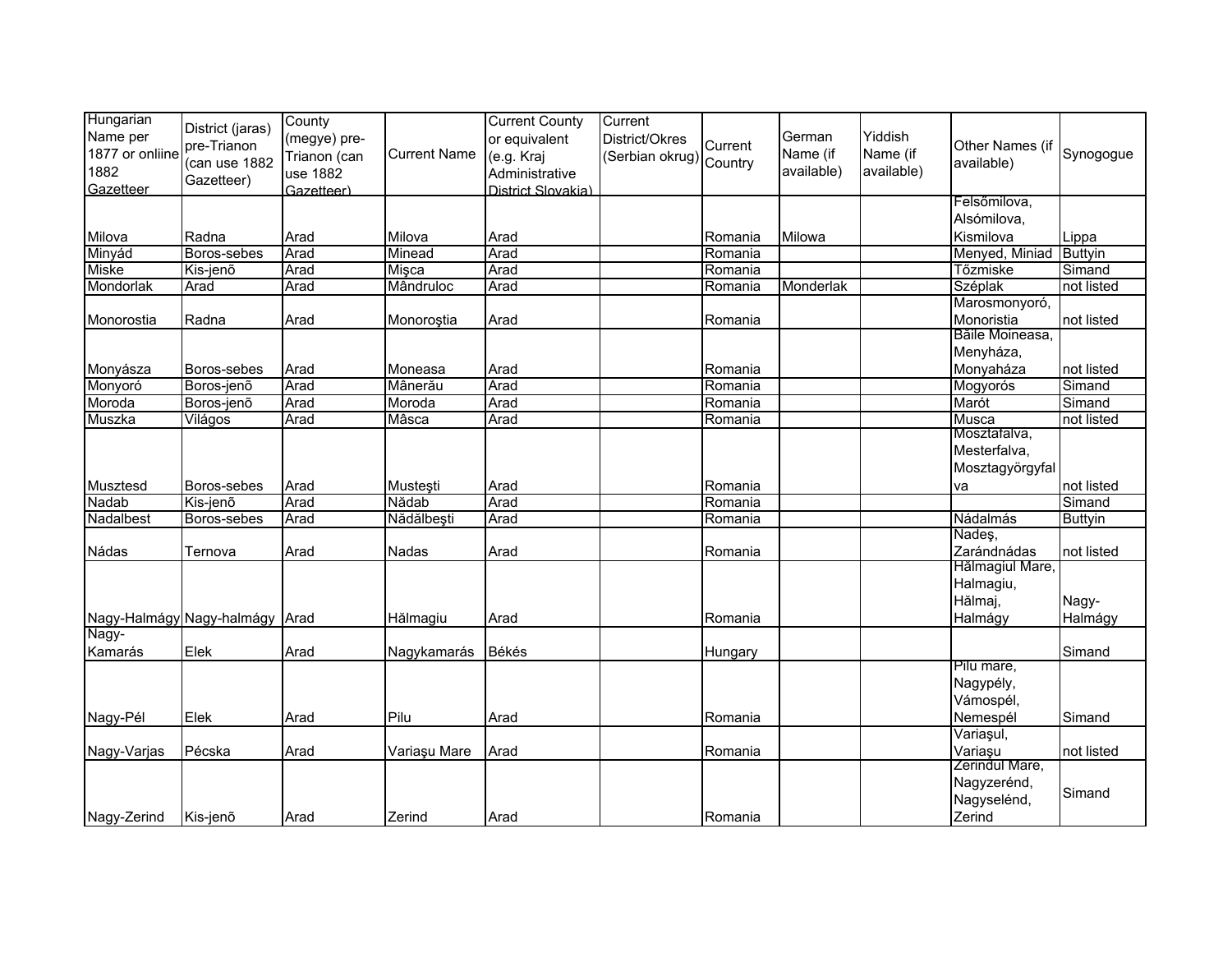| Hungarian<br>Name per<br>1877 or onliine<br>1882<br>Gazetteer | District (jaras)<br>pre-Trianon<br>(can use 1882<br>Gazetteer) | County<br>(megye) pre-<br>Trianon (can<br>use 1882<br>Gazetteer) | <b>Current Name</b> | <b>Current County</b><br>or equivalent<br>(e.g. Kraj<br>Administrative<br>District Slovakia) | Current<br>District/Okres<br>Serbian okrug) Country | Current | German<br>Name (if<br>available) | Yiddish<br>Name (if<br>available) | Other Names (if<br>available) | Synogogue      |
|---------------------------------------------------------------|----------------------------------------------------------------|------------------------------------------------------------------|---------------------|----------------------------------------------------------------------------------------------|-----------------------------------------------------|---------|----------------------------------|-----------------------------------|-------------------------------|----------------|
|                                                               |                                                                |                                                                  |                     |                                                                                              |                                                     |         | Grosspereg                       |                                   |                               |                |
|                                                               |                                                                |                                                                  |                     |                                                                                              |                                                     |         | Grossperek,                      |                                   | Peregul german,               |                |
| Német-Pereg                                                   | Pécska                                                         | Arad                                                             | Peregu mare         | Arad                                                                                         |                                                     | Romania | Großperek                        |                                   | Nagypereg                     | Pécska         |
|                                                               |                                                                |                                                                  |                     |                                                                                              |                                                     |         |                                  |                                   | Kisfeketefalu,                |                |
| Nyágra                                                        | Boros-sebes                                                    | Arad                                                             | Neagra              | Arad                                                                                         |                                                     | Romania |                                  |                                   | Kisfeketefalva                | <b>Buttyin</b> |
| Obersia                                                       | Radna                                                          | Arad                                                             | Obârșia             | Arad                                                                                         |                                                     | Romania |                                  |                                   | Obârșa                        | not listed     |
|                                                               |                                                                |                                                                  |                     |                                                                                              |                                                     |         |                                  |                                   | Bodrogu-vechiu                |                |
|                                                               |                                                                |                                                                  |                     |                                                                                              |                                                     |         | Alt-Bodrog,                      |                                   | Hodoş-Bodrog,                 | Pécska/Butt    |
| Ó-Bodrog                                                      | Pécska                                                         | Arad                                                             | Bodrogu Vechi Arad  |                                                                                              |                                                     | Romania | Hodosch                          |                                   | Hódosbodrog                   | vin            |
|                                                               |                                                                |                                                                  |                     |                                                                                              |                                                     |         |                                  |                                   | Oci, Ochiuri,                 |                |
|                                                               |                                                                |                                                                  |                     |                                                                                              |                                                     |         |                                  |                                   | Olcs, Kisolcs,                | Nagy-          |
| Ocs                                                           | Nagy-halmágy Arad                                              |                                                                  | Ociu                | Hunedoara                                                                                    |                                                     | Romania |                                  |                                   | Nagyolcs, Oliul               | Halmágy        |
|                                                               |                                                                |                                                                  |                     |                                                                                              |                                                     |         |                                  |                                   | Ochiuri, Kisócs,              | Nagy-          |
| Ocsisor                                                       | Nagy-halmágy Arad                                              |                                                                  | Ocisor              | Hunedoara                                                                                    |                                                     | Romania |                                  |                                   | Ocișei                        | Halmágy        |
| Odvos                                                         | Radna                                                          | Arad                                                             | Odvoş               | Arad                                                                                         |                                                     | Romania | Odwosch                          |                                   | Odvas                         | Lippa          |
| O-Fazekas-                                                    |                                                                |                                                                  |                     |                                                                                              |                                                     |         |                                  |                                   |                               |                |
| Varsánd                                                       | Világos                                                        | Arad                                                             | Olari               | Arad                                                                                         |                                                     | Romania |                                  |                                   | Óvarsánd<br>Paulișul Vechiu,  | not listed     |
| Ó-Paulis                                                      | Radna                                                          | Arad                                                             | Păulis              | Arad                                                                                         |                                                     | Romania | Alt-Paulisch                     |                                   | Ópálos                        | Arad           |
|                                                               |                                                                |                                                                  |                     |                                                                                              |                                                     |         |                                  |                                   |                               |                |
|                                                               |                                                                |                                                                  |                     |                                                                                              |                                                     |         |                                  |                                   | Pecica Veche,                 |                |
|                                                               |                                                                |                                                                  |                     |                                                                                              |                                                     |         |                                  |                                   | Pecica Română.                |                |
|                                                               |                                                                |                                                                  |                     |                                                                                              |                                                     |         |                                  |                                   | Oláhpécska,                   |                |
|                                                               |                                                                |                                                                  |                     |                                                                                              |                                                     |         | Alt-                             |                                   | Románpécska,                  |                |
| Ó-Pécska                                                      | Pécska                                                         | Arad                                                             | Pecica              | Arad                                                                                         |                                                     | Romania | Petschka                         |                                   | Rácpécska                     | Pécska         |
|                                                               |                                                                |                                                                  |                     |                                                                                              |                                                     |         | <b>Alt Sankt</b>                 |                                   |                               |                |
|                                                               |                                                                |                                                                  |                     |                                                                                              |                                                     |         | Ana,                             |                                   |                               |                |
|                                                               |                                                                |                                                                  |                     |                                                                                              |                                                     |         | Komlosch,                        |                                   | Sântana Veche.                | Uj-Szent-      |
| Ó-Szent-Anna Világos                                          |                                                                | Arad                                                             | Comlăuș             | Arad                                                                                         |                                                     | Romania | Komlusch                         |                                   | Komlós                        | Anna           |
| Ottlaka                                                       | Elek                                                           | Arad                                                             | Grăniceri           | Arad                                                                                         |                                                     | Romania |                                  |                                   | Otlaca                        | Simand         |
| Ó-Világos                                                     | Világos                                                        | Arad                                                             | Siria               | Arad                                                                                         |                                                     | Romania |                                  |                                   |                               | not listed     |
| Pajsán                                                        | Boros-sebes                                                    | Arad                                                             | Păiușeni            | Arad                                                                                         |                                                     | Romania |                                  |                                   | Pajzs, Păiușani               | <b>Buttyin</b> |
| Pankota                                                       | Világos                                                        | Arad                                                             | Pâncota             | Arad                                                                                         |                                                     | Romania | Pankota                          |                                   |                               | not listed     |
| Pécska                                                        | Pécska                                                         | Arad                                                             | Pecica              | Arad                                                                                         |                                                     | Romania |                                  |                                   |                               | Pécska         |
|                                                               |                                                                |                                                                  |                     |                                                                                              |                                                     |         |                                  |                                   | Pernești,                     |                |
|                                                               |                                                                |                                                                  |                     |                                                                                              |                                                     |         |                                  |                                   | Pernyefalva,                  |                |
| Pernyest                                                      | Radna                                                          | Arad                                                             | Pârnesti            | Arad                                                                                         |                                                     | Romania |                                  |                                   | Pîrneşti                      | not listed     |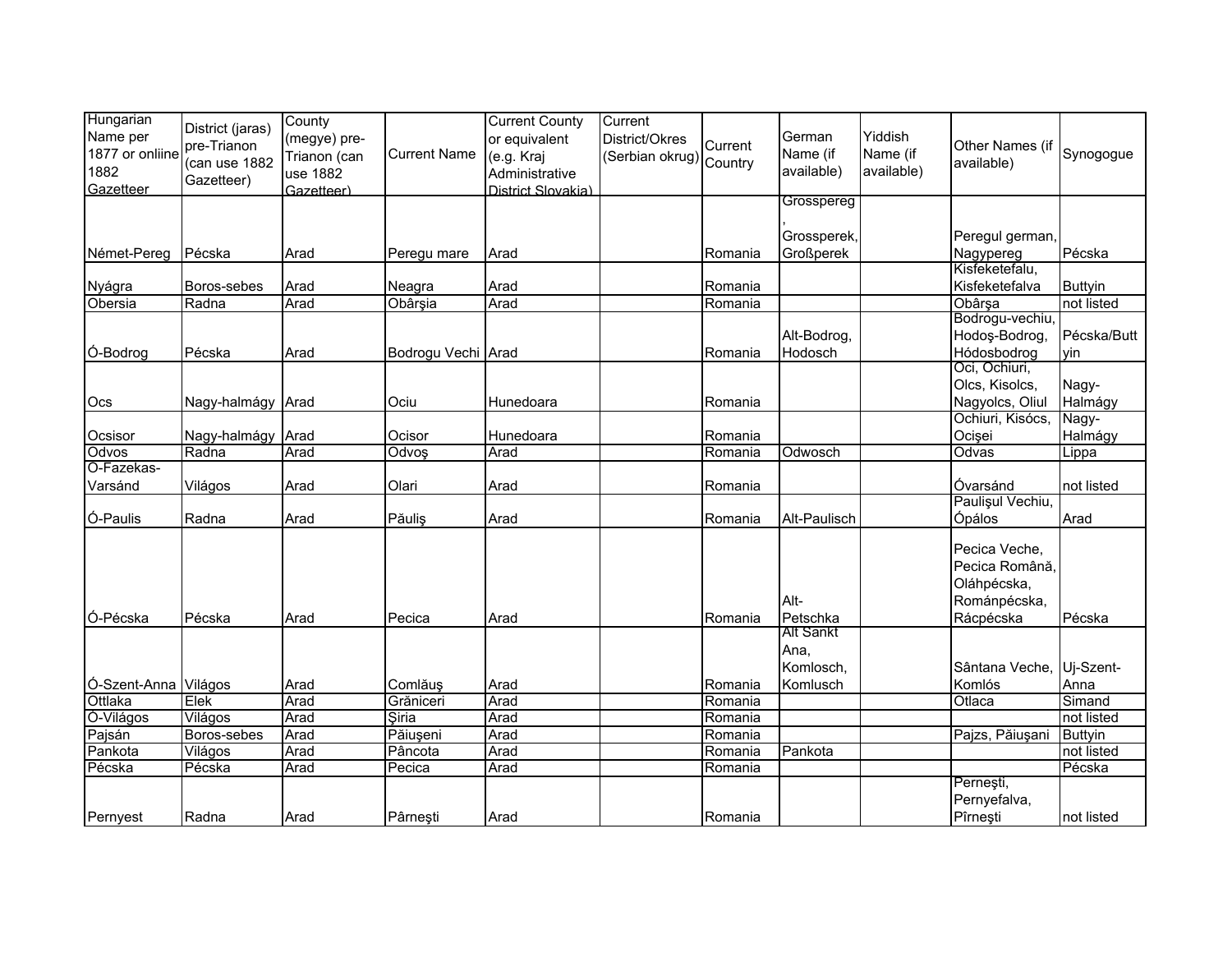| Hungarian           |                   | County             |                     | <b>Current County</b>      | Current                 |         |            |            |                 |                     |
|---------------------|-------------------|--------------------|---------------------|----------------------------|-------------------------|---------|------------|------------|-----------------|---------------------|
| Name per            | District (jaras)  | (megye) pre-       |                     | or equivalent              | District/Okres          |         | German     | Yiddish    |                 |                     |
| 1877 or onliine     | pre-Trianon       | Trianon (can       | <b>Current Name</b> | (e.g. Kraj                 |                         | Current | Name (if   | Name (if   | Other Names (if | Synogogue           |
| 1882                | (can use 1882     |                    |                     |                            | (Serbian okrug) Country |         | available) | available) | available)      |                     |
|                     | Gazetteer)        | use 1882           |                     | Administrative             |                         |         |            |            |                 |                     |
| Gazetteer<br>Petris | Radna             | Gazetteer)<br>Arad | Petriş              | District Slovakia)<br>Arad |                         | Romania |            |            | Marospetres     | not listed          |
|                     |                   |                    |                     |                            |                         |         |            |            | Plășcuța,       |                     |
|                     |                   |                    |                     |                            |                         |         |            |            | Peleskefalva    | Nagy-               |
| Pleskuca            | Nagy-halmágy Arad |                    | Pleșcuța            | Arad                       |                         | Romania |            |            | Csúcsmező,      | Halmágy             |
| Pojána              | Nagy-halmágy Arad |                    | Poiana              | Arad                       |                         | Romania |            |            | Nagypojána      | not listed          |
|                     |                   |                    |                     |                            |                         |         |            |            | Poenari,        |                     |
|                     |                   |                    |                     |                            |                         |         |            |            | Halmágymező,    |                     |
| Pojenár             | Nagy-halmágy Arad |                    | Poienari            | Arad                       |                         | Romania |            |            | Kispojána       | not listed          |
|                     |                   |                    |                     |                            |                         |         |            |            | Parázs,         |                     |
| Prezest             | Boros-sebes       | Arad               | Prăjești            | Arad                       |                         | Romania |            |            | Parázsfalva     | not listed          |
|                     |                   |                    |                     |                            |                         |         |            |            | Maria-Radna,    |                     |
|                     |                   |                    |                     |                            |                         |         |            |            | Alsóradna,      |                     |
|                     |                   |                    |                     |                            |                         |         |            |            | Középradna,     |                     |
|                     |                   |                    |                     |                            |                         |         |            |            | Felsőradna,     |                     |
|                     |                   |                    |                     |                            |                         |         |            |            | Rácradna,       |                     |
| Radna               | Radna             | Arad               | Radna               | Arad                       |                         | Romania |            |            | Újradna         |                     |
| Ravna               | Boros-sebes       | Arad               | Rănușa              | Arad                       |                         | Romania |            |            | Ramna, Kisróna  | Lippa<br>not listed |
|                     |                   |                    |                     |                            |                         |         |            |            | Repsig, Regele  |                     |
| Repszeg             | Boros-jenõ        | Arad               | Răpsig              | Arad                       |                         | Romania |            |            | Carol, Rabszék  | Simand              |
| Revetis             | Boros-sebes       | Arad               | <b>Revetiş</b>      | Arad                       |                         | Romania |            |            | Rékes           | not listed          |
|                     |                   |                    |                     |                            |                         |         |            |            | Roşia-Sebiş,    |                     |
|                     |                   |                    |                     |                            |                         |         |            |            | Borosrósa,      |                     |
| Rossia              | Boros-sebes       | Arad               | Roșia               | Arad                       |                         | Romania |            |            | Borosrózsa      | not listed          |
| Rossia              | Radna             | Arad               | Roșia Nouă          | Arad                       |                         | Romania |            |            |                 | not listed          |
|                     |                   |                    |                     |                            |                         |         |            |            | Răstoci,        |                     |
|                     |                   |                    |                     |                            |                         |         |            |            | Restoci,        |                     |
| Rosztocs            | Nagy-halmágy Arad |                    | Rostoci             | Arad                       |                         | Romania |            |            | Rosztóc         | not listed          |
| Seprõs              | Kis-jenő          | Arad               | Sepreus             | Arad                       |                         | Romania | Besendorf  |            |                 | Simand              |
| Sikló               | Elek              | Arad               | Şiclău              | Arad                       |                         | Romania |            |            | Siklós, Şiclăul | Simand              |
| Sikula              | Boros-jenő        | Arad               | Sicula              | Arad                       |                         | Romania |            |            |                 | Simand              |
| Silingyia           | Ternova           | Arad               | Silindia            | Arad                       |                         | Romania |            |            | Selénd, Selind  | not listed          |
|                     |                   |                    |                     |                            |                         |         | Edlspacher |            |                 |                     |
|                     |                   |                    |                     |                            |                         |         | simánd,    |            |                 |                     |
| Simánd-             |                   |                    | Simandul de         |                            |                         |         | Unter-     | Shimanda   | Simand,         | Simand              |
| Edelspacher         | Kis-jenõ          | Arad               | Jos                 | Arad                       |                         | Romania | Schimand   |            | Alsósimánd      |                     |
|                     |                   |                    |                     |                            |                         |         |            |            | Simonyi,        |                     |
|                     |                   |                    |                     |                            |                         |         | Schimonido |            | Kisújfalu,      |                     |
| Simanyfalva         | Kis-jenő          | Arad               | Satu Nou            | Arad                       |                         | Romania | lrf        |            | Nagyújfalu      | Simand              |
|                     |                   |                    |                     |                            |                         |         |            |            |                 |                     |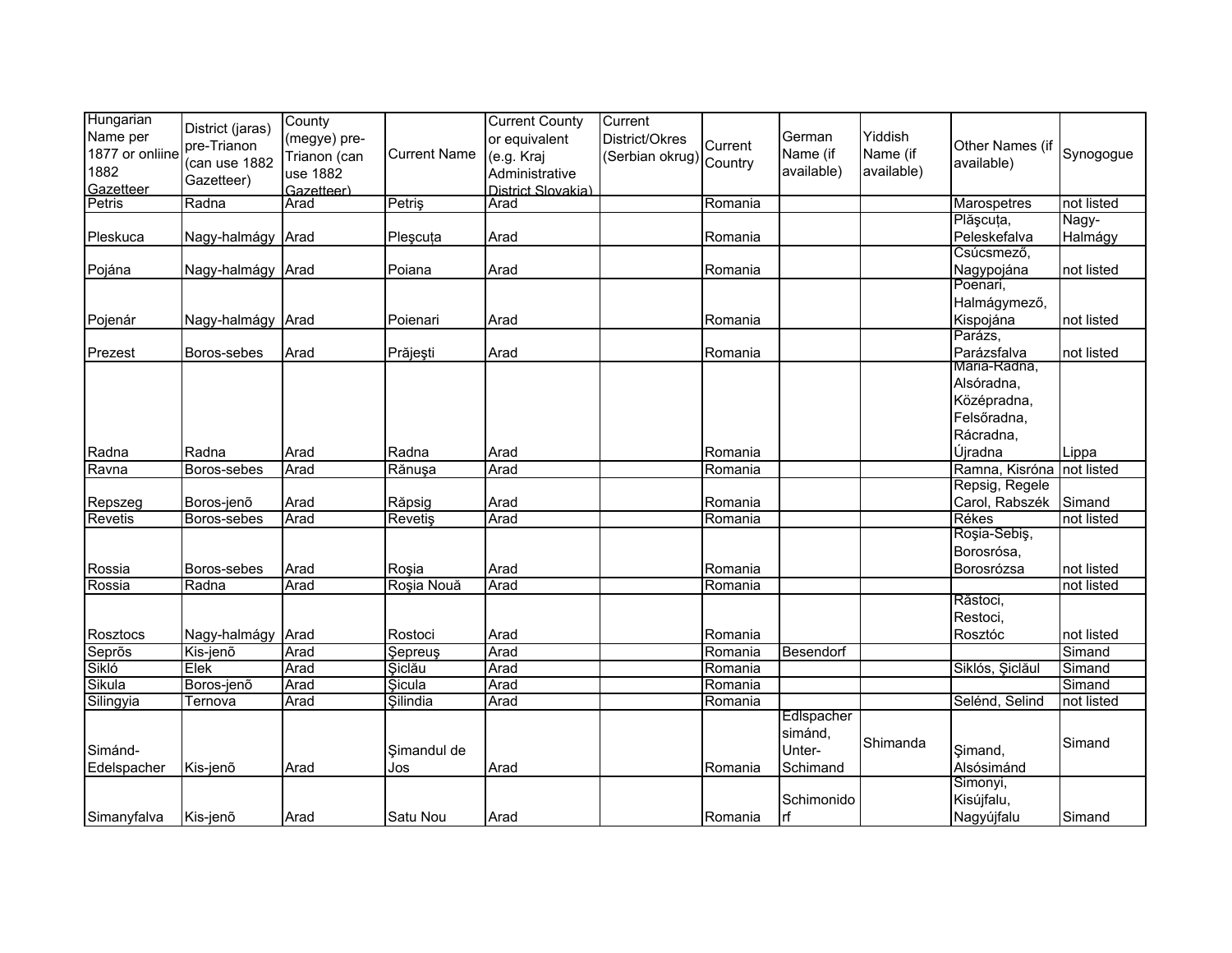| Hungarian<br>Name per | District (jaras)             | County<br>(megye) pre- |                     | <b>Current County</b><br>or equivalent | Current<br>District/Okres |         | German      | Yiddish    |                               |                |
|-----------------------|------------------------------|------------------------|---------------------|----------------------------------------|---------------------------|---------|-------------|------------|-------------------------------|----------------|
| 1877 or onliine       | pre-Trianon<br>(can use 1882 | Trianon (can           | <b>Current Name</b> | (e.g. Kraj                             | (Serbian okrug) Country   | Current | Name (if    | Name (if   | Other Names (if<br>available) | Synogogue      |
| 1882<br>Gazetteer     | Gazetteer)                   | use 1882<br>Gazetteer) |                     | Administrative<br>District Slovakia)   |                           |         | available)  | available) |                               |                |
|                       |                              |                        |                     |                                        |                           |         |             |            | Ohaba,<br>Soborsin,           |                |
| Soborsin              | Radna                        | Arad                   | Săvârşin            | Arad                                   |                           | Romania | Soborschin  |            | Săvîrşin                      | Soborsin       |
| Sofronya              | Arad                         | Arad                   | Sofronea            | Arad                                   |                           | Romania |             |            | Sofronia                      | not listed     |
|                       |                              |                        |                     |                                        |                           |         | Schojmosc   |            | Şoim, Şoimuş,                 |                |
| Solymos               | Radna                        | Arad                   | Soimos              | Arad                                   |                           | Romania | h.          |            | Solymosvár                    | Lippa          |
|                       |                              |                        |                     |                                        |                           |         |             |            | Somoskeszi,                   |                |
| Somoskesz             | Boros-jenõ                   | Arad                   | Somosches           | Arad                                   |                           | Romania |             |            | Somosköz                      | Simand         |
|                       |                              |                        |                     |                                        |                           |         |             |            | Sămbăteni,                    |                |
| Szabadhely            | Arad                         | Arad                   | Sâmbăteni           | Arad                                   |                           | Romania |             |            | Szombathely                   | Arad           |
| Szapariliget          | Kis-jenő                     | Arad                   | Tipar               | Arad                                   |                           | Romania | Zipar       |            | Saparilighet                  |                |
|                       |                              |                        |                     |                                        |                           |         |             |            | Saturău, Satu                 |                |
| Szaturó               | Boros-sebes                  | Arad                   | <b>Brazii</b>       | Arad                                   |                           | Romania |             |            | Rău, Raj                      | <b>Buttyin</b> |
|                       |                              |                        |                     |                                        |                           |         |             |            | Alsószakács,                  |                |
| Székács               | Boros-sebes                  | Arad                   | Secaş               | Arad                                   |                           | Romania |             |            | Felsőszakács                  | <b>Buttyin</b> |
| Székudvar             | Kis-jenő                     | Arad                   | Socodor             | Arad                                   |                           | Romania |             |            |                               | Simand         |
|                       |                              |                        |                     |                                        |                           |         |             |            | Sálágeni,                     |                |
|                       |                              |                        |                     |                                        |                           |         |             |            | Sălăjani,                     |                |
|                       |                              |                        |                     |                                        |                           |         |             |            | Selejeni,                     |                |
|                       |                              |                        |                     |                                        |                           |         |             |            | Selejeani,                    |                |
| Szelezsány            | Boros-sebes                  | Arad                   | Sălăjeni            | Arad                                   |                           | Romania |             |            | Szelezsény                    | not listed     |
|                       |                              |                        |                     |                                        |                           |         |             |            | Săliște,                      |                |
| Szelistye             | Radna                        | Arad                   | Selişte             | Arad                                   |                           | Romania |             |            | Marosszeleste                 | not listed     |
|                       |                              |                        |                     |                                        |                           |         |             |            | Mezősomlyó,                   |                |
| Szemlak               | Pécska                       | Arad                   | Semlac              | Arad                                   |                           | Romania | Semlak      |            | Szemlakháza                   | Szemlak        |
|                       |                              |                        |                     |                                        |                           |         |             |            | Sänleant,                     |                |
|                       |                              |                        |                     |                                        |                           |         |             |            | Zimánd-                       |                |
|                       |                              |                        |                     |                                        |                           |         |             |            | Szentleányfalva,              |                |
| Szent-                |                              |                        |                     |                                        |                           |         |             |            | Szentleányfalu,               |                |
| Leányfalva            | Arad                         | Arad                   | Sânleani            | Arad                                   |                           | Romania | Sanlean     |            | Szentleánfalva                | Arad           |
|                       |                              |                        |                     |                                        |                           |         | Arad-Sankt- |            | Aradszentmárto                |                |
| Szent-Márton          | Elek                         | Arad                   | Sânmartin           | Arad                                   |                           | Romania | Martin      |            | ln.                           | Simand         |
|                       |                              |                        |                     |                                        |                           |         |             |            | Stäntul Paul,                 |                |
|                       |                              |                        |                     |                                        |                           |         |             |            | Kisszentpál,                  |                |
|                       |                              |                        |                     |                                        |                           |         |             |            | Nagyszentpál,                 |                |
|                       |                              |                        |                     |                                        |                           |         |             |            | Sfîntu Paul,                  |                |
| Szent-Pál             | Arad                         | Arad                   | Sânpaul             | Arad                                   |                           | Romania | St. Paul    |            | Sfântu-Paul                   | not listed     |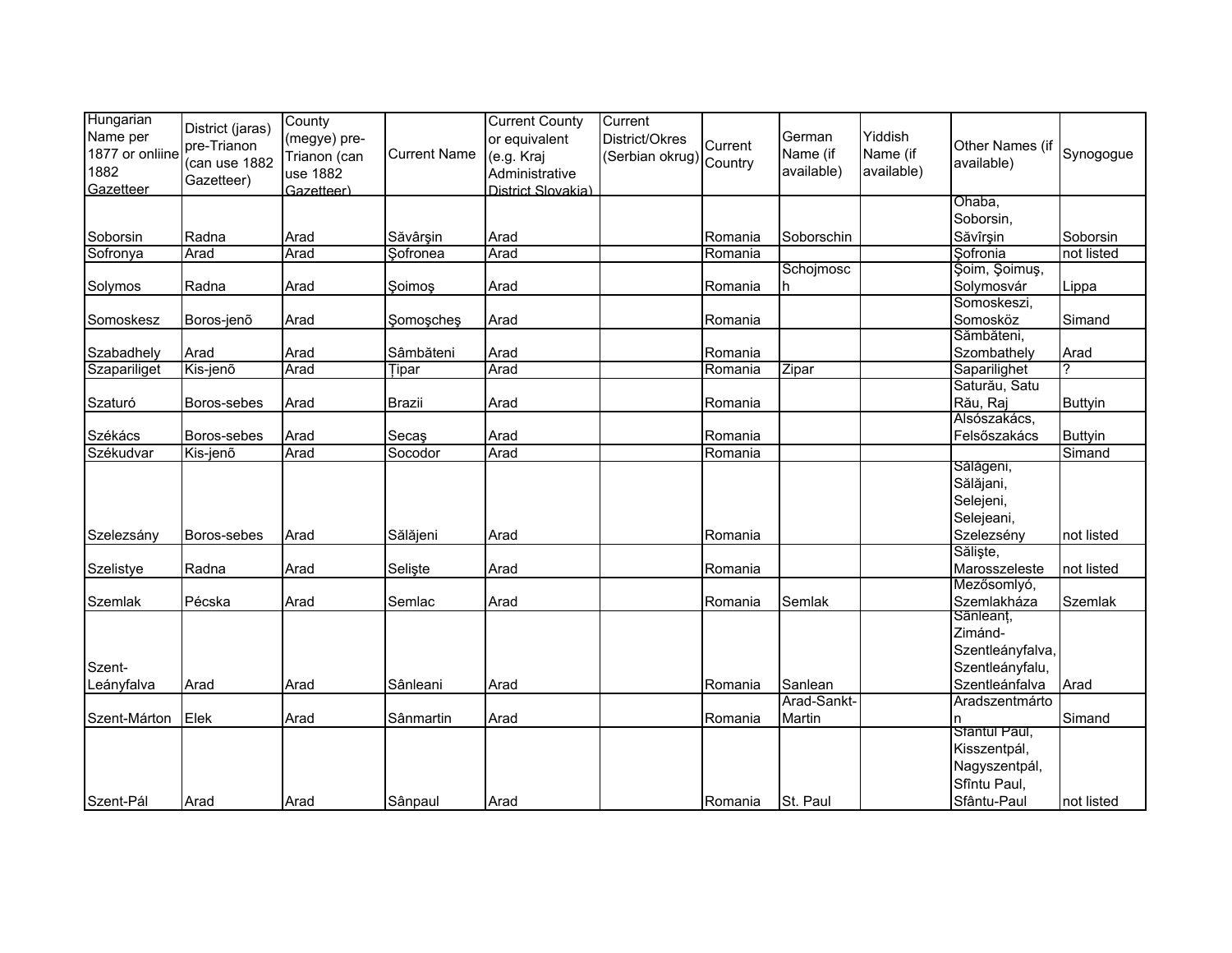| Hungarian<br>Name per<br>1877 or onliine<br>1882<br>Gazetteer | District (jaras)<br>pre-Trianon<br>(can use 1882<br>Gazetteer) | County<br>(megye) pre-<br>Trianon (can<br>use 1882<br>Gazetteer) | <b>Current Name</b>  | <b>Current County</b><br>or equivalent<br>(e.g. Kraj<br>Administrative<br>District Slovakia) | Current<br>District/Okres<br>(Serbian okrug) Country | Current | German<br>Name (if<br>available) | Yiddish<br>Name (if<br>available) | Other Names (if<br>available)                            | Synogogue      |
|---------------------------------------------------------------|----------------------------------------------------------------|------------------------------------------------------------------|----------------------|----------------------------------------------------------------------------------------------|------------------------------------------------------|---------|----------------------------------|-----------------------------------|----------------------------------------------------------|----------------|
|                                                               |                                                                |                                                                  |                      |                                                                                              |                                                      |         |                                  |                                   | Sinitea,<br>Szineke, Malá                                |                |
| Szinitye                                                      | Kis-jenõ                                                       | Arad                                                             | Sintea Mică          | Arad                                                                                         |                                                      | Romania |                                  |                                   | Sintea                                                   | Simand         |
|                                                               |                                                                |                                                                  |                      |                                                                                              |                                                      |         |                                  |                                   | Sântea Mare,                                             |                |
| Szintye                                                       | Kis-jenõ                                                       | Arad                                                             | Sintea Mare          | Arad                                                                                         |                                                      | Romania |                                  |                                   | Szinte, Szente<br>Sârbu, Szerb,                          | Simand         |
|                                                               |                                                                |                                                                  |                      |                                                                                              |                                                      |         | Raissendorf                      |                                   | Rácfalva,<br>Alsórácfalva,                               |                |
| Szirbi                                                        | Nagy-halmágy Arad                                              |                                                                  | Sârbi                | Arad                                                                                         |                                                      | Romania | Serbendorf                       |                                   | Felsőrácfalva                                            | not listed     |
| Szlatina                                                      | Boros-sebes                                                    | Arad                                                             | Slatina de Cris Arad |                                                                                              |                                                      | Romania |                                  |                                   | Mikószalatna,<br>Slatina                                 | <b>Buttyin</b> |
| Szlatina                                                      | Radna                                                          | Arad                                                             | Slatina de<br>Mureş  | Arad                                                                                         |                                                      | Romania |                                  |                                   | Marosszalatna,<br>Marosszlatina,<br>Slatina,<br>Lespedea | not listed     |
|                                                               |                                                                |                                                                  |                      |                                                                                              |                                                      |         |                                  |                                   | Soroşag,                                                 |                |
| Szoroság                                                      | Radna                                                          | Arad                                                             | Stejar               | Arad                                                                                         |                                                      | Romania |                                  |                                   | Szarvaság                                                | not listed     |
| Szuszány                                                      | Boros-sebes                                                    | Arad                                                             | Susani               | Arad                                                                                         |                                                      | Romania |                                  |                                   | Susányfalva                                              | <b>Buttyin</b> |
| <b>Talács</b>                                                 | Nagy-halmágy                                                   | Arad                                                             | Tălagiu              | Arad                                                                                         |                                                      | Romania |                                  |                                   | Talaciu                                                  | not listed     |
| Talpas                                                        | Kis-jenő                                                       | Arad                                                             | Talpos               | <b>Bihor</b>                                                                                 |                                                      | Romania |                                  |                                   |                                                          | Simand         |
| Гаис                                                          | Ternova                                                        | Arad                                                             | Taut                 | Arad                                                                                         |                                                      | Romania |                                  |                                   | Tăuți, Feltót                                            | not listed     |
| Temesest                                                      | Radna                                                          | Arad                                                             | Temeşeşti            | Arad                                                                                         |                                                      | Romania |                                  |                                   | <b>Temesd</b>                                            | not listed     |
| Ternavicza                                                    | Nagy-halmágy Arad                                              |                                                                  | Târnăvita            | Arad                                                                                         |                                                      | Romania | Klein-Tirnau                     |                                   | Târnovița,<br>Fazekastarnó,<br>Tirnovica                 | not listed     |
| Ternova                                                       | Ternova                                                        | Arad                                                             | Târnova              | Arad                                                                                         |                                                      | Romania |                                  |                                   | Spineni,<br>Tornova,<br>Alsótornova,<br>Eperjes          | not listed     |
| <b>Tisza</b>                                                  | Nagy-halmágy                                                   | Arad                                                             | Tisa                 | Arad                                                                                         |                                                      | Romania |                                  |                                   | Tiszafalva                                               | not listed     |
| Tok                                                           | Radna                                                          | Arad                                                             | Тос                  | Arad                                                                                         |                                                      | Romania |                                  |                                   | Tók                                                      | not listed     |
|                                                               |                                                                |                                                                  |                      |                                                                                              |                                                      |         |                                  |                                   | Totvărădia,                                              |                |
| Tótvárad                                                      | Radna                                                          | Arad                                                             | Vărădia de<br>Mureş  | Arad                                                                                         |                                                      | Romania | Waradia                          |                                   | Tótváradgya,<br>Várad                                    | Lippa          |
| Trojás                                                        | Radna                                                          | Arad                                                             | Troiaş               | Arad                                                                                         |                                                      | Romania |                                  |                                   | Troia, Troias                                            | Soborsin       |
| Uj-Fazekas-                                                   |                                                                |                                                                  |                      |                                                                                              |                                                      |         |                                  |                                   | Újvarsánd,                                               |                |
| Varsánd                                                       | Világos                                                        | Arad                                                             | Olari                | Arad                                                                                         |                                                      | Romania |                                  |                                   | Varsandu nou                                             | not listed     |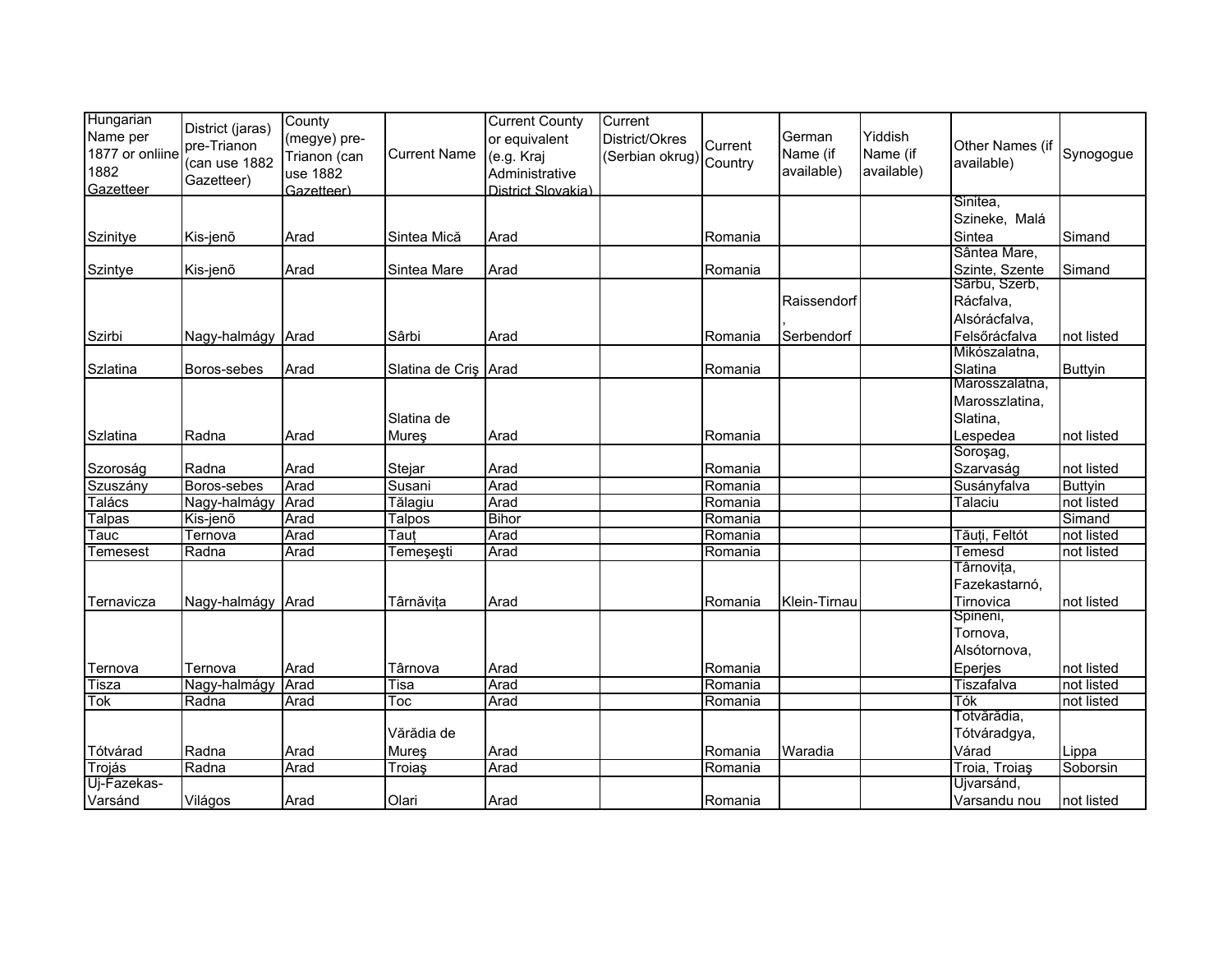| Hungarian<br>Name per<br>1877 or onliine<br>1882<br>Gazetteer | District (jaras)<br>pre-Trianon<br>(can use 1882<br>Gazetteer) | County<br>(megye) pre-<br>Trianon (can<br>use 1882<br>Gazetteer) | <b>Current Name</b> | <b>Current County</b><br>or equivalent<br>(e.g. Kraj<br>Administrative<br>District Slovakia) | Current<br>District/Okres<br>(Serbian okrug) Country | Current | German<br>Name (if<br>available) | Yiddish<br>Name (if<br>available) | Other Names (if<br>available)    | Synogogue      |
|---------------------------------------------------------------|----------------------------------------------------------------|------------------------------------------------------------------|---------------------|----------------------------------------------------------------------------------------------|------------------------------------------------------|---------|----------------------------------|-----------------------------------|----------------------------------|----------------|
|                                                               |                                                                |                                                                  |                     |                                                                                              |                                                      |         |                                  |                                   | Pănatul Nou,<br>Panatul-Nou, Új- |                |
|                                                               |                                                                |                                                                  |                     |                                                                                              |                                                      |         |                                  |                                   | Panát telep,                     |                |
| Uj-Panát                                                      | Arad                                                           | Arad                                                             | Horia               | Arad                                                                                         |                                                      | Romania | Neupanat                         |                                   | Panád                            | Arad           |
|                                                               |                                                                |                                                                  |                     |                                                                                              |                                                      |         | Neu-                             |                                   |                                  |                |
| Új-Paulis                                                     | Radna                                                          | Arad                                                             | Păulişu Nou         | Arad                                                                                         |                                                      | Romania | Paulisch                         |                                   | Újpálos                          | Arad           |
|                                                               |                                                                |                                                                  |                     |                                                                                              |                                                      |         |                                  |                                   | Sfânta Ana,                      |                |
|                                                               |                                                                |                                                                  |                     |                                                                                              |                                                      |         |                                  |                                   | Szentanna,                       |                |
|                                                               |                                                                |                                                                  |                     |                                                                                              |                                                      |         |                                  |                                   | Sîntana, Sfînta                  |                |
|                                                               |                                                                |                                                                  |                     |                                                                                              |                                                      |         |                                  |                                   | Ana, Santana-                    | Uj-Szent-      |
| Uj-Szent-Anna Világos                                         |                                                                | Arad                                                             | Sântana             | Arad                                                                                         |                                                      | Romania | Neu St. Ana                      |                                   | de-Mures                         | Anna           |
|                                                               |                                                                |                                                                  |                     |                                                                                              |                                                      |         |                                  |                                   | Vădas,                           |                |
|                                                               |                                                                |                                                                  |                     |                                                                                              |                                                      |         |                                  |                                   | Jenővadász,                      |                |
| Vadász                                                        | Kis-jenő                                                       | Arad                                                             | Vânători            | Arad                                                                                         |                                                      | Romania |                                  |                                   | Csekevadász                      | Simand         |
| Valemáre                                                      | Boros-sebes                                                    | Arad                                                             | Valea mare          | Arad                                                                                         |                                                      | Romania |                                  |                                   | Zarándpatak                      | <b>Buttyin</b> |
| Vaszoja                                                       | Boros-sebes                                                    | Arad                                                             | Văsoaia             | Arad                                                                                         |                                                      | Romania |                                  |                                   | Vészalja                         | <b>Buttyin</b> |
| Vidra                                                         | Nagy-halmágy                                                   | Arad                                                             | Vidra               | Arad                                                                                         |                                                      | Romania |                                  |                                   |                                  | not listed     |
|                                                               |                                                                |                                                                  |                     |                                                                                              |                                                      |         |                                  |                                   | Vienești, Vám,                   |                |
| Vinyesd                                                       | Radna                                                          | Arad                                                             | Vineşti             | Arad                                                                                         |                                                      | Romania |                                  |                                   | Vinyest                          | not listed     |
|                                                               |                                                                |                                                                  |                     |                                                                                              |                                                      |         |                                  |                                   | Voivodeni-                       |                |
|                                                               |                                                                |                                                                  |                     |                                                                                              |                                                      |         |                                  |                                   | Aldeşti,                         |                |
| Vojvogyén                                                     | Boros-jenõ                                                     | Arad                                                             | Voivodeni           | Arad                                                                                         |                                                      | Romania |                                  |                                   | Körösvajda                       | <b>Buttyin</b> |
|                                                               |                                                                |                                                                  |                     |                                                                                              |                                                      |         |                                  |                                   | Nagyzaránd,                      |                |
|                                                               |                                                                |                                                                  |                     |                                                                                              |                                                      |         |                                  |                                   | Tótzaránd,                       |                |
| Zaránd                                                        | Kis-jenõ                                                       | Arad                                                             | Zarand              | Arad                                                                                         |                                                      | Romania | Sarand                           |                                   | Magyarzaránd                     | Simand         |
|                                                               |                                                                |                                                                  |                     |                                                                                              |                                                      |         |                                  |                                   | Zimandul                         |                |
|                                                               |                                                                |                                                                  |                     |                                                                                              |                                                      |         |                                  |                                   | vechiu, Bánkút-                  |                |
|                                                               |                                                                |                                                                  |                     |                                                                                              |                                                      |         |                                  |                                   | Zimánd, Zimánd-                  |                |
| Zimándköz                                                     | Arad                                                           | Arad                                                             | Zimandcuz           | Arad                                                                                         |                                                      | Romania |                                  |                                   | Bánkút                           | not listed     |
|                                                               |                                                                |                                                                  |                     |                                                                                              |                                                      |         | Neu-                             |                                   |                                  |                |
| Zimánd-Ujfalu Arad                                            |                                                                | Arad                                                             | Zimandu nou         | Arad                                                                                         |                                                      | Romania | Zimand                           |                                   |                                  | not listed     |
| Zimbró                                                        | Boros-sebes                                                    | Arad                                                             | Zimbru              | Arad                                                                                         |                                                      | Romania |                                  |                                   | Zombrád                          | <b>Buttyin</b> |
| Zöldes                                                        | Boros-sebes                                                    | Arad                                                             | lacobini            | Arad                                                                                         |                                                      | Romania |                                  |                                   | Zeldiş, lacobeni                 | <b>Buttyin</b> |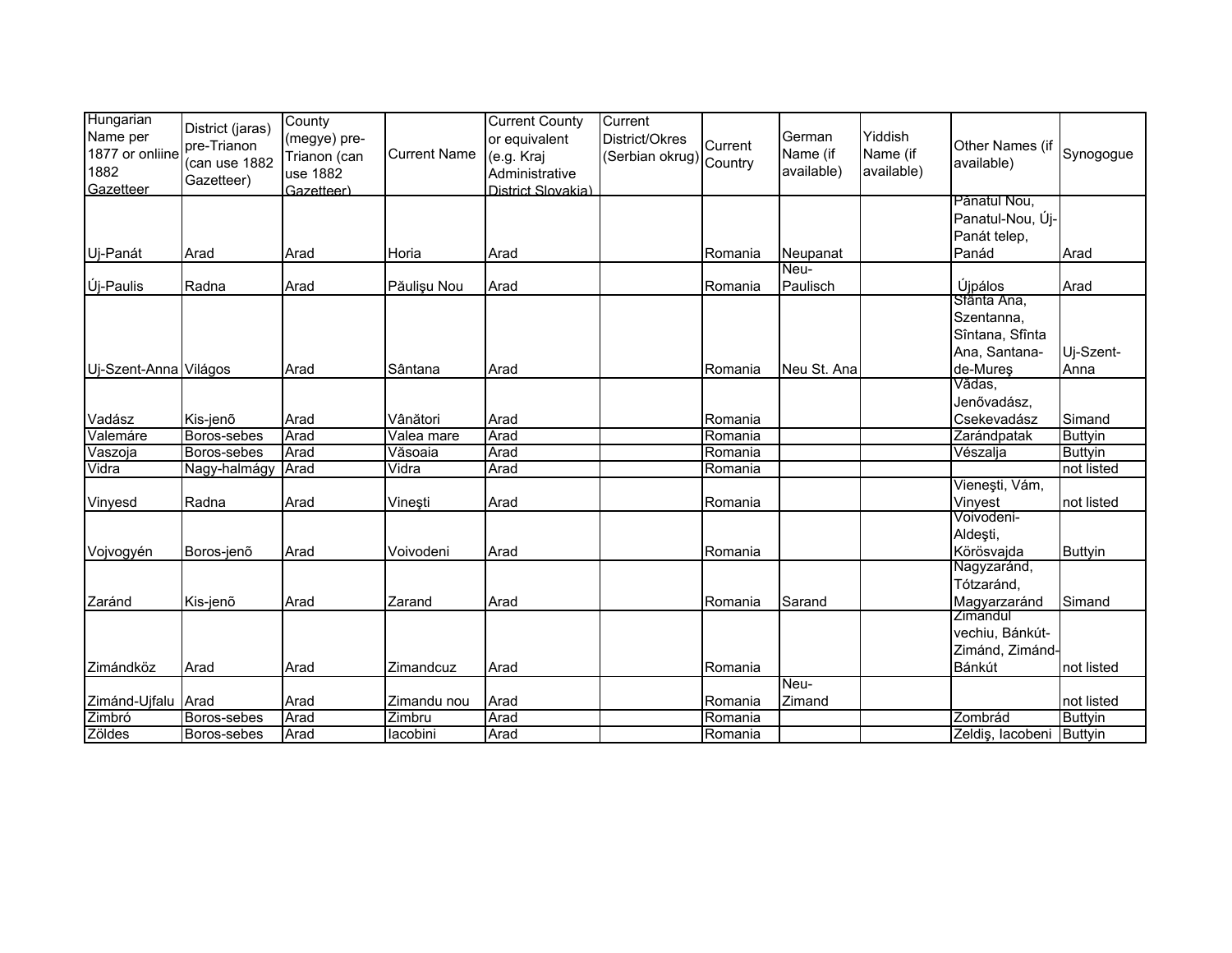| Hungarian         |                  | County       |                     | <b>Current County</b> | Current                 |          |                   |            |                 |           |
|-------------------|------------------|--------------|---------------------|-----------------------|-------------------------|----------|-------------------|------------|-----------------|-----------|
| Name per          | District (jaras) | (megye) pre- |                     | or equivalent         | District/Okres          |          | German            | Yiddish    |                 |           |
| 1877 or onliine   | pre-Trianon      | Trianon (can | <b>Current Name</b> | (e.g. Kraj            |                         | Current  | Name (if          | Name (if   | Other Names (if | Synogogue |
| 1882              | (can use 1882    | use 1882     |                     | Administrative        | (Serbian okrug) Country |          | available)        | available) | available)      |           |
| Gazetteer         | Gazetteer)       | Gazetteer)   |                     | District Slovakia)    |                         |          |                   |            |                 |           |
|                   |                  |              |                     |                       |                         |          |                   |            | murașei,        |           |
|                   |                  |              |                     |                       |                         |          |                   |            | Jigmondhaz,     |           |
|                   |                  |              |                     |                       |                         |          |                   |            | Schela,         |           |
|                   |                  |              |                     |                       |                         |          | Siegmunds         |            | Kiszsigmondház  |           |
|                   |                  |              |                     |                       |                         |          | hausen,           |            | a,              |           |
|                   |                  |              |                     |                       |                         |          | Sigmudsha         |            | Nagyzsigmondh   |           |
| Zsigmondháza Arad |                  | Arad         | Mureșel             | Arad                  |                         | Romania  | usen              |            | áza             | Arad      |
| Alsó-Kubin        | Kubin            | Árva         | Dolný Kubín         | Žilinský              | Dolný Kubín             | Slovakia | <b>Unterkubin</b> | Kubin      | Alsókubin       | Nagyfalu  |
| Námesztó          | Námesztó         | Árva         | Námestovo           | Žilinský              | Námestovo               | Slovakia |                   |            |                 | Námesztó  |
| Trsztena          | <b>Trszetina</b> | Árva         | Trstená             | Žilinský              | Tvrdošín                | Slovakia | Bingenstadt       |            |                 | Námesztó  |
| Turdossin         | Vári             | Árva         | Tvrdošín            | Žilinský              | Tvrdošín                | Slovakia |                   | Tordashin  |                 | Turdossin |
|                   |                  |              |                     |                       | Zapadnobački,           |          |                   |            |                 |           |
| Apatin            | Apatin           | Bács-Bodrog  | Apatin              | Vojvodina             | West Bačka              | Serbia   |                   |            |                 | Bezdan    |
|                   |                  |              |                     |                       | Južno - Bački           |          |                   |            |                 |           |
|                   |                  |              |                     |                       | okrug, South            |          |                   |            |                 |           |
| <b>Bács</b>       | Hodsag           | Bács-Bodrog  | Bač                 | Vojvodina             | <b>Backa District</b>   | Serbia   |                   |            |                 |           |
| Baja              |                  | Bács-Bodrog  | Baja                | Bács-Kiskun           |                         | Hungary  |                   |            |                 |           |
|                   |                  |              |                     |                       | Južno - Bački           |          |                   |            |                 |           |
|                   |                  |              |                     |                       | okrug, South            |          |                   |            |                 |           |
| Ó-Becse           | O-Becse          | Bács-Bodrog  | Bečej               | Vojvodina             | <b>Backa District</b>   | Serbia   |                   |            |                 |           |
|                   |                  |              |                     |                       |                         |          |                   |            | Szond, Belsö-   |           |
|                   |                  |              |                     |                       |                         |          |                   |            | Szond, Külsö-   |           |
|                   |                  |              |                     |                       |                         |          |                   |            | Szond, Kis-     |           |
|                   |                  |              |                     |                       |                         |          |                   |            | Szond, Nagy-    |           |
| Szonta            | I. közép         | Bács-Bodrog  | Sonta               | Vojvodina             |                         | Serbia   | Waldau            |            | Szonta          | Zombor    |
|                   |                  |              |                     |                       | Južno - Bački           |          |                   |            |                 |           |
|                   |                  |              |                     |                       | okrug, South            |          |                   |            |                 |           |
| Titel             | Titel            | Bács-Bodrog  | Titel               | Vojvodina             | <b>Backa District</b>   | Serbia   |                   |            |                 |           |
|                   |                  |              |                     |                       | Bački, North            |          |                   |            |                 |           |
| Topolya           | Topolya          | Bács-Bodrog  | Bačka Topola        | Vojvodina             | <b>Backa</b>            | Serbia   |                   |            |                 | Topolya   |
|                   |                  |              |                     |                       | Severno -               |          |                   |            |                 |           |
|                   | Free Royal       |              | Senta               |                       | Banatski, North Serbia  |          |                   |            |                 |           |
| Zenta             | Town             | Bács-Bodrog  |                     | Vojvodina             | Banat                   |          |                   |            |                 | Zenta     |
|                   |                  |              |                     |                       | Zapadnobački,           |          |                   |            |                 |           |
|                   |                  |              |                     |                       | West Bačka              |          |                   |            |                 |           |
| Zombor            | Local Govt.      | Bács-Bodrog  | Sombor              | Vojvodina             | Severno -               | Serbia   | Sombor            |            |                 | Zombor    |
| Ada               | Zenta            | Bács-Bodrog  | Ada                 |                       | Banatski, North Serbia  |          |                   | Ada        |                 | Ada       |
|                   |                  |              |                     |                       |                         |          |                   |            |                 |           |
|                   |                  |              |                     | Vojvodina             | <b>Banat</b>            |          |                   |            |                 |           |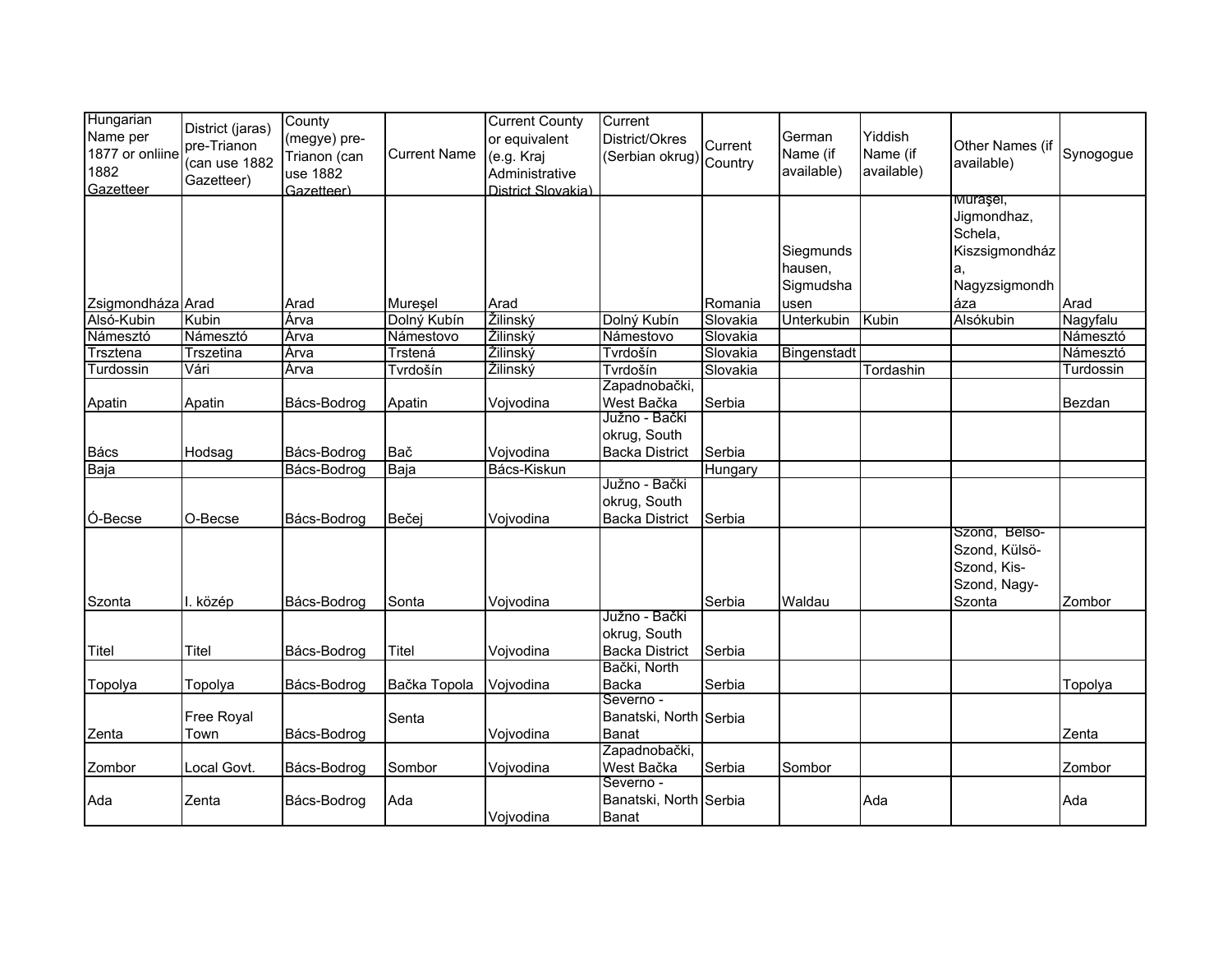| Hungarian<br>Name per<br>1877 or onliine<br>1882<br>Gazetteer | District (jaras)<br>pre-Trianon<br>(can use 1882<br>Gazetteer) | County<br>(megye) pre-<br>Trianon (can<br>use 1882<br>Gazetteer) | <b>Current Name</b>             | <b>Current County</b><br>or equivalent<br>(e.g. Kraj<br>Administrative<br>District Slovakia) | Current<br>District/Okres<br>(Serbian okrug) Country | Current  | German<br>Name (if<br>available) | Yiddish<br>Name (if<br>available) | Other Names (if<br>available)                                                                    | Synogogue         |
|---------------------------------------------------------------|----------------------------------------------------------------|------------------------------------------------------------------|---------------------------------|----------------------------------------------------------------------------------------------|------------------------------------------------------|----------|----------------------------------|-----------------------------------|--------------------------------------------------------------------------------------------------|-------------------|
| Szabadka                                                      |                                                                | Bács-Bodrog                                                      | Subotica                        | Vojvodina                                                                                    | Bački, North<br>Backa                                | Serbia   |                                  |                                   | Zabadka,<br>Zobodka,<br>Szabatka, Maria<br>Theresiopolis,<br>Maria<br>Teresienstadt,<br>St. Marv |                   |
| Ujvidék                                                       | Local Govt.                                                    | Bács-Bodrog                                                      | Novi Sad                        | Vojvodina                                                                                    | Južno -<br>Banatski,<br>South Banat                  | Serbia   |                                  | Neuzatz                           | Neoplanta                                                                                        | Ujvidék           |
| Dárda                                                         | Baranyavár                                                     | Baranya                                                          | Darda                           | Osijek-Baranja                                                                               |                                                      | Croatia  |                                  |                                   |                                                                                                  | Dárda             |
| Herend                                                        | Pécs                                                           | Baranya                                                          | Kisherend                       | Baranya                                                                                      |                                                      | Hungary  |                                  |                                   |                                                                                                  | Pécs              |
| Kiskassa                                                      | Pécs                                                           | Baranya                                                          | Kiskassa                        | Baranya                                                                                      |                                                      | Hungary  |                                  |                                   |                                                                                                  | Pécs              |
| Mohács                                                        | Mohács                                                         | Baranya                                                          | Mohács                          | Baranya                                                                                      |                                                      | Hungary  |                                  |                                   |                                                                                                  | Mohács            |
| Pécs                                                          | Free Royal<br>Town                                             | Baranya                                                          | Pécs                            | Baranya                                                                                      |                                                      | Hungary  | Funfkirchen Finfkirchen          |                                   |                                                                                                  | Pécs              |
| Pécsvárad                                                     | Pécsvárad                                                      | Baranya                                                          | Pécsvárad                       | Baranya                                                                                      |                                                      | Hungary  |                                  |                                   |                                                                                                  | Pécsvárad         |
| Sásd                                                          | Hegyhát                                                        | Baranya                                                          | Sásd                            | Baranya                                                                                      |                                                      | Hungary  |                                  |                                   |                                                                                                  | Magocs            |
| Siklós                                                        | Siklós                                                         | Baranya                                                          | Siklós                          | Baranya                                                                                      |                                                      | Hungary  |                                  |                                   |                                                                                                  | Siklós            |
| Szent-Lõrincz                                                 | Szent-Lõrincz                                                  | Baranya                                                          | Szentlőrinc                     | Baranya                                                                                      |                                                      | Hungary  |                                  |                                   |                                                                                                  | Pécs              |
|                                                               | Aranyos-Marót Aranyos-Marót Bars                               |                                                                  | Zlaté Moravce                   | Nitriansky                                                                                   | Zlaté Moravce                                        | Slovakia | Goldmorawi<br>tz                 |                                   |                                                                                                  | Aranyos-<br>Marót |
| Garam-                                                        |                                                                |                                                                  | Žiar nad                        |                                                                                              | Žiar nad                                             |          | Heiligenkre<br>utz an der        |                                   | Garamszentkere                                                                                   |                   |
| szentkereszt<br>Kis-Apáti                                     | Szentkereszt<br>Aranyos-Marót Bars                             | <b>Bars</b>                                                      | Hronom                          | Banskobystrický                                                                              | Hronom                                               | Slovakia | Gran                             |                                   | szt                                                                                              | Szentkereszt      |
| Körmöczbány                                                   |                                                                |                                                                  |                                 |                                                                                              | Žiar nad                                             |          |                                  |                                   |                                                                                                  | Körmöczbán        |
| a                                                             | Local Govt.                                                    | <b>Bars</b>                                                      | Kremnica                        | Banskobystrický                                                                              | Hronom                                               | Slovakia | Kremnitz                         |                                   |                                                                                                  | ya                |
| Léva                                                          | Local Govt.                                                    | <b>Bars</b>                                                      | Levice                          | Nitriansky                                                                                   | Levice                                               | Slovakia | Lewenz                           |                                   |                                                                                                  | Léva              |
| Nagy-Salló                                                    | Léva                                                           | <b>Bars</b>                                                      | $\overline{\mathrm{r}}$ ënovsne | Nitriansky                                                                                   | Levice                                               | Slovakia |                                  |                                   | TENUVSNE                                                                                         | not listed        |
| Oszlány                                                       | Oszlány                                                        | <b>Bars</b>                                                      | Oslany                          | Trenčiansky                                                                                  | Prievidza                                            | Slovakia |                                  |                                   |                                                                                                  | Novak             |
|                                                               |                                                                |                                                                  |                                 |                                                                                              |                                                      |          | Königsberg                       |                                   |                                                                                                  |                   |
| Ujbánya                                                       | Local Govt.                                                    | <b>Bars</b>                                                      | Nová Bana                       | Banskobystrický                                                                              | Žarnovica                                            | Slovakia | an der Gran                      |                                   |                                                                                                  | Ujbánya           |
| Verebély                                                      | Verebély                                                       | <b>Bars</b>                                                      | Vráble                          | Nitriansky                                                                                   | <b>Nitra</b>                                         | Slovakia |                                  |                                   |                                                                                                  | Verebély          |
| Békés                                                         | <b>Békés</b>                                                   | <b>Békés</b>                                                     | Békés                           | Békés                                                                                        |                                                      | Hungary  |                                  |                                   |                                                                                                  | <b>Békés</b>      |
| Békés-Csaba Csaba                                             |                                                                | Békés                                                            | Békéscsaba                      | Békés                                                                                        |                                                      | Hungary  |                                  | Bekesh-<br>Tshaba                 |                                                                                                  | Békés-<br>Csaba   |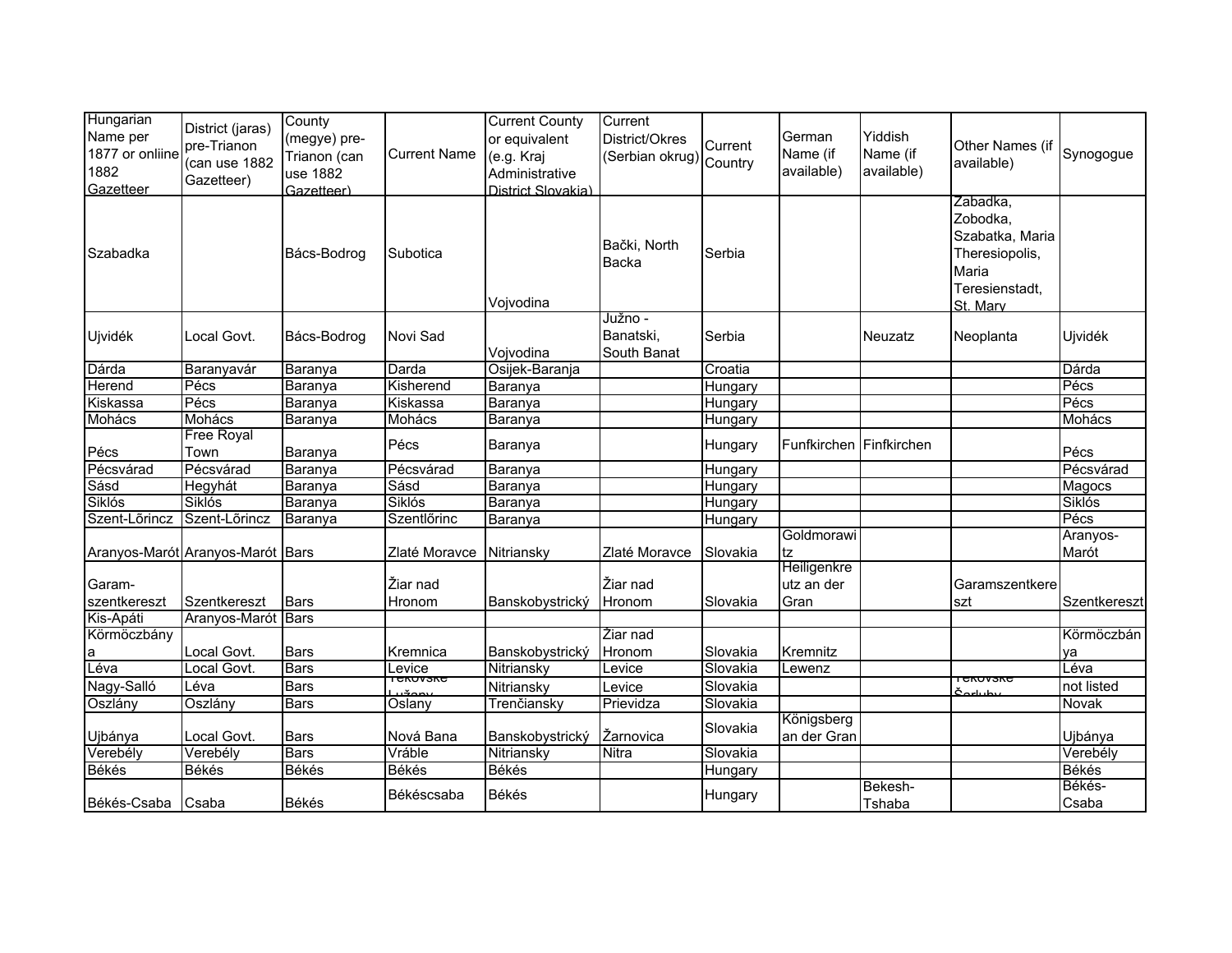| Hungarian<br>Name per<br>1877 or onliine<br>1882<br>Gazetteer | District (jaras)<br>pre-Trianon<br>(can use 1882<br>Gazetteer) | County<br>(megye) pre-<br>Trianon (can<br>use 1882<br>Gazetteer) | <b>Current Name</b> | <b>Current County</b><br>or equivalent<br>(e.g. Kraj<br>Administrative<br>District Slovakia) | Current<br>District/Okres<br>Serbian okrug) Country | Current        | German<br>Name (if<br>available) | Yiddish<br>Name (if<br>available) | Other Names (if<br>available)                                             | Synogogue        |
|---------------------------------------------------------------|----------------------------------------------------------------|------------------------------------------------------------------|---------------------|----------------------------------------------------------------------------------------------|-----------------------------------------------------|----------------|----------------------------------|-----------------------------------|---------------------------------------------------------------------------|------------------|
| Gyula                                                         | Local Govt.                                                    | Békés                                                            | Gyula               | Békés                                                                                        |                                                     | Hungary        |                                  |                                   | Giula<br>(Romanian)                                                       | Gyula            |
| Mező-Berény                                                   | Békés                                                          | <b>Békés</b>                                                     | Mezöberény          | <b>Békés</b>                                                                                 |                                                     | Hungary        | Maisbrünn/<br>Brünnfeld          |                                   |                                                                           | Mezõ-<br>Berény  |
| Orosháza                                                      | Orosháza                                                       | Békés                                                            | Orosháza            | <b>Békés</b>                                                                                 |                                                     | Hungary        |                                  |                                   |                                                                           | Orosháza         |
| Szarvas                                                       | Szarvas                                                        | Békés                                                            | Szarvas             | <b>Békés</b>                                                                                 |                                                     | Hungary        |                                  |                                   |                                                                           |                  |
| Szeghalom                                                     | Szeghalom                                                      | Békés                                                            | Szeghalom           | Békés                                                                                        |                                                     | Hungary        |                                  | Seghalom                          |                                                                           | Szeghalom        |
| Bátyú                                                         | Kászony                                                        | Bereg                                                            | Bat'ovo             | Zakarpats'ka                                                                                 |                                                     | <b>Ukraine</b> |                                  |                                   | Batevo, Batiovo,<br>Vuzlove                                               | Mezo-<br>Kászony |
| Beregszász                                                    | Local Govt.                                                    | Bereg                                                            | Berehove            | Zakarpats'ka                                                                                 |                                                     | Ukraine        |                                  |                                   | Berehovo,<br>Beregovo,<br>Berekhovo,<br>Berehovo, Bereg<br>szasz. Berezna | Beregszász       |
| Beregszilvás                                                  | Latorczai                                                      | Bereg                                                            | Kuz'myno            | Zakarpats'ka                                                                                 |                                                     | Ukraine        |                                  |                                   | Kuz'mine,<br>Kuz'myne,<br>Kuz'mino                                        |                  |
| <b>Bilke</b>                                                  | Felvidék                                                       | Bereg                                                            | <b>Bilke</b>        | Zakarpats'ka                                                                                 |                                                     | Ukraine        |                                  | <b>Bilke</b>                      |                                                                           | <b>Bilke</b>     |
| Botrágy                                                       | Kászony                                                        | Bereg                                                            | Batrad'             | Zakarpats'ka                                                                                 |                                                     | Ukraine        |                                  |                                   |                                                                           | Mező-<br>Kászony |
| Csaroda                                                       | Tiszahát                                                       | Bereg                                                            | Csaroda             | Szabolcs-<br>Szatmár-Bereg                                                                   |                                                     | Hungary        |                                  |                                   |                                                                           | not listed       |
|                                                               | Felvidék                                                       |                                                                  |                     | Zakarpats'ka                                                                                 |                                                     |                |                                  |                                   | Dorogobratovo,                                                            |                  |
| Drágabártfalva                                                |                                                                | Bereg                                                            | Dorobratova         |                                                                                              |                                                     | Ukraine        |                                  |                                   | Dorobratove                                                               | <b>Bilke</b>     |
| Ignécz                                                        | Munkács                                                        | <b>Bereg</b>                                                     | Znyats'ovo          | Zakarpats'ka                                                                                 |                                                     | <b>Ukraine</b> |                                  |                                   | Ignéc                                                                     | <b>Benedike</b>  |
| Ilosva                                                        | Felvidék                                                       | Bereg                                                            | Irshava             | Zakarpats'ka                                                                                 |                                                     | Ukraine        | Urshava                          |                                   | Iršava, Irshawa,<br>Ilosva, Irsava                                        | <b>Bilke</b>     |
| Mezőkaszony                                                   | Kászony                                                        | Bereg                                                            | Koson'              | Zakarpats'ka                                                                                 |                                                     | Ukraine        | Kosonye                          | Kosiny                            | Kosino, Kosini,<br>Kosyny                                                 | Mezõ-<br>Kászony |
| Munkács                                                       | Local Govt.                                                    | Bereg                                                            | Mukachevo           | Zakarpats'ka                                                                                 |                                                     | <b>Ukraine</b> | Munkatsch                        | Munkatsch                         | Munkacz,<br>Mukacevo,<br>Mukaceve                                         | Munkács          |
| Nagy-Bereg                                                    | Tiszahát                                                       | Bereg                                                            | Beregi              | Zakarpats'ka                                                                                 |                                                     | <b>Ukraine</b> |                                  |                                   | Berehi,<br>Nagybereg                                                      | Nagy-Bereg       |
| Nagy-Muzsaly                                                  | Tiszahát                                                       | Bereg                                                            | Muzhiyevo           | Zakarpats'ka                                                                                 |                                                     | <b>Ukraine</b> |                                  |                                   | Muzsijevo,<br>Nagymuzsaly.<br>Muzhieyeve                                  | <b>Bilke</b>     |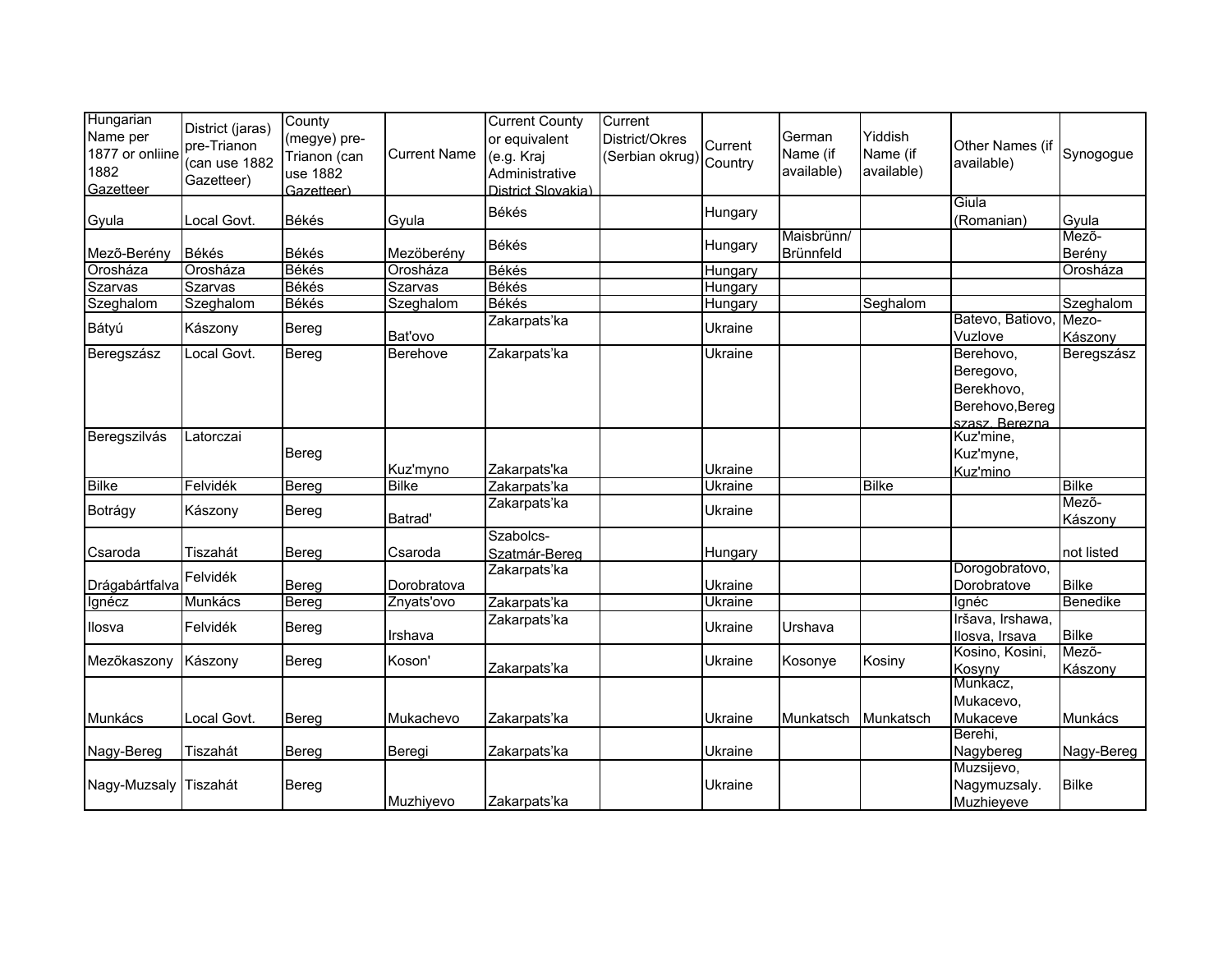| Hungarian<br>Name per<br>1877 or onliine<br>1882<br>Gazetteer | District (jaras)<br>pre-Trianon<br>(can use 1882<br>Gazetteer) | County<br>(megye) pre-<br>Trianon (can<br>use 1882<br>Gazetteer) | <b>Current Name</b>       | <b>Current County</b><br>or equivalent<br>(e.g. Kraj<br>Administrative<br>District Slovakia) | Current<br>District/Okres<br>(Serbian okrug) Country | Current | German<br>Name (if<br>available) | Yiddish<br>Name (if<br>available) | Other Names (if<br>available)                                                          | Synogogue          |
|---------------------------------------------------------------|----------------------------------------------------------------|------------------------------------------------------------------|---------------------------|----------------------------------------------------------------------------------------------|------------------------------------------------------|---------|----------------------------------|-----------------------------------|----------------------------------------------------------------------------------------|--------------------|
| Ó-Dávidháza                                                   | Munkács                                                        | Bereg                                                            | <b>Stare</b><br>Davydkovo | Zakarpats'ka                                                                                 |                                                      | Ukraine |                                  | Kleina<br>Davidkif                | Stare Davidkovo Benedike                                                               |                    |
| Oroszvég                                                      | Munkács                                                        | Bereg                                                            | Rosvigovo                 | Zakarpats'ka                                                                                 |                                                      | Ukraine |                                  | Resvigef                          | Rosvegove                                                                              | <b>Munkács</b>     |
| Patkanyóc                                                     | Munkács                                                        | Bereg                                                            | Patskan'ovo               | Zakarpats'ka                                                                                 |                                                      | Ukraine |                                  |                                   | Patkanyócz,<br>Patskanove,<br>Patskaniovo                                              | Benedike           |
| Rákos                                                         | Munkács                                                        | Bereg                                                            | Rakoshyno                 | Zakarpats'ka                                                                                 |                                                      | Ukraine | Rakovitz                         |                                   | Bereg-Rákos,<br>Rakoshin,<br>Rakoshino,<br>Beregrákos<br>Cinadovo                      | Benedike           |
| Szentmiklós                                                   | Munkács                                                        | Bereg                                                            | Chynadiyovo               | Zakarpats'ka                                                                                 |                                                      | Ukraine |                                  | Chinadiev                         | (Czech),<br>Szentmiklos,<br>Beregszentmiklo<br>Beregszentmikló<br>s                    | Munkács            |
| Szobotin                                                      | Felvidék                                                       | Bereg                                                            | Sobatin                   | Zakarpats'ka                                                                                 |                                                      | Ukraine |                                  |                                   |                                                                                        | <b>Bilke</b>       |
| Tarpa                                                         | Tiszahát                                                       | Bereg                                                            | Tarpa                     | Szabolcs-<br>Szatmar-Bereg                                                                   |                                                      | Hungary |                                  | Tarpa                             |                                                                                        | not listed         |
| Tisza-<br>Kerecsény                                           | Kaszony                                                        | Bereg                                                            | Tiszakerecsen             | Szabolcs-<br>Szatmar-Bereg                                                                   |                                                      | Hungary |                                  |                                   |                                                                                        | Mezõ-<br>Kászony   |
| Tisza-Szalka                                                  | Kászony                                                        | Bereg                                                            | Tiszaszalka               | Szabolcs-<br>Szatmar-Bereg                                                                   |                                                      | Hungary | Salka                            | Tisza-Salka                       |                                                                                        | Mező-<br>Kászony   |
| Uj-Dávidháza                                                  | Munkács                                                        | Bereg                                                            | <b>Nove</b><br>Davydkovo  | Zakarpats'ka                                                                                 |                                                      | Ukraine |                                  | <b>Grois</b><br>Davidkif          | Nove Davidkovo                                                                         | Ui-<br>Dávidháza   |
| Várkulcsa                                                     | Munkács                                                        | Bereg                                                            | Klyucharki                | Zakarpats'ka                                                                                 |                                                      | Ukraine |                                  |                                   | Klucarky,<br>Klyucharky                                                                |                    |
| Vásáros-<br>Namény                                            | Tiszahát                                                       | Bereg                                                            | Vásárosnamén              | Szabolcs-<br>Szatmar-Bereg                                                                   |                                                      | Hungary |                                  | Vasharosh-<br>Nomen               |                                                                                        | Vásáros-<br>Namény |
| Zsukó                                                         | Munkács                                                        | Berea                                                            | Lokhovo                   | Zakarpats'ka                                                                                 |                                                      | Ukraine |                                  |                                   | Lochovo,<br>Lokhovo,<br>Lokhove, Loho,<br>Logovo,<br>Lenyovci,<br>Lenovtsy,<br>Zhukove | Benedike           |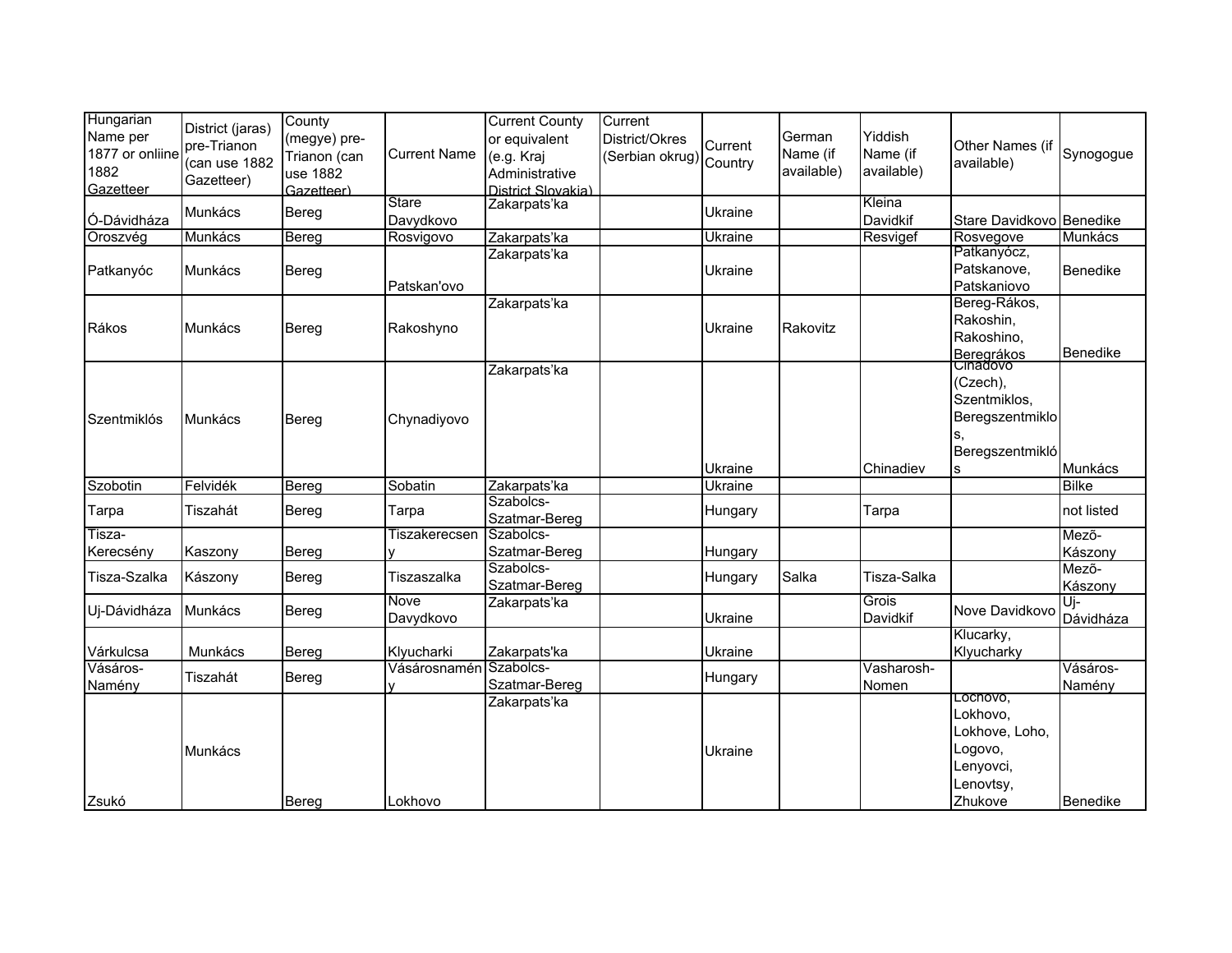| Hungarian                    |                  | County       |                               | <b>Current County</b>              | Current                 |                           |                 |            |                             |                   |
|------------------------------|------------------|--------------|-------------------------------|------------------------------------|-------------------------|---------------------------|-----------------|------------|-----------------------------|-------------------|
| Name per                     | District (jaras) | (megye) pre- |                               | or equivalent                      | District/Okres          |                           | German          | Yiddish    |                             |                   |
| 1877 or onliine              | pre-Trianon      | Trianon (can | <b>Current Name</b>           | (e.g. Kraj                         |                         | Current                   | Name (if        | Name (if   | Other Names (if             | Synogogue         |
| 1882                         | (can use 1882    |              |                               |                                    | (Serbian okrug) Country |                           | available)      | available) | available)                  |                   |
| Gazetteer                    | Gazetteer)       | use 1882     |                               | Administrative                     |                         |                           |                 |            |                             |                   |
|                              |                  | Gazetteer)   |                               | District Slovakia)<br>Zakarpats'ka |                         |                           |                 |            | Brüd, Berežskij             |                   |
|                              |                  |              |                               |                                    |                         |                           |                 |            | Brod, Borod, Brid,          |                   |
|                              |                  |              |                               |                                    |                         |                           |                 |            | Boród, Brud, Ber            |                   |
|                              |                  |              |                               |                                    |                         |                           |                 |            |                             |                   |
| <b>Bród</b><br><b>Bukócz</b> | Felvidék         | Bereg        | <b>Brod</b><br><b>Bukovec</b> |                                    |                         | Ukraine<br><b>Ukraine</b> |                 |            | ezskij Brod<br><b>Bukóc</b> | <b>Bilke</b>      |
| Hársfalva                    | Szolyva          | Bereg        |                               | Zakarpats'ka                       |                         |                           |                 |            |                             |                   |
|                              | Szolyva          | Bereg        | Nelipyno                      | Zakarpats'ka                       |                         | <b>Ukraine</b>            |                 |            | Nelipino<br>Beregkisalmas,  | Szolyva           |
|                              |                  |              |                               | Zakarpats'ka                       |                         |                           |                 |            |                             |                   |
|                              |                  |              |                               |                                    |                         |                           |                 |            | Zaluz, Zaluzh,              |                   |
|                              |                  |              |                               |                                    |                         |                           |                 |            | Zaluzha, Zaluzs,            |                   |
| Kis-Almás                    | Felvidék         | Bereg        | Zaluzh'ye                     |                                    |                         | Ukraine                   |                 |            | Zaluzh                      | <b>Bilke</b>      |
|                              |                  |              |                               |                                    |                         |                           |                 |            | Paszika,                    |                   |
|                              |                  |              |                               |                                    |                         |                           |                 |            | Kishkhidveg,                |                   |
| Pászika                      | Szolyva          | Bereg        | Pasika                        | Zakarpats'ka                       |                         | Ukraine                   |                 |            | Paseka                      | Szolyva           |
| Szolyva                      | Szolyva          | Bereg        | Svalyava                      | Zakarpats'ka                       |                         | Ukraine                   |                 |            |                             | Szolyva           |
| Szuszkó                      | Szolyva          | <b>Bereg</b> | Suskovo                       | Zakarpats'ka                       |                         | Ukraine                   |                 | Suskove    |                             | Szolyva           |
| <b>Beszterce</b>             | Local Govt.      | Beszterce-   | Bistrița                      | Bistrița-Năsăud                    |                         | Romania                   | <b>Bistritz</b> |            | <b>Besztercze</b>           | <b>Besztercze</b> |
|                              |                  | Naszód       |                               |                                    |                         |                           |                 |            |                             |                   |
|                              |                  |              |                               |                                    |                         |                           |                 |            | Prundul-                    |                   |
| Borgo-Prund                  | Jaád             | Beszterce-   |                               | Bistrița-Năsăud                    |                         | Romania                   |                 | Frasin     | Bârgăului,                  | Korjegyzose       |
|                              |                  | Naszód       | Prundu                        |                                    |                         |                           |                 |            | Prundid                     | g                 |
|                              |                  |              | Bârgăului                     |                                    |                         |                           |                 |            | Bârgăului                   |                   |
|                              | Besenyõ          | Beszterce-   | Lechința                      | Bistrița-Năsăud                    |                         | Romania                   | Lechnitz        |            | Szászlekencze               | Local town        |
| Lekence                      |                  | Naszód       |                               |                                    |                         |                           |                 |            |                             | clerk             |
| Magyar-                      |                  | Beszterce-   | Nimigea de                    |                                    |                         |                           |                 | Nimizshe   |                             | Magyar-           |
| Nemegye                      | Naszód           | Naszód       | Jos                           | Bistrița-Năsăud                    |                         | Romania                   |                 |            | Nimigea                     | Nemegye           |
|                              |                  | Beszterce-   |                               |                                    |                         |                           |                 |            |                             |                   |
| Naszód                       | Naszód           | Naszód       | Năsăud                        | Bistrița-Năsăud                    |                         | Romania                   | Nassod          |            |                             | Naszód            |
|                              |                  |              |                               |                                    |                         |                           |                 |            | Agrișul Mic,                |                   |
| Agris                        | Beél             | Bihar        | Agrişu Mic                    | Arad                               |                         | Romania                   |                 |            | Agris, Bélegregy Beél       |                   |
| Albest                       | Robogány         | <b>Bihar</b> | Albeşti                       | <b>Bihor</b>                       |                         | Romania                   |                 |            | Fehérlak                    | <b>Belényes</b>   |
| <b>Albis</b>                 | Margitta         | <b>Bihar</b> | <b>Albis</b>                  | <b>Bihor</b>                       |                         | Romania                   |                 |            |                             | Margitta          |
| Almamezõ                     | <b>Bihar</b>     | <b>Bihar</b> | Hidiselu de Jos               | <b>Bihor</b>                       |                         | Romania                   |                 |            | Alsóhegyesel                | Kardo             |
| Almaszeg                     | <b>Micske</b>    | <b>Bihar</b> | Voivozi                       | <b>Bihor</b>                       |                         | Romania                   |                 |            | Voievozi                    | Papfalva          |
|                              |                  |              |                               |                                    |                         |                           |                 |            | Huta de voivozi,            |                   |
|                              |                  |              |                               |                                    |                         |                           |                 |            | Huta-Voevozi,               |                   |
| Almaszegi-                   |                  |              |                               |                                    |                         |                           |                 |            | Huta-Voievozi,              |                   |
| Huta                         | Micske           | <b>Bihar</b> | Huta voivozi                  | <b>Bihor</b>                       |                         | Romania                   |                 |            | Almaszeghuta                | Papfalva          |
| Almosd                       | Székelyhid       | <b>Bihar</b> | Almosd                        | Hajdú-Bihar                        |                         | Hungary                   |                 |            |                             | Székelyhid        |
|                              |                  |              |                               |                                    |                         |                           |                 |            |                             |                   |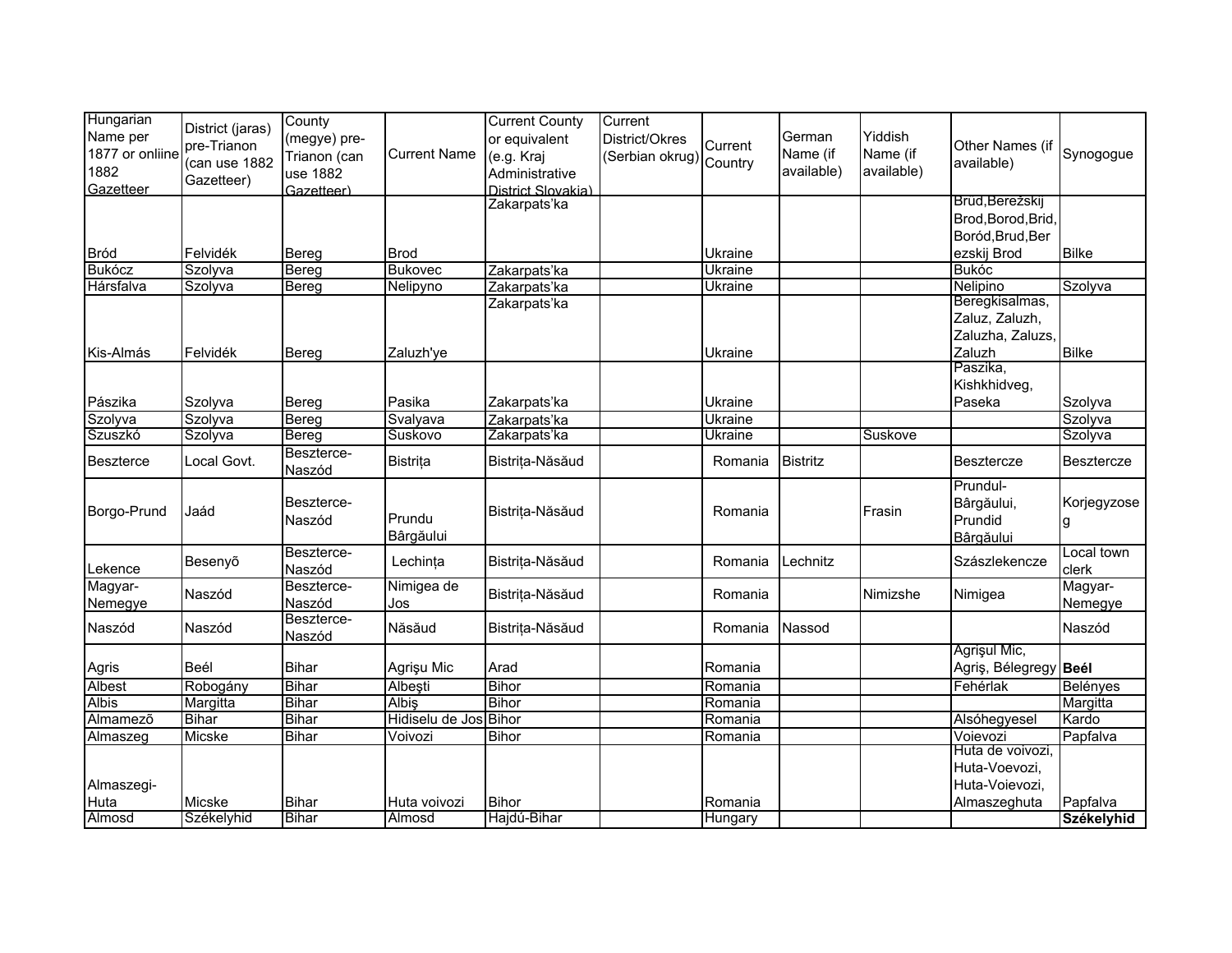| Hungarian               |                      | County       |                     | <b>Current County</b> | Current                 |         |            |            |                              |              |
|-------------------------|----------------------|--------------|---------------------|-----------------------|-------------------------|---------|------------|------------|------------------------------|--------------|
| Name per                | District (jaras)     | (megye) pre- |                     | or equivalent         | District/Okres          |         | German     | Yiddish    |                              |              |
| 1877 or onliine         | pre-Trianon          | Trianon (can | <b>Current Name</b> | (e.g. Kraj            | (Serbian okrug) Country | Current | Name (if   | Name (if   | Other Names (if              | Synogogue    |
| 1882                    | (can use 1882        | use 1882     |                     | Administrative        |                         |         | available) | available) | available)                   |              |
| Gazetteer               | Gazetteer)           | Gazetteer)   |                     | District Slovakia)    |                         |         |            |            |                              |              |
|                         |                      |              |                     |                       |                         |         |            |            | Alparia,                     |              |
|                         |                      |              |                     |                       |                         |         |            |            | Váradalpár,                  |              |
| Alpár                   | <b>Bihar</b>         | <b>Bihar</b> | Alparea             | <b>Bihor</b>          |                         | Romania |            |            | Alpare                       | Kardo        |
| Alsó-Derna              | Micske               | <b>Bihar</b> | Dernișoara          | <b>Bihor</b>          |                         | Romania |            |            |                              | Micske       |
|                         |                      |              | Câmpanii de         |                       |                         |         |            |            |                              |              |
| Alsó-Kimpány Vaskóh     |                      | <b>Bihar</b> | Jos                 | Bihor                 |                         | Romania |            |            | Cîmpanii de Jos   not listed |              |
|                         |                      |              |                     |                       |                         |         |            |            | Lugoşel,                     |              |
| Alsó-Lugos              | Élesd                | <b>Bihar</b> | Lugaşu de Jos       | <b>Bihor</b>          |                         | Romania |            |            | Alsólugas                    | <b>Élesd</b> |
|                         |                      |              |                     |                       |                         |         |            |            | Poenii de Jos,               |              |
|                         |                      |              |                     |                       |                         |         |            |            | Poienile de Jos,             |              |
|                         |                      |              |                     |                       |                         |         |            |            | Poiana de Jos,               |              |
| Alsó-Poény              | Belényes             | <b>Bihar</b> | Poienii de Jos      | <b>Bihor</b>          |                         | Romania |            |            | Alsópojény                   | Belényes     |
| Alsó-Topa               | Magyar-cséke         | <b>Bihar</b> | Topa de Jos         | <b>Bihor</b>          |                         | Romania |            |            |                              | Belényes     |
|                         |                      |              |                     |                       |                         |         |            |            | Valea Neagră,                |              |
|                         |                      |              |                     |                       |                         |         |            |            | Valea neagră de              |              |
|                         |                      |              |                     |                       |                         |         |            |            | Jos.                         |              |
| Alsó-                   |                      |              |                     |                       |                         |         |            |            | Alsófeketevölgy,             |              |
| Valeanyágra             | Vaskóh               | <b>Bihar</b> | Valea de Jos        | Bihor                 |                         | Romania |            |            | Feketepatak                  | not listed   |
|                         |                      |              |                     |                       |                         |         |            |            | Verzarii de Jos,             |              |
| Alsó-Verzár             | Vaskóh               | <b>Bihar</b> | Vărzarii de Jos     | <b>Bihor</b>          |                         | Romania |            |            | Vărzariu-de-jos              | not listed   |
| Ant                     | Nagy-szalonta        | Bihar        | Ant                 | <b>Bihor</b>          |                         | Romania |            |            |                              | Sarkad       |
| Apáti-                  |                      |              |                     |                       |                         |         |            |            | Creștur, Cristur,            |              |
| Keresztur               | Margitta             | <b>Bihar</b> | Crestur             | <b>Bihor</b>          |                         | Romania |            |            | Keresztúrapáti               | Margitta     |
| <b>Arkus</b>            | Beél                 | <b>Bihar</b> | Archiş              | Arad                  |                         | Romania |            |            | Bélárkos, Arkos              | <b>Beél</b>  |
|                         |                      |              |                     |                       |                         |         |            |            |                              | Nagy-        |
| Árpád                   | Nagy-szalonta        | Bihar        | Arpășel             | <b>Bihor</b>          |                         | Romania |            |            | Arpod                        | szalonta     |
|                         | Mező-                |              |                     |                       |                         |         |            |            |                              | Mező-        |
| Ártánd                  | keresztes            | <b>Bihar</b> | Ártánd              | Hajdú-Bihar           |                         | Hungary |            |            |                              | Keresztes    |
|                         |                      |              |                     |                       |                         |         |            |            | Tirgusor,                    |              |
| Asszonyvásár Székelyhid |                      | <b>Bihar</b> | Târguşor            | Bihor                 |                         | Romania |            |            | Asonvaşar                    | Székelyhid   |
|                         |                      |              |                     |                       |                         |         |            |            | Atleş,                       |              |
|                         |                      |              |                     |                       |                         |         |            |            | Biharatyás,                  |              |
|                         |                      |              |                     |                       |                         |         |            |            | Kisatyás,                    |              |
|                         |                      |              |                     |                       |                         |         |            |            | Mezőatyás,                   |              |
|                         |                      |              |                     |                       |                         |         |            |            | Pusztaatyás,                 |              |
| Atyás                   | Ugra                 | Bihar        | Ateas               | <b>Bihor</b>          |                         | Romania |            |            | Óatyás                       | Nagyvarad    |
| Bagamér                 | Er-mihályfalva Bihar |              | Bagamér             | Hajdú-Bihar           |                         | Hungary |            |            |                              | Székelyhid   |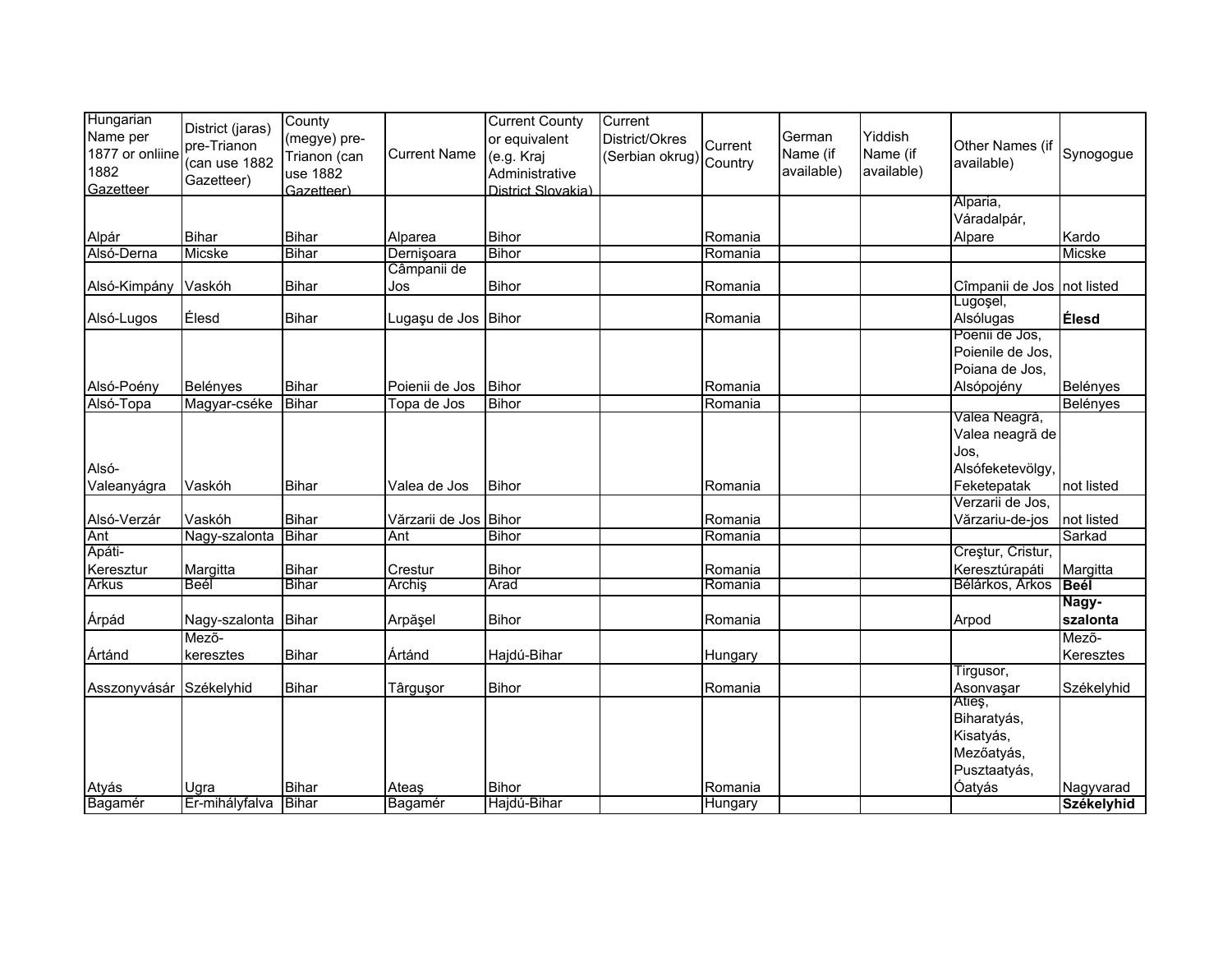| Hungarian<br>Name per<br>1877 or onliine<br>1882<br>Gazetteer | District (jaras)<br>pre-Trianon<br>(can use 1882<br>Gazetteer) | County<br>(megye) pre-<br>Trianon (can<br>use 1882<br>Gazetteer) | <b>Current Name</b>  | <b>Current County</b><br>or equivalent<br>(e.g. Kraj<br>Administrative<br>District Slovakia) | Current<br>District/Okres<br>(Serbian okrug) Country | Current | German<br>Name (if<br>available) | Yiddish<br>Name (if<br>available) | Other Names (if<br>available)                                        | Synogogue         |
|---------------------------------------------------------------|----------------------------------------------------------------|------------------------------------------------------------------|----------------------|----------------------------------------------------------------------------------------------|------------------------------------------------------|---------|----------------------------------|-----------------------------------|----------------------------------------------------------------------|-------------------|
| Bajj                                                          | Nagy-szalonta Bihar                                            |                                                                  | Boiu, Boiul          | <b>Bihor</b>                                                                                 |                                                      | Romania |                                  |                                   | Boiumb,<br>Mezőbaj, Baj                                              | Nagy-<br>szalonta |
|                                                               |                                                                |                                                                  |                      |                                                                                              |                                                      |         |                                  |                                   |                                                                      | Berettyó-         |
| Bakonszeg                                                     | Báránd                                                         | Bihar                                                            | Bakonszeg            | Hajdú-Bihar                                                                                  |                                                      | Hungary |                                  |                                   |                                                                      | Ujfalu            |
| Balalény                                                      | <b>Belényes</b>                                                | Bihar                                                            | Băleni               | <b>Bihor</b>                                                                                 |                                                      | Romania |                                  |                                   | Bălăleni                                                             | Belényes          |
| Bályok                                                        | Margitta                                                       | <b>Bihar</b>                                                     | <b>Balc</b>          | <b>Bihor</b>                                                                                 |                                                      | Romania |                                  |                                   |                                                                      | Margitta          |
| Bánlaka                                                       | Élesd                                                          | <b>Bihar</b>                                                     | Bălnaca              | <b>Bihor</b>                                                                                 |                                                      | Romania |                                  |                                   | Bălnaca,<br>Körösbánlaka                                             | Nagy-Bárod        |
| Barakony                                                      | Ugra                                                           | Bihar                                                            | Berechiu             | <b>Bihor</b>                                                                                 |                                                      | Romania |                                  |                                   | Felsőbarakony                                                        | Nagy-Várad        |
| Báránd                                                        | Báránd                                                         | <b>Bihar</b>                                                     | Báránd               | Hajdú-Bihar                                                                                  |                                                      | Hungary |                                  |                                   |                                                                      | Nagy-Bajom        |
| <b>Barest</b>                                                 | Vaskóh                                                         | <b>Bihar</b>                                                     | Câmp                 | <b>Bihor</b>                                                                                 |                                                      | Romania |                                  |                                   |                                                                      | not listed        |
| <b>Baromlak</b>                                               | Micske                                                         | <b>Bihar</b>                                                     | Borumlaca            | <b>Bihor</b>                                                                                 |                                                      | Romania |                                  |                                   |                                                                      | Papfalva          |
| Bártfalva                                                     | Margitta                                                       | <b>Bihar</b>                                                     | Satu Barbă           | <b>Bihor</b>                                                                                 |                                                      | Romania |                                  |                                   | Satulbarbă,<br>Satul-Barbă,<br>Bărbești,<br>Újbártfalva,<br>Bártfalu | Margitta          |
| <b>Barzest</b>                                                | Beél                                                           | <b>Bihar</b>                                                     | Bârzeşti             | Arad                                                                                         |                                                      | Romania |                                  |                                   | Birzesti,<br>Bărzești,<br>Barzafalva                                 | Beél              |
| Bedõ                                                          | Mező-<br>keresztes                                             | <b>Bihar</b>                                                     | Bedő                 | Hajdú-Bihar                                                                                  |                                                      | Hungary |                                  |                                   |                                                                      | Nagy Kereki       |
| Bél vagy Beél                                                 | Beél                                                           | <b>Bihar</b>                                                     | <b>Beliu</b>         | Arad                                                                                         |                                                      | Romania | Bell in<br>Banat                 |                                   | <b>Beliul</b>                                                        | Beél              |
| Belényes                                                      | Belényes                                                       | <b>Bihar</b>                                                     | Beiuş                | <b>Bihor</b>                                                                                 |                                                      | Romania |                                  |                                   | <b>Belényes</b><br>vidéke, Város-<br>Belényes                        | Belényes          |
| Belényes-                                                     |                                                                |                                                                  | Lazuri de            |                                                                                              |                                                      |         |                                  |                                   | Lazuri,                                                              |                   |
| Lázur                                                         | <b>Belényes</b>                                                | <b>Bihar</b>                                                     | <b>Beius</b>         | <b>Bihor</b>                                                                                 |                                                      | Romania |                                  |                                   | Belényesirtás                                                        | Belényes          |
| Belényes-<br>Õrvényes                                         | Robogány                                                       | <b>Bihar</b>                                                     | Urviş de Beiuş Bihor |                                                                                              |                                                      | Romania |                                  |                                   | Urviş,<br>Középörvényes,<br>Alsóörvényes                             | Belényes          |
| Belényes-                                                     |                                                                |                                                                  |                      |                                                                                              |                                                      |         |                                  |                                   | Şoncoiuş,                                                            |                   |
| Sonkolyos                                                     | Robogány                                                       | <b>Bihar</b>                                                     | Şuncuiş              | <b>Bihor</b>                                                                                 |                                                      | Romania |                                  |                                   | Sonkolyos                                                            | Belényes          |
| Belényes-<br>Szelistye                                        | Belényes                                                       | <b>Bihar</b>                                                     | Sălişte de<br>Beiuş  | <b>Bihor</b>                                                                                 |                                                      | Romania |                                  |                                   | Săliște, Săliște-<br>Beiuş,<br>Belényesszelest<br>e                  | Belényes          |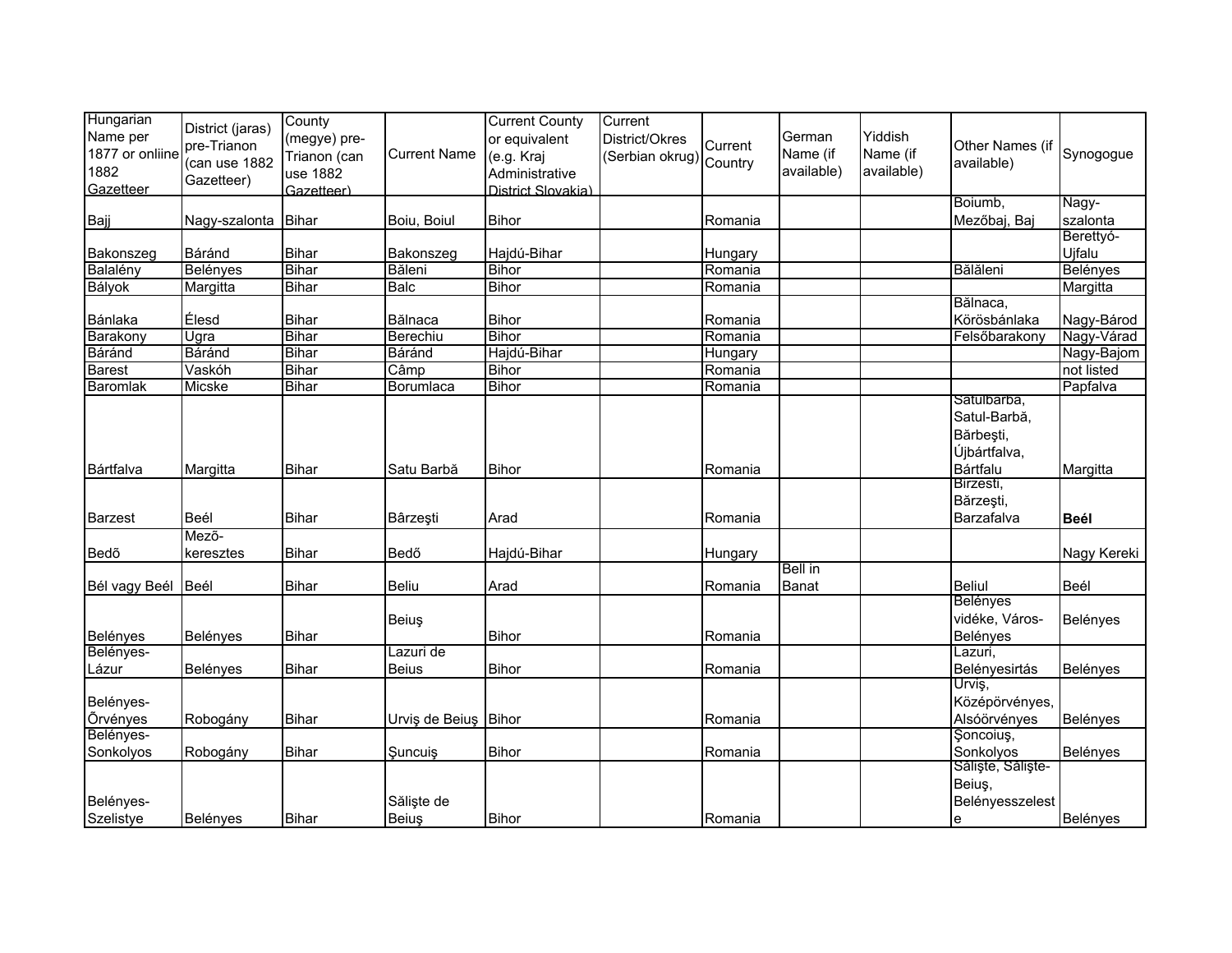| Hungarian       |                                       | County       |                      | <b>Current County</b> | Current                 |         |            |            |                   |                 |
|-----------------|---------------------------------------|--------------|----------------------|-----------------------|-------------------------|---------|------------|------------|-------------------|-----------------|
| Name per        | District (jaras)                      | (megye) pre- |                      | or equivalent         | District/Okres          |         | German     | Yiddish    |                   |                 |
| 1877 or onliine | pre-Trianon                           | Trianon (can | <b>Current Name</b>  | (e.g. Kraj            | (Serbian okrug) Country | Current | Name (if   | Name (if   | Other Names (if   | Synogogue       |
| 1882            | (can use 1882                         | use 1882     |                      | Administrative        |                         |         | available) | available) | available)        |                 |
| Gazetteer       | Gazetteer)                            | Gazetteer)   |                      | District Slovakia)    |                         |         |            |            |                   |                 |
| Belényes-       |                                       |              | Sânmartin de         |                       |                         |         |            |            | Sânmărtin,        |                 |
| Szent-Márton    | Robogány                              | <b>Bihar</b> | <b>Beius</b>         | <b>Bihor</b>          |                         | Romania |            |            | Szentmárton       | <b>Belényes</b> |
|                 |                                       |              |                      |                       |                         |         |            |            | Szentmiklós,      |                 |
|                 |                                       |              |                      |                       |                         |         |            |            | Sinnicolau de     |                 |
| Belényes-       |                                       |              | Sânnicolau de        |                       |                         |         |            |            | Beius,            |                 |
| Szent-Miklós    | Robogány                              | Bihar        | Beius                | <b>Bihor</b>          |                         | Romania |            |            | Sânmiclăuș        | <b>Belényes</b> |
|                 |                                       |              |                      |                       |                         |         |            |            | Uileacu de        |                 |
|                 |                                       |              |                      |                       |                         |         |            |            | Beius, Uilacul    |                 |
|                 |                                       |              |                      |                       |                         |         |            |            | Beiușului, Uileac |                 |
| Belényes-       |                                       |              | Uilacu de            |                       |                         |         |            |            | de-Beiuş, Uilac,  |                 |
| Újlak           | Robogány                              | Bihar        | <b>Beius</b>         | <b>Bihor</b>          |                         | Romania |            |            | Vălani-Beius      | Belényes        |
| Belényes-       |                                       |              | Vălanii de           |                       |                         |         |            |            |                   |                 |
| Valány          | Robogány                              | Bihar        | Beiuş                | <b>Bihor</b>          |                         | Romania |            |            | Petrani-Vălani    | Belényes        |
|                 |                                       |              |                      |                       |                         |         |            |            | Belegeni,         |                 |
| Belezseny       | Belényes                              | <b>Bihar</b> | Belejeni             | <b>Bihor</b>          |                         | Romania |            |            | Belényeshegy      | Belényes        |
| Bélfenyér       | Tenke                                 | <b>Bihar</b> | <b>Belfir</b>        | <b>Bihor</b>          |                         | Romania |            |            | <b>Belfire</b>    | not listed      |
| Bél-Örvényes    | Beél                                  | <b>Bihar</b> | Urvişu de Beliu Arad |                       |                         | Romania |            |            | Urviş-Beliu       | <b>Beél</b>     |
|                 |                                       |              |                      |                       |                         |         |            |            | Rogozii-de-       |                 |
|                 |                                       |              |                      |                       |                         |         |            |            | Beliu, Rogoz-     |                 |
| Bél-Rogoz       | Beél                                  | <b>Bihar</b> | Rogoz de Beliu Arad  |                       |                         | Romania |            |            | <b>Beliu</b>      | <b>Beél</b>     |
|                 |                                       |              |                      |                       |                         |         |            |            | Bănești,          |                 |
|                 |                                       |              |                      |                       |                         |         |            |            | Băneștii,         |                 |
| Benyesd         | <b>Beél</b>                           | <b>Bihar</b> | Beneşti              | Arad                  |                         | Romania |            |            | Benyefalva        | Beél            |
|                 | Berettyó-Ujfalu Berettyó-Ujfalu Bihar |              | Berettyóújfalu       | Hajdu-Bihar           |                         | Hungary |            | Beretty-   |                   | Berettyó-       |
|                 |                                       |              |                      |                       |                         |         |            | Oyfalu     |                   | Uifalu          |
| <b>Betfia</b>   | <b>Bihar</b>                          | Bihar        | Betfia               | <b>Bihor</b>          |                         | Romania |            |            |                   | Kardo           |
|                 |                                       |              |                      |                       |                         |         |            |            | beznea,           |                 |
|                 |                                       |              |                      |                       |                         |         |            |            | Delurenii,        |                 |
|                 |                                       |              |                      |                       |                         |         |            |            | Báródbeznye,      |                 |
|                 |                                       |              |                      |                       |                         |         |            |            | Alsóbeznye,       |                 |
|                 |                                       |              |                      |                       |                         |         |            |            | Felsőbeznye,      |                 |
|                 |                                       |              |                      |                       |                         |         |            |            | Hárombeznye,      |                 |
|                 |                                       |              |                      |                       |                         |         |            |            | Papbeznye,        |                 |
|                 |                                       |              |                      |                       |                         |         |            |            | Domokosbezny      |                 |
| Beznye          | Élesd                                 | <b>Bihar</b> | Delureni             | <b>Bihor</b>          |                         | Romania |            |            | e, Beznye         | Nagy-Bárod      |
| <b>Bihar</b>    | <b>Bihar</b>                          | <b>Bihar</b> | Biharia              | <b>Bihor</b>          |                         | Romania |            |            | Bihor, Biharea    | <b>Bihar</b>    |
| Bikács          | Nagy-szalonta                         | <b>Bihar</b> | Bicaci               | <b>Bihor</b>          |                         | Romania |            |            | Bicaciu, Bicăciel | Belényes        |
| <b>Birtyin</b>  | Élesd                                 | <b>Bihar</b> | <b>Birtin</b>        | <b>Bihor</b>          |                         | Romania |            |            | Bertény           | Nagy-Bárod      |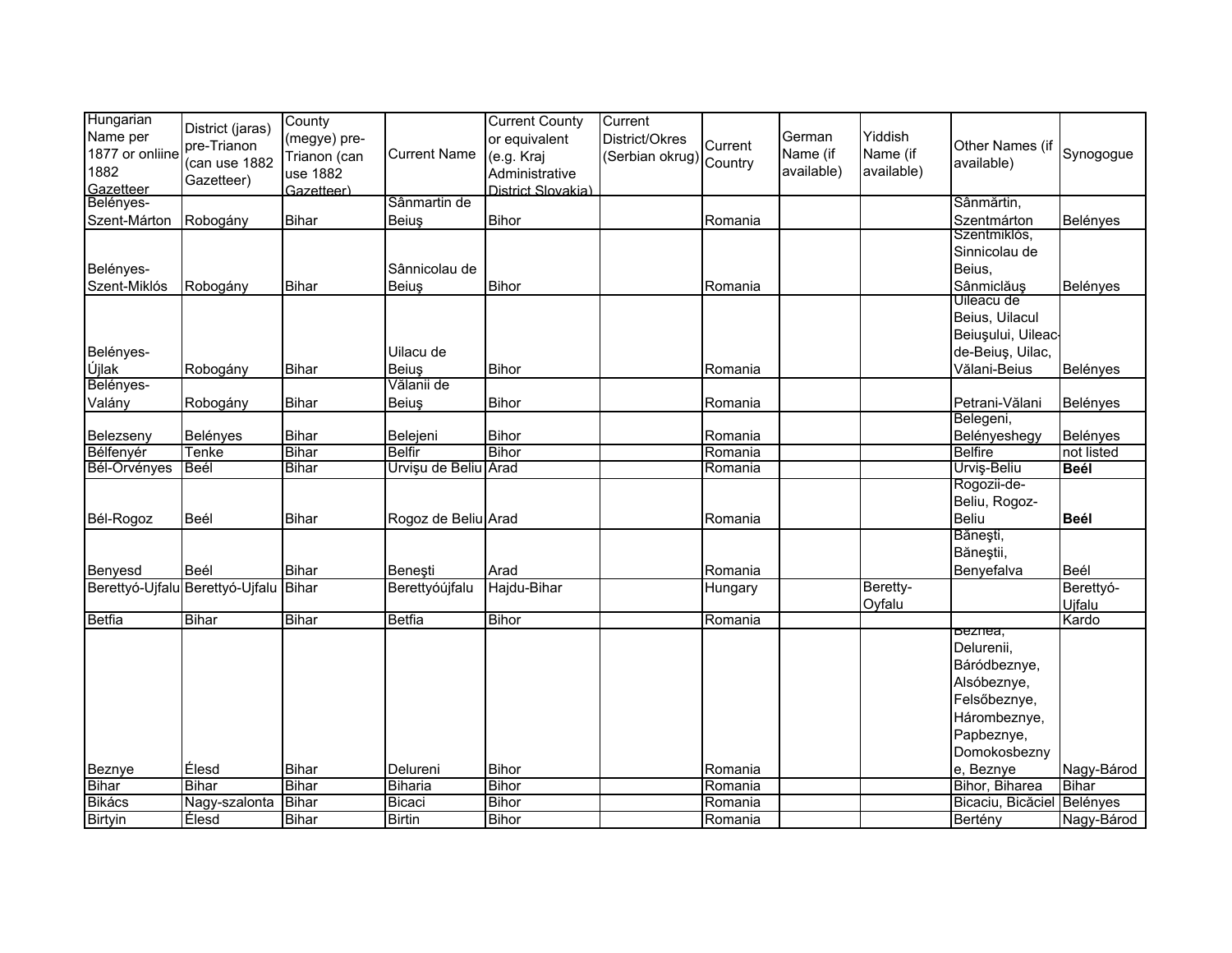| Hungarian<br>Name per<br>1877 or onliine<br>1882<br>Gazetteer | District (jaras)<br>pre-Trianon<br>(can use 1882<br>Gazetteer) | County<br>(megye) pre-<br>Trianon (can<br>use 1882<br>Gazetteer) | <b>Current Name</b> | <b>Current County</b><br>or equivalent<br>(e.g. Kraj<br>Administrative<br>District Slovakia) | Current<br>District/Okres<br>(Serbian okrug) Country | Current | German<br>Name (if<br>available) | Yiddish<br>Name (if<br>available) | Other Names (if<br>available) | Synogogue   |
|---------------------------------------------------------------|----------------------------------------------------------------|------------------------------------------------------------------|---------------------|----------------------------------------------------------------------------------------------|------------------------------------------------------|---------|----------------------------------|-----------------------------------|-------------------------------|-------------|
|                                                               |                                                                |                                                                  |                     |                                                                                              |                                                      |         |                                  |                                   | Spurcani,                     |             |
|                                                               |                                                                |                                                                  |                     |                                                                                              |                                                      |         |                                  |                                   | Sebesújfalu,                  |             |
| Bisztra-Ujfalu                                                | Margitta                                                       | Bihar                                                            | Bistra              | <b>Bihor</b>                                                                                 |                                                      | Romania |                                  |                                   | Papújfalu                     | Margitta    |
|                                                               |                                                                |                                                                  |                     |                                                                                              |                                                      |         |                                  |                                   | Budoiu.                       |             |
|                                                               |                                                                |                                                                  |                     |                                                                                              |                                                      |         |                                  |                                   | Bodonospatak,                 |             |
| <b>Bodonos</b>                                                | Micske                                                         | <b>Bihar</b>                                                     | <b>Budoi</b>        | <b>Bihor</b>                                                                                 |                                                      | Romania |                                  |                                   | <b>Budoiul</b>                | Papfalva    |
| Bogdán-<br>Szovárhegy                                         |                                                                |                                                                  |                     |                                                                                              |                                                      |         |                                  |                                   |                               |             |
| vagy Piklea                                                   | Szalárd                                                        |                                                                  |                     |                                                                                              |                                                      |         |                                  |                                   | Orvişel,<br>Orviseltanya      |             |
|                                                               |                                                                | <b>Bihar</b>                                                     | Orvişele            | <b>Bihor</b>                                                                                 |                                                      | Romania |                                  |                                   | Bodiu, Okros,                 | Kõvág       |
|                                                               |                                                                |                                                                  |                     |                                                                                              |                                                      |         |                                  |                                   | Magyarökrös,                  |             |
|                                                               |                                                                |                                                                  |                     |                                                                                              |                                                      |         |                                  |                                   | Oláhökrös,                    |             |
|                                                               |                                                                |                                                                  |                     |                                                                                              |                                                      |         |                                  |                                   | Nagyökrös,                    |             |
| Bogy                                                          | Beél                                                           | <b>Bihar</b>                                                     | Ucuris              | <b>Bihor</b>                                                                                 |                                                      | Romania |                                  |                                   | Kisökrös                      | <b>Beél</b> |
|                                                               |                                                                |                                                                  |                     |                                                                                              |                                                      |         |                                  |                                   | Bodişlău,                     |             |
|                                                               |                                                                |                                                                  |                     |                                                                                              |                                                      |         |                                  |                                   | Buduşlău,                     |             |
|                                                               |                                                                |                                                                  |                     |                                                                                              |                                                      |         |                                  |                                   | Érbogyoszló,                  |             |
| Bogyoszló                                                     | Margitta                                                       | Bihar                                                            | Buduslau            | <b>Bihor</b>                                                                                 |                                                      | Romania |                                  |                                   | Buduşlăul                     | Margitta    |
| <b>Bokkia</b>                                                 | Beél                                                           | <b>Bihar</b>                                                     | <b>Bochia</b>       | Arad                                                                                         |                                                      | Romania |                                  |                                   | <b>Boklya</b>                 | Beél        |
| <b>Borostelek</b>                                             | Mező-telegd                                                    | <b>Bihar</b>                                                     | <b>Borsa</b>        | <b>Bihor</b>                                                                                 |                                                      | Romania |                                  |                                   | Borsea                        | not listed  |
| <b>Bors</b>                                                   | Ugra                                                           | <b>Bihar</b>                                                     | <b>Borş</b>         | <b>Bihor</b>                                                                                 |                                                      | Romania |                                  |                                   |                               | <b>Bors</b> |
| <b>Borz</b>                                                   | Robogány                                                       | <b>Bihar</b>                                                     | <b>Borz</b>         | <b>Bihor</b>                                                                                 |                                                      | Romania |                                  |                                   |                               | Belényes    |
| <b>Borzik</b>                                                 | Szalárd                                                        | <b>Bihar</b>                                                     | <b>Burzuc</b>       | <b>Bihor</b>                                                                                 |                                                      | Romania |                                  |                                   | Borsig, Borszeg               | Kõvág       |
| <b>Botfej</b>                                                 | Beél                                                           | <b>Bihar</b>                                                     | Botfei              | Arad                                                                                         |                                                      | Romania |                                  |                                   | Botfeiu, Botteiul             | Beél        |
| Bottyán                                                       | Mező-telegd                                                    | <b>Bihar</b>                                                     | <b>Botean</b>       | Bihor                                                                                        |                                                      | Romania |                                  |                                   | Mezőbottyán                   | Mezõ-telegd |
| Bozsaly                                                       | Margitta                                                       | <b>Bihar</b>                                                     | Bogei               | <b>Bihor</b>                                                                                 |                                                      | Romania |                                  |                                   | Bogeiu, Bogeiul               | Margitta    |
| <b>Bragyet</b>                                                | Vaskóh                                                         | <b>Bihar</b>                                                     | <b>Brädet</b>       | Bihor                                                                                        |                                                      | Romania |                                  |                                   |                               | not listed  |
|                                                               |                                                                |                                                                  |                     |                                                                                              |                                                      |         |                                  |                                   | Barátka,                      |             |
|                                                               |                                                                |                                                                  |                     |                                                                                              |                                                      |         |                                  |                                   | Biharfenyves,                 |             |
| <b>Brátka</b>                                                 | Élesd                                                          | <b>Bihar</b>                                                     | <b>Bratca</b>       | <b>Bihor</b>                                                                                 |                                                      | Romania |                                  |                                   | Banátka                       | Nagy-Bárod  |
| <b>Briheny</b>                                                | Vaskóh                                                         | <b>Bihar</b>                                                     | <b>Briheni</b>      | <b>Bihor</b>                                                                                 |                                                      | Romania |                                  |                                   | Berhény                       | not listed  |
| <b>Brost</b>                                                  | Vaskóh                                                         | <b>Bihar</b>                                                     | <b>Broaste</b>      | <b>Bihor</b>                                                                                 |                                                      | Romania |                                  |                                   | Stînceşti                     | not listed  |
| <b>Bucsu</b>                                                  | Élesd                                                          | <b>Bihar</b>                                                     | <b>Bucea</b>        | <b>Bihor</b>                                                                                 |                                                      | Romania |                                  |                                   |                               | Nagy-Várad  |
| <b>Bucsum</b>                                                 | Magyar-cséke                                                   | <b>Bihar</b>                                                     | <b>Bucium</b>       | <b>Bihor</b>                                                                                 |                                                      | Romania |                                  |                                   | Tőkefalva                     | Belényes    |
|                                                               |                                                                |                                                                  |                     |                                                                                              |                                                      |         |                                  |                                   | Budăreasa,                    |             |
| Budurásza                                                     | Belényes                                                       | <b>Bihar</b>                                                     | Budureasa           | <b>Bihor</b>                                                                                 |                                                      | Romania |                                  |                                   | Bondoraszó                    | Belényes    |
|                                                               |                                                                |                                                                  |                     |                                                                                              |                                                      |         |                                  |                                   | Bokorvány,                    |             |
| Bukurvány                                                     | Magyar-cséke Bihar                                             |                                                                  | Bucuroaia           | <b>Bihor</b>                                                                                 |                                                      | Romania |                                  |                                   | Bukorvány                     | Belényes    |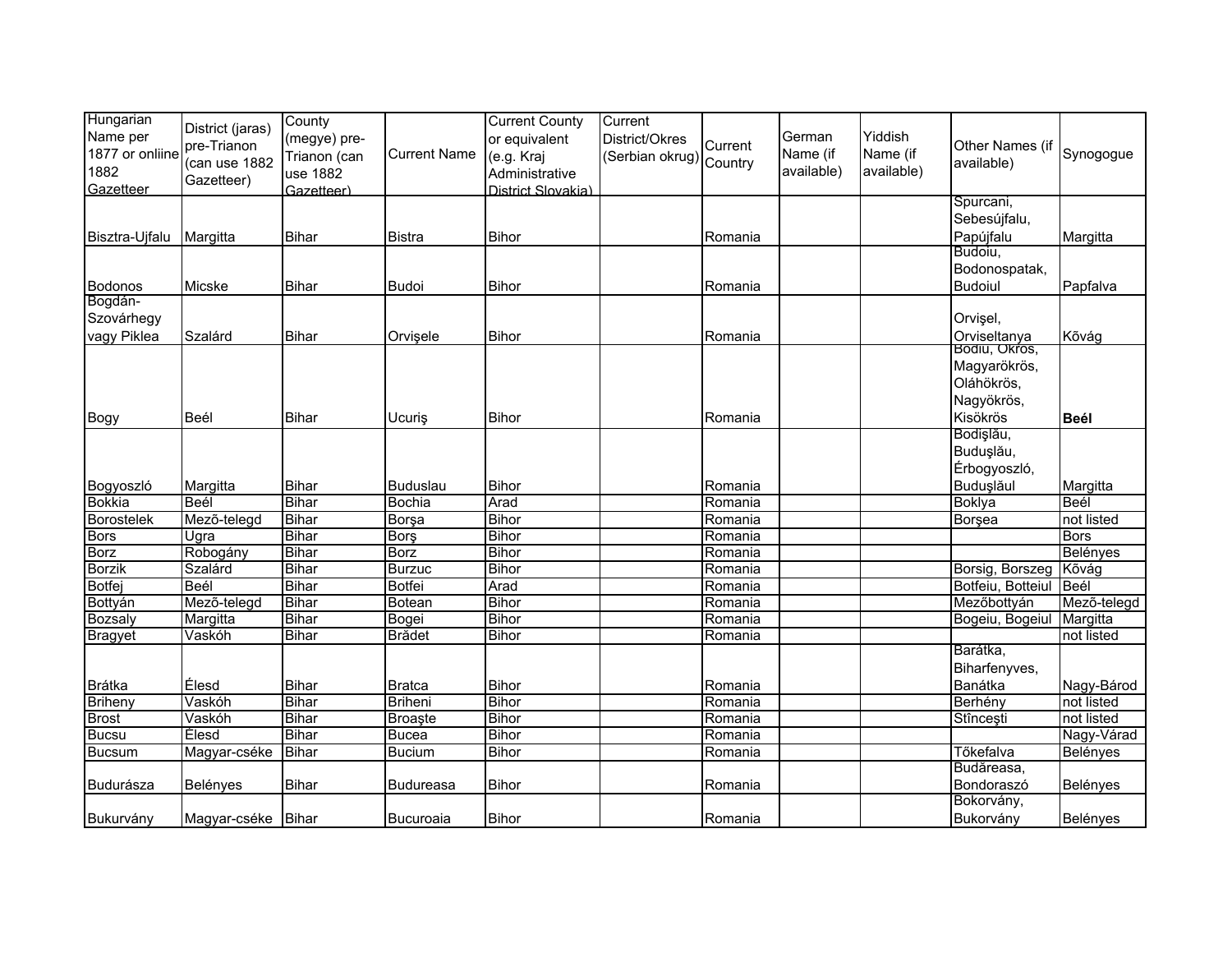| Hungarian        |                  | County       |                     | <b>Current County</b> | Current                 |         |            |            |                 |             |
|------------------|------------------|--------------|---------------------|-----------------------|-------------------------|---------|------------|------------|-----------------|-------------|
| Name per         | District (jaras) | (megye) pre- |                     | or equivalent         | District/Okres          |         | German     | Yiddish    |                 |             |
| 1877 or onliine  | pre-Trianon      | Trianon (can | <b>Current Name</b> | (e.g. Kraj            |                         | Current | Name (if   | Name (if   | Other Names (if | Synogogue   |
| 1882             | (can use 1882    |              |                     |                       | (Serbian okrug) Country |         | available) | available) | available)      |             |
| Gazetteer        | Gazetteer)       | use 1882     |                     | Administrative        |                         |         |            |            |                 |             |
|                  |                  | Gazetteer)   |                     | District Slovakia)    |                         |         |            |            | Buncești,       |             |
|                  |                  | <b>Bihar</b> |                     | <b>Bihor</b>          |                         |         |            |            | <b>Bontesd</b>  |             |
| Buntyesd         | Belényes         |              | Bunteşti            |                       |                         | Romania |            |            |                 | Belényes    |
| <b>Burda</b>     | Belényes         | <b>Bihar</b> | <b>Burda</b>        | <b>Bihor</b>          |                         | Romania |            |            | <b>Borda</b>    | Belényes    |
| Cécke            | Mező-telegd      | <b>Bihar</b> | Tetchea             | <b>Bihor</b>          |                         | Romania |            |            | Tetche          | Mező-telegd |
|                  |                  |              | igăneştii de        |                       |                         |         |            |            |                 |             |
| Ciganyesd        | Belényes         | Bihar        | <b>Beius</b>        | <b>Bihor</b>          |                         | Romania |            |            | Tigănești       | Belényes    |
|                  |                  |              | Tigăneștii de       |                       |                         |         |            |            |                 |             |
| Cigányfalva      | Mezõ-telegd      | <b>Bihar</b> | Criş                | <b>Bihor</b>          |                         | Romania |            |            | Tigănești       | Mezõ-telegd |
| Csanálos         | <b>Micske</b>    | <b>Bihar</b> | Cenaloş             | <b>Bihor</b>          |                         | Romania |            |            | Biharcsanálos   | Farnos      |
| Csarnóháza       | Élesd            | <b>Bihar</b> | <b>Bulz</b>         | <b>Bihor</b>          |                         | Romania |            |            |                 | Nagy-Bárod  |
|                  |                  |              |                     |                       |                         |         |            |            |                 | Bihar-      |
| Csatár           | Szalárd          | <b>Bihar</b> | Cetariu             | <b>Bihor</b>          |                         | Romania |            |            | Hegyközcsatár   | Félegyháza  |
| Cséffa           | Ugra             | <b>Bihar</b> | Cefa                | <b>Bihor</b>          |                         | Romania |            |            |                 | not listed  |
|                  |                  |              |                     |                       |                         |         |            |            | Ceheiu, Ciheiu, |             |
| Csehi            | Bihar            | <b>Bihar</b> | Cihei               | <b>Bihor</b>          |                         | Romania |            |            | Váradcsehi      | Kardo       |
| <b>Cséhtelek</b> | Margitta         | <b>Bihar</b> | Ciutelec            | <b>Bihor</b>          |                         | Romania |            |            |                 | Margitta    |
| Cséke-Drág       | Magyar-cséke     | <b>Bihar</b> | Drăgești            | <b>Bihor</b>          |                         | Romania |            |            |                 | Belényes    |
| Cséklye          | Élesd            | <b>Bihar</b> | Cetea               | <b>Bihor</b>          |                         | Romania |            |            |                 | Nagy-Bárod  |
|                  |                  |              |                     |                       |                         |         |            |            | Cseszvára,      |             |
|                  |                  | Bihar        | Ceişoara            | <b>Bihor</b>          |                         | Romania |            |            | Cseisora        | Belényes    |
| Cseszora         | Magyar-cséke     |              |                     |                       |                         |         |            |            | Ciuhoiu,        |             |
|                  |                  |              |                     |                       |                         |         |            |            |                 |             |
|                  |                  |              |                     |                       |                         |         |            |            | Berettyócsohaj, |             |
| Csohaj           | Micske           | <b>Bihar</b> | Ciuhoi              | <b>Bihor</b>          |                         | Romania |            |            | Csohaly         | Farnos      |
| Csõkmõ           | Berettyó-ujfalu  | Bihar        | Csökmő              | Hajdu-Bihar           |                         | Hungary |            |            |                 | Csõkmõ      |
| Csokoly          | Székelyhid       | <b>Bihar</b> | Ciocaia             | <b>Bihor</b>          |                         | Romania |            |            |                 | Diószeg     |
|                  |                  |              |                     |                       |                         |         |            |            | Ciuntanaz,      |             |
|                  |                  |              |                     |                       |                         |         |            |            | Ciuntăhaza,     |             |
|                  |                  |              |                     |                       |                         |         |            |            | Csontaházi-     |             |
| Csontaháza       | Beél             | <b>Bihar</b> | Ciunteşti           | Arad                  |                         | Romania |            |            | Valány          | <b>Beél</b> |
| Csujafalva       | Szalárd          | <b>Bihar</b> | Ciulești            | <b>Bihor</b>          |                         | Romania |            |            |                 | Kõvág       |
|                  |                  |              |                     |                       |                         |         |            |            | Dameş,          |             |
|                  |                  |              |                     |                       |                         |         |            |            | Erdődámos,      |             |
| Dámos            | Élesd            | <b>Bihar</b> | Damiş               | <b>Bihor</b>          |                         | Romania |            |            | Erdőfalva       | Nagy-Bárod  |
| Darvas           | Berettyó-ujfalu  | Bihar        | Darvas              | Hajdu-Bihar           |                         | Hungary |            |            |                 | Darvas      |
| Déda             | Margitta         | <b>Bihar</b> | Ghida               | <b>Bihor</b>          |                         | Romania |            |            | Berettyódéda    | Margitta    |
| Dékanyesd        | Magyar-cséke     | <b>Bihar</b> | Dicănești           | <b>Bihor</b>          |                         | Romania |            |            | Dékányos        | Belényes    |
| Derecske         | Derecske         | <b>Bihar</b> | Derecske            | Hajdu-Bihar           |                         | Hungary |            | Deretshke  |                 | Derecske    |
|                  |                  |              |                     |                       |                         |         |            |            |                 |             |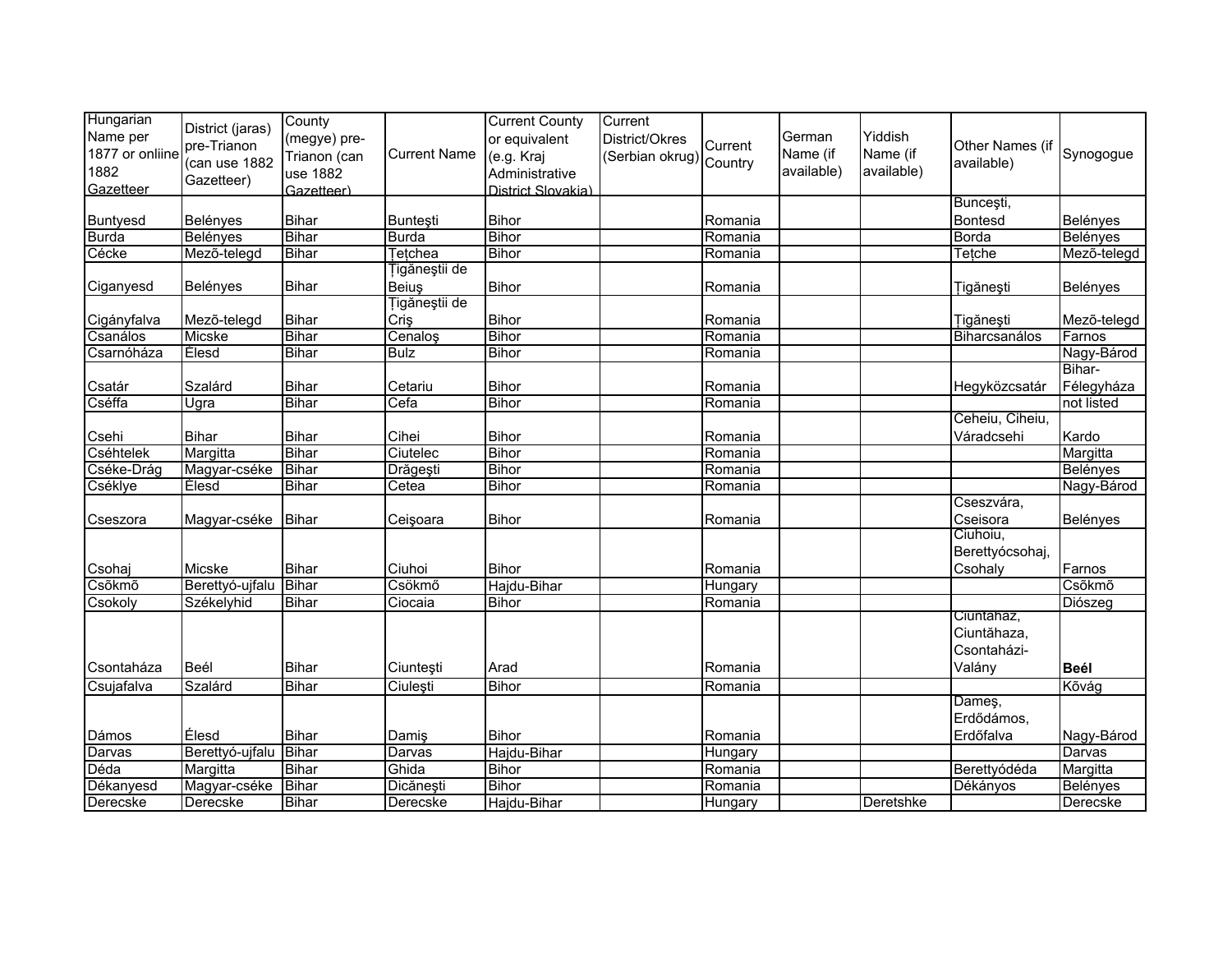| Hungarian<br>Name per<br>1877 or onliine<br>1882<br>Gazetteer | District (jaras)<br>pre-Trianon<br>(can use 1882<br>Gazetteer) | County<br>(megye) pre-<br>Trianon (can<br>use 1882<br>Gazetteer) | <b>Current Name</b>      | <b>Current County</b><br>or equivalent<br>(e.g. Kraj<br>Administrative<br>District Slovakia) | Current<br>District/Okres<br>(Serbian okrug) Country | Current | German<br>Name (if<br>available) | Yiddish<br>Name (if<br>available) | Other Names (if<br>available) | Synogogue       |
|---------------------------------------------------------------|----------------------------------------------------------------|------------------------------------------------------------------|--------------------------|----------------------------------------------------------------------------------------------|------------------------------------------------------|---------|----------------------------------|-----------------------------------|-------------------------------|-----------------|
|                                                               |                                                                |                                                                  |                          |                                                                                              |                                                      |         |                                  |                                   | Bihardiószeg,                 | Diószeg         |
| Diószeg                                                       | Székelyhid                                                     | <b>Bihar</b>                                                     | Diosig                   | <b>Bihor</b>                                                                                 |                                                      | Romania |                                  |                                   | Érdiószeg                     |                 |
| Dizsér                                                        | Margitta                                                       | <b>Bihar</b>                                                     | Dijir                    | <b>Bihor</b>                                                                                 |                                                      | Romania |                                  |                                   | Désér<br>Dobrești-            | Margitta        |
|                                                               |                                                                |                                                                  |                          |                                                                                              |                                                      |         |                                  |                                   |                               |                 |
|                                                               |                                                                |                                                                  |                          |                                                                                              |                                                      |         |                                  |                                   | Govorești,                    |                 |
| <b>Dobrest</b>                                                | Magyar-cséke                                                   | Bihar<br><b>Bihar</b>                                            | Dobresti<br><b>Dolea</b> | <b>Bihor</b><br><b>Bihor</b>                                                                 |                                                      | Romania |                                  |                                   | Bihardobrosd                  | Belényes        |
| Dólya                                                         | Margitta                                                       |                                                                  |                          |                                                                                              |                                                      | Romania |                                  |                                   | Dólyapuszta                   |                 |
| Dombrovány                                                    | Vaskóh                                                         | <b>Bihar</b>                                                     | Dumbravani               | <b>Bihor</b>                                                                                 |                                                      | Romania |                                  |                                   | Dumbrăvani                    | not listed      |
| Drágonyesd                                                    | Belényes                                                       | <b>Bihar</b>                                                     | Drăgănești               | Bihor                                                                                        |                                                      | Romania |                                  |                                   | Dragánfalva                   | Belényes        |
| Dragotyán                                                     | Robogány                                                       | <b>Bihar</b>                                                     | Drăgoteni                | Bihor                                                                                        |                                                      | Romania |                                  |                                   | Drágota<br>Josani-Gurbești,   | Belényes        |
|                                                               |                                                                |                                                                  |                          |                                                                                              |                                                      |         |                                  |                                   | Gorbolyfalva,                 |                 |
|                                                               |                                                                |                                                                  |                          |                                                                                              |                                                      |         |                                  |                                   | Josanii-                      |                 |
| Dsoszán-                                                      |                                                                |                                                                  |                          |                                                                                              |                                                      |         |                                  |                                   | Gurbești, Josani-             |                 |
| Gurbesd                                                       |                                                                |                                                                  |                          |                                                                                              |                                                      |         |                                  |                                   |                               |                 |
|                                                               | Belényes                                                       | Bihar                                                            | Gurbești                 | <b>Bihor</b>                                                                                 |                                                      | Romania |                                  |                                   | Gurpeşti<br>Dodarcenești,     | Belényes        |
|                                                               |                                                                |                                                                  |                          |                                                                                              |                                                      |         |                                  |                                   | Dubârcinești,                 |                 |
|                                                               |                                                                |                                                                  |                          |                                                                                              |                                                      |         |                                  |                                   | Dubrițenești,                 |                 |
|                                                               |                                                                |                                                                  |                          |                                                                                              |                                                      |         |                                  |                                   | Dubricion,                    |                 |
|                                                               |                                                                |                                                                  |                          |                                                                                              |                                                      |         |                                  |                                   | Dubricionești,                |                 |
| Dubricsony                                                    | Élesd                                                          | <b>Bihar</b>                                                     | Dobricionesti            | <b>Bihor</b>                                                                                 |                                                      | Romania |                                  |                                   | Dubricson                     | Élesd           |
|                                                               | Magyar-cséke                                                   | <b>Bihar</b>                                                     |                          | Bihor                                                                                        |                                                      | Romania |                                  |                                   | Dusafalva                     | <b>Belényes</b> |
| Dusesd<br>Élesd                                               | Elesd                                                          | <b>Bihar</b>                                                     | Duşeşti                  | <b>Bihor</b>                                                                                 |                                                      | Romania |                                  |                                   |                               | Élesd           |
|                                                               |                                                                |                                                                  | Aleşd                    |                                                                                              |                                                      |         |                                  |                                   | Eriu-Adoni, Eriu-             |                 |
|                                                               |                                                                |                                                                  |                          |                                                                                              |                                                      |         |                                  |                                   | Adon, Adony,                  |                 |
| Ér-Adony                                                      | Ér-mihályfalva Bihar                                           |                                                                  | Adoni                    | <b>Bihor</b>                                                                                 |                                                      | Romania |                                  |                                   | Adom                          | Ér-Adony        |
| <b>Ér-Fancsika</b>                                            | Margitta                                                       | <b>Bihar</b>                                                     | Făncica                  | <b>Bihor</b>                                                                                 |                                                      | Romania |                                  |                                   | Fancsika                      | Margitta        |
|                                                               |                                                                |                                                                  |                          |                                                                                              |                                                      |         |                                  |                                   | Chiniz, Cheniz,               | Ēr-             |
| Ér-Kenéz                                                      | Ér-mihályfalva                                                 | Bihar                                                            | Voivozi                  | <b>Bihor</b>                                                                                 |                                                      | Romania |                                  |                                   | Kenéz                         | Mihályfalva     |
|                                                               |                                                                |                                                                  |                          |                                                                                              |                                                      |         |                                  |                                   |                               |                 |
| Ér-Keserü                                                     |                                                                | Bihar                                                            |                          | <b>Bihor</b>                                                                                 |                                                      | Romania |                                  |                                   | Chişireu, Keserű Székelyhid   |                 |
|                                                               | Ér-mihályfalva                                                 |                                                                  | Cheşereu                 |                                                                                              |                                                      |         |                                  |                                   | Mihaifalău,                   |                 |
|                                                               |                                                                |                                                                  |                          |                                                                                              |                                                      |         |                                  |                                   | Nagymihályfalva Ér-           |                 |
|                                                               | Ér-Mihályfalva Ér-mihályfalva Bihar                            |                                                                  | Valea lui mihai Bihor    |                                                                                              |                                                      | Romania |                                  |                                   | Mihályfalva                   | Mihályfalva     |
|                                                               |                                                                |                                                                  |                          |                                                                                              |                                                      |         |                                  |                                   | Şilindra,                     |                 |
| Ér-Selind                                                     | Ér-mihályfalva                                                 | <b>Bihar</b>                                                     | Silindru                 | <b>Bihor</b>                                                                                 |                                                      | Romania |                                  |                                   | Érselénd                      | Székelyhid      |
| Ér-Semjén                                                     | Ér-mihályfalva Bihar                                           |                                                                  | Simian                   | <b>Bihor</b>                                                                                 |                                                      | Romania |                                  |                                   | Érsemlyén                     | Er-Semjén       |
|                                                               |                                                                |                                                                  |                          |                                                                                              |                                                      |         |                                  |                                   |                               |                 |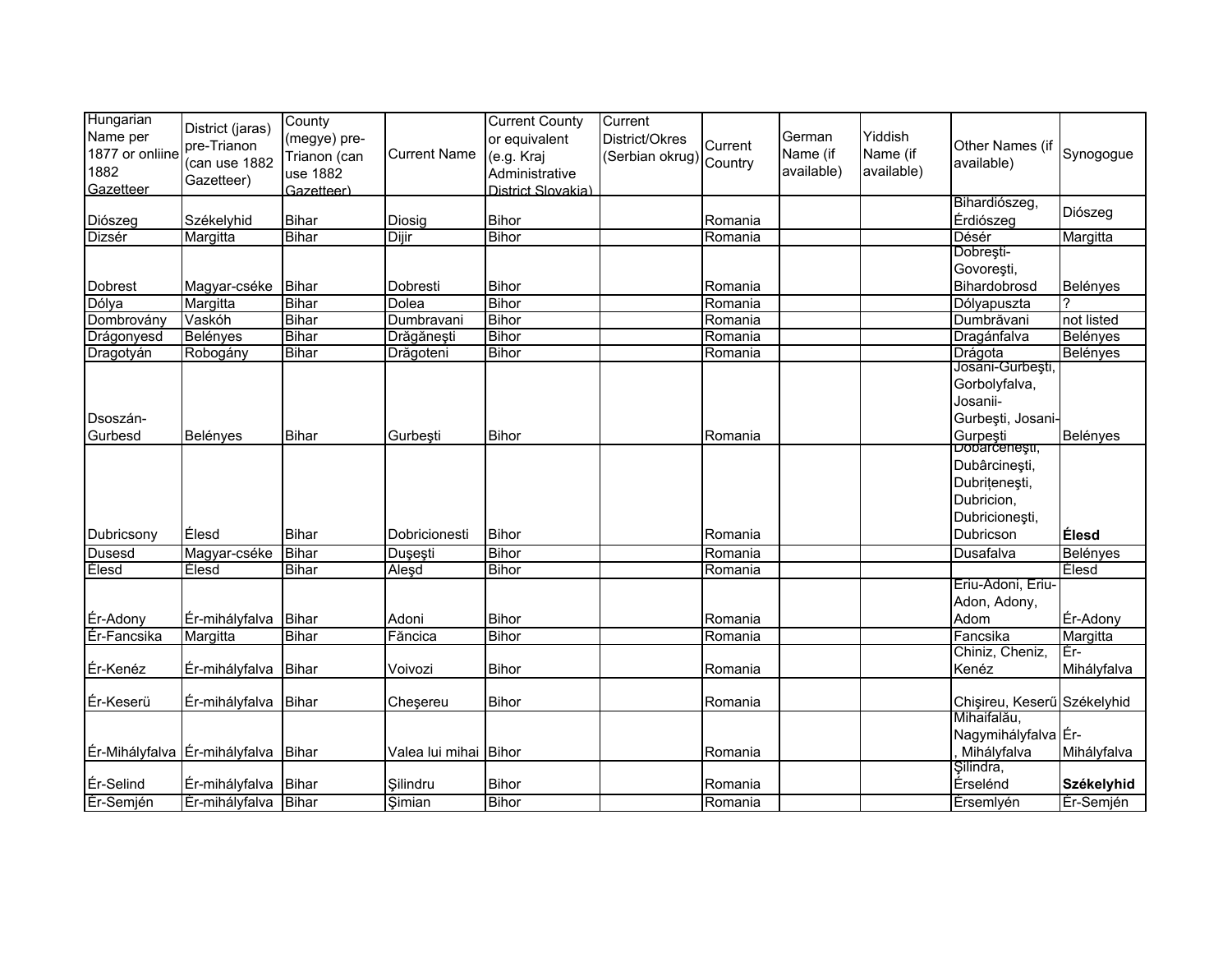| Hungarian<br>Name per<br>1877 or onliine<br>1882<br>Gazetteer | District (jaras)<br>pre-Trianon<br>(can use 1882<br>Gazetteer) | County<br>(megye) pre-<br>Trianon (can<br>use 1882<br>Gazetteer) | <b>Current Name</b> | <b>Current County</b><br>or equivalent<br>(e.g. Kraj<br>Administrative<br>District Slovakia) | Current<br>District/Okres<br>(Serbian okrug) | Current<br>Country | German<br>Name (if<br>available) | Yiddish<br>Name (if<br>available) | Other Names (if<br>available)                                  | Synogogue    |
|---------------------------------------------------------------|----------------------------------------------------------------|------------------------------------------------------------------|---------------------|----------------------------------------------------------------------------------------------|----------------------------------------------|--------------------|----------------------------------|-----------------------------------|----------------------------------------------------------------|--------------|
| Ér-Tarcsa                                                     | Ér-mihályfalva                                                 | Bihar                                                            | Tarcea              | <b>Bihor</b>                                                                                 |                                              | Romania            |                                  |                                   | Tarcia, Értarcsa, Er-<br>Tarcsa                                | mihályfalva  |
| Esküllő                                                       | Mező-telegd                                                    | <b>Bihar</b>                                                     | Aştileu             | <b>Bihor</b>                                                                                 |                                              | Romania            |                                  |                                   | Așcilau, Aștilau,<br>Aşchileu,<br>Alsóesküllő,<br>Felsőesküllő | Mezõ-telegd  |
| Esztár                                                        | Berettyó-ujfalu                                                | <b>Bihar</b>                                                     | Esztár              | Hajdu-Bihar                                                                                  |                                              | Hungary            |                                  |                                   |                                                                | Pocsaj       |
| Falu-                                                         |                                                                |                                                                  |                     |                                                                                              |                                              |                    |                                  |                                   | Băița-Sat, Băița-                                              |              |
| Rézbánya                                                      | Vaskóh                                                         | Bihar                                                            | Băița               | <b>Bihor</b>                                                                                 |                                              | Romania            |                                  |                                   | Oraș, Rézbánya not listed<br>Farkaspataka,                     |              |
| Farkas-Patak                                                  | Magyar-cséke                                                   | Bihar                                                            | Lupoaia             | <b>Bihor</b>                                                                                 |                                              | Romania            |                                  |                                   | Farkasmező                                                     | Belényes     |
|                                                               |                                                                |                                                                  |                     |                                                                                              |                                              |                    |                                  |                                   | Sfirnas,                                                       |              |
|                                                               |                                                                |                                                                  |                     |                                                                                              |                                              |                    |                                  |                                   | Berettyófarnos,                                                |              |
| Farnos                                                        | Micske                                                         | <b>Bihar</b>                                                     | Sfârnaș             | <b>Bihor</b>                                                                                 |                                              | Romania            |                                  |                                   | Farnas                                                         | Farnos       |
|                                                               |                                                                |                                                                  |                     |                                                                                              |                                              |                    |                                  |                                   | Almásfegyverne                                                 |              |
|                                                               |                                                                |                                                                  |                     |                                                                                              |                                              |                    |                                  |                                   | Nagyfegyvernek                                                 |              |
| Fegyvernek                                                    | Szalárd                                                        | <b>Bihar</b>                                                     | Fegernic            | <b>Bihor</b>                                                                                 |                                              | Romania            |                                  |                                   | Kisfegyvernek                                                  | Kõvág        |
|                                                               |                                                                |                                                                  |                     |                                                                                              |                                              |                    |                                  |                                   | Felsőbátor,                                                    |              |
| Fekete-Bátor                                                  | Tenke                                                          | <b>Bihar</b>                                                     | <b>Batăr</b>        | <b>Bihor</b>                                                                                 |                                              | Romania            |                                  |                                   | Bátor                                                          | Fekete-Bátor |
|                                                               |                                                                |                                                                  | Pădurea             |                                                                                              |                                              |                    |                                  |                                   | Feketeerdői                                                    |              |
| Feketeerdõ                                                    | Micske                                                         | <b>Bihar</b>                                                     | Neagră              | <b>Bihor</b>                                                                                 |                                              | Romania            |                                  |                                   | üveggyár<br>Giriş,                                             | not listed   |
|                                                               |                                                                |                                                                  |                     |                                                                                              |                                              |                    |                                  |                                   | Feketegyörös,                                                  |              |
| Fekete-Győrös Tenke                                           |                                                                | <b>Bihar</b>                                                     | Girişu Negru        | <b>Bihor</b>                                                                                 |                                              | Romania            |                                  |                                   | Gyéres                                                         | not listed   |
|                                                               |                                                                |                                                                  |                     |                                                                                              |                                              |                    |                                  |                                   | Valea Neagră                                                   |              |
|                                                               |                                                                |                                                                  |                     |                                                                                              |                                              |                    |                                  |                                   | de Criş, Valea                                                 |              |
|                                                               |                                                                |                                                                  |                     |                                                                                              |                                              |                    |                                  |                                   | Neagră,                                                        |              |
| Feketepatak                                                   | Élesd                                                          | <b>Bihar</b>                                                     | Valea Crișului      | <b>Bihor</b>                                                                                 |                                              | Romania            |                                  |                                   | Nagyfeketepata                                                 | Nagy-Bárod   |
|                                                               |                                                                |                                                                  |                     |                                                                                              |                                              |                    |                                  |                                   | Körösfeketető,                                                 |              |
|                                                               |                                                                |                                                                  |                     |                                                                                              |                                              |                    |                                  |                                   | Fechetău,                                                      |              |
| Feketetó                                                      | Élesd                                                          | <b>Bihar</b>                                                     | Negreni             | Cluj                                                                                         |                                              | Romania            |                                  |                                   | Fecheteu                                                       | Nagy-Bárod   |
| Fekete-Tót                                                    | Tenke                                                          | <b>Bihar</b>                                                     | Tăut                | <b>Bihor</b>                                                                                 |                                              | Romania            |                                  |                                   | Feketetóti                                                     | Fekete-Bátor |
|                                                               |                                                                |                                                                  |                     |                                                                                              |                                              |                    |                                  |                                   | Fileghihaz,                                                    |              |
|                                                               |                                                                |                                                                  |                     |                                                                                              |                                              |                    |                                  |                                   | Rosiori Bihor,                                                 | Bihar-       |
| Félegyháza                                                    | Szalárd                                                        | Bihar                                                            | Rosiori             | <b>Bihor</b>                                                                                 |                                              | <b>Romania</b>     |                                  |                                   | Biharfélegyháza Félegyháza                                     |              |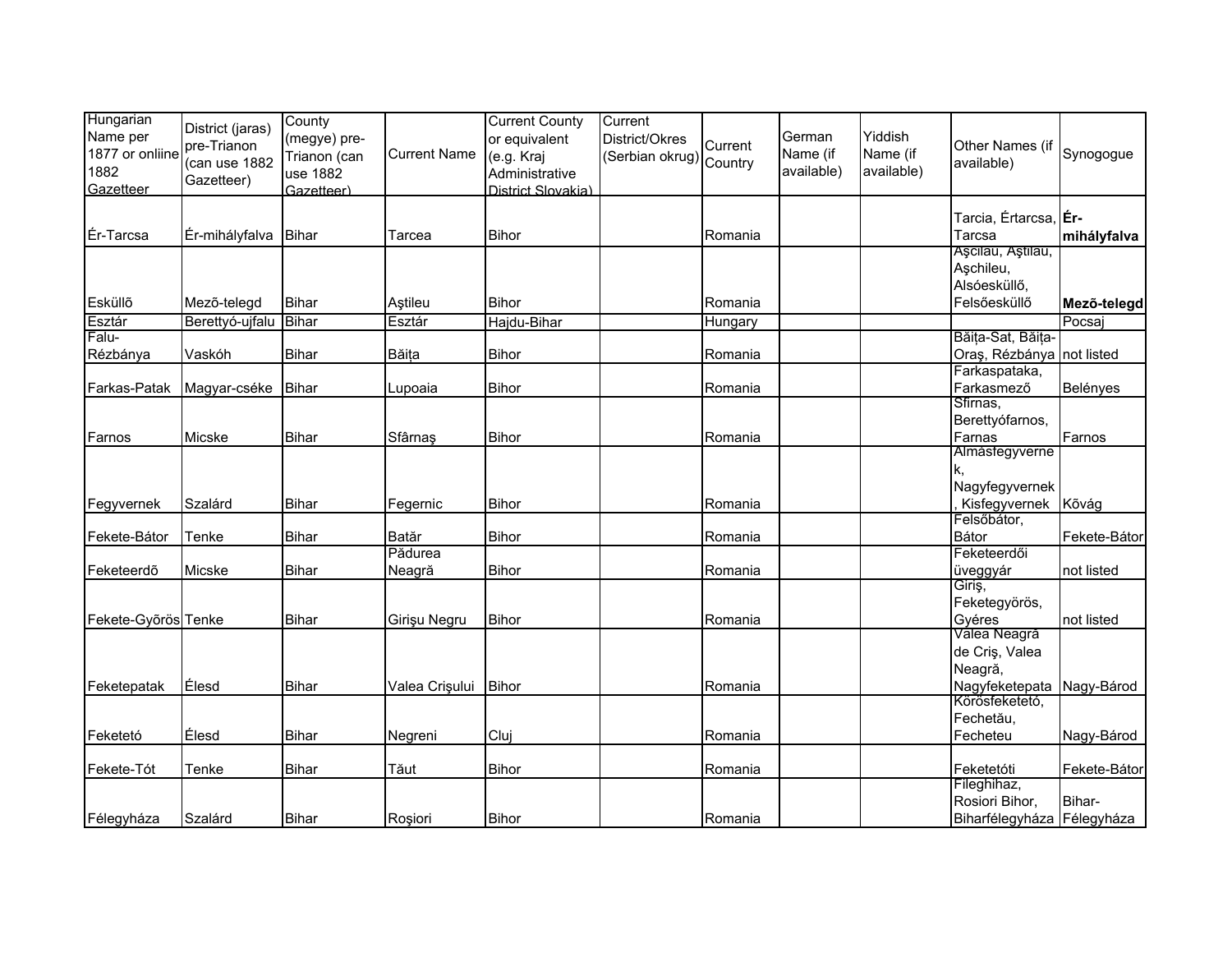| Hungarian<br>Name per | District (jaras)            | County<br>(megye) pre- |                       | <b>Current County</b><br>or equivalent | Current<br>District/Okres |         | German     | Yiddish    |                                 |              |
|-----------------------|-----------------------------|------------------------|-----------------------|----------------------------------------|---------------------------|---------|------------|------------|---------------------------------|--------------|
| 1877 or onliine       | pre-Trianon                 | Trianon (can           | <b>Current Name</b>   | (e.g. Kraj                             | (Serbian okrug) Country   | Current | Name (if   | Name (if   | Other Names (if                 | Synogogue    |
| 1882                  | (can use 1882<br>Gazetteer) | use 1882               |                       | Administrative                         |                           |         | available) | available) | available)                      |              |
| Gazetteer             |                             | Gazetteer)             |                       | District Slovakia)                     |                           |         |            |            |                                 |              |
| Félegyházi            |                             |                        |                       |                                        |                           |         |            |            |                                 | Bihar-       |
| Újtelep               | Szalárd                     | <b>Bihar</b>           | Mihai Bravu           | <b>Bihor</b>                           |                           | Romania |            |            | Újtelep                         | Félegyháza   |
|                       |                             |                        |                       |                                        |                           |         |            |            | Bâicele, Bâile                  |              |
|                       |                             |                        |                       |                                        |                           |         |            |            | Victoria,                       |              |
|                       |                             |                        |                       |                                        |                           |         |            |            | Victoria, Baia                  |              |
|                       |                             |                        |                       |                                        |                           |         |            |            | Felix, Felix,                   |              |
| Félixfürdő            | Bihar                       | <b>Bihar</b>           | <b>Băile Felix</b>    | <b>Bihor</b>                           |                           | Romania | Felixbad   |            | Félikszfürdő<br>Abramul-de-sus, |              |
|                       |                             |                        |                       |                                        |                           |         |            |            | Érábrány,                       |              |
|                       |                             |                        |                       |                                        |                           |         |            |            | Monostorosábrá                  |              |
| Felső-Ábrány          | Margitta                    | <b>Bihar</b>           | Abram                 | <b>Bihor</b>                           |                           | Romania |            |            | ny                              | Margitta     |
| Felső-Derna           | Micske                      | Bihar                  | Derna                 | <b>Bihor</b>                           |                           | Romania |            |            | Derna-de-sus                    | Micske       |
| Felső-                |                             |                        | Câmpanii de           |                                        |                           |         |            |            |                                 |              |
| Kimpány               | Vaskóh                      | <b>Bihar</b>           | Sus                   | <b>Bihor</b>                           |                           | Romania |            |            | Cîmpanii de Sus not listed      |              |
|                       | Élesd                       | <b>Bihar</b>           | Lugașu de Sus Bihor   |                                        |                           | Romania |            |            | Lugos,<br>Felsőlugas            | <b>Élesd</b> |
| Felső-Lugos           |                             |                        |                       |                                        |                           |         |            |            | Bélmocsolya,                    |              |
|                       |                             |                        |                       |                                        |                           |         |            |            | Nagymocsirla,                   |              |
| Felső-Lugos           | Beél                        | <b>Bihar</b>           | Lunca Teuzului Arad   |                                        |                           | Romania |            |            | Mocsirla                        | Élesd        |
|                       |                             |                        |                       |                                        |                           |         |            |            | Poenii de Sus,                  |              |
|                       |                             |                        |                       |                                        |                           |         |            |            | Poienile de Sus,                |              |
|                       |                             |                        |                       |                                        |                           |         |            |            | Poiana de Sus,                  |              |
| Felső-Poény           | Belényes                    | <b>Bihar</b>           | Poienii de Sus Bihor  |                                        |                           | Romania |            |            | Felsőpojény                     | Belényes     |
| Felső-Topa            | Magyar-cséke                | Bihar                  | Topa de Sus           | <b>Bihor</b>                           |                           | Romania |            |            |                                 | Belényes     |
|                       |                             |                        |                       |                                        |                           |         |            |            | valea Neagra,                   |              |
|                       |                             |                        |                       |                                        |                           |         |            |            | Valea Neagră                    |              |
|                       |                             |                        |                       |                                        |                           |         |            |            | de Sus,                         |              |
|                       |                             |                        |                       |                                        |                           |         |            |            | Felsőfeketevölg                 |              |
| Felső-                |                             |                        |                       |                                        |                           |         |            |            | у,<br>Felsőfeketepata           |              |
|                       |                             | <b>Bihar</b>           | Valea de Sus          | <b>Bihor</b>                           |                           | Romania |            |            |                                 | not listed   |
| Valeanyágra           | Vaskóh                      |                        |                       |                                        |                           |         |            |            | Verzarii de Sus,                |              |
| Felső-Verzár          | Vaskóh                      | <b>Bihar</b>           | Vărzarii de Sus Bihor |                                        |                           | Romania |            |            | Vărzariu-de-sus                 | not listed   |
|                       |                             |                        |                       |                                        |                           |         |            |            | Feneriş,                        |              |
| Feneres               | Robogány                    | Bihar                  | Feneris               | <b>Bihor</b>                           |                           | Romania |            |            | Fenyéres                        | Belényes     |
|                       |                             |                        |                       |                                        |                           |         |            |            | Feniş,                          |              |
|                       |                             |                        |                       |                                        |                           |         |            |            | Várasfenes,                     |              |
| Fenes                 | Belényes                    | <b>Bihar</b>           | Finiş                 | <b>Bihor</b>                           |                           | Romania |            |            | Magyarfenes                     | Belényes     |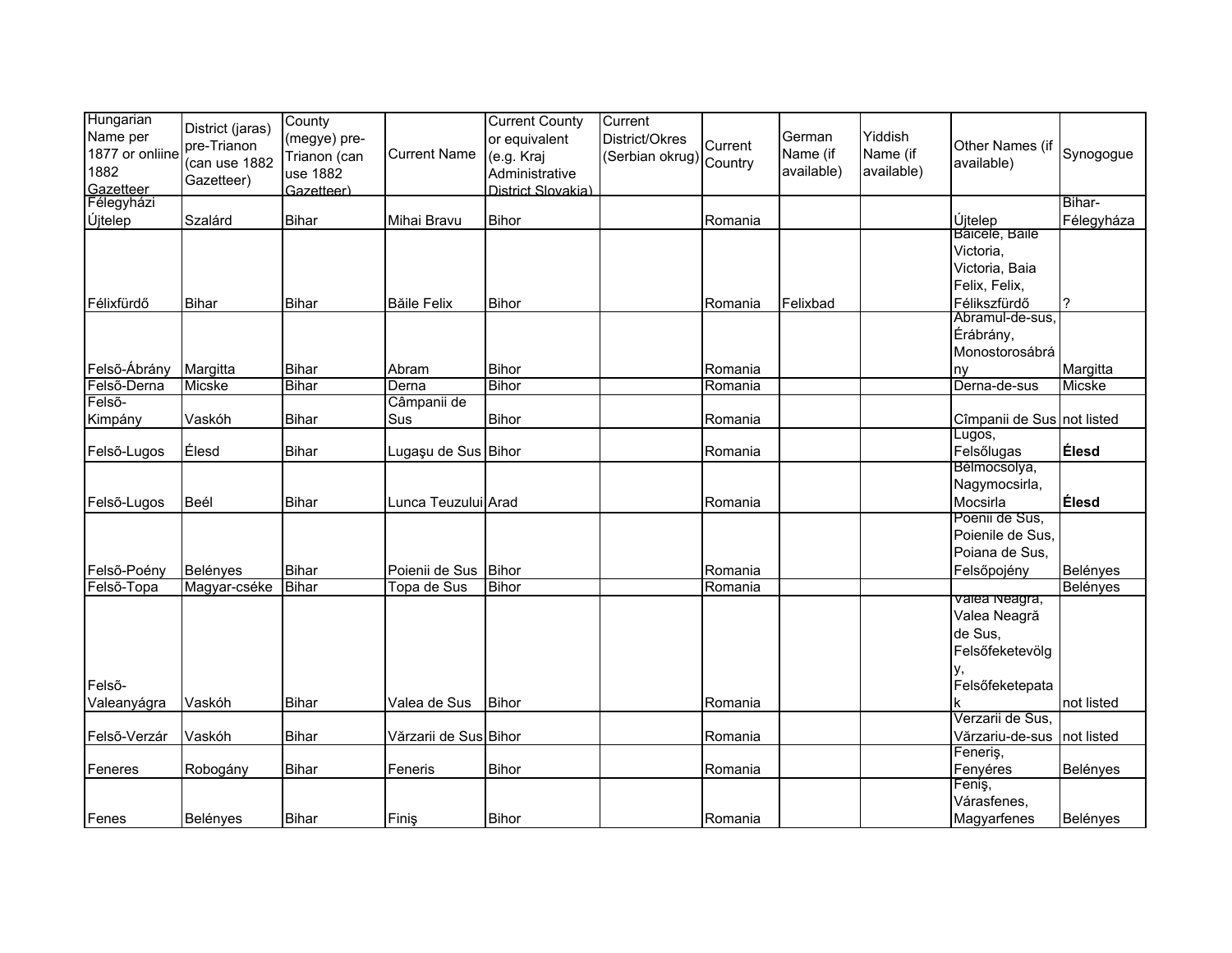| Hungarian<br>Name per<br>1877 or onliine<br>1882 | District (jaras)<br>pre-Trianon<br>(can use 1882 | County<br>(megye) pre-<br>Trianon (can<br>use 1882 | <b>Current Name</b> | <b>Current County</b><br>or equivalent<br>(e.g. Kraj<br>Administrative | Current<br>District/Okres<br>(Serbian okrug) Country | Current            | German<br>Name (if<br>available) | Yiddish<br>Name (if<br>available) | Other Names (if<br>available) | Synogogue         |
|--------------------------------------------------|--------------------------------------------------|----------------------------------------------------|---------------------|------------------------------------------------------------------------|------------------------------------------------------|--------------------|----------------------------------|-----------------------------------|-------------------------------|-------------------|
| Gazetteer                                        | Gazetteer)                                       | Gazetteer)                                         |                     | District Slovakia)                                                     |                                                      |                    |                                  |                                   |                               |                   |
| Fericse                                          | <b>Belényes</b>                                  | <b>Bihar</b>                                       | Ferice              | <b>Bihor</b>                                                           |                                                      | Romania            |                                  |                                   |                               | Belényes          |
|                                                  |                                                  |                                                    |                     |                                                                        |                                                      |                    |                                  |                                   | Fonóháza,                     |                   |
| Fonáca                                           | Vaskóh                                           | Bihar                                              | Fânate              | <b>Bihor</b>                                                           |                                                      | Romania            |                                  |                                   | Fonókismezős                  | not listed        |
|                                                  |                                                  | <b>Bihar</b>                                       |                     |                                                                        |                                                      |                    |                                  |                                   | Josani-Forău,                 |                   |
| Forró-Dsoszán Robogány                           |                                                  | Bihar                                              | Forău               | <b>Bihor</b><br><b>Bihor</b>                                           |                                                      | Romania<br>Romania |                                  |                                   | Belényesforró                 | Belényes          |
| Forrószeg                                        | Magyar-cséke<br><b>Bihar</b>                     | <b>Bihar</b>                                       | Forosig<br>Fughiu   | <b>Bihor</b>                                                           |                                                      | Romania            |                                  |                                   |                               | Belényes<br>Kardo |
| Fugyi                                            |                                                  |                                                    |                     |                                                                        |                                                      |                    |                                  |                                   | Fughiu-                       |                   |
|                                                  |                                                  |                                                    |                     |                                                                        |                                                      |                    |                                  |                                   | Oşorheiu,                     |                   |
| Fugyi-                                           |                                                  |                                                    |                     |                                                                        |                                                      |                    |                                  |                                   | Vásárhely,                    |                   |
| Vásárhely                                        | <b>Bihar</b>                                     | Bihar                                              | Osorhei             | <b>Bihor</b>                                                           |                                                      | Romania            |                                  |                                   | Osorheiu                      | Kardo             |
| Furta                                            | Berettyó-ujfalu                                  | Bihar                                              | Furta               | Hajdu-Bihar                                                            |                                                      | Hungary            |                                  |                                   |                               | Zsáka             |
| Füzegy                                           | Belényes                                         | <b>Bihar</b>                                       | Fiziş               | <b>Bihor</b>                                                           |                                                      | Romania            |                                  |                                   |                               | Belényes          |
| Gáborján                                         | Berettyó-ujfalu                                  | <b>Bihar</b>                                       | Gáborján            | Hajdu-Bihar                                                            |                                                      | Hungary            |                                  |                                   |                               | Gáborján          |
|                                                  |                                                  |                                                    |                     |                                                                        |                                                      |                    |                                  |                                   | Gheleşeni,                    |                   |
| Gálosháza                                        | Élesd                                            | Bihar                                              | Gălăşeni            | <b>Bihor</b>                                                           |                                                      | Romania            |                                  |                                   | Gelecsény                     | Élesd             |
|                                                  |                                                  |                                                    |                     |                                                                        |                                                      |                    |                                  |                                   | Galoș-Petreiu,                | Ēr-               |
| Gálos-Petri                                      | Ér-mihályfalva                                   | <b>Bihar</b>                                       | Galospetreu         | <b>Bihor</b>                                                           |                                                      | Romania            |                                  |                                   | Galos-Petrei                  | Mihályfalva       |
| Gégény                                           | Elesd                                            | <b>Bihar</b>                                       | Gheghie             | <b>Bihor</b>                                                           |                                                      | Romania            |                                  |                                   | Körösgégény                   | <b>Elesd</b>      |
|                                                  |                                                  |                                                    |                     |                                                                        |                                                      |                    |                                  |                                   | Genetea,                      |                   |
|                                                  |                                                  |                                                    |                     |                                                                        |                                                      |                    |                                  |                                   | Gheneta,                      |                   |
| Genyéte                                          | Margitta                                         | Bihar                                              | Ghenetea            | <b>Bihor</b>                                                           |                                                      | Romania            |                                  |                                   | Ghetea                        | Margitta          |
| Görbed                                           | Tenke                                            | <b>Bihar</b>                                       | Gurbediu            | <b>Bihor</b>                                                           |                                                      | Romania            |                                  |                                   | Tenkegörbed                   | Fekete-Bátor      |
| Görbesd                                          | Szalárd                                          | Bihar                                              | Gurbești            | <b>Bihor</b>                                                           |                                                      | Romania            |                                  |                                   |                               | Kõvág             |
| Gross                                            | Beél                                             | <b>Bihar</b>                                       | Groșeni             | Arad                                                                   |                                                      | Romania            |                                  |                                   | Groși, Tönköd                 | <b>Beél</b>       |
| Gurány                                           | <b>Belényes</b>                                  | <b>Bihar</b>                                       | Gurani              | Bihor                                                                  |                                                      | Romania            |                                  |                                   |                               | Belényes          |
| Gyalán                                           | Robogány                                         | <b>Bihar</b>                                       | Delani              | <b>Bihor</b>                                                           |                                                      | Romania            |                                  |                                   | Tövisfalva                    | Belényes          |
|                                                  |                                                  |                                                    |                     |                                                                        |                                                      |                    |                                  |                                   | Ginta Română,                 |                   |
|                                                  |                                                  |                                                    |                     |                                                                        |                                                      |                    |                                  |                                   | Ginta-Rohani,                 |                   |
|                                                  |                                                  |                                                    |                     |                                                                        |                                                      |                    |                                  |                                   | Magyargyanta,                 |                   |
| Gyanta                                           | Tenke                                            | <b>Bihar</b>                                       | Ginta               | <b>Bihor</b>                                                           |                                                      | Romania            |                                  |                                   | Oláhgyanta                    | Tenke             |
|                                                  |                                                  |                                                    |                     |                                                                        |                                                      |                    |                                  |                                   | Ginta Română,                 |                   |
|                                                  |                                                  |                                                    |                     |                                                                        |                                                      |                    |                                  |                                   | Ginta-Rohani,                 |                   |
| Gyanta-                                          |                                                  |                                                    |                     |                                                                        |                                                      |                    |                                  |                                   | Magyargyanta,                 |                   |
| Rohany                                           | Tenke                                            | <b>Bihar</b>                                       | Rohani              | <b>Bihor</b>                                                           |                                                      | Romania            |                                  |                                   | Oláhgyanta                    | Tenke             |
| Gyapju                                           | Nagy-szalonta Bihar                              |                                                    | Gepiu               | <b>Bihor</b>                                                           |                                                      | Romania            |                                  |                                   |                               | <b>Elesd</b>      |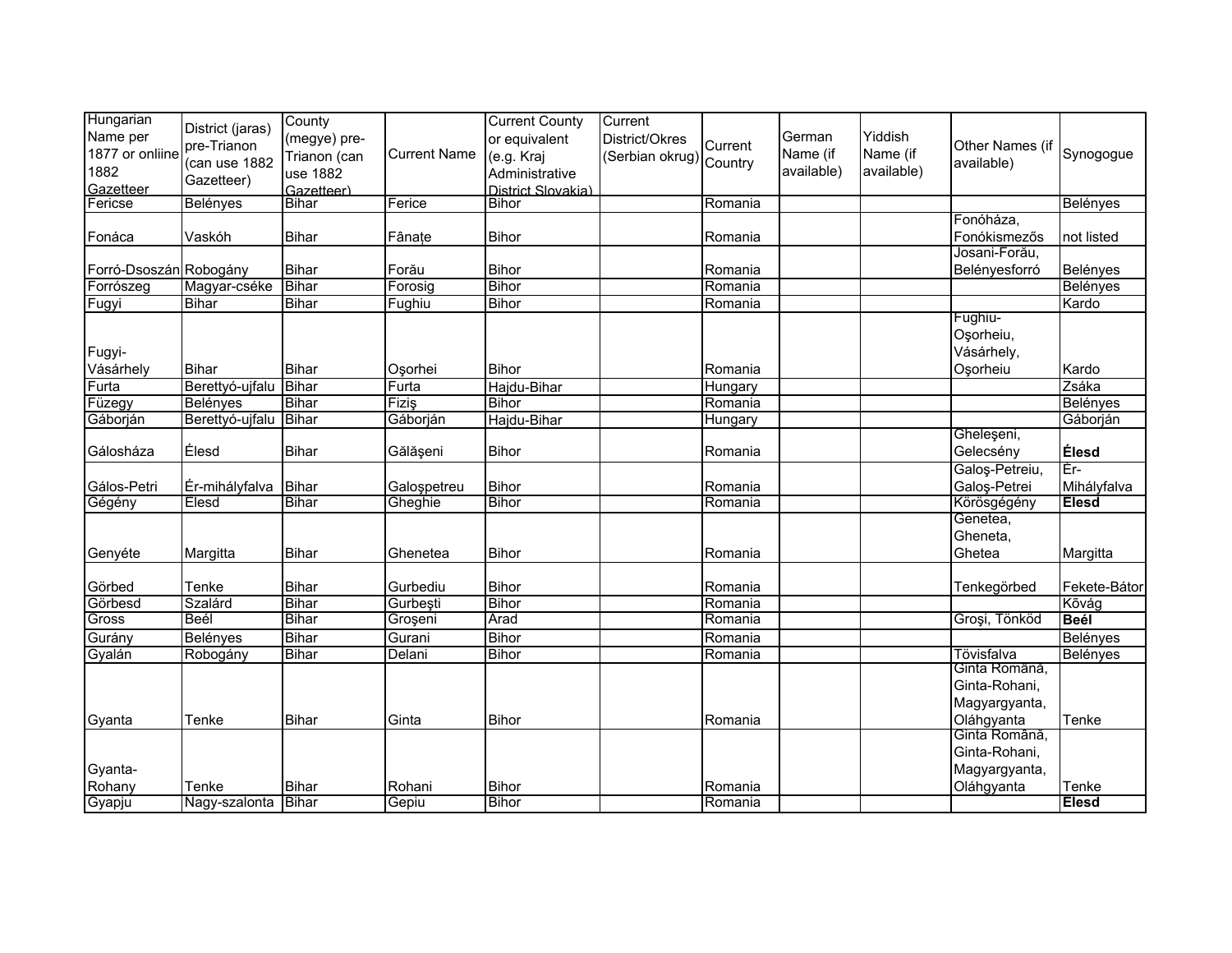| Hungarian<br>Name per<br>1877 or onliine<br>1882<br>Gazetteer | District (jaras)<br>pre-Trianon<br>(can use 1882<br>Gazetteer) | County<br>(megye) pre-<br>Trianon (can<br>use 1882<br>Gazetteer) | <b>Current Name</b>                | <b>Current County</b><br>or equivalent<br>(e.g. Kraj<br>Administrative<br>District Slovakia) | Current<br>District/Okres<br>(Serbian okrug) Country | Current            | German<br>Name (if<br>available) | Yiddish<br>Name (if<br>available) | Other Names (if<br>available)                                   | Synogogue                    |
|---------------------------------------------------------------|----------------------------------------------------------------|------------------------------------------------------------------|------------------------------------|----------------------------------------------------------------------------------------------|------------------------------------------------------|--------------------|----------------------------------|-----------------------------------|-----------------------------------------------------------------|------------------------------|
|                                                               |                                                                |                                                                  |                                    |                                                                                              |                                                      |                    |                                  |                                   | Ghiarac,<br>Gherac,<br>Erdőgyarak,<br>Mezőgyarak,               | Nagy-                        |
| Gyarak-Erdő                                                   | Nagy-szalonta                                                  | <b>Bihar</b>                                                     | Ghiorac                            | <b>Bihor</b>                                                                                 |                                                      | Romania            |                                  |                                   | Gyarak<br>Ghighişeni-<br>Voieni,<br>Gyegyesény,                 | szalonta                     |
| Gyigyisen                                                     | Vaskóh                                                         | <b>Bihar</b>                                                     | Ghighişeni                         | <b>Bihor</b>                                                                                 |                                                      | Romania            |                                  |                                   | Gyigyiseny<br>Giriş,                                            | not listed                   |
| Gyires<br>Hagymádfalva Szalárd                                | Ugra                                                           | <b>Bihar</b><br><b>Bihar</b>                                     | Girișu de Criș<br>Spinuş           | <b>Bihor</b><br><b>Bihor</b>                                                                 |                                                      | Romania<br>Romania |                                  |                                   | Körösgyéres,<br>Gyéres<br>Haghimadiu                            | Nagy-Várad<br>Kõvág          |
| Hagymás                                                       | Beél                                                           | <b>Bihar</b>                                                     | Hăşmaş                             | Arad                                                                                         |                                                      | Romania            |                                  |                                   | Bélhagymás,<br>Kishagymás                                       | <b>Beél</b>                  |
| Hajdu-Bagos<br>Hajó                                           | Derecske<br><b>Bihar</b>                                       | <b>Bihar</b><br><b>Bihar</b>                                     | Hajdúbagos<br>Haieu<br>Hidiselu de | Hajdu-Bihar<br><b>Bihor</b>                                                                  |                                                      | Hungary<br>Romania |                                  |                                   |                                                                 | Derecske<br>Kardo            |
| Harangmezõ<br>Határ                                           | <b>Bihar</b><br>Vaskóh                                         | <b>Bihar</b><br>Bihar                                            | Sus<br>Hotărel                     | <b>Bihor</b><br><b>Bihor</b>                                                                 |                                                      | Romania<br>Romania |                                  |                                   | Felsőhegyesel<br>Hotar                                          | Kardo<br>not listed          |
| Havas-<br>Dombrovica                                          | Robogány                                                       | <b>Bihar</b>                                                     | Dumbrăvița de<br>Codru             | <b>Bihor</b>                                                                                 |                                                      | Romania            |                                  |                                   | Havasdombró,<br>Dâmbovița-de-<br>Codru                          | Belényes                     |
| Hegyes                                                        | Robogány                                                       | <b>Bihar</b>                                                     | <b>Hidis</b>                       | <b>Bihor</b>                                                                                 |                                                      | Romania            |                                  |                                   | <b>Hidis</b><br>Căuaceu,<br>Regele                              | Belényes                     |
| Hegyköz-<br>Kovácsi                                           | <b>Bihar</b>                                                   | <b>Bihar</b>                                                     | Cauaceu                            | <b>Bihor</b>                                                                                 |                                                      | Romania            |                                  |                                   | Ferdinand I.,<br>Kovácsi                                        | <b>Bihar</b>                 |
| Hegyköz-Pályi Bihar<br>Hegyköz-<br>Száldobágy                 | <b>Bihar</b>                                                   | <b>Bihar</b><br><b>Bihar</b>                                     | Paleu<br>Săldăbagiu de<br>Munte    | <b>Bihor</b><br><b>Bihor</b>                                                                 |                                                      | Romania<br>Romania |                                  |                                   | Paieu<br>Săldăbagiu,<br>Szoldobágy                              | <b>Bihar</b><br><b>Bihar</b> |
| Hegyköz-<br>Szent-Imre                                        | Micske                                                         | <b>Bihar</b>                                                     | Sântimreu                          | Bihor                                                                                        |                                                      | Romania            |                                  |                                   | Sintimreu                                                       | Farnos                       |
| Hegyköz-<br>Szent-Miklós                                      | Micske                                                         | <b>Bihar</b>                                                     | Sânnicolau de<br>Munte             | <b>Bihor</b>                                                                                 |                                                      | Romania            |                                  |                                   | Sinnicolau de<br>Munte,<br>Sânmiclăuș,<br>Magyarszentmik<br>lós | Farnos                       |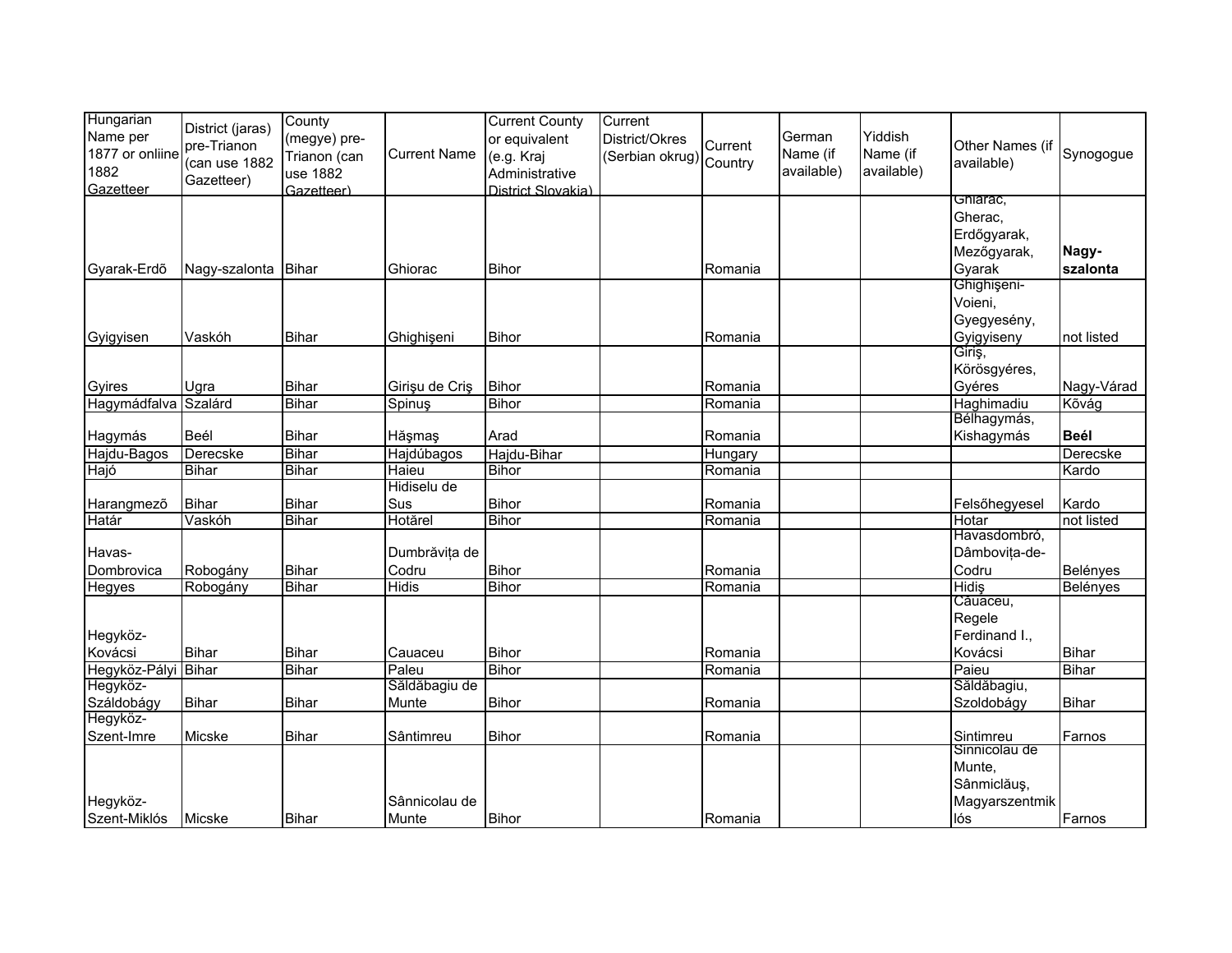| Hungarian<br>Name per<br>1877 or onliine<br>1882<br>Gazetteer | District (jaras)<br>pre-Trianon<br>(can use 1882<br>Gazetteer) | County<br>(megye) pre-<br>Trianon (can<br>use 1882<br>Gazetteer) | <b>Current Name</b> | <b>Current County</b><br>or equivalent<br>(e.g. Kraj<br>Administrative<br>District Slovakia) | Current<br>District/Okres<br>(Serbian okrug) Country | Current | German<br>Name (if<br>available) | Yiddish<br>Name (if<br>available) | Other Names (if<br>available)                                                         | Synogogue             |
|---------------------------------------------------------------|----------------------------------------------------------------|------------------------------------------------------------------|---------------------|----------------------------------------------------------------------------------------------|------------------------------------------------------|---------|----------------------------------|-----------------------------------|---------------------------------------------------------------------------------------|-----------------------|
|                                                               |                                                                |                                                                  | Uileacu de          |                                                                                              |                                                      |         |                                  |                                   | Uileac,                                                                               |                       |
| Hegyköz-Újlak Bihar                                           |                                                                | <b>Bihar</b>                                                     | Munte               | <b>Bihor</b>                                                                                 |                                                      | Romania |                                  |                                   | Pályiújlak, Újlak                                                                     | Bihar                 |
| Hencida                                                       | Berettyó-ujfalu                                                | Bihar                                                            | Hencida             | Hajdu-Bihar                                                                                  |                                                      | Hungary |                                  |                                   |                                                                                       | Hencida               |
| <b>Henkeres</b>                                               | Belényes                                                       | <b>Bihar</b>                                                     | <b>Hinchiris</b>    | <b>Bihor</b>                                                                                 |                                                      | Romania |                                  |                                   | Hinchiriş                                                                             |                       |
| <b>Herzest</b>                                                | Vaskóh                                                         | Bihar                                                            | Hârşeşti            | <b>Bihor</b>                                                                                 |                                                      | Romania |                                  |                                   | Herzafalva                                                                            | not listed            |
| Hódos-Oláh                                                    | Magyar-cséke                                                   | Bihar                                                            | Hodis               | <b>Bihor</b>                                                                                 |                                                      | Romania |                                  |                                   | Káptalanhodos,<br>Oláhhódos,<br>Kishódos<br>Ojeşti,                                   | Belényes              |
| Hogyis                                                        | Magyar-cséke                                                   | Bihar                                                            | Ogești              | <b>Bihor</b>                                                                                 |                                                      | Romania |                                  |                                   | Csékehodos,<br>Oláhhodos,<br>Oláhhódos                                                | <b>Belényes</b>       |
| Hõke                                                          | Micske                                                         | <b>Bihar</b>                                                     | Hăucești            | <b>Bihor</b>                                                                                 |                                                      | Romania |                                  |                                   | Hâncești                                                                              | Micske                |
| Hollód                                                        | Robogány                                                       | <b>Bihar</b>                                                     | Holod               | <b>Bihor</b>                                                                                 |                                                      | Romania |                                  |                                   | Pusztahollód,<br>Hidastelek                                                           | Belényes              |
| Hosszúliget                                                   | Magyar-cséke                                                   | <b>Bihar</b>                                                     | Gruilung            | <b>Bihor</b>                                                                                 |                                                      | Romania |                                  |                                   | Gruiulung                                                                             | Belényes              |
| Hosszú-Pályi                                                  | Derecske                                                       | <b>Bihar</b>                                                     | Hosszúpályi         | Hajdu-Bihar                                                                                  |                                                      | Hungary |                                  |                                   | Hususeni,                                                                             | Hosszú-<br>Pályi      |
| Hoszszu-<br>Asszó                                             | Tenke                                                          | Bihar                                                            | Husasău de<br>Tinca | <b>Bihor</b>                                                                                 |                                                      | Romania |                                  |                                   | Hosusău,<br>Husasăul-de-<br>Tinca,<br>Biharhosszúasz<br>ó, Hususău de<br><b>Bihor</b> | not listed            |
|                                                               |                                                                |                                                                  |                     |                                                                                              |                                                      |         |                                  |                                   | Ciumediu,                                                                             |                       |
|                                                               |                                                                |                                                                  |                     |                                                                                              |                                                      |         |                                  |                                   | Csömög,                                                                               | Nagy-                 |
| Illye                                                         | Nagy-szalonta                                                  | <b>Bihar</b>                                                     | Ciumeghiu           | <b>Bihor</b>                                                                                 |                                                      | Romania |                                  |                                   | Csümeg                                                                                | szalonta              |
| Inánd                                                         | Ugra                                                           | <b>Bihar</b>                                                     | Inand               | <b>Bihor</b>                                                                                 |                                                      | Romania |                                  |                                   |                                                                                       | not listed            |
| Izsópallaga                                                   | Mező-telegd                                                    | <b>Bihar</b>                                                     | Hotar               | <b>Bihor</b>                                                                                 |                                                      | Romania |                                  |                                   | Határ                                                                                 | Mező-telegd           |
| Jákó-Hódos                                                    | Szalárd                                                        | <b>Bihar</b>                                                     | Hodoş               | <b>Bihor</b>                                                                                 |                                                      | Romania |                                  |                                   | Hodiş,<br>Magyarhodos                                                                 | Bihar-<br>Félegyháza  |
| Jancsesd                                                      | Magyar-cséke                                                   | Bihar                                                            | Inceşti             | Bihor                                                                                        |                                                      | Romania |                                  |                                   | lancești,<br>Jancsófalva                                                              | Belényes              |
| Jankafalva                                                    | Székelyhid                                                     | Bihar<br><b>Bihar</b>                                            | lanca               | <b>Bihor</b><br><b>Bihor</b>                                                                 |                                                      | Romania |                                  |                                   | Nagyjanka,<br>Janka                                                                   | Diószeg<br>not listed |
| Jánosda                                                       | Tenke                                                          |                                                                  | lanoşda             |                                                                                              |                                                      | Romania |                                  |                                   | Jánosd                                                                                |                       |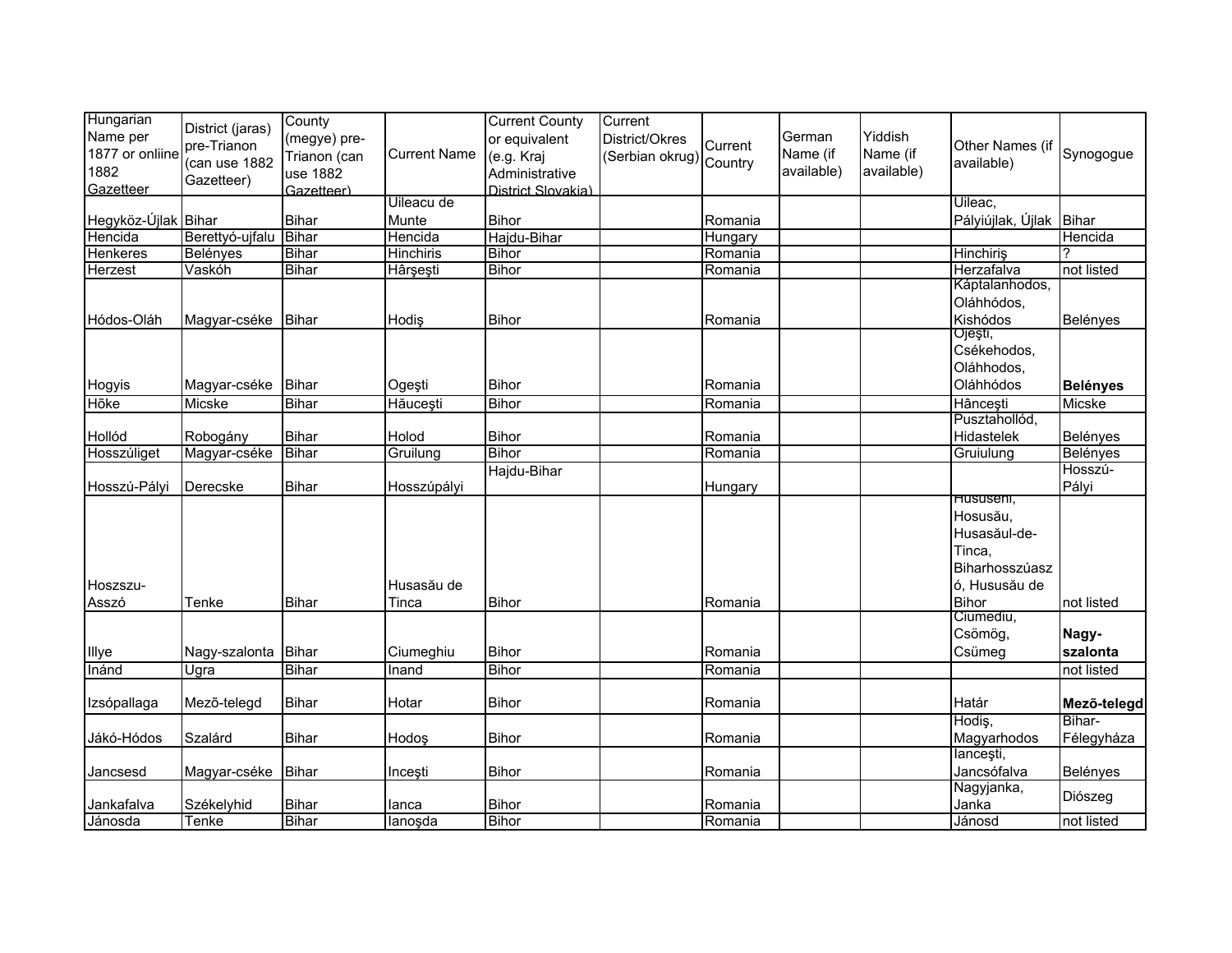| Hungarian<br>Name per<br>1877 or onliine<br>1882<br>Gazetteer | District (jaras)<br>pre-Trianon<br>(can use 1882<br>Gazetteer) | County<br>(megye) pre-<br>Trianon (can<br>use 1882<br>Gazetteer) | <b>Current Name</b> | <b>Current County</b><br>or equivalent<br>(e.g. Kraj<br>Administrative<br>District Slovakia) | Current<br>District/Okres<br>(Serbian okrug) Country | Current | German<br>Name (if<br>available) | Yiddish<br>Name (if<br>available) | Other Names (if<br>available) | Synogogue    |
|---------------------------------------------------------------|----------------------------------------------------------------|------------------------------------------------------------------|---------------------|----------------------------------------------------------------------------------------------|------------------------------------------------------|---------|----------------------------------|-----------------------------------|-------------------------------|--------------|
|                                                               |                                                                |                                                                  |                     |                                                                                              |                                                      |         |                                  |                                   | Ivănești,                     |              |
| Jánosfalva                                                    | Robogány                                                       | <b>Bihar</b>                                                     | loaniş              | <b>Bihor</b>                                                                                 |                                                      | Romania |                                  |                                   | Körösjánosfalva Belényes      |              |
| Kabaláspatak                                                  | Mező-telegd                                                    | <b>Bihar</b>                                                     | Bălaia              | Bihor                                                                                        |                                                      | Romania |                                  |                                   | Kabaláspataka                 | Mezõ-telegd  |
|                                                               |                                                                |                                                                  |                     |                                                                                              |                                                      |         |                                  |                                   | Căcăceni,                     |              |
| Kakacseny                                                     | Belényes                                                       | <b>Bihar</b>                                                     | Cucuceni            | <b>Bihor</b>                                                                                 |                                                      | Romania |                                  |                                   | Kakucsány                     | not listed   |
|                                                               |                                                                |                                                                  |                     |                                                                                              |                                                      |         |                                  |                                   | Bélkalocsa,                   |              |
| Kalácsa                                                       | Beél                                                           | <b>Bihar</b>                                                     | Călacea             | <b>Bihor</b>                                                                                 |                                                      | Romania |                                  |                                   | Kalocsa                       | <b>Beél</b>  |
| Kalota                                                        | Mező-telegd                                                    | <b>Bihar</b>                                                     | Călățea             | <b>Bihor</b>                                                                                 |                                                      | Romania |                                  |                                   | Călăție, Călațea              | Mező-telegd  |
|                                                               |                                                                |                                                                  |                     |                                                                                              |                                                      |         |                                  |                                   | Călățeni,                     |              |
| Kalotaitanya                                                  | Mezõ-telegd                                                    | <b>Bihar</b>                                                     | Călătani            | Bihor                                                                                        |                                                      | Romania |                                  |                                   | Călățani                      | ?            |
|                                                               |                                                                |                                                                  |                     |                                                                                              |                                                      |         |                                  |                                   | Călugări,                     |              |
|                                                               |                                                                |                                                                  |                     |                                                                                              |                                                      |         |                                  |                                   | Kalugyar,                     |              |
|                                                               |                                                                |                                                                  |                     |                                                                                              |                                                      |         |                                  |                                   | Călugurița,                   |              |
| Kalugyer                                                      | Vaskóh                                                         | <b>Bihar</b>                                                     | Ponoarele           | <b>Bihor</b>                                                                                 |                                                      | Romania |                                  |                                   | Călugăr                       | not listed   |
| Kapocsány                                                     | Magyar-cséke                                                   | <b>Bihar</b>                                                     | Copăceni            | <b>Bihor</b>                                                                                 |                                                      | Romania |                                  |                                   |                               | not listed   |
|                                                               |                                                                |                                                                  |                     |                                                                                              |                                                      |         |                                  |                                   | Feketekápolna,                |              |
| Kápolna                                                       | Tenke                                                          | <b>Bihar</b>                                                     | Căpâlna             | <b>Bihor</b>                                                                                 |                                                      | Romania |                                  |                                   | Căpîlna                       | not listed   |
|                                                               |                                                                |                                                                  |                     |                                                                                              |                                                      |         |                                  |                                   | Alsókaraszó,                  |              |
| Karasszó                                                      | Tenke                                                          | <b>Bihar</b>                                                     | Cărăsău             | <b>Bihor</b>                                                                                 |                                                      | Romania |                                  |                                   | Felsőkaraszó                  | not listed   |
| Kárbunár                                                      | Belényes                                                       | <b>Bihar</b>                                                     | Cărbunari           | <b>Bihor</b>                                                                                 |                                                      | Romania |                                  |                                   | <b>Biharszenes</b>            | Belényes     |
| Kardó                                                         | <b>Bihar</b>                                                   | <b>Bihar</b>                                                     | Cordău              | <b>Bihor</b>                                                                                 |                                                      | Romania |                                  |                                   |                               | Kardo        |
| Kávásdd                                                       | Tenke                                                          | <b>Bihar</b>                                                     | Căuaşd              | <b>Bihor</b>                                                                                 |                                                      | Romania |                                  |                                   | Coasd                         | Fekete-Bátor |
|                                                               |                                                                |                                                                  |                     |                                                                                              |                                                      |         |                                  |                                   | Biharkaba,                    |              |
| Kebesd                                                        | <b>Belényes</b>                                                | <b>Bihar</b>                                                     | Căbești             | <b>Bihor</b>                                                                                 |                                                      | Romania |                                  |                                   | Kabesd                        | Belényes     |
|                                                               |                                                                |                                                                  |                     |                                                                                              |                                                      |         |                                  |                                   | Magyarkéc,                    |              |
| Kéc                                                           | Margitta                                                       | Bihar                                                            | Chet                | <b>Bihor</b>                                                                                 |                                                      | Romania |                                  |                                   | Egyházaskéc                   | Margitta     |
|                                                               |                                                                |                                                                  |                     |                                                                                              |                                                      |         |                                  |                                   | Kerpenyéd,                    |              |
| Kerpenyest                                                    | Vaskóh                                                         | <b>Bihar</b>                                                     | Cărpinet            | <b>Bihor</b>                                                                                 |                                                      | Romania |                                  |                                   | Kerpenyet                     | not listed   |
|                                                               |                                                                |                                                                  |                     |                                                                                              |                                                      |         |                                  |                                   | Chiştag,                      |              |
| Keszteg                                                       | Mezõ-telegd                                                    | <b>Bihar</b>                                                     | Chistag             | <b>Bihor</b>                                                                                 |                                                      | Romania |                                  |                                   | Chisteag                      | Mezõ-telegd  |
| Kigyík                                                        | Mező-telegd                                                    | <b>Bihar</b>                                                     | Chijic              | <b>Bihor</b>                                                                                 |                                                      | Romania |                                  |                                   | Chigic, Kegyek                | Mező-telegd  |
| Kimp                                                          | Vaskóh                                                         | <b>Bihar</b>                                                     | Câmp Moti           | <b>Bihor</b>                                                                                 |                                                      | Romania |                                  |                                   |                               | not listed   |
|                                                               |                                                                |                                                                  |                     |                                                                                              |                                                      |         |                                  |                                   | Chiralău,                     |              |
|                                                               |                                                                |                                                                  |                     |                                                                                              |                                                      |         |                                  |                                   | Chiraieu,                     |              |
| Királyi                                                       | Micske                                                         | <b>Bihar</b>                                                     | Chiraleu            | <b>Bihor</b>                                                                                 |                                                      | Romania |                                  |                                   | Berettyókirályi               | Micske       |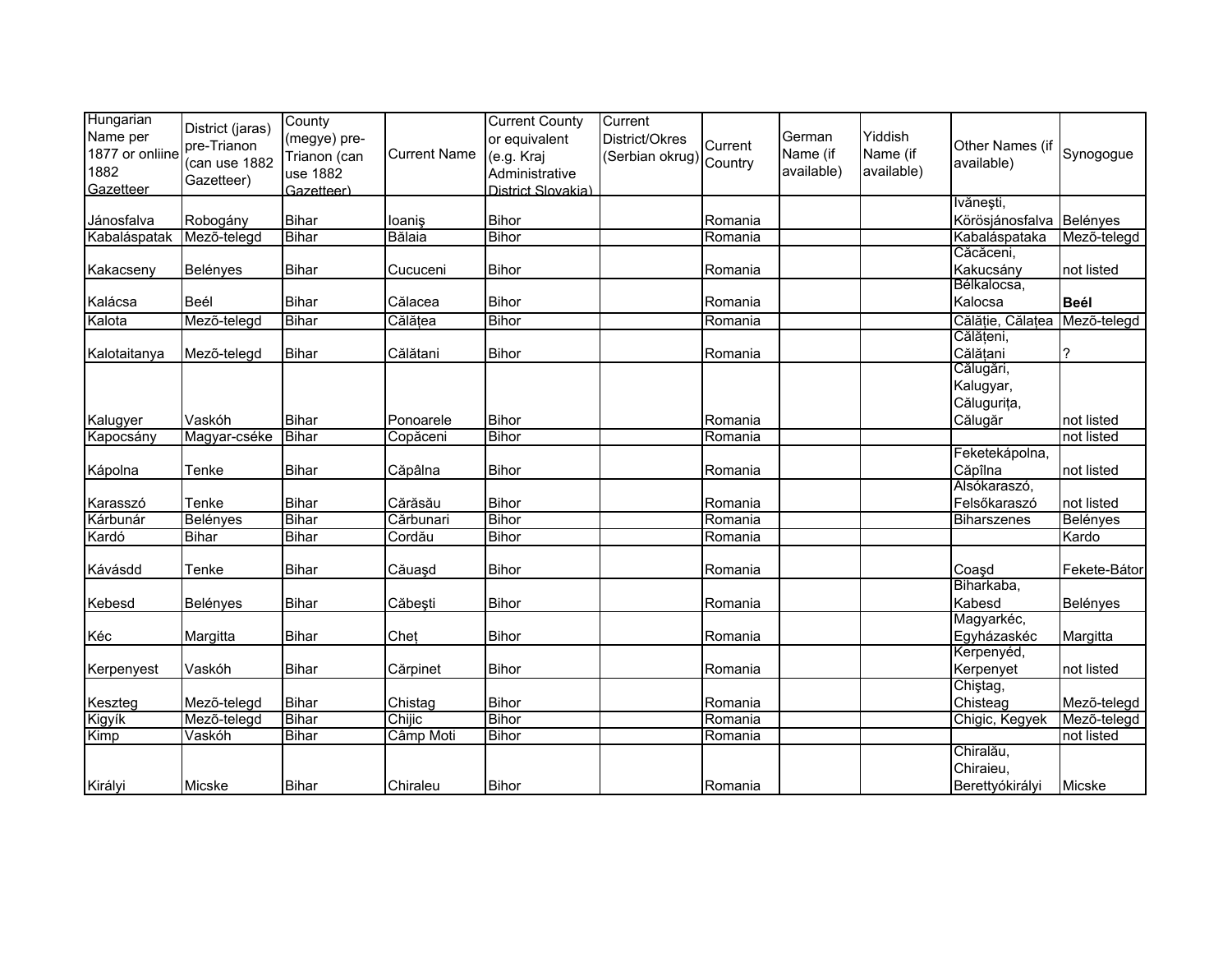| Hungarian<br>Name per<br>1877 or onliine<br>1882<br>Gazetteer | District (jaras)<br>pre-Trianon<br>(can use 1882<br>Gazetteer) | County<br>(megye) pre-<br>Trianon (can<br>use 1882<br>Gazetteer) | <b>Current Name</b> | <b>Current County</b><br>or equivalent<br>(e.g. Kraj<br>Administrative<br>District Slovakia) | Current<br>District/Okres<br>(Serbian okrug) Country | Current | German<br>Name (if<br>available) | Yiddish<br>Name (if<br>available) | Other Names (if<br>available)                             | Synogogue            |
|---------------------------------------------------------------|----------------------------------------------------------------|------------------------------------------------------------------|---------------------|----------------------------------------------------------------------------------------------|------------------------------------------------------|---------|----------------------------------|-----------------------------------|-----------------------------------------------------------|----------------------|
|                                                               |                                                                |                                                                  |                     |                                                                                              |                                                      |         |                                  |                                   | sarnignea,<br>Szalárdalmás,<br>Kozmafalva,<br>Kozmaalmás, |                      |
|                                                               |                                                                |                                                                  |                     |                                                                                              |                                                      |         |                                  |                                   | Almáskővág,<br>Almás, Almaşul-                            |                      |
| Kis-Almás                                                     | Szalárd                                                        | <b>Bihar</b>                                                     | Almaşu Mic          | <b>Bihor</b>                                                                                 |                                                      | Romania |                                  |                                   | Mic                                                       | Kõvág                |
| Kis-Bárod                                                     | <b>Élesd</b>                                                   | <b>Bihar</b>                                                     | Borozel             | <b>Bihor</b>                                                                                 |                                                      | Romania |                                  |                                   | Borozăl, Báród                                            | Nagy-Bárod           |
| Kis-Belényes                                                  | Belényes                                                       | <b>Bihar</b>                                                     | Beiusele            | <b>Bihor</b>                                                                                 |                                                      | Romania |                                  |                                   | Beinsele                                                  | Belényes             |
|                                                               |                                                                |                                                                  |                     |                                                                                              |                                                      |         |                                  |                                   | Dumbrăvița-<br>mică,                                      |                      |
| Kis-<br>Dombrovicza                                           | Magyar-cséke                                                   | Bihar                                                            | Dumbrăvita          | <b>Bihor</b>                                                                                 |                                                      | Romania |                                  |                                   | Kisdombró,<br>Kisdombravica                               | Belényes             |
| Kis-Fenyéres                                                  | Robogány                                                       | Bihar                                                            | Poietari            | <b>Bihor</b>                                                                                 |                                                      | Romania |                                  |                                   | Poetari,<br>Fenerişul Mic                                 | Belényes             |
| Kisháza                                                       | Tenke                                                          | <b>Bihar</b>                                                     | Cheşa               | <b>Bihor</b>                                                                                 |                                                      | Romania |                                  |                                   | Cheşea                                                    | not listed           |
|                                                               |                                                                |                                                                  |                     |                                                                                              |                                                      |         |                                  |                                   | Köröskisjenő,                                             |                      |
| Kis-Jenõ                                                      | Mezõ-telegd                                                    | <b>Bihar</b>                                                     | Ineu                | <b>Bihor</b>                                                                                 |                                                      | Romania |                                  |                                   | Jenő                                                      | Mezõ-telegd          |
| Kis-Kágya                                                     | Székelyhid                                                     | Bihar                                                            | Cadea               | <b>Bihor</b>                                                                                 |                                                      | Romania |                                  |                                   | Cadea mica                                                | <b>Székelyhid</b>    |
| Kis-Káránd                                                    | Magyar-cséke                                                   | Bihar                                                            | Cărănzel            | <b>Bihor</b>                                                                                 |                                                      | Romania |                                  |                                   | Cărănzăl,<br>Carănzâl,<br>Pusztakiskáránd Belényes        |                      |
| Kis-Kér                                                       | <b>Bihar</b>                                                   | <b>Bihar</b>                                                     | Felcheriu           | Bihor                                                                                        |                                                      | Romania |                                  |                                   | Felkér, Kér,<br>Felcheriul                                | Kardo                |
|                                                               |                                                                |                                                                  |                     |                                                                                              |                                                      |         |                                  |                                   | Cherechiul mic,                                           |                      |
|                                                               |                                                                |                                                                  |                     |                                                                                              |                                                      |         |                                  |                                   | Cherechiul,                                               |                      |
| Kis-Kereki                                                    | Székelyhid                                                     | <b>Bihar</b>                                                     | Cherechiu           | <b>Bihor</b>                                                                                 |                                                      | Romania |                                  |                                   | Cherecheu                                                 | Nagy-Kereki          |
| Kis-Koh                                                       | Vaskóh                                                         | <b>Bihar</b>                                                     | Chișcău             | <b>Bihor</b>                                                                                 |                                                      | Romania |                                  |                                   |                                                           | not listed           |
| Kislaka                                                       | Beél                                                           | <b>Bihar</b>                                                     | Chişlaca            | Arad                                                                                         |                                                      | Romania |                                  |                                   |                                                           | <b>Beél</b>          |
| Kislüki                                                       | Margitta                                                       | <b>Bihar</b>                                                     | Iteu Nou            | <b>Bihor</b>                                                                                 |                                                      | Romania |                                  |                                   |                                                           | Margitta             |
| Kis-Marja                                                     | Szalárd                                                        | <b>Bihar</b>                                                     | Kismarja            | Hajdu-Bihar                                                                                  |                                                      | Hungary |                                  |                                   |                                                           | Bihar-<br>Félegyháza |
|                                                               |                                                                |                                                                  |                     |                                                                                              |                                                      |         |                                  |                                   | Stoeneşti,                                                |                      |
| Kis-Maros                                                     | Beél                                                           | <b>Bihar</b>                                                     | Stoineşti           | Arad                                                                                         |                                                      | Romania |                                  |                                   | Bélkismaros                                               | <b>Beél</b>          |
| Kis-Szántó                                                    | Mező-<br>keresztes                                             | <b>Bihar</b>                                                     | Santăul Mic         | <b>Bihor</b>                                                                                 |                                                      | Romania |                                  |                                   |                                                           | <b>Bors</b>          |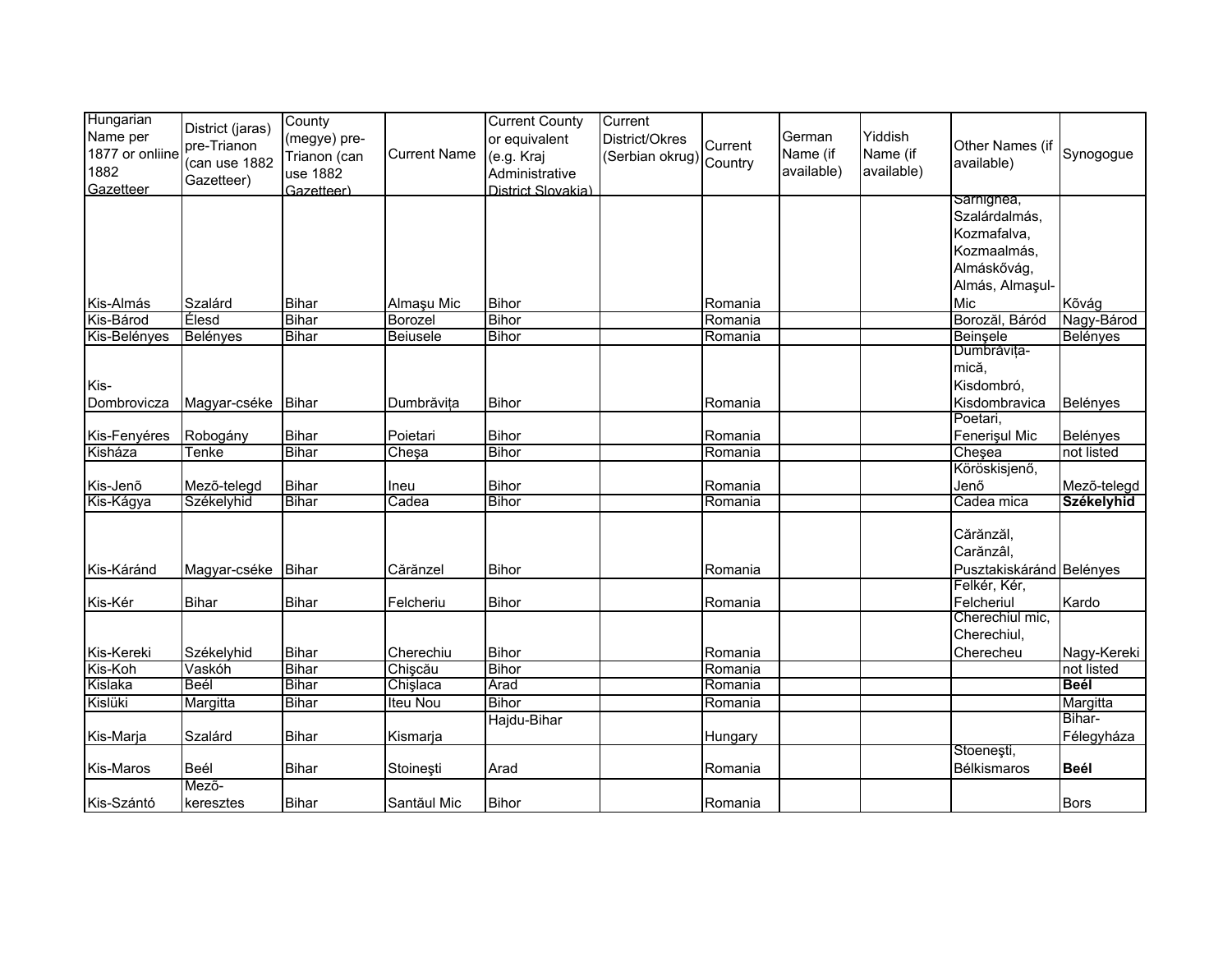| Hungarian<br>Name per<br>1877 or onliine<br>1882<br>Gazetteer | District (jaras)<br>pre-Trianon<br>(can use 1882<br>Gazetteer) | County<br>(megye) pre-<br>Trianon (can<br>use 1882<br>Gazetteer) | <b>Current Name</b> | <b>Current County</b><br>or equivalent<br>(e.g. Kraj<br>Administrative<br>District Slovakia) | Current<br>District/Okres<br>Serbian okrug) Country | Current | German<br>Name (if<br>available) | Yiddish<br>Name (if<br>available) | Other Names (if<br>available) | Synogogue   |
|---------------------------------------------------------------|----------------------------------------------------------------|------------------------------------------------------------------|---------------------|----------------------------------------------------------------------------------------------|-----------------------------------------------------|---------|----------------------------------|-----------------------------------|-------------------------------|-------------|
|                                                               |                                                                |                                                                  |                     |                                                                                              |                                                     |         |                                  |                                   | Zăvoiul,<br>Cârpeștii-mici,   |             |
|                                                               |                                                                |                                                                  |                     |                                                                                              |                                                     |         |                                  |                                   | Törpefalva,                   |             |
| Kis-Terpest                                                   | Magyar-cséke Bihar                                             |                                                                  | Zăvoiu              | <b>Bihor</b>                                                                                 |                                                     | Romania |                                  |                                   | Cîrpeștii Mici                | Belényes    |
|                                                               |                                                                |                                                                  |                     |                                                                                              |                                                     |         |                                  |                                   | Felsőtótfalu,                 |             |
| Kis-Tótfalu                                                   | Szalárd                                                        | <b>Bihar</b>                                                     | Păulești            | Bihor                                                                                        |                                                     | Romania |                                  |                                   | Tótfalu                       | Kõvág       |
|                                                               |                                                                |                                                                  |                     |                                                                                              |                                                     |         |                                  |                                   | Hususau,                      |             |
|                                                               |                                                                |                                                                  |                     |                                                                                              |                                                     |         |                                  |                                   | Husasău,                      |             |
|                                                               |                                                                |                                                                  |                     |                                                                                              |                                                     |         |                                  |                                   | Hususeni,<br>Köröskisújfalu,  |             |
|                                                               |                                                                |                                                                  |                     |                                                                                              |                                                     |         |                                  |                                   | Hosszúaszó,                   |             |
|                                                               |                                                                |                                                                  | Husasău de          |                                                                                              |                                                     |         |                                  |                                   | Husasăul de                   |             |
| Kis-Ujfalu                                                    | Mező-telegd                                                    | <b>Bihar</b>                                                     | Criş                | <b>Bihor</b>                                                                                 |                                                     | Romania |                                  |                                   | Criş                          | Mezõ-telegd |
|                                                               |                                                                |                                                                  |                     |                                                                                              |                                                     |         |                                  |                                   | Irigdul Mare,                 |             |
|                                                               |                                                                |                                                                  |                     |                                                                                              |                                                     |         |                                  |                                   | Chişirigd,                    |             |
| Kis-Ürögd                                                     | Tenke                                                          | <b>Bihar</b>                                                     | Chisirid            | <b>Bihor</b>                                                                                 |                                                     | Romania |                                  |                                   | Chisired                      | not listed  |
| Klit                                                          | Beél                                                           | <b>Bihar</b>                                                     | Klit                | Arad                                                                                         |                                                     | Romania |                                  |                                   | Clit, Pusztaklitt             | <b>Beél</b> |
| Kõalja                                                        | Mezõ-telegd                                                    | <b>Bihar</b>                                                     | Subpiatră           | <b>Bihor</b>                                                                                 |                                                     | Romania |                                  |                                   | Piatra, Peatra                | not listed  |
|                                                               |                                                                |                                                                  |                     |                                                                                              |                                                     |         |                                  |                                   | Chibelcut,                    |             |
| Köbölkút                                                      | Székelyhid                                                     | <b>Bihar</b>                                                     | Cubulcut            | <b>Bihor</b>                                                                                 |                                                     | Romania |                                  |                                   | Érköbölkút                    | Margitta    |
|                                                               |                                                                |                                                                  |                     |                                                                                              |                                                     |         |                                  |                                   | Cociuba de Jos.               |             |
| Kocsuba                                                       | Tenke                                                          | <b>Bihar</b>                                                     | Cociuba Mare        | <b>Bihor</b>                                                                                 |                                                     | Romania |                                  |                                   | Alsókocsoba                   | not listed  |
|                                                               |                                                                |                                                                  |                     |                                                                                              |                                                     |         |                                  |                                   | Cociuba de Sus.               |             |
| Kocsuba                                                       | Belényes                                                       | <b>Bihar</b>                                                     | Cociuba Mică        | <b>Bihor</b>                                                                                 |                                                     | Romania |                                  |                                   | Felsőkocsoba                  | Belényes    |
|                                                               |                                                                |                                                                  |                     |                                                                                              |                                                     |         |                                  |                                   | Cohan.                        |             |
|                                                               |                                                                |                                                                  |                     |                                                                                              |                                                     |         |                                  |                                   | Berettyókohány,               |             |
| Kohány                                                        | Margitta                                                       | <b>Bihar</b>                                                     | Cohani              | <b>Bihor</b>                                                                                 |                                                     | Romania |                                  |                                   | Lükikohány                    | Margitta    |
|                                                               |                                                                |                                                                  |                     |                                                                                              |                                                     |         |                                  |                                   | Kolafalva,                    |             |
| Kolest                                                        | Vaskóh                                                         | <b>Bihar</b>                                                     | Coleşti             | <b>Bihor</b>                                                                                 |                                                     | Romania |                                  |                                   | Kollesd                       | not listed  |
| Kóly                                                          | Székelyhid                                                     | Bihar                                                            | Cadea               | <b>Bihor</b>                                                                                 |                                                     | Romania |                                  |                                   | Coliu                         | not listed  |
|                                                               | Mezõ-                                                          |                                                                  |                     | Hajdu-Bihar                                                                                  |                                                     |         |                                  |                                   |                               |             |
| Komádi                                                        | keresztes                                                      | Bihar                                                            | Komádi              |                                                                                              |                                                     | Hungary |                                  |                                   |                               | Nagy-Várad  |
| Konyár                                                        | Derecske                                                       | Bihar                                                            | Konyár              | Hajdu-Bihar                                                                                  |                                                     | Hungary |                                  |                                   | Poiana Copăcel                | Derecske    |
| Kopacmezo                                                     | Mező-telegd                                                    | <b>Bihar</b>                                                     | Poiana Tăşad        | <b>Bihor</b>                                                                                 |                                                     | Romania |                                  |                                   | Poiana Moților                |             |
| Kopacsel                                                      | Mező-telegd                                                    | <b>Bihar</b>                                                     | Copăcel             | Bihor                                                                                        |                                                     | Romania |                                  |                                   | Kiskopács                     | not listed  |
|                                                               |                                                                |                                                                  |                     |                                                                                              |                                                     |         |                                  |                                   |                               |             |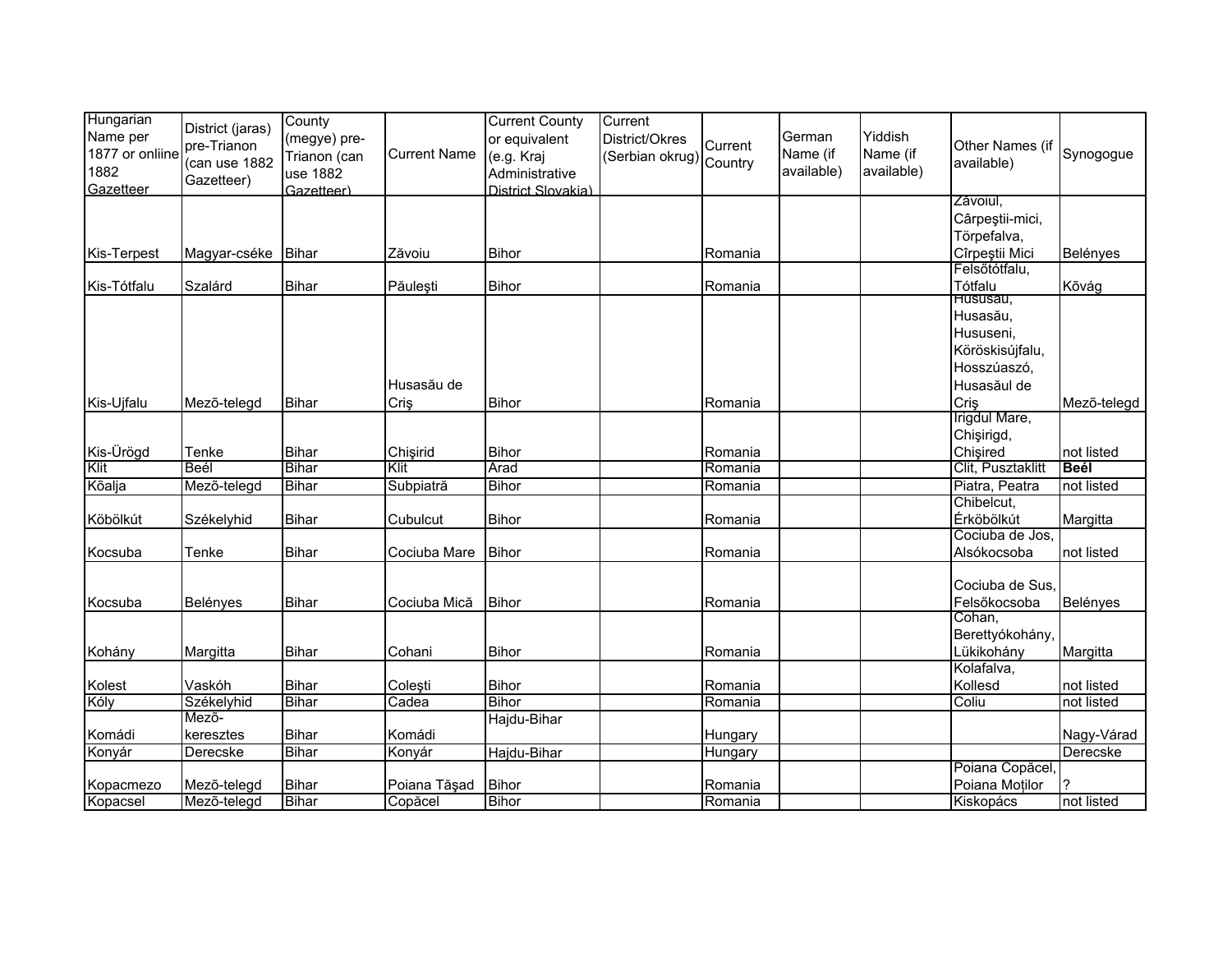| Hungarian<br>Name per<br>1877 or onliine<br>1882<br>Gazetteer | District (jaras)<br>pre-Trianon<br>(can use 1882<br>Gazetteer) | County<br>(megye) pre-<br>Trianon (can<br>use 1882<br>Gazetteer) | <b>Current Name</b>       | <b>Current County</b><br>or equivalent<br>(e.g. Kraj<br>Administrative<br>District Slovakia) | Current<br>District/Okres<br>(Serbian okrug) Country | Current | German<br>Name (if<br>available) | Yiddish<br>Name (if<br>available) | Other Names (if<br>available) | Synogogue       |
|---------------------------------------------------------------|----------------------------------------------------------------|------------------------------------------------------------------|---------------------------|----------------------------------------------------------------------------------------------|------------------------------------------------------|---------|----------------------------------|-----------------------------------|-------------------------------|-----------------|
|                                                               |                                                                |                                                                  |                           |                                                                                              |                                                      |         |                                  |                                   | Corbești,                     |                 |
| Korbest                                                       | Magyar-cséke Bihar                                             |                                                                  | Corbesti                  | <b>Bihor</b>                                                                                 |                                                      | Romania |                                  |                                   | Hollószeg<br>Cornițel,        | Belényes        |
|                                                               |                                                                |                                                                  |                           |                                                                                              |                                                      |         |                                  |                                   | Cornițăl,                     |                 |
| Kornicel                                                      | Élesd                                                          | <b>Bihar</b>                                                     | Cornitel                  | <b>Bihor</b>                                                                                 |                                                      | Romania |                                  |                                   | Báródsomos                    | Nagy-Bárod      |
|                                                               |                                                                |                                                                  |                           |                                                                                              |                                                      |         |                                  |                                   | Coroiu,                       |                 |
| Kóroj                                                         | Beél                                                           | <b>Bihar</b>                                                     | Coroi                     | Arad                                                                                         |                                                      | Romania |                                  |                                   | Bélkaroly                     | <b>Beél</b>     |
| Körösbánlakai                                                 |                                                                |                                                                  |                           |                                                                                              |                                                      |         |                                  |                                   |                               |                 |
| erdő                                                          | Élesd                                                          | <b>Bihar</b>                                                     | Bălnaca-Groși             | <b>Bihor</b>                                                                                 |                                                      | Romania |                                  |                                   |                               | Nagy-Bárod      |
| Kõrösszeg                                                     | Ugra                                                           | <b>Bihar</b>                                                     | Cheresig                  | <b>Bihor</b>                                                                                 |                                                      | Romania |                                  |                                   | Keresztszeg                   | Nagy-Várad      |
| Kõrösszeg-                                                    | Mező-                                                          |                                                                  | Körösszegapát Hajdu-Bihar |                                                                                              |                                                      |         |                                  |                                   |                               | Kõrösszeg-      |
| Apáti                                                         | keresztes                                                      | <b>Bihar</b>                                                     |                           |                                                                                              |                                                      | Hungary |                                  |                                   |                               | Apáti           |
| Kõrös-Tarján                                                  | Ugra                                                           | <b>Bihar</b>                                                     | Tărian                    | <b>Bihor</b>                                                                                 |                                                      | Romania |                                  |                                   | Tărcaia, Tarján               | Nagy-Várad      |
| Kõrös-Topa                                                    | Élesd                                                          | Bihar                                                            | Topa de Criş              | <b>Bihor</b>                                                                                 |                                                      | Romania |                                  |                                   | Topa                          | Nagy-Bárod      |
| Kosgyán                                                       | Robogány                                                       | <b>Bihar</b>                                                     | Coşdeni                   | <b>Bihor</b>                                                                                 |                                                      | Romania |                                  |                                   |                               | <b>Belényes</b> |
|                                                               |                                                                |                                                                  |                           |                                                                                              |                                                      |         |                                  |                                   | Cusiiş, Cuşuiuş,              |                 |
| Köszvényes                                                    | Belényes                                                       | <b>Bihar</b>                                                     | Cusuiuş                   | <b>Bihor</b>                                                                                 |                                                      | Romania |                                  |                                   | Cuşuiş                        | Belényes        |
| Kotyiklet                                                     | Magyar-cséke                                                   | <b>Bihar</b>                                                     | Cotiglet                  | <b>Bihor</b>                                                                                 |                                                      | Romania |                                  |                                   | Kótliget                      | Belényes        |
| Kõvág                                                         | Szalárd                                                        | <b>Bihar</b>                                                     | Chioag                    | <b>Bihor</b>                                                                                 |                                                      | Romania |                                  |                                   | Chiag, Chivag                 | Kõvág           |
|                                                               |                                                                |                                                                  |                           |                                                                                              |                                                      |         |                                  |                                   | Cuesd, Cuiejd,                |                 |
|                                                               |                                                                |                                                                  |                           |                                                                                              |                                                      |         |                                  |                                   | Alsókövesd,                   |                 |
| Kövesd                                                        | Élesd                                                          | <b>Bihar</b>                                                     | Cuieşd                    | <b>Bihor</b>                                                                                 |                                                      | Romania |                                  |                                   | Felsőkövesd                   | <b>Élesd</b>    |
| Kövesegyháza Szalárd                                          |                                                                | <b>Bihar</b>                                                     | Săliște                   | <b>Bihor</b>                                                                                 |                                                      | Romania |                                  |                                   | Seliste, Gurbești Kõvág       |                 |
| Középes                                                       | <b>Micske</b>                                                  | <b>Bihar</b>                                                     | Cuzap                     | <b>Bihor</b>                                                                                 |                                                      | Romania |                                  |                                   |                               | Papfalva        |
| Krajnikfalva                                                  | <b>Elesd</b>                                                   | Bihar                                                            | Josani                    | <b>Bihor</b>                                                                                 |                                                      | Romania |                                  |                                   |                               | <b>Elesd</b>    |
|                                                               |                                                                |                                                                  |                           |                                                                                              |                                                      |         |                                  |                                   | Craiova,                      |                 |
| Krajova                                                       | Beél                                                           | <b>Bihar</b>                                                     | Craiva                    | Arad                                                                                         |                                                      | Romania |                                  |                                   | Bélkirálymező                 | <b>Beél</b>     |
|                                                               |                                                                |                                                                  |                           |                                                                                              |                                                      |         |                                  |                                   | Crăncenești,                  |                 |
|                                                               |                                                                |                                                                  |                           |                                                                                              |                                                      |         |                                  |                                   | Crăncești,                    |                 |
|                                                               |                                                                |                                                                  |                           |                                                                                              |                                                      |         |                                  |                                   | Crainicești,                  |                 |
| Kráncsesd                                                     | Magyar-cséke                                                   | Bihar                                                            | Crâncești                 | <b>Bihor</b>                                                                                 |                                                      | Romania |                                  |                                   | Karáncsfalva                  | Belényes        |
| Kreszulya                                                     | <b>Belényes</b>                                                | <b>Bihar</b>                                                     | Cresuia                   | <b>Bihor</b>                                                                                 |                                                      | Romania |                                  |                                   | Kereszély                     | Belényes        |
|                                                               |                                                                |                                                                  | Criștioru de              |                                                                                              |                                                      |         |                                  |                                   | Biharkristyór,                |                 |
| Kristyor                                                      | Vaskóh                                                         | Bihar                                                            | Jos                       | Bihor                                                                                        |                                                      | Romania |                                  |                                   | Alsóbiharkristyór not listed  |                 |
|                                                               |                                                                |                                                                  |                           |                                                                                              |                                                      |         |                                  |                                   | Cumănești,                    |                 |
| Kumanyesd                                                     | Beél                                                           | <b>Bihar</b>                                                     | Comănești                 | Arad                                                                                         |                                                      | Romania |                                  |                                   | Kománfalva                    | <b>Beél</b>     |
| Kuracel                                                       | <b>Belényes</b>                                                | <b>Bihar</b>                                                     | Curățele                  | <b>Bihor</b>                                                                                 |                                                      | Romania |                                  |                                   | Tisztásfalva                  | Belényes        |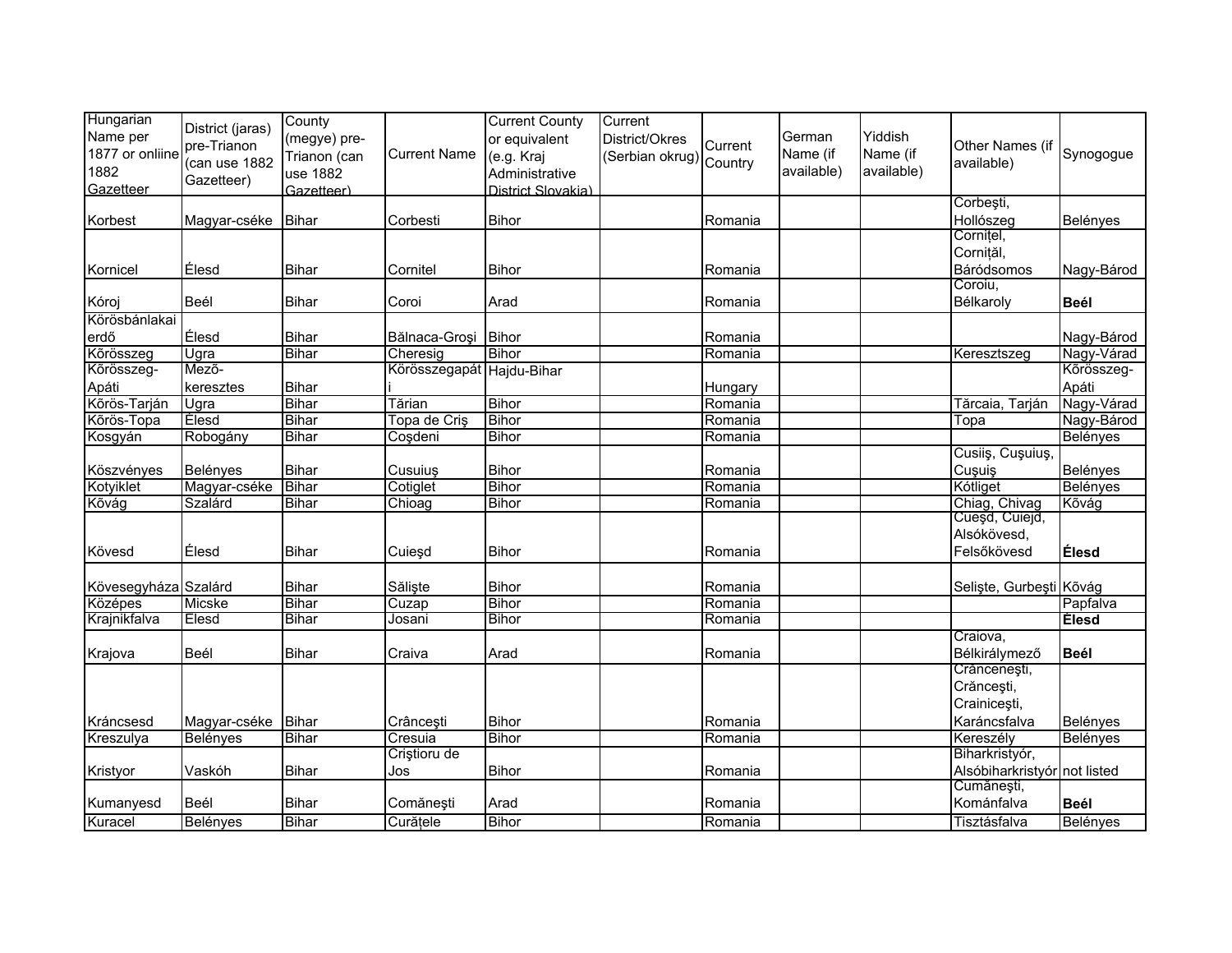| Hungarian<br>Name per<br>1877 or onliine<br>1882<br>Gazetteer | District (jaras)<br>pre-Trianon<br>(can use 1882<br>Gazetteer) | County<br>(megye) pre-<br>Trianon (can<br>use 1882<br>Gazetteer) | <b>Current Name</b> | <b>Current County</b><br>or equivalent<br>(e.g. Kraj<br>Administrative<br>District Slovakia) | Current<br>District/Okres<br>(Serbian okrug) Country | Current | German<br>Name (if<br>available) | Yiddish<br>Name (if<br>available) | Other Names (if<br>available)                                                                  | Synogogue       |
|---------------------------------------------------------------|----------------------------------------------------------------|------------------------------------------------------------------|---------------------|----------------------------------------------------------------------------------------------|------------------------------------------------------|---------|----------------------------------|-----------------------------------|------------------------------------------------------------------------------------------------|-----------------|
| Lehecseny                                                     | Vaskóh                                                         | Bihar                                                            | Leheceni            | <b>Bihor</b>                                                                                 |                                                      | Romania |                                  |                                   | Lehăceni                                                                                       | not listed      |
| $L$ elesd                                                     | Belényes                                                       | <b>Bihar</b>                                                     | Leleşti             | <b>Bihor</b>                                                                                 |                                                      | Romania |                                  |                                   |                                                                                                | Belényes        |
| Less                                                          | Tenke                                                          | <b>Bihar</b>                                                     | $_{\text{les}}$     | <b>Bihor</b>                                                                                 |                                                      | Romania |                                  |                                   | Váradles                                                                                       | not listed      |
| Lokk                                                          | <b>Elesd</b>                                                   | <b>Bihar</b>                                                     | Luncşoara           | <b>Bihor</b>                                                                                 |                                                      | Romania |                                  |                                   | Élesdlok, Lok                                                                                  | <b>Elesd</b>    |
|                                                               |                                                                |                                                                  |                     |                                                                                              |                                                      |         |                                  |                                   | Lorau-Ponoara-<br>Remeți,<br>Ponoară, Lorău-<br>Criş, Köröslóró,<br>Remetelórév,<br>Köröslóró, |                 |
| Lóre                                                          | Élesd                                                          | <b>Bihar</b>                                                     | Lorău               | <b>Bihor</b>                                                                                 |                                                      | Romania |                                  |                                   | Lorăul                                                                                         | not listed      |
| Lüki                                                          | Margitta                                                       | <b>Bihar</b>                                                     | Iteu                | Bihor                                                                                        |                                                      | Romania |                                  |                                   | Itău, lleu                                                                                     | Margitta        |
| Lunkaszprie                                                   | Magyar-cséke                                                   | <b>Bihar</b>                                                     | Luncasprie          | <b>Bihor</b>                                                                                 |                                                      | Romania |                                  |                                   | Lankás                                                                                         | Belényes        |
|                                                               |                                                                |                                                                  |                     |                                                                                              |                                                      |         |                                  |                                   | Lunca-Urzeşti,<br>Urzești,<br>Biharlonka,                                                      |                 |
| Lunka-Urzest                                                  | Vaskóh                                                         | <b>Bihar</b>                                                     | Lunca               | <b>Bihor</b>                                                                                 |                                                      | Romania |                                  |                                   | Lunka                                                                                          | not listed      |
|                                                               |                                                                |                                                                  | Livada de           |                                                                                              |                                                      |         |                                  |                                   |                                                                                                |                 |
| Mácsapuszta                                                   | Tenke                                                          | Bihar                                                            | <b>Bihor</b>        | <b>Bihor</b>                                                                                 |                                                      | Romania |                                  |                                   |                                                                                                |                 |
| Magura                                                        | Vaskóh                                                         | <b>Bihar</b>                                                     | Măgura              | <b>Bihor</b>                                                                                 |                                                      | Romania |                                  |                                   | Biharmagura                                                                                    | not listed      |
| Magyarász                                                     | Nagy-szalonta                                                  | <b>Bihar</b>                                                     | Mădăras             | <b>Bihor</b>                                                                                 |                                                      | Romania |                                  |                                   | Madarász                                                                                       |                 |
| Magyar-Cséke Magyar-cséke                                     |                                                                | <b>Bihar</b>                                                     | Ceica               | <b>Bihor</b>                                                                                 |                                                      | Romania |                                  |                                   | Cséke                                                                                          | <b>Belényes</b> |
| Magyar-                                                       |                                                                |                                                                  |                     |                                                                                              |                                                      |         |                                  |                                   |                                                                                                |                 |
| Gyepes                                                        | Magyar-cséke                                                   | Bihar                                                            | Calea Mare          | <b>Bihor</b>                                                                                 |                                                      | Romania |                                  |                                   |                                                                                                | Belényes        |
| Magyar-<br><b>Kakucs</b>                                      | Élesd                                                          | <b>Bihar</b>                                                     | Cacuciu Nou         | <b>Bihor</b>                                                                                 |                                                      | Romania |                                  |                                   | Căcuciul-<br>unguresc,<br>Cacuciul mare,<br>Nagykakucs                                         | Élesd           |
| Marciháza                                                     | Ugra                                                           | <b>Bihar</b>                                                     | Martihaz            | <b>Bihor</b>                                                                                 |                                                      | Romania |                                  |                                   | Martihaza                                                                                      | not listed      |
| Margitta                                                      | Margitta                                                       | <b>Bihar</b>                                                     | Marghita            | <b>Bihor</b>                                                                                 |                                                      | Romania | Margareten Margareten            |                                   |                                                                                                | Margitta        |
| Márka-Szék                                                    | Beél                                                           | <b>Bihar</b>                                                     | Seliştea            | Arad                                                                                         |                                                      | Romania |                                  |                                   | Sic, Sâc, Sîc,<br>Bélmárkaszék,<br>Szék                                                        | Beél            |
|                                                               |                                                                | Bihar                                                            | Mierag              | <b>Bihor</b>                                                                                 |                                                      |         |                                  |                                   |                                                                                                |                 |
| Mérág                                                         | Belényes                                                       |                                                                  |                     |                                                                                              |                                                      | Romania |                                  |                                   |                                                                                                | <b>Belényes</b> |
| Mézes                                                         | Belényes                                                       | <b>Bihar</b>                                                     | Mizieş              | <b>Bihor</b>                                                                                 |                                                      | Romania |                                  |                                   | Mezieş<br>Mézged,                                                                              | Belényes        |
| Meziád                                                        | Belényes                                                       | <b>Bihar</b>                                                     | Meziad              | <b>Bihor</b>                                                                                 |                                                      | Romania |                                  |                                   | Mezőfalva                                                                                      | Belényes        |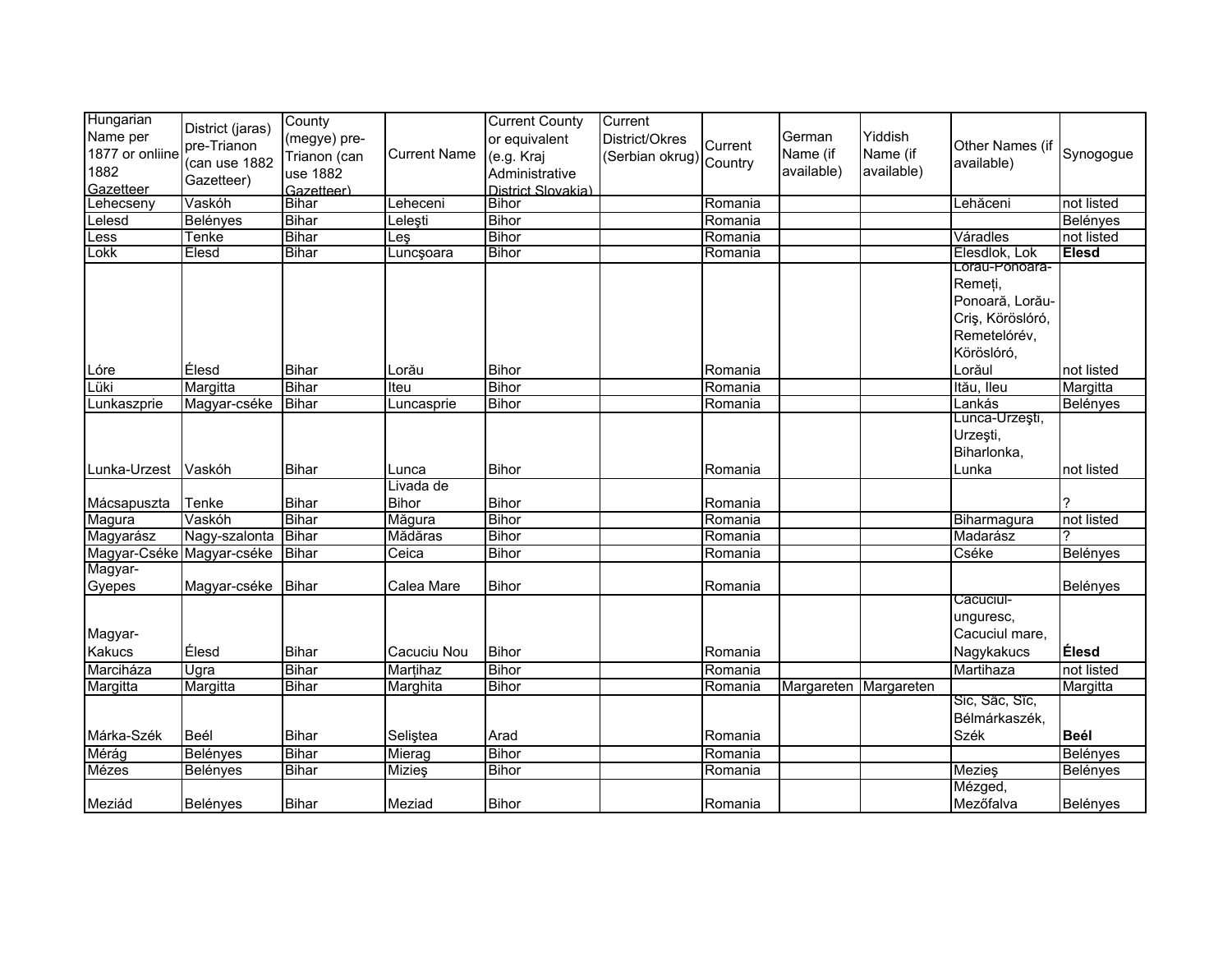| Hungarian<br>Name per   | District (jaras)                           | County<br>(megye) pre-       |                     | <b>Current County</b><br>or equivalent | Current<br>District/Okres |          | German                 | Yiddish                |                               |                     |
|-------------------------|--------------------------------------------|------------------------------|---------------------|----------------------------------------|---------------------------|----------|------------------------|------------------------|-------------------------------|---------------------|
| 1877 or onliine<br>1882 | pre-Trianon<br>(can use 1882<br>Gazetteer) | Trianon (can<br>use 1882     | <b>Current Name</b> | (e.g. Kraj<br>Administrative           | (Serbian okrug) Country   | Current  | Name (if<br>available) | Name (if<br>available) | Other Names (if<br>available) | Synogogue           |
| Gazetteer               |                                            | Gazetteer)                   |                     | District Slovakia)                     |                           |          |                        |                        |                               |                     |
|                         | Mező-                                      |                              |                     | Hajdu-Bihar                            |                           |          |                        |                        |                               | Mező-               |
| Mezõ-Peterd             | keresztes                                  | <b>Bihar</b>                 | Mezőpeterd          |                                        |                           | Hungarv  |                        |                        |                               | Keresztes           |
|                         | Mező-                                      |                              |                     | Hajdu-Bihar                            |                           |          |                        |                        |                               |                     |
| Mezõ-Sas                | keresztes                                  | <b>Bihar</b>                 | Mezősas             |                                        |                           | Hungary  |                        |                        |                               | Mezõ-Sas            |
| Mező-Telegd             | Mező-telegd                                | <b>Bihar</b>                 | Tileagd             | <b>Bihor</b>                           |                           | Romania  |                        | Telegd                 |                               | Mező-Telegd         |
| Mezőtelki               | Mező-telegd                                | <b>Bihar</b>                 | Telechiu            | <b>Bihor</b>                           |                           | Romania  |                        |                        | Telchiu, Telki                | Mezõ-telegd         |
| Micske                  | Micske                                     | <b>Bihar</b>                 | Mişca               | <b>Bihor</b>                           |                           | Romania  |                        |                        |                               | Micske              |
| Mihellő vagy            |                                            |                              |                     |                                        |                           |          |                        |                        | Mihălău,                      |                     |
| Mirló                   | Magyar-cséke Bihar                         |                              | Miheleu             | <b>Bihor</b>                           |                           | Romania  |                        |                        | Méhelő, Mihellő Belényes      |                     |
|                         |                                            |                              |                     |                                        |                           |          |                        |                        | Miclo-Lazuri,                 |                     |
|                         |                                            |                              |                     |                                        |                           |          |                        |                        | Lazuri,                       |                     |
| Mikló-Lázur             | Magyar-cséke                               | <b>Bihar</b>                 | Lăzăreni            | <b>Bihor</b>                           |                           | Romania  |                        |                        | Miklóirtás                    | Belényes            |
|                         |                                            |                              |                     |                                        |                           |          |                        |                        | Dumbrava,                     |                     |
|                         |                                            |                              |                     |                                        |                           |          |                        |                        | Tenkemocsár,                  |                     |
| Mocsár                  | Tenke                                      | <b>Bihar</b>                 | Mociar              | Bihor                                  |                           | Romania  |                        |                        | Mocirla                       | not listed          |
| Mocsest                 | Vaskóh                                     | <b>Bihar</b>                 | Motesti             | <b>Bihor</b>                           |                           | Romania  |                        |                        | Mocești                       |                     |
| Monos-Petri             | Margitta                                   | <b>Bihar</b>                 | Petreu              | <b>Bihor</b>                           |                           | Romania  |                        |                        | Petrău, Petri                 | Margitta            |
| Monostor-               |                                            |                              |                     | Hajdu-Bihar                            |                           |          |                        |                        |                               |                     |
| Pályi                   | Derecske                                   | <b>Bihar</b>                 | Monostorpályi       |                                        |                           | Hungary  |                        |                        | Nădariu,                      | Vértes              |
|                         |                                            |                              |                     |                                        |                           |          |                        |                        |                               |                     |
| Nadánytelek             | Szalárd                                    | <b>Bihar</b><br><b>Bihar</b> | Nădar               | <b>Bihor</b>                           |                           | Romania  |                        |                        | Nadántelek                    | Kõvág<br>Nagy-Bajom |
| Nagy-Bajom              | Báránd                                     |                              | Nagybajom           | Hajdu-Bihar                            |                           | Hungary  |                        |                        | Borodul-mare,                 |                     |
| Nagy-Bárod              | Élesd                                      | <b>Bihar</b>                 | <b>Borod</b>        | <b>Bihor</b>                           |                           | Romania  |                        |                        | Báród                         | Nagy-Bárod          |
| Nagy-Kágya              | Székelyhid                                 | <b>Bihar</b>                 | Cadea               | <b>Bihor</b>                           |                           | Romania  |                        |                        | Cadea Mare                    | Székelyhid          |
|                         |                                            |                              |                     |                                        |                           |          |                        |                        | Carand,                       |                     |
|                         |                                            |                              |                     |                                        |                           |          |                        |                        | Cărandu,                      |                     |
|                         |                                            |                              |                     |                                        |                           |          |                        |                        | Cărândeni,                    |                     |
|                         |                                            |                              |                     |                                        |                           |          |                        |                        | Carăndeni,                    |                     |
|                         |                                            |                              |                     |                                        |                           |          |                        |                        | Pusztanagykárá                |                     |
| Nagy-Káránd             | Magyar-cséke                               | Bihar                        | Cărăndeni           | <b>Bihor</b>                           |                           | Romania  |                        |                        | nd                            | Belényes            |
|                         |                                            |                              |                     |                                        |                           |          |                        |                        | Alkér, Felkér,                |                     |
| Nagy-Kér                | <b>Bihar</b>                               | <b>Bihar</b>                 | Cheriu              | <b>Bihor</b>                           |                           | Romania  |                        |                        | Kiskér, Kér                   | Kardo               |
|                         |                                            |                              |                     |                                        |                           |          |                        |                        | Cornișeștii,                  |                     |
|                         |                                            |                              |                     |                                        |                           |          |                        |                        | Cârpeștii-mari,               |                     |
|                         |                                            |                              |                     |                                        |                           |          |                        |                        | Kerpesd,                      |                     |
|                         | Nagy-Kerpest Magyar-cséke Bihar            |                              | Cornisesti          | <b>Bihor</b>                           |                           | IRomania |                        |                        | Nagykerpesd                   | Belényes            |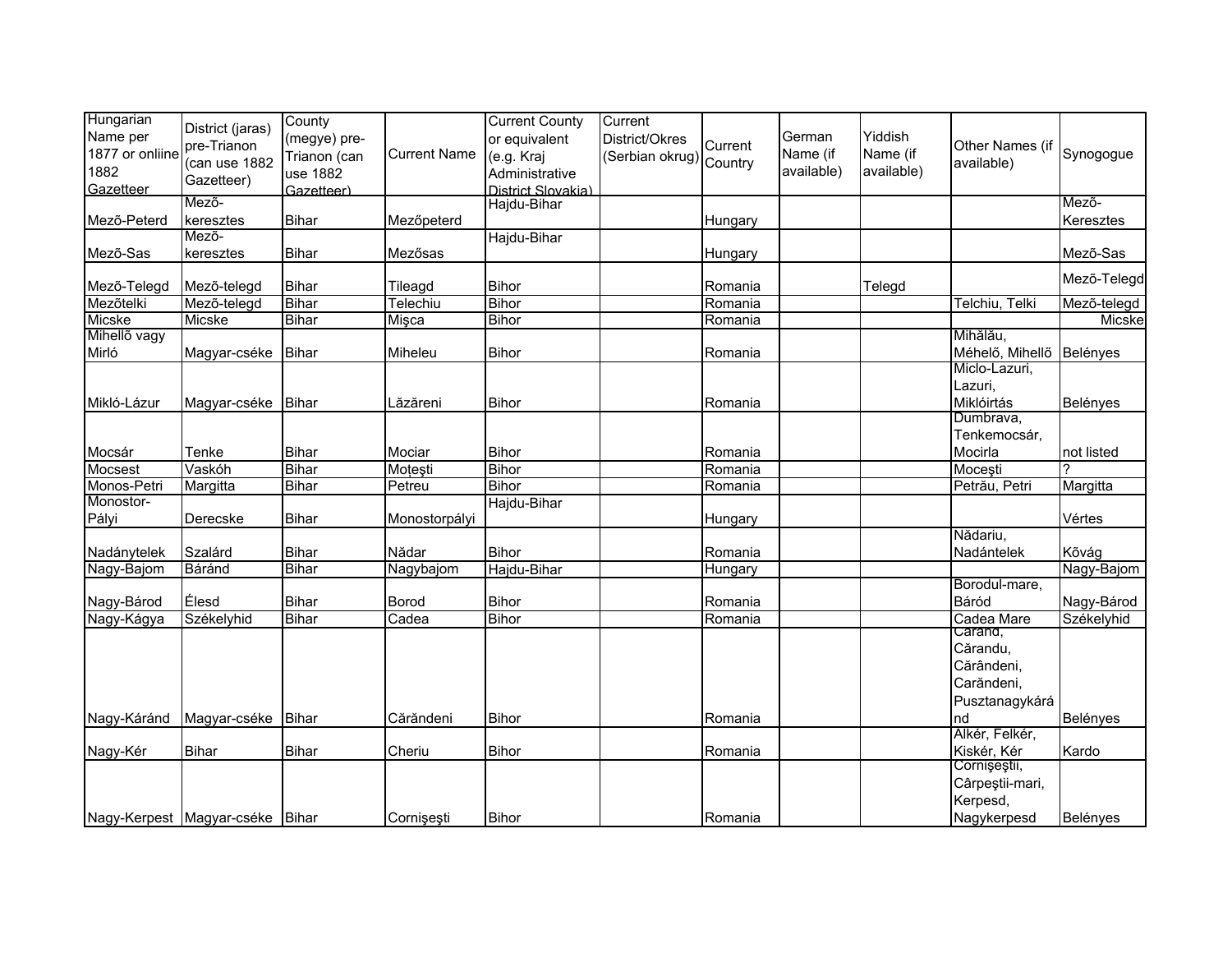| Hungarian<br>Name per<br>1877 or onliine<br>1882<br>Gazetteer | District (jaras)<br>pre-Trianon<br>(can use 1882<br>Gazetteer) | County<br>(megye) pre-<br>Trianon (can<br>use 1882<br>Gazetteer) | <b>Current Name</b>    | <b>Current County</b><br>or equivalent<br>(e.g. Kraj<br>Administrative<br>District Slovakia) | Current<br>District/Okres<br>(Serbian okrug) Country | Current | German<br>Name (if<br>available) | Yiddish<br>Name (if<br>available) | Other Names (if<br>available)                                  | Synogogue          |
|---------------------------------------------------------------|----------------------------------------------------------------|------------------------------------------------------------------|------------------------|----------------------------------------------------------------------------------------------|------------------------------------------------------|---------|----------------------------------|-----------------------------------|----------------------------------------------------------------|--------------------|
| Nagy-Léta                                                     | Székelyhid                                                     | <b>Bihar</b>                                                     | Letavertes             | Hajdu-Bihar                                                                                  |                                                      | Hungary |                                  |                                   |                                                                | Vértes             |
| Nagy-Maros                                                    | Beél                                                           | <b>Bihar</b>                                                     | Mărăuş                 | Arad                                                                                         |                                                      | Romania |                                  |                                   | Bélnagymaros,<br>Bélmaros                                      | <b>Beél</b>        |
| Nagy-Patak                                                    | Magyar-cséke                                                   | <b>Bihar</b>                                                     | Valea Mare de<br>Codru | <b>Bihor</b>                                                                                 |                                                      | Romania |                                  |                                   | Valea-mare,<br>Alsópatak                                       | Belényes           |
| Nagy-Rábé                                                     | Báránd                                                         | <b>Bihar</b>                                                     | Nagyrábé               | Hajdú-Bihar                                                                                  |                                                      | Hungary |                                  |                                   |                                                                | Nagy-Bajom         |
|                                                               | Nagy-Szalonta Nagy-szalonta Bihar                              |                                                                  | Salonta                | <b>Bihor</b>                                                                                 |                                                      | Romania |                                  |                                   | Salonta-mare,<br>Szalonta                                      | Nagy-<br>Szalonta  |
| Nagy-Szántó                                                   | Mező-<br>keresztes                                             | Bihar                                                            | Santăul Mare           | <b>Bihor</b>                                                                                 |                                                      | Romania |                                  |                                   |                                                                | Nagy Kereki        |
|                                                               |                                                                |                                                                  |                        |                                                                                              |                                                      |         |                                  |                                   | Sirbi, Totfalăul<br>Mare,<br>Alsótótfalu,                      |                    |
| Nagy-Tótfalu                                                  | Szalárd                                                        | Bihar                                                            | Sârbi                  | <b>Bihor</b>                                                                                 |                                                      | Romania |                                  |                                   | Tótfalu                                                        | Kõvág              |
| Nagy-Ürögd                                                    | Tenke                                                          | <b>Bihar</b>                                                     | Nojorid                | <b>Bihor</b>                                                                                 |                                                      | Romania |                                  |                                   | Nogiorid, Irigdul<br>Mare, Nojurid                             | ?                  |
| Nagy-Várad                                                    | Local Govt.                                                    | <b>Bihar</b>                                                     | Oradea                 | <b>Bihor</b>                                                                                 |                                                      | Romania | Grosswarde Gross-<br>in          | Verdein                           |                                                                | Nagy-Várad         |
| Nán-Hegyesel Magyar-cséke                                     |                                                                | Bihar                                                            | Hidisel                | <b>Bihor</b>                                                                                 |                                                      | Romania |                                  |                                   | Nánhegyes,<br>Hidiselnan                                       | Belényes           |
| <b>Nucset</b>                                                 | Vaskóh                                                         | <b>Bihar</b>                                                     | <b>Nucet</b>           | <b>Bihor</b>                                                                                 |                                                      | Romania |                                  |                                   | Diófás                                                         |                    |
| Nyárló                                                        | <b>Bihar</b>                                                   | <b>Bihar</b>                                                     | Mierlău                | <b>Bihor</b>                                                                                 |                                                      | Romania |                                  |                                   | Nyirmező                                                       | Kardo              |
| Nyárszeg                                                      | Nagy-szalonta                                                  | Bihar                                                            | Miersig                | Bihor                                                                                        |                                                      | Romania |                                  |                                   | Negru,<br>Grădinarii.                                          | not listed         |
| Nyégerfalva                                                   | Belényes                                                       | <b>Bihar</b>                                                     | Grădinari              | Bihor                                                                                        |                                                      | Romania |                                  |                                   | Kisnyégerfalva                                                 | Belényes           |
| Nyermegy                                                      | Beél                                                           | <b>Bihar</b>                                                     | Nermiş                 | Arad                                                                                         |                                                      | Romania |                                  |                                   | Nermegy                                                        | <b>Beél</b>        |
| Nyimojesd                                                     | Belényes                                                       | <b>Bihar</b>                                                     | Nimăiești              | Bihor                                                                                        |                                                      | Romania |                                  |                                   | Nimãeşti,<br>Nyimesd,<br>Nyimoesd,<br>Vajdafalva,<br>Vajdafalu | Belényes<br>Bihar- |
| Nyüved                                                        | Szalárd                                                        | <b>Bihar</b>                                                     | Niuved                 | Bihor                                                                                        |                                                      | Romania |                                  |                                   |                                                                | Félegyháza         |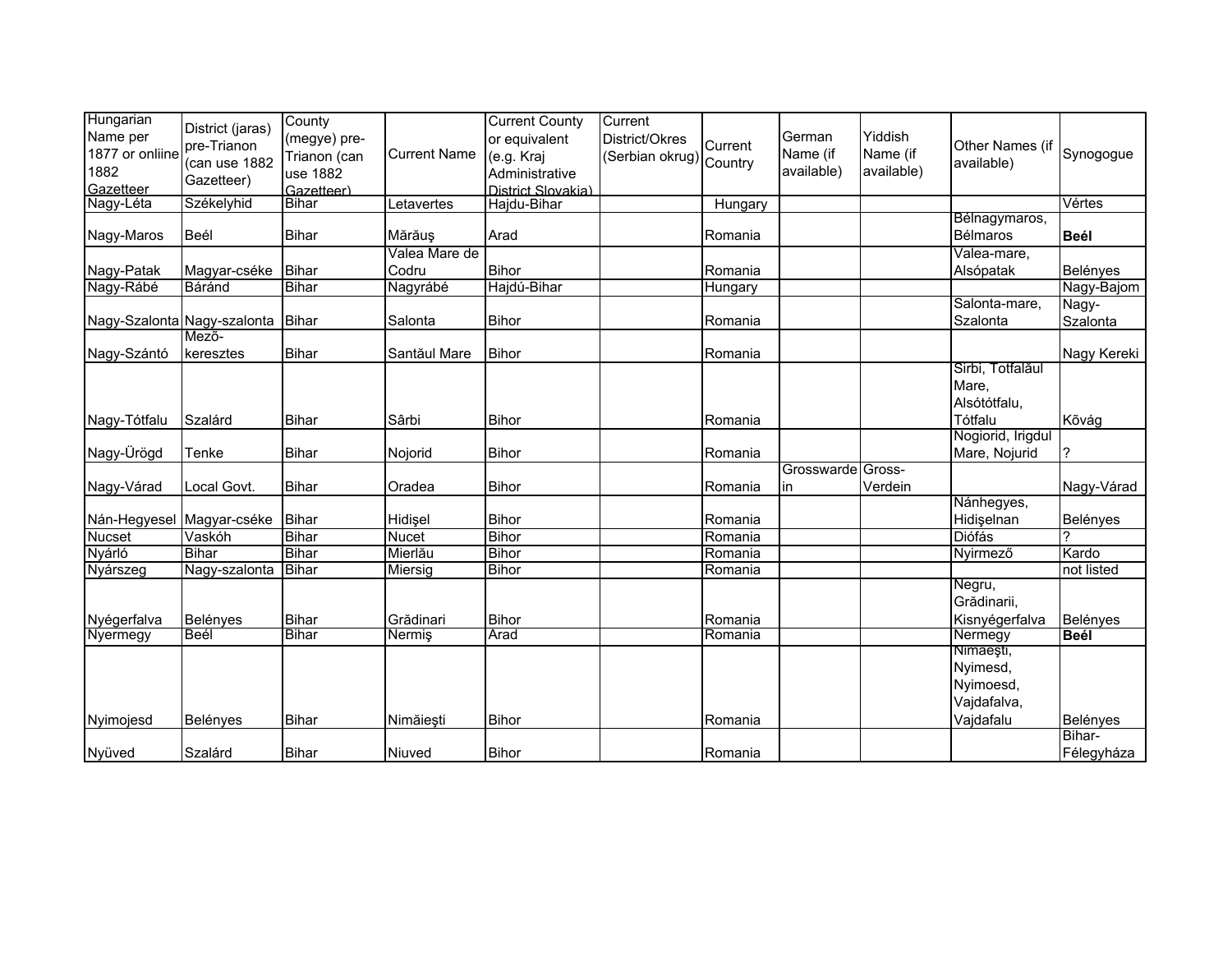| Hungarian<br>Name per<br>1877 or onliine<br>1882<br>Gazetteer | District (jaras)<br>pre-Trianon<br>(can use 1882<br>Gazetteer) | County<br>(megye) pre-<br>Trianon (can<br>use 1882<br>Gazetteer) | <b>Current Name</b>   | <b>Current County</b><br>or equivalent<br>(e.g. Kraj<br>Administrative<br>District Slovakia) | Current<br>District/Okres<br>(Serbian okrug) Country | Current            | German<br>Name (if<br>available) | Yiddish<br>Name (if<br>available) | Other Names (if<br>available)                                         | Synogogue            |
|---------------------------------------------------------------|----------------------------------------------------------------|------------------------------------------------------------------|-----------------------|----------------------------------------------------------------------------------------------|------------------------------------------------------|--------------------|----------------------------------|-----------------------------------|-----------------------------------------------------------------------|----------------------|
| Ökrös                                                         | Beél                                                           | Bihar                                                            | Ucuris                | <b>Bihor</b>                                                                                 |                                                      | Romania            |                                  |                                   | Bodiu, Okros,<br>Magyarökrös,<br>Oláhökrös,<br>Nagyökrös,<br>Kisökrös | <b>Beél</b>          |
|                                                               |                                                                |                                                                  |                       |                                                                                              |                                                      |                    |                                  |                                   | Apateul-român,                                                        |                      |
| Oláh-Apáti                                                    | <b>Bihar</b>                                                   | <b>Bihar</b><br><b>Bihar</b>                                     | Apateu                | <b>Bihor</b><br><b>Bihor</b>                                                                 |                                                      | Romania            |                                  |                                   | Apatul Român                                                          | Kardo                |
| Oláh-Gyepes                                                   | Tenke                                                          |                                                                  | Gepiş                 |                                                                                              |                                                      | Romania            |                                  |                                   | Homorogul                                                             | not listed           |
| Oláh-Homorog Tenke                                            |                                                                | <b>Bihar</b>                                                     | Homorog               | <b>Bihor</b>                                                                                 |                                                      | Romania            |                                  |                                   | Român<br>Cacuciui-roman,                                              | not listed           |
| Oláh-Kakucs                                                   | Élesd                                                          | <b>Bihar</b>                                                     | Cacuciu Vechi         | <b>Bihor</b>                                                                                 |                                                      | Romania            |                                  |                                   | Căcuciul Mic,<br>Cacuciul<br>Vechiu.<br>Kiskakucs                     | Élesd                |
| Oláh-Szent-                                                   |                                                                |                                                                  | Sânnicolau            |                                                                                              |                                                      |                    |                                  |                                   | Sinnicolau<br>Roman,<br>Sânnicolaul,<br>Sânmiclăușul-                 |                      |
| Miklós                                                        | Ugra<br>Beél                                                   | <b>Bihar</b>                                                     | Român<br>Olcea        | <b>Bihor</b>                                                                                 |                                                      | Romania            |                                  |                                   | român                                                                 | Nagy-Várad<br>Beél   |
| Olcsa                                                         |                                                                | <b>Bihar</b>                                                     |                       | <b>Bihor</b>                                                                                 |                                                      | Romania            |                                  |                                   |                                                                       |                      |
| Örvénd                                                        | Mezõ-telegd                                                    | <b>Bihar</b>                                                     | Urvind                | <b>Bihor</b>                                                                                 |                                                      | Romania            |                                  |                                   |                                                                       | Mező-telegd          |
| Õssi                                                          | Elesd                                                          | <b>Bihar</b><br><b>Bihar</b>                                     | Auseu                 | <b>Bihor</b><br><b>Bihor</b>                                                                 |                                                      | Romania            |                                  |                                   | Kisősi                                                                | <b>Élesd</b>         |
| Ottomány<br>Papfalva                                          | Ér-mihályfalva<br>Micske                                       | <b>Bihar</b>                                                     | Otomani               | <b>Bihor</b>                                                                                 |                                                      | Romania<br>Romania |                                  |                                   | Otoman<br>Popfalău                                                    | Ér-Adony<br>Papfalva |
|                                                               |                                                                |                                                                  | Popeşti               |                                                                                              |                                                      |                    |                                  |                                   | Pomezău,                                                              |                      |
| Pap-Mezõ                                                      | Magyar-cséke Bihar                                             |                                                                  | Pomezeu               | <b>Bihor</b>                                                                                 |                                                      | Romania            |                                  |                                   | Popmezeu,<br>Kispapmező<br>Cimpani de                                 | Belényes             |
| Papmezõ-<br>Kimpány                                           | Magyar-cséke Bihar                                             |                                                                  | Câmpani de<br>Pomezeu | <b>Bihor</b>                                                                                 |                                                      | Romania            |                                  |                                   | Pomezeu,<br>Popmezeu-<br>Câmpani,<br>Câmpani,<br>Nagypapmező          | Belényes             |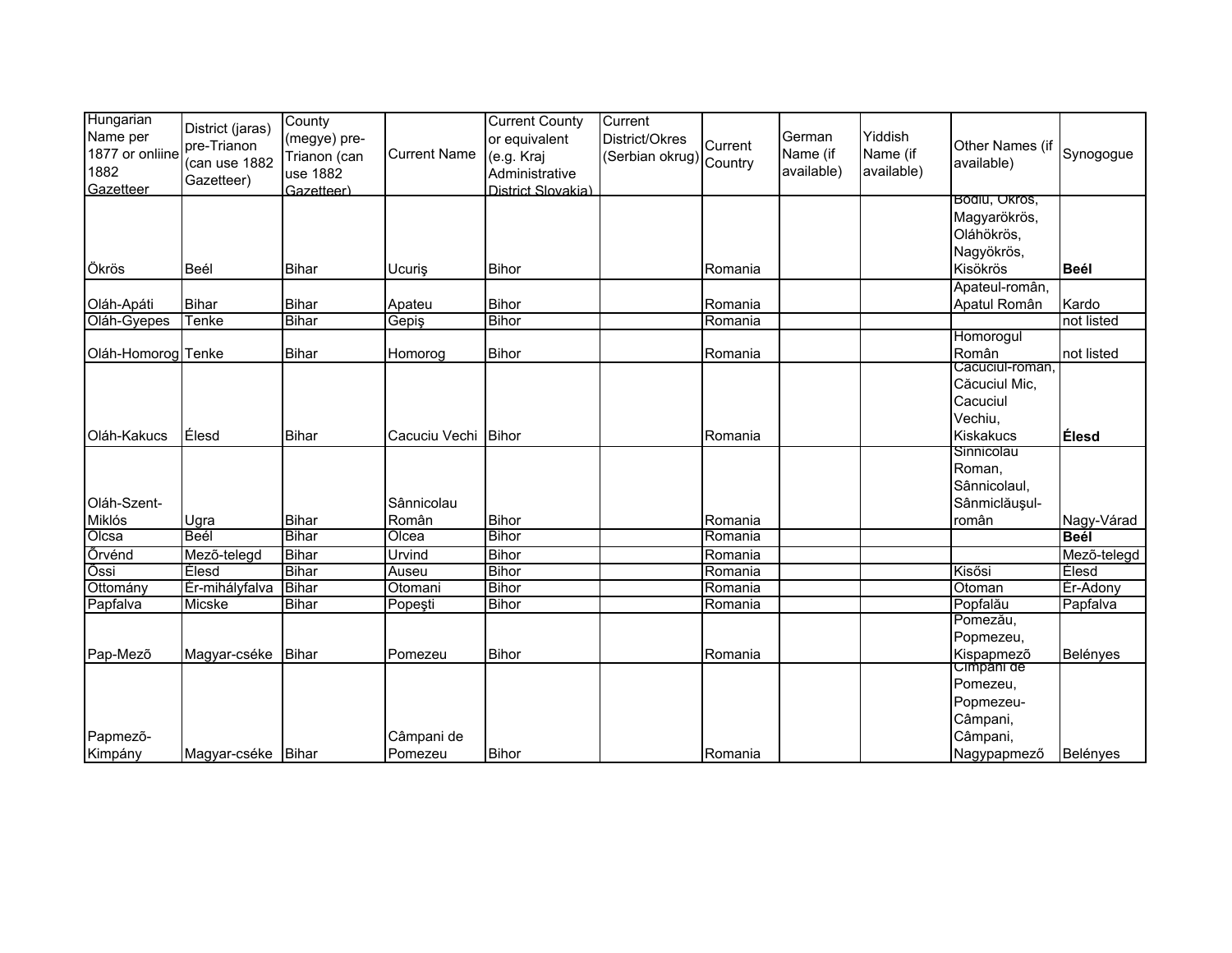| Hungarian<br>Name per<br>1877 or onliine<br>1882<br>Gazetteer | District (jaras)<br>pre-Trianon<br>(can use 1882<br>Gazetteer) | County<br>(megye) pre-<br>Trianon (can<br>use 1882<br>Gazetteer) | <b>Current Name</b>  | <b>Current County</b><br>or equivalent<br>(e.g. Kraj<br>Administrative<br>District Slovakia) | Current<br>District/Okres<br>(Serbian okrug) Country | Current | German<br>Name (if<br>available) | Yiddish<br>Name (if<br>available) | Other Names (if<br>available)                                                               | Synogogue            |
|---------------------------------------------------------------|----------------------------------------------------------------|------------------------------------------------------------------|----------------------|----------------------------------------------------------------------------------------------|------------------------------------------------------|---------|----------------------------------|-----------------------------------|---------------------------------------------------------------------------------------------|----------------------|
| Papmezõ-                                                      |                                                                |                                                                  | Săliște de           |                                                                                              |                                                      |         |                                  |                                   | Saliste-<br>Pomezeu.<br>Săliște-<br>Pomezău,<br>Săliște,<br>Papmezőszelest<br>Mezőszeleste, |                      |
| Szelistye                                                     | Robogány                                                       | Bihar                                                            | Pomezeu              | <b>Bihor</b>                                                                                 |                                                      | Romania |                                  |                                   | Mezőszelistye<br>Vălani                                                                     | Belényes             |
| Papmező-<br>Valány                                            | Magyar-cséke                                                   | <b>Bihar</b>                                                     | Vălani de<br>Pomezeu | <b>Bihor</b>                                                                                 |                                                      | Romania |                                  |                                   | Pomezeu,<br>Vălani                                                                          | Belényes             |
| Pap-Tamási                                                    | Szalárd                                                        | <b>Bihar</b>                                                     | Tămășeu              | <b>Bihor</b>                                                                                 |                                                      | Romania |                                  |                                   | Tamási<br>Santmartin,                                                                       | Bihar-<br>Félegyháza |
| Pece-Szent-<br>Márton                                         | <b>Bihar</b>                                                   | <b>Bihar</b>                                                     | Sânmartin            | <b>Bihor</b>                                                                                 |                                                      | Romania |                                  |                                   | Sărmătin,<br>Váradszentmárt<br>lon.<br>Félixszentmárto<br>n, Szentmárton                    | Kardo                |
| Pece-Szőllős                                                  | Bihar                                                          | Bihar                                                            | Seleuş               | <b>Bihor</b>                                                                                 |                                                      | Romania |                                  |                                   | Cartierul<br>Nuferilor,<br>Váradszőllős,<br>Peceszőllős                                     | Kardo                |
| Pelbárthida                                                   | Szalárd                                                        | <b>Bihar</b>                                                     | Parhida              | <b>Bihor</b>                                                                                 |                                                      | Romania |                                  |                                   | Parhita                                                                                     | Bihar-<br>Félegyháza |
| Pestere                                                       | Mező-telegd                                                    | <b>Bihar</b>                                                     | Peştere              | <b>Bihor</b>                                                                                 |                                                      | Romania |                                  |                                   | Peștera,<br>Körösbarlang                                                                    | Mezõ-telegd          |
| Petegd                                                        | Tenke                                                          | <b>Bihar</b>                                                     | Petid                | Bihor                                                                                        |                                                      | Romania |                                  |                                   | Petigd                                                                                      | not listed           |
| Petrány                                                       | Robogány                                                       | Bihar                                                            | Petrani              | Bihor                                                                                        |                                                      | Romania |                                  |                                   | Petroasa                                                                                    | Belényes             |
| Petrász-<br>Sólymos                                           | Robogány                                                       | <b>Bihar</b>                                                     | Petreasa             | <b>Bihor</b>                                                                                 |                                                      | Romania |                                  |                                   | Şoimuş, Şoimuş-<br>Petreasa,<br>Gyepüsolymos,<br>Solymospetrász,<br>Petránsolymos           | Belényes             |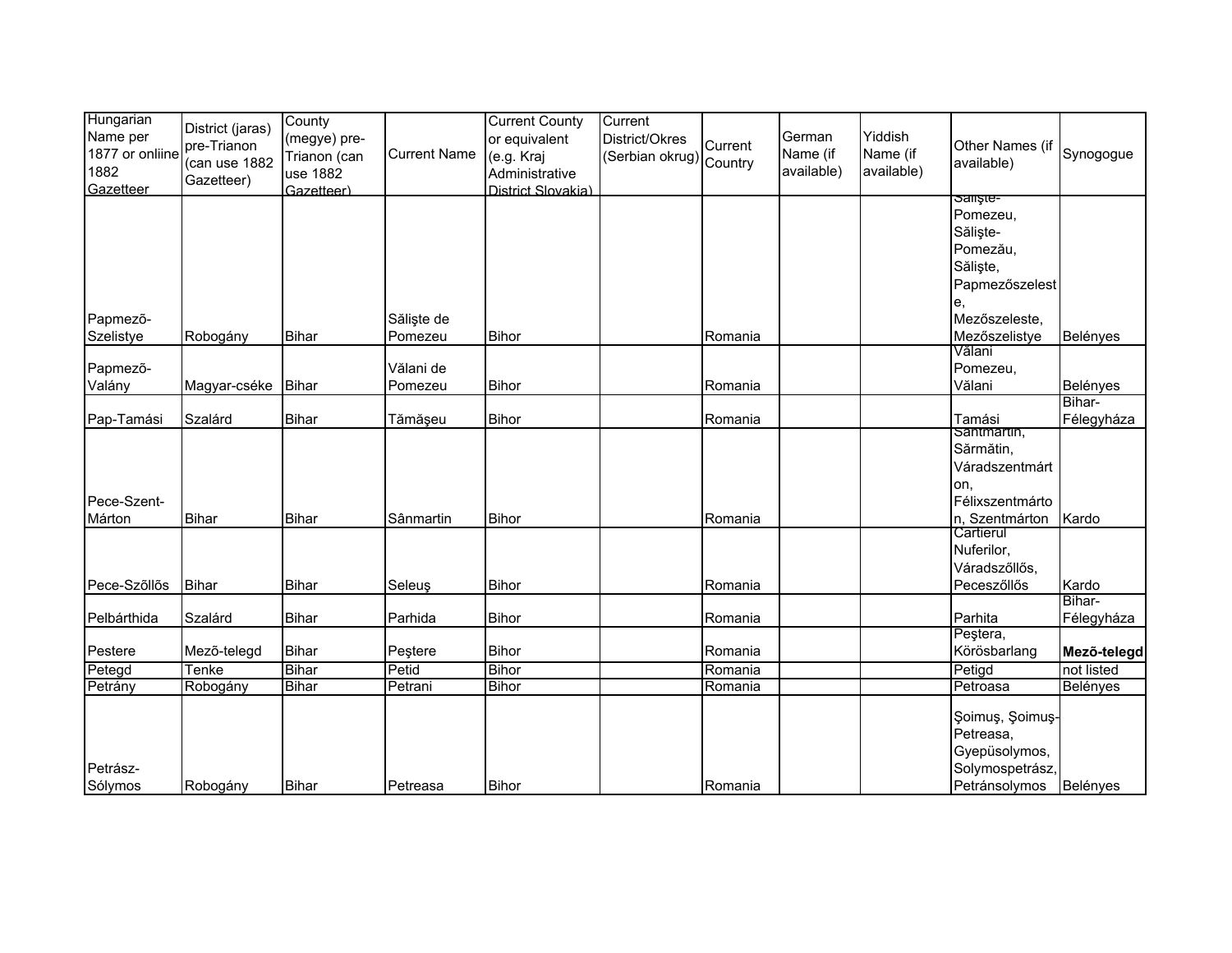| Hungarian<br>Name per<br>1877 or onliine<br>1882<br>Gazetteer | District (jaras)<br>pre-Trianon<br>(can use 1882<br>Gazetteer) | County<br>(megye) pre-<br>Trianon (can<br>use 1882<br>Gazetteer) | <b>Current Name</b>  | <b>Current County</b><br>or equivalent<br>(e.g. Kraj<br>Administrative<br>District Slovakia) | Current<br>District/Okres<br>(Serbian okrug) Country | Current | German<br>Name (if<br>available) | Yiddish<br>Name (if<br>available) | Other Names (if<br>available)                                         | Synogogue          |
|---------------------------------------------------------------|----------------------------------------------------------------|------------------------------------------------------------------|----------------------|----------------------------------------------------------------------------------------------|------------------------------------------------------|---------|----------------------------------|-----------------------------------|-----------------------------------------------------------------------|--------------------|
| Petrilény-<br>Zavojén                                         | Vaskóh                                                         | Bihar                                                            | Petrileni            | <b>Bihor</b>                                                                                 |                                                      | Romania |                                  |                                   | Zavoieni,<br>Petrileni-<br>Zăvoieni,<br>Petrelény,<br>Petrelényzavoen | not listed         |
| Petróc                                                        | Belényes                                                       | <b>Bihar</b>                                                     | Pietroasa            | <b>Bihor</b>                                                                                 |                                                      | Romania |                                  |                                   | Petrósz,<br>Petroasa.<br>Pietros,<br>Vasaskőfalva                     | Belényes           |
| Piskolt                                                       | Ér-mihályfalva                                                 | <b>Bihar</b>                                                     | Piscolt              | Satu Mare                                                                                    |                                                      | Romania |                                  |                                   |                                                                       | Êr-<br>Mihályfalva |
| Pocsaj                                                        | Berettyó-ujfalu                                                | Bihar                                                            | Pocsaj               | Hajdú-Bihar                                                                                  |                                                      | Hungary |                                  |                                   |                                                                       | Pocsaj             |
| Pocsavalesd                                                   | Belényes                                                       | <b>Bihar</b>                                                     | Pocioveliste         | <b>Bihor</b>                                                                                 |                                                      | Romania |                                  |                                   | Pócsafalva                                                            | Belényes           |
| Pojána                                                        | Vaskóh                                                         | <b>Bihar</b>                                                     | Poiana               | <b>Bihor</b>                                                                                 |                                                      | Romania |                                  |                                   | Biharmező                                                             | not listed         |
| Poklostelek                                                   | Micske                                                         | <b>Bihar</b>                                                     | Pocluşa de<br>Barcău | <b>Bihor</b>                                                                                 |                                                      | Romania |                                  |                                   | Pocluşe,<br>Pocluşa                                                   | Micske             |
| Poklusa                                                       | Beél                                                           | Bihar                                                            | Pocluşa de<br>Beiuş  | <b>Bihor</b>                                                                                 |                                                      | Romania |                                  |                                   | Pocluşe,<br>Pocluşa,<br>Pocluşa de<br>Beliu,<br>Havaspoklos           | <b>Beél</b>        |
| Pokola                                                        | Robogány                                                       | Bihar                                                            | Pocola               | <b>Bihor</b>                                                                                 |                                                      | Romania |                                  |                                   | <b>Biharpoklos</b>                                                    | Belényes           |
| Ponor                                                         | Élesd                                                          | Bihar                                                            | Ponoară              | <b>Bihor</b>                                                                                 |                                                      | Romania |                                  |                                   | Lorău-Ponoară-<br>Remet,<br>Körösponor                                | not listed         |
| Pósa                                                          | Tenke                                                          | Bihar                                                            | Păusa                | <b>Bihor</b>                                                                                 |                                                      | Romania |                                  |                                   | Păușe,<br>Váradpósa                                                   | not listed         |
| Pósalaka                                                      | Mezõ-telegd                                                    | <b>Bihar</b>                                                     | Poșoloaca            | <b>Bihor</b>                                                                                 |                                                      | Romania |                                  |                                   | Puşlaca,<br>Poșolaca,<br>Poşalaca<br>Presaca,                         | Mezõ-telegd        |
| Preszáka                                                      | Robogány                                                       | <b>Bihar</b>                                                     | Prisaca              | <b>Bihor</b>                                                                                 |                                                      | Romania |                                  |                                   | Gyepüpataka                                                           | Belényes           |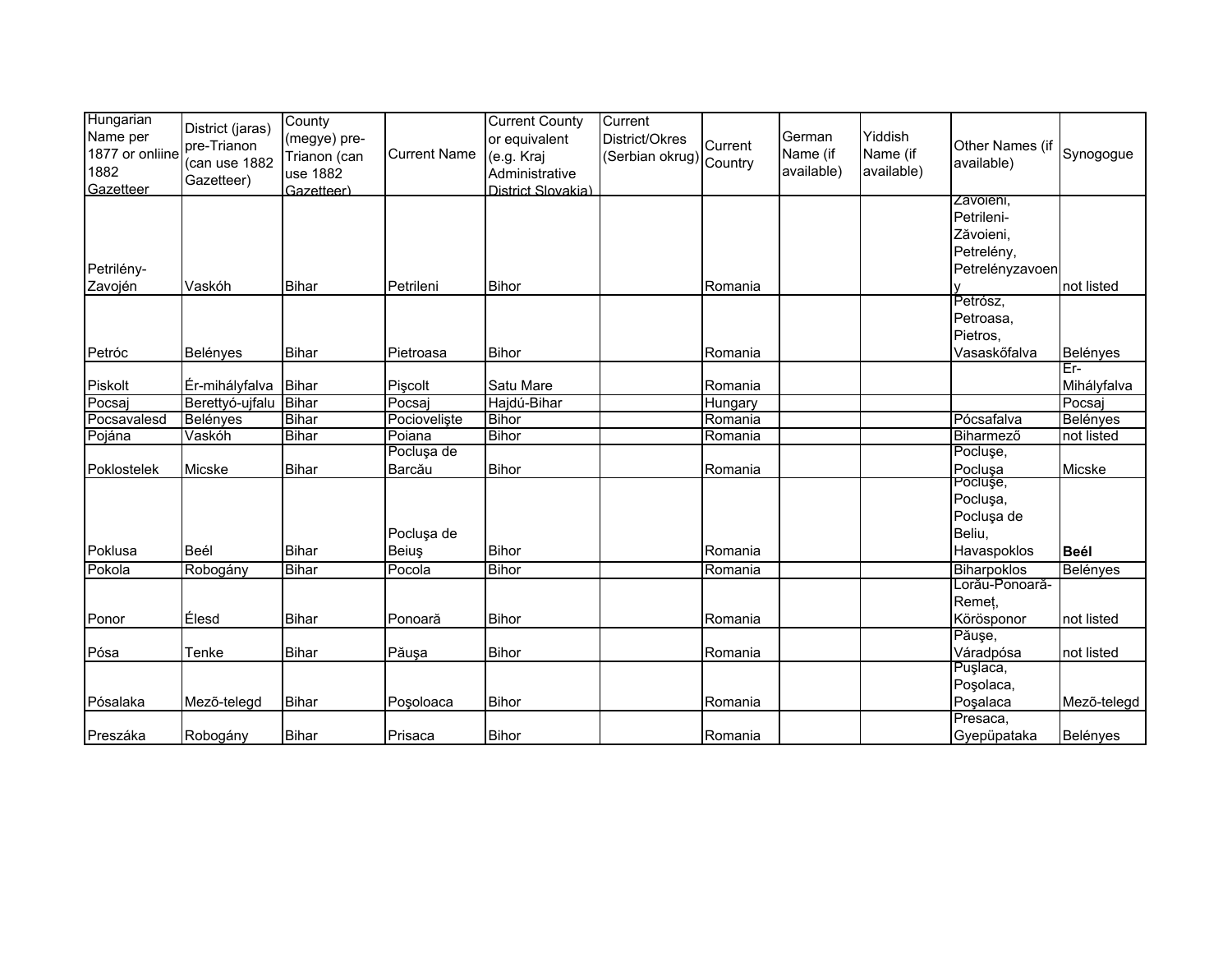| Hungarian<br>Name per                | District (jaras)<br>pre-Trianon | County<br>(megye) pre-                 |                       | <b>Current County</b><br>or equivalent             | Current<br>District/Okres | Current | German                 | Yiddish                | Other Names (if               |                 |
|--------------------------------------|---------------------------------|----------------------------------------|-----------------------|----------------------------------------------------|---------------------------|---------|------------------------|------------------------|-------------------------------|-----------------|
| 1877 or onliine<br>1882<br>Gazetteer | (can use 1882<br>Gazetteer)     | Trianon (can<br>use 1882<br>Gazetteer) | <b>Current Name</b>   | (e.g. Kraj<br>Administrative<br>District Slovakia) | (Serbian okrug) Country   |         | Name (if<br>available) | Name (if<br>available) | available)                    | Synogogue       |
|                                      |                                 |                                        |                       |                                                    |                           |         |                        |                        | <b>Bala Episcopiel,</b>       |                 |
|                                      |                                 |                                        |                       |                                                    |                           |         |                        |                        | <b>B</b> ăile                 |                 |
|                                      |                                 |                                        |                       |                                                    |                           |         |                        |                        | Episcopeşti,                  |                 |
|                                      |                                 |                                        |                       |                                                    |                           |         |                        |                        | Băile Episcopiei,             |                 |
|                                      |                                 |                                        |                       |                                                    |                           |         |                        |                        | <b>B</b> ăile                 |                 |
|                                      |                                 |                                        |                       |                                                    |                           |         |                        |                        | Episcopale,                   |                 |
| Püspökfürdő                          | <b>Bihar</b>                    | <b>Bihar</b>                           | <b>Băile Mai</b>      | <b>Bihor</b>                                       |                           | Romania |                        |                        | Baie<br>Piscopia,             | <b>Bihar</b>    |
|                                      |                                 |                                        |                       |                                                    |                           |         |                        |                        | Pişpichiu,                    |                 |
|                                      |                                 |                                        |                       |                                                    |                           |         |                        |                        | Episcopia-Bihor,              |                 |
|                                      |                                 |                                        |                       |                                                    |                           |         |                        |                        | Biharpüspöki,                 |                 |
|                                      |                                 |                                        | Episcopia             |                                                    |                           |         |                        |                        | Váradpüspöki,                 |                 |
| Püspöki                              | <b>Bihar</b>                    | <b>Bihar</b>                           | Bihorului             | <b>Bihor</b>                                       |                           | Romania |                        |                        | Püspökfalu                    | <b>Bihar</b>    |
| Puszta-Bikács                        | Magyar-cséke                    | <b>Bihar</b>                           | Bicăcel               | Bihor                                              |                           | Romania |                        |                        |                               | <b>Belényes</b> |
| Puszta-                              |                                 |                                        |                       |                                                    |                           |         |                        |                        |                               |                 |
| Hodisel                              | Beél                            | <b>Bihar</b>                           | Hodişel               | Arad                                               |                           | Romania |                        |                        | Pusztahodos                   | <b>Beél</b>     |
| Puszta-                              |                                 |                                        |                       |                                                    |                           |         |                        |                        |                               |                 |
| Szuszág                              | Beél                            | <b>Bihar</b>                           | Susag                 | Arad                                               |                           | Romania |                        |                        |                               | <b>Beél</b>     |
|                                      |                                 |                                        |                       |                                                    |                           |         |                        |                        | Talmaciu, Pusta-<br>Tălmaciu, |                 |
|                                      |                                 |                                        |                       |                                                    |                           |         |                        |                        | Bántolmács,                   |                 |
|                                      |                                 |                                        |                       |                                                    |                           |         |                        |                        | Pusztatolmács,                |                 |
| Puszta-                              |                                 |                                        |                       |                                                    |                           |         |                        |                        | Tolmács,                      |                 |
| Talmács                              | Beél                            |                                        | Tălmaci               | <b>Bihor</b>                                       |                           | Romania |                        |                        | Talmács                       |                 |
|                                      |                                 | <b>Bihar</b>                           |                       |                                                    |                           |         |                        |                        | Uileacu de Cris,              | <b>Beél</b>     |
|                                      |                                 |                                        |                       |                                                    |                           |         |                        |                        | Uileacul deșert,              |                 |
|                                      |                                 |                                        |                       |                                                    |                           |         |                        |                        | Uileac-de-Criş,               |                 |
| Puszta-Ujlak                         | Mezõ-telegd                     | <b>Bihar</b>                           | Uileacu de Cris Bihor |                                                    |                           | Romania |                        |                        | Uliac                         | Mezõ-telegd     |
|                                      |                                 |                                        |                       |                                                    |                           |         |                        |                        | Lorău-Ponoară-                |                 |
|                                      |                                 |                                        |                       |                                                    |                           |         |                        |                        | Remeț, Remeț,                 |                 |
| Remecz                               | Élesd                           | <b>Bihar</b>                           | Remeți                | <b>Bihor</b>                                       |                           | Romania |                        |                        | Jádremete                     | not listed      |
|                                      |                                 |                                        |                       |                                                    |                           |         |                        |                        | Magyarremete,                 |                 |
|                                      |                                 |                                        |                       |                                                    |                           |         |                        |                        | Belsőremete,                  |                 |
| Remete                               | Robogány                        | <b>Bihar</b>                           | Remetea               | <b>Bihor</b>                                       |                           | Romania |                        |                        | Belényesremete Belényes       |                 |
| Rév                                  | Élesd                           | <b>Bihar</b>                           | Vadu Crișului         | <b>Bihor</b>                                       |                           | Romania |                        |                        | Vad, Nagyrév                  | Nagy-Bárod      |
| Rieny                                | Vaskóh                          | <b>Bihar</b>                           | Rieni                 | <b>Bihor</b>                                       |                           | Romania |                        |                        | Rény                          | not listed      |
| Rikósd                               | Elesd                           | <b>Bihar</b>                           | <b>Butani</b>         | <b>Bihor</b>                                       |                           | Romania |                        |                        | <b>Butan</b>                  | <b>Élesd</b>    |
| Rippa                                | Tenke                           | <b>Bihar</b>                           | Râpa                  | <b>Bihor</b>                                       |                           | Romania |                        |                        | Ripa, Körösmart not listed    |                 |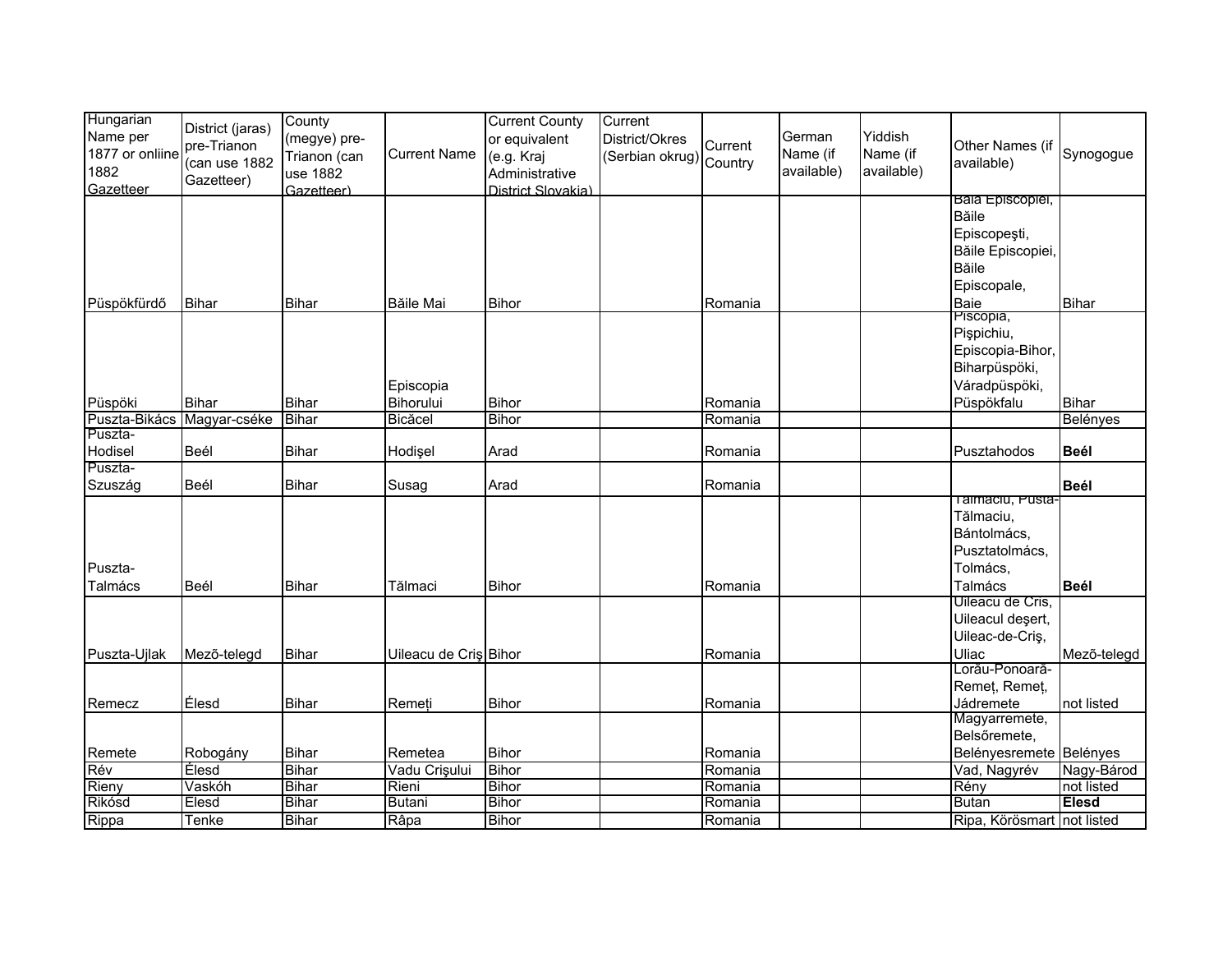| District (jaras)<br>Name per<br>Yiddish<br>German<br>District/Okres<br>or equivalent<br>(megye) pre-<br>Current<br>pre-Trianon<br>Other Names (if<br>1877 or onliine<br>Synogogue<br>Name (if<br><b>Current Name</b><br>Name (if<br>(e.g. Kraj<br>(Serbian okrug) Country<br>Trianon (can<br>(can use 1882<br>available)<br>1882<br>available)<br>available)<br>use 1882<br>Administrative<br>Gazetteer)<br>Gazetteer<br>Gazetteer)<br>District Slovakia)<br>Lazuri<br>Răbăgani, Gara<br>Bihar<br><b>Bihor</b><br>Mureșeni<br>Belényes<br>Robogány<br>Robogány<br>Răbăgani<br>Romania<br>Rogozi,<br><b>Bihar</b><br><b>Bihor</b><br>Rogoz<br>Robogány<br>Rogoz<br>Romania<br>Venterrogoz<br>Belényes<br>Rojt<br><b>Bihar</b><br>Roit<br><b>Bihor</b><br>Ugra<br>Romania<br>Nagy-Várad<br><b>Bihor</b><br>Rontó<br><b>Bihar</b><br><b>Bihar</b><br>Kardo<br>Rontău<br>Romania<br><b>Bihar</b><br>Rossia<br><b>Belényes</b><br>Roșia<br><b>Bihor</b><br><b>Belényes</b><br>Romania<br>Biharrósa<br><b>Bihar</b><br>Rotărești<br><b>Bihor</b><br>Roterest<br>Magyar-cséke<br>Romania<br>Belényes<br><b>Bihar</b><br><b>Bihor</b><br>Rózsafalva<br>not listed<br>Tenke<br>Fonău<br>Romania<br>Şauai, Şauaeu,<br>Şavaieu,<br><b>Bihar</b><br>Biharsályi<br>Tenke<br><b>Bihor</b><br>not listed<br>Sauaieu<br>Romania<br>Sáp<br>Báránd<br><b>Bihar</b><br>Sáp<br>Hajdú-Bihar<br>Nagy-Bajom<br>Hungary<br>Sáránd<br>Sáránd<br><b>Bihar</b><br>Hajdú-Bihar<br>Derecske<br>Vértes<br>Hungary<br><b>Bihar</b><br>Sarkad<br>Szalonta<br>Hajdú-Bihar<br>Sharkad<br>Sarkad<br>Hungary<br>Sărsic<br>Micske<br><b>Bihar</b><br>Sărsig<br>Micske<br><b>Bihor</b><br>Romania<br>Săcălăsău,<br>Săcălășău,<br>Săcălăşău<br>Bihar<br>Vechi<br>Micske<br><b>Bihor</b><br>Micske<br>Sacalasău<br>Romania<br>Körössebes,<br>Sebes<br>Bihar<br><b>Bihor</b><br>Nagysebes<br>Sebiş<br>Belényes<br>Belényes<br>Romania<br>Săghişte,<br>Szegyesd<br>Segyest<br>Vaskóh<br><b>Bihar</b><br>Bihor<br>Romania<br>Seghiste<br>not listed<br>Şighiştel,<br>Segheştel,<br>Kisszegyesd,<br>Segyestel<br><b>Bihar</b><br><b>Bihor</b><br>Fonókismezős<br>Vaskóh<br>Sighistel<br>not listed<br>Romania<br><b>Bihar</b><br><b>Bihor</b><br>Mező-telegd<br>Mező-telegd<br>Serghes<br>Romania<br>Şerghiş<br>Serges<br><b>Bihar</b><br>Beél<br><b>Şiad</b><br>Arad<br>Sajád<br><b>Beél</b><br>Romania | Hungarian   | County | <b>Current County</b> | Current |  |  |  |
|--------------------------------------------------------------------------------------------------------------------------------------------------------------------------------------------------------------------------------------------------------------------------------------------------------------------------------------------------------------------------------------------------------------------------------------------------------------------------------------------------------------------------------------------------------------------------------------------------------------------------------------------------------------------------------------------------------------------------------------------------------------------------------------------------------------------------------------------------------------------------------------------------------------------------------------------------------------------------------------------------------------------------------------------------------------------------------------------------------------------------------------------------------------------------------------------------------------------------------------------------------------------------------------------------------------------------------------------------------------------------------------------------------------------------------------------------------------------------------------------------------------------------------------------------------------------------------------------------------------------------------------------------------------------------------------------------------------------------------------------------------------------------------------------------------------------------------------------------------------------------------------------------------------------------------------------------------------------------------------------------------------------------------------------------------------------------------------------------------------------------------------------------------------------------------------------------------------------------------------------------------------------------------------------------------------------------------------------------------------|-------------|--------|-----------------------|---------|--|--|--|
|                                                                                                                                                                                                                                                                                                                                                                                                                                                                                                                                                                                                                                                                                                                                                                                                                                                                                                                                                                                                                                                                                                                                                                                                                                                                                                                                                                                                                                                                                                                                                                                                                                                                                                                                                                                                                                                                                                                                                                                                                                                                                                                                                                                                                                                                                                                                                              |             |        |                       |         |  |  |  |
|                                                                                                                                                                                                                                                                                                                                                                                                                                                                                                                                                                                                                                                                                                                                                                                                                                                                                                                                                                                                                                                                                                                                                                                                                                                                                                                                                                                                                                                                                                                                                                                                                                                                                                                                                                                                                                                                                                                                                                                                                                                                                                                                                                                                                                                                                                                                                              |             |        |                       |         |  |  |  |
|                                                                                                                                                                                                                                                                                                                                                                                                                                                                                                                                                                                                                                                                                                                                                                                                                                                                                                                                                                                                                                                                                                                                                                                                                                                                                                                                                                                                                                                                                                                                                                                                                                                                                                                                                                                                                                                                                                                                                                                                                                                                                                                                                                                                                                                                                                                                                              |             |        |                       |         |  |  |  |
|                                                                                                                                                                                                                                                                                                                                                                                                                                                                                                                                                                                                                                                                                                                                                                                                                                                                                                                                                                                                                                                                                                                                                                                                                                                                                                                                                                                                                                                                                                                                                                                                                                                                                                                                                                                                                                                                                                                                                                                                                                                                                                                                                                                                                                                                                                                                                              |             |        |                       |         |  |  |  |
|                                                                                                                                                                                                                                                                                                                                                                                                                                                                                                                                                                                                                                                                                                                                                                                                                                                                                                                                                                                                                                                                                                                                                                                                                                                                                                                                                                                                                                                                                                                                                                                                                                                                                                                                                                                                                                                                                                                                                                                                                                                                                                                                                                                                                                                                                                                                                              |             |        |                       |         |  |  |  |
|                                                                                                                                                                                                                                                                                                                                                                                                                                                                                                                                                                                                                                                                                                                                                                                                                                                                                                                                                                                                                                                                                                                                                                                                                                                                                                                                                                                                                                                                                                                                                                                                                                                                                                                                                                                                                                                                                                                                                                                                                                                                                                                                                                                                                                                                                                                                                              |             |        |                       |         |  |  |  |
|                                                                                                                                                                                                                                                                                                                                                                                                                                                                                                                                                                                                                                                                                                                                                                                                                                                                                                                                                                                                                                                                                                                                                                                                                                                                                                                                                                                                                                                                                                                                                                                                                                                                                                                                                                                                                                                                                                                                                                                                                                                                                                                                                                                                                                                                                                                                                              |             |        |                       |         |  |  |  |
|                                                                                                                                                                                                                                                                                                                                                                                                                                                                                                                                                                                                                                                                                                                                                                                                                                                                                                                                                                                                                                                                                                                                                                                                                                                                                                                                                                                                                                                                                                                                                                                                                                                                                                                                                                                                                                                                                                                                                                                                                                                                                                                                                                                                                                                                                                                                                              |             |        |                       |         |  |  |  |
|                                                                                                                                                                                                                                                                                                                                                                                                                                                                                                                                                                                                                                                                                                                                                                                                                                                                                                                                                                                                                                                                                                                                                                                                                                                                                                                                                                                                                                                                                                                                                                                                                                                                                                                                                                                                                                                                                                                                                                                                                                                                                                                                                                                                                                                                                                                                                              |             |        |                       |         |  |  |  |
|                                                                                                                                                                                                                                                                                                                                                                                                                                                                                                                                                                                                                                                                                                                                                                                                                                                                                                                                                                                                                                                                                                                                                                                                                                                                                                                                                                                                                                                                                                                                                                                                                                                                                                                                                                                                                                                                                                                                                                                                                                                                                                                                                                                                                                                                                                                                                              |             |        |                       |         |  |  |  |
|                                                                                                                                                                                                                                                                                                                                                                                                                                                                                                                                                                                                                                                                                                                                                                                                                                                                                                                                                                                                                                                                                                                                                                                                                                                                                                                                                                                                                                                                                                                                                                                                                                                                                                                                                                                                                                                                                                                                                                                                                                                                                                                                                                                                                                                                                                                                                              |             |        |                       |         |  |  |  |
|                                                                                                                                                                                                                                                                                                                                                                                                                                                                                                                                                                                                                                                                                                                                                                                                                                                                                                                                                                                                                                                                                                                                                                                                                                                                                                                                                                                                                                                                                                                                                                                                                                                                                                                                                                                                                                                                                                                                                                                                                                                                                                                                                                                                                                                                                                                                                              |             |        |                       |         |  |  |  |
|                                                                                                                                                                                                                                                                                                                                                                                                                                                                                                                                                                                                                                                                                                                                                                                                                                                                                                                                                                                                                                                                                                                                                                                                                                                                                                                                                                                                                                                                                                                                                                                                                                                                                                                                                                                                                                                                                                                                                                                                                                                                                                                                                                                                                                                                                                                                                              |             |        |                       |         |  |  |  |
|                                                                                                                                                                                                                                                                                                                                                                                                                                                                                                                                                                                                                                                                                                                                                                                                                                                                                                                                                                                                                                                                                                                                                                                                                                                                                                                                                                                                                                                                                                                                                                                                                                                                                                                                                                                                                                                                                                                                                                                                                                                                                                                                                                                                                                                                                                                                                              |             |        |                       |         |  |  |  |
|                                                                                                                                                                                                                                                                                                                                                                                                                                                                                                                                                                                                                                                                                                                                                                                                                                                                                                                                                                                                                                                                                                                                                                                                                                                                                                                                                                                                                                                                                                                                                                                                                                                                                                                                                                                                                                                                                                                                                                                                                                                                                                                                                                                                                                                                                                                                                              |             |        |                       |         |  |  |  |
|                                                                                                                                                                                                                                                                                                                                                                                                                                                                                                                                                                                                                                                                                                                                                                                                                                                                                                                                                                                                                                                                                                                                                                                                                                                                                                                                                                                                                                                                                                                                                                                                                                                                                                                                                                                                                                                                                                                                                                                                                                                                                                                                                                                                                                                                                                                                                              |             |        |                       |         |  |  |  |
|                                                                                                                                                                                                                                                                                                                                                                                                                                                                                                                                                                                                                                                                                                                                                                                                                                                                                                                                                                                                                                                                                                                                                                                                                                                                                                                                                                                                                                                                                                                                                                                                                                                                                                                                                                                                                                                                                                                                                                                                                                                                                                                                                                                                                                                                                                                                                              |             |        |                       |         |  |  |  |
|                                                                                                                                                                                                                                                                                                                                                                                                                                                                                                                                                                                                                                                                                                                                                                                                                                                                                                                                                                                                                                                                                                                                                                                                                                                                                                                                                                                                                                                                                                                                                                                                                                                                                                                                                                                                                                                                                                                                                                                                                                                                                                                                                                                                                                                                                                                                                              | Sályi       |        |                       |         |  |  |  |
|                                                                                                                                                                                                                                                                                                                                                                                                                                                                                                                                                                                                                                                                                                                                                                                                                                                                                                                                                                                                                                                                                                                                                                                                                                                                                                                                                                                                                                                                                                                                                                                                                                                                                                                                                                                                                                                                                                                                                                                                                                                                                                                                                                                                                                                                                                                                                              |             |        |                       |         |  |  |  |
|                                                                                                                                                                                                                                                                                                                                                                                                                                                                                                                                                                                                                                                                                                                                                                                                                                                                                                                                                                                                                                                                                                                                                                                                                                                                                                                                                                                                                                                                                                                                                                                                                                                                                                                                                                                                                                                                                                                                                                                                                                                                                                                                                                                                                                                                                                                                                              |             |        |                       |         |  |  |  |
|                                                                                                                                                                                                                                                                                                                                                                                                                                                                                                                                                                                                                                                                                                                                                                                                                                                                                                                                                                                                                                                                                                                                                                                                                                                                                                                                                                                                                                                                                                                                                                                                                                                                                                                                                                                                                                                                                                                                                                                                                                                                                                                                                                                                                                                                                                                                                              | Sarkad      |        |                       |         |  |  |  |
|                                                                                                                                                                                                                                                                                                                                                                                                                                                                                                                                                                                                                                                                                                                                                                                                                                                                                                                                                                                                                                                                                                                                                                                                                                                                                                                                                                                                                                                                                                                                                                                                                                                                                                                                                                                                                                                                                                                                                                                                                                                                                                                                                                                                                                                                                                                                                              | Sárszeg     |        |                       |         |  |  |  |
|                                                                                                                                                                                                                                                                                                                                                                                                                                                                                                                                                                                                                                                                                                                                                                                                                                                                                                                                                                                                                                                                                                                                                                                                                                                                                                                                                                                                                                                                                                                                                                                                                                                                                                                                                                                                                                                                                                                                                                                                                                                                                                                                                                                                                                                                                                                                                              |             |        |                       |         |  |  |  |
|                                                                                                                                                                                                                                                                                                                                                                                                                                                                                                                                                                                                                                                                                                                                                                                                                                                                                                                                                                                                                                                                                                                                                                                                                                                                                                                                                                                                                                                                                                                                                                                                                                                                                                                                                                                                                                                                                                                                                                                                                                                                                                                                                                                                                                                                                                                                                              |             |        |                       |         |  |  |  |
|                                                                                                                                                                                                                                                                                                                                                                                                                                                                                                                                                                                                                                                                                                                                                                                                                                                                                                                                                                                                                                                                                                                                                                                                                                                                                                                                                                                                                                                                                                                                                                                                                                                                                                                                                                                                                                                                                                                                                                                                                                                                                                                                                                                                                                                                                                                                                              |             |        |                       |         |  |  |  |
|                                                                                                                                                                                                                                                                                                                                                                                                                                                                                                                                                                                                                                                                                                                                                                                                                                                                                                                                                                                                                                                                                                                                                                                                                                                                                                                                                                                                                                                                                                                                                                                                                                                                                                                                                                                                                                                                                                                                                                                                                                                                                                                                                                                                                                                                                                                                                              | Sástelek    |        |                       |         |  |  |  |
|                                                                                                                                                                                                                                                                                                                                                                                                                                                                                                                                                                                                                                                                                                                                                                                                                                                                                                                                                                                                                                                                                                                                                                                                                                                                                                                                                                                                                                                                                                                                                                                                                                                                                                                                                                                                                                                                                                                                                                                                                                                                                                                                                                                                                                                                                                                                                              |             |        |                       |         |  |  |  |
|                                                                                                                                                                                                                                                                                                                                                                                                                                                                                                                                                                                                                                                                                                                                                                                                                                                                                                                                                                                                                                                                                                                                                                                                                                                                                                                                                                                                                                                                                                                                                                                                                                                                                                                                                                                                                                                                                                                                                                                                                                                                                                                                                                                                                                                                                                                                                              |             |        |                       |         |  |  |  |
|                                                                                                                                                                                                                                                                                                                                                                                                                                                                                                                                                                                                                                                                                                                                                                                                                                                                                                                                                                                                                                                                                                                                                                                                                                                                                                                                                                                                                                                                                                                                                                                                                                                                                                                                                                                                                                                                                                                                                                                                                                                                                                                                                                                                                                                                                                                                                              |             |        |                       |         |  |  |  |
|                                                                                                                                                                                                                                                                                                                                                                                                                                                                                                                                                                                                                                                                                                                                                                                                                                                                                                                                                                                                                                                                                                                                                                                                                                                                                                                                                                                                                                                                                                                                                                                                                                                                                                                                                                                                                                                                                                                                                                                                                                                                                                                                                                                                                                                                                                                                                              |             |        |                       |         |  |  |  |
|                                                                                                                                                                                                                                                                                                                                                                                                                                                                                                                                                                                                                                                                                                                                                                                                                                                                                                                                                                                                                                                                                                                                                                                                                                                                                                                                                                                                                                                                                                                                                                                                                                                                                                                                                                                                                                                                                                                                                                                                                                                                                                                                                                                                                                                                                                                                                              |             |        |                       |         |  |  |  |
|                                                                                                                                                                                                                                                                                                                                                                                                                                                                                                                                                                                                                                                                                                                                                                                                                                                                                                                                                                                                                                                                                                                                                                                                                                                                                                                                                                                                                                                                                                                                                                                                                                                                                                                                                                                                                                                                                                                                                                                                                                                                                                                                                                                                                                                                                                                                                              |             |        |                       |         |  |  |  |
|                                                                                                                                                                                                                                                                                                                                                                                                                                                                                                                                                                                                                                                                                                                                                                                                                                                                                                                                                                                                                                                                                                                                                                                                                                                                                                                                                                                                                                                                                                                                                                                                                                                                                                                                                                                                                                                                                                                                                                                                                                                                                                                                                                                                                                                                                                                                                              |             |        |                       |         |  |  |  |
|                                                                                                                                                                                                                                                                                                                                                                                                                                                                                                                                                                                                                                                                                                                                                                                                                                                                                                                                                                                                                                                                                                                                                                                                                                                                                                                                                                                                                                                                                                                                                                                                                                                                                                                                                                                                                                                                                                                                                                                                                                                                                                                                                                                                                                                                                                                                                              |             |        |                       |         |  |  |  |
|                                                                                                                                                                                                                                                                                                                                                                                                                                                                                                                                                                                                                                                                                                                                                                                                                                                                                                                                                                                                                                                                                                                                                                                                                                                                                                                                                                                                                                                                                                                                                                                                                                                                                                                                                                                                                                                                                                                                                                                                                                                                                                                                                                                                                                                                                                                                                              |             |        |                       |         |  |  |  |
|                                                                                                                                                                                                                                                                                                                                                                                                                                                                                                                                                                                                                                                                                                                                                                                                                                                                                                                                                                                                                                                                                                                                                                                                                                                                                                                                                                                                                                                                                                                                                                                                                                                                                                                                                                                                                                                                                                                                                                                                                                                                                                                                                                                                                                                                                                                                                              | Siad        |        |                       |         |  |  |  |
| Bihar-                                                                                                                                                                                                                                                                                                                                                                                                                                                                                                                                                                                                                                                                                                                                                                                                                                                                                                                                                                                                                                                                                                                                                                                                                                                                                                                                                                                                                                                                                                                                                                                                                                                                                                                                                                                                                                                                                                                                                                                                                                                                                                                                                                                                                                                                                                                                                       |             |        |                       |         |  |  |  |
| <b>Bihar</b><br>Sisterea<br><b>Bihor</b><br>Szalárd<br>Romania<br>Şiştire, Şiştir<br>Félegyháza                                                                                                                                                                                                                                                                                                                                                                                                                                                                                                                                                                                                                                                                                                                                                                                                                                                                                                                                                                                                                                                                                                                                                                                                                                                                                                                                                                                                                                                                                                                                                                                                                                                                                                                                                                                                                                                                                                                                                                                                                                                                                                                                                                                                                                                              | Siter       |        |                       |         |  |  |  |
| Şuştoroj,                                                                                                                                                                                                                                                                                                                                                                                                                                                                                                                                                                                                                                                                                                                                                                                                                                                                                                                                                                                                                                                                                                                                                                                                                                                                                                                                                                                                                                                                                                                                                                                                                                                                                                                                                                                                                                                                                                                                                                                                                                                                                                                                                                                                                                                                                                                                                    |             |        |                       |         |  |  |  |
| Bihar-<br>Şuştorog,                                                                                                                                                                                                                                                                                                                                                                                                                                                                                                                                                                                                                                                                                                                                                                                                                                                                                                                                                                                                                                                                                                                                                                                                                                                                                                                                                                                                                                                                                                                                                                                                                                                                                                                                                                                                                                                                                                                                                                                                                                                                                                                                                                                                                                                                                                                                          |             |        |                       |         |  |  |  |
| <b>Bihor</b><br>Szalárd<br><b>Bihar</b><br>Suştorogi<br>Romania<br>Susturogi<br>Félegyháza                                                                                                                                                                                                                                                                                                                                                                                                                                                                                                                                                                                                                                                                                                                                                                                                                                                                                                                                                                                                                                                                                                                                                                                                                                                                                                                                                                                                                                                                                                                                                                                                                                                                                                                                                                                                                                                                                                                                                                                                                                                                                                                                                                                                                                                                   | Sitervölgye |        |                       |         |  |  |  |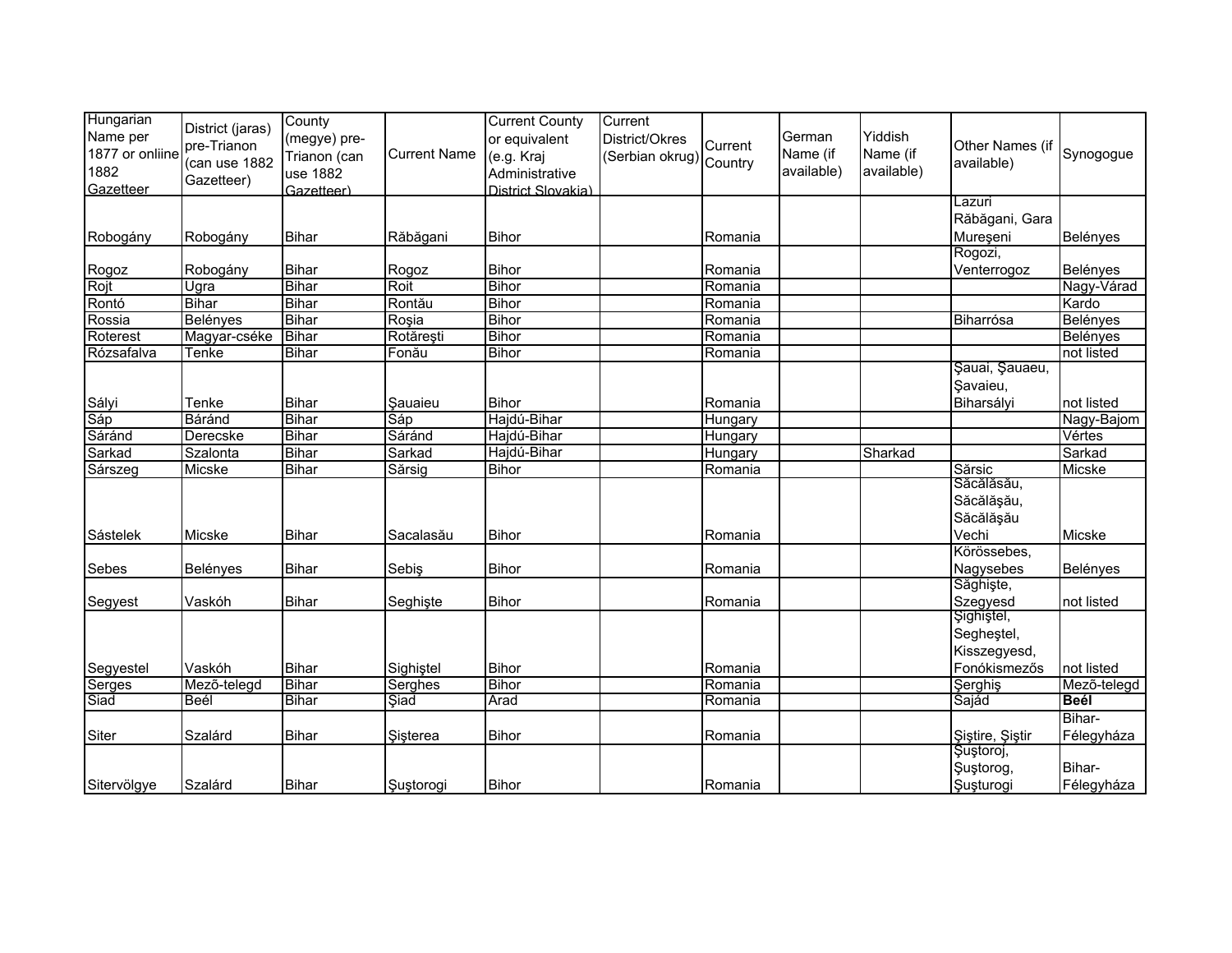| Hungarian<br>Name per<br>1877 or onliine<br>1882<br>Gazetteer | District (jaras)<br>pre-Trianon<br>(can use 1882<br>Gazetteer) | County<br>(megye) pre-<br>Trianon (can<br>use 1882<br>Gazetteer) | <b>Current Name</b>    | <b>Current County</b><br>or equivalent<br>(e.g. Kraj<br>Administrative<br>District Slovakia) | Current<br>District/Okres<br>(Serbian okrug) Country | Current            | German<br>Name (if<br>available) | Yiddish<br>Name (if<br>available) | Other Names (if<br>available)                                                                                                       | Synogogue                |
|---------------------------------------------------------------|----------------------------------------------------------------|------------------------------------------------------------------|------------------------|----------------------------------------------------------------------------------------------|------------------------------------------------------|--------------------|----------------------------------|-----------------------------------|-------------------------------------------------------------------------------------------------------------------------------------|--------------------------|
| Solymos                                                       | Robogány                                                       | <b>Bihar</b>                                                     | Soimus                 | <b>Bihor</b>                                                                                 |                                                      | Romania            |                                  |                                   | Soimus-<br>Petreasa,<br>Soimuş-<br>Petroasa,<br>Gyepüsolymos,<br>Solymospetrász,<br>Petrászsolymos,<br>Oláhsolymos,<br>Felsősolymos | Belényes                 |
|                                                               |                                                                |                                                                  |                        |                                                                                              |                                                      |                    |                                  |                                   | Şoim,                                                                                                                               |                          |
| Sólyom                                                        | Robogány                                                       | <b>Bihar</b>                                                     | Soimi                  | Bihor                                                                                        |                                                      | Romania            |                                  |                                   | Bélsólyom                                                                                                                           | Belényes                 |
| Sólyomkő-<br>Pestes                                           | Élesd                                                          | <b>Bihar</b>                                                     | Peştiş                 | Bihor                                                                                        |                                                      | Romania            |                                  |                                   | Peşteş,<br>Köröspestes,<br>Pestessólyomkő Élesd                                                                                     |                          |
| Sólyomkő-Var                                                  | Elesd                                                          | Bihar                                                            | Sinteu                 | <b>Bihor</b>                                                                                 |                                                      | Romania            |                                  |                                   | Sólyomkő                                                                                                                            | Nagy-Bárod               |
| Somogy-<br>Uzsopa                                             | Bihar                                                          | <b>Bihar</b>                                                     | Şumugiu                | <b>Bihor</b>                                                                                 |                                                      | Romania            |                                  |                                   | Şumighiu,<br>Váraduzsopa,<br>Uzsopa                                                                                                 | Kardo                    |
| Spinusz                                                       | Magyar-cséke Bihar                                             |                                                                  | Spinuş de<br>Pomezeu   | <b>Bihor</b>                                                                                 |                                                      | Romania            |                                  |                                   | Spinus, Spinus-<br>Pomezeu,<br>Spinuş-<br>Pomezău,<br>Tősfalva                                                                      | Belényes                 |
|                                                               |                                                                |                                                                  | Doctor Petru           |                                                                                              |                                                      |                    |                                  |                                   |                                                                                                                                     |                          |
| Stej<br>Sust                                                  | Vaskóh<br>Vaskóh                                               | <b>Bihar</b><br>Bihar                                            | Groza<br><b>Suştiu</b> | <b>Bihor</b><br><b>Bihor</b>                                                                 |                                                      | Romania<br>Romania |                                  |                                   | Stej, Ștei, Steiu<br>Susd                                                                                                           | not listed<br>not listed |
| Sváb-Ér-                                                      |                                                                |                                                                  |                        |                                                                                              |                                                      |                    |                                  |                                   | Olosag,<br>Érolaszi,<br>Svábolaszi,                                                                                                 |                          |
| Olaszi                                                        | Székelyhid                                                     | <b>Bihar</b>                                                     | Olosig                 | <b>Bihor</b>                                                                                 |                                                      | Romania            |                                  |                                   | Olaszi                                                                                                                              | Székelyhid               |
| Szabolcs                                                      | Mező-telegd                                                    | <b>Bihar</b>                                                     | Săbolciu               | <b>Bihor</b>                                                                                 |                                                      | Romania            |                                  |                                   | Mezőszabolcs                                                                                                                        | Mező-telegd              |
| Száka                                                         | Belényes                                                       | Bihar                                                            | Saca                   | <b>Bihor</b>                                                                                 |                                                      | Romania            |                                  |                                   |                                                                                                                                     | Belényes                 |
| Szakács                                                       | Beél                                                           | <b>Bihar</b>                                                     | Secaci                 | Arad                                                                                         |                                                      | Romania            |                                  |                                   | Secalu,<br>Secaciu,<br>Săcaciu,<br>Felsőszakács                                                                                     | <b>Beél</b>              |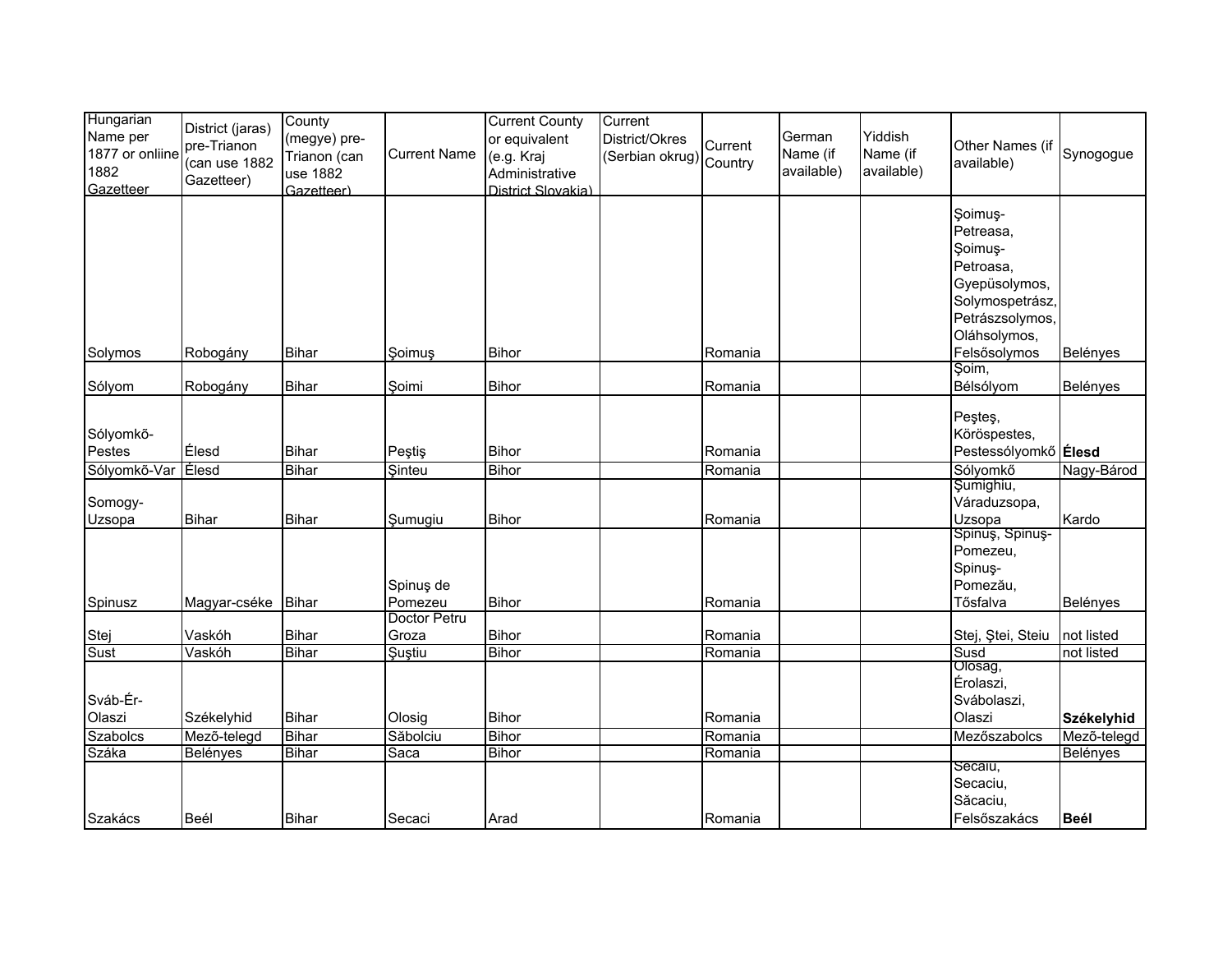| Hungarian<br>Name per<br>1877 or onliine<br>1882<br>Gazetteer | District (jaras)<br>pre-Trianon<br>(can use 1882<br>Gazetteer) | County<br>(megye) pre-<br>Trianon (can<br>use 1882<br>Gazetteer) | <b>Current Name</b> | <b>Current County</b><br>or equivalent<br>(e.g. Kraj<br>Administrative<br>District Slovakia) | Current<br>District/Okres<br>(Serbian okrug) Country | Current | German<br>Name (if<br>available) | Yiddish<br>Name (if<br>available) | Other Names (if<br>available)                                      | Synogogue            |
|---------------------------------------------------------------|----------------------------------------------------------------|------------------------------------------------------------------|---------------------|----------------------------------------------------------------------------------------------|------------------------------------------------------|---------|----------------------------------|-----------------------------------|--------------------------------------------------------------------|----------------------|
|                                                               |                                                                |                                                                  |                     |                                                                                              |                                                      |         |                                  |                                   | Săcădad.                                                           |                      |
|                                                               |                                                                |                                                                  |                     |                                                                                              |                                                      |         |                                  |                                   | Săcădate,                                                          |                      |
| Szakadát                                                      | Mezõ-telegd                                                    | <b>Bihar</b>                                                     | Săcădat             | <b>Bihor</b>                                                                                 |                                                      | Romania |                                  |                                   | Mezőszakadát                                                       | Mezõ-telegd<br>Er-   |
| <b>Szalacs</b>                                                | Ér-mihályfalva                                                 | <b>Bihar</b>                                                     | Sălacea             | <b>Bihor</b>                                                                                 |                                                      | Romania |                                  |                                   | Sălaci                                                             | mihályfalva          |
| Szalárd                                                       | Szalárd                                                        | <b>Bihar</b>                                                     | Sălard              | <b>Bihor</b>                                                                                 |                                                      | Romania |                                  |                                   |                                                                    | Bihar-<br>Félegyháza |
|                                                               |                                                                |                                                                  |                     |                                                                                              |                                                      |         |                                  |                                   | Săldăbagiu,                                                        |                      |
|                                                               |                                                                |                                                                  | Săldăbagiu de       |                                                                                              |                                                      |         |                                  |                                   | Săldăbagiul-de-                                                    |                      |
| Száldobágy                                                    | Margitta                                                       | <b>Bihar</b>                                                     | Barcău              | <b>Bihor</b>                                                                                 |                                                      | Romania |                                  |                                   | Bărcău<br>Saluabagiu de                                            | Margitta             |
|                                                               |                                                                |                                                                  |                     |                                                                                              |                                                      |         |                                  |                                   | Beiuş,<br>Săldăbagiu,<br>Sălişte-<br>Săldăbagiu,<br>Körösszáldobág |                      |
| Száldobágy-                                                   |                                                                |                                                                  | Săldăbagiu          |                                                                                              |                                                      |         |                                  |                                   | Szelistyeszáldo                                                    |                      |
| Szelistye                                                     | Robogány                                                       | <b>Bihar</b>                                                     | Mic                 | <b>Bihor</b>                                                                                 |                                                      | Romania |                                  |                                   | bágy                                                               | Belényes             |
| Szaránd                                                       | Mező-telegd                                                    | <b>Bihar</b>                                                     | Sărand              | <b>Bihor</b>                                                                                 |                                                      | Romania |                                  |                                   |                                                                    | Mező-telegd          |
| Szarkó                                                        | Szalárd                                                        | <b>Bihar</b>                                                     | Sarcău              | <b>Bihor</b>                                                                                 |                                                      | Romania |                                  |                                   |                                                                    | Kõvág                |
| Szászfalva                                                    | <b>Elesd</b>                                                   | <b>Bihar</b>                                                     | Măgești             | <b>Bihor</b>                                                                                 |                                                      | Romania |                                  |                                   | Moşeşti                                                            | <b>Elesd</b>         |
|                                                               |                                                                |                                                                  |                     |                                                                                              |                                                      |         |                                  |                                   | Săcheihid,                                                         |                      |
| Székelyhid                                                    | Székelyhid                                                     | <b>Bihar</b>                                                     | Săcueni             | <b>Bihor</b>                                                                                 |                                                      | Romania | Zickelhid                        |                                   | Podul Săcuilor,<br>Székelyváros                                    | Székelyhid           |
| Székelytelek                                                  | <b>Tenke</b>                                                   | <b>Bihar</b>                                                     | Sititelek           | Bihor                                                                                        |                                                      | Romania |                                  |                                   |                                                                    | not listed           |
| Széltallóóó                                                   | Margitta                                                       | <b>Bihar</b>                                                     | Margine             | <b>Bihor</b>                                                                                 |                                                      | Romania |                                  |                                   | Marginea                                                           | Margitta             |
|                                                               |                                                                |                                                                  |                     |                                                                                              |                                                      |         |                                  |                                   | Biharszentandrá                                                    |                      |
| Szent-András                                                  | Ugra                                                           | <b>Bihar</b>                                                     | Sântandrei          | <b>Bihor</b>                                                                                 |                                                      | Romania |                                  |                                   | S                                                                  | Nagy-Várad           |
|                                                               |                                                                |                                                                  |                     |                                                                                              |                                                      |         |                                  |                                   | Sintelec,                                                          |                      |
|                                                               |                                                                |                                                                  |                     |                                                                                              |                                                      |         |                                  |                                   | Sânteleg,                                                          |                      |
| Szent-Elek                                                    | Mezõ-telegd                                                    | <b>Bihar</b>                                                     | Sântelec            | <b>Bihor</b>                                                                                 |                                                      | Romania |                                  |                                   | Biharszentelek                                                     | not listed           |
|                                                               | Mező-                                                          |                                                                  |                     |                                                                                              |                                                      |         |                                  |                                   | Sintion,                                                           |                      |
| Szent-János                                                   | keresztes                                                      | <b>Bihar</b>                                                     | Sântion             | <b>Bihor</b>                                                                                 |                                                      | Romania |                                  |                                   | Biharszentjános Bors                                               |                      |
| Szent-Jobb                                                    | Szalárd                                                        | <b>Bihar</b>                                                     | Sîniob              | <b>Bihor</b>                                                                                 |                                                      | Romania |                                  |                                   | Săniob                                                             | Farnos               |
| Szent-Lázár                                                   | Micske                                                         | <b>Bihar</b>                                                     | Sânlazăr            | <b>Bihor</b>                                                                                 |                                                      | Romania |                                  |                                   | Sînlazar                                                           | Micske               |
| Szent-                                                        |                                                                |                                                                  | Szentpétersze       |                                                                                              |                                                      |         |                                  |                                   |                                                                    | Szent-               |
| Péterszeg                                                     | Berettyó-ujfalu Bihar                                          |                                                                  |                     | Hajdú-Bihar                                                                                  |                                                      | Hungary |                                  |                                   |                                                                    | Péterszeg            |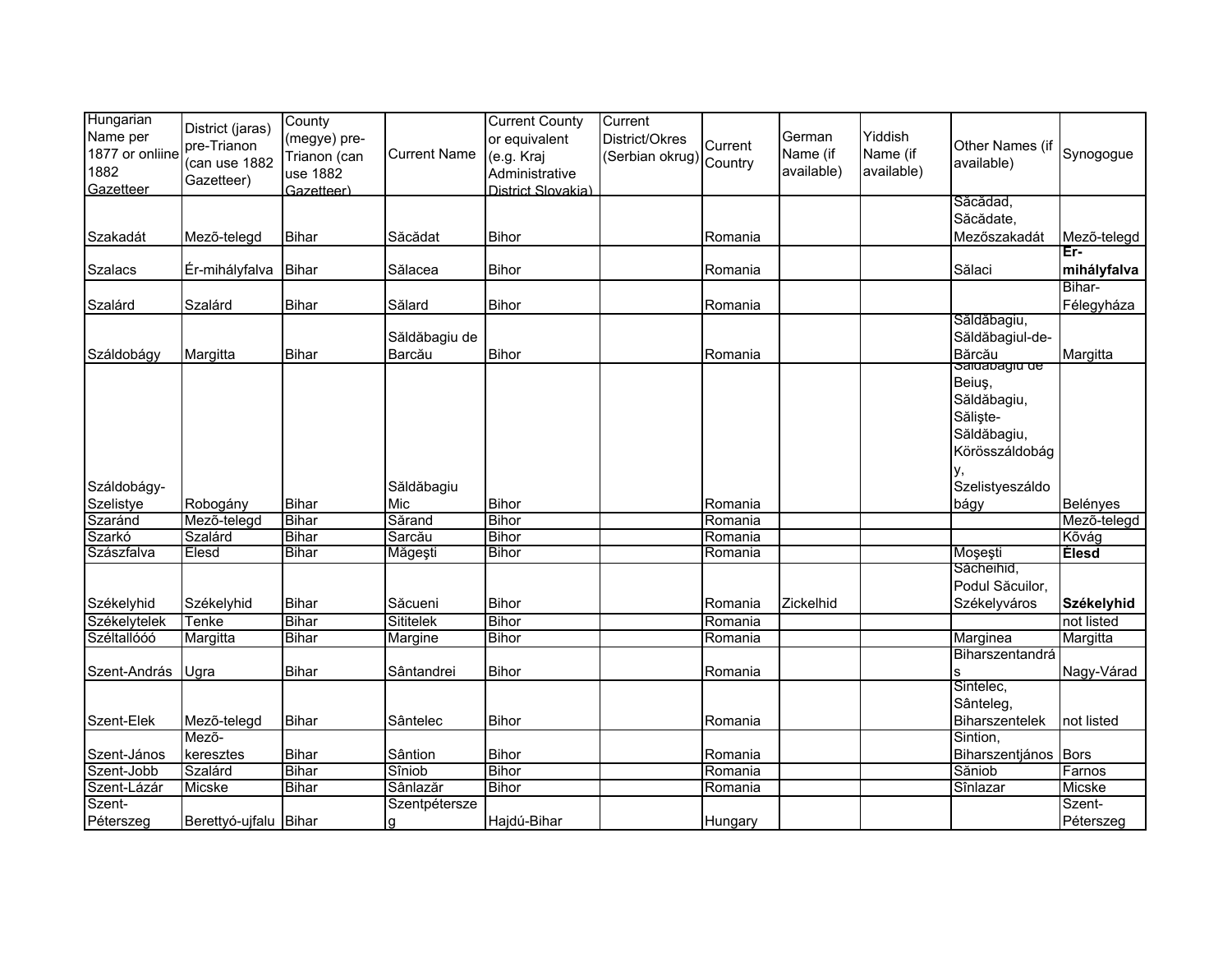| Hungarian<br>Name per<br>1877 or onliine<br>1882<br>Gazetteer | District (jaras)<br>pre-Trianon<br>(can use 1882<br>Gazetteer) | County<br>(megye) pre-<br>Trianon (can<br>use 1882<br>Gazetteer) | <b>Current Name</b>                     | <b>Current County</b><br>or equivalent<br>(e.g. Kraj<br>Administrative<br>District Slovakia) | Current<br>District/Okres<br>(Serbian okrug) Country | Current | German<br>Name (if<br>available) | Yiddish<br>Name (if<br>available) | Other Names (if<br>available)  | Synogogue       |
|---------------------------------------------------------------|----------------------------------------------------------------|------------------------------------------------------------------|-----------------------------------------|----------------------------------------------------------------------------------------------|------------------------------------------------------|---------|----------------------------------|-----------------------------------|--------------------------------|-----------------|
|                                                               |                                                                |                                                                  |                                         |                                                                                              |                                                      |         |                                  |                                   | Suplacul de<br>Barcau, Suplac- |                 |
|                                                               |                                                                |                                                                  | Suplacu de                              |                                                                                              |                                                      |         |                                  |                                   | de-Barcău,                     |                 |
| Széplak                                                       | Margitta                                                       | <b>Bihar</b>                                                     | Barcau                                  | Bihor                                                                                        |                                                      | Romania |                                  |                                   | Suplac                         | Margitta        |
|                                                               |                                                                |                                                                  |                                         |                                                                                              |                                                      |         |                                  |                                   | Suplac, Sâplac,<br>Suplac-de-  |                 |
|                                                               |                                                                |                                                                  |                                         |                                                                                              |                                                      |         |                                  |                                   | Tinca, Suplacul-               |                 |
|                                                               |                                                                |                                                                  | Suplacu de                              |                                                                                              |                                                      |         |                                  |                                   | de-Tinca,                      |                 |
| Széplak                                                       | Tenke                                                          | <b>Bihar</b>                                                     | Tinca                                   | <b>Bihor</b>                                                                                 |                                                      | Romania |                                  |                                   | Tenkeszéplak                   | not listed      |
|                                                               |                                                                |                                                                  |                                         |                                                                                              |                                                      |         |                                  |                                   | Sirbesti, Folteşti-            |                 |
|                                                               |                                                                |                                                                  |                                         |                                                                                              |                                                      |         |                                  |                                   | Sârbești,                      |                 |
| Szerbest                                                      | Vaskóh                                                         | <b>Bihar</b>                                                     | Sârbești                                | <b>Bihor</b>                                                                                 |                                                      | Romania |                                  |                                   | Szerbesd                       | ?               |
| Szerep                                                        | Báránd                                                         | <b>Bihar</b>                                                     | Szerep                                  | Hajdú-Bihar                                                                                  |                                                      | Hungary |                                  |                                   |                                | Nagy-Bajom      |
|                                                               |                                                                |                                                                  |                                         |                                                                                              |                                                      |         |                                  |                                   | Sitani-<br>Turbureşti,         |                 |
|                                                               |                                                                |                                                                  |                                         |                                                                                              |                                                      |         |                                  |                                   | Szitány-                       |                 |
| Szitány                                                       | Magyar-cséke                                                   | Bihar                                                            | Sitani                                  | <b>Bihor</b>                                                                                 |                                                      | Romania |                                  |                                   | Turburest                      | <b>Belényes</b> |
|                                                               |                                                                |                                                                  |                                         |                                                                                              |                                                      |         |                                  |                                   | Fordulău,                      |                 |
| Szocset                                                       | Micske                                                         | Bihar                                                            | Socet                                   | Bihor                                                                                        |                                                      | Romania |                                  |                                   | Forduló                        | not listed      |
| Szód                                                          | <b>Belényes</b>                                                | <b>Bihar</b>                                                     | Săud                                    | <b>Bihor</b>                                                                                 |                                                      | Romania |                                  |                                   |                                | Belényes        |
| Szohodol-                                                     |                                                                |                                                                  |                                         |                                                                                              |                                                      |         |                                  |                                   | Aszóirtás,                     |                 |
| Lázur                                                         | Belényes                                                       | <b>Bihar</b>                                                     | Sohodol                                 | <b>Bihor</b>                                                                                 |                                                      | Romania |                                  |                                   | Sohodol-Lazuri                 | Belényes        |
| Szokány                                                       | Robogány                                                       | <b>Bihar</b>                                                     | Săucani                                 | <b>Bihor</b>                                                                                 |                                                      | Romania |                                  |                                   | Szőkefalva                     | Belényes        |
|                                                               |                                                                |                                                                  |                                         |                                                                                              |                                                      |         |                                  |                                   | Sâmbăşag,                      |                 |
| Szombatság                                                    | Magyar-cséke Bihar                                             |                                                                  | Sâmbăta                                 | <b>Bihor</b>                                                                                 |                                                      | Romania |                                  |                                   | Simbata                        | Belényes        |
| Sztrákos                                                      | Magyar-cséke                                                   | Bihar                                                            | <b>Stracos</b>                          | <b>Bihor</b>                                                                                 |                                                      | Romania |                                  |                                   | Isztrákos                      | <b>Belényes</b> |
|                                                               |                                                                |                                                                  |                                         |                                                                                              |                                                      |         |                                  |                                   | Sudrighiu,                     |                 |
|                                                               |                                                                |                                                                  |                                         |                                                                                              |                                                      |         |                                  |                                   | Sudrigi,                       |                 |
| <b>Szudrics</b>                                               | Belényes                                                       | <b>Bihar</b>                                                     | Sudrigiu                                | Bihor                                                                                        |                                                      | Romania |                                  |                                   | <b>Kisszedres</b>              | Belényes        |
| Szunyogd                                                      | Margitta                                                       | <b>Bihar</b>                                                     | $\overline{\overline{\mathsf{S}}}$ uiug | <b>Bihor</b>                                                                                 |                                                      | Romania |                                  |                                   |                                | Margitta        |
| Szurdok                                                       | Mező-telegd                                                    | <b>Bihar</b>                                                     | Surduc                                  | <b>Bihor</b>                                                                                 |                                                      | Romania |                                  |                                   | Élesdszurdok<br>Cărandu,       | Mező-telegd     |
| Tagadó-                                                       |                                                                |                                                                  |                                         |                                                                                              |                                                      |         |                                  |                                   | Hévizkáránd,                   |                 |
| Káránd                                                        | Beél                                                           | <b>Bihar</b>                                                     | Cărand                                  | Arad                                                                                         |                                                      | Romania |                                  |                                   | Toplicakáránd                  | <b>Beél</b>     |
|                                                               |                                                                |                                                                  |                                         |                                                                                              |                                                      |         |                                  |                                   | Medgyes,                       |                 |
| Tagadó-                                                       |                                                                |                                                                  |                                         |                                                                                              |                                                      |         |                                  |                                   | Kismedgyes,                    |                 |
| Megyes                                                        | Beél                                                           | <b>Bihar</b>                                                     | Tăgădău                                 | Arad                                                                                         |                                                      | Romania |                                  |                                   | Nagymedgyes                    | Beél            |
| Talp                                                          | Belényes                                                       | Bihar                                                            | Talpe                                   | <b>Bihor</b>                                                                                 |                                                      | Romania |                                  |                                   | Tălpi                          | <b>Belényes</b> |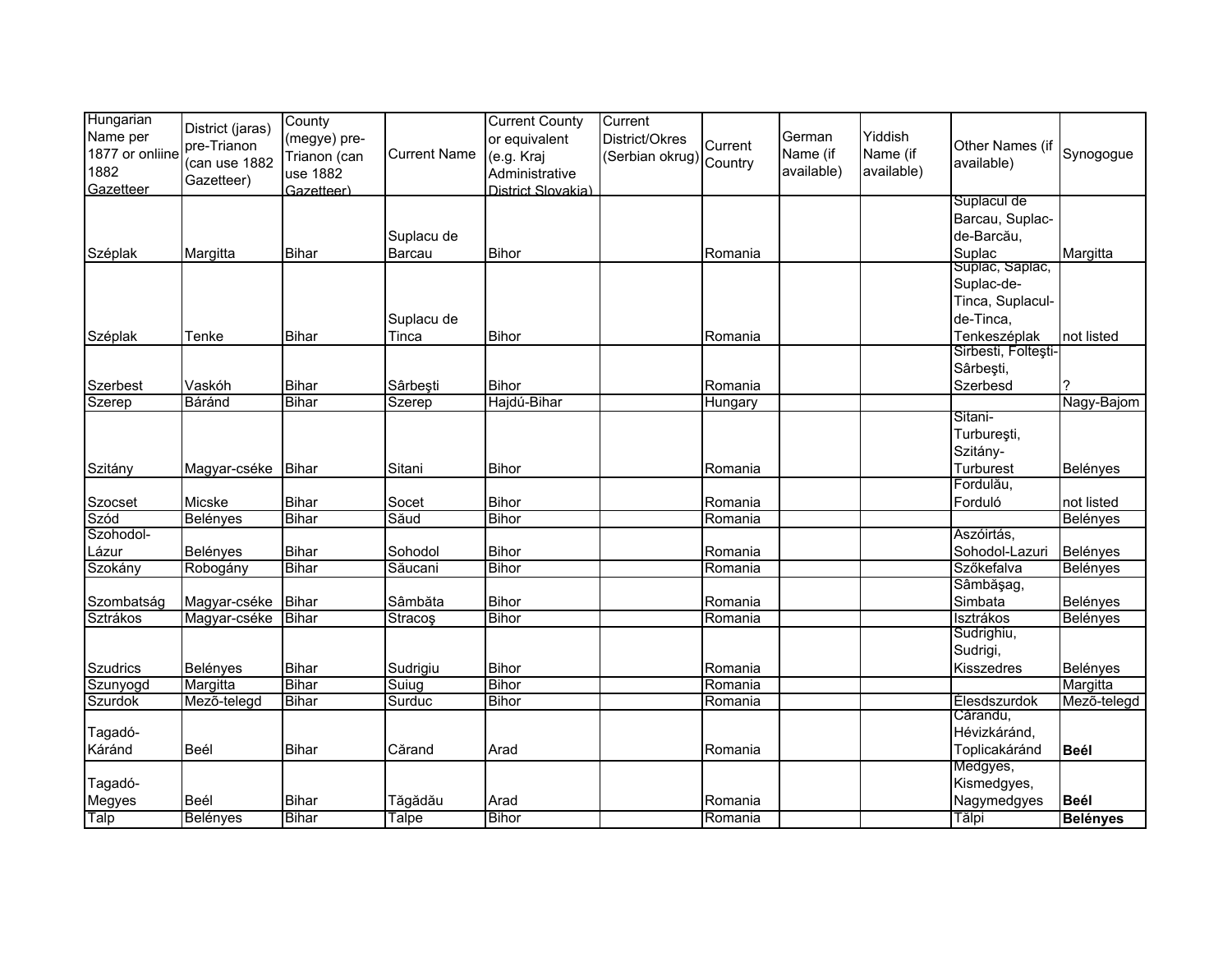| Hungarian<br>Name per<br>1877 or onliine<br>1882<br>Gazetteer | District (jaras)<br>pre-Trianon<br>(can use 1882<br>Gazetteer) | County<br>(megye) pre-<br>Trianon (can<br>use 1882<br>Gazetteer) | <b>Current Name</b> | <b>Current County</b><br>or equivalent<br>(e.g. Kraj<br>Administrative<br>District Slovakia) | Current<br>District/Okres<br>(Serbian okrug) Country | Current | German<br>Name (if<br>available) | Yiddish<br>Name (if<br>available) | Other Names (if<br>available)                            | Synogogue            |
|---------------------------------------------------------------|----------------------------------------------------------------|------------------------------------------------------------------|---------------------|----------------------------------------------------------------------------------------------|------------------------------------------------------|---------|----------------------------------|-----------------------------------|----------------------------------------------------------|----------------------|
| Tamásda                                                       | Nagy-szalonta Bihar                                            |                                                                  | Tămaşda             | <b>Bihor</b>                                                                                 |                                                      | Romania |                                  |                                   | Tamáshida,<br>Tamásd                                     | Sarkad               |
|                                                               |                                                                |                                                                  |                     |                                                                                              |                                                      |         |                                  |                                   | Tárkányka,                                               |                      |
| Tarkaica                                                      | Belényes                                                       | <b>Bihar</b>                                                     | Tărcăița            | <b>Bihor</b>                                                                                 |                                                      | Romania |                                  |                                   | Kistárkány                                               | Belényes             |
|                                                               |                                                                |                                                                  |                     |                                                                                              |                                                      |         |                                  |                                   | Köröstárkány,                                            |                      |
| Tárkány                                                       | Belényes                                                       | <b>Bihar</b>                                                     | Tărcaia             | <b>Bihor</b>                                                                                 |                                                      | Romania |                                  |                                   | Nagytárkány                                              | Belényes             |
| Tasádfő                                                       | Mező-telegd                                                    | <b>Bihar</b>                                                     | Tăşad               | <b>Bihor</b>                                                                                 |                                                      | Romania |                                  |                                   |                                                          | Mező-telegd          |
| Tatárfalva                                                    | Belényes                                                       | <b>Bihar</b>                                                     | Totoreni            | <b>Bihor</b>                                                                                 |                                                      | Romania |                                  |                                   |                                                          | <b>Belényes</b>      |
| Tataros                                                       | Szalárd                                                        | <b>Bihar</b>                                                     | <b>Brusturi</b>     | <b>Bihor</b>                                                                                 |                                                      | Romania |                                  |                                   | <b>Tatáros</b>                                           | Kõvág                |
| Telek                                                         | <b>Belényes</b>                                                | <b>Bihar</b>                                                     | Teleac              | <b>Bihor</b>                                                                                 |                                                      | Romania |                                  |                                   |                                                          | Belényes             |
| Telkesd                                                       | Mező-telegd                                                    | <b>Bihar</b>                                                     | Tilecuş             | <b>Bihor</b>                                                                                 |                                                      | Romania |                                  |                                   | Telecuş                                                  | Mezõ-telegd          |
| Tenke                                                         | Tenke                                                          | Bihar                                                            | Tinca               | <b>Bihor</b>                                                                                 |                                                      | Romania |                                  |                                   |                                                          | Tenke                |
| Tépe                                                          | Derecske                                                       | <b>Bihar</b>                                                     | Tépe                | Hajdú-Bihar                                                                                  |                                                      | Hungary |                                  |                                   |                                                          | Vértes               |
|                                                               |                                                                |                                                                  |                     |                                                                                              |                                                      |         |                                  |                                   | Chiribiși, Tiribiș,                                      |                      |
| Terebes                                                       | Margitta                                                       | Bihar                                                            | Chiribis            | <b>Bihor</b>                                                                                 |                                                      | Romania |                                  |                                   | <b>Bisztraterebes</b>                                    | Margitta             |
| Terje                                                         | Micske                                                         | <b>Bihar</b>                                                     | Tria                | <b>Bihor</b>                                                                                 |                                                      | Romania |                                  |                                   |                                                          | Micske               |
| Tinód                                                         | Elesd                                                          | <b>Bihar</b>                                                     | Tinăud              | <b>Bihor</b>                                                                                 |                                                      | Romania |                                  |                                   | Tinăudu                                                  | <b>Elesd</b>         |
| Topesd                                                        | Magyar-cséke                                                   | <b>Bihar</b>                                                     | Topeşti             | <b>Bihor</b>                                                                                 |                                                      | Romania |                                  |                                   |                                                          | Belényes             |
| Tóti                                                          | Margitta                                                       | <b>Bihar</b>                                                     | Tăuteu              | <b>Bihor</b>                                                                                 |                                                      | Romania |                                  |                                   |                                                          | Margitta             |
| Tõtös                                                         | Elesd                                                          | Bihar                                                            | Groși               | <b>Bihor</b>                                                                                 |                                                      | Romania |                                  |                                   | Groșeni                                                  | <b>Elesd</b>         |
| Tóttelek                                                      | Szalárd                                                        | <b>Bihar</b>                                                     | Tăutelec            | <b>Bihor</b>                                                                                 |                                                      | Romania |                                  |                                   | Hegyköztóttelek                                          | Bihar-<br>Félegyháza |
| Tulka                                                         | Tenke                                                          | Bihar                                                            | Tulca               | <b>Bihor</b>                                                                                 |                                                      | Romania |                                  |                                   |                                                          |                      |
| Uj-Léta                                                       | Székelyhid                                                     | Bihar                                                            | Újléta              | Hajdú-Bihar                                                                                  |                                                      | Hungary |                                  |                                   |                                                          | Vértes               |
|                                                               |                                                                |                                                                  |                     |                                                                                              |                                                      |         |                                  |                                   | Palota Nouă,<br>Svábpalota,<br>Palota Veche,<br>Ópalota, |                      |
| Új-Palota                                                     | Ugra                                                           | <b>Bihar</b>                                                     | Palota              | <b>Bihor</b>                                                                                 |                                                      | Romania | Neupalota                        |                                   | Altpalota                                                | Nagy-Várad           |
|                                                               |                                                                |                                                                  |                     |                                                                                              |                                                      |         |                                  |                                   | Urtiteag,                                                |                      |
| Ürgeteg                                                       | Élesd                                                          | <b>Bihar</b>                                                     | Ortiteag            | <b>Bihor</b>                                                                                 |                                                      | Romania |                                  |                                   | Urghiteag                                                | Élesd                |
| Urszád                                                        | Robogány                                                       | Bihar                                                            | Ursad               | <b>Bihor</b>                                                                                 |                                                      | Romania |                                  |                                   |                                                          | Belényes             |
|                                                               |                                                                |                                                                  |                     |                                                                                              |                                                      |         |                                  |                                   |                                                          | Bihar-               |
| Vajda                                                         | Szalárd                                                        | Bihar                                                            | Vaida               | <b>Bihor</b>                                                                                 |                                                      | Romania |                                  |                                   | Biharvajda                                               | Félegyháza           |
| Vámos-Láz                                                     | Micske                                                         | <b>Bihar</b>                                                     | Chislaz             | <b>Bihor</b>                                                                                 |                                                      | Romania |                                  |                                   |                                                          | Micske               |
| Váncsod                                                       | Berettyó-ujfalu                                                | Bihar                                                            | Váncsod             | Hajdú-Bihar                                                                                  |                                                      | Hungary |                                  |                                   |                                                          | Váncsod              |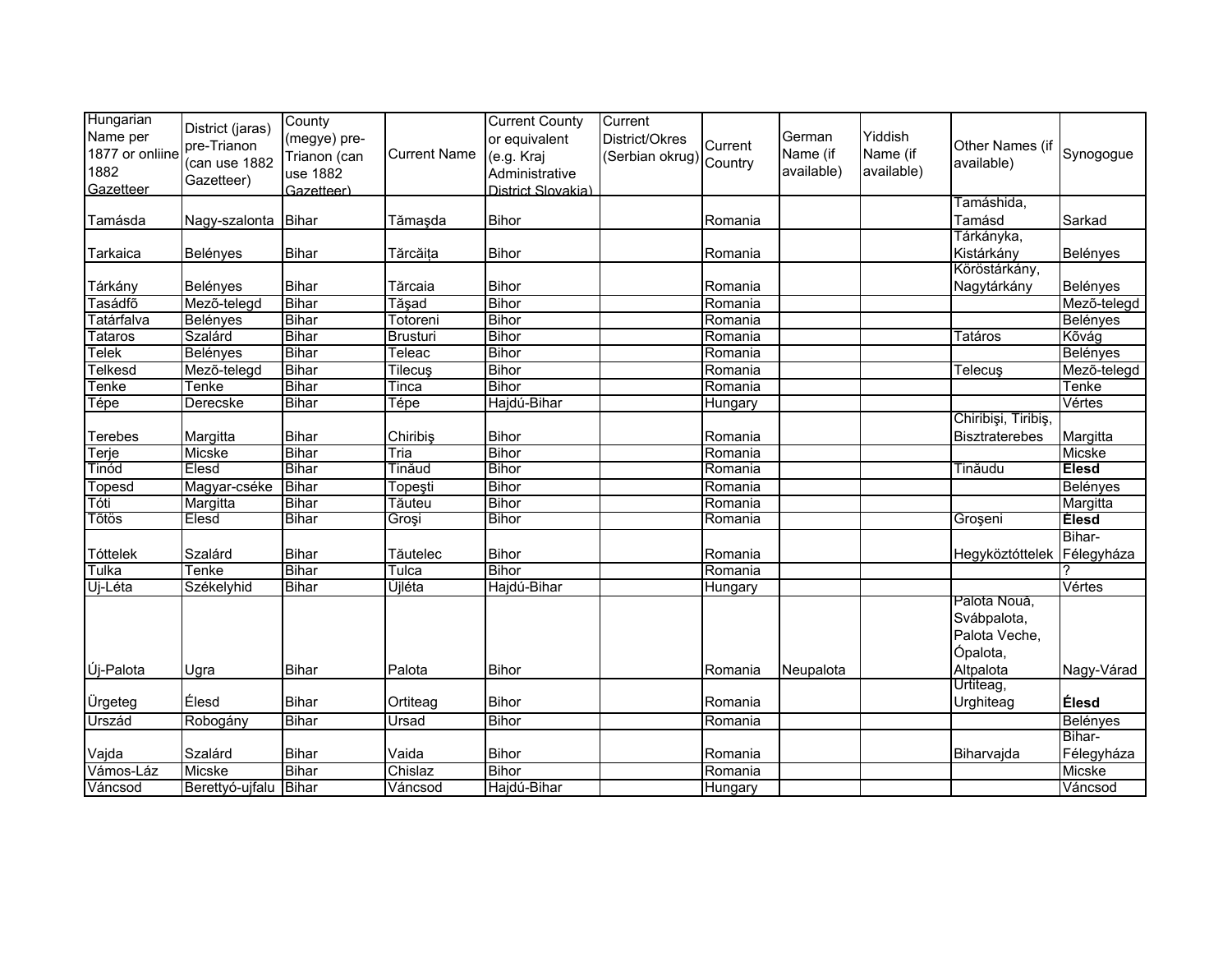| Hungarian           |                    | County       |                     | <b>Current County</b> | Current                 |         |            |            |                           |             |
|---------------------|--------------------|--------------|---------------------|-----------------------|-------------------------|---------|------------|------------|---------------------------|-------------|
| Name per            | District (jaras)   |              |                     |                       |                         |         | German     | Yiddish    |                           |             |
|                     | pre-Trianon        | (megye) pre- |                     | or equivalent         | District/Okres          | Current |            |            | Other Names (if           |             |
| 1877 or onliine     | (can use 1882      | Trianon (can | <b>Current Name</b> | (e.g. Kraj            | (Serbian okrug) Country |         | Name (if   | Name (if   | available)                | Synogogue   |
| 1882                | Gazetteer)         | use 1882     |                     | Administrative        |                         |         | available) | available) |                           |             |
| Gazetteer           |                    | Gazetteer)   |                     | District Slovakia)    |                         |         |            |            |                           |             |
|                     |                    |              |                     |                       |                         |         |            |            | Făncica,                  |             |
| Váradi-             |                    |              |                     |                       |                         |         |            |            | Várfancsika,              |             |
| Fancsika            | Mezõ-telegd        | <b>Bihar</b> | Fâșca               | <b>Bihor</b>          |                         | Romania |            |            | Fancsika                  | not listed  |
|                     |                    |              |                     |                       |                         |         |            |            | Valea Mare,               |             |
|                     |                    |              |                     |                       |                         |         |            |            | Felsőpatak,               |             |
| Váradi-Nagy-        |                    |              | Valea Mare de       |                       |                         |         |            |            | Nagypatak,                |             |
| Patak               | Élesd              | <b>Bihar</b> | Criş                | <b>Bihor</b>          |                         | Romania |            |            | Patakfalva                | Nagy-Bárod  |
|                     |                    |              |                     |                       |                         |         |            |            | Crișeni-                  |             |
|                     |                    |              |                     |                       |                         |         |            |            | Vărășeni,                 |             |
| Varasány            | Magyar-cséke Bihar |              | Vărășeni            | <b>Bihor</b>          |                         | Romania |            |            | Veresfalva                | Belényes    |
| Város-              |                    |              |                     |                       |                         |         |            |            | Băița-Sat, Băița-         |             |
| Rézbánya            | Vaskóh             | <b>Bihar</b> | Băița               | <b>Bihor</b>          |                         | Romania |            |            | Oraș, Rézbánya not listed |             |
| Vár-Sonkolyos Élesd |                    | Bihar        | <b>Şuncuiuş</b>     | <b>Bihor</b>          |                         | Romania |            |            | Sonkolyos                 | Nagy-Bárod  |
| Várviz              | Micske             | Bihar        | Varviz              | <b>Bihor</b>          |                         | Romania |            |            | Várvíztelke               | Papfalva    |
|                     |                    |              |                     |                       |                         |         |            |            |                           | Er-         |
| Vasad               | Ér-mihályfalva     | Bihar        | Văşad               | <b>Bihor</b>          |                         | Romania |            |            | Érvasad                   | Mihályfalva |
| Vasánd              | Tenke              | <b>Bihar</b> | Oşand               | <b>Bihor</b>          |                         | Romania |            |            |                           | not listed  |
| Vaskóh              | Vaskóh             | <b>Bihar</b> | Vașcău              | <b>Bihor</b>          |                         | Romania |            |            |                           | Vaskóh      |
|                     |                    |              |                     |                       |                         |         |            |            | Săliște, Săliște-         |             |
| Vaskoh-             |                    |              | Săliște de          |                       |                         |         |            |            | de-Văscău,                |             |
| Szelistye           | Vaskóh             | <b>Bihar</b> | Vașcău              | <b>Bihor</b>          |                         | Romania |            |            | Vaskohszeleste            | not listed  |
| Vaskoh-             |                    |              | Doctor Petru        |                       |                         |         |            |            |                           |             |
| Sziklás             | Vaskóh             | <b>Bihar</b> | Groza               | <b>Bihor</b>          |                         | Romania |            |            | Stej, Ștei, Steiu         | not listed  |
| Vaskoh-             |                    |              |                     |                       |                         |         |            |            | Sohodol,                  |             |
| Szohodol            | Vaskóh             | <b>Bihar</b> | Izbuc               | <b>Bihor</b>          |                         | Romania |            |            | Vaskohaszód               | not listed  |
|                     |                    |              |                     |                       |                         |         |            |            | Abramul de Jos,           |             |
|                     |                    |              |                     |                       |                         |         |            |            | Ábránymonostor            |             |
|                     |                    |              |                     |                       |                         |         |            |            | OS.                       |             |
|                     |                    |              |                     |                       |                         |         |            |            | Ábrahámmonost             |             |
|                     |                    |              |                     |                       |                         |         |            |            |                           |             |
|                     |                    |              |                     |                       |                         |         |            |            | oros,                     |             |
| Vedres-             |                    |              |                     |                       |                         |         |            |            | Alsóábrány,               |             |
| Ábrány              | Margitta           | <b>Bihar</b> | Abramut             | Bihor                 |                         | Romania |            |            | Molnosábrány              | Margitta    |
| Vekerd              | Berettyó-ujfalu    | Bihar        | Vekerd              | Hajdú-Bihar           |                         | Hungary |            |            |                           | Zsáka       |
|                     |                    |              |                     |                       |                         |         |            |            | Vintire, Vintiri,         |             |
|                     |                    |              |                     |                       |                         |         |            |            | Magyarventer,             |             |
|                     |                    |              |                     |                       |                         |         |            |            | Oláhventer,               |             |
|                     |                    |              |                     |                       |                         |         |            |            | Pusztaventer,             |             |
| Venter              | Robogány           | <b>Bihar</b> | Vintere             | <b>Bihor</b>          |                         | Romania |            |            | Kápolnásventer Belényes   |             |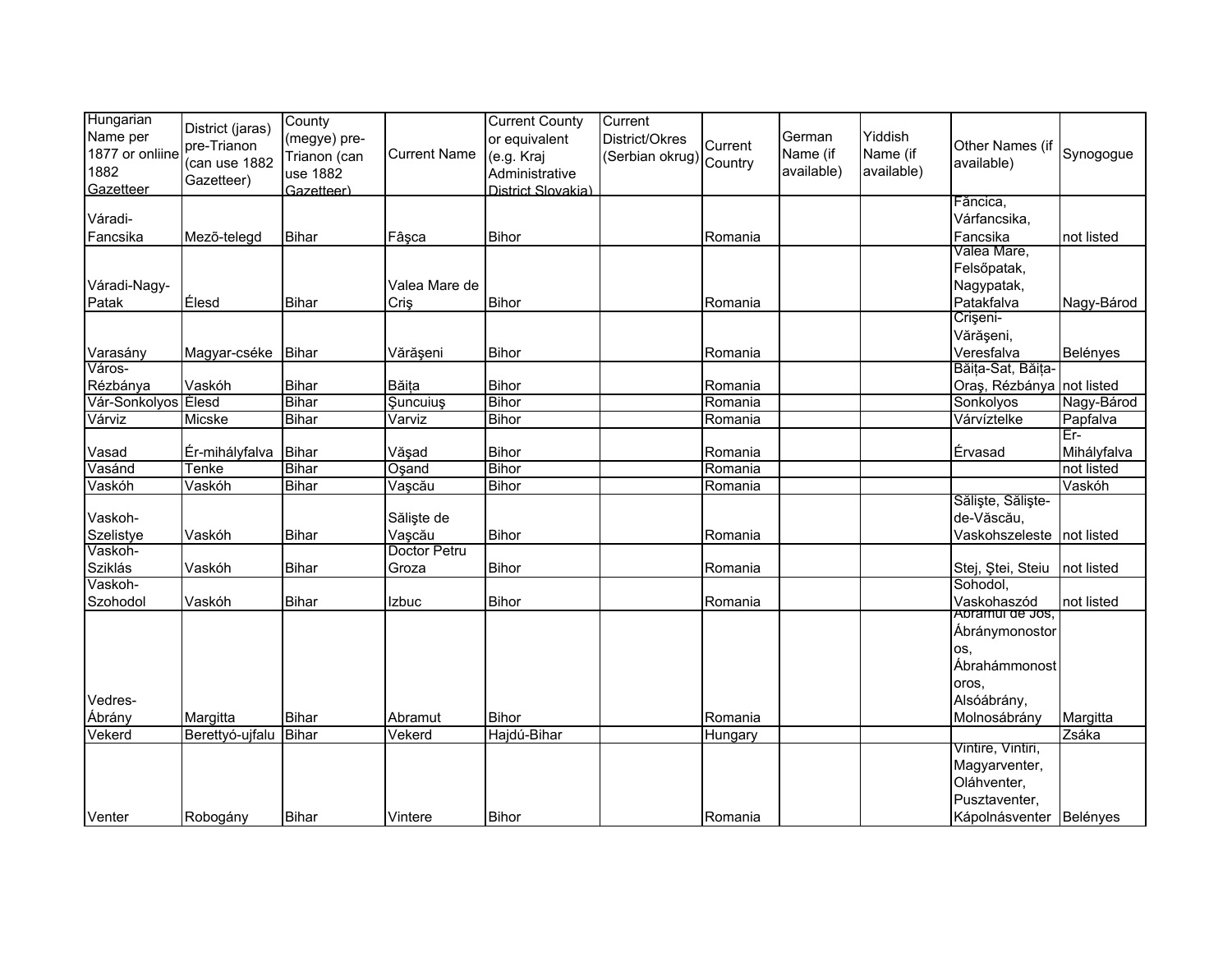| Hungarian<br>Name per | District (jaras) | County                       |                     | <b>Current County</b>       | Current                           |          | German     | Yiddish     |                 |                      |
|-----------------------|------------------|------------------------------|---------------------|-----------------------------|-----------------------------------|----------|------------|-------------|-----------------|----------------------|
| 1877 or onliine       | pre-Trianon      | (megye) pre-<br>Trianon (can | <b>Current Name</b> | or equivalent<br>(e.g. Kraj | District/Okres<br>(Serbian okrug) | Current  | Name (if   | Name (if    | Other Names (if | Synogogue            |
| 1882                  | (can use 1882    | use 1882                     |                     | Administrative              |                                   | Country  | available) | available)  | available)      |                      |
| Gazetteer             | Gazetteer)       | Gazetteer)                   |                     | District Slovakia)          |                                   |          |            |             |                 |                      |
| Verzár                | Micske           | <b>Bihar</b>                 | Vărzari             | <b>Bihor</b>                |                                   | Romania  |            |             | Verzan, Füves   | Papfalva             |
|                       |                  |                              |                     |                             |                                   |          |            |             | Vircsorog,      |                      |
| Vircsolog             | Mező-telegd      | <b>Bihar</b>                 | Vîrciorog           | <b>Bihor</b>                |                                   | Romania  |            |             | Vârciorog       | not listed           |
| Vizes-Gyán            | Ugra             | Bihar                        | Toboliu             | <b>Bihor</b>                |                                   | Romania  |            |             |                 | Nagy-Várad           |
| Zsadány               | Cseffa           | <b>Bihar</b>                 | Zsadány             | Békés                       |                                   | Hungary  |            |             |                 | not listed           |
| Zsáka                 | Berettyó-ujfalu  | Bihar                        | Zsáka               | Hajdú-Bihar                 |                                   | Hungary  |            |             |                 | Zsáka                |
| Diósgyőr              | Miskolcz         | Borsod                       | Diósgyőr            | Borsod-Abaúj-<br>Zemplén    |                                   | Hungary  |            | Diosh-dyor  |                 | Diósgyőr             |
| Edelény               | Szendrő          | Borsod                       | Edelény             | Borsod-Abaúj-<br>Zemplén    |                                   | Hungary  |            | Edelin      |                 | Szendrő              |
| Heõcsaba              | Miskolcz         | Borsod                       | Hejõcsaba           | Borsod-Abaúj-<br>Zemplén    |                                   | Hungary  |            | Tshaba      |                 | Heõcsaba             |
| Ivánka                | Eger             | Borsod                       | Ivanka pri          | Bratislavsky                | Senec                             | Slovakia | Iwanka an  |             | Pozsonyivánka   | Felso-               |
|                       |                  |                              | Dunaji              |                             |                                   |          | der Donau  |             |                 | Abrany               |
|                       |                  |                              |                     | Borsod-Abauj-               |                                   |          |            |             |                 |                      |
| Jákfalva              | Szendrei         | Borsod                       | Jákfalva            | Zemplen                     |                                   | Hungary  |            | Jakfalva    |                 | Szendro              |
|                       |                  |                              | Sajókápolna         | Borsod-Abaúj-               |                                   |          |            |             |                 |                      |
| Kápolna               | Szentpéter       | <b>Borsod</b>                |                     | Zemplén                     |                                   | Hungary  |            |             |                 | not listed           |
|                       |                  |                              |                     | Borsod-Abaúj-               |                                   |          |            |             | Sajókazinc      |                      |
| Kazincz               | Szentpéter       | Borsod                       | Kazincbarcika       | Zemplén                     |                                   | Hungary  |            |             |                 | Kazincz              |
|                       |                  |                              | Mezőcsát            | Borsod-Abaúj-               |                                   | Hungary  |            | Mezo-Tshta  |                 |                      |
| Mező-Csát<br>Mező-    | Csath            | <b>Borsod</b>                |                     | Zemplén<br>Borsod-Abaúj-    |                                   |          |            |             |                 | Mező-Csát<br>Felso-  |
| Keresztes             | Eger             | Borsod                       | Mezőkeresztes       | Zemplén                     |                                   | Hungary  |            | Kerestesh   |                 | Abrany               |
| Mező-Kövesd           | Eger             | Borsod                       | Mezőkövesd          | Borsod-Abaúj-<br>Zemplén    |                                   | Hungary  |            |             |                 | Mező-<br>Kövesd      |
|                       |                  |                              |                     | Borsod-Abaúj-               |                                   |          |            | Mishkoltz   | terra Miskoucy, |                      |
| Miskolcz              | Local Govt.      | <b>Borsod</b>                | Miskolc             | Zemplén                     |                                   | Hungary  |            |             | Miskolcz        | Miskolcz             |
| Ónod                  | Miskolcz         | Borsod                       | Ónod                | Borsod-Abaúj-<br>Zemplén    |                                   | Hungary  |            |             |                 | Ónod                 |
| Ózd                   | Ózd              | <b>Borsod</b>                | Ózd                 | Borsod-Abaúj-<br>Zemplén    |                                   | Hungary  |            |             |                 | <b>Bolyok</b>        |
| Sajó-Szent-<br>Péter  | Szentpéter       | Borsod                       | Sajószentpéter      | Borsod-Abaúj-<br>Zemplén    |                                   | Hungary  |            | Senpeter    |                 | Sajó-Szent-<br>Péter |
| Szendrő               | Szendrő          | Borsod                       | Szendrő             | Borsod-Abaúj-<br>Zemplén    |                                   | Hungary  |            | Sendra      |                 | Szendrő              |
|                       | Eger             |                              |                     | Borsod-Abaúj-               |                                   |          |            | Gomosfalva, |                 |                      |
| Szomolya              |                  | <b>Borsod</b>                | Szomolya            | Zemplén                     |                                   | Hungary  |            | Gömbösfalva |                 | not listed           |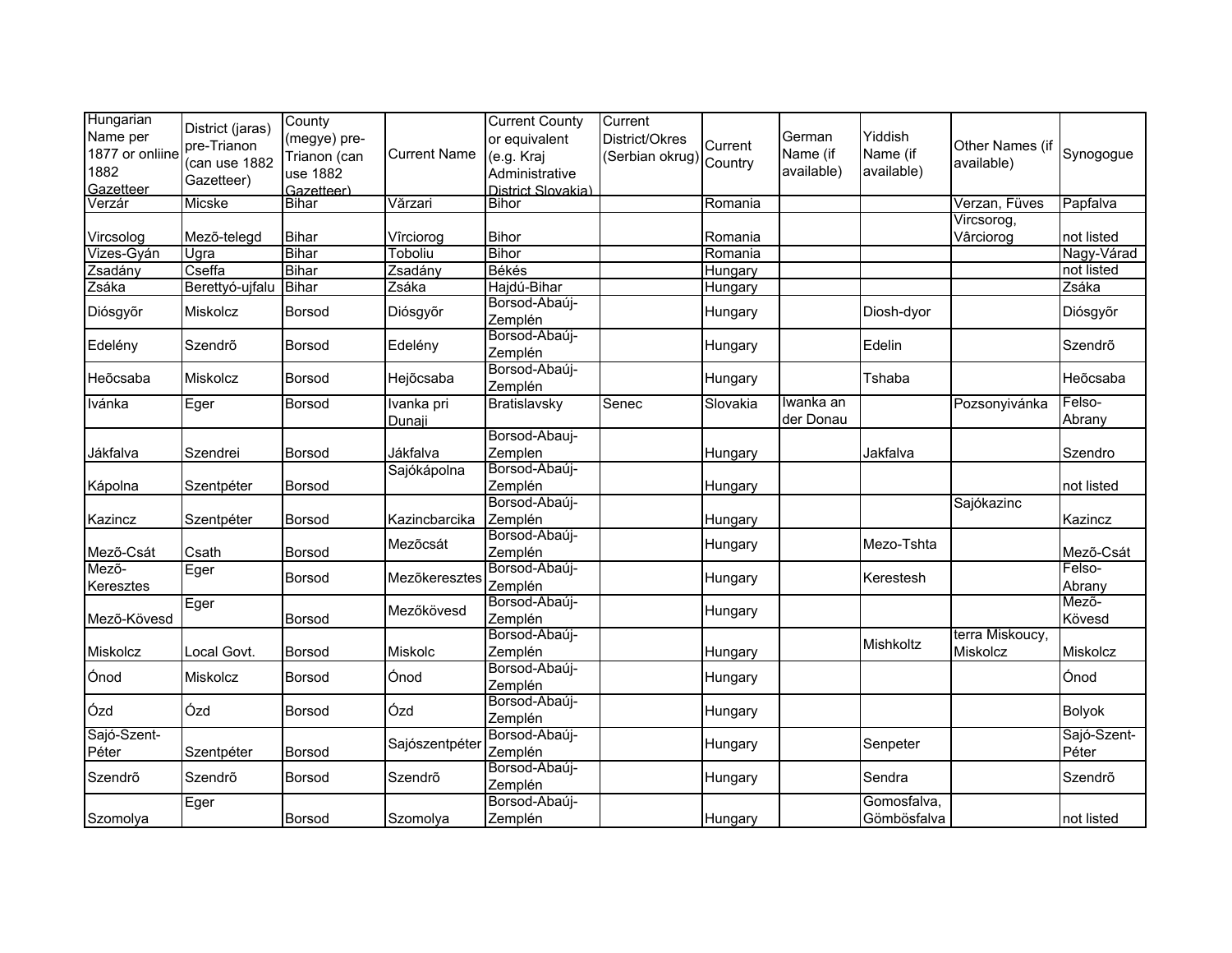| Hungarian<br>Name per<br>1877 or onliine<br>1882<br>Gazetteer | District (jaras)<br>pre-Trianon<br>(can use 1882<br>Gazetteer) | County<br>(megye) pre-<br>Trianon (can<br>use 1882<br>Gazetteer) | <b>Current Name</b>    | <b>Current County</b><br>or equivalent<br>(e.g. Kraj<br>Administrative<br>District Slovakia) | Current<br>District/Okres<br>(Serbian okrug) Country | Current             | German<br>Name (if<br>available) | Yiddish<br>Name (if<br>available) | Other Names (if<br>available)                                                            | Synogogue                       |
|---------------------------------------------------------------|----------------------------------------------------------------|------------------------------------------------------------------|------------------------|----------------------------------------------------------------------------------------------|------------------------------------------------------|---------------------|----------------------------------|-----------------------------------|------------------------------------------------------------------------------------------|---------------------------------|
| Brassó                                                        | Local Govt.                                                    | Brassó                                                           | Braşov                 | Braşov                                                                                       |                                                      | Romania             | Kronstadt                        | <b>Brashov</b>                    | Stalin, Orașu<br>Stalin, Orașul<br>Stalin, Brasco,<br>Brassovia<br>Citadel,<br>Kronstant | Brassó                          |
| Kis-Iratos                                                    | Batonya                                                        | Csanád                                                           | Dorobanți              | Arad                                                                                         |                                                      | Romania             |                                  |                                   | Iratoşul mic                                                                             | Mako                            |
| Makó                                                          | Local Govt.                                                    | Csanád                                                           | Makó                   | Csongrád                                                                                     |                                                      | Hungary             |                                  | Makeve                            |                                                                                          | Makó                            |
| Mező-<br>Kovácsháza                                           | Mező-<br>Kovácsháza                                            | Csanád                                                           | Mezőkovácshá<br>za     | Békés                                                                                        |                                                      | Hungary             |                                  | Kubatshbaza                       |                                                                                          | Makó                            |
| Nagy-Lak                                                      | Nagy-Lak                                                       | Csanád                                                           | Nădlac                 | Arad                                                                                         |                                                      | Romania             |                                  |                                   | Nagy-Lak,<br>Hungary (split at<br>Trianon)<br>Tornia, Tornea,                            | Mako                            |
| Tornya                                                        | Batonya                                                        | Csanád                                                           | Turnu                  | Arad                                                                                         |                                                      | Romania             |                                  |                                   | Szentetornya,<br>Baktornya                                                               | Mako                            |
| Gyimes-Közép-<br>Lak                                          | Csik-Szépviz                                                   | Csik                                                             | Lunca de Jos           | Harghita                                                                                     |                                                      | Romania             |                                  |                                   |                                                                                          | <b>Not Listed</b>               |
| Csik-Szent-<br>Miklós                                         | Gyergyó-Szent-Csik<br>Miklós                                   |                                                                  | Gheorgheni             | Harghita                                                                                     |                                                      | Romania             |                                  | Miklosh                           | Gyergyószentmi<br>klós, Gyergyo,<br>Gyergòszentmik Szent-Miklós<br>lòs                   | Gyergyó-                        |
| Csik-Szereda                                                  | Local Govt.                                                    | Csik                                                             | Mercurea Ciuc Harghita |                                                                                              |                                                      | Romania             |                                  |                                   | Czik-Serde,<br>Miercurea-<br>Ciucului,<br>Miercurea-Ciuc,<br>Csikszereda                 | Csik-<br>Szereda                |
| Csongrád                                                      | Csongrád                                                       | Csongrád                                                         | Csongrád               | Csongrád                                                                                     |                                                      | Hungary             |                                  |                                   |                                                                                          | Csongrád                        |
| Hódmező-                                                      |                                                                |                                                                  | Hódmezővásár           |                                                                                              |                                                      |                     |                                  |                                   |                                                                                          | Hódmező-                        |
| Vásárhely                                                     | Local Govt.                                                    | Csongrád                                                         | hely                   | Csongrád                                                                                     |                                                      | Hungary             |                                  |                                   |                                                                                          | Vásárhely                       |
| Szeged                                                        | Local Govt.                                                    | Csongrád                                                         | Szeged                 | Csongrád                                                                                     |                                                      | Hungary             |                                  |                                   |                                                                                          | Szeged                          |
| <b>Szentes</b>                                                | Local Govt.                                                    | Csongrád                                                         | Szentes                | Csongrád                                                                                     |                                                      | Hungary             |                                  |                                   |                                                                                          | <b>Szentes</b>                  |
| <b>Bátorkesz</b>                                              | Párkány                                                        | Esztergom                                                        | Vojnice                | Nitrianský                                                                                   | Komárno                                              | Slovakia            | Vojnice                          | <b>Batorkes</b>                   | <b>Bátorove</b><br>Kosihy,<br>Bátorove Kesy                                              | <b>Bátorkesz</b>                |
| Esztergom<br><b>Mocs</b>                                      | Local Govt.<br>Párkány                                         | Esztergom                                                        | Esztergom<br>Moča      | Komárom-<br>Esztergom<br>Nitrianský                                                          | Komárno                                              | Hungary<br>Slovakia | Gran                             |                                   | Ostrihom                                                                                 | Esztergom<br><b>Bator Keszi</b> |
|                                                               |                                                                | Esztergom                                                        |                        |                                                                                              |                                                      |                     |                                  |                                   |                                                                                          |                                 |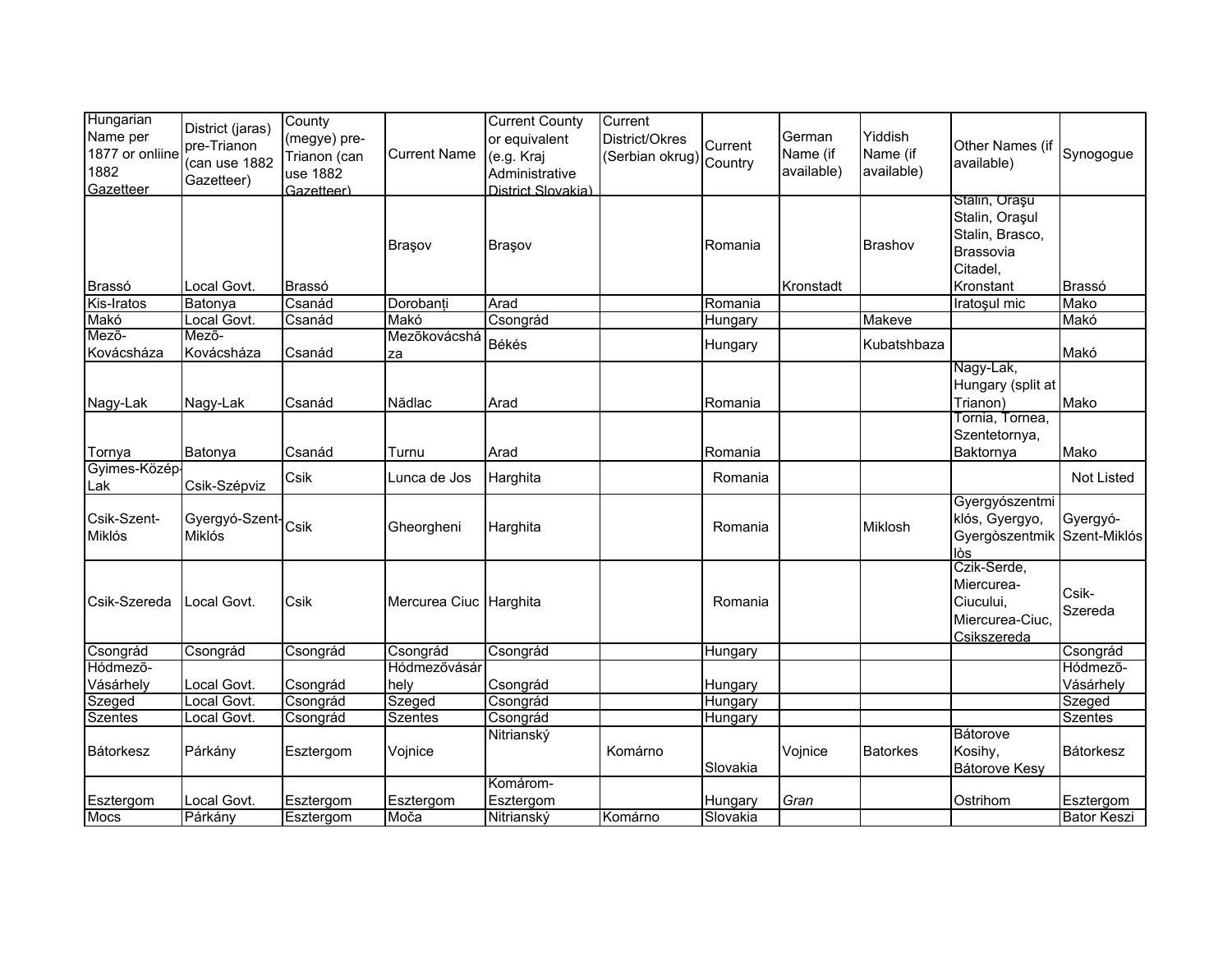| Hungarian<br>Name per<br>1877 or onliine<br>1882<br>Gazetteer | District (jaras)<br>pre-Trianon<br>(can use 1882<br>Gazetteer) | County<br>(megye) pre-<br>Trianon (can<br>use 1882<br>Gazetteer) | <b>Current Name</b> | <b>Current County</b><br>or equivalent<br>(e.g. Kraj<br>Administrative<br>District Slovakia) | Current<br>District/Okres<br>(Serbian okrug) Country | Current  | German<br>Name (if<br>available) | Yiddish<br>Name (if<br>available) | Other Names (if<br>available) | Synogogue   |
|---------------------------------------------------------------|----------------------------------------------------------------|------------------------------------------------------------------|---------------------|----------------------------------------------------------------------------------------------|------------------------------------------------------|----------|----------------------------------|-----------------------------------|-------------------------------|-------------|
| Muzsla                                                        | Párkány                                                        | Esztergom                                                        | Mužla               | Nitrianský                                                                                   | Nové Zámky                                           | Slovakia |                                  |                                   |                               | Bátorkesz   |
| Párkány                                                       | Párkány                                                        | Esztergom                                                        | Stúrovo             | Nitrianský                                                                                   | Nové Zámky                                           | Slovakia | 47o 47' N.                       |                                   | Parkan                        | Esztergom   |
|                                                               | Székes-                                                        | Fejér                                                            |                     | Fejér                                                                                        |                                                      |          |                                  |                                   |                               | Székes-     |
| Aba                                                           | Fejérvár                                                       |                                                                  | Aba                 |                                                                                              |                                                      | Hungary  |                                  |                                   |                               | Fejérvár    |
| Adony                                                         | Adony                                                          | Fejér                                                            | Adony               | Fejér                                                                                        |                                                      | Hungary  |                                  |                                   |                               | Adony       |
| Alap                                                          | Sárbogárd                                                      | Fejér                                                            | Alap                | Fejér                                                                                        |                                                      | Hungary  |                                  |                                   |                               | Czecze      |
| Al-Csuth                                                      | Váal                                                           | Fejér                                                            | Alcsútdoboz         | Fejér                                                                                        |                                                      | Hungary  |                                  |                                   | <b>Alcsuth</b>                | not listed  |
| Baracska                                                      | Váal                                                           | Fejér                                                            | Baracska            | Fejér                                                                                        |                                                      | Hungary  |                                  |                                   |                               | Baracska    |
| <b>Bicske</b>                                                 | Váal                                                           | Fejér                                                            | <b>Bicske</b>       | Fejér                                                                                        |                                                      | Hungary  |                                  |                                   |                               | Zsambek     |
| Bodajk                                                        | Moór                                                           | Fejér                                                            | Bodajk              | Fejér                                                                                        |                                                      | Hungary  |                                  |                                   |                               | Moór        |
|                                                               |                                                                | Fejér                                                            |                     | Fejér                                                                                        |                                                      |          |                                  |                                   |                               | Lovas-      |
| Csákvár                                                       | Moór                                                           |                                                                  | Csákvár             |                                                                                              |                                                      | Hungary  |                                  |                                   |                               | Berény      |
|                                                               | Székes-                                                        | Fejér                                                            |                     | Fejér                                                                                        |                                                      |          |                                  |                                   |                               | Székes-     |
| Csór                                                          | Fejérvár                                                       |                                                                  | Csór                |                                                                                              |                                                      | Hungary  |                                  |                                   |                               | Fejérvár    |
| Czecze                                                        | Sárbogárd                                                      | Fejér                                                            | Cece                | Fejér                                                                                        |                                                      | Hungary  |                                  |                                   |                               | Czecze      |
| Duna-Pentele                                                  | Adony                                                          | Fejér                                                            | Dunaújváros         | Fejér                                                                                        |                                                      | Hungary  |                                  |                                   |                               | Sárbogárd   |
| Ercsi                                                         | Adony                                                          | Fejér                                                            | Ercsi               | Fejér                                                                                        |                                                      | Hungary  |                                  |                                   |                               | Tétény      |
| Érd                                                           | Adony                                                          | Fejér                                                            | Érd                 | Pest                                                                                         |                                                      | Hungary  |                                  |                                   |                               | Tétény      |
| <b>Ettyek</b>                                                 | Váal                                                           | Fejér                                                            | Etyek               | Fejér                                                                                        |                                                      | Hungary  |                                  |                                   |                               | Zsambek     |
|                                                               |                                                                | Fejér                                                            |                     | Fejér                                                                                        |                                                      |          |                                  |                                   |                               | Kajászó-    |
| Fel-Csuth                                                     | Váal                                                           |                                                                  | Felcsút             |                                                                                              |                                                      | Hungary  |                                  |                                   |                               | Szent-Péter |
|                                                               | Székes-                                                        | Fejér                                                            |                     | Fejér                                                                                        |                                                      |          |                                  |                                   |                               | Kápolnás-   |
| Gárdony                                                       | Fejérvár                                                       |                                                                  | Gárdony             |                                                                                              |                                                      | Hungary  |                                  |                                   |                               | Nyék        |
|                                                               |                                                                | Fejér                                                            |                     | Fejér                                                                                        |                                                      |          |                                  |                                   |                               | Adony &     |
| Iváncsa                                                       | Adony                                                          |                                                                  | Iváncsa             |                                                                                              |                                                      | Hungary  |                                  |                                   |                               | Baracska    |
| Kajászó-Szent-                                                |                                                                | Fejér                                                            | Kajászószentp       | Fejér                                                                                        |                                                      |          |                                  |                                   |                               | Kajászó-    |
| Péter                                                         | Váal                                                           |                                                                  | éter                |                                                                                              |                                                      | Hungary  |                                  |                                   |                               | Szent-Péter |
| Káloz                                                         | Sárbogárd                                                      | Fejér                                                            | Káloz               | Fejér                                                                                        |                                                      | Hungary  |                                  |                                   |                               | Sárbogárd   |
| Kápolnás-                                                     | Székes-                                                        | Fejér                                                            |                     | Fejér                                                                                        |                                                      |          |                                  |                                   |                               | Kápolnás-   |
| Nyék                                                          | Fejérvár                                                       |                                                                  | Kápolnásnyék        |                                                                                              |                                                      | Hungary  |                                  |                                   |                               | Nyék        |
|                                                               | Székes-                                                        | Fejér                                                            |                     | Fejér                                                                                        |                                                      |          |                                  |                                   |                               | Lovas-      |
| Lovas-Berény                                                  | Fejérvár                                                       |                                                                  | Lovasberény         |                                                                                              |                                                      | Hungary  |                                  |                                   |                               | Berény      |
| Magyar-Almás Moór                                             |                                                                | Fejér                                                            | Magyaralmás         | Fejér                                                                                        |                                                      | Hungary  |                                  |                                   |                               | Moór        |
|                                                               |                                                                | Fejér                                                            |                     | Fejér                                                                                        |                                                      |          |                                  |                                   |                               | Kajászó-    |
| Mártonvásár                                                   | Váal                                                           |                                                                  | Martonvásár         |                                                                                              |                                                      | Hungary  |                                  |                                   |                               | Szent-Péter |
| Moór                                                          | Moór                                                           | Fejér                                                            | Mór                 | Fejér                                                                                        |                                                      | Hungary  |                                  |                                   |                               | Moór        |
|                                                               | Székes-                                                        | Fejér                                                            |                     | Fejér                                                                                        |                                                      |          |                                  |                                   |                               |             |
| Nagy-Lang                                                     | Fejérvár                                                       |                                                                  | Kisláng             |                                                                                              |                                                      | Hungary  |                                  |                                   |                               | not listed  |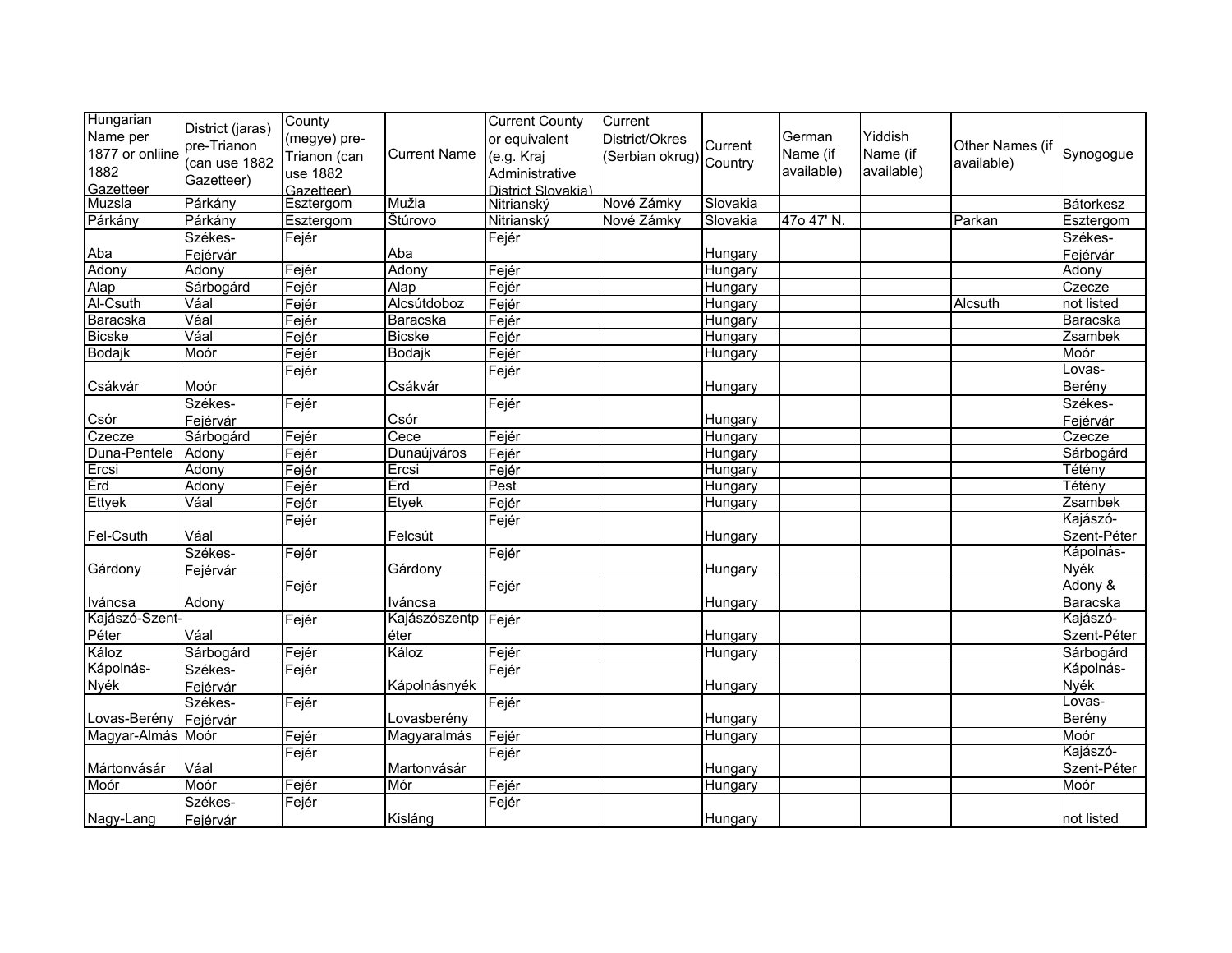| Hungarian                | District (jaras) | County         |                     | <b>Current County</b>  | Current                |          |              |             |                 |                   |
|--------------------------|------------------|----------------|---------------------|------------------------|------------------------|----------|--------------|-------------|-----------------|-------------------|
| Name per                 |                  | (megye) pre-   |                     | or equivalent          | District/Okres         |          | German       | Yiddish     |                 |                   |
| 1877 or onliine          | pre-Trianon      | Trianon (can   | <b>Current Name</b> | (e.g. Kraj             | Serbian okrug) Country | Current  | Name (if     | Name (if    | Other Names (if | Synogogue         |
| 1882                     | (can use 1882    | use 1882       |                     | Administrative         |                        |          | available)   | available)  | available)      |                   |
| Gazetteer                | Gazetteer)       | Gazetteer)     |                     | District Slovakia)     |                        |          |              |             |                 |                   |
| Perkáta                  | Adony            | Fejér          | Perkáta             | Fejér                  |                        | Hungary  |              |             |                 | Sárbogárd         |
| Ráczalmás                | Adony            | Fejér          | Rácalmás            | Fejér                  |                        | Hungary  |              |             |                 | Ráczalmás         |
| Sárbogárd                | Sárbogárd        | Fejér          | Sárbogárd           | Fejér                  |                        | Hungary  |              |             |                 | Sárbogárd         |
| Sárkeresztur             | Sárbogárd        | Fejér          | Sárkeresztúr        | Fejér                  |                        | Hungary  |              |             |                 | Sárbogárd         |
| Sárosd                   | Sárbogárd        | Fejér          | Sárosd              | Fejér                  |                        | Hungary  |              |             |                 | Sárbogárd         |
|                          | Székes-          | Fejér          |                     | Fejér                  |                        |          |              |             |                 | Lovas-            |
| Seregélyes               | Fejérvár         |                | Seregélyes          |                        |                        | Hungary  |              |             |                 | Berény            |
| Székes-                  | Free Royal       | Fejér          | Székesfehérvá Fejér |                        |                        | Hungary  | Stuhlweisse  |             | Alba Regia      | Székes-           |
| Fejérvár                 | Town             |                |                     |                        |                        |          | nburg        |             |                 | Fejérvár          |
| Vaál                     | Vaál             | Fejér          | Vál                 | Fejér                  |                        | Hungary  |              |             |                 | Vaál              |
|                          | Székes-          | Fejér          |                     | Fejér                  |                        |          |              |             |                 | Kápolnás-         |
| Velencze                 | Fejérvár         |                | Velence             |                        |                        | Hungary  |              |             |                 | Nyék              |
|                          | Székes-          | Fejér          |                     | Fejér                  |                        |          |              |             |                 | Lovas-            |
| Zámoly                   | Fejérvár         |                | Zámoly              |                        |                        | Hungary  |              |             |                 | Berény            |
| Bethlen                  | Fogaras          | Fogaras        | Beclean             | Bistrița-Năsăud        |                        | Romania  | Betlan       |             |                 | <b>Not Listed</b> |
|                          |                  | Gömör és       |                     | Borsod-Abauj-          |                        |          |              |             |                 |                   |
| Ragály                   | Tornalji         | Kishont        | Ragály              | Zemplen                |                        | Hungary  |              | Ragaly      |                 | Putnok            |
|                          |                  | Gömör és Kis-  |                     |                        |                        |          |              |             |                 |                   |
| Dobsina                  | Local Govt.      | Hont           | Dobšiná             | Košický                | Rožňava                | Slovakia | Dobschau     |             |                 | Rozsnyó           |
|                          |                  | Gömör és Kis-  |                     |                        |                        |          |              |             |                 |                   |
| Jolsva                   | Local Govt.      | Hont           | Jelšava             | Banskobystrický Revúca |                        | Slovakia | Eltsch       |             |                 | Jolzsva           |
|                          |                  | Gömör és Kis-  |                     | Gömör és Kis-          |                        |          |              |             |                 |                   |
| Putnok                   | Tornallya        | Hont           | Putnok              | Hont                   |                        | Hungary  |              | Putnack     |                 | Putnok            |
|                          |                  | Gömör- és Kis- |                     | Borsod-Abaúj-          |                        |          |              |             |                 |                   |
| Bánréve                  | Tornalja         | Hont           | Bánréve             | Zemplén                |                        | Hungary  |              |             |                 | Putnok            |
|                          |                  | Gömör- és Kis- |                     |                        | Rimavská               |          |              |             |                 |                   |
| Rima-Szécs               | Rimaszécs        | Hont           | Rimavská Seč        | Banskobystrický        | Sobota                 | Slovakia | Rimaszécs    |             |                 | Rimaszécs         |
|                          |                  | Gömör- és Kis- | Rimavská            |                        | Rimavská               |          | Großsteffels |             |                 | Rima-             |
| Rima-Szombat Local Govt. |                  | Hont           | Sobota              | Banskobystrický        | Sobota                 | Slovakia | dorf         |             | Rimaszomba      | Szombat           |
|                          |                  | Gömör- és Kis- |                     |                        |                        |          |              |             |                 |                   |
| Tornalja                 | Tornallya        | Hont           | Tornaľa             | Banskobystrický Revúca |                        | Slovakia |              | Tarnalya    | Tornala         | Putnok            |
| Győr-Szent-              |                  |                | Győrszentmárt       | Győr-Moson-            |                        |          |              |             |                 |                   |
| Márton                   | Puszta           | Győr           | on                  | Sopron                 |                        | Hungary  |              | Martinsberg | Amand           | Asszonyfa         |
|                          |                  |                |                     | Győr-Moson-            |                        |          |              |             |                 | Téth-             |
| Téth                     | Sokoró-alja      | Győr           | Tét                 | Sopron                 |                        | Hungary  |              | Tete        |                 | <b>Szentkut</b>   |
|                          | Tó-Sziget-       | Győr           |                     |                        | Dunajská               |          |              |             |                 | Nagy-             |
| Ballony                  | Csilizköz        |                | Baloň               | Trnavský               | Streda                 | Slovakia |              |             |                 | Megyer            |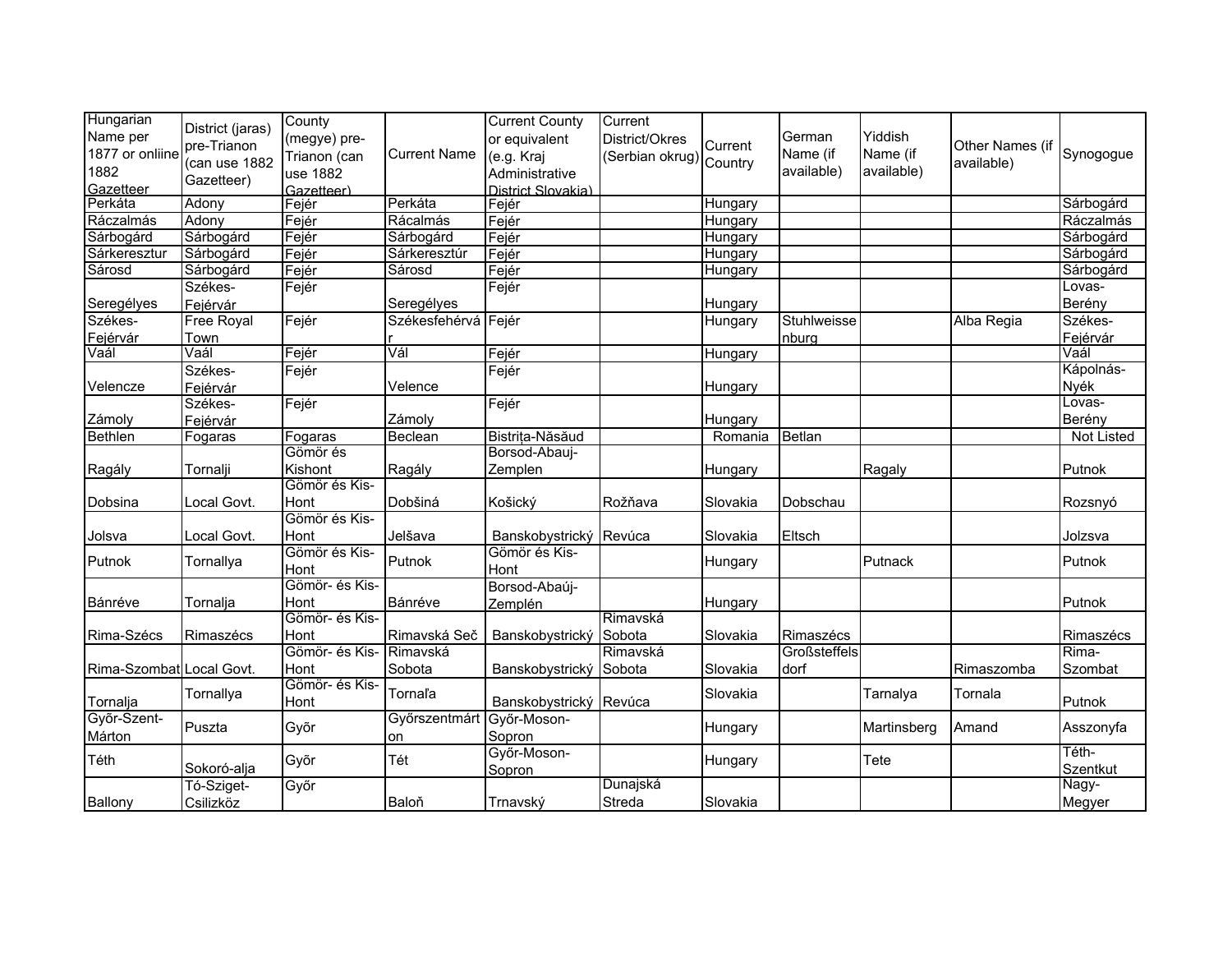| Hungarian<br>Name per<br>1877 or onliine<br>1882<br>Gazetteer | District (jaras)<br>pre-Trianon<br>(can use 1882<br>Gazetteer) | County<br>(megye) pre-<br>Trianon (can<br>use 1882<br>Gazetteer) | <b>Current Name</b>      | <b>Current County</b><br>or equivalent<br>(e.g. Kraj<br>Administrative<br>District Slovakia) | Current<br>District/Okres<br>(Serbian okrug) | Current<br>Country | German<br>Name (if<br>available) | Yiddish<br>Name (if<br>available) | Other Names (if<br>available) | Synogogue            |
|---------------------------------------------------------------|----------------------------------------------------------------|------------------------------------------------------------------|--------------------------|----------------------------------------------------------------------------------------------|----------------------------------------------|--------------------|----------------------------------|-----------------------------------|-------------------------------|----------------------|
| Csiliz-<br>Radvány                                            | Tó-Sziget-                                                     | Győr                                                             | Cilizská<br>Radvaň       | Trnavský                                                                                     | Dunajská<br>Streda                           | Slovakia           | Radwans                          |                                   |                               | Nagy-                |
| Győr                                                          | Csilizköz<br><b>Free Royal</b><br>Town                         | Győr                                                             | Győr                     | Győr-Moson-<br>Sopron                                                                        |                                              | Hungary            | Raab                             | Dyor                              | Csilizradvany                 | Megyer<br>Gyor       |
| Kulcsod                                                       | Tó-Sziget-<br>Csilizköz                                        | Győr                                                             | Kľúčovec                 | Trnavský                                                                                     | Dunajská<br>Streda                           | Slovakia           |                                  |                                   |                               | Nagy-<br>Megyer      |
|                                                               | Tó-Sziget-<br>Csilizköz                                        | Győr                                                             |                          |                                                                                              | Dunajská                                     |                    | Weißkirche<br>n bei              |                                   |                               | Nagy-                |
| Medve                                                         |                                                                |                                                                  | Medved'ov                | Trnavský                                                                                     | Streda                                       | Slovakia           | Niedermarkt                      |                                   |                               | Megyer               |
| Nyarad                                                        | Tó-Sziget-<br>Csilizköz                                        | Győr                                                             | <b>Nárad</b>             | Trnavský                                                                                     | Dunajská<br>Streda                           | Slovakia           |                                  |                                   |                               | Nagy-<br>Megyer      |
| Patas                                                         | Tó-Sziget-<br>Csilizköz                                        | Győr                                                             | Pataš                    | Trnavský                                                                                     | Dunajská<br>Streda                           | Slovakia           |                                  |                                   |                               | Nagy-<br>Megyer      |
| Szap                                                          | Tó-Sziget-<br>Csilizköz                                        | Győr                                                             | Sap                      | Trnavský                                                                                     | Dunajská<br>Streda                           | Slovakia           |                                  |                                   |                               | Nagy-<br>Megyer      |
| Balmaz-<br>Ujváros                                            | Balmaz-<br>Ujváros                                             | Hajdu                                                            | Balmazűjváros            | Hajdú-Bihar                                                                                  |                                              | Hungary            |                                  | Ujvarosh                          |                               | Balmaz-<br>Ujváros   |
| Debrecen                                                      | <b>Free Royal</b><br>Town                                      | Hajdu                                                            | Debrecen                 | Hajdú-Bihar                                                                                  |                                              | Hungary            |                                  | Debreczin                         | Debreczen                     | Debrecen             |
| Hajdú-<br>Böszörmény                                          | Local Govt.                                                    | Hajdu                                                            | Hajduböszörm<br>ény      | Hajdú-Bihar                                                                                  |                                              | Hungary            |                                  | Biszarmin                         |                               | Hajdú-<br>Böszörmény |
| Hajdú-Dorog                                                   | Local Govt.                                                    | Hajdu                                                            | Hajdűdorog               | Hajdú-Bihar                                                                                  |                                              | Hungary            |                                  | Dorog                             |                               | Hajdú-Dorog          |
| Hajdú-Hadház Local Govt.                                      |                                                                | Hajdu                                                            | Hajdűhadház              | Hajdú-Bihar                                                                                  |                                              | Hungary            |                                  | Hadhaz                            |                               | Hajdú-<br>Hadház     |
| Hajdu-<br>Nádudvar                                            | Nádudvar                                                       | Hajdu                                                            | Nádudvar                 | Hajdú-Bihar                                                                                  |                                              | Hungary            |                                  | Nady-Udvar                        | Hajdunádudvar                 | Nádudvar             |
| Hajdú-Nánás                                                   | Local Govt.                                                    | Hajdu                                                            | Hajdűnánás               | Hajdú-Bihar                                                                                  |                                              | Hungary            |                                  | Nanash                            |                               | Hajdú-<br>Nánás      |
| Hajdu-<br>Sámson                                              | Balmaz-<br>Ujváros                                             | Hajdu                                                            | Hajdűsámson              | Hajdú-Bihar                                                                                  |                                              | Hungary            |                                  | Shamshon                          |                               | Sámson               |
| Hajdú-<br>Szoboszló                                           | Local Govt.                                                    | Hajdu                                                            | Hajdűszoboszl            | Hajdú-Bihar                                                                                  |                                              | Hungary            |                                  | Hajdu-<br>Szoboslo                |                               | Hajdú-<br>Szoboszló  |
| Kaba                                                          | Nádudvar                                                       | Hajdu                                                            | Kaba                     | Hajdú-Bihar                                                                                  |                                              | Hungary            |                                  | Kaba                              |                               | Kaba                 |
| Nádudvar<br>Püspökladány                                      | Nádudvar<br>Nádudvar                                           | Hajdu<br>Hajdu                                                   | Nádudvar<br>Püspökladány | Hajdú-Bihar<br>Hajdú-Bihar                                                                   |                                              | Hungary<br>Hungary |                                  | Nagy-Udvar                        | Pishpik-ladan Püspök-Ladány   | Püspök-<br>Ladány    |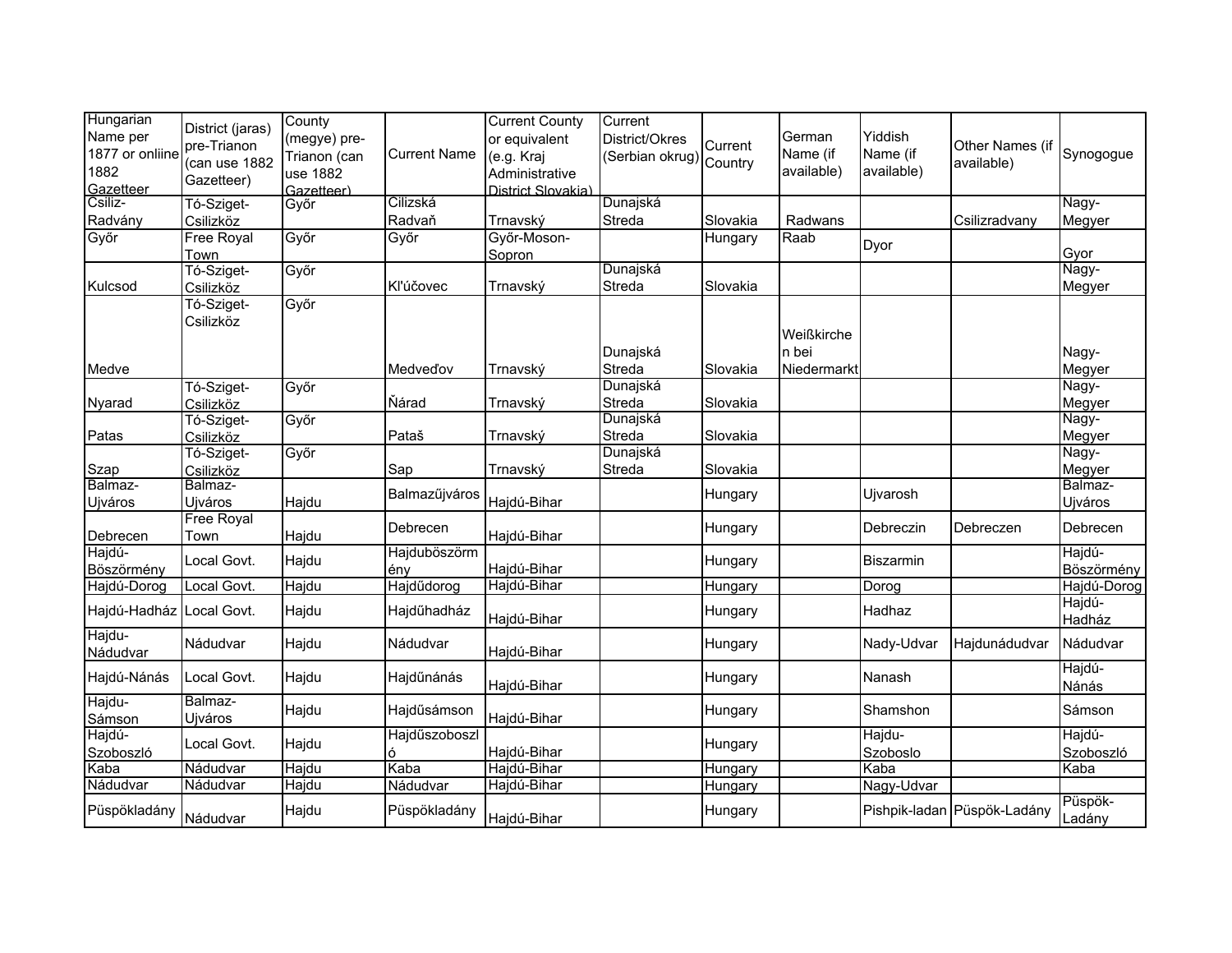| Hungarian<br>Name per<br>1877 or onliine<br>1882<br>Gazetteer | District (jaras)<br>pre-Trianon<br>(can use 1882<br>Gazetteer) | County<br>(megye) pre-<br>Trianon (can<br>use 1882<br>(Gazetteer | <b>Current Name</b>    | <b>Current County</b><br>or equivalent<br>(e.g. Kraj<br>Administrative<br>District Slovakia) | Current<br>District/Okres<br>Serbian okrug) Country | Current | German<br>Name (if<br>available) | Yiddish<br>Name (if<br>available) | Other Names (if<br>available)                                                                                                                      | Synogogue              |
|---------------------------------------------------------------|----------------------------------------------------------------|------------------------------------------------------------------|------------------------|----------------------------------------------------------------------------------------------|-----------------------------------------------------|---------|----------------------------------|-----------------------------------|----------------------------------------------------------------------------------------------------------------------------------------------------|------------------------|
| Kézdi-<br>Vásárhely                                           | Local Govt.                                                    | Háromszék                                                        | Tîrgu Secuiesc Covasna |                                                                                              |                                                     | Romania |                                  |                                   | <b>Rezalvasamely,</b><br>Tîrgu Secuesc,<br>Tîrgul Săcuesc,<br>Târgu-Săcuesc,<br>Târgul Săcuesc,<br>Tarcu Sacuesc,<br>Kèzoi-                        | Sepsi-Szent-<br>György |
| Sepsi-Szent-<br>György                                        | Local Govt.                                                    | Háromszék                                                        | Sfîntu<br>Gheorghe     | Covasna                                                                                      |                                                     | Romania |                                  | Shepshi<br>Sengeorge              | Vasarmely<br>Sepsiszemgyorg<br>y, Sfântu<br>Gheorghe,<br>Sfântu-<br>Gheorghe,<br>Sfântul-<br>Gheorghe,<br>Sfântul,<br>Sepsiszentgyőrg Sepsi-Szent- | György                 |
| Apc                                                           | Gyöngyös                                                       | <b>Heves</b>                                                     | Apc                    | Heves                                                                                        |                                                     | Hungary |                                  | Aftz                              | Apcz                                                                                                                                               | Gyöngyös               |
| Dormánd                                                       | Eger                                                           | Heves                                                            | Dormánd                | Heves                                                                                        |                                                     | Hungary |                                  |                                   | Dormand                                                                                                                                            | Verpelét/Ege           |
| Eger                                                          | Local Govt.                                                    | Heves                                                            | Eger                   | Heves                                                                                        |                                                     | Hungary | Erlau                            | Erlo                              |                                                                                                                                                    | Eger                   |
| Erdõtelek                                                     | <b>Heves</b>                                                   | Heves                                                            | Erdőtelek              | <b>Heves</b>                                                                                 |                                                     | Hungary |                                  |                                   |                                                                                                                                                    | Erdõtelek              |
| Füzes-Abony                                                   | Eger                                                           | Heves                                                            | Füzesabony             | Heves                                                                                        |                                                     | Hungary |                                  |                                   |                                                                                                                                                    | Füzes-<br>Abony/Eger   |
| Gyöngyös                                                      | Local Govt.                                                    | Heves                                                            | Gyöngyös               | Heves                                                                                        |                                                     | Hungary |                                  | Gyongyosh                         | Gungus                                                                                                                                             | Gyöngyös               |
| Gyöngyös-<br>Halász                                           | Gyöngyös                                                       | Heves                                                            | Gyöngyöshalá<br>SZ     | <b>Heves</b>                                                                                 |                                                     | Hungary |                                  |                                   | Gyöngyöshalász<br>i Tanyák                                                                                                                         | Gyöngyös               |
| Gyöngyös-<br>Tarján                                           | Gyöngyös                                                       | Heves                                                            | Gyöngyöstarjá<br>n     | Heves                                                                                        |                                                     | Hungary |                                  |                                   | Tarján                                                                                                                                             | Gyöngyös               |
| Hatvan                                                        | <b>Hatvan</b>                                                  | Heves                                                            | Hatvan                 | Heves                                                                                        |                                                     | Hungary |                                  |                                   |                                                                                                                                                    | Gyöngyös               |
| Heves                                                         | Heves                                                          | Heves                                                            | Heves                  | Heves                                                                                        |                                                     | Hungary |                                  |                                   |                                                                                                                                                    | <b>Heves</b>           |
| Istenmezõ                                                     | Mátra                                                          | Heves                                                            | Istenmezeje            | <b>Heves</b>                                                                                 |                                                     | Hungary |                                  |                                   |                                                                                                                                                    | Petervasar             |
| Kerecsend                                                     | Eger                                                           | <b>Heves</b>                                                     | Kerecsend              | Heves                                                                                        |                                                     | Hungary |                                  |                                   |                                                                                                                                                    | Eger                   |
| Maklár                                                        | Eger                                                           | Heves                                                            | Maklár                 | Heves                                                                                        |                                                     | Hungary |                                  | Maklártálya                       |                                                                                                                                                    | Maklár                 |
| Pata                                                          | Gyöngyös                                                       | <b>Heves</b>                                                     | Gyöngyöspata           | Heves                                                                                        |                                                     | Hungary |                                  |                                   |                                                                                                                                                    | Gyöngyös               |
| Solymos                                                       | Gyöngyös                                                       | Heves                                                            | Gyöngyössoly<br>mos    | Heves                                                                                        |                                                     | Hungary |                                  |                                   |                                                                                                                                                    | Gyöngyös               |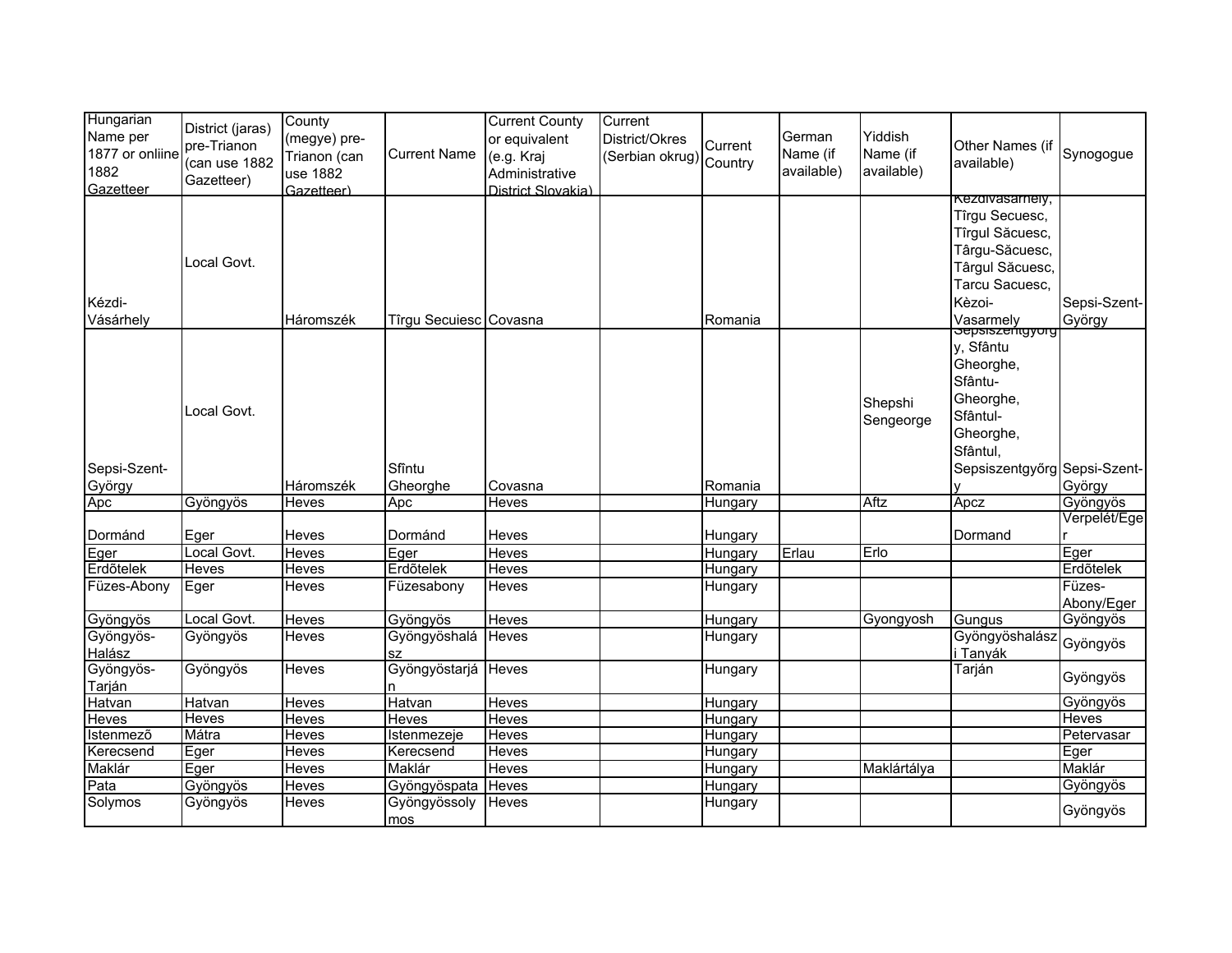| Hungarian<br>Name per<br>1877 or onliine<br>1882<br>Gazetteer | District (jaras)<br>pre-Trianon<br>(can use 1882<br>Gazetteer) | County<br>(megye) pre-<br>Trianon (can<br>use 1882<br>Gazetteer) | <b>Current Name</b> | <b>Current County</b><br>or equivalent<br>(e.g. Kraj<br>Administrative<br>District Slovakia) | Current<br>District/Okres<br>(Serbian okrug) Country | Current  | German<br>Name (if<br>available) | Yiddish<br>Name (if<br>available) | Other Names (if<br>available) | Synogogue         |
|---------------------------------------------------------------|----------------------------------------------------------------|------------------------------------------------------------------|---------------------|----------------------------------------------------------------------------------------------|------------------------------------------------------|----------|----------------------------------|-----------------------------------|-------------------------------|-------------------|
| Tiszaigar                                                     | Tiszafüred                                                     | Heves                                                            | Tiszaigar           | Heves                                                                                        |                                                      | Hungary  |                                  | Tisza-Igar                        |                               | Tiszaigar         |
| Pásztó                                                        | Hatvan                                                         | Heves                                                            | Pásztó              | Heves                                                                                        |                                                      | Hungary  |                                  |                                   |                               | Pásztó            |
| Pétervásár                                                    | Pétervásár                                                     | <b>Heves</b>                                                     | Pétervására         | <b>Heves</b>                                                                                 |                                                      | Hungary  |                                  | Petervashar                       |                               | Pétervásár        |
| Poroszló                                                      | Eger                                                           | <b>Heves</b>                                                     | Poroszló            | Heves                                                                                        |                                                      | Hungary  |                                  |                                   |                               | Poroszló          |
| Tisza-Füred                                                   | Tisza-Füred                                                    | <b>Heves</b>                                                     | <b>Tiszafüred</b>   | <b>Heves</b>                                                                                 |                                                      | Hungary  |                                  | <b>Tisza-fired</b>                |                               | Tisza-Füred       |
| Verpelét                                                      | Eger                                                           | <b>Heves</b>                                                     | Verpelét            | <b>Heves</b>                                                                                 |                                                      | Hungary  |                                  | Verfelet                          |                               | Verpelét          |
| Gyügy                                                         | Ipolyság                                                       | Hont                                                             | <b>Dudince</b>      | Banskobystrický                                                                              | Krupina                                              | Slovakia |                                  |                                   |                               | Ipolyság          |
| Ipolyság                                                      | <b>Ipolyság</b>                                                | <b>Hont</b>                                                      | Šahy                | Nitrianský                                                                                   | Levice                                               | Slovakia |                                  | Ifolshag                          |                               | Ipolyság          |
| Korpona                                                       | Local Govt.                                                    | <b>Hont</b>                                                      | Krupina             | Banskobystrický                                                                              | Krupina                                              | Slovakia | Karpfen                          |                                   |                               | Ipolyság          |
| Nagy-Maros                                                    | Szobb                                                          | Hont                                                             | Nagymaros           | Pest                                                                                         |                                                      | Hungary  |                                  |                                   |                               | Ipolyság          |
| Szobb                                                         | Szobb                                                          | Hont                                                             | <b>Szob</b>         | Pest                                                                                         |                                                      | Hungary  |                                  |                                   |                               | Ipolyság          |
| Déva                                                          | Local Govt.                                                    | Hunyad                                                           | Deva                | Hunedoara                                                                                    |                                                      | Romania  | Diemrich                         | Deva                              |                               | not listed        |
| Lupeny                                                        | Petroszeny                                                     | Hunyad                                                           | Lupeni              | Hunedoara                                                                                    |                                                      | Romania  |                                  | Loupeni,<br>Lupény,<br>Luoeni     | 1913 gazetteer                | not listed        |
| Vajdej-Vulkán-                                                |                                                                |                                                                  |                     |                                                                                              |                                                      |          |                                  |                                   |                               |                   |
| Zsily                                                         | Petroszeny                                                     | Hunyad                                                           | Vulcan              | Hunedoara                                                                                    |                                                      | Romania  |                                  | Vulkan                            | 1913 gazetteer                | Petrozseny        |
| Brád                                                          | Brád                                                           | Hunyad                                                           | <b>Brad</b>         | Hunedoara                                                                                    |                                                      | Romania  |                                  |                                   |                               | not listed        |
| Petrozsény                                                    | Petrozsény                                                     | Hunyad                                                           | Petroşani           | Hunedoara                                                                                    |                                                      | Romania  |                                  |                                   |                               | Petrozsény        |
| Puj                                                           | Puj                                                            | Hunyad                                                           | Pui                 | Hunedoara                                                                                    |                                                      | Romania  |                                  |                                   |                               | Hatszeg           |
| Szászváros                                                    | Local Govt.                                                    | Hunyad                                                           | Orăștie             | Hunedoara                                                                                    |                                                      | Romania  |                                  |                                   |                               | Szászváros        |
| Vajda-Hunyad                                                  | Local Govt.                                                    | Hunyad                                                           | Hunedoara           | Hunedoara                                                                                    |                                                      | Romania  |                                  |                                   |                               | not listed        |
| Alattyán                                                      | Felső-Jászság Szolnok                                          | Jász-Nagy-Kun-                                                   | Alattyán            | Jász-Nagykun-<br>Szolnok                                                                     |                                                      | Hungary  |                                  |                                   |                               | Jász-Berény       |
| Alsó-Szent-<br>György                                         | Felső-Jászság Szolnok                                          | Jász-Nagy-Kun-Jászalsószent                                      | györgy              | Jász-Nagykun-<br>Szolnok                                                                     |                                                      | Hungary  |                                  |                                   |                               | Jász-Berény       |
| Árokszállás                                                   | Local Govt.                                                    | Jász-Nagy-Kun-Jászárokszállá<br>Szolnok                          |                     | Jász-Nagykun-<br>Szolnok                                                                     |                                                      | Hungary  |                                  |                                   |                               | Árokszállás       |
| Besenyszög                                                    | Alsó-Jászság                                                   | Jász-Nagy-Kun-<br>Szolnok                                        | Besenyszög          | Jász-Nagykun-<br>Szolnok                                                                     |                                                      | Hungary  |                                  |                                   |                               | Szolnok           |
| Csépa és                                                      |                                                                | Jász-Nagy-Kun-                                                   |                     | Jász-Nagykun-                                                                                |                                                      |          |                                  |                                   |                               |                   |
| Szelevény                                                     | Alsó-Tisza                                                     | Szolnok                                                          | Csépa               | Szolnok                                                                                      |                                                      | Hungary  |                                  |                                   |                               | Csépa             |
| Czibakháza                                                    | Alsó-Tisza                                                     | Jász-Nagy-Kun-<br>Szolnok                                        | Cibakháza           | Jász-Nagykun-<br>Szolnok                                                                     |                                                      | Hungary  |                                  |                                   | Cibakháza                     | Tisza-<br>Földvár |
| Dévaványa                                                     | Felső-Tisza                                                    | Jász-Nagy-Kun-<br>Szolnok                                        | Dévaványa           | Békés                                                                                        |                                                      | Hungary  |                                  |                                   |                               | Dévaványa         |
| Fegyvernek                                                    | Közép-Tisza                                                    | Jász-Nagy-Kun-<br>Szolnok                                        | Fegyvernek          | Jász-Nagykun-<br>Szolnok                                                                     |                                                      | Hungary  |                                  |                                   |                               | Fegyvernek        |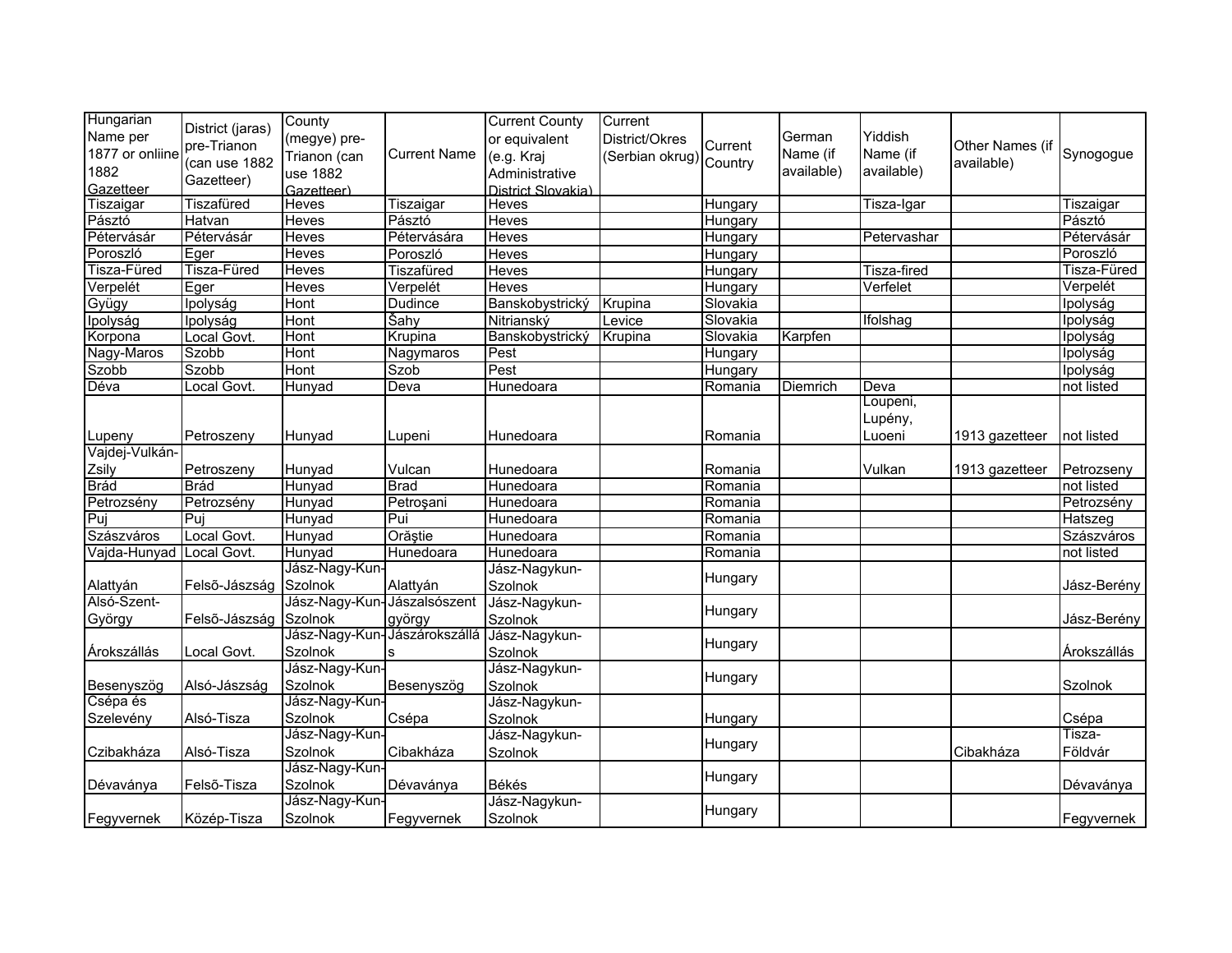| Hungarian<br>Name per<br>1877 or onliine | District (jaras)<br>pre-Trianon | County<br>(megye) pre-<br>Trianon (can | <b>Current Name</b>         | <b>Current County</b><br>or equivalent<br>(e.g. Kraj | Current<br>District/Okres<br>(Serbian okrug) Country | Current | German<br>Name (if | Yiddish<br>Name (if | Other Names (if | Synogogue   |
|------------------------------------------|---------------------------------|----------------------------------------|-----------------------------|------------------------------------------------------|------------------------------------------------------|---------|--------------------|---------------------|-----------------|-------------|
| 1882<br>Gazetteer                        | (can use 1882<br>Gazetteer)     | use 1882<br>Gazetteer)                 |                             | Administrative<br>District Slovakia)                 |                                                      |         | available)         | available)          | available)      |             |
| Felső-Szent-                             |                                 | Jász-Nagy-Kun-Jászfelsőszent           |                             | Jász-Nagykun-                                        |                                                      |         |                    |                     |                 |             |
| György                                   | Felső-Jászság Szolnok           |                                        | györg                       | <b>Szolnok</b>                                       |                                                      | Hungary |                    |                     |                 | Jász-Bereny |
|                                          |                                 | Jász-Nagy-Kun-                         |                             | Jász-Nagykun-                                        |                                                      |         |                    |                     |                 |             |
| Fényszaru                                | Felső-Jászság Szolnok           |                                        | Jászfényszaru               | Szolnok                                              |                                                      | Hungary |                    |                     |                 | Jász-Bereny |
|                                          |                                 | Jász-Nagy-Kun-                         |                             | Jász-Nagykun-                                        |                                                      |         |                    |                     | Jakohalom,      |             |
| Jákóhalma                                | Felső-Jászság Szolnok           |                                        | Jászjákóhalma Szolnok       |                                                      |                                                      | Hungary |                    |                     | Jaszjakohalom   | Jász-Berény |
|                                          |                                 | Jász-Nagy-Kun-                         |                             | Jász-Nagykun-                                        |                                                      | Hungary |                    |                     |                 |             |
| Jánoshida                                | Felső-Jászság Szolnok           |                                        | Jánoshida                   | Szolnok                                              |                                                      |         |                    |                     |                 | Jász-Bereny |
|                                          |                                 | Jász-Nagy-Kun-                         | Jászapáti                   | Jász-Nagykun-                                        |                                                      | Hungary |                    |                     |                 |             |
| Jász-Apáti                               | Alsó - Jászság                  | Szolnok                                |                             | Szolnok                                              |                                                      |         |                    |                     |                 | Jász-Berény |
|                                          |                                 | Jász-Nagy-Kun-                         |                             | Jász-Nagykun-                                        |                                                      |         |                    | Yasbereny           |                 |             |
| Jász-Berény                              | Local Govt.                     | Szolnok                                | Jászberény                  | Szolnok                                              |                                                      | Hungary |                    |                     |                 | Jász-Berény |
|                                          |                                 | Jász-Nagy-Kun-                         |                             | Jász-Nagykun-                                        |                                                      | Hungary |                    |                     |                 |             |
| Jász-Dózsa                               | Felső-Jászság Szolnok           |                                        | Jászdózsa                   | <b>Szolnok</b>                                       |                                                      |         |                    |                     |                 | Karczag     |
|                                          |                                 | Jász-Nagy-Kun-                         |                             | Jász-Nagykun-                                        |                                                      | Hungary |                    |                     |                 |             |
| Jász-Kisér                               | Alsó-Jászság                    | Szolnok                                | Jászkisér                   | <b>Szolnok</b>                                       |                                                      |         |                    |                     |                 | Jász-Bereny |
|                                          |                                 | Jász-Nagy-Kun-                         |                             | Jász-Nagykun-                                        |                                                      | Hungary |                    |                     |                 |             |
| Jász-Ladány                              | Alsó-Jászság                    | Szolnok                                | Jászladány                  | Szolnok                                              |                                                      |         |                    |                     |                 | Jász-Bereny |
|                                          |                                 | Jász-Nagy-Kun-                         |                             | Jász-Nagykun-                                        |                                                      | Hungary |                    | Kartzag             | Karczag         |             |
| Karcag                                   | Local Govt.                     | Szolnok                                | Karcag                      | Szolnok                                              |                                                      |         |                    |                     |                 | Karczag     |
|                                          |                                 | Jász-Nagy-Kun-                         |                             | Jász-Nagykun-                                        |                                                      | Hungary |                    |                     |                 |             |
| Kenderes                                 | Felső-Tisza                     | Szolnok                                | Kenderes                    | Szolnok                                              |                                                      |         |                    |                     |                 | Karczag     |
|                                          |                                 | Jász-Nagy-Kun-                         |                             | Jász-Nagykun-                                        |                                                      | Hungary |                    |                     |                 |             |
| Kis-Ujszállás                            | Local Govt.                     | Szolnok                                | Kisújszállás                | <b>Szolnok</b>                                       |                                                      |         |                    |                     |                 | Karczag     |
|                                          |                                 | Jász-Nagy-Kun-                         |                             | Jasz-Nagykun-                                        |                                                      |         |                    |                     |                 |             |
| Kõtelek                                  | Alsó-Jászság                    | Szolnok                                | Kotelek                     | Szolnok                                              |                                                      | Hungary |                    |                     |                 | Tisza-Beõ   |
|                                          |                                 | Jász-Nagy-Kun-                         |                             | Jász-Nagykun-                                        |                                                      | Hungary |                    |                     |                 |             |
| Kun-Hegyes                               | Local Govt.                     | Szolnok                                | Kunhegyes                   | Szolnok                                              |                                                      |         |                    |                     |                 | Karczag     |
| Kunmadaras                               |                                 | Jász-Nagy-Kun-                         | Kunmadaras                  | Jász-Nagykun-                                        |                                                      | Hungary |                    | Kun-                |                 |             |
|                                          | Felső-Tisza                     | Szolnok                                |                             | Szolnok                                              |                                                      |         |                    | Madarush            |                 | Karczag     |
| Kun-Szent-                               |                                 |                                        | Jász-Nagy-Kun-Kunszentmárto | Jász-Nagykun-                                        |                                                      | Hungary |                    |                     |                 |             |
| Márton                                   | Local Govt.                     | Szolnok                                |                             | Szolnok                                              |                                                      |         |                    |                     |                 | Karczag     |
|                                          |                                 | Jász-Nagy-Kun-                         |                             |                                                      |                                                      |         |                    |                     |                 |             |
| Madaras                                  | Felső-Tisza                     | Szolnok                                | Madaras                     | Bács-Kiskun                                          |                                                      | Hungary |                    |                     |                 | Karczag     |
|                                          |                                 | Jász-Nagy-Kun-                         |                             | Jász-Nagykun-                                        |                                                      | Hungary |                    |                     |                 |             |
| Mezõ-Tur                                 | Local Govt.                     | Szolnok                                | Mezõtúr                     | <b>Szolnok</b>                                       |                                                      |         |                    |                     |                 | Mező-Tur    |
|                                          |                                 | Jász-Nagy-Kun-                         |                             | Jász-Nagykun-                                        |                                                      | Hungary |                    |                     |                 |             |
| Mihálytelek                              | Felső-Jászság Szolnok           |                                        | Mihálytelek                 | Szolnok                                              |                                                      |         |                    |                     |                 | Jász-Berény |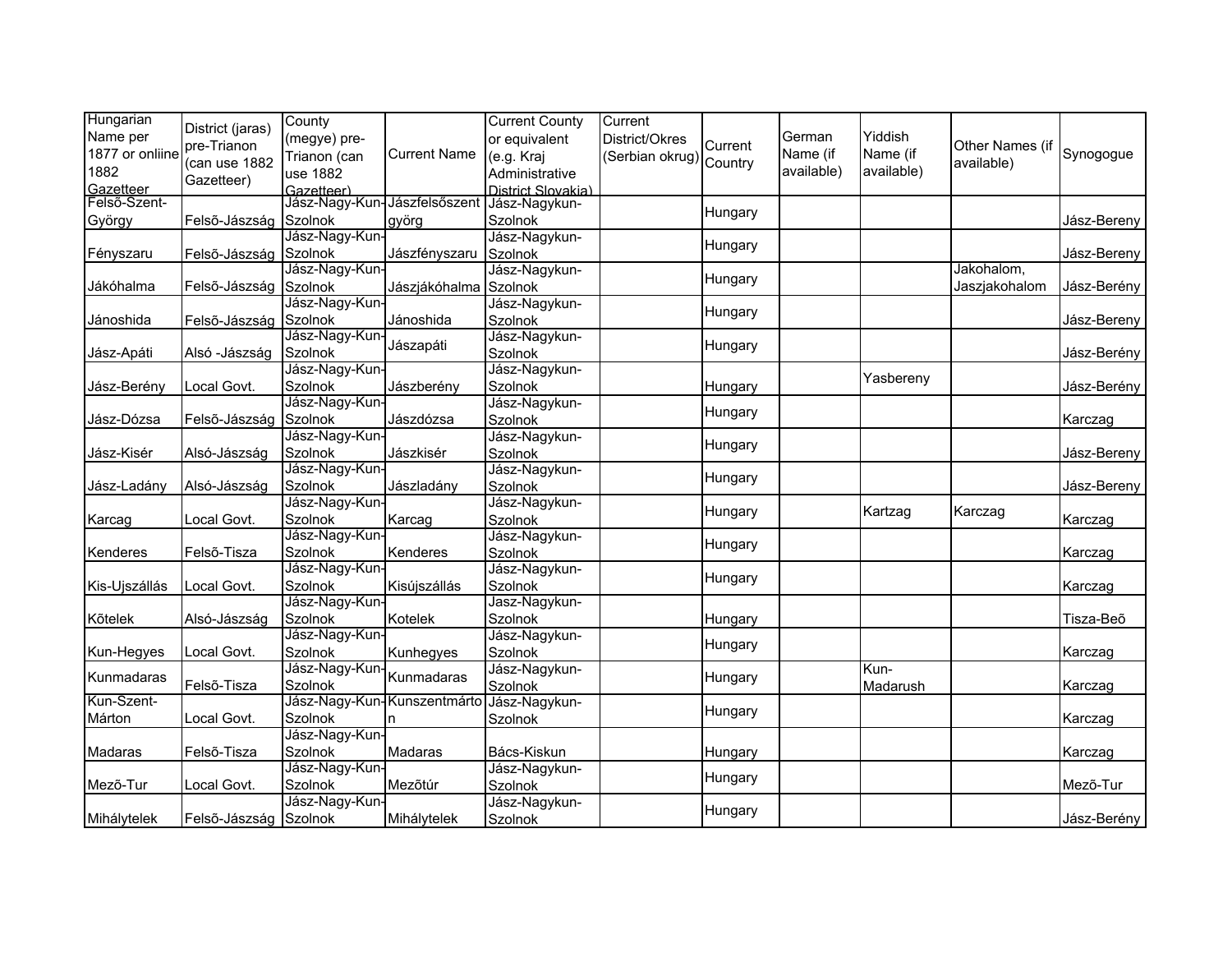| Hungarian                 |                       | County                       |                     | <b>Current County</b> | Current                 |         |                    |            |                 |               |
|---------------------------|-----------------------|------------------------------|---------------------|-----------------------|-------------------------|---------|--------------------|------------|-----------------|---------------|
| Name per                  | District (jaras)      | (megye) pre-                 |                     | or equivalent         | District/Okres          | Current | German             | Yiddish    |                 |               |
| 1877 or onliine           | pre-Trianon           | Trianon (can                 | <b>Current Name</b> | (e.g. Kraj            | (Serbian okrug) Country |         | Name (if           | Name (if   | Other Names (if | Synogogue     |
| 1882                      | (can use 1882         | use 1882                     |                     | Administrative        |                         |         | available)         | available) | available)      |               |
| Gazetteer                 | Gazetteer)            | Gazetteer)                   |                     | District Slovakia)    |                         |         |                    |            |                 |               |
|                           |                       | Jász-Nagy-Kun-Pusztamonost   |                     | Jász-Nagykun-         |                         |         |                    |            | Pusztamonostor  |               |
| Monostor                  | Felső-Jászság Szolnok |                              | or                  | Szolnok               |                         | Hungary |                    |            | P.Monostor      | Jász-Berény   |
|                           |                       | Jász-Nagy-Kun-               |                     | Jász-Nagykun-         |                         |         |                    |            |                 |               |
| Nagy-Körü                 | Alsó-Jászság          | Szolnok                      | Nagykörů            | Szolnok               |                         | Hungary |                    |            |                 | Tisza-Beõ     |
|                           |                       | Jász-Nagy-Kun-               |                     | Jász-Nagykun-         |                         |         |                    |            |                 |               |
| Nagy-Rév                  | Alsó-Tisza            | Szolnok                      | Nagyrév             | Szolnok               |                         | Hungary |                    |            |                 | Új-Kécske     |
|                           |                       | Jász-Nagy-Kun-               |                     | Jász-Nagykun-         |                         |         |                    |            |                 | Torok-Szent-  |
| Szajol                    | Közép-Tisza           | Szolnok                      | Szajol              | Szolnok               |                         | Hungary |                    |            |                 | Miklos        |
|                           |                       | Jász-Nagy-Kun-               |                     | Jász-Nagykun-         |                         | Hungary |                    |            |                 |               |
| Szolnok                   | Local Govt.           | Szolnok                      | Szolnok             | Szolnok               |                         |         |                    |            |                 | Szolnok       |
|                           |                       | Jász-Nagy-Kun-               |                     | Jász-Nagykun-         |                         |         |                    |            |                 |               |
| Tisza-Bő                  | Közép-Tisza           | <b>Szolnok</b>               | Tiszabő             | Szolnok               |                         | Hungary |                    |            |                 | Tisza-Beõ     |
|                           |                       | Jász-Nagy-Kun-               |                     | Jász-Nagykun-         |                         |         |                    |            |                 | Tisza-        |
| Tisza-Földvár             | Alsó-Tisza            | Szolnok                      | Tiszaföldvár        | Szolnok               |                         | Hungary |                    |            |                 | Földvár       |
|                           |                       | Jász-Nagy-Kun-               |                     | Jász-Nagykun-         |                         |         |                    |            |                 | Uj-Kécske     |
| Tisza-Kürt                | Alsó-Tisza            | Szolnok                      | Tiszakürt           | Szolnok               |                         | Hungary |                    |            |                 | es Csefa      |
|                           |                       | Jász-Nagy-Kun-               |                     | Jász-Nagykun-         |                         |         |                    |            |                 | Torok-Szent-  |
| Tisza-Püspöki Közép-Tisza |                       | Szolnok                      | Tiszapüspöki        | Szolnok               |                         | Hungary |                    |            |                 | <b>Miklos</b> |
|                           |                       | Jász-Nagy-Kun-               |                     | Jász-Nagykun-         |                         |         |                    |            |                 |               |
| Tisza-Roff                | Közép-Tisza           | <b>Szolnok</b>               | Tiszaroff           | <b>Szolnok</b>        |                         | Hungary |                    |            |                 | Tisza-Roff    |
|                           |                       | Jász-Nagy-Kun-               |                     | Jász-Nagykun-         |                         |         |                    |            |                 |               |
| Tisza-Süly                | Alsó - Jászság        | <b>Szolnok</b>               | Tiszasülv           | Szolnok               |                         | Hungary |                    |            |                 | Tisza-Beo     |
|                           |                       | Jász-Nagy-Kun-               |                     |                       |                         |         |                    |            |                 |               |
| Tisza-Ugh                 | Alsó-Tisza            | <b>Szolnok</b>               | Tiszaug             | Bács-Kiskun           |                         | Hungary |                    |            | Tisza-Ug        | Csépa         |
|                           |                       | Jász-Nagy-Kun-               |                     | Jász-Nagykun-         |                         |         |                    |            |                 |               |
| Tisza-Várkony Alsó-Tisza  |                       | Szolnok                      | Tiszavárkony        | Szolnok               |                         | Hungary |                    |            |                 | Nagy-Abony    |
| Török-Szent-              |                       | Jász-Nagy-Kun-Törökszentmikl |                     | Jász-Nagykun-         |                         |         |                    | Miklosh    |                 | Török-Szent-  |
| Miklós                    | Közép-Tisza           | Szolnok                      | ós                  | Szolnok               |                         | Hungary |                    |            |                 | Miklós        |
|                           |                       | Jász-Nagy-Kun-               |                     | Jász-Nagykun-         |                         |         |                    |            |                 |               |
| Turkeve                   | Local Govt.           | Szolnok                      | Tűrkeve             | <b>Szolnok</b>        |                         | Hungary |                    |            |                 | Turkeve       |
|                           |                       | Jász-Nagy-Kun-               |                     | Jász-Nagykun-         |                         |         |                    |            |                 |               |
| Vezseny                   | Alsó-Tisza            | <b>Szolnok</b>               | Vezseny             | Szolnok               |                         | Hungary |                    |            |                 | Nagy-Abony    |
| Dicsõ-Szent-              | Dicsõ-Szent-          |                              |                     |                       |                         |         |                    |            | Tirnăveni,      |               |
|                           | Márton                | Kis-Küküllő                  | Târnăveni           | Mureş                 |                         | Romania |                    |            | Diciosînmartin, | not listed    |
| Márton                    |                       |                              |                     |                       |                         |         |                    |            | Diciosânmartin  |               |
|                           |                       | Kis-Küküllő                  |                     |                       |                         |         |                    |            | Husasău, Valeă  |               |
| Hosszuaszó                | Hosszuaszó            |                              | Valea Lungă         | Alba                  |                         |         | Romania Langenthal |            | Lunga           | Hosszuaszó    |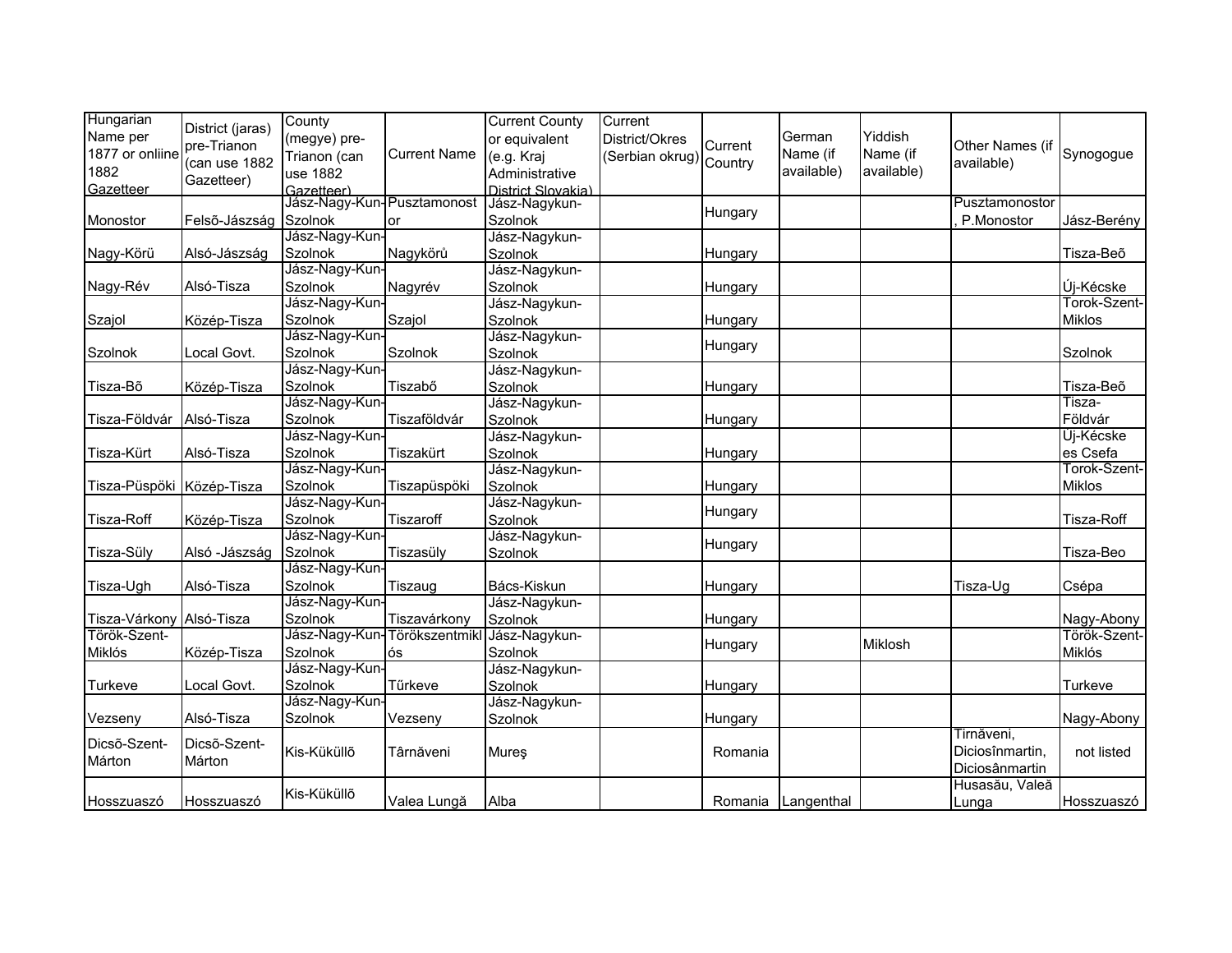| Hungarian       |                                    | County       |                     | <b>Current County</b> | Current                 |          |                            |               |                 |              |
|-----------------|------------------------------------|--------------|---------------------|-----------------------|-------------------------|----------|----------------------------|---------------|-----------------|--------------|
| Name per        | District (jaras)                   |              |                     | or equivalent         | District/Okres          |          | German                     | Yiddish       |                 |              |
| 1877 or onliine | pre-Trianon                        | (megye) pre- | <b>Current Name</b> |                       |                         | Current  | Name (if                   | Name (if      | Other Names (if |              |
|                 | (can use 1882                      | Trianon (can |                     | (e.g. Kraj            | (Serbian okrug) Country |          |                            |               | available)      | Synogogue    |
| 1882            | Gazetteer)                         | use 1882     |                     | Administrative        |                         |          | available)                 | available)    |                 |              |
| Gazetteer       |                                    | Gazetteer)   |                     | District Slovakia)    |                         |          |                            |               |                 |              |
|                 |                                    |              |                     |                       |                         |          |                            |               | Banffyhunyad,   | Bánffy-      |
|                 | Bánffy-Hunyad Bánffy-Hunyad Kolozs |              | Huedin              | Cluj                  |                         | Romania  |                            |               | Bánffyhunyad,   | Hunyad       |
|                 |                                    |              |                     |                       |                         |          |                            |               | Honyad          |              |
|                 | <b>Royal Free</b>                  |              |                     |                       |                         |          | Klausenbur                 |               |                 |              |
| Kolozsvár       | Town                               | Kolozs       | Cluj-Napoca         | Cluj                  |                         | Romania  | g                          |               | Clausemburgo    | Kolozsvár    |
| Apahida         | Kolozsvár                          | Kolozs       | Apahida             | Cluj                  |                         | Romania  |                            |               |                 | Apahida      |
|                 |                                    |              |                     |                       |                         |          |                            |               | Sărmaș,         | Puszta-      |
| Nagy-Sármás     | Mócs                               | Kolozs       | Sărmașu             | Mures                 |                         | Romania  |                            |               | Şărmaşu Mare,   | Kamaras      |
|                 |                                    |              |                     |                       |                         |          |                            |               | Şărmaşul        |              |
| Ács             | Gesztesi                           | Komárom      | Ács                 | Komárom               |                         | Hungary  |                            | Atsh          |                 | Ács          |
| Csúz            | Udvard                             | Komárom      | Dubník              | Nitriansky            | Nové Zámky              | Slovakia |                            | <b>Tshus</b>  | Čűz             | Csúz         |
|                 |                                    | Komárom      |                     | Trnavský              | Dunajská                |          |                            |               |                 | Nagy-        |
| <b>Ekecs</b>    | Csallóköz                          |              | Okoč                |                       | Streda                  | Slovakia |                            |               |                 | Megyer       |
| Für             | Udvard                             | Komárom      | Rúbaň               | Nitrianský            | Nové Zámky              | Slovakia |                            |               | Fyr             | Csúz         |
| Hetény          | Udvard                             | Komárom      | Chotín              | Nitriansky            | Komárno                 | Slovakia |                            |               | Hetin, Hetín    | O-Gyalla     |
| Kolta           | Udvard                             | Komárom      | Kolta               | Nitriansky            | Nové Zámky              | Slovakia |                            |               | Koltha          | Kolta        |
| Komárom         | <b>Free Royal</b>                  | Komárom      | Komárno             | Nitrianský            | Komárno                 | Slovakia | Komorn                     |               |                 | Komárom      |
|                 | Town                               |              |                     |                       |                         |          |                            | Kamaran       |                 |              |
| Kürt            | Udvard                             | Komárom      | Strekov             | Nitrianský            | Nové Zámky              | Slovakia | 47o 53' N.                 |               | Kert            | Csúz         |
| Tata            | Tata                               | Komárom      | Tata                | Komárom               |                         | Hungary  |                            | <b>Tatus</b>  |                 | Tata         |
|                 | Udvard                             |              | Dvory nad           |                       |                         |          |                            |               |                 |              |
| Udvard          |                                    | Komárom      | Žitavou             | Nitrianský            | Nové Zamky              | Slovakia |                            |               |                 | Kolta        |
|                 |                                    |              |                     | Nitrianský            | Komárno                 |          |                            |               |                 | Nagy-        |
| Csicsó          | Csallóköz                          | Komárom      | Číčov               |                       |                         | Slovakia |                            |               |                 | Megyer       |
| Nagy-Megyer     | Csallóköz                          | Komárom      | Veľký Meder         | Trnavský              | Dunajská                | Slovakia |                            |               | Calovo,         | Nagy-        |
|                 |                                    |              |                     |                       | Streda                  |          | Großmagen                  |               | Nagymegyer      | Megyer       |
|                 |                                    |              |                     |                       |                         |          | dorf                       |               |                 |              |
|                 |                                    | Krassó-      |                     |                       |                         |          |                            |               |                 |              |
| Lugos           | Lugos                              | Szörény      | Lugoj               | Timiş                 |                         | Romania  |                            |               |                 | Lugos        |
|                 |                                    | Krassó-      |                     |                       |                         |          |                            |               |                 | Karánsebes/  |
| Karánsebes      | Local Govt.                        | Szörény      | Caransebeş          | Caraş-Severin         |                         | Romania  |                            |               | Carensebes      | Lugos        |
| Liptó-Szent-    | Liptó-Szent-                       |              | Liptovský           |                       | Liptovský               |          | Liptau - St.- Lipto-Szent- |               |                 | Liptó-Szent- |
| Miklós          | Miklós                             | Liptó        | Mikuláš             | Žilinský              | Mikuláš                 | Slovakia | Nikolaus                   | <b>Miklos</b> | Liptov Mikuláš  | Miklós       |
|                 |                                    |              |                     |                       |                         |          |                            |               |                 | Liptó-Szent- |
| Patak           |                                    |              | Potok               | Žilinský              |                         |          |                            |               |                 | Miklós       |
|                 | Olaszi                             | Liptó        |                     |                       | Ružomberok              | Slovakia | Polenbach                  |               | Liptó-Potak     |              |
|                 |                                    |              |                     |                       |                         |          |                            |               |                 |              |
| Rózsahegy       | Rózsahegy                          | Liptó        | Ružomberok          | Žilinský              | Ružomberok              | Slovakia | Rosenberg                  |               |                 | Rózsahegy    |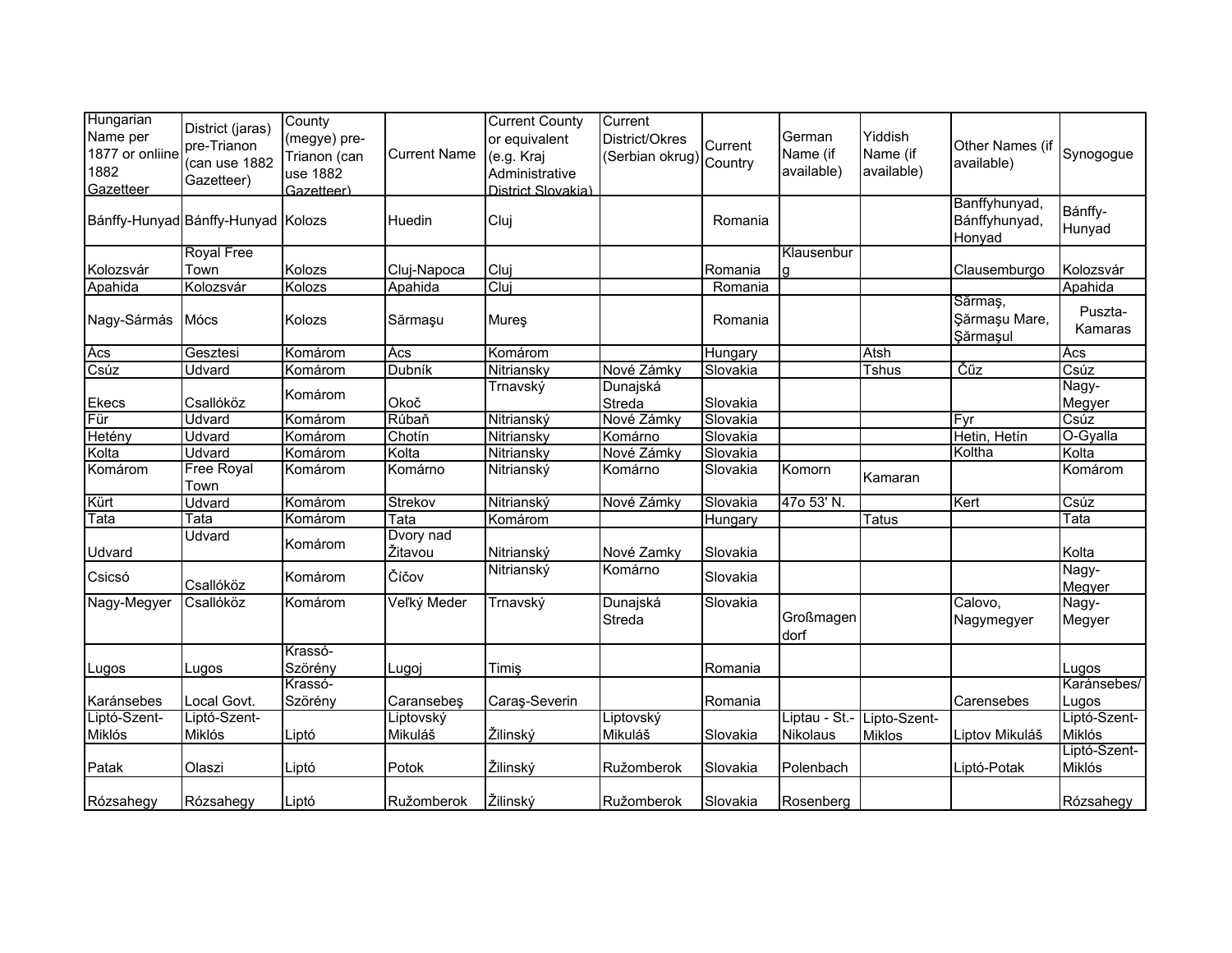| Hungarian<br>Name per<br>1877 or onliine<br>1882<br>Gazetteer | District (jaras)<br>pre-Trianon<br>(can use 1882<br>Gazetteer) | County<br>(megye) pre-<br>Trianon (can<br>use 1882<br>Gazetteer) | <b>Current Name</b>       | <b>Current County</b><br>or equivalent<br>(e.g. Kraj<br>Administrative<br>District Slovakia) | Current<br>District/Okres<br>(Serbian okrug) Country | Current            | German<br>Name (if<br>available) | Yiddish<br>Name (if<br>available) | Other Names (if<br>available)                                            | Synogogue            |
|---------------------------------------------------------------|----------------------------------------------------------------|------------------------------------------------------------------|---------------------------|----------------------------------------------------------------------------------------------|------------------------------------------------------|--------------------|----------------------------------|-----------------------------------|--------------------------------------------------------------------------|----------------------|
| Akna-Sugatag Sziget                                           | Máramaros-                                                     | Máramaros                                                        | Ocna Sugatag              | Maramures                                                                                    |                                                      | Romania            |                                  | Okna<br>Sugatag                   | Aknasugatag                                                              | Bárdfalva            |
| Akna-Szlatina Sziget                                          | Máramaros-                                                     | Máramaros                                                        | Solotvyna                 | Zakarpats'ka                                                                                 |                                                      | Ukraine            |                                  | Slatfina                          | Nižná Slatina,<br>Solotvina,<br>Aknaszlatina                             | not listed           |
| Alsó-Apsa                                                     | Máramaros-<br>Sziget                                           | Máramaros                                                        | Dubrava                   | Zakarpats'ka                                                                                 |                                                      | Ukraine            |                                  | Unter Apsa                        | Dibrova:<br>Dibrovo; Nizhna<br>Apsha<br>Mizhniy Bistri,                  | Máramaros-<br>Sziget |
| Alsó-Bisztra                                                  | Huszt                                                          | Máramaros                                                        | Nyzhniy<br><b>Bystryy</b> | Zakarpats'ka                                                                                 |                                                      | Ukraine            |                                  | Unter-Bistra                      | Nizhnyaya<br>Bystraya,<br>Nizhniy Bystryy<br>Nizni Bystry<br>(Ruthenian) | not listed           |
| Alsó-<br>Hidegpatak                                           | Ökörmező                                                       | Máramaros                                                        | Nizhniy<br>Studeniy       | Zakarpats'ka                                                                                 |                                                      | Ukraine            |                                  |                                   |                                                                          | not listed           |
| Alsó-                                                         | Taracviz                                                       | <b>Máramaros</b>                                                 | Kalyny                    | Zakarpats'ka                                                                                 |                                                      | <b>Ukraine</b>     |                                  | Kalin                             | Kalini, Kaliny                                                           | Técső                |
| Alsó-Kalocsa                                                  | Ökörmező                                                       | Máramaros                                                        | Lazi                      | Zakarpats'ka                                                                                 |                                                      | Ukraine            |                                  | Kalicsava.<br>Lazy; Horb          | Alsokalocsa,<br>Kolochava,<br>Kolocava                                   | Szinevér             |
| Alsó-<br>Nereznice                                            | Taraczviz                                                      | Máramaros                                                        | Neresnytsya               | Zakarpats'ka                                                                                 |                                                      | Ukraine            |                                  | Neresniza                         | Nyéresháza                                                               | Técsõ                |
| Alsó-Róna                                                     | Tiszavölgy                                                     | Máramaros                                                        | Rona de Jos               | Maramureş                                                                                    |                                                      | Romania            |                                  | Inter Rina                        | Nizhne                                                                   | Máramaros-<br>Sziget |
| Alsó-Szelistye Huszt                                          |                                                                | Máramaros                                                        | Nizhneye<br>Selishche     | Zakarpats'ka                                                                                 |                                                      | Ukraine            |                                  | Selist                            | Selisht'ye,<br>Nyzhniea<br>Selyshche, Nizni<br>Seliste<br>(Ruthenian)    | not listed           |
| Alsó-Visó                                                     | Felső-Vissó                                                    | Máramaros                                                        | Vişeu de Jos              | Maramureş                                                                                    |                                                      | Romania            |                                  |                                   | Vizăul de Jos,<br>Vișeul de Jos,<br>Vişăul-de-Jos                        | Felső-Vissó          |
| Bárdfalva                                                     | Máramaros-<br>Sziget                                           | <b>Máramaros</b>                                                 | Berbeşti                  | Maramureş                                                                                    |                                                      | Romania            | Berbesht                         |                                   |                                                                          | Bárdfalva            |
| <b>Batiza</b><br>Bedõ                                         | Izavölgy<br>Taraczviz                                          | Máramaros<br>Máramaros                                           | <b>Botiza</b><br>Bedeviya | <b>Maramures</b><br>Zakarpats'ka                                                             |                                                      | Romania<br>Ukraine |                                  | <b>Butiza</b><br>Bedevle          | <b>Botiza</b><br>Maramures<br>Bedőháza                                   | not listed<br>Técsõ  |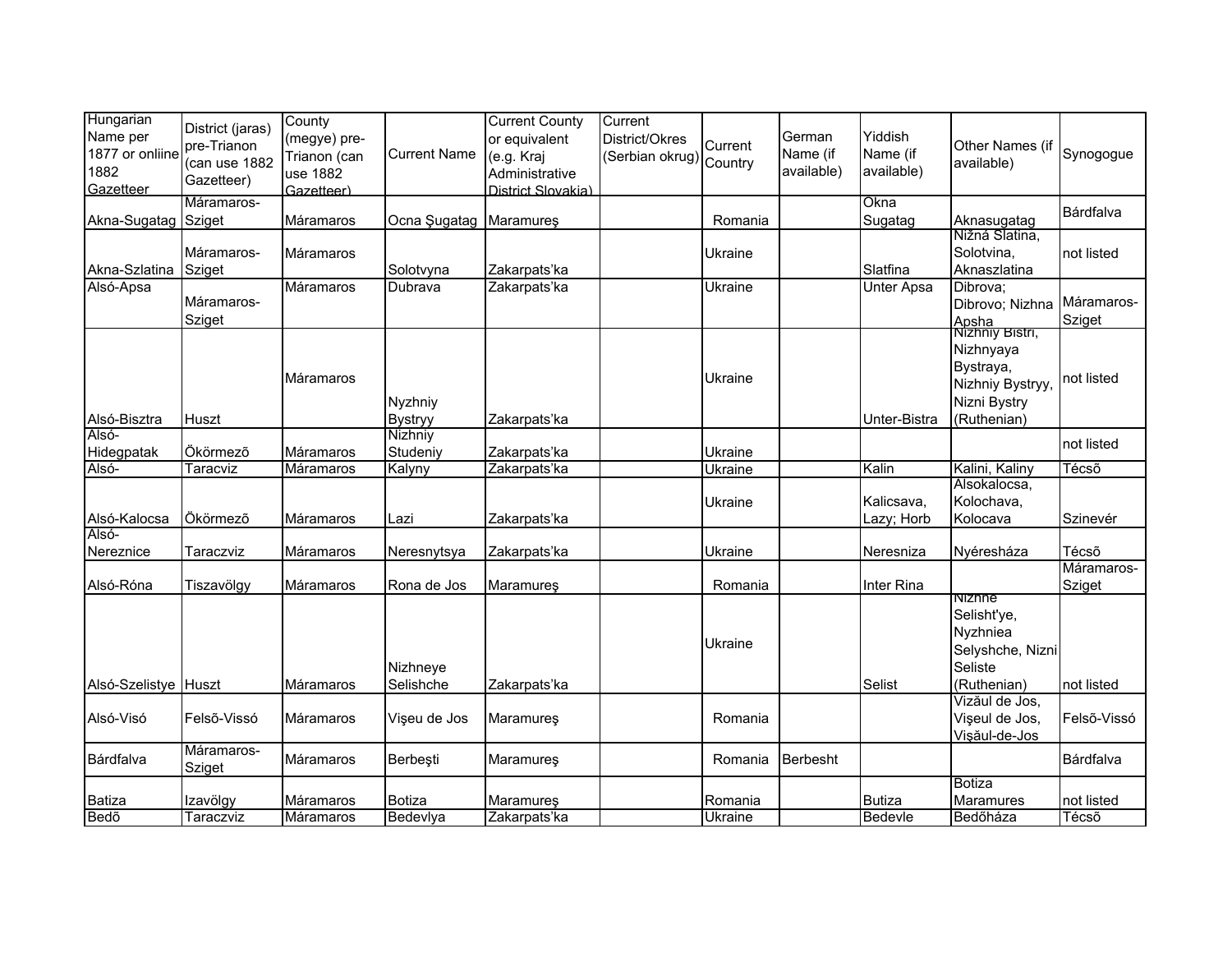| Hungarian<br>Name per<br>1877 or onliine<br>1882<br>Gazetteer | District (jaras)<br>pre-Trianon<br>(can use 1882<br>Gazetteer) | County<br>(megye) pre-<br>Trianon (can<br>use 1882<br>Gazetteer) | <b>Current Name</b> | <b>Current County</b><br>or equivalent<br>(e.g. Kraj<br>Administrative<br>District Slovakia) | Current<br>District/Okres<br>(Serbian okrug) Country | Current | German<br>Name (if<br>available) | Yiddish<br>Name (if<br>available) | Other Names (if<br>available)                                                                           | Synogogue   |
|---------------------------------------------------------------|----------------------------------------------------------------|------------------------------------------------------------------|---------------------|----------------------------------------------------------------------------------------------|------------------------------------------------------|---------|----------------------------------|-----------------------------------|---------------------------------------------------------------------------------------------------------|-------------|
| Berezna                                                       | Huszt                                                          | Máramaros                                                        | Berezovo            | Zakarpats'ka                                                                                 |                                                      | Ukraine |                                  | Bereziv                           | Berezove                                                                                                | not listed  |
| Bogdán                                                        | Tiszavölgy                                                     | Máramaros                                                        | Bohdan              | Zakarpats'ka                                                                                 |                                                      | Ukraine |                                  | Bogdan                            | Bogdan,<br>Tiszabogdány,<br>Tiszabogdany,<br>Tiszabogboy,<br>Byala Tissa, Bilá<br>Tisa, Belaya<br>Tissa | Korosmezo   |
| Borsa                                                         | Felső-Vissó                                                    | Máramaros                                                        | <b>Borşa</b>        | Maramureş                                                                                    |                                                      | Romania | Borsha                           |                                   |                                                                                                         | Felső-Vissó |
| Borsabánya                                                    | Felso-Visso                                                    | Máramaros                                                        | Băile Borșa         | <b>Maramures</b>                                                                             |                                                      | Romania | Pfefferfeld                      |                                   |                                                                                                         | Felso-Visso |
| <b>Bréb</b>                                                   | Máramaros-<br>Sziget                                           | Máramaros                                                        | <b>Breb</b>         | Maramureş                                                                                    |                                                      | Romania |                                  |                                   | Brebu, Breb<br>Maramures                                                                                | Bárdfalva   |
| <b>Brusztura</b>                                              | Taracviz                                                       | Máramaros                                                        | <b>Brusturov</b>    | Zakarpats'ka                                                                                 |                                                      | Ukraine |                                  | <b>Brister</b>                    | Brustury,<br>Brusturiv,<br><b>Brustura</b>                                                              | Técsõ       |
| <b>Budfalu</b>                                                | Máramaros-<br>Sziget                                           | Máramaros                                                        | Budești             | Maramures                                                                                    |                                                      | Romania |                                  | <b>Budest</b>                     | Budesci,<br><b>Budesti</b><br>Maramures,<br><b>Budfalva</b>                                             | Bárdfalva   |
| Csománfalva                                                   | Técsõ                                                          | Máramaros                                                        | Chumal'ovo          | Zakarpats'ka                                                                                 |                                                      | Ukraine |                                  | Csmolif                           | Chumaleve,<br>Chumaliovo,<br>Soman-Falva,<br>Chumalovo,<br>Comalovo                                     | Técsõ       |
| Darva                                                         | Técsõ                                                          | Máramaros                                                        | Kolodne             | Zakarpats'ka                                                                                 |                                                      | Ukraine |                                  |                                   |                                                                                                         | Técső       |
|                                                               | Máramaros-                                                     |                                                                  |                     |                                                                                              |                                                      |         |                                  |                                   |                                                                                                         |             |
| Desze                                                         | Sziget                                                         | Máramaros                                                        | Deseşti             | Maramureş                                                                                    |                                                      | Romania |                                  | Desest                            |                                                                                                         | Bárdfalva   |
| Disznópatak                                                   | Izavölgy                                                       | Máramaros                                                        | Valea<br>Stejarului | Maramureş                                                                                    |                                                      | Romania |                                  |                                   | Valea Porului,<br>Disznópataka                                                                          | not listed  |
| Dolha                                                         | Huszt                                                          | Máramaros                                                        | Dovhe               | Zakarpats'ka                                                                                 |                                                      | Ukraine |                                  | Dolha                             | Dolga, Dovge,<br>Dolha, Dolgoye,<br>Dovhé<br>(Ruthenian)                                                | not listed  |
| Dombó                                                         | Taracviz                                                       | Máramaros                                                        | Dubove              | Zakarpats'ka                                                                                 |                                                      | Ukraine |                                  | Dibeve                            | Dubovoye,<br>Dubové<br>(Ruthenian)                                                                      | Técsõ       |
| Dragomérfalu                                                  | Izavölgy                                                       | Máramaros                                                        | Dragomirești        | Maramureş                                                                                    |                                                      | Romania |                                  |                                   |                                                                                                         | Felső-Vissó |
| <b>Dulfalva</b>                                               | Técső                                                          | Máramaros                                                        | Dulovo              | Zakarpats'ka                                                                                 |                                                      | Ukraine |                                  | <b>Dilif</b>                      | <b>Dulove</b>                                                                                           | Técsõ       |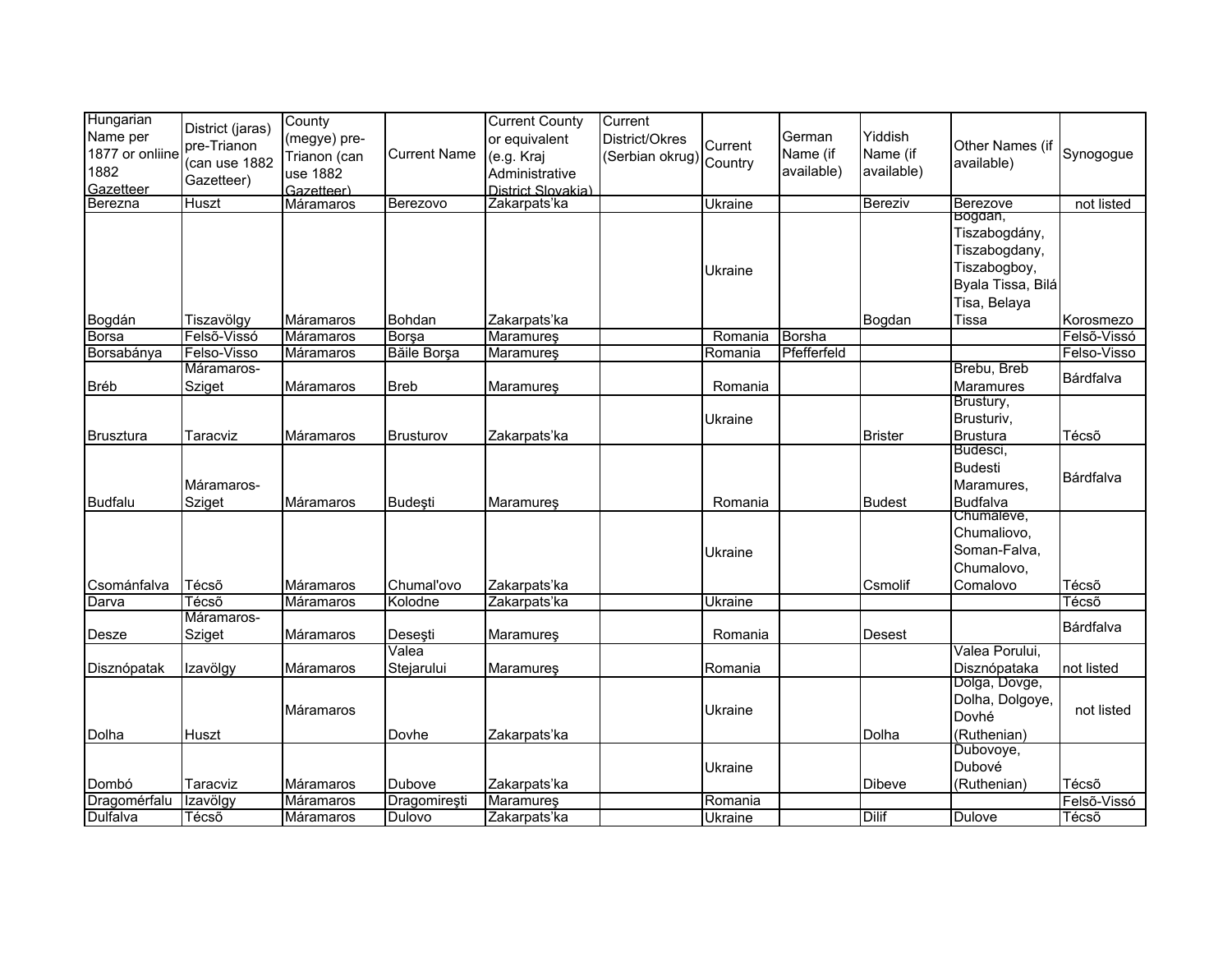| Hungarian<br>Name per<br>1877 or onliine<br>1882<br>Gazetteer | District (jaras)<br>pre-Trianon<br>(can use 1882<br>Gazetteer) | County<br>(megye) pre-<br>Trianon (can<br>use 1882<br>Gazetteer) | <b>Current Name</b>        | <b>Current County</b><br>or equivalent<br>(e.g. Kraj<br>Administrative<br>District Slovakia) | Current<br>District/Okres<br>(Serbian okrug) Country | Current | German<br>Name (if<br>available) | Yiddish<br>Name (if<br>available) | Other Names (if<br>available)                                                                        | Synogogue            |
|---------------------------------------------------------------|----------------------------------------------------------------|------------------------------------------------------------------|----------------------------|----------------------------------------------------------------------------------------------|------------------------------------------------------|---------|----------------------------------|-----------------------------------|------------------------------------------------------------------------------------------------------|----------------------|
| Falu-<br>Bustyaháza                                           | Técsõ                                                          | Máramaros                                                        | Bushtyno                   | Zakarpats'ka                                                                                 |                                                      | Ukraine |                                  |                                   | Bushtina,<br>Buštino,<br>Bushtyna,<br>Bushtino,<br>Bustyháza                                         | Técsõ                |
| Falu-Sugatag                                                  | Máramaros-<br><b>Sziget</b>                                    | Máramaros                                                        | Satu Şugatag               | Maramureş                                                                                    |                                                      | Romania |                                  | Sugatag                           | Satsugatag                                                                                           | Bárdfalva            |
| Farkasrév                                                     | Máramaros-<br>Sziget                                           | Máramaros                                                        | Vadu Izei                  | Maramureş                                                                                    |                                                      | Romania |                                  | Wad                               | Vad, Farkasicy,<br>Vad Maramures                                                                     | Bárdfalva            |
| Fejérfalva                                                    | Máramaros-<br>Sziget                                           | Máramaros                                                        | Fereşti                    | Maramureş                                                                                    |                                                      | Romania |                                  | Ferest                            |                                                                                                      | Bárdfalva            |
| Felső-Bisztra                                                 | Ökörmező                                                       | Máramaros                                                        | Verkhniy<br><b>Bystryy</b> | Zakarpats'ka                                                                                 |                                                      | Ukraine |                                  |                                   | Felsöbisztra,<br>Verchnja<br>Bystryj, Vysny<br>Bistre, Vishni<br><b>Bystry</b>                       | Szinevér             |
| Felső-<br>Kalinfalu                                           | Máramaros-<br>Sziget                                           | Máramaros                                                        | Călinești                  | Maramureş                                                                                    |                                                      | Romania |                                  | Kalinest                          |                                                                                                      | Bárdfalva            |
| Felső-Róna                                                    | Tiszavölgy                                                     | Máramaros                                                        | Rona de Sus                | <b>Maramures</b>                                                                             |                                                      | Romania |                                  | Ober Rina                         |                                                                                                      | Máramaros-<br>Sziget |
| Felső-<br>Szelistye                                           | Izavölgy                                                       | Máramaros                                                        | Săliștea de<br>Sus         | Maramureş                                                                                    |                                                      | Romania |                                  |                                   | Săliște-de-Sus                                                                                       | Felső-Vissó          |
| Felső-Vissó                                                   | Felső-Vissó                                                    | Máramaros                                                        | Vişeu de Sus               | <b>Maramures</b>                                                                             |                                                      | Romania | Oberwischa<br>u                  | Arsita                            | Visuel de-Sus,<br>Vișeul de Sus,<br>Vişeul, Vişeu,<br>Vişăul-de-Sus,<br>Vişăuel-de-Sus,<br>Felsövisó | Felső-Vissó          |
| Ferencvölgy                                                   | Técsõ                                                          | Máramaros                                                        | Teceu Mic                  | Maramureş                                                                                    |                                                      | Romania | Franzensth<br>al                 |                                   |                                                                                                      | Técsõ                |
| Gánya                                                         | <b>Taracviz</b>                                                | Máramaros                                                        | Ganichi                    | Zakarpats'ka                                                                                 |                                                      | Ukraine |                                  | Ganics                            | Ganychi, Ganiče Técső                                                                                |                      |
| Gyulafalu                                                     | Máramaros-<br>Sziget                                           | Máramaros                                                        | Giulești                   | <b>Maramures</b>                                                                             |                                                      | Romania |                                  | Julest                            |                                                                                                      | Bárdfalva            |
| Handal-<br>Bustyaháza                                         | Técsõ                                                          | Máramaros                                                        | Bushtyno                   | Zakarpats'ka                                                                                 |                                                      | Ukraine |                                  |                                   | Bushtina,<br>Buštino,<br>Bushtyna,<br>Bushtino,<br>Bustyháza                                         | Técsõ                |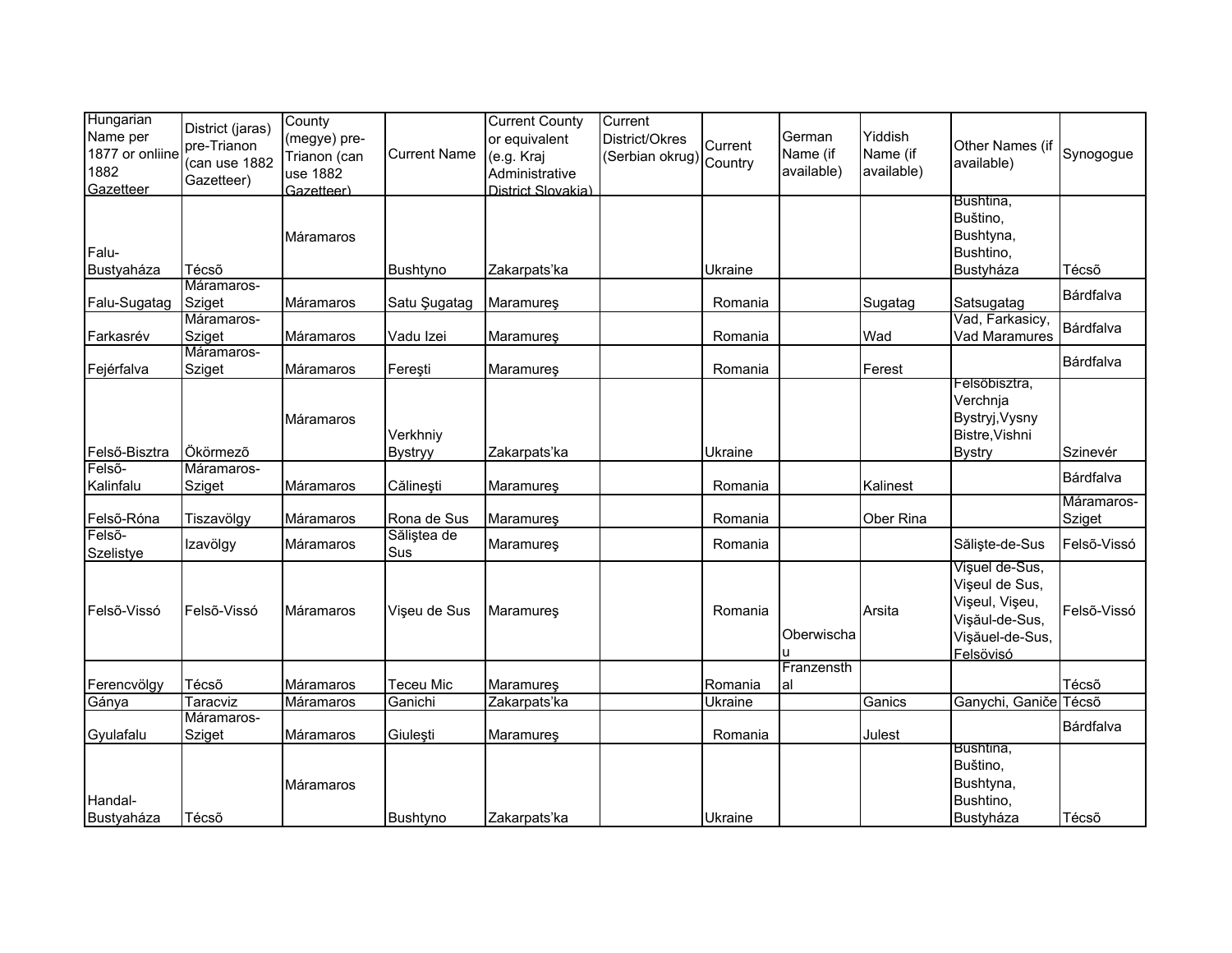| Hungarian<br>Name per<br>1877 or onliine<br>1882<br>Gazetteer | District (jaras)<br>pre-Trianon<br>(can use 1882<br>Gazetteer) | County<br>(megye) pre-<br>Trianon (can<br>use 1882<br>Gazetteer) | <b>Current Name</b>                | <b>Current County</b><br>or equivalent<br>(e.g. Kraj<br>Administrative<br>District Slovakia) | Current<br>District/Okres<br>(Serbian okrug) Country | Current            | German<br>Name (if<br>available) | Yiddish<br>Name (if<br>available) | Other Names (if<br>available)                                                          | Synogogue            |
|---------------------------------------------------------------|----------------------------------------------------------------|------------------------------------------------------------------|------------------------------------|----------------------------------------------------------------------------------------------|------------------------------------------------------|--------------------|----------------------------------|-----------------------------------|----------------------------------------------------------------------------------------|----------------------|
| Herincse                                                      | Huszt                                                          | Máramaros                                                        | Horinchovo                         | Zakarpats'ka                                                                                 |                                                      | Ukraine            |                                  | Horints                           | Gorinchovo,<br>Horinčovo,<br>Horinchove,<br>Hornicovo<br>(Ruthenian)                   | not listed           |
|                                                               | Máramaros-                                                     |                                                                  |                                    |                                                                                              |                                                      |                    |                                  |                                   |                                                                                        | Bárdfalva            |
| Hernécs<br>Hosszúmező                                         | Sziget<br>Máramaros-<br>Sziget                                 | Máramaros<br>Máramaros                                           | Hărnicești<br>Cîmpulung la<br>Tisa | Maramureş<br><b>Maramures</b>                                                                |                                                      | Romania<br>Romania |                                  | Depolya                           | Câmpulung-pe-<br>Tisa.<br>Câmpulung-la<br>Tisa                                         | Máramaros-<br>Sziget |
|                                                               | Máramaros-                                                     |                                                                  |                                    |                                                                                              |                                                      |                    |                                  |                                   |                                                                                        | Bárdfalva            |
| Hotinka                                                       | Sziget                                                         | Máramaros                                                        | Hoteni                             | Maramureş                                                                                    |                                                      | Romania            |                                  |                                   |                                                                                        |                      |
| Huszt                                                         | Huszt                                                          | Máramaros                                                        | Khust                              | Zakarpats'ka                                                                                 |                                                      | Ukraine            |                                  | Chust<br>Nankif                   | Hust, Guszt                                                                            | not listed           |
| Husztköz                                                      | Huszt<br>Ökörmező                                              | Máramaros                                                        | Nankovo<br>Izki                    | Zakarpats'ka<br>Zakarpats'ka                                                                 |                                                      | Ukraine            |                                  |                                   |                                                                                        | not listed           |
| Iszka<br>Iza                                                  | Huszt                                                          | Máramaros<br><b>Máramaros</b>                                    | Iza                                | Zakarpats'ka                                                                                 |                                                      | Ukraine<br>Ukraine |                                  | Iska                              | Iska, Izky                                                                             | not listed           |
| Jód                                                           | Izavölgy                                                       | Máramaros                                                        | leud                               | Maramures                                                                                    |                                                      | Romania            |                                  |                                   | Jeud, Jod, Yoed Felső-Vissó                                                            |                      |
|                                                               |                                                                |                                                                  |                                    |                                                                                              |                                                      | Ukraine            |                                  |                                   | nopyietskaya<br>Polyana,<br>Kobyleska<br>Polyana,<br>Kobylecká<br>Polana,<br>Kobiletsa |                      |
| Kabola-                                                       |                                                                |                                                                  | Kobylets'ka                        |                                                                                              |                                                      |                    |                                  | Polien-                           | Polyana,                                                                               | Máramaros-           |
| Polyána                                                       | Tiszavölgy                                                     | Máramaros                                                        | Polyana                            | Zakarpats'ka                                                                                 |                                                      |                    |                                  | Kabileczky                        | Gyertyanliget                                                                          | Sziget               |
| Kalocsa-<br>Nyegrovec                                         | Ökörmező                                                       | Máramaros                                                        | Negrovets                          | Zakarpats'ka                                                                                 |                                                      | Ukraine            |                                  | Negreviz                          | Felsökalocsa,<br>Negrovec                                                              | not listed           |
| Karácsonfalva                                                 | Tiszavölgy                                                     | Máramaros                                                        | Craciunesti                        | Maramures                                                                                    |                                                      | Romania            |                                  | Krestnif                          | Krechniv,<br>Tizsakarasonyfa Máramaros-<br>Iva, Kresnif                                | Sziget               |
| Kelecseny                                                     | Ökörmező                                                       | Máramaros                                                        | Kelechin                           | Zakarpats'ka                                                                                 |                                                      | Ukraine            |                                  | Kalacsin                          | Kelechyn,<br>Kelecin                                                                   | not listed           |
| Kereczke                                                      | Huszt                                                          | Máramaros                                                        | Kerets'ky                          | Zakarpats'ka                                                                                 |                                                      | Ukraine            |                                  | Kereczky                          | Keretski,<br>Keretsky,<br>Keregky,<br>Kerecke                                          | not listed           |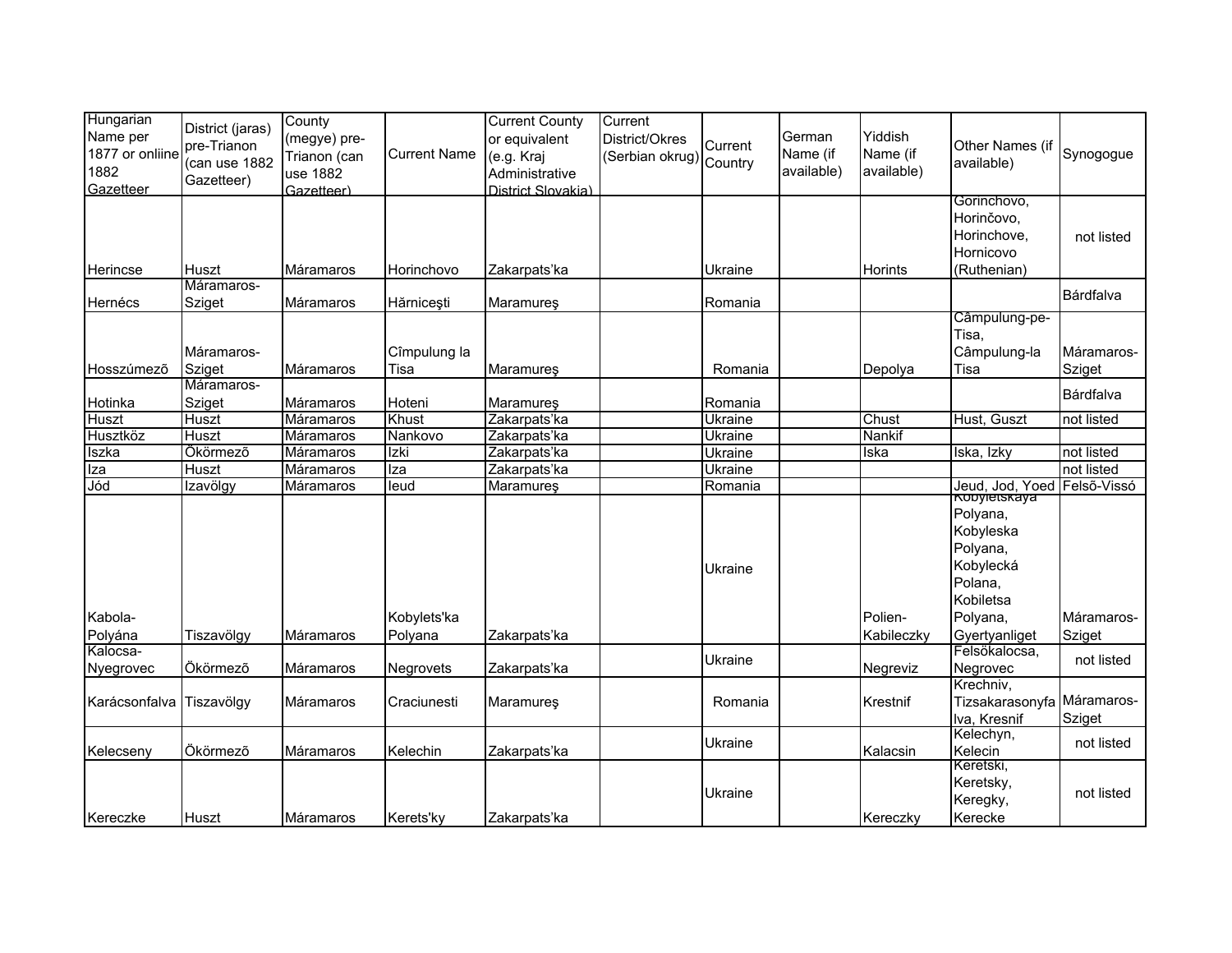| Hungarian<br>Name per<br>1877 or onliine<br>1882<br>Gazetteer | District (jaras)<br>pre-Trianon<br>(can use 1882<br>Gazetteer) | County<br>(megye) pre-<br>Trianon (can<br>use 1882<br>Gazetteer) | <b>Current Name</b>   | <b>Current County</b><br>or equivalent<br>(e.g. Kraj<br>Administrative<br>District Slovakia) | Current<br>District/Okres<br>(Serbian okrug) Country | Current | German<br>Name (if<br>available) | Yiddish<br>Name (if<br>available) | Other Names (if<br>available)                                                   | Synogogue            |
|---------------------------------------------------------------|----------------------------------------------------------------|------------------------------------------------------------------|-----------------------|----------------------------------------------------------------------------------------------|------------------------------------------------------|---------|----------------------------------|-----------------------------------|---------------------------------------------------------------------------------|----------------------|
| Keselymező                                                    | Técsõ                                                          | Máramaros                                                        | Koshel'ovo            | Zakarpats'ka                                                                                 |                                                      | Ukraine |                                  | Kasely                            | Koselovo,<br>Koshelëvo,<br>Kokolevo,<br>Kosheleve,<br>Kosheliovo,<br>Koshelyovo | not listed           |
| Királymező                                                    | Taraczviz                                                      | Máramaros                                                        | Ust'-Chorna           | Zakarpats'ka                                                                                 |                                                      | Ukraine |                                  |                                   |                                                                                 | Técső                |
| Kis-Bocsno                                                    | Tiszavölgy                                                     | Máramaros                                                        | Bocicoiel             | Maramures                                                                                    |                                                      | Romania |                                  |                                   |                                                                                 | Maramaros-<br>Sziget |
| Kis-Lonka                                                     | Tiszavölgy                                                     | Máramaros                                                        | Lunca la Tisa         | Maramures                                                                                    |                                                      | Romania |                                  |                                   | Lunca La Tisa,<br>Luh, Leh, Lug                                                 | Máramaros-<br>Sziget |
| Konyha                                                        | Izavölgy                                                       | Máramaros                                                        | Bogdan Vodă           | Maramureş                                                                                    |                                                      | Romania |                                  |                                   | Izakonyha,<br>Cuhea                                                             | Felső-Vissó          |
| Kõrösmezõ                                                     | Tiszavölgy                                                     | Máramaros                                                        | Yasinya               | Zakarpats'ka                                                                                 |                                                      | Ukraine |                                  |                                   | Kereshmeze, Ya<br>sina, Jasina, Jasi<br>ńa, Jaszinya                            | Kõrösmezõ            |
|                                                               |                                                                |                                                                  |                       |                                                                                              |                                                      |         |                                  |                                   | Dragovo,<br>Drahove,<br>Drahova                                                 |                      |
| Kövesliget                                                    | Técsõ                                                          | Máramaros                                                        | Drahovo               | Zakarpats'ka                                                                                 |                                                      | Ukraine |                                  | Drahiv                            | (Ruthenian)                                                                     | Técsõ<br>Máramaros-  |
| Közép-Apsa                                                    | Sziget                                                         | Máramaros                                                        | Sredneye<br>Vodyanoye | Zakarpats'ka                                                                                 |                                                      | Ukraine |                                  |                                   |                                                                                 | Sziget               |
| Közép-Visó                                                    | Felső-Vissó                                                    | Máramaros                                                        | Vişeu de<br>Mijloc    | Maramureş                                                                                    |                                                      | Romania | Mittelwischa<br>u                |                                   |                                                                                 | Felső-Vissó          |
| Krácsfalva                                                    | Máramaros-<br>Sziget                                           | Máramaros                                                        | Cracești              | Maramureş                                                                                    |                                                      | Romania |                                  |                                   | Mara                                                                            | Bárdfalva            |
|                                                               | Técsõ                                                          |                                                                  |                       |                                                                                              |                                                      | Ukraine |                                  | Kricsif                           | Krichëvo,<br>Krichovo,<br>Krychove,<br>Kricovo                                  | Técsõ                |
| Kricsfalva                                                    |                                                                | Máramaros                                                        | Krychovo              | Zakarpats'ka                                                                                 |                                                      |         |                                  |                                   | Kushnitsa,                                                                      |                      |
| Kusnica                                                       | Huszt                                                          | Máramaros                                                        | Kushnytsya            | Zakarpats'ka                                                                                 |                                                      | Ukraine |                                  | Kusnicza                          | Kušnice,<br>Kushnitse,<br>Kusnive                                               | not listed           |
| Leordina                                                      | Felső-Vissó                                                    | Máramaros                                                        | Leordina              | Maramures                                                                                    |                                                      | Romania |                                  |                                   |                                                                                 | not listed           |
| Lipcse                                                        | Huszt                                                          | Máramaros                                                        | Lypcha                | Zakarpats'ka                                                                                 |                                                      | Ukraine |                                  | Lipsa                             | Lipča, Lipsha,<br>Lipse, Lipša,<br>Lipcha                                       | not listed           |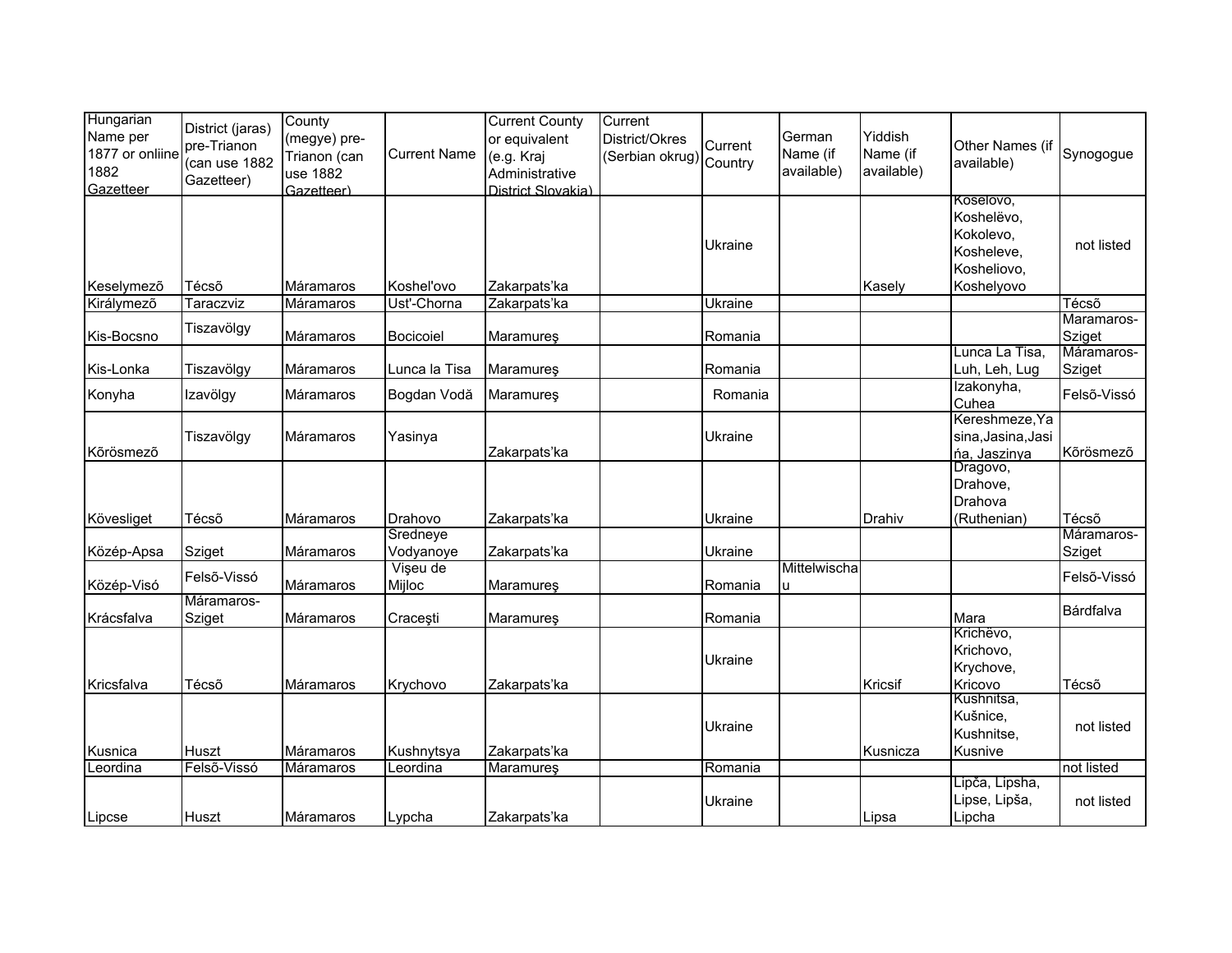| Hungarian<br>Name per<br>1877 or onliine<br>1882<br>Gazetteer | District (jaras)<br>pre-Trianon<br>(can use 1882<br>Gazetteer) | County<br>(megye) pre-<br>Trianon (can<br>use 1882<br>Gazetteer) | <b>Current Name</b>         | <b>Current County</b><br>or equivalent<br>(e.g. Kraj<br>Administrative<br>District Slovakia) | Current<br>District/Okres<br>(Serbian okrug) Country | Current        | German<br>Name (if<br>available) | Yiddish<br>Name (if<br>available) | Other Names (if<br>available)                                                                                                                         | Synogogue            |
|---------------------------------------------------------------|----------------------------------------------------------------|------------------------------------------------------------------|-----------------------------|----------------------------------------------------------------------------------------------|------------------------------------------------------|----------------|----------------------------------|-----------------------------------|-------------------------------------------------------------------------------------------------------------------------------------------------------|----------------------|
| Lipcse-<br>Polyána                                            | Huszt                                                          | Máramaros                                                        | Lypets'ka<br>Polyana        | Zakarpats'ka                                                                                 |                                                      | Ukraine        |                                  | Polien-Lipsa                      | Lipcsemezo,<br>Lipetskaya<br>Polyana,<br>Lipetska<br>Polyana,<br>Lipecka Palana                                                                       | not listed           |
| Lozánszka                                                     | Ökörmező                                                       | Máramaros                                                        | Lozvanskiv                  | Zakarpats'ka                                                                                 |                                                      | Ukraine        |                                  | Lizansk                           | Lozyans'kyy,<br>Lozanskoye,<br>Lozianskiy,<br>Lozansky<br>(Ruthenian),<br>Cserjés                                                                     | not listed           |
| Majdánka                                                      | Ökörmező                                                       | Máramaros                                                        | Maydan                      | Zakarpats'ka                                                                                 |                                                      | <b>Ukraine</b> |                                  | Maidan                            | Majdan                                                                                                                                                | Szinevér             |
| Máramaros-                                                    |                                                                |                                                                  | Sighetu                     |                                                                                              |                                                      |                |                                  |                                   | Máramarosszige                                                                                                                                        | Máramaros-           |
| Sziget                                                        | Local Govt                                                     | Máramaros                                                        | Marmatiei                   | Maramureş                                                                                    |                                                      | Romania        |                                  |                                   |                                                                                                                                                       | Sziget               |
| Mikolapatak                                                   | Izavölgy                                                       | Máramaros                                                        | Văleni                      | Maramureş                                                                                    |                                                      | Romania        |                                  |                                   | Valyeny                                                                                                                                               | Bárdfalva            |
| Mojszin                                                       | Felső-Vissó                                                    | Máramaros                                                        | Moisei                      | <b>Maramures</b>                                                                             |                                                      | Romania        |                                  |                                   | Moiseu                                                                                                                                                | Felső-Vissó          |
| Nagy-Bocskó                                                   | Tiszavölgy                                                     | <b>Máramaros</b>                                                 | Bocicoiu Mare               | <b>Maramures</b>                                                                             |                                                      | Romania        |                                  | Bitshkuf/Bych<br>kov/Bicskof      | Nagybocskó,<br>Bocicoiul Mare,<br>Nagy Bochksa                                                                                                        | Máramaros-<br>Sziget |
| Nagy-Bocskó                                                   | Tiszavölgy                                                     | Máramaros                                                        | Velyikyiy<br><b>Bychkiv</b> | Zakarpats'ka                                                                                 |                                                      | Ukraine        |                                  | kov/Bicskof                       | Velikiy Bochkov,<br>Veliký Bočkov,<br>Vel Bockov,<br>Bitshkuf/Bych $ _{\sf Novyy}$ Boksko,<br>Nagy Bocska,<br>Nad Bochko,<br>Bockov Velke.<br>Bochkuv | Máramaros-<br>Sziget |
|                                                               |                                                                |                                                                  |                             |                                                                                              |                                                      |                |                                  |                                   | Nagykirva,                                                                                                                                            |                      |
| Nagy-Kirva                                                    | Taracviz                                                       | Máramaros                                                        | Kriva                       | Zakarpats'ka                                                                                 |                                                      | Ukraine        |                                  | Krive                             | Krivoye; Kryva                                                                                                                                        | Técsõ                |
| Nánfalva                                                      | Izavölgy                                                       | Máramaros                                                        | Nănești                     | Maramureş                                                                                    |                                                      | Romania        |                                  | Nanest                            |                                                                                                                                                       | Bárdfalva            |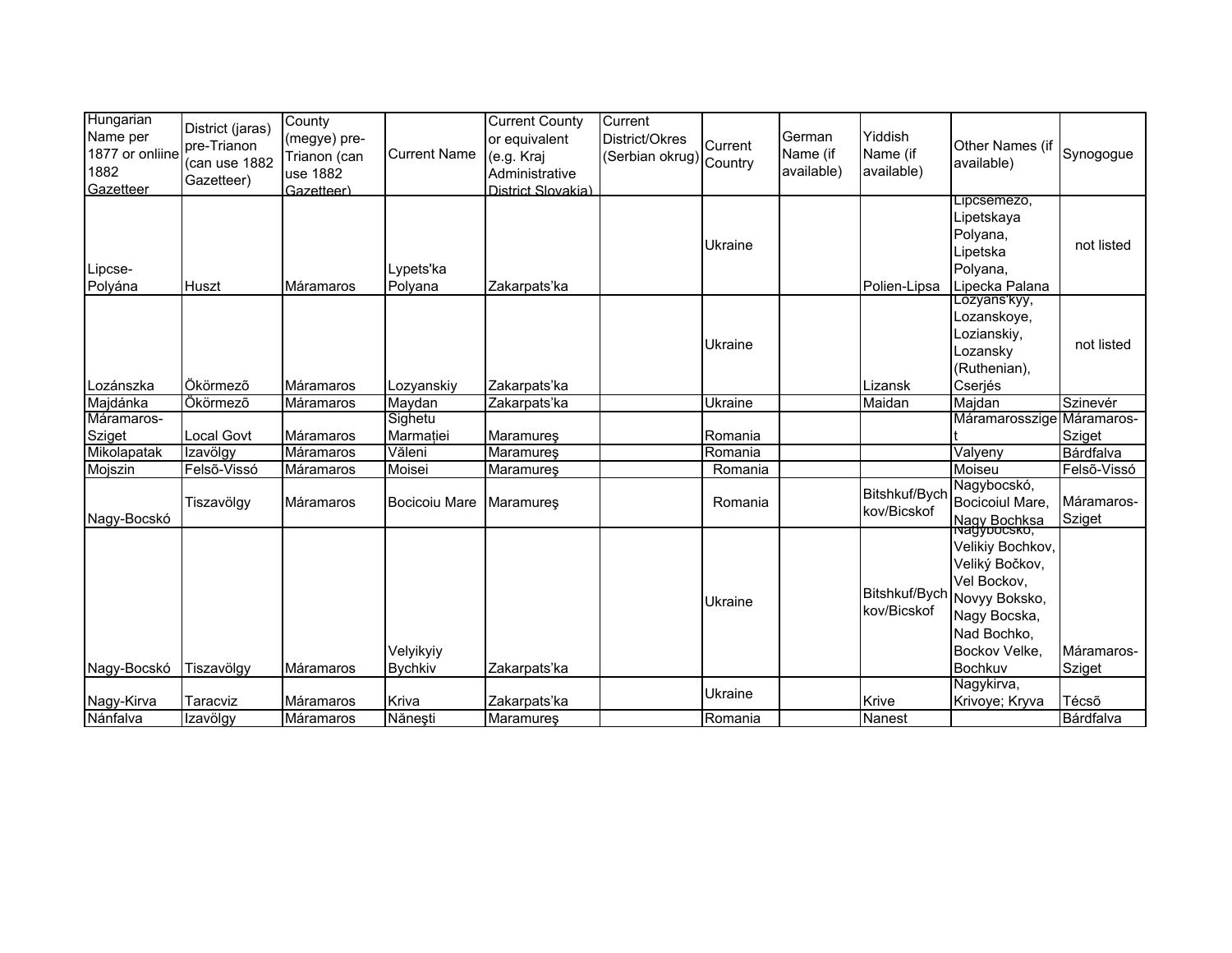| Hungarian       | District (jaras) | County           |                     | <b>Current County</b> | Current                 |         |            |               |                            |             |
|-----------------|------------------|------------------|---------------------|-----------------------|-------------------------|---------|------------|---------------|----------------------------|-------------|
| Name per        | pre-Trianon      | (megye) pre-     |                     | or equivalent         | District/Okres          | Current | German     | Yiddish       | Other Names (if            |             |
| 1877 or onliine | (can use 1882    | Trianon (can     | <b>Current Name</b> | (e.g. Kraj            | (Serbian okrug) Country |         | Name (if   | Name (if      | available)                 | Synogogue   |
| 1882            | Gazetteer)       | use 1882         |                     | Administrative        |                         |         | available) | available)    |                            |             |
| Gazetteer       |                  | Gazetteer)       |                     | District Slovakia)    |                         |         |            |               | <del>ivemeunokia,</del>    |             |
|                 |                  |                  |                     |                       |                         |         |            |               | Nimets'ka-                 |             |
|                 |                  |                  |                     |                       |                         |         |            |               | Mokra,                     |             |
|                 |                  |                  |                     |                       |                         |         |            |               | Nemetskaya                 |             |
|                 |                  |                  |                     |                       |                         |         |            |               | Mokra,                     |             |
|                 |                  |                  |                     |                       |                         | Ukraine |            |               | Německá                    |             |
|                 |                  |                  |                     |                       |                         |         |            |               | Mokrá,                     |             |
|                 |                  |                  |                     |                       |                         |         |            |               | Nimetska                   |             |
|                 |                  |                  |                     |                       |                         |         | Deutsch-   | Mokra         | Mokra, Mokre,              |             |
| Német-Mokra     | Taracviz         | Máramaros        | Komsomol'sk         | Zakarpats'ka          |                         |         | Mokra      | Germani       | Nemecka Mokra Técső        |             |
| Nyágova         | Taracviz         | Máramaros        | Dobryanskoye        | Zakarpats'ka          |                         | Ukraine |            | Olkhovtsy     |                            | Técsõ       |
|                 |                  |                  |                     |                       |                         |         |            |               | Mezhgor'ye,                |             |
|                 |                  |                  |                     |                       |                         | Ukraine |            |               | Mizhgirya,                 |             |
|                 |                  |                  |                     |                       |                         |         |            |               | Volovo,                    |             |
| Ökörmező        | Ökörmező         | Máramaros        | Mizhhir"ya          | Zakarpats'ka          |                         |         |            | Volovo        | Volovets,                  | Szinevér    |
| Petrova         | Felső-Vissó      | <b>Máramaros</b> | Petrova             | Maramures             |                         | Romania |            |               |                            | Felső-Vissó |
| Petrova és      | Felső-Vissó      |                  |                     |                       |                         |         |            |               |                            | Felső-Vissó |
| <b>Bisztra</b>  |                  | Máramaros        | <b>Bistra</b>       | Maramureş             |                         | Romania |            | <b>Bistro</b> | Fülöpfalva,                |             |
| Pilipec         | Ökörmező         | Máramaros        | Pilipets            | Zakarpats'ka          |                         | Ukraine |            | Filipetz      | Pylypets, Filipec Szinevér |             |
|                 |                  |                  |                     |                       |                         |         |            |               | Pereszlö.                  |             |
| Priszlop        | Ökörmező         | Máramaros        | Prislop             | Zakarpats'ka          |                         | Ukraine |            | Prislop       | Pryslip                    | Szinevér    |
| Remete          | Técsõ            | Máramaros        | Remeți              | Maramureş             |                         | Romania |            |               |                            | Técső       |
| Ricska          | Ökörmező         | Máramaros        | Rechka              | Zakarpats'ka          |                         | Ukraine |            | Ricske        | Richka                     | Szinevér    |
|                 |                  |                  |                     |                       |                         |         |            |               | Repino,                    |             |
|                 |                  |                  |                     |                       |                         |         |            |               | Repynne,                   |             |
|                 |                  |                  |                     |                       |                         | Ukraine |            |               | Repenye,                   |             |
| Ripinye         | Ökörmező         | Máramaros        | Repinnoye           | Zakarpats'ka          |                         |         |            | Ripina        | Repinné                    | Szinevér    |
|                 |                  |                  |                     |                       |                         |         |            |               | Lisichevo,                 |             |
|                 |                  |                  |                     |                       |                         | Ukraine |            |               | Lysycheve,                 |             |
|                 |                  |                  |                     |                       |                         |         |            |               | Lysychovo,                 |             |
| Rókamező        | <b>Huszt</b>     | Máramaros        | Lysychovo           | Zakarpats'ka          |                         |         |            | Lisitse       | Lisicovo                   | not listed  |
| Rónaszék        | Tiszavölgy       | Máramaros        | Costiui             | Maramures             |                         | Romania |            |               | Costini                    | not listed  |
| Roztoka         | Ökörmező         | Máramaros        | Rostoka             | Zakarpats'ka          |                         | Ukraine |            | Rustuka       | Roztoka                    | unknown     |
|                 | Felső-Vissó      |                  |                     |                       |                         |         |            |               | Krivei, Ordszko,           |             |
| Ruszkova        |                  | Máramaros        | Repedea             | Maramureş             |                         | Romania |            | Petreve       | Rusz-Kirva                 | Munkacs     |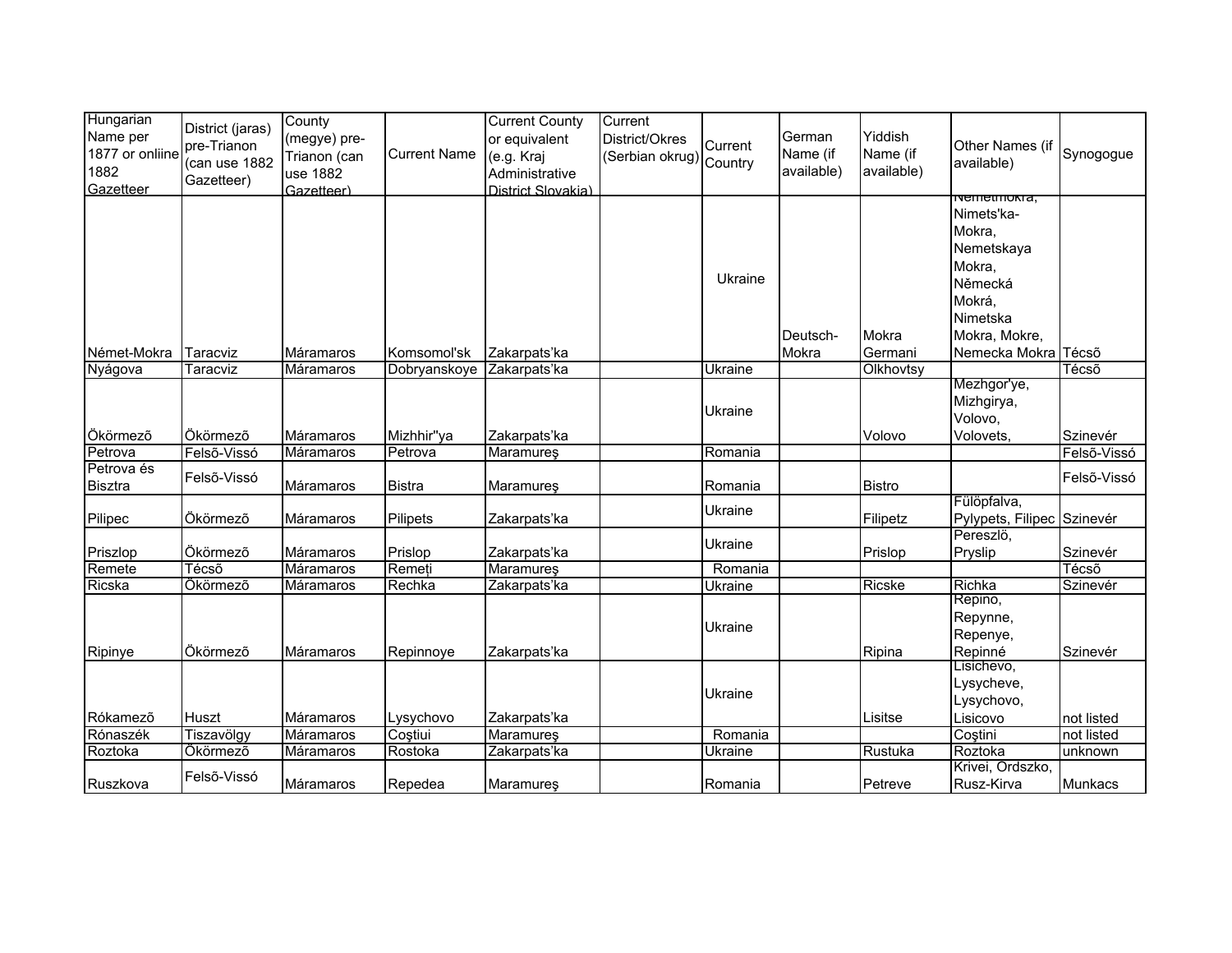| Hungarian<br>Name per<br>1877 or onliine<br>1882 | District (jaras)<br>pre-Trianon<br>(can use 1882 | County<br>(megye) pre-<br>Trianon (can<br>use 1882 | <b>Current Name</b>        | <b>Current County</b><br>or equivalent<br>(e.g. Kraj<br>Administrative | Current<br>District/Okres<br>(Serbian okrug) Country | Current | German<br>Name (if<br>available) | Yiddish<br>Name (if<br>available) | Other Names (if<br>available) | Synogogue   |
|--------------------------------------------------|--------------------------------------------------|----------------------------------------------------|----------------------------|------------------------------------------------------------------------|------------------------------------------------------|---------|----------------------------------|-----------------------------------|-------------------------------|-------------|
| Gazetteer                                        | Gazetteer)                                       | Gazetteer)                                         |                            | District Slovakia)                                                     |                                                      |         |                                  |                                   |                               |             |
|                                                  |                                                  |                                                    |                            |                                                                        |                                                      |         |                                  |                                   | πανασπισεσ,<br>Rusz-Polyna,   |             |
|                                                  |                                                  |                                                    |                            |                                                                        |                                                      |         |                                  |                                   | Vermeziv,                     |             |
|                                                  |                                                  |                                                    |                            |                                                                        |                                                      |         |                                  |                                   | Ruszko-                       |             |
|                                                  |                                                  |                                                    |                            |                                                                        |                                                      |         |                                  |                                   | Polyana,                      |             |
|                                                  |                                                  |                                                    |                            |                                                                        |                                                      |         |                                  |                                   | Carnatin, Polien              |             |
|                                                  | Felső-Vissó                                      |                                                    |                            |                                                                        |                                                      |         |                                  |                                   | Risceve,                      |             |
|                                                  |                                                  |                                                    |                            |                                                                        |                                                      |         |                                  |                                   | Poienele de sub               |             |
|                                                  |                                                  |                                                    |                            |                                                                        |                                                      |         |                                  |                                   | Munte, Poiene                 |             |
|                                                  |                                                  |                                                    | Poienile de                |                                                                        |                                                      |         |                                  |                                   | de sub Munte,                 |             |
| Ruszpolyána                                      |                                                  | Máramaros                                          | sub Munte                  | Maramures                                                              |                                                      | Romania |                                  |                                   | Rusz-Polyána                  | Ruszpolyána |
|                                                  |                                                  |                                                    |                            |                                                                        |                                                      |         |                                  |                                   | Osandarfalva,                 |             |
|                                                  |                                                  |                                                    |                            |                                                                        |                                                      |         |                                  |                                   | Shandorova,                   |             |
|                                                  |                                                  |                                                    |                            |                                                                        |                                                      | Ukraine |                                  |                                   | Oleksandrivka,                |             |
| Sándorfalva                                      | Técsõ                                            | Máramaros                                          | Aleksandrovka Zakarpats'ka |                                                                        |                                                      |         |                                  | Sandrif                           | Sandrovo                      | not listed  |
|                                                  | Maramaros-                                       |                                                    |                            |                                                                        |                                                      |         | Schattendor                      |                                   |                               |             |
| Somfalva                                         | Sziget                                           | Máramaros                                          | Corneşti                   | Maramureş                                                              |                                                      | Romania |                                  |                                   | Sinfalva                      | Bardfalu    |
|                                                  |                                                  |                                                    |                            |                                                                        |                                                      | Ukraine |                                  |                                   | Saldobosh,                    |             |
| Száldobos                                        | Técsõ                                            | Máramaros                                          | Steblëvka                  | Zakarpats'ka                                                           |                                                      |         |                                  | Saldobus                          | Steblivka                     | not listed  |
| Szaploncza                                       | Máramaros-                                       | Máramaros                                          | Săpânta                    | <b>Maramures</b>                                                       |                                                      | Romania |                                  |                                   | Săpînța,                      | Máramaros-  |
|                                                  | Sziget                                           |                                                    |                            |                                                                        |                                                      |         |                                  |                                   | Szaplonca                     | Sziget      |
|                                                  | Máramaros-                                       | <b>Máramaros</b>                                   | Sărăsău                    |                                                                        |                                                      | Romania |                                  | Sarasau                           |                               | Máramaros-  |
| Szarvaszó                                        | Sziget                                           |                                                    |                            | Maramureş                                                              |                                                      |         |                                  |                                   | Szeklencze,                   | Sziget      |
|                                                  |                                                  |                                                    |                            |                                                                        |                                                      | Ukraine |                                  |                                   | Sokyrnytsia,                  |             |
| Szeklence                                        | Huszt                                            | Máramaros                                          | Sokirnitsa                 | Zakarpats'ka                                                           |                                                      |         |                                  | Sikernica                         | Sekernice                     | not listed  |
|                                                  |                                                  |                                                    |                            |                                                                        |                                                      |         |                                  |                                   | Szeleslonka,                  |             |
|                                                  |                                                  |                                                    |                            |                                                                        |                                                      |         |                                  |                                   | Shiroki Lug,                  |             |
|                                                  |                                                  |                                                    |                            |                                                                        |                                                      | Ukraine |                                  |                                   | Shirokiy Lug,                 |             |
| Széles-Lonka                                     | Taracviz                                         | Máramaros                                          | Shyrokyy Luh               | Zakarpats'ka                                                           |                                                      |         |                                  | Leh                               | Siroky Luh                    | Técsõ       |
|                                                  | Máramaros-                                       |                                                    |                            |                                                                        |                                                      |         |                                  |                                   |                               | Bárdfalva   |
| Szerfalva                                        | Sziget                                           | Máramaros                                          | Sîrbi                      | Maramureş                                                              |                                                      | Romania |                                  | Serb                              | Sârbi                         |             |
|                                                  |                                                  |                                                    |                            |                                                                        |                                                      |         |                                  |                                   | Felsoszinever,                |             |
|                                                  |                                                  |                                                    |                            |                                                                        |                                                      | Ukraine |                                  |                                   | Sinevir, Sinovir,             |             |
| Szinevér                                         | Ökörmező                                         | Máramaros                                          | Synevyr                    | Zakarpats'ka                                                           |                                                      |         |                                  | Seniver                           | Siniyvir                      | Szinevér    |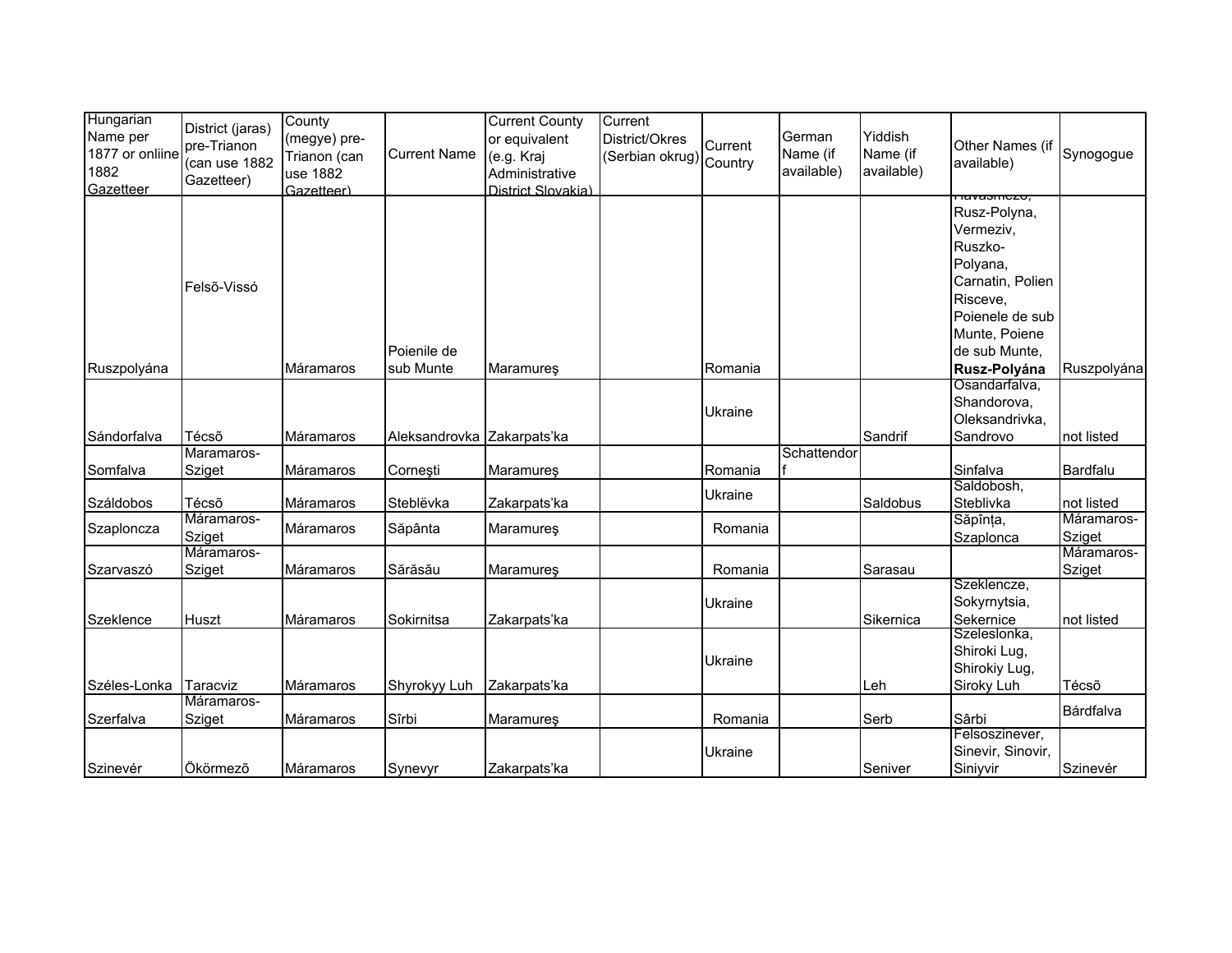| Hungarian          |                  | County       |                            | <b>Current County</b> | Current                 |                 |            |              |                        |            |
|--------------------|------------------|--------------|----------------------------|-----------------------|-------------------------|-----------------|------------|--------------|------------------------|------------|
| Name per           | District (jaras) | (megye) pre- |                            | or equivalent         | District/Okres          |                 | German     | Yiddish      |                        |            |
| 1877 or onliine    | pre-Trianon      | Trianon (can | <b>Current Name</b>        | (e.g. Kraj            |                         | Current         | Name (if   | Name (if     | Other Names (if        | Synogogue  |
| 1882               | (can use 1882    |              |                            |                       | (Serbian okrug) Country |                 | available) | available)   | available)             |            |
| Gazetteer          | Gazetteer)       | use 1882     |                            | Administrative        |                         |                 |            |              |                        |            |
|                    |                  | Gazetteer)   |                            | District Slovakia)    |                         |                 |            |              | <del>omeviiskaya</del> |            |
|                    |                  |              |                            |                       |                         |                 |            |              | Polyana, Siniyvir      |            |
|                    |                  |              |                            |                       |                         |                 |            |              | Polyana, Sinevir-      |            |
|                    |                  |              |                            |                       |                         |                 |            |              | Polyana,               |            |
|                    |                  |              |                            |                       |                         |                 |            |              | Alsószinevér,          |            |
|                    |                  |              |                            |                       |                         | Ukraine         |            |              | Synevyrska             |            |
|                    |                  |              |                            |                       |                         |                 |            |              | Polyana,               |            |
|                    |                  |              |                            |                       |                         |                 |            |              | Sinovirská             |            |
| Szinevér-          |                  |              | Synevyrs'ka                |                       |                         |                 |            |              | Polana                 |            |
| Polyána            | Ökörmező         | Máramaros    | Polyana                    | Zakarpats'ka          |                         |                 |            | Seniver      | (Ruthenian)            | not listed |
| Szlatinka          | Izavölgy         | Máramaros    | Slătioara                  | <b>Maramures</b>      |                         | Romania         |            | Slatina      |                        | Rozavlya   |
| Szolyma            | Ökörmező         | Máramaros    | Soymy                      | Zakarpats'ka          |                         | <u> Ūkraine</u> |            | Soimi        | Sojmy; Soymi           | not listed |
| Szuhabronyka Huszt |                  | Máramaros    | Bron'ka                    | Zakarpats'ka          |                         | Ukraine         |            | Sico-Branko  | Suchá-Bronka           | not listed |
| Talaborfalva       | Técső            | Máramaros    | Tereblya                   | Zakarpats'ka          |                         |                 |            | Tereble      | Terebla                | Técsõ      |
|                    |                  |              |                            |                       |                         | Ukraine         |            |              | Tarasovka,             |            |
|                    |                  |              |                            |                       |                         |                 |            |              | Tarakoz; Teresv        |            |
|                    |                  |              |                            |                       |                         |                 |            |              | a;Teresva              |            |
|                    |                  |              |                            |                       |                         |                 |            |              | ;Teresova;Tarac        |            |
|                    |                  |              |                            |                       |                         |                 |            |              | hkos; Taraczkos;       |            |
|                    |                  |              |                            |                       |                         |                 |            |              | Tarasits; Tarassi      |            |
|                    |                  |              |                            |                       |                         |                 |            |              | wka;Tereselpata        |            |
|                    |                  |              |                            |                       |                         |                 |            |              | k;Tereshel;Teris       |            |
| Taracköz           | Taracviz         | Máramaros    | Tereszva                   | Taraczvizi            |                         | Ukraine         |            | Teresif      | el                     | Técsõ      |
|                    |                  |              |                            |                       |                         |                 |            |              | Tachevo,               |            |
|                    |                  |              |                            |                       |                         |                 |            |              | Tyachevo,              |            |
|                    |                  |              |                            |                       |                         |                 |            |              | Tyachev,               |            |
| Técsõ              | Técsõ            | Máramaros    | Tyachiv                    | Zakarpats'ka          |                         | Ukraine         |            | Tecs         | Tačovo                 | Técsõ      |
| Toronya            | Ökörmező         | Máramaros    | Torun'                     | Zakarpats'ka          |                         | <b>Ukraine</b>  |            | Torn         | Torun                  | Szinevér   |
| Tyuska             | Ökörmező         | Máramaros    | Tyushka                    | Zakarpats'ka          |                         | Ukraine         |            | <b>Tiska</b> | Csuszka, Tuska         | Szinevér   |
| Uglya              | Técsõ            | Máramaros    | Uglya                      | Zakarpats'ka          |                         | Ukraine         |            | Igla         | Uhla                   | Técső      |
| Ujbárd             | Técsõ            | Máramaros    | Novobarovo                 | Zakarpats'ka          |                         | Ukraine         |            |              | Novobarove             | Técsõ      |
|                    |                  |              |                            |                       |                         |                 |            |              | Velikoye               |            |
|                    |                  |              |                            |                       |                         |                 |            |              | Urmezëvo,              |            |
|                    |                  |              |                            |                       |                         |                 |            |              | Russkoe Pole,          |            |
| Urmezõ             | Técsõ            | Máramaros    | Russkoye Pole Zakarpats'ka |                       |                         | Ukraine         |            | Vermezif     | Ruski Pole             | Técsõ      |
|                    |                  |              |                            |                       |                         |                 |            |              | Vuniyevo,              |            |
|                    |                  |              |                            |                       |                         | Ukraine         |            |              | Vonihove,              |            |
| Vajnág             | Técsõ            | Máramaros    | Vonigovo                   | Zakarpats'ka          |                         |                 |            | Vinif        | Vonihofo               | Técsõ      |
|                    |                  |              |                            |                       |                         |                 |            |              |                        |            |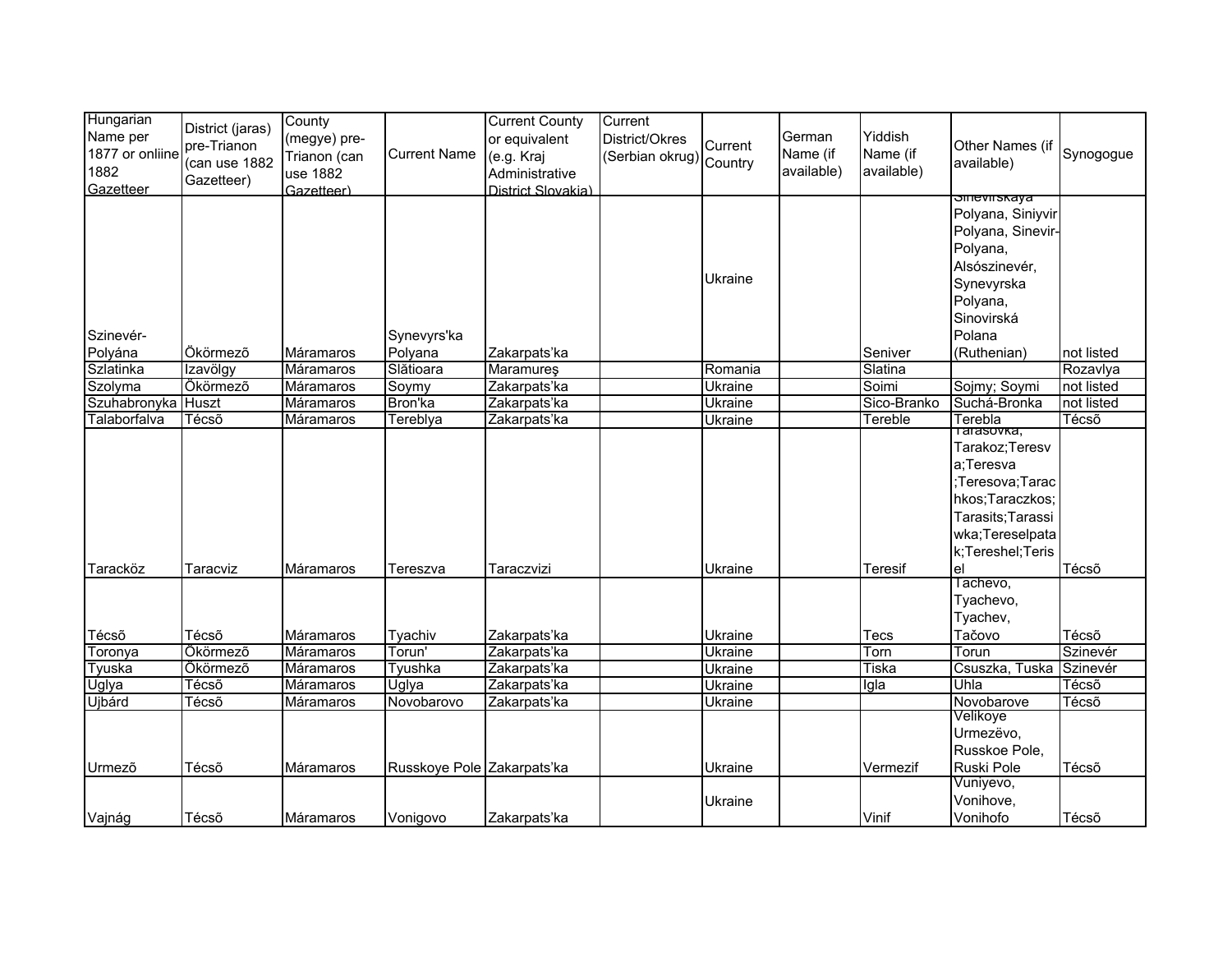| Hungarian<br>Name per<br>1877 or onliine<br>1882<br>Gazetteer | District (jaras)<br>pre-Trianon<br>(can use 1882<br>Gazetteer) | County<br>(megye) pre-<br>Trianon (can<br>use 1882<br>Gazetteer) | <b>Current Name</b>            | <b>Current County</b><br>or equivalent<br>(e.g. Kraj<br>Administrative<br>District Slovakia) | Current<br>District/Okres<br>(Serbian okrug) Country | Current            | German<br>Name (if<br>available) | Yiddish<br>Name (if<br>available) | Other Names (if<br>available)                                                                        | Synogogue             |
|---------------------------------------------------------------|----------------------------------------------------------------|------------------------------------------------------------------|--------------------------------|----------------------------------------------------------------------------------------------|------------------------------------------------------|--------------------|----------------------------------|-----------------------------------|------------------------------------------------------------------------------------------------------|-----------------------|
| Váncsfalva                                                    | Izavölgy                                                       | Máramaros                                                        | Oncești                        | Maramureş                                                                                    |                                                      | Romania            |                                  | Uncsest                           | Vancsfalu                                                                                            | Bárdfalva             |
| Veresmart                                                     | Tiszavölgy                                                     | Máramaros                                                        | Tisa                           | <b>Maramures</b>                                                                             |                                                      | Romania            |                                  |                                   | Virișmort la<br>Tisa, Virișmort,<br>Weresmort                                                        | Máramaros-<br>Sziget  |
| <b>Visk</b>                                                   | Huszt                                                          | Máramaros                                                        | Vyshkove                       | Zakarpats'ka                                                                                 |                                                      | Ukraine            |                                  |                                   | Vishkovo,<br>Vyskovo nad<br>Tisou, Výškovo,<br>Vyshkovo,<br>Viskava                                  | not listed            |
|                                                               |                                                                | Máramaros                                                        |                                |                                                                                              |                                                      |                    | Wischautha                       |                                   |                                                                                                      | Felső-Vissó           |
| Visóvölgy<br>Vucskómező                                       | Izavölgy<br>Ökörmező                                           | Máramaros                                                        | Valea Vişeului<br>Vuchkovoye   | Maramureş<br>Zakarpats'ka                                                                    |                                                      | Romania<br>Ukraine |                                  | Vicski                            | VUCKOVO,<br>Vuchkovo,<br>Vuchkove,<br>Vichkovo,<br>Vuckovo<br>(Ruthenian)<br>Priborzhavskoye         | Szinevér              |
| Zádnya                                                        | Huszt                                                          | Máramaros                                                        | Pryborzhavs'ke Zakarpats'ka    |                                                                                              |                                                      | Ukraine            |                                  | Zadna                             | Zadnye,<br>Zadneye, Zadne<br>(Ruthenian),<br>Zaenya;<br>Zadnya,                                      | not listed            |
| Szász-Régen                                                   | Local Govt                                                     | Maros-Torda                                                      | Reghin                         | Mureş                                                                                        |                                                      | Romania            | Sächsisch-<br>Reen               |                                   | Règen, Sächs<br>Reen,<br>Sachsisch<br>Regen,<br>Reghinul<br>Săshsisch,<br>Reghinul<br>Sângeorgiul de | Szász-<br>Régen       |
| Erdő-Szent-<br>György                                         | Nyerad-<br>Szereda                                             | Maros-Torda                                                      | Sângeorgiu-de- Mureş<br>Pădure |                                                                                              |                                                      | Romania            | Senshartz                        |                                   | Pădure,<br>Sîngeorgiu de<br>Pădure,<br>Sângiorgiul de<br>Pădure,<br>Erdöszentgyörg                   | Erdő-Szent-<br>György |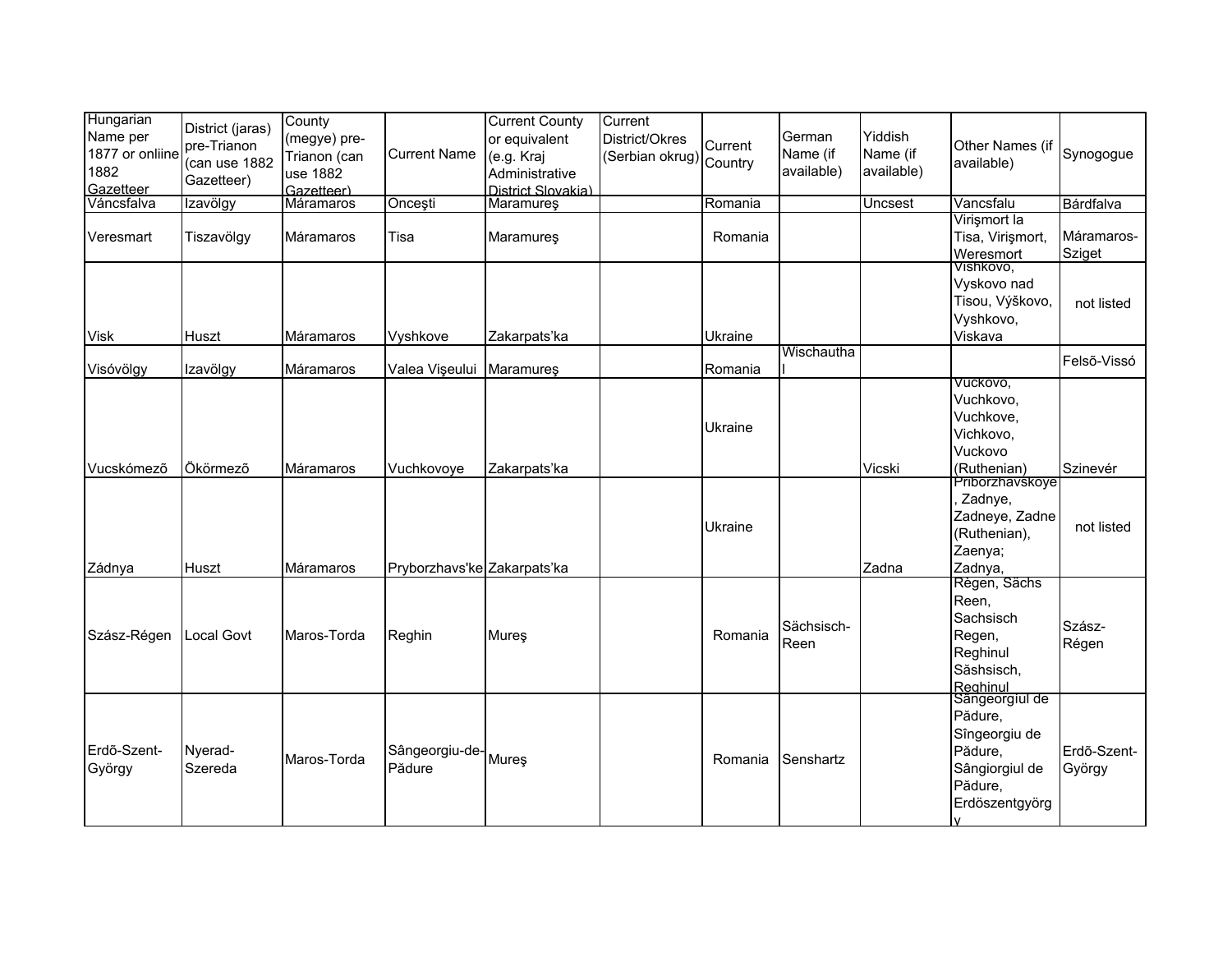| Hungarian<br>Name per<br>1877 or onliine<br>1882<br>Gazetteer | District (jaras)<br>pre-Trianon<br>(can use 1882<br>Gazetteer) | County<br>(megye) pre-<br>Trianon (can<br>use 1882<br>Gazetteer) | <b>Current Name</b>    | <b>Current County</b><br>or equivalent<br>(e.g. Kraj<br>Administrative<br>District Slovakia) | Current<br>District/Okres<br>(Serbian okrug) Country | Current  | German<br>Name (if<br>available) | Yiddish<br>Name (if<br>available) | Other Names (if<br>available)                                                                   | Synogogue           |
|---------------------------------------------------------------|----------------------------------------------------------------|------------------------------------------------------------------|------------------------|----------------------------------------------------------------------------------------------|------------------------------------------------------|----------|----------------------------------|-----------------------------------|-------------------------------------------------------------------------------------------------|---------------------|
| Maros-<br>Vásárhely                                           | Free Royal<br>Town                                             | Maros-Torda                                                      | Târgu-Mureş            | Mureş                                                                                        |                                                      | Romania  | Neumarkt<br>am<br>Mieresch       |                                   | I yrgu-Muresh,<br>Turgul Mures,<br>Tîrgu Mureş,<br>Târgul-Mureş,<br>Muresh, Maros-<br>Vásárhely | Maros-<br>Vásárhely |
| Nyàràd<br>Szereda                                             | Nyàràd<br>Szereda                                              | Maros-Torda                                                      | Miercurea<br>Nirajului | Mures                                                                                        |                                                      | Romania  |                                  |                                   | Mercurea<br>Nirajului,<br>Nyàràdszereda                                                         | Jobbagyfalv<br>a    |
| Boldogasszon                                                  | Nezsider                                                       | Moson                                                            | Frauenkirchen          | Burgenland                                                                                   |                                                      | Austria  | Frauenkirch<br>en                | Frauenkirche<br>n                 |                                                                                                 | Boldogasszo<br>ny   |
| Csuny                                                         | Rajka                                                          | Moson                                                            | Cunovo                 | Bratislavský                                                                                 | Bratislava V                                         | Slovakia |                                  |                                   |                                                                                                 | not listed          |
| Horvát-Járfalu                                                | Rajka                                                          | Moson                                                            | Jarovce                | Bratislavsky                                                                                 | Bratislava V                                         | Slovakia |                                  |                                   |                                                                                                 | not listed          |
| Köpcsény                                                      | Rajka                                                          | Moson                                                            | Kittsee                | Burgenland                                                                                   |                                                      | Austria  |                                  | Kitze                             | Kittsee                                                                                         | Köpcsény            |
|                                                               |                                                                |                                                                  | Mosonmagyar            |                                                                                              |                                                      |          | Altenburg/                       |                                   |                                                                                                 |                     |
| Magyar-Óvár                                                   | Magyar-Óvár                                                    | Moson                                                            | óvár                   | Moson                                                                                        |                                                      | Hungary  | Wieselburg                       |                                   |                                                                                                 | not listed          |
| Moson                                                         | Magyar-Óvár                                                    | Moson                                                            | Mosonmagyar<br>óvár    | Moson                                                                                        |                                                      | Hungary  | Altenburg/<br>Wieselburg         |                                   |                                                                                                 | Moson               |
| Nezsider                                                      | Nezsider                                                       | Moson                                                            | Neusiedl am<br>See     | Burgenland                                                                                   |                                                      | Austria  |                                  |                                   | Niuzalj<br>(Croatian)                                                                           | Boldogasszo<br>ny   |
| Orosvár                                                       | Rajka                                                          | Moson                                                            | Rusovce                | Bratislavský                                                                                 | Bratislava V                                         | Slovakia | Karlburg                         | Karlburg                          | Rusovce,<br>Rosvar<br>(Croatian)                                                                | Orosvár             |
| Rajka                                                         | Rajka                                                          | Moson                                                            | Rajka                  | <b>Moson</b>                                                                                 |                                                      | Hungary  | Ragendorf                        | Ragendorf                         |                                                                                                 | Rajka               |
| Halmágy                                                       | Kõhalom                                                        | Nagy-Küküllő                                                     | Hălmeag                | Brasov                                                                                       |                                                      | Romania  | Halmagen                         |                                   |                                                                                                 | not listed          |
| Balassa-<br>Gyarmat                                           | Balassa-<br>Gyarmat                                            | Nógrád                                                           | Balassagyarm<br>at     | Nógrád                                                                                       |                                                      | Hungary  |                                  | Balasha-<br>Yarmat                |                                                                                                 | Balassa-<br>Gyarmat |
| Balassa-                                                      | Balassa-                                                       |                                                                  | Balassagyarm           |                                                                                              |                                                      |          |                                  |                                   |                                                                                                 | Balassa-            |
| Gyarmat                                                       | Gyarmat                                                        | Nógrád                                                           | lat                    | Nógrád                                                                                       |                                                      | Hungary  |                                  |                                   |                                                                                                 | Gyarmat             |
| Bárna                                                         | Fülek                                                          | Nógrád                                                           | Bárna                  | Nógrád                                                                                       |                                                      | Hungary  |                                  |                                   |                                                                                                 | Salgo-Tarjan        |
| <b>Bercel</b>                                                 | Szirák                                                         | Nógrád                                                           | Bercel                 | Nógrád                                                                                       |                                                      | Hungary  |                                  |                                   |                                                                                                 | Becske              |
| Cered                                                         | Fülek                                                          | Nógrád                                                           | Cered                  | Nógrád                                                                                       |                                                      | Hungary  |                                  |                                   |                                                                                                 | Fülek               |
| Csécse                                                        | Szirák                                                         | Nógrád                                                           | Csécse                 | Nógrád                                                                                       |                                                      | Hungary  |                                  |                                   |                                                                                                 | Csécse              |
| Fülekpüspöki                                                  | Fülek                                                          | Nógrád                                                           | <b>Biskupice</b>       | Banskobystrický                                                                              | Lučenec                                              | Slovakia |                                  |                                   |                                                                                                 | Fülek               |
| Gács                                                          | Gács                                                           | Nógrád                                                           | Halič                  | Banskobystrický                                                                              | Lučenec                                              | Slovakia |                                  |                                   |                                                                                                 | Losoncz-<br>Tugár   |
| Kálló                                                         | Szirák                                                         | Nógrád                                                           | Kálló                  | Nógrád                                                                                       |                                                      | Hungary  |                                  | Kallo                             |                                                                                                 | Szirák              |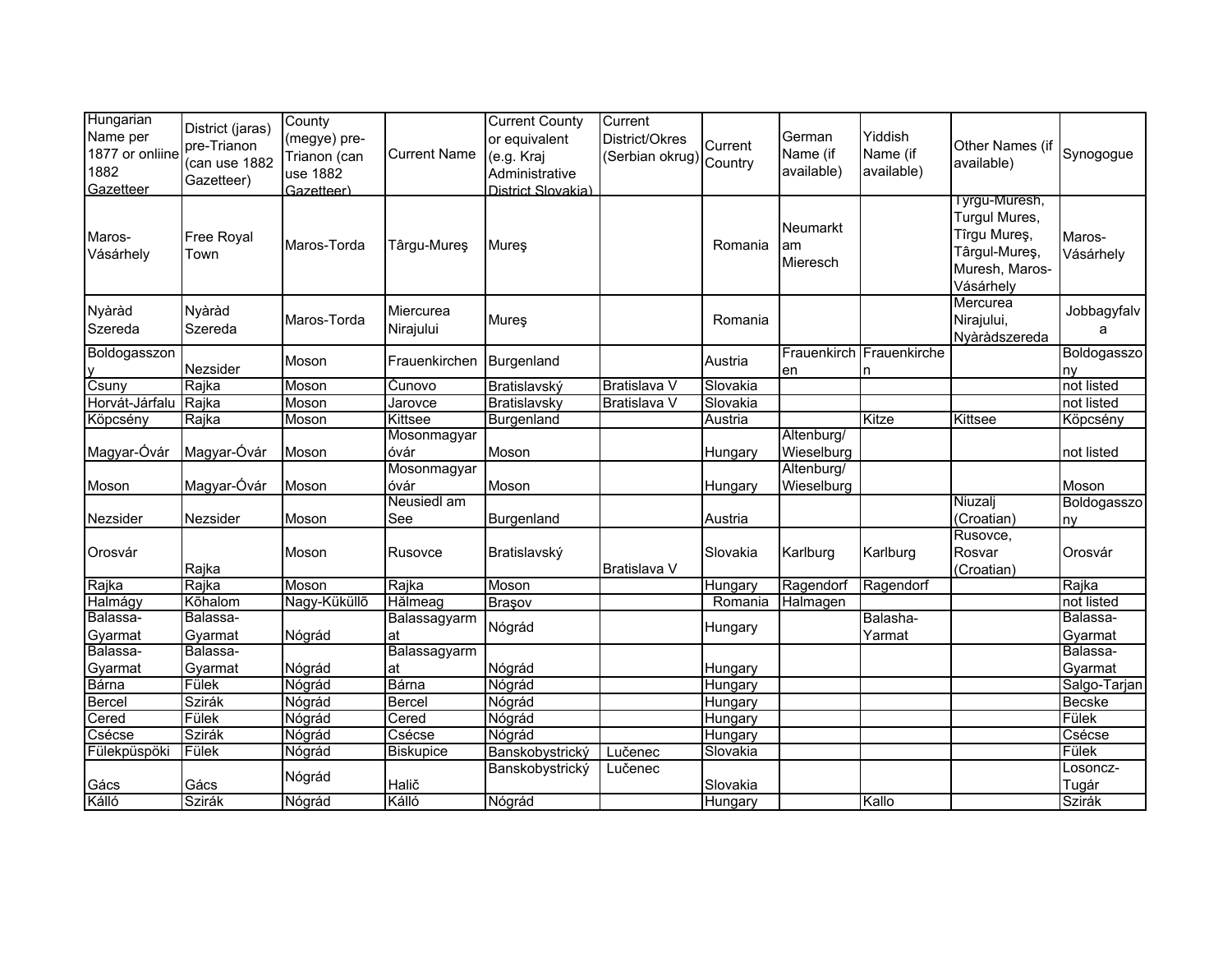| Hungarian<br>Name per                | District (jaras)<br>pre-Trianon | County<br>(megye) pre-                 |                         | <b>Current County</b><br>or equivalent             | Current<br>District/Okres | Current  | German                 | Yiddish                | Other Names (if |              |
|--------------------------------------|---------------------------------|----------------------------------------|-------------------------|----------------------------------------------------|---------------------------|----------|------------------------|------------------------|-----------------|--------------|
| 1877 or onliine<br>1882<br>Gazetteer | (can use 1882<br>Gazetteer)     | Trianon (can<br>use 1882<br>Gazetteer) | <b>Current Name</b>     | (e.g. Kraj<br>Administrative<br>District Slovakia) | (Serbian okrug) Country   |          | Name (if<br>available) | Name (if<br>available) | available)      | Synogogue    |
|                                      | Balassa-                        |                                        |                         |                                                    |                           |          |                        |                        |                 | Balassa-     |
| Kékkő                                | Gyarmat                         | Nógrád                                 | Modrý Kameň             | Banskobystrický                                    | Veľký Krtíš               | Slovakia | Blauenstein            |                        |                 | Gyarmat      |
| Losonc                               | <b>Local Govt</b>               | Nógrád                                 | Lúčenec                 | Banskobystrický                                    | Lučenec                   | Slovakia | Lizenz                 |                        | Losoncz         | Losoncz      |
| Nagy-Oroszi                          | Nógrád                          | Nógrád                                 | Nagyoroszi              | Nógrád                                             |                           | Hungary  |                        |                        |                 | Nagy-Oroszi  |
| Salgó-Tarján                         | Fülek                           | Nógrád                                 | Salgótarján             | Nógrád                                             |                           | Hungary  |                        | Salgotaryan            |                 | Salgó-Tarján |
| Szécsény                             | Szécsény                        | Nógrád                                 | Szécsény                | Nógrád                                             |                           | Hungary  |                        | Setchen                |                 | Szirák       |
| Szirák                               | Szirák                          | Nógrád                                 |                         |                                                    |                           |          |                        |                        |                 | Szirák       |
| Fülek                                | Fülek                           | Nógrád                                 | Fiľakovo                | Banskobystrický                                    | Lučenec                   | Slovakia |                        |                        | Fulek           | Fülek        |
|                                      |                                 |                                        | Dolné                   |                                                    |                           |          |                        |                        |                 |              |
| Alsó-Attrak                          | Galgócz                         | <b>Nyitra</b>                          | Otrokovce               | Trnavský                                           | Hlohovec                  | Slovakia |                        |                        | Alsoattrak      | Galgócz      |
|                                      |                                 |                                        | Dolné                   |                                                    |                           |          |                        |                        |                 |              |
| Alsó-Vásárd                          | Galgócz                         | <b>Nyitra</b>                          | Trhovište               | Trnavský                                           | Hlohovec                  | Slovakia |                        |                        | Alsovasard      | Galgócz      |
|                                      |                                 |                                        |                         |                                                    |                           |          |                        |                        | Alsozele, Alsó- |              |
| Alsó-Zélle                           | Galgócz                         | <b>Nyitra</b>                          | Dolné Zelenice Trnavský |                                                    | Hlohovec                  | Slovakia |                        |                        | Zéle            | not listed   |
| Bajmóc                               | Privigye                        | <b>Nyitra</b>                          | <b>Bojnice</b>          | Trenčiansky                                        | Prievidza                 | Slovakia | Weinitz                |                        | Bajmócz         | Privigye     |
| Bajmócska                            | Galgócz                         | Nyitra                                 | Bojničky                | Trnavský                                           | <b>Hlohovec</b>           | Slovakia |                        |                        |                 | Galgócz      |
| <b>Banka</b>                         | Pöstyén                         | <b>Nyitra</b>                          | <b>Banka</b>            | Trnavský                                           | Piešťany                  | Slovakia |                        |                        |                 | not listed   |
| Bassóc                               | Vág-Ujhely                      | Nyitra                                 | Bašovce                 | Trnavský                                           | Piešťany                  | Slovakia |                        |                        | Bassócz         | Csejthe      |
| Berenc-                              |                                 |                                        |                         |                                                    |                           |          |                        |                        |                 |              |
| Váralja                              | Szenicz                         | Nyitra                                 | Podbranč                | Trnavský                                           | Senica                    | Slovakia |                        |                        | Berencsvaralja  | not listed   |
| Bori                                 | Pöstyén                         | <b>Nyitra</b>                          | Borovce                 | Trnavský                                           | Piešťany                  | Slovakia | Borowitz               |                        |                 | not listed   |
|                                      |                                 |                                        | Brezová pod             |                                                    |                           |          |                        |                        |                 |              |
| Brezova                              | Miava                           | <b>Nvitra</b>                          | <b>Bradlom</b>          | Trenčiansky                                        | Myjava                    | Slovakia | Birkenhain             |                        | Berezó          | Brezova      |
| Broczkó                              | <b>Holics</b>                   | <b>Nyitra</b>                          | <b>Brodské</b>          | Trnavský                                           | Skalica                   | Slovakia | Protzka                |                        | Brockó          | Sasvár       |
| Chropó                               | <b>Holics</b>                   | Nyitra                                 | Chropov                 | Trnavský                                           | Skalica                   | Slovakia | Chropov                |                        |                 | not listed   |
| Csári                                | Szenicz                         | Nyitra                                 | Čáry                    | Trnavský                                           | Senica                    | Slovakia |                        |                        |                 | Sasvár       |
|                                      |                                 |                                        |                         |                                                    |                           |          | Tschätscho             |                        |                 |              |
| Császtkó                             | Szenicz                         | <b>Nyitra</b>                          | Častkov                 | Trnavský                                           | Senica                    | Slovakia | we                     |                        | Császtkóc       | Szobotist    |
| Czerova                              | Szenicz                         | <b>Nyitra</b>                          | Cerová                  | Trnavský                                           | Senica                    | Slovakia | Konradstein            |                        | Cerova          | Szenicz      |
| Dejte                                | Nagy-Szombat Nyitra             |                                        | Dechtice                | Trnavský                                           | Trnava                    | Slovakia | <b>Degitz</b>          |                        | Dejthe, Dechtiz | not listed   |
| <b>Dojcs</b>                         | Szenicz                         | Nyitra                                 | Dojč                    | Trnavský                                           | Senica                    | Slovakia | Toytsch                |                        | Dojs            | Sasvár       |
|                                      |                                 |                                        |                         |                                                    |                           |          |                        |                        |                 | Nagy-        |
| Drahócz                              | Pöstyén                         | Nyitra                                 | Drahovce                | Trnavský                                           | Piešťany                  | Slovakia | Drahowitz              |                        | Drahóc          | Kosztolán    |
|                                      |                                 |                                        |                         |                                                    |                           |          |                        |                        | Alsó-Dubován,   |              |
|                                      |                                 |                                        |                         |                                                    |                           |          |                        |                        | Felső-Dubován,  |              |
|                                      |                                 |                                        |                         |                                                    |                           |          |                        |                        | Alsodubovan,    | Nagy-        |
| Dubován                              | Pöstyén                         | <b>Nyitra</b>                          | Dubovany                | Trnavský                                           | Piešťany                  | Slovakia |                        |                        | Felsodubovan    | Kosztolán    |
| Duczó                                | Pöstyén                         | <b>Nyitra</b>                          | Ducové                  | Trnavský                                           | Piešťany                  | Slovakia | Dutzau                 |                        | Ducó            | not listed   |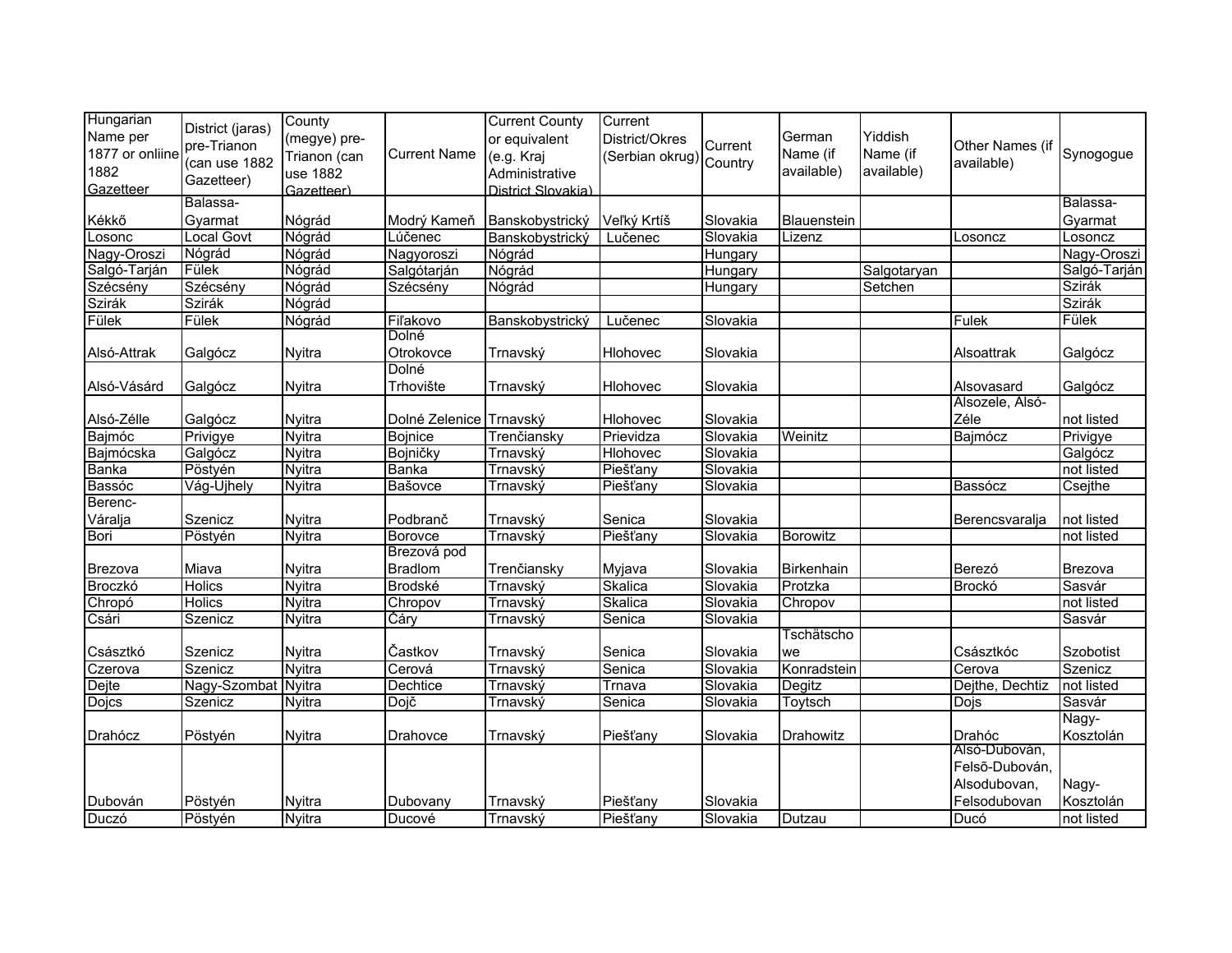| Hungarian<br>Name per<br>1877 or onliine<br>1882<br>Gazetteer | District (jaras)<br>pre-Trianon<br>(can use 1882<br>Gazetteer) | County<br>(megye) pre-<br>Trianon (can<br>use 1882<br>Gazetteer) | <b>Current Name</b>     | <b>Current County</b><br>or equivalent<br>(e.g. Kraj<br>Administrative<br>District Slovakia) | Current<br>District/Okres<br>Serbian okrug) Country | Current  | German<br>Name (if<br>available) | Yiddish<br>Name (if<br>available) | Other Names (if<br>available)                                               | Synogogue           |
|---------------------------------------------------------------|----------------------------------------------------------------|------------------------------------------------------------------|-------------------------|----------------------------------------------------------------------------------------------|-----------------------------------------------------|----------|----------------------------------|-----------------------------------|-----------------------------------------------------------------------------|---------------------|
| Egbell                                                        | <b>Holics</b>                                                  | <b>Nyitra</b>                                                    | Gbely                   | Trnavský                                                                                     | Skalica                                             | Slovakia | Eggbell                          |                                   |                                                                             | <b>Holics</b>       |
| Érsekújvár                                                    | Local Govt                                                     | Nyitra                                                           | Nové Zámky              | Nitriansky                                                                                   | Nové Zámky                                          | Slovakia | Neuhäusel                        |                                   |                                                                             | Érsekújvár          |
|                                                               |                                                                |                                                                  | Horné                   |                                                                                              |                                                     |          | Oberottroko                      |                                   |                                                                             |                     |
| Felső-Attrak                                                  | Galgócz                                                        | Nyitra                                                           | Otrokovce               | Trnavský                                                                                     | Hlohovec                                            | Slovakia | witz                             |                                   | Felsoattrak                                                                 | Galgócz             |
|                                                               |                                                                |                                                                  | Horné                   |                                                                                              |                                                     |          |                                  |                                   |                                                                             |                     |
| Felső-Vásárd                                                  | Galgócz                                                        | Nyitra                                                           | Trhovište               | Trnavský                                                                                     | Hlohovec                                            | Slovakia |                                  |                                   | Felsovasard                                                                 | Galgócz             |
| Felső-Zéle                                                    | Galgócz                                                        | <b>Nyitra</b>                                                    | Horné Zelenice          | Trnavský                                                                                     | Hlohovec                                            | Slovakia |                                  |                                   | Felsozele                                                                   | not listed          |
| Fornószeg                                                     | Galgócz                                                        | Nyitra                                                           | Tepličky                | Trnavský                                                                                     | Hlohovec                                            | Slovakia |                                  |                                   | Fornoszeg                                                                   | Galgócz             |
| Galgócz                                                       | Galgócz                                                        | Nyitra                                                           | Hlohovec                | Trnavský                                                                                     | Hlohovec                                            | Slovakia | Freistadt(I)<br>Freistadl        | Freu-Stadtl                       | Galgóc                                                                      | Galgócz             |
| Hlubóka                                                       | Szenicz                                                        | Nyitra                                                           | <b>Hlboké</b>           | Trnavský                                                                                     | Senica                                              | Slovakia |                                  |                                   |                                                                             | not listed          |
| Holics                                                        | Holics                                                         | <b>Nyitra</b>                                                    | Holíč                   | Trnavský                                                                                     | Skalica                                             | Slovakia | Weißkirche<br>n/Holitsch         | Halitsh                           |                                                                             | Holics              |
| Hradist                                                       | Szenicz                                                        | Nyitra                                                           | Hradište pod<br>Vrátnom | Trnavský                                                                                     | Senica                                              | Slovakia |                                  |                                   |                                                                             | Brezova             |
| Hubina                                                        | Pöstyén                                                        | <b>Nyitra</b>                                                    | Hubina                  | Trnavský                                                                                     | Piešťany                                            | Slovakia |                                  |                                   |                                                                             | not listed          |
| Jablonicz                                                     | Szenicz                                                        | Nyitra                                                           | Jablonica               | Trnavský                                                                                     | Senica                                              | Slovakia | Jablonitz                        |                                   | Jablonic                                                                    | Szenicz             |
| Jalsó                                                         | Galgócz                                                        | Nyitra                                                           | Jalšové                 | Trnavský                                                                                     | Hlohovec                                            | Slovakia |                                  |                                   |                                                                             | not listed          |
| Jókõ                                                          | Pöstyén                                                        | <b>Nyitra</b>                                                    | Dobrá Voda              | Trnavský                                                                                     | Trnava                                              | Slovakia |                                  |                                   |                                                                             | not listed          |
| Kaplath                                                       | Galgócz                                                        | <b>Nyitra</b>                                                    | Koplotovce              | Trnavský                                                                                     | Hlohovec                                            | Slovakia | Kopplotz                         |                                   | Kaplat                                                                      | not listed          |
| Karkócz                                                       | Galgócz                                                        | Nyitra                                                           | Trakovice               | Trnavský                                                                                     | Hlohovec                                            | Slovakia | Trakowitz                        |                                   | Karkóc                                                                      | Nagy-<br>Szombat    |
| Kátó                                                          | <b>Holics</b>                                                  | <b>Nyitra</b>                                                    | Kátov                   | Trnavský                                                                                     | Skalica                                             | Slovakia |                                  |                                   |                                                                             | Vradist             |
| Kelecsény                                                     | Galgócz                                                        | <b>Nyitra</b>                                                    | Kľačany                 | Trnavský                                                                                     | Hlohovec                                            | Slovakia |                                  |                                   |                                                                             | Galgócz             |
| Kopcsány                                                      | <b>Holics</b>                                                  | Nyitra                                                           | Kopčany                 | Trnavský                                                                                     | Skalica                                             | Slovakia |                                  |                                   | Kopcsan                                                                     | Holics              |
| Krakován                                                      | Vág-Ujhely                                                     | Nyitra                                                           | Krakovany               | Trnavský                                                                                     | Piešťany                                            | Slovakia |                                  |                                   |                                                                             | Verbo               |
| Letnicz                                                       | <b>Holics</b>                                                  | <b>Nyitra</b>                                                    | Letničie                | Trnavský                                                                                     | Skalica                                             | Slovakia |                                  |                                   | Letnic, Lettnic                                                             | not listed          |
| Lopassó                                                       | Pöstyén                                                        | <b>Nyitra</b>                                                    | Dolný Lopašov           | Trnavský                                                                                     | Piešťany                                            | Slovakia |                                  |                                   |                                                                             | Vittencz            |
| Lopassó                                                       | <b>Holics</b>                                                  | <b>Nyitra</b>                                                    | Lopasov                 | Trnavský                                                                                     | Skalica                                             | Slovakia |                                  |                                   | Lopaso                                                                      | not listed          |
| Madunicz                                                      | Galgócz                                                        | Nyitra                                                           | Madunice                | Trnavský                                                                                     | Hlohovec                                            | Slovakia | Madunitz                         |                                   | <b>Madunic</b>                                                              | Galgócz             |
| Maniga                                                        | Galgócz                                                        | Nyitra                                                           | Malženice               | Trnavský                                                                                     | Trnava                                              | Slovakia |                                  |                                   |                                                                             | not listed          |
| Merasicz                                                      | Galgócz                                                        | <b>Nyitra</b>                                                    | Merašice                | Trnavský                                                                                     | Hlohovec                                            | Slovakia |                                  | Miava                             | Alsó-Merasic,<br>Alsomerasic,<br>Felső-Merasic,<br>Felsomerasic,<br>Merasic | not listed<br>Nagy- |
| Miava                                                         | Érsekújvár                                                     | <b>Nyitra</b>                                                    | Myjava                  | Trenčiansky                                                                                  | Myjava                                              | Slovakia | Miawa                            |                                   |                                                                             | Surány              |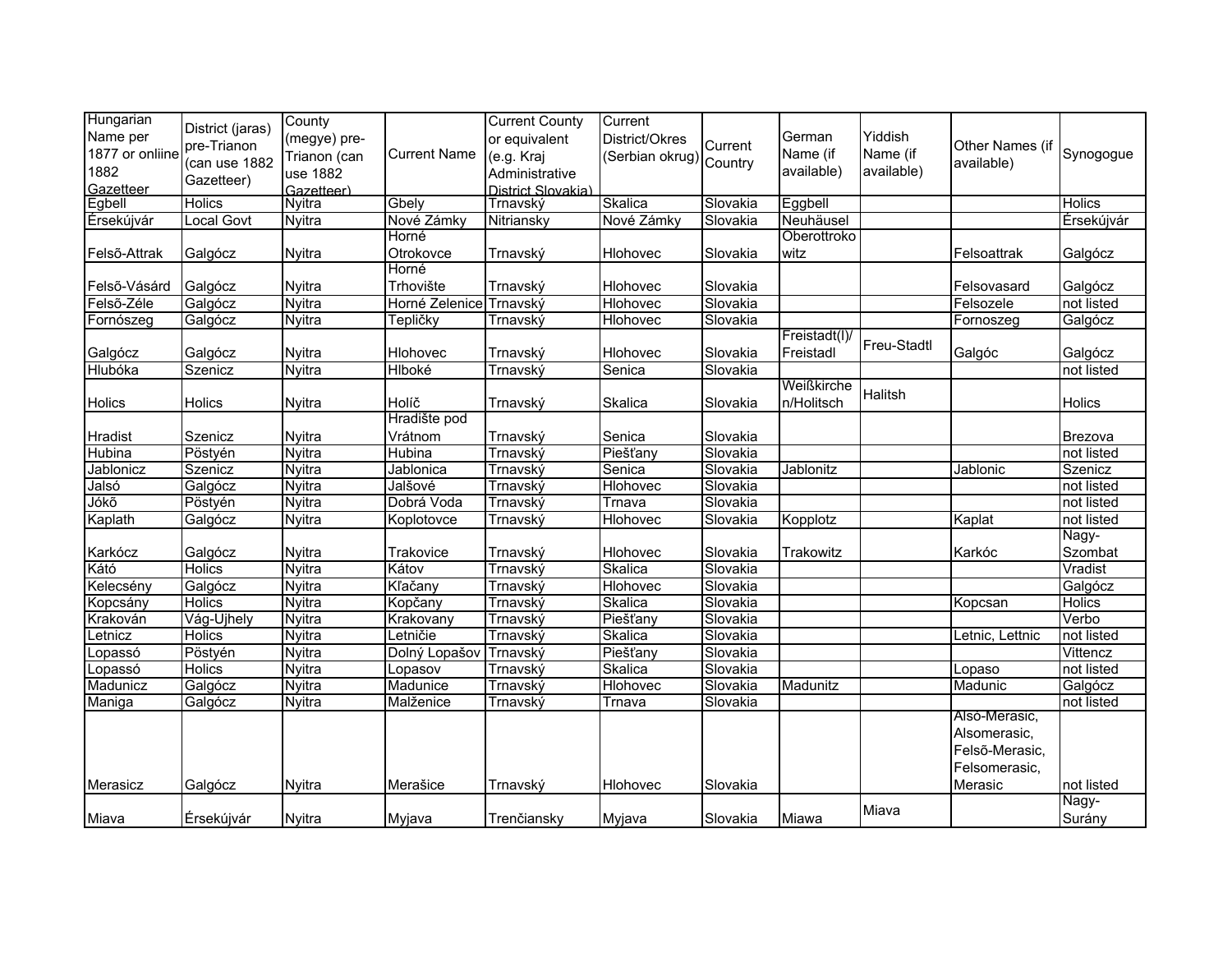| Hungarian             |                          | County        |                           | <b>Current County</b> | Current                 |          |             |                     |                      |               |
|-----------------------|--------------------------|---------------|---------------------------|-----------------------|-------------------------|----------|-------------|---------------------|----------------------|---------------|
| Name per              | District (jaras)         | (megye) pre-  |                           | or equivalent         | District/Okres          |          | German      | Yiddish             |                      |               |
| 1877 or onliine       | pre-Trianon              | Trianon (can  | <b>Current Name</b>       | (e.g. Kraj            | (Serbian okrug) Country | Current  | Name (if    | Name (if            | Other Names (if      | Synogogue     |
| 1882                  | (can use 1882            | use 1882      |                           | Administrative        |                         |          | available)  | available)          | available)           |               |
| Gazetteer             | Gazetteer)               | Gazetteer)    |                           | District Slovakia)    |                         |          |             |                     |                      |               |
| Mokriháj              | <b>Holics</b>            | Nyitra        | Mokrý Háj                 | Trnavský              | Skalica                 | Slovakia |             |                     |                      | not listed    |
|                       |                          |               | Moravany nad              |                       |                         |          |             |                     |                      |               |
| Moraván               | Pöstyén                  | Nyitra        | Vahom                     | Trnavský              | Piešťany                | Slovakia |             |                     |                      | not listed    |
|                       |                          |               |                           |                       |                         |          |             |                     | Nagykoszolan,        |               |
| Nagy-                 |                          |               | Veľké                     |                       |                         |          | Großkostoli |                     | Nagy-                | Nagy-         |
| Kosztolán             | Pöstyén                  | <b>Nyitra</b> | <b>Kostoľany</b>          | Trnavský              | Piešťany                | Slovakia | an          |                     | Kosztolány           | Kosztolán     |
|                       |                          |               |                           |                       |                         |          |             |                     | Nagykovalo,          |               |
|                       |                          |               |                           |                       |                         |          |             |                     | Kiskovalo, Nagy-     |               |
| Nagy-Kovalló          | Szenicz                  | Nyitra        | Koválovec                 | Trnavský              | Skalica                 | Slovakia |             |                     | Kovaló               | Sasvár        |
| Nagy-Kovaló           | Szenicz                  | Nyitra        | Koválov                   | Trnavský              | Senica                  | Slovakia | Kowalau     |                     | Nagykovalo           | Sasvár        |
|                       |                          |               |                           |                       |                         |          |             |                     | Nagyorvistye,        |               |
| Nagy-Õrvistye Pöstyén |                          | <b>Nyitra</b> | Veľké Orvište             | Trnavský              | Piešťany                | Slovakia |             |                     | <b>Velke Orviste</b> | Pöstyén       |
| Nagy-Surány           | Érsekújvár               | <b>Nyitra</b> | Šurany                    | Nitriansky            |                         | Slovakia |             | Shuran              |                      |               |
| Nagy-                 | Nagy-                    |               | Topolčany                 |                       | Toplčany                | Slovakia |             | Tapletshoyn         |                      | Nagy-         |
| Tapolcsán             | Tapolcsány               | Nyitra        |                           | <b>Nitriansky</b>     |                         |          | Topoltschar |                     |                      | Tapolcsány    |
| Negyed                | Sellyei                  | <b>Nyitra</b> | Neded                     | Nitriansky            | Šaľa                    | Slovakia |             |                     |                      |               |
|                       |                          |               | Zemianske                 |                       |                         |          |             |                     | Nemeskurt,           |               |
| Nemes-Kûrth           | Galgócz                  | <b>Nyitra</b> | Sady                      | Trnavský              | Galanta                 | Slovakia |             |                     | Nemes-Kûrt           | Galgócz       |
| Nizsna                | Pöstyén                  | <b>Nyitra</b> | Nizna                     | Trnavský              | Piešťany                | Slovakia |             |                     |                      | Vittencz      |
| Nyitra                | Local Govt               | Nyitra        | <b>Nitra</b>              | Nitriansky            | <b>Nitra</b>            | Slovakia | Neutra      |                     |                      | <b>Nyitra</b> |
| Oreszko               | <b>Holics</b>            | <b>Nyitra</b> | Oreské                    | Trnavský              | Skalica                 | Slovakia |             |                     |                      | not listed    |
| Osztró                | Vág-Ujhely               | <b>Nyitra</b> | Ostrov                    | Trnavský              | Piešťany                | Slovakia |             |                     |                      | Verbo         |
|                       |                          |               |                           |                       |                         |          |             |                     | Korlatkoozuszko      |               |
|                       |                          |               |                           |                       |                         |          |             |                     |                      |               |
| Oszuszkó              | Szenicz                  | <b>Nyitra</b> | Osuské                    | Trnavský              | Senica                  | Slovakia |             |                     | Jokooszuszko         | Szenicz       |
| Parvovce              | <b>Nyitra</b>            | <b>Nyitra</b> | <b>Nitra</b>              | Nitrianský            | <b>Nitra</b>            | Slovakia | Neutra      |                     |                      | not listed    |
| Pásztó                | Galgócz                  | <b>Nyitra</b> | Pastuchov                 | Trnavský              | Hlohovec                | Slovakia |             |                     |                      | Galgócz       |
|                       |                          |               |                           |                       |                         |          |             |                     |                      | Nagy-         |
| Pecsenéd              | Pöstyén                  | <b>Nyitra</b> | Pečeňady                  | Trnavský              | Piešťany                | Slovakia | Petersdorf  |                     |                      | Kosztolán     |
|                       |                          |               |                           |                       |                         |          |             |                     |                      |               |
| Péterfalu             | Holics                   | Nyitra        | Petrova Ves<br>Popudinské | Trnavský              | Skalica                 | Slovakia | bei Eggbell |                     |                      | Holics        |
|                       |                          |               | Močidľany                 |                       |                         |          |             |                     | Popudiny,            |               |
| Popudin               | Holics                   | <b>Nyitra</b> |                           | Trnavský              | Skalica                 | Slovakia | Poppodin    |                     | Mocidlany            | Holics        |
| Pöstyén               | Pöstyén                  | <b>Nyitra</b> | Piešťany                  | Trnavský              | Piešťany                | Slovakia | Pistyan     | Pishtian<br>Priwitz |                      | Pöstyén       |
| Privigye              | Privigye                 | <b>Nyitra</b> | Prievidza                 | Trenčiansky           | Prievidza               | Slovakia | Priwitz     |                     | Pusztakurt,          | Privigye      |
|                       |                          |               |                           |                       |                         |          |             |                     |                      |               |
| Puszta-Kûrth          | Galgócz<br><b>Holics</b> | Nyitra        | Pusté Sady                | Trnavský              | Galanta                 | Slovakia |             |                     | Puszta-Kûrt          | Galgócz       |
| Radimo                |                          | <b>Nyitra</b> | Radimov                   | Trnavský              | Skalica                 | Slovakia |             |                     | Radima               | <b>Holics</b> |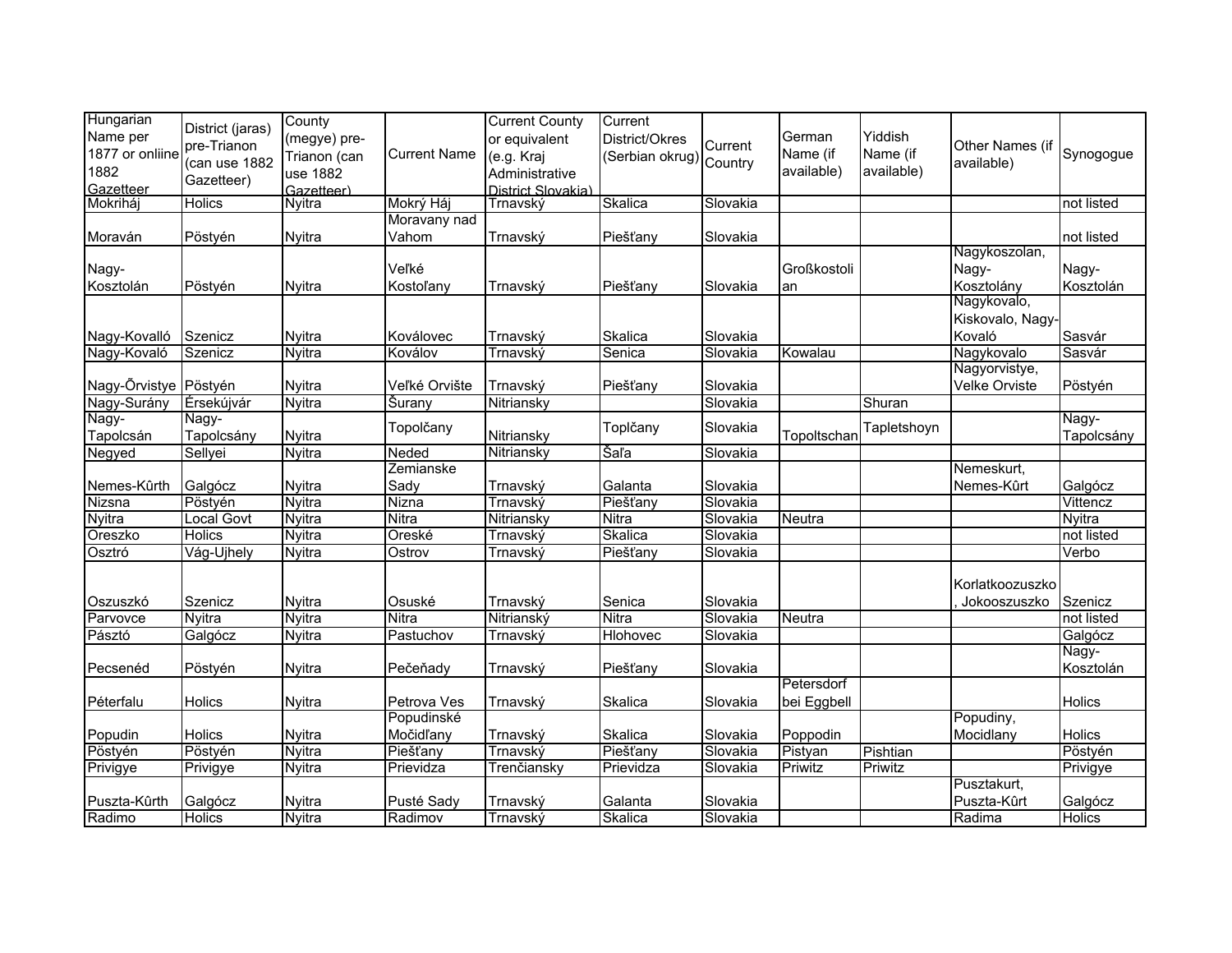| Hungarian<br>Name per<br>1877 or onliine<br>1882<br>Gazetteer | District (jaras)<br>pre-Trianon<br>(can use 1882<br>Gazetteer) | County<br>(megye) pre-<br>Trianon (can<br>use 1882<br>Gazetteer) | <b>Current Name</b>  | <b>Current County</b><br>or equivalent<br>(e.g. Kraj<br>Administrative<br>District Slovakia) | Current<br>District/Okres<br>(Serbian okrug) Country | Current  | German<br>Name (if<br>available) | Yiddish<br>Name (if<br>available) | Other Names (if<br>available) | Synogogue     |
|---------------------------------------------------------------|----------------------------------------------------------------|------------------------------------------------------------------|----------------------|----------------------------------------------------------------------------------------------|------------------------------------------------------|----------|----------------------------------|-----------------------------------|-------------------------------|---------------|
|                                                               |                                                                |                                                                  |                      |                                                                                              |                                                      |          | Radoschowi                       |                                   |                               |               |
| Radosócz                                                      | Pöstyén                                                        | <b>Nyitra</b>                                                    | Radošovce            | Trnavský                                                                                     | Trnava                                               | Slovakia | tz                               |                                   | Radosóc                       | not listed    |
|                                                               |                                                                |                                                                  |                      |                                                                                              |                                                      |          | Radoschowi                       |                                   |                               |               |
| Radosócz                                                      | Holics                                                         | <b>Nyitra</b>                                                    | Radošovce            | Trnavský                                                                                     | Skalica                                              | Slovakia | tz                               |                                   | Radosóc                       | Holics        |
| Rakovicz                                                      | Pöstyén                                                        | <b>Nyitra</b>                                                    | Rakovice             | Trnavský                                                                                     | Piešťany                                             | Slovakia | Rakowitz                         |                                   | Rakovic                       | not listed    |
| Ratkóc                                                        | Galgócz                                                        | <b>Nyitra</b>                                                    | Ratkovce             | Trnavský                                                                                     | Hlohovec                                             | Slovakia | Rackowitz,<br>Ratkowitz          |                                   |                               | not listed    |
| Ratnócz                                                       | Pöstyén                                                        | <b>Nyitra</b>                                                    | Ratnovce             | Trnavský                                                                                     | Piešťany                                             | Slovakia |                                  |                                   | Ratnóc                        | not listed    |
| Ribék                                                         | Szenicz                                                        | Nyitra                                                           | <b>Rybky</b>         | Trnavský                                                                                     | Senica                                               | Slovakia |                                  |                                   |                               | not listed    |
| Rohov                                                         | Szenicz                                                        | <b>Nyitra</b>                                                    | Rohov                | Trnavský                                                                                     | Senica                                               | Slovakia |                                  |                                   |                               | not listed    |
| Rovenszkó                                                     | Szenicz                                                        | Nyitra                                                           | Rovensko             | Trnavský                                                                                     | Senica                                               | Slovakia |                                  |                                   |                               | Szobotist     |
| Ságh                                                          | Galgócz                                                        | <b>Nyitra</b>                                                    | Sasinkovo            | Trnavský                                                                                     | <b>Hlohovec</b>                                      | Slovakia |                                  |                                   | Ság                           | Galgócz       |
| Salgócska                                                     | Galgócz                                                        | Nyitra                                                           | Šalgočka             | Trnavský                                                                                     | Galanta                                              | Slovakia |                                  |                                   |                               | Galgócz       |
| Sándorf                                                       | Szenicz                                                        | <b>Nyitra</b>                                                    | Prievaly             | Trnavský                                                                                     | Senica                                               | Slovakia | Schadendor                       |                                   |                               | Szenicz       |
| Sasvár                                                        | Szenicz                                                        | Nyitra                                                           | Šaštín               | Trnavský                                                                                     | Senica                                               | Slovakia | Schloßberg<br>Mohrauburg         |                                   | Šaštín - Stráže               | Sasvár        |
| <b>Sterusz</b>                                                | Pöstyén                                                        | Nyitra                                                           | <b>Šterusy</b>       | Trnavský                                                                                     | Piešťany                                             | Slovakia |                                  |                                   |                               | not listed    |
| Szakolcza                                                     | local govt                                                     | <b>Nyitra</b>                                                    | Skalica              | Trnavský                                                                                     | Skalica                                              | Slovakia | Skalitz                          |                                   | Szakolca                      | Szakolcza     |
| Szenic                                                        | Szenicz                                                        | <b>Nyitra</b>                                                    | Senica               | Trnavský                                                                                     | Senica                                               | Slovakia | Senitz                           |                                   |                               | Szakolcza     |
| Szenicz                                                       | Szenicz                                                        | Nyitra                                                           | Senica               | <u>Trnavský</u>                                                                              | Senica                                               | Slovakia | Senitz                           | Semnitz                           | Szenicze                      | Szenicz       |
| Szilárd                                                       | Galgócz                                                        | Nyitra                                                           | Siladice             | Trnavský                                                                                     | <b>Hlohovec</b>                                      | Slovakia |                                  |                                   | Szilard                       | not listed    |
| Szmolinszkó                                                   | Szenicz                                                        | Nyitra                                                           | Smolinské            | Trnavský                                                                                     | Senica                                               | Slovakia | Schmalenz                        |                                   |                               | Sasvár        |
| Szmrdak                                                       | Szenicz                                                        | Nyitra                                                           | Smrdáky              | Trnavský                                                                                     | Senica                                               | Slovakia |                                  |                                   |                               | Szenicz       |
| Szobotist                                                     | Szenicz                                                        | <b>Nyitra</b>                                                    | Sobotište            | Trnavský                                                                                     | Senica                                               | Slovakia | Freischütz                       | Sobotiste                         |                               | Szobotist     |
| Szokolócz                                                     | Pöstyén                                                        | <b>Nyitra</b>                                                    | Sokolovce            | Trnavský                                                                                     | Piešťany                                             | Slovakia |                                  |                                   | Szokolóc                      | Galgócz       |
| Tököld                                                        | Galgócz                                                        | <b>Nyitra</b>                                                    | <b>Tekolďany</b>     | Trnavský                                                                                     | Hlohovec                                             | Slovakia |                                  |                                   |                               | Galgócz       |
| Tornócz                                                       | Vág-Sellye                                                     | <b>Nyitra</b>                                                    | Trnovec nad<br>Váhom | Nitriansky                                                                                   | Šaľa                                                 | Slovakia |                                  |                                   |                               | Vag-Vecse     |
| Tövisfalu                                                     | <b>Holics</b>                                                  | <b>Nyitra</b>                                                    | Trnovec              | Trnavský                                                                                     | Skalica                                              | Slovakia |                                  |                                   |                               | Vradist       |
| Trebete                                                       | Vág-Ujhely                                                     | <b>Nyitra</b>                                                    | Trebatice            | Trnavský                                                                                     | Piešťany                                             | Slovakia |                                  |                                   |                               | Verbo         |
| Turoluka                                                      | Miava                                                          | <b>Nyitra</b>                                                    | Turá Luká            | Trenčiansky                                                                                  | Myjava                                               | Slovakia |                                  |                                   |                               | Miava         |
| <b>Udvarnok</b>                                               | Galgócz                                                        | <b>Nyitra</b>                                                    | Dvorniky             | Trnavský                                                                                     | <b>Hlohovec</b>                                      | Slovakia |                                  |                                   |                               | Galgócz       |
| Újvároska                                                     | Galgócz                                                        | Nyitra                                                           | Leopoldov            | Trnavský                                                                                     | Hlohovec                                             | Slovakia | Leopoldsta<br>dt                 |                                   |                               | Galgócz       |
| Unin                                                          | <b>Holics</b>                                                  | <b>Nyitra</b>                                                    | Unin                 | Trnavský                                                                                     | Skalica                                              | Slovakia |                                  |                                   |                               | <b>Holics</b> |
| Vágsellye                                                     | Vág-Sellye                                                     | <b>Nyitra</b>                                                    | Šaľa                 | Nitriansky                                                                                   | Šaľa                                                 | Slovakia |                                  | Shalla                            |                               | Vag-Vecse     |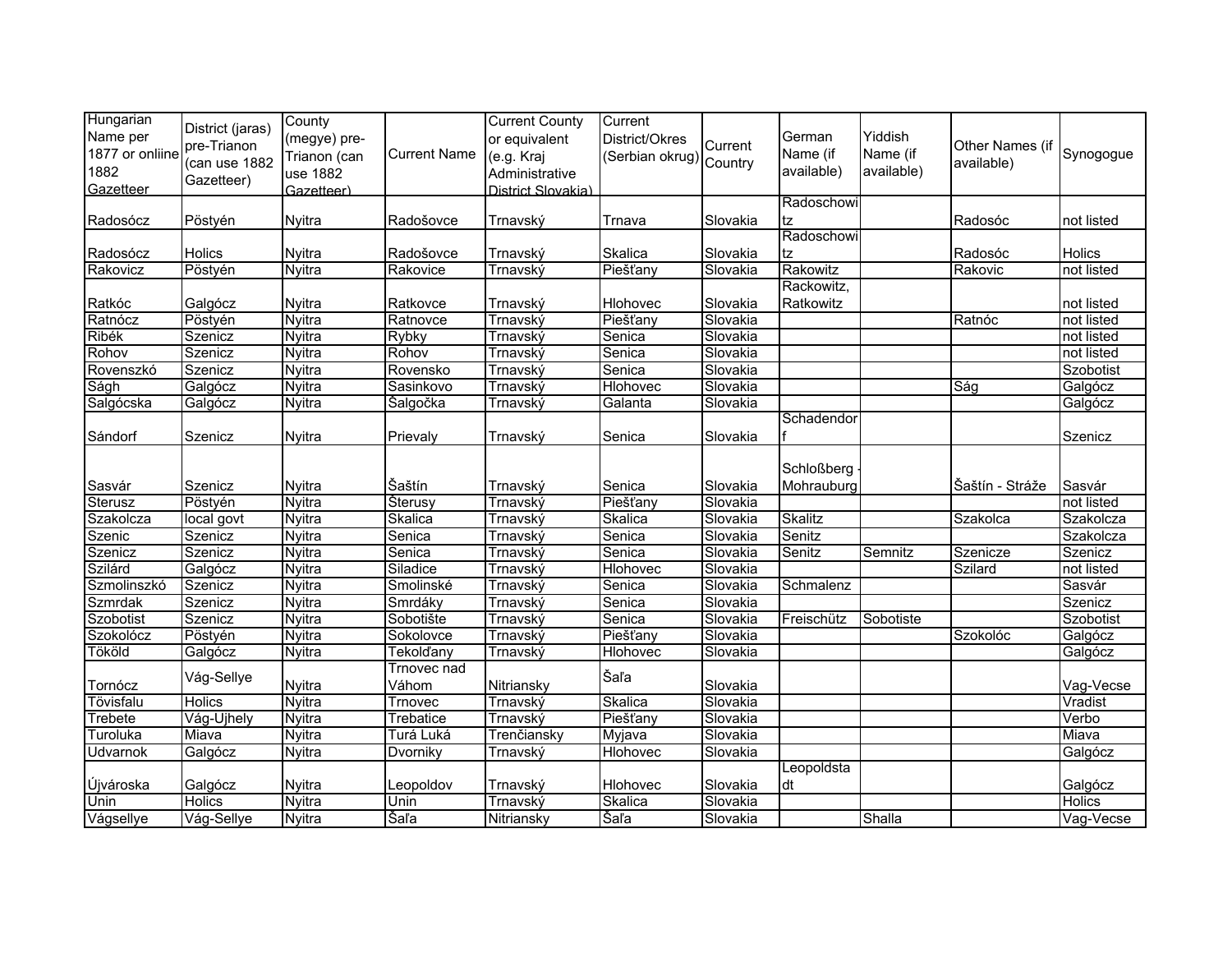| Hungarian<br>Name per<br>1877 or onliine<br>1882<br>Gazetteer | District (jaras)<br>pre-Trianon<br>(can use 1882<br>Gazetteer) | County<br>(megye) pre-<br>Trianon (can<br>use 1882<br>Gazetteer) | <b>Current Name</b>     | <b>Current County</b><br>or equivalent<br>(e.g. Kraj<br>Administrative<br>District Slovakia) | Current<br>District/Okres<br>Serbian okrug) Country | Current  | German<br>Name (if<br>available) | Yiddish<br>Name (if<br>available) | Other Names (if<br>available) | Synogogue       |
|---------------------------------------------------------------|----------------------------------------------------------------|------------------------------------------------------------------|-------------------------|----------------------------------------------------------------------------------------------|-----------------------------------------------------|----------|----------------------------------|-----------------------------------|-------------------------------|-----------------|
| Vág-Ujhely                                                    | Vág-Ujhely                                                     | <b>Nyitra</b>                                                    | Nové Mesto<br>nad Váhom | Trenčiansky                                                                                  | Nové Mesto<br>nad Váhom                             | Slovakia | Neustadt an<br>der Waag          | Ir-Chadash                        |                               | Vág-Ujhely      |
| Verbó                                                         | Vág-Ujhely                                                     | Nyitra                                                           | Vrbové                  | Trnavský                                                                                     | Piešťany                                            | Slovakia | Werbau                           |                                   |                               | Verbó           |
| Verbó                                                         | Vágujhely                                                      | <b>Nyitra</b>                                                    | Vrbové                  | Trnavský                                                                                     |                                                     | Slovakia |                                  |                                   |                               | Verbó           |
| Verbócz                                                       | Szenicz                                                        | <b>Nyitra</b>                                                    | Vrbovce                 | Trenčiansky                                                                                  | Myjava                                              | Slovakia |                                  | Verboc                            | Verbóc                        | Verbócz         |
| Veszele                                                       | Pöstyén                                                        | <b>Nyitra</b>                                                    | Veselé                  | Trnavský                                                                                     | Piešťany                                            | Slovakia | Wessele                          |                                   |                               | not listed      |
|                                                               |                                                                |                                                                  |                         |                                                                                              |                                                     |          |                                  |                                   | Vidovany,                     |                 |
| Vidován                                                       | Holics                                                         | <b>Nyitra</b>                                                    | Dubovce                 | Trnavský                                                                                     | Skalica                                             | Slovakia |                                  |                                   | Vlckovany                     | not listed      |
| Vittencz                                                      | Pöstyén                                                        | <b>Nyitra</b>                                                    | Chtelnica               | Trnavský                                                                                     | Piešťany                                            | Slovakia |                                  |                                   | Vittenc                       | Vittencz        |
| Vörösvár                                                      | Galgócz                                                        | <b>Nyitra</b>                                                    | Červeník                | Trnavský                                                                                     | Hlohovec                                            | Slovakia |                                  |                                   |                               | not listed      |
|                                                               |                                                                |                                                                  |                         |                                                                                              |                                                     |          | Hradisch                         |                                   |                               |                 |
| Vradist                                                       | Holics                                                         | <b>Nyitra</b>                                                    | Vrádište                | Trnavský                                                                                     | Skalica                                             | Slovakia | bei Skalitz                      |                                   |                               | Vradist         |
| Zslkócz                                                       | Galgócz                                                        | Nyitra                                                           | Žlkovce                 | Trnavský                                                                                     | Hlohovec                                            | Slovakia |                                  |                                   | Zslkóc                        | not listed      |
|                                                               |                                                                | Pest-Pilis-Solt-                                                 |                         |                                                                                              |                                                     | Hungary  |                                  |                                   |                               |                 |
| Ókécske                                                       | Kis-Kun Alsó                                                   | Kiskun<br>Pest-Pilis-Solt-                                       | Tiszakécske             | Bacs-Kiskun                                                                                  |                                                     |          |                                  |                                   | Ó-Kécske                      | Új-Kécske       |
|                                                               |                                                                | Kiskun                                                           |                         |                                                                                              |                                                     | Hungary  |                                  |                                   |                               |                 |
| Újkécske                                                      | Kis-Kun Alsó                                                   | Pest-Pilis-Solt-                                                 | Tiszakécske             | Bacs-Kiskun                                                                                  |                                                     |          |                                  |                                   | Új-Kécske                     | Új-Kécske       |
| Alsó-Dabas                                                    | Pesti közép                                                    | Kis-Kun                                                          | Dabas                   | Pest                                                                                         |                                                     | Hungary  |                                  |                                   | Gyon, Sari                    | Soroksar        |
| Aszód                                                         | Váczi Alsó                                                     | Pest-Pilis-Solt-                                                 | Aszód                   | Pest                                                                                         |                                                     | Hungary  |                                  |                                   |                               | Aszód           |
|                                                               |                                                                | Kis-Kun                                                          |                         |                                                                                              |                                                     |          |                                  |                                   |                               |                 |
|                                                               | Free Royal                                                     | Pest-Pilis-Solt-                                                 |                         |                                                                                              |                                                     |          |                                  |                                   | <b>Budapeste</b>              |                 |
| <b>Budapest</b>                                               | Town                                                           | Kis-Kun                                                          | <b>Budapest</b>         | Pest                                                                                         |                                                     | Hungary  |                                  | <b>Budapesht</b>                  | (Portuguese)                  | <b>Budapest</b> |
|                                                               |                                                                | Pest-Pilis-Solt-                                                 |                         |                                                                                              |                                                     |          |                                  |                                   |                               |                 |
| Czegléd                                                       | Local Govt                                                     | Kis-Kun                                                          | Cegléd                  | Pest                                                                                         | Cegléd                                              | Hungary  |                                  |                                   |                               | Czegléd         |
|                                                               |                                                                | Pest-Pilis-Solt-                                                 |                         |                                                                                              |                                                     |          |                                  |                                   |                               |                 |
| Dömsöd                                                        | Solti Felsõ                                                    | Kis-Kun                                                          | Dömsöd                  | Pest                                                                                         |                                                     | Hungary  |                                  |                                   |                               | <b>Tass</b>     |
|                                                               |                                                                | Pest-Pilis-Solt-                                                 |                         |                                                                                              |                                                     |          |                                  |                                   |                               |                 |
| Gyömrő                                                        | Pesti felsõ                                                    | Kis-Kun                                                          | Gyömrő                  | Pest                                                                                         |                                                     | Hungary  |                                  |                                   |                               | not listed      |
| Héviz                                                         | Váczi Alsó                                                     | Pest-Pilis-Solt-                                                 | Hévíz                   | Zala                                                                                         |                                                     | Hungary  |                                  |                                   |                               | Aszód           |
|                                                               |                                                                | Kis-Kun                                                          |                         |                                                                                              |                                                     |          |                                  |                                   |                               |                 |
|                                                               |                                                                | Pest-Pilis-Solt-                                                 |                         |                                                                                              |                                                     | Hungary  |                                  |                                   |                               |                 |
| Kalocsa                                                       | Solti Közép                                                    | Kis-Kun<br>Pest-Pilis-Solt-                                      | Kalocsa                 | Bács-Kiskun                                                                                  |                                                     |          |                                  |                                   |                               | Kalocsa         |
|                                                               | <b>Royal Free</b>                                              |                                                                  |                         |                                                                                              |                                                     | Hungary  |                                  |                                   |                               |                 |
| Kecskemét                                                     | Town                                                           | Kis-Kun<br>Pest-Pilis-Solt-                                      | Kecskemét               | Bács-Kiskun                                                                                  |                                                     |          |                                  |                                   |                               | Kecskemét       |
| Kis-Kõrös                                                     | Solti Alsó                                                     | Kis-Kun                                                          | Kiskõrös                | Bács-Kiskun                                                                                  |                                                     | Hungary  |                                  | Kish-Keresh                       |                               | Kis-Kõrös       |
|                                                               |                                                                |                                                                  |                         |                                                                                              |                                                     |          |                                  |                                   |                               |                 |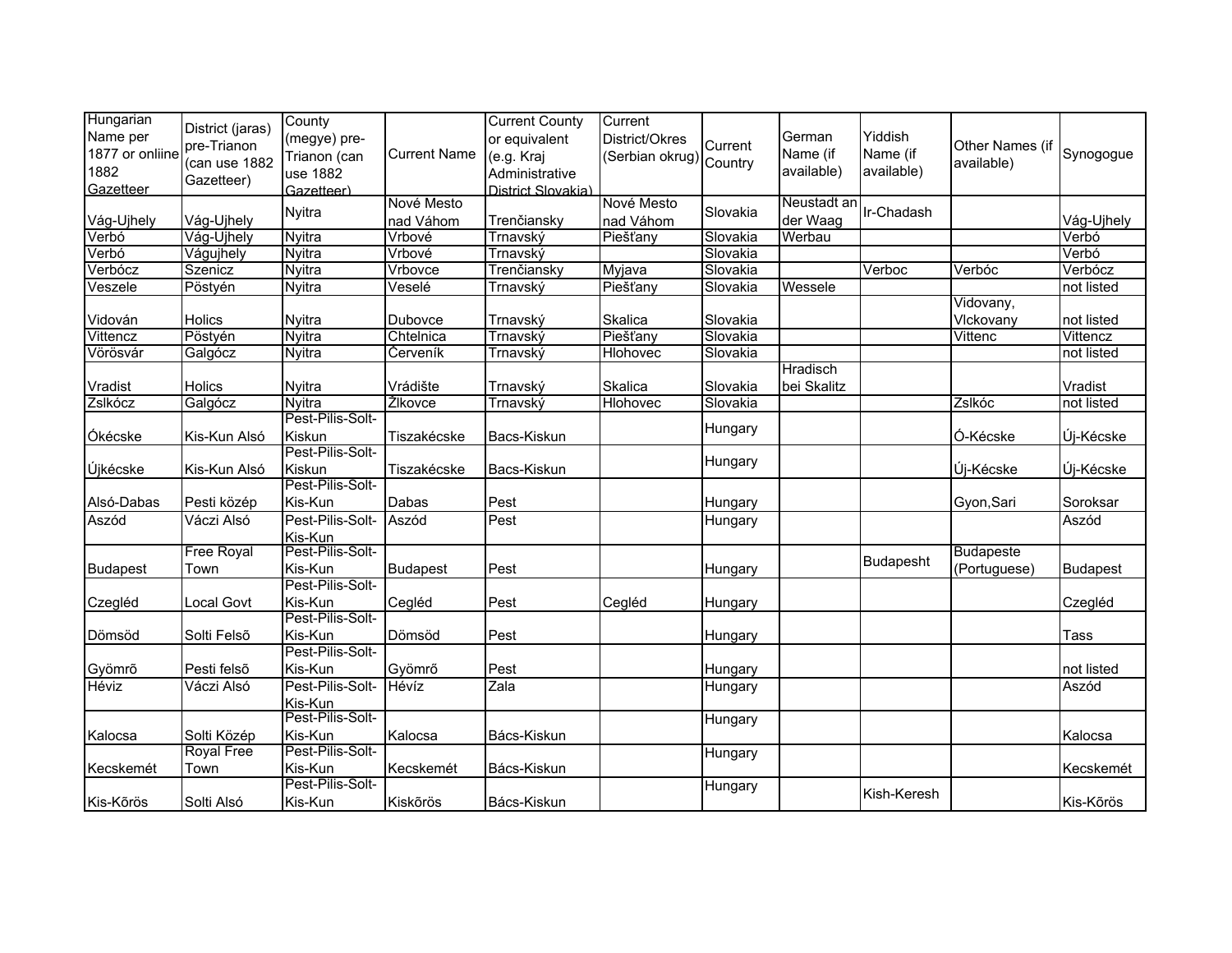| District (jaras)<br>Name per<br>Yiddish<br>German<br>or equivalent<br>District/Okres<br>(megye) pre-<br>Current<br>pre-Trianon<br>Other Names (if<br>1877 or onliine<br>Name (if<br>Name (if<br><b>Current Name</b><br>Trianon (can<br>(e.g. Kraj<br>(Serbian okrug) Country<br>(can use 1882<br>available)<br>1882<br>available)<br>available)<br>use 1882<br>Administrative<br>Gazetteer)<br>Gazetteer<br>District Slovakia) | Synogogue<br>Kis-Kun-<br>Félegyháza<br>Kis-Kun- |
|--------------------------------------------------------------------------------------------------------------------------------------------------------------------------------------------------------------------------------------------------------------------------------------------------------------------------------------------------------------------------------------------------------------------------------|-------------------------------------------------|
|                                                                                                                                                                                                                                                                                                                                                                                                                                |                                                 |
|                                                                                                                                                                                                                                                                                                                                                                                                                                |                                                 |
|                                                                                                                                                                                                                                                                                                                                                                                                                                |                                                 |
|                                                                                                                                                                                                                                                                                                                                                                                                                                |                                                 |
| Gazetteer)<br> Pest-Pilis-Solt-<br>Kiskunfélegyhá<br>Kis-Kun-<br>Hungary                                                                                                                                                                                                                                                                                                                                                       |                                                 |
| Kis-Kun<br>Bács-Kiskun<br>Local Govt<br>Félegyháza<br>za                                                                                                                                                                                                                                                                                                                                                                       |                                                 |
| Pest-Pilis-Solt-<br>Hungary<br>Halash                                                                                                                                                                                                                                                                                                                                                                                          |                                                 |
| Kis-Kun<br>Kiskunhalas<br>Kis-Kun-Halas Local Govt<br>Bács-Kiskun                                                                                                                                                                                                                                                                                                                                                              | Halas                                           |
| Pest-Pilis-Solt-<br><b>Budapeste</b><br><b>Budapesht</b>                                                                                                                                                                                                                                                                                                                                                                       |                                                 |
| Kis-Pest<br>Pesti Felsõ<br>Kis-Kun<br>Pest<br>(Portuguese)<br>Budapest<br>Hungary                                                                                                                                                                                                                                                                                                                                              | 2                                               |
| Kun-Szent-<br>Pest-Pilis-Solt-<br>Kunszentmikló<br>Hungary                                                                                                                                                                                                                                                                                                                                                                     | Kun-Szent-                                      |
| Kis-Kun<br>Bács-Kiskun<br>Miklós<br>Kis-Kun Felsõ                                                                                                                                                                                                                                                                                                                                                                              | Miklós                                          |
| Pest-Pilis-Solt-                                                                                                                                                                                                                                                                                                                                                                                                               |                                                 |
| Maglód<br>Pesti felsõ<br>Kis-Kun<br>Maglod<br>Pest<br>Hungary                                                                                                                                                                                                                                                                                                                                                                  | Peczel                                          |
| Pest-Pilis-Solt-                                                                                                                                                                                                                                                                                                                                                                                                               |                                                 |
| Kis-Kun<br>Mende<br>Pest<br>Pesti felsõ<br>Mende<br>Hungary                                                                                                                                                                                                                                                                                                                                                                    | not listed                                      |
| Pest-Pilis-Solt-                                                                                                                                                                                                                                                                                                                                                                                                               |                                                 |
| Kis-Kun<br>Pesti felsõ<br>Monor<br>Pest<br>Monor<br>Hungary                                                                                                                                                                                                                                                                                                                                                                    | Monor                                           |
| Pest-Pilis-Solt-<br>Kecskeméti<br>Pest<br>Hungary                                                                                                                                                                                                                                                                                                                                                                              |                                                 |
| Kis-Kun<br>Nagykáta<br>Nagy-Káta<br>Felsõ                                                                                                                                                                                                                                                                                                                                                                                      | Taplo-Bicske                                    |
| Pest-Pilis-Solt-<br>Pest<br>Hungary                                                                                                                                                                                                                                                                                                                                                                                            |                                                 |
| Kis-Kun<br>Local Govt<br>Nagy-Kõrös<br>Nagykőrös                                                                                                                                                                                                                                                                                                                                                                               | Nagy-Kõrös                                      |
| Pest-Pilis-Solt-<br>Váczi Alsó<br>Pest<br>Hungary                                                                                                                                                                                                                                                                                                                                                                              |                                                 |
| Pécel<br>Kis-Kun<br>Péczel                                                                                                                                                                                                                                                                                                                                                                                                     | Péczel                                          |
| Pest-Pilis-Solt-<br>Pest<br>Hungary                                                                                                                                                                                                                                                                                                                                                                                            |                                                 |
| Pomáz<br>Kis-Kun<br>Pomáz<br>Pilisi Felsõ                                                                                                                                                                                                                                                                                                                                                                                      | Pomáz                                           |
| Pest-Pilis-Solt-<br>Pest<br>Püspök-<br>Váczi Felső<br>Püspökhatvan<br>Hungary                                                                                                                                                                                                                                                                                                                                                  |                                                 |
| Kis-Kun<br>Hatvan                                                                                                                                                                                                                                                                                                                                                                                                              | Domony                                          |
| Pest-Pilis-Solt-<br>Pest<br>Hungary                                                                                                                                                                                                                                                                                                                                                                                            |                                                 |
| Kis-Kun<br>Ráckeve<br>Pesti Alsó<br>Ráckeve                                                                                                                                                                                                                                                                                                                                                                                    | not listed                                      |
| Pest-Pilis-Solt-<br>Pest<br>Hungary                                                                                                                                                                                                                                                                                                                                                                                            |                                                 |
| Kis-Kun<br>Szent-Endre<br>Local Govt<br>Szentendre<br>Szentendre                                                                                                                                                                                                                                                                                                                                                               | Szent-Endre                                     |
| Pest-Pilis-Solt-                                                                                                                                                                                                                                                                                                                                                                                                               |                                                 |
| Tinnia<br>Kis-Kun<br>Pilisi Alsó<br>Pest<br><b>Budapest</b><br>Tinnye<br>Tinnye<br>Hungary                                                                                                                                                                                                                                                                                                                                     | Tinnye                                          |
| Pest-Pilis-Solt-<br>Tura<br>Váczi Alsó<br>Pest<br>Tura<br>Hungary                                                                                                                                                                                                                                                                                                                                                              | Aszód                                           |
| Kis-Kun                                                                                                                                                                                                                                                                                                                                                                                                                        |                                                 |
| Pest-Pilis-Solt-<br>Váczi Felső                                                                                                                                                                                                                                                                                                                                                                                                |                                                 |
| <b>Neipest</b><br>Kis-Kun<br>Uj-Pest<br>Ujpest<br>Pest<br><b>Budapest</b><br>Hungary                                                                                                                                                                                                                                                                                                                                           | Ui-Pest                                         |
| Pest-Pilis-Solt-                                                                                                                                                                                                                                                                                                                                                                                                               |                                                 |
| Üllő<br>Üllő<br>Kis-Kun<br>Pesti felsõ<br>Pest<br>Hungary                                                                                                                                                                                                                                                                                                                                                                      | not listed                                      |
| Vácz<br>Pest-Pilis-Solt-<br>Vác<br>Pest<br>Hungary                                                                                                                                                                                                                                                                                                                                                                             | Vácz                                            |
| Veitzen<br>Csatadulo<br>Local Govt<br>Kis-Kun                                                                                                                                                                                                                                                                                                                                                                                  |                                                 |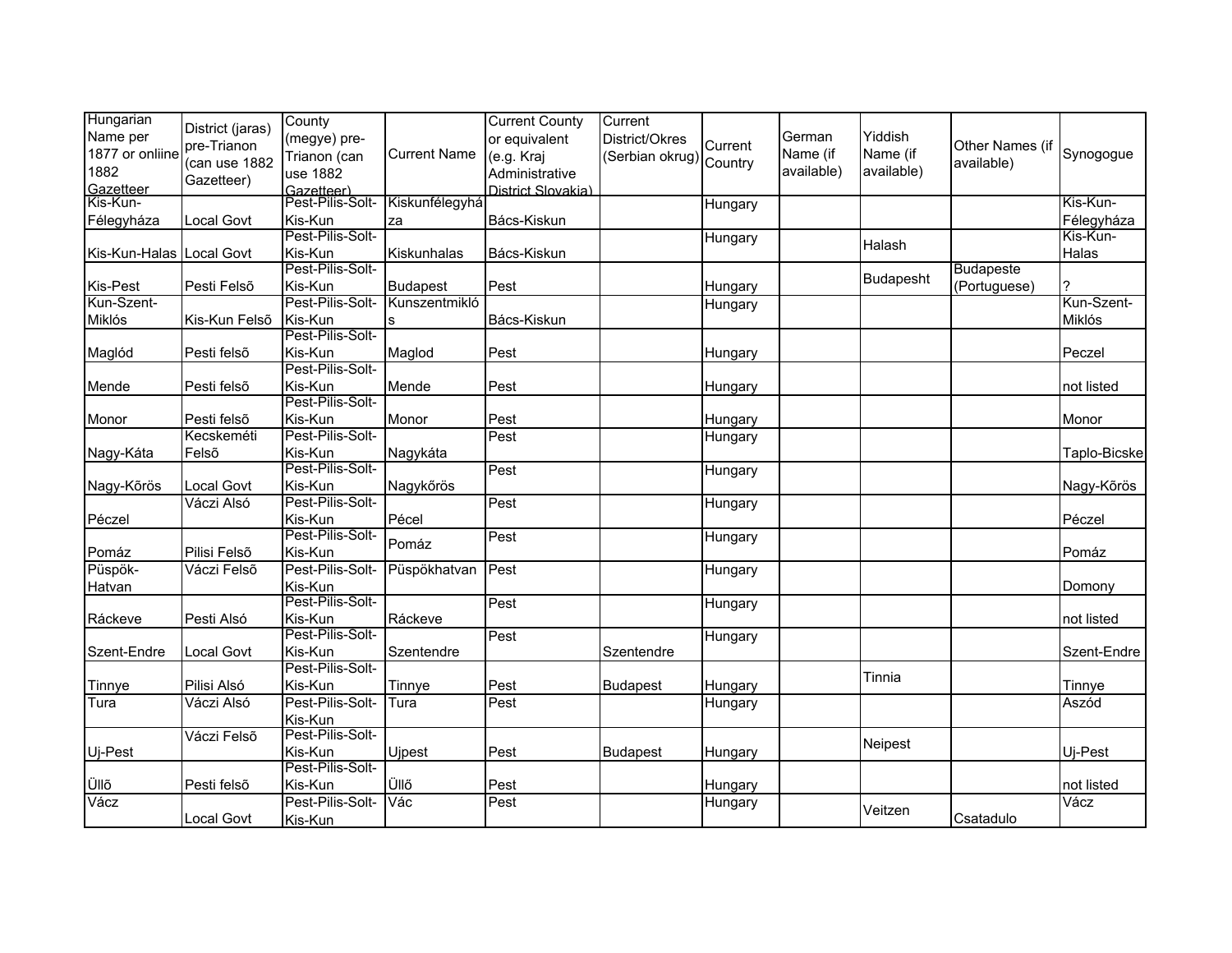| Hungarian       |                                             | County                         |                        | <b>Current County</b> | Current                |          |                   |              |                 |                  |
|-----------------|---------------------------------------------|--------------------------------|------------------------|-----------------------|------------------------|----------|-------------------|--------------|-----------------|------------------|
| Name per        | District (jaras)                            | (megye) pre-                   |                        | or equivalent         | District/Okres         |          | German            | Yiddish      |                 |                  |
| 1877 or onliine | pre-Trianon                                 | Trianon (can                   | <b>Current Name</b>    | (e.g. Kraj            | Serbian okrug) Country | Current  | Name (if          | Name (if     | Other Names (if | Synogogue        |
| 1882            | (can use 1882                               | use 1882                       |                        | Administrative        |                        |          | available)        | available)   | available)      |                  |
| Gazetteer       | Gazetteer)                                  |                                |                        | District Slovakia)    |                        |          |                   |              |                 |                  |
|                 |                                             | Gazetteer)<br>Pest-Pilis-Solt- |                        |                       |                        |          |                   |              |                 |                  |
| Vörösvár        | Pilisi felső                                | Kis-Kun                        | Pilisvörösvár          | Pest                  |                        | Hungary  |                   |              |                 | Vörösvár         |
| Abony           | Kecskeméti                                  | Pest-Pilis-Solt-               | Abony                  | Pest                  |                        | Hungary  |                   | Abon         |                 | Abony            |
|                 | Alsó                                        | Kis-Kun                        |                        |                       |                        |          |                   |              |                 |                  |
| Alberti         |                                             | Pest-Pilis-Solt-               | Albertirsa             | Pest                  |                        | Hungary  |                   | Albert-Irsha |                 | Irsa             |
|                 | Pesti Felsõ                                 | Kis-Kun                        |                        |                       |                        |          |                   |              |                 |                  |
| Irsa            |                                             | Pest-Pilis-Solt-               | Albertirsa             | Pest                  |                        | Hungary  |                   | Albert-Irsha |                 | Irsa             |
|                 | Pesti Felsõ                                 | Kis-Kun                        |                        |                       |                        |          |                   |              |                 |                  |
| <b>Abrahám</b>  | Nagy-Szombat Pozsony                        |                                | Abrahám                | Trnavský              | Galanta                | Slovakia |                   |              |                 | Szered           |
|                 |                                             |                                |                        |                       | Dunajská               |          |                   |              |                 |                  |
| Albar           | Alsó-Csallóköz Pozsony                      |                                | Dolný Bar              | Trnavský              | Streda                 | Slovakia |                   |              |                 | Alistál          |
|                 |                                             |                                |                        |                       | Dunajská               |          |                   |              |                 |                  |
| Alistál         | Alsó-Csallóköz Pozsony                      |                                | Dolný Štál             | Trnavský              | Streda                 | Slovakia |                   |              | Al-Istál        | Alistál          |
| <b>Almás</b>    | Hegyentul                                   | Pozsony                        | Jablonové              | Bratislavský          | Malacky                | Slovakia | Apfelsbach        |              |                 | Malaczka         |
|                 |                                             |                                |                        |                       |                        |          | <b>Unternußdo</b> |              |                 |                  |
|                 |                                             |                                |                        |                       |                        |          | rf, Unter         |              |                 |                  |
| Alsódiós        | Nagy-Szombat Pozsony                        |                                | Dolné Orešany Trnavský |                       | Trnava                 | Slovakia | Nussdorf          |              | Alsó-Diós       | Cseszte          |
|                 |                                             |                                |                        |                       |                        |          | Unterdubow        |              | Dolne Dubove,   |                  |
| Alsódombó       | Nagy-Szombat Pozsony                        |                                | Dolné Dubové           | Trnavský              | Trnava                 | Slovakia | an                |              | Alsó-Dombó      | Spacza           |
|                 |                                             |                                |                        |                       |                        |          |                   |              | Dolna Krupa,    |                  |
|                 | Alsó-Korompa Nagy-Szombat Pozsony           |                                | Dolná Krupá            | Trnavský              | Trnava                 | Slovakia |                   |              | Alsókorompa     | Nadas            |
|                 |                                             |                                |                        |                       |                        |          |                   |              | Dolne Lovcice,  | Nagy-            |
| Alsó-Lóc        | Nagy-Szombat Pozsony                        |                                | Dolné Lovčice          | Trnavský              | Trnava                 | Slovakia |                   |              | Alsólóc         | Szombat          |
| Alsó-Szeli      | Kulso                                       | Pozsony                        | Dolné Saliby           | Trnavský              | Galanta                | Slovakia |                   | Dolny Chotar |                 | Alsó-Szeli       |
| Apaj            | Nagy-Szombat Pozsony<br>Felsõ-              |                                | Opoj                   | Trnavský              | Trnava                 | Slovakia |                   |              |                 | Szered           |
|                 |                                             |                                |                        |                       | Dunajská               |          |                   |              |                 |                  |
| Bácsfa          | Csallóköz                                   | Pozsony                        | Báč                    | Trnavský              | Streda                 | Slovakia |                   |              |                 | Tejfalu<br>Nagy- |
|                 |                                             |                                | Báhoň                  |                       |                        |          |                   |              |                 |                  |
| Báhony          | Szempcz                                     | Pozsony                        |                        | Bratislavský          | Pezinok                | Slovakia |                   |              | Al-Baka, Fel-   | Szombat          |
|                 |                                             |                                |                        |                       | Dunajská               |          |                   |              | Baka, Albaka,   | Duna-            |
| Baka            |                                             |                                |                        |                       | Streda                 |          |                   |              | Felbaka         | Szerdahely       |
|                 | Alsó-Csallóköz Pozsony<br><b>Royal Free</b> |                                | Baka                   | Trnavský              |                        | Slovakia |                   |              |                 |                  |
| <b>Bazin</b>    | Town                                        |                                | Pezinok                |                       | Pezinok                | Slovakia | Bösing            |              |                 | Bazin            |
|                 | Felső-                                      | Pozsony                        |                        | Bratislavský          | Dunajská               |          |                   |              |                 | Nagy-            |
| Bél-Vatta       | Csallóköz                                   | Pozsony                        | <b>Bellova Ves</b>     | Trnavský              | Streda                 | Slovakia |                   |              | Tonkovce        | Magyar           |
|                 |                                             |                                | Záhorská               |                       |                        |          |                   |              |                 |                  |
| Besztercze      | Pozsony                                     | Pozsony                        | <b>Bystrica</b>        | Bratislavský          | Bratislava IV          | Slovakia |                   |              |                 | <b>Stomfa</b>    |
|                 |                                             |                                |                        |                       |                        |          |                   |              |                 |                  |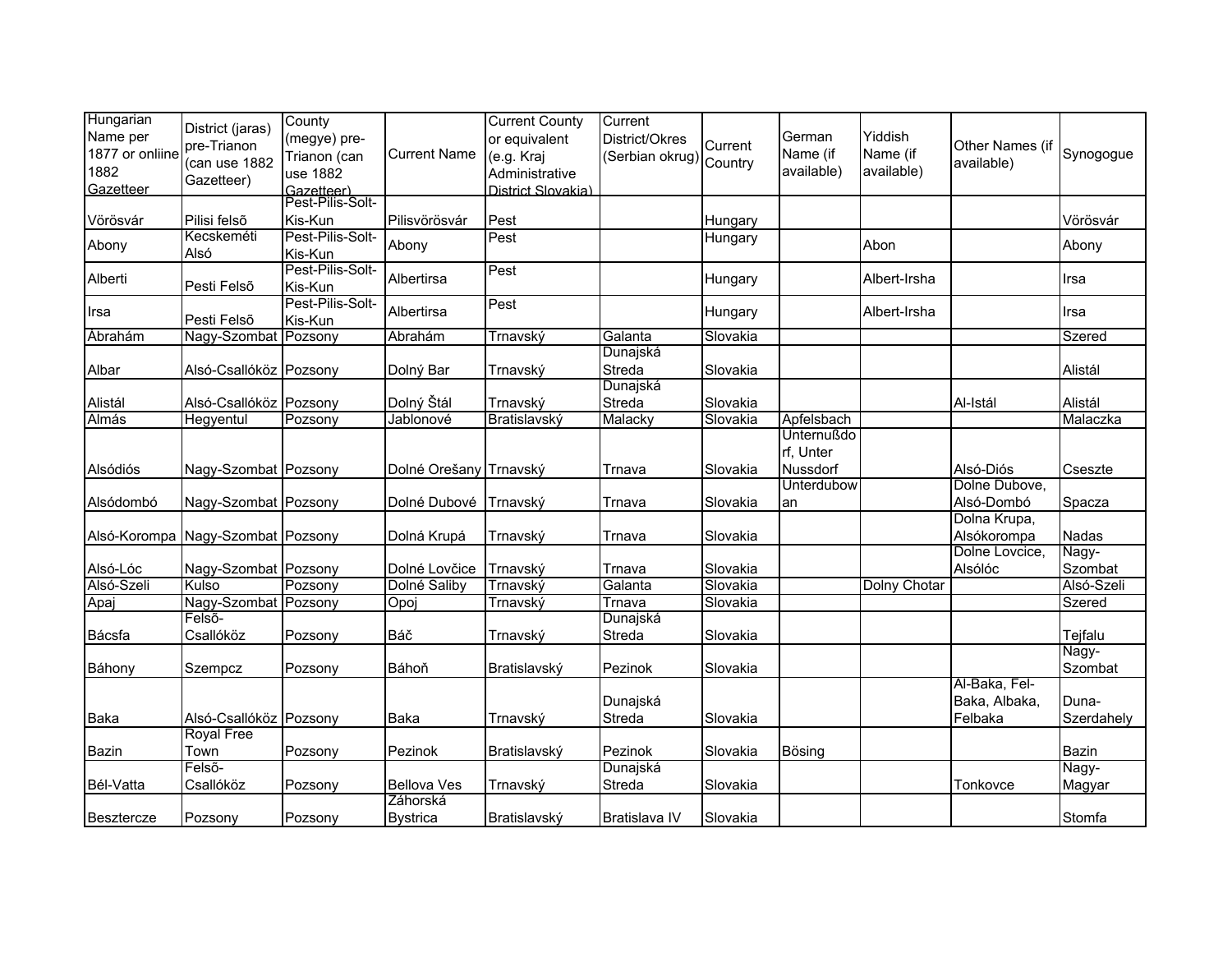| Hungarian       | District (jaras)       | County       |                     | <b>Current County</b> | Current                 |          |             |               |                 |              |
|-----------------|------------------------|--------------|---------------------|-----------------------|-------------------------|----------|-------------|---------------|-----------------|--------------|
| Name per        | pre-Trianon            | (megye) pre- |                     | or equivalent         | District/Okres          | Current  | German      | Yiddish       | Other Names (if |              |
| 1877 or onliine | (can use 1882          | Trianon (can | <b>Current Name</b> | (e.g. Kraj            | (Serbian okrug) Country |          | Name (if    | Name (if      | available)      | Synogogue    |
| 1882            | Gazetteer)             | use 1882     |                     | Administrative        |                         |          | available)  | available)    |                 |              |
| Gazetteer       |                        | Gazetteer)   |                     | District Slovakia)    |                         |          |             |               |                 |              |
|                 |                        |              |                     |                       |                         |          | Buchenbrun  |               |                 |              |
|                 |                        |              |                     |                       |                         |          | n bei       |               |                 |              |
| Bikszárd        | Nagy-Szombat Pozsony   |              | Buková              | Trnavský              | Trnava                  | Slovakia | Tyrnau      |               |                 | Nadas        |
|                 |                        |              | <b>Bilkove</b>      |                       |                         |          |             |               |                 |              |
| Bilkaudvar      | Malackai               | Pozsony      | Humence             | Trnavský              | Senica                  | Slovakia |             |               |                 | 7            |
| <b>Binócz</b>   | Nagy-Szombat Pozsony   |              | Bíňovce             | Trnavský              | Trnava                  | Slovakia |             |               | Binóc           | <b>Nadas</b> |
|                 |                        |              | Bohdanovce          |                       |                         |          |             |               |                 | Nagy-        |
| Bogdanócz       | Nagy-Szombat Pozsony   |              | nad Trnavou         | Trnavský              | Trnava                  | Slovakia |             |               | Bogdanóc        | Szombat      |
|                 |                        |              |                     |                       | Dunajská                |          |             |               |                 |              |
| Bögellő         | Alsó-Csallóköz Pozsony |              | <b>Bohel'ov</b>     | Trnavský              | Streda                  | Slovakia |             |               |                 | Alistál      |
|                 |                        |              | Jaslovské           |                       |                         |          |             |               |                 |              |
| <b>Bohunic</b>  | Nagy-Szombat Pozsony   |              | Bohunice            | Trnavský              | Trnava                  | Slovakia |             |               | <b>Bohunice</b> | Spacza       |
|                 |                        |              |                     |                       |                         |          | Frauendorf  |               |                 |              |
| Boleráz         | Nagy-Szombat Pozsony   |              | Boleráz             | Trnavský              | Trnava                  | Slovakia | bei Tyrnau  |               |                 | Nadas        |
| Borostyánkő     | Pozsony                | Pozsony      | Borinka             | Bratislavský          | Malacky                 | Slovakia |             |               |                 | Stomfa       |
|                 |                        |              |                     |                       | Dunajská                |          |             |               |                 | Duna-        |
| Bõs             | Alsó-Csallóköz Pozsony |              | Gabčíkovo           | Trnavský              | Streda                  | Slovakia | Bösch       |               |                 | Szerdahely   |
|                 |                        |              | Veľké               |                       |                         |          |             |               |                 | Nagy-        |
| Bresztovány     | Nagy-Szombat Pozsony   |              | Brestovany          | Trnavský              | Trnava                  | Slovakia |             |               |                 | Szombat      |
| Búr-Szent-      |                        |              | Borský Svätý        |                       |                         |          |             |               |                 | Búr-Szent-   |
| György          | Hegyentul              | Pozsony      | Jur                 | Trnavský              | Senica                  | Slovakia |             |               |                 | György       |
| Búr-Szent-      |                        |              | Borský Svätý        |                       |                         |          |             |               |                 | Búr-Szent-   |
| Miklós          | Hegyentul              | Pozsony      | Mikuláš             | Trnavský              | Senica                  | Slovakia |             |               |                 | Miklós       |
|                 | Felső-                 |              |                     |                       | Dunajská                |          |             |               |                 | Nagy-        |
| Csákány         | Csallóköz              | Pozsony      | Čakany              | Trnavský              | Streda                  | Slovakia | Knitteldorf |               |                 | Magyar       |
| Csataj          | Szempcz                | Pozsony      | Čataj               | Bratislavský          | Senec                   | Slovakia | Schattein   |               |                 | Réte         |
| Csécsény-       | Alsó-Csallóköz Pozsony |              | Čečínska            | Trnavský              | Dunajská                | Slovakia |             |               | Horná Potôň     | Duna-        |
| Patony          |                        |              | Potôň               |                       | Streda                  |          |             |               |                 | Szerdahely   |
| Cseklész        | Pozsony                | Pozsony      | Bernolákovo         | Bratislavský          | Senec                   | Slovakia |             |               |                 | Stomfa       |
|                 | Felső-                 |              |                     |                       | Dunajská                |          |             |               |                 | Nagy-        |
| Csenke          | Csallóköz              | Pozsony      | Čenkovce            | Trnavský              | Streda                  | Slovakia |             |               |                 | Magyar       |
|                 |                        |              |                     |                       |                         |          | Schattmann  |               |                 |              |
| Cseszte         | Szempcz                | Pozsony      | Častá               | Bratislavský          | Pezinok                 | Slovakia | sdorf       | Voroskeo      |                 | Cseszte      |
|                 |                        |              |                     |                       |                         |          | Leopoldsdo  |               |                 |              |
|                 | Felső-                 |              | Štvrtok na          |                       | Dunajská                |          | rf auf der  |               |                 | Nagy-        |
| Csütörtök       | Csallóköz              | Pozsony      | Ostrove             | Trnavský              | Streda                  | Slovakia | Schütt      |               | Csurtotok       | Magyar       |
|                 |                        |              |                     |                       |                         |          |             |               |                 | Nagy-        |
| Cziffer         | Nagy-Szombat Pozsony   |              | Cifer               | Trnavský              | Trnava                  | Slovakia | Ziffer      | <b>Tziper</b> | Ciffer          | Szombat      |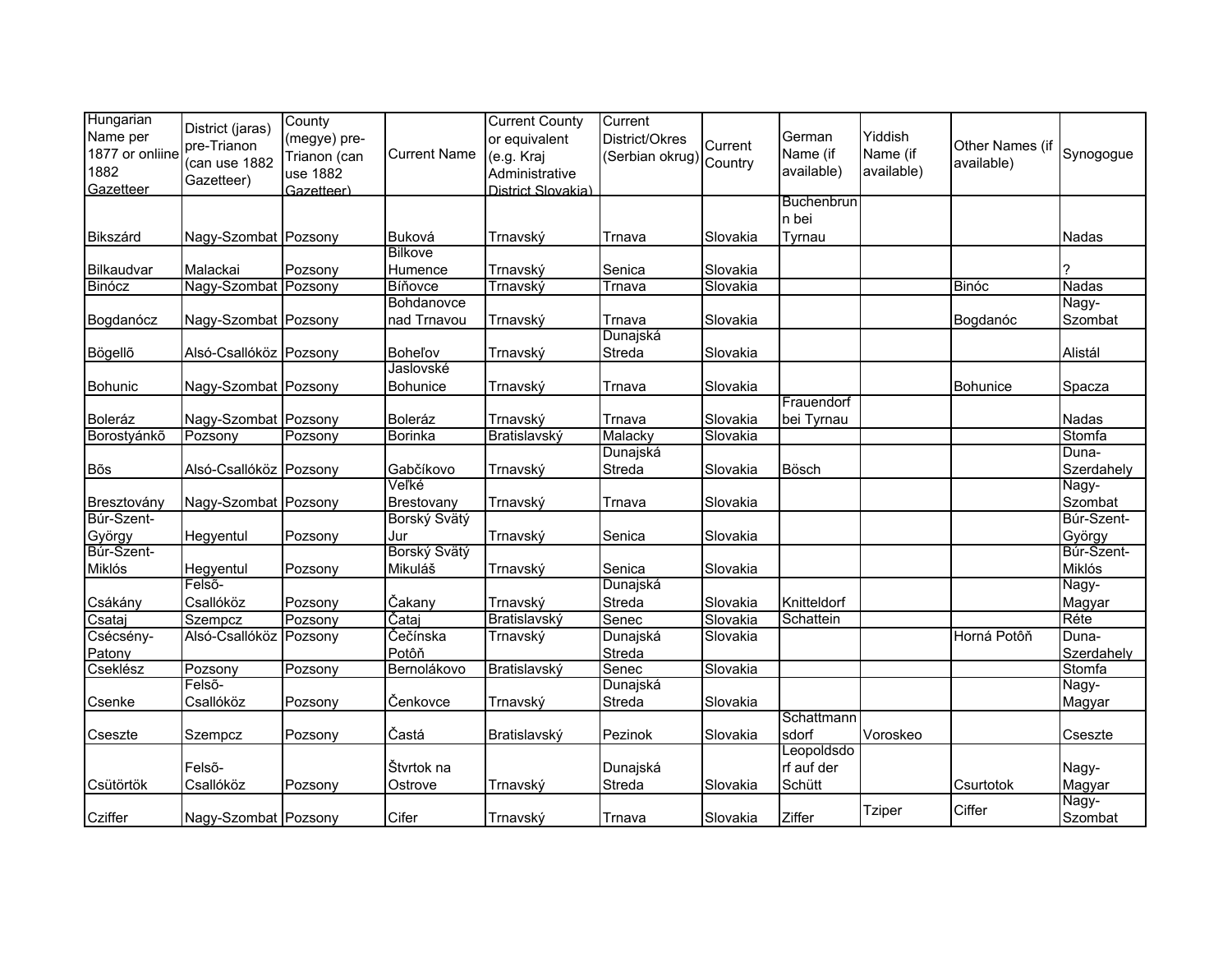| Hungarian       |                        | County       |                        | <b>Current County</b> | Current                 |          |              |            |                      |            |
|-----------------|------------------------|--------------|------------------------|-----------------------|-------------------------|----------|--------------|------------|----------------------|------------|
| Name per        | District (jaras)       | (megye) pre- |                        | or equivalent         | District/Okres          |          | German       | Yiddish    |                      |            |
| 1877 or onliine | pre-Trianon            | Trianon (can | <b>Current Name</b>    | (e.g. Kraj            |                         | Current  | Name (if     | Name (if   | Other Names (if      | Synogogue  |
| 1882            | (can use 1882          | use 1882     |                        | Administrative        | (Serbian okrug) Country |          | available)   | available) | available)           |            |
| Gazetteer       | Gazetteer)             | Gazetteer)   |                        | District Slovakia)    |                         |          |              |            |                      |            |
|                 |                        |              |                        |                       | Dunajská                |          |              |            |                      | Duna-      |
| Dercsika        | Alsó-Csallóköz Pozsony |              | Jurová                 | Trnavský              | Streda                  | Slovakia |              |            |                      | Szerdahely |
| Detrekő-        |                        |              | Plavecký               |                       |                         |          | Blasenstein- |            |                      |            |
| Csütörtök       | Hegyentul              | Pozsony      | Štvrtok                | Bratislavský          | Malacky                 | Slovakia | Zankendorf   |            |                      | Malaczka   |
|                 |                        |              |                        |                       |                         |          | Blasenstein- |            |                      |            |
| Detrekő-Szent-  |                        |              | Plavecký Svätý         |                       |                         |          | Sankt-       |            |                      |            |
| Miklós          | Hegyentul              | Pozsony      | Mikuláš                | Bratislavský          | Malacky                 | Slovakia | Nikolaus     |            |                      | Malaczka   |
| Detrekő-Szent-  |                        |              | Plavecký Svätý         |                       |                         |          | Blasenstein- |            |                      |            |
| Péter           | Hegyentul              | Pozsony      | Peter                  | Trnavský              | Senica                  | Slovakia | Sankt-Peter  |            |                      | Malaczka   |
| Detrekő-        |                        |              | Plavecké               |                       |                         |          |              |            |                      |            |
| Váralja         | Hegyentul              | Pozsony      | Podhradie              | Bratislavský          | Malacky                 | Slovakia | Blasenstein  |            |                      | Malaczka   |
|                 |                        |              |                        |                       |                         |          |              |            | Magyar-              |            |
|                 |                        |              |                        |                       |                         |          |              |            | Diószeg, Német-      |            |
|                 |                        |              |                        |                       |                         |          |              |            | Diószeg,             |            |
|                 |                        |              |                        |                       |                         |          |              |            | Magyardiószeg,       |            |
| Diószeg         | Kulso                  | Pozsony      | Sládkovičovo           | Trnavský              | Galanta                 | Slovakia |              |            | Németdiószeg         | Galánta    |
|                 | Felső-                 |              |                        |                       | Dunajská                |          |              |            |                      |            |
| Doborgaz        | Csallóköz              | Pozsony      | Dobrohošť              | Trnavský              | Streda                  | Slovakia |              |            |                      | Tejfalu    |
|                 |                        |              |                        |                       |                         |          | Wernersdor   |            |                      |            |
| Dubova          | Szempcz                | Pozsony      | Dubová                 | Bratislavský          | Pezinok                 | Slovakia |              |            |                      | Cseszte    |
| Duna-           | Alsó-Csallóköz Pozsony |              | Dunajská               | Trnavský              | Dunajská                | Slovakia |              |            | Niedermarkt          | Duna-      |
| Szerdahely      |                        |              | Streda                 |                       | Streda                  |          |              | Serdahel   |                      | Szerdahely |
|                 |                        |              |                        |                       | Dunajská                |          |              |            |                      | Duna-      |
| Egyház-Gelle    | Alsó-Csallóköz Pozsony |              | Holice                 | Trnavský              | Streda                  | Slovakia |              |            | Gelle                | Szerdahely |
|                 |                        |              |                        |                       | Dunajská                |          |              |            |                      |            |
| Eperjes         | Alsó-Csallóköz Pozsony |              | Jahodná                | Trnavský              | Streda                  | Slovakia |              |            |                      | Joka       |
|                 |                        |              |                        |                       |                         |          |              |            | Fehéregyház,         |            |
|                 |                        |              |                        |                       |                         |          |              |            | Pozsonyfehéreg Nagy- |            |
| Fehérezgház     | Nagy-Szombat Pozsony   |              | <b>Biely Kostol</b>    | Trnavský              | Trnava                  | Slovakia |              |            | yház                 | Szombat    |
|                 | Felsõ-                 |              |                        |                       |                         |          |              |            |                      | Nagy-      |
| Fél             | Csallóköz              | Pozsony      | Tomášov                | Bratislavský          | Senec                   | Slovakia | Feilendorf   |            |                      | Magyar     |
|                 |                        |              |                        |                       | Dunajská                |          |              |            |                      | Duna-      |
| FelBár          | Alsó-Csallóköz Pozsony |              | Horný Bar              | Trnavský              | Streda                  | Slovakia |              |            | Fel-Bár              | Szerdahely |
|                 |                        |              |                        |                       |                         |          | Obernußdor   |            |                      |            |
|                 |                        |              |                        |                       |                         |          | f. Ober      |            |                      |            |
| Felső-Diós      | Nagy-Szombat Pozsony   |              | Horné Orešany Trnavský |                       | Trnava                  | Slovakia | Nussdorf     |            |                      | Nadas      |
| Felső-Dombó     | Nagy-Szombat Pozsony   |              | Horné Dubové Trnavský  |                       | Trnava                  | Slovakia |              |            |                      | not listed |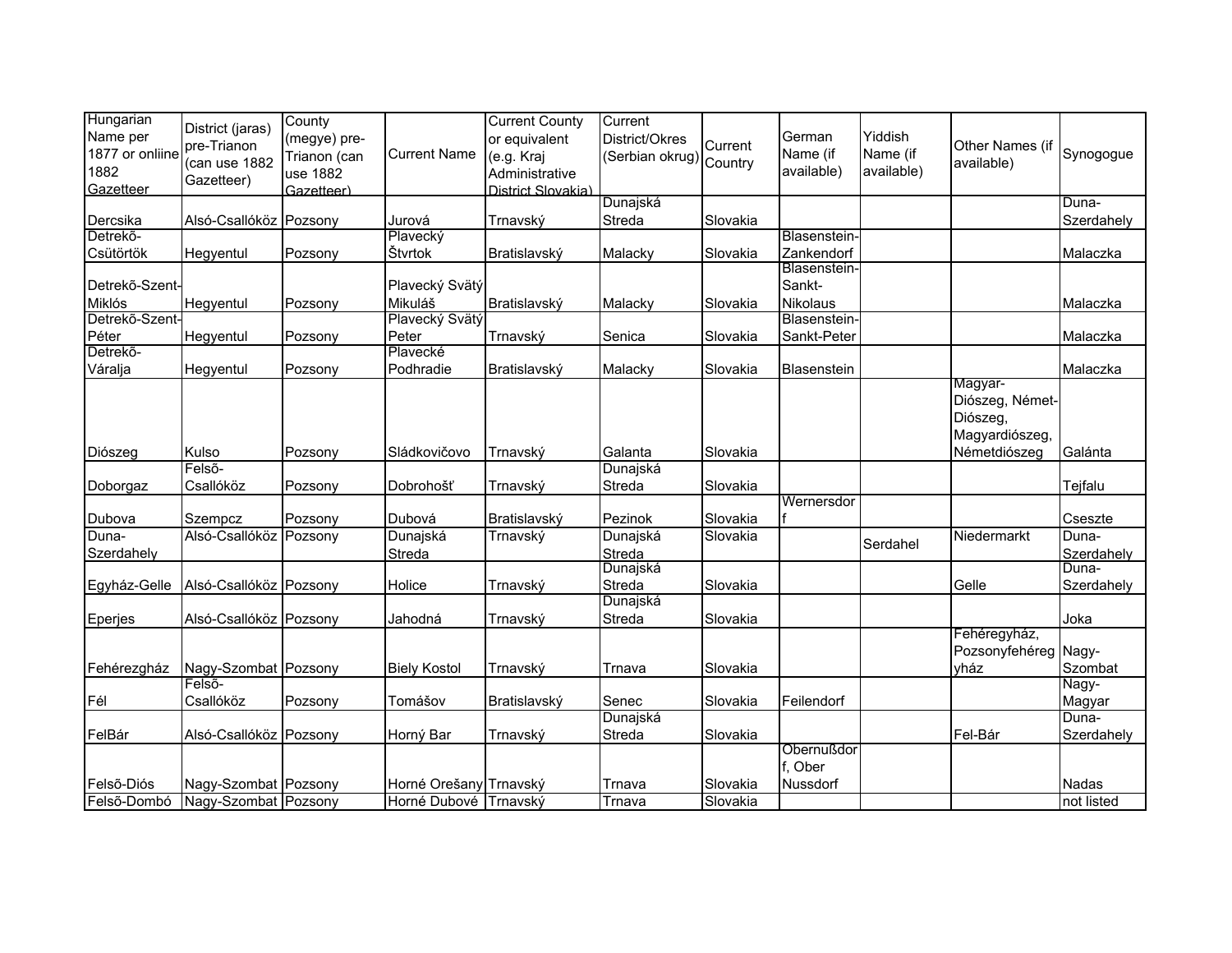| Hungarian       | District (jaras)                    | County       |                     | <b>Current County</b> | Current                |          |             |            |                 |               |
|-----------------|-------------------------------------|--------------|---------------------|-----------------------|------------------------|----------|-------------|------------|-----------------|---------------|
| Name per        | pre-Trianon                         | (megye) pre- |                     | or equivalent         | District/Okres         | Current  | German      | Yiddish    | Other Names (if |               |
| 1877 or onliine | (can use 1882                       | Trianon (can | <b>Current Name</b> | (e.g. Kraj            | Serbian okrug) Country |          | Name (if    | Name (if   | available)      | Synogogue     |
| 1882            | Gazetteer)                          | use 1882     |                     | Administrative        |                        |          | available)  | available) |                 |               |
| Gazetteer       |                                     | Gazetteer)   |                     | District Slovakia)    |                        |          |             |            |                 |               |
| Felső-          |                                     |              |                     |                       |                        |          |             |            |                 |               |
| Korompa         | Nagy-Szombat Pozsony                |              | Horná Krupá         | Trnavský              | Trnava                 | Slovakia |             |            |                 | <b>Nadas</b>  |
| Felső-Szeli     | Kulso                               | Pozsony      | Horné Saliby        | Trnavský              | Galanta                | Slovakia |             |            |                 | Galánta       |
|                 |                                     |              | Orechová            |                       | Dunajská               |          |             |            |                 | Duna-         |
| Förge-Patony    | Alsó-Csallóköz Pozsony              |              | Potôň               | Trnavský              | Streda                 | Slovakia | Nusswinkel  |            | Diospatony      | Szerdahely    |
| Gajar           | Hegyentul                           | Pozsony      | Gajary              | Bratislavský          | Malacky                | Slovakia | Gayring     |            |                 | Gajar         |
|                 | Felső-                              |              |                     |                       |                        |          |             |            |                 |               |
| Galánta         | Csallóköz                           | Pozsony      | Galánta             | Trnavský              | Galanta                | Slovakia | Gallandau   |            |                 | Galánta       |
|                 | Felső-                              |              |                     |                       |                        |          |             |            |                 |               |
| Gány            | Csallóköz                           | Pozsony      | Gáň                 | Trnavský              | Galanta                | Slovakia |             |            |                 | Galánta       |
|                 |                                     |              | Hrnčiarovce         |                       |                        |          |             |            |                 | Nagy-         |
| Gerencsér       | Nagy-Szombat Pozsony                |              | nad Parnou          | Trnavský              | Trnava                 | Slovakia |             |            |                 | Szombat       |
| Geszt           | Nagy-Szombat Pozsony                |              | Hoste               | Trnavský              | Galanta                | Slovakia |             |            |                 | <b>Szered</b> |
|                 | Felső-                              |              |                     |                       | Dunajská               |          |             |            |                 | Nagy-         |
| Gomba           | Csallóköz                           | Pozsony      | Hubice              | Trnavský              | Streda                 | Slovakia |             |            |                 | Magyar        |
|                 | Felső-                              |              |                     |                       |                        |          |             |            |                 |               |
| Gutor           | Csallóköz                           | Pozsony      | Hamuliakovo         | Bratislavský          | Senec                  | Slovakia | Gutern      |            |                 | Tejfalu       |
| Halmas          | Nagy-Szombat Pozsony                |              | Jablonec            | Bratislavský          | Pezinok                | Slovakia |             |            |                 | not listed    |
| Haszprunka      | Hegyentul                           | Pozsony      | Studienka           | Bratislavský          | Malacky                | Slovakia | Hausbrunn   |            | Hasprunka       | Malaczka      |
|                 |                                     |              |                     |                       | Dunajská               |          |             |            |                 |               |
|                 | Hegybene-Éte Alsó-Csallóköz Pozsony |              | Kútniky             | Trnavský              | Streda                 | Slovakia |             |            |                 | Alistál       |
| Hegy-Súr        | Poszony                             | Pozsony      | Hrubý Šúr           | Bratislavský          | Senec                  | Slovakia |             |            |                 | Joka          |
|                 |                                     |              |                     |                       |                        |          | Hidaschkürt |            |                 |               |
| Hidaskürth      | Kulso                               | Pozsony      | Mostová             | Trnavský              | Galanta                | Slovakia |             |            | Hidas Kürt      | Galánta       |
| Hidegkút        | Poszony                             | Pozsony      | Dúbravka            | Bratislavský          | Bratislava IV          | Slovakia |             |            |                 | Stomfa        |
|                 |                                     |              |                     |                       | Dunajská               |          |             |            |                 | Duna-         |
| Hodos           | Alsó-Csallóköz Pozsony              |              | Vydrany             | Trnavský              | Streda                 | Slovakia |             |            |                 | Szerdahely    |
|                 |                                     |              | Chorvátský          |                       |                        |          |             |            |                 |               |
| Horvát-Gurab    | Poszony                             | Pozsony      | Grob                | Bratislavský          | Senec                  | Slovakia |             |            |                 | Bazin         |
| Hosszúfalu      | Nagy-Szombat Pozsony                |              | <b>Dlhá</b>         | Trnavský              | Trnava                 | Slovakia |             |            |                 | Cseszte       |
|                 |                                     |              |                     |                       |                        |          |             |            |                 | Nagy-         |
| Igrám           | Szempcz                             | Pozsony      | Igram               | Bratislavský          | Senec                  | Slovakia |             |            |                 | Szombat       |
|                 |                                     |              |                     |                       |                        |          | Stephansdo  |            |                 |               |
| Istvánfalu      | Nagy-Szombat Pozsony                |              | Štefanova           | Bratislavský          | Pezinok                | Slovakia | rf          |            | Istvánfalva     | Cseszte       |
|                 |                                     |              | Ivanka pri          |                       |                        |          |             |            |                 | Szent-        |
| Iványi          | Poszony                             | Pozsony      | Dunaji              | Bratislavský          | Senec                  | Slovakia |             |            | Ivanka          | Gyorgy        |
| Jánosháza       | Pozsony                             | Pozsony      | Janovce             | Trnavský              | Galanta                | Slovakia |             |            |                 | Joka          |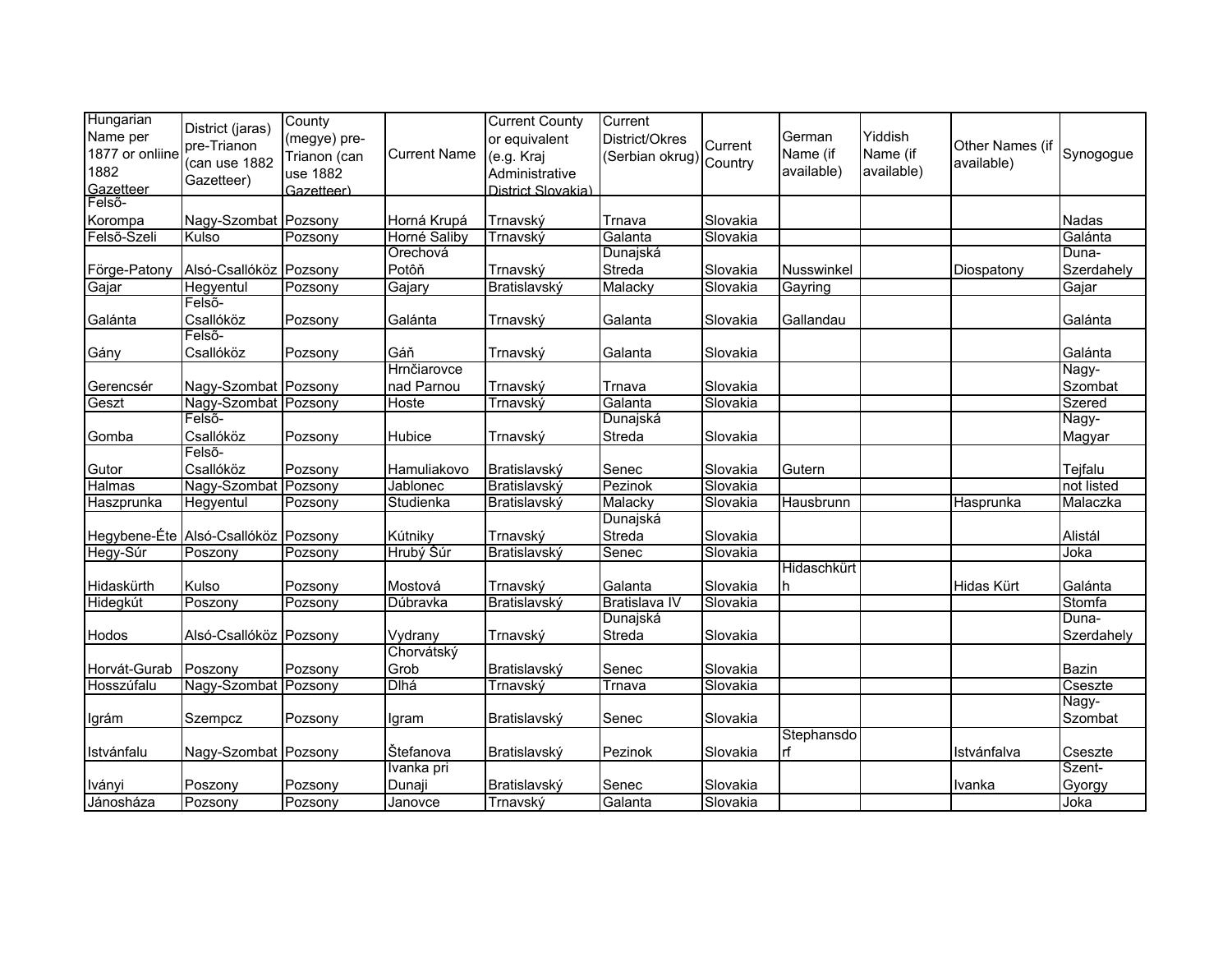| Hungarian           |                                 | County       |                         | <b>Current County</b> | Current                |          |             |            |                 |                       |
|---------------------|---------------------------------|--------------|-------------------------|-----------------------|------------------------|----------|-------------|------------|-----------------|-----------------------|
| Name per            | District (jaras)                | (megye) pre- |                         | or equivalent         | District/Okres         |          | German      | Yiddish    |                 |                       |
| 1877 or onliine     | pre-Trianon                     | Trianon (can | <b>Current Name</b>     | (e.g. Kraj            | Serbian okrug) Country | Current  | Name (if    | Name (if   | Other Names (if | Synogogue             |
| 1882                | (can use 1882                   | use 1882     |                         | Administrative        |                        |          | available)  | available) | available)      |                       |
| Gazetteer           | Gazetteer)                      | Gazetteer)   |                         | District Slovakia)    |                        |          |             |            |                 |                       |
|                     | Felső-                          |              |                         |                       | Dunajská               |          |             |            |                 | Nagy-                 |
| Jányok              | Csallóköz                       | Pozsony      | Janiky                  | Trnavský              | Streda                 | Slovakia |             |            |                 | Magyar                |
|                     |                                 |              | Jaslovské               |                       |                        |          |             |            |                 |                       |
| Jászlócz            | Nagy-Szombat Pozsony            |              | Bohunice                | Trnavský              | Trnava                 | Slovakia |             |            | Jászlóc         | Spacza                |
|                     |                                 |              |                         |                       |                        |          |             |            | Kis-Jóka, Nagy- |                       |
|                     | Felső-                          |              |                         |                       |                        |          |             |            | Jóka, Kisjóka,  |                       |
| Jóka                | Csallóköz                       | Pozsony      | Jelka                   | Trnavský              | Galanta                | Slovakia |             |            | Nagyjóka        | Joka                  |
| Kajal               | Kulso                           | Pozsony      | Kajal                   | Trnavský              | Galanta                | Slovakia |             |            |                 | Galánta               |
| Károlyfalu          | Poszony                         | Pozsony      | Karlova Ves             | Bratislavský          | Bratislava IV          | Slovakia | Karldorf    |            |                 | Stomfa                |
| Kátlóc              | Nagy-Szombat Pozsony            |              | Katlovce                | Trnavský              | <b>Trnava</b>          | Slovakia |             |            | Kátlóc          | not listed            |
|                     |                                 |              | Krížovany nad           |                       |                        |          |             |            |                 | Nagy-                 |
| Keresztúr           | Nagy-Szombat Pozsony            |              | Dudváhom                | Trnavský              | Trnava                 | Slovakia |             |            |                 | Szombat               |
|                     | Felső-                          |              |                         |                       | Dunajská               |          |             |            |                 |                       |
| Keszölczés          | Csallóköz                       | Pozsony      | Kyselica<br>Kráľovičove | Trnavský              | Streda                 | Slovakia |             |            | Keszölcés       | not listed            |
| Királyfia-          |                                 |              |                         |                       | Dunajská<br>Streda     | Slovakia |             |            |                 | Duna-                 |
| Karcsa<br>Királyrév | Alsó-Csallóköz Pozsony<br>Kulso |              | Kračany<br>Kráľov Brod  | Trnavský              | Galanta                | Slovakia |             |            | Király-Rév      | Szerdahely<br>Galánta |
|                     |                                 | Pozsony      |                         | Trnavský              | Dunajská               |          |             |            |                 | Duna-                 |
| Kis-Udvarnok        | Alsó-Csallóköz Pozsony          |              | Malé Dvorníky           | Trnavský              | Streda                 | Slovakia |             |            |                 | Szerdahely            |
| Konyha              | Hegyentul                       | Pozsony      | Kuchyňa                 | Bratislavský          | Malacky                | Slovakia |             |            |                 | Malaczka              |
|                     |                                 |              |                         |                       |                        |          | Kesselsdorf |            |                 |                       |
|                     |                                 |              |                         |                       |                        |          | bei         |            |                 |                       |
| Kosolna             | Nagy-Szombat Pozsony            |              | Košolná                 | Trnavský              | Trnava                 | Slovakia | Dürrnbach   |            |                 | Cseszte               |
| Kossút              | Kulso                           | Pozsony      | Košúty                  | Trnavský              | Galanta                | Slovakia |             |            | Kosút           | Galánta               |
|                     |                                 |              |                         |                       |                        |          |             |            |                 | Bur-Szent-            |
| Kukló               | Hegyentul                       | Pozsony      | Kuklov                  | Trnavský              | Senica                 | Slovakia | Kugelhof    |            |                 | Gyorgy                |
|                     |                                 |              |                         |                       | Dunajská               |          |             |            |                 |                       |
| Kürth               | Alsó-Csallóköz Pozsony          |              | Ohrady                  | Trnavský              | Streda                 | Slovakia |             |            | Kürt            | Alistál               |
|                     |                                 |              |                         |                       |                        |          | Schwarzenf  |            |                 |                       |
|                     |                                 |              |                         |                       |                        |          | eld oder    |            |                 |                       |
| Kutti               | Malackai                        | Pozsony      | Kúty                    | Trnavský              | Senica                 | Slovakia | Kutti       |            |                 |                       |
|                     |                                 |              | Lakšárska               |                       |                        |          |             |            |                 | Sassin                |
| Laksár-Ujfalu       | Hegyentul                       | Pozsony      | Nová Ves                | Trnavský              | Senica                 | Slovakia |             |            |                 | (Nyitra)              |
| Lamács              | Poszony                         | Pozsony      | Lamač                   | Bratislavský          | Bratislava IV          | Slovakia |             |            |                 | Stomfa                |
|                     |                                 |              |                         |                       |                        |          |             |            | Lég, Kis-Lég,   |                       |
|                     | Felső-                          |              |                         |                       | Dunajská               |          |             |            | Nagy-Lég,       | Nagy-                 |
| Légh                | Csallóköz                       | Pozsony      | Lehnice                 | Trnavský              | Streda                 | Slovakia | Legendorf   |            | Kislég, Nagylég | Magyar                |
| Ligetfalu           | Poszony                         | Pozsony      | Petržalka               | Bratislavský          | Bratislava V           | Slovakia |             |            |                 | Pozsony               |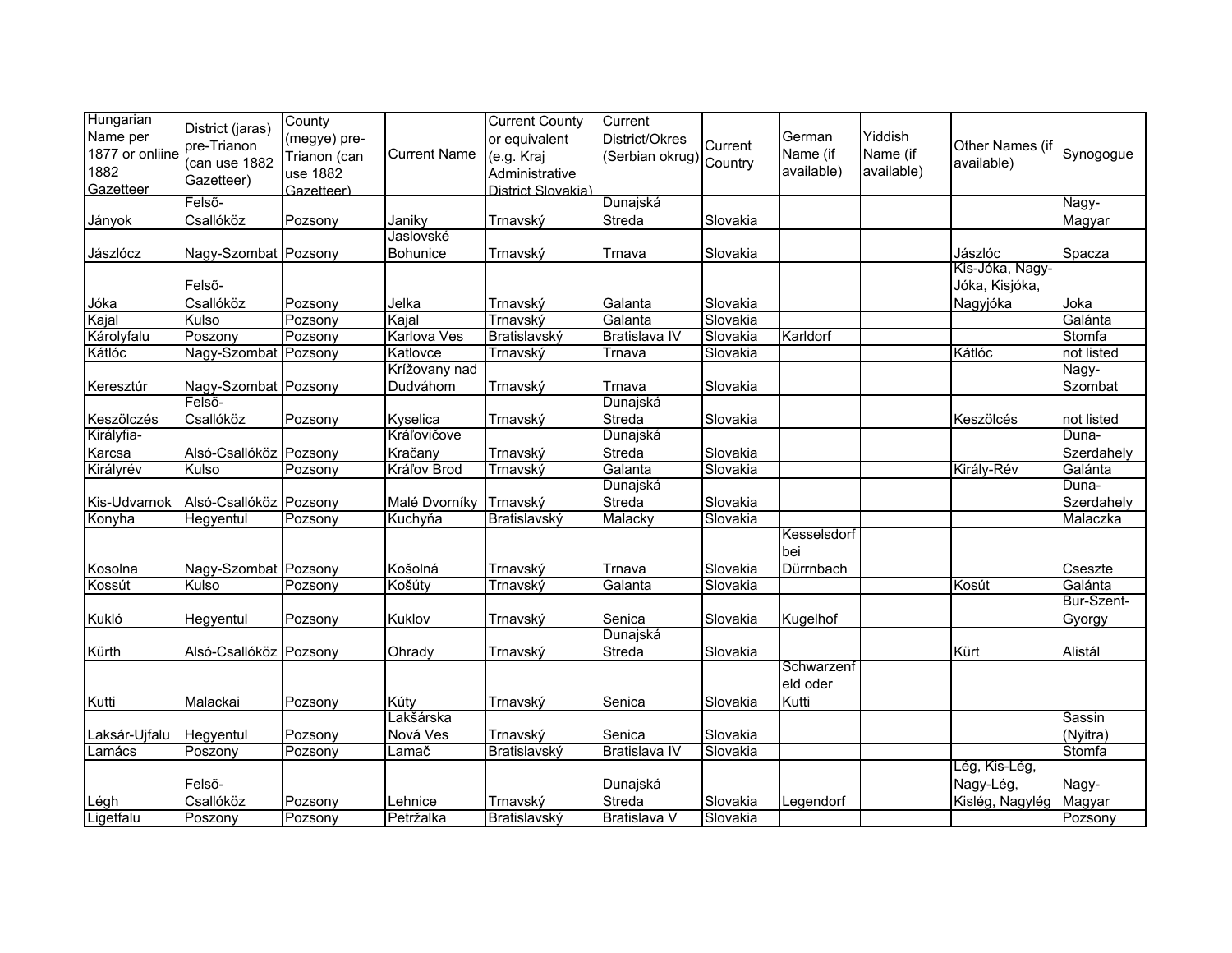| Hungarian       | District (jaras)       | County       |                     | <b>Current County</b> | Current                |          |             |            |                 |              |
|-----------------|------------------------|--------------|---------------------|-----------------------|------------------------|----------|-------------|------------|-----------------|--------------|
| Name per        | pre-Trianon            | (megye) pre- |                     | or equivalent         | District/Okres         | Current  | German      | Yiddish    | Other Names (if |              |
| 1877 or onliine |                        | Trianon (can | <b>Current Name</b> | (e.g. Kraj            | Serbian okrug) Country |          | Name (if    | Name (if   |                 | Synogogue    |
| 1882            | (can use 1882          | use 1882     |                     | Administrative        |                        |          | available)  | available) | available)      |              |
| Gazetteer       | Gazetteer)             | Gazetteer)   |                     | District Slovakia)    |                        |          |             |            |                 |              |
| Limbach         | Szempcz                | Pozsony      | Limbach             | Bratislavský          | Pezinok                | Slovakia |             |            |                 | <b>Bazin</b> |
|                 |                        |              |                     |                       | Dunajská               |          |             |            |                 | Duna-        |
| Lögér-Patony    | Alsó-Csallóköz Pozsony |              | Horná Potôň         | Trnavský              | Streda                 | Slovakia |             |            |                 | Szerdahely   |
|                 |                        |              |                     |                       |                        |          | Winschend   |            |                 |              |
| Losoncz         | Nagy-Szombat Pozsony   |              | Lošonec             | Trnavský              | Trnava                 | Slovakia | orf         |            |                 | Nadas        |
| Lozornó         | Hegyentul              | Pozsony      | Lozorno             | Bratislavský          | Malacky                | Slovakia | Losorn      |            |                 | Stomfa       |
|                 | Felső-                 |              |                     |                       | Dunajská               |          |             |            |                 |              |
| Maczháza        | Csallóköz              | Pozsony      | Macov               | Trnavský              | Streda                 | Slovakia |             |            | Macháza         | not listed   |
|                 |                        |              |                     |                       | Dunajská               |          |             |            |                 |              |
| Mad             | Alsó-Csallóköz Pozsony |              | Mad                 | Trnavský              | Streda                 | Slovakia |             |            | Nagymad         | Alistál      |
|                 |                        |              |                     |                       |                        |          | Ungarisch-  |            | Maly Biel,      |              |
| Magyar-Bél      | Poszony                | Pozsony      | Veľký Biel          | Bratislavský          | Senec                  | Slovakia | <b>Biel</b> |            | Nemetbel        | Réte         |
| Majtény         | Nagy-Szombat Pozsony   |              | Majcichov           | Trnavský              | Trnava                 | Slovakia |             |            |                 | Szered       |
| Malaczka        | Hegyentul              | Pozsony      | Malacky             | Bratislavský          | Malacky                | Slovakia | Malatzka    |            |                 | Malaczka     |
| Máriavölgy      | Poszony                | Pozsony      | Marianka            | Bratislavský          | Malacky                | Slovakia |             |            |                 | Stomfa       |
| Miklóstelek     | Hegyentul              | Pozsony      | Mikulášov           | Trnavský              | Senica                 | Slovakia |             |            |                 | Malaczka     |
|                 | <b>Royal Free</b>      |              |                     |                       |                        |          |             |            |                 |              |
| Modor           | Town                   | Pozsony      | Modra               | Bratislavský          | Pezinok                | Slovakia | Modern      |            |                 | Modor        |
|                 |                        |              |                     |                       |                        |          | Röhrbach    |            |                 |              |
|                 |                        |              |                     |                       |                        |          | bei         |            |                 |              |
| Nádas           | Nagy-Szombat Pozsony   |              | Trstín              | Trnavský              | Trnava                 | Slovakia | Schmollnitz |            |                 | Nadas        |
|                 |                        |              | Trstená na          |                       | Dunajská               |          |             |            |                 | Duna-        |
| Nádasd          | Alsó-Csallóköz Pozsony |              | Ostrove             | Trnavský              | Streda                 | Slovakia |             |            |                 | Szerdahely   |
| Nádszeg         | Kulso                  | Pozsony      | Trstice             | Trnavský              | Galanta                | Slovakia |             |            |                 | Joka         |
|                 |                        |              |                     |                       | Dunajská               |          |             |            |                 | Duna-        |
| Nagy-Abony      | Alsó-Csallóköz Pozsony |              | Veľké Blahovo       | Trnavský              | Streda                 | Slovakia |             |            |                 | Szerdahely   |
|                 |                        |              |                     |                       | Dunajská               |          |             |            |                 | Duna-        |
| Nagy-Bodak      | Alsó-Csallóköz Pozsony |              | Bodíky              | Trnavský              | Streda                 | Slovakia |             |            |                 | Szerdahely   |
|                 |                        |              |                     |                       |                        |          |             |            | Kisborsa,       |              |
| Nagy-Borsa      | Poszony                | Pozsony      | Hrubá Borša         | Bratislavský          | Senec                  | Slovakia |             |            | Nagyborsa       | Joka         |
| Nagy-           |                        |              |                     |                       |                        |          |             |            |                 |              |
| Födémes         | Kulso                  | Pozsony      | Veľké Úľany         | Trnavský              | Galanta                | Slovakia |             |            |                 | Joka         |
|                 |                        |              |                     |                       |                        |          | Großschütz  |            |                 |              |
| Nagy-Lévárd     | Hegyentul              | Pozsony      | Veľké Leváre        | Bratislavský          | Malacky                | Slovakia | en          |            |                 | Szent-Janos  |
| Nagy-Mácséd     | Kulso                  | Pozsony      | Veľká Mača          | Trnavský              | Galanta                | Slovakia |             |            |                 | Szered       |
|                 | Felső-                 |              |                     |                       | Dunajská               |          |             |            |                 |              |
| Nagy-Paka       | Csallóköz              | Pozsony      | Veľká Paka          | Trnavský              | Streda                 | Slovakia | Großpakeln  |            |                 | Tejfalu      |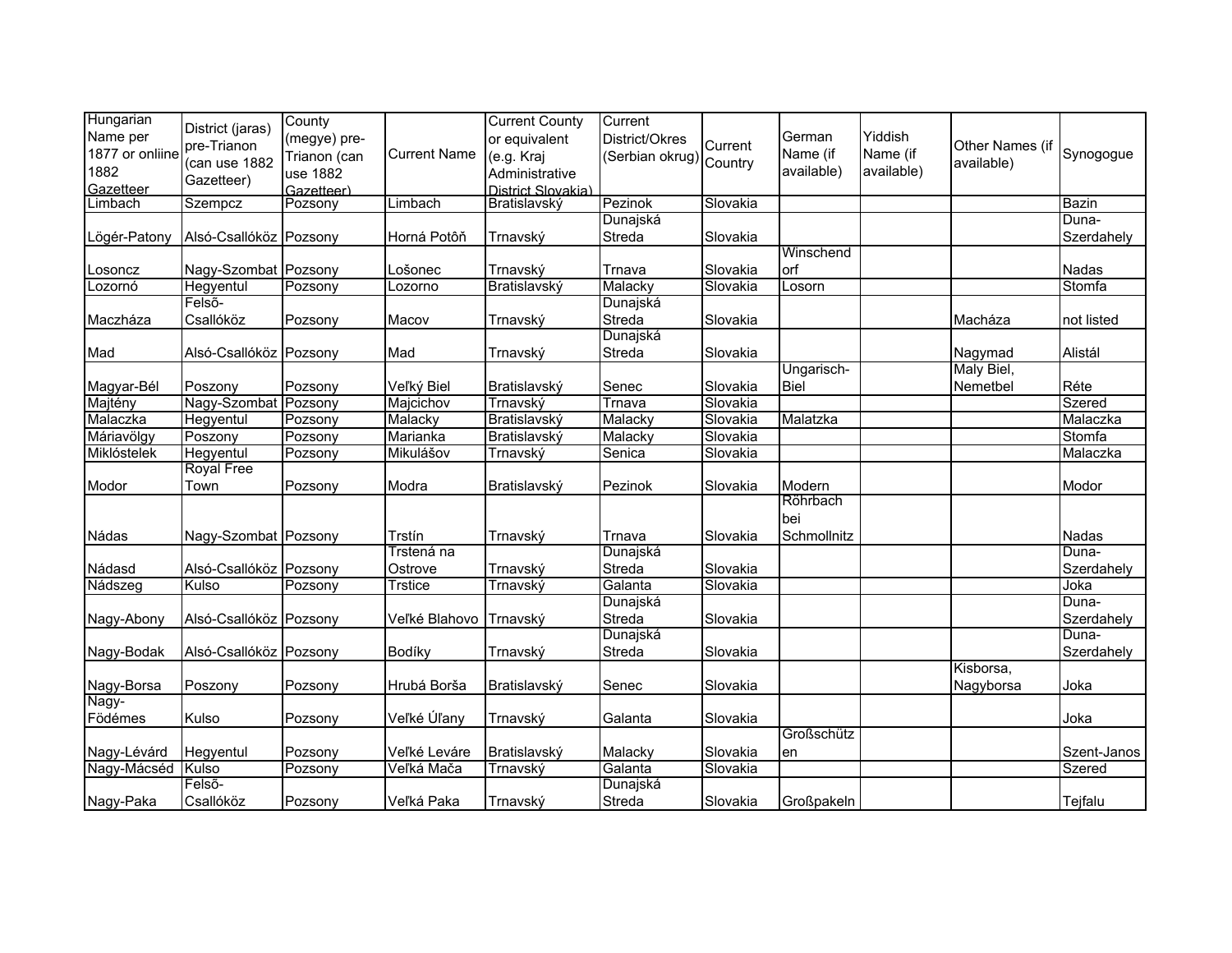| Hungarian<br>Name per<br>1877 or onliine | District (jaras)<br>pre-Trianon<br>(can use 1882 | County<br>(megye) pre-<br>Trianon (can | <b>Current Name</b>     | <b>Current County</b><br>or equivalent<br>(e.g. Kraj | Current<br>District/Okres<br>(Serbian okrug) Country | Current  | German<br>Name (if | Yiddish<br>Name (if | Other Names (if<br>available) | Synogogue        |
|------------------------------------------|--------------------------------------------------|----------------------------------------|-------------------------|------------------------------------------------------|------------------------------------------------------|----------|--------------------|---------------------|-------------------------------|------------------|
| 1882<br>Gazetteer                        | Gazetteer)                                       | use 1882<br>Gazetteer)                 |                         | Administrative<br>District Slovakia)                 |                                                      |          | available)         | available)          |                               |                  |
|                                          |                                                  |                                        | Veľké                   |                                                      |                                                      |          |                    |                     | Senkvice, Veľké-              |                  |
| Nagy-Senkicz                             | Szempcz                                          | Pozsony                                | Čaníkovce               | Bratislavský                                         | Pezinok                                              | Slovakia | Schenkwitz         |                     | Šenkvice                      | <b>Bazin</b>     |
| Nagy-Súr                                 | Nagy-Szombat Pozsony                             |                                        | Veľké Šúrovce           | Trnavský                                             | Trnava                                               | Slovakia |                    |                     | <b>Šúrovce</b>                | Szered           |
|                                          | Felső-                                           |                                        |                         |                                                      | Dunajská                                             |          |                    |                     |                               |                  |
| Nagy-Szarva                              | Csallóköz                                        | Pozsony                                | Rohovce                 | Trnavský                                             | Streda                                               | Slovakia |                    |                     |                               | Tejfalu          |
|                                          | Nagy-Szombat Nagy-Szombat Pozsony                |                                        | Trnava                  | Trnavský                                             | Trnava                                               | Slovakia | Tyrnau             |                     |                               | Nagy-<br>Szombat |
| Nagy-                                    |                                                  |                                        |                         |                                                      | Dunajská                                             |          |                    |                     |                               | Duna-            |
| Udvarnok                                 | Alsó-Csallóköz Pozsony                           |                                        | Veľké Dvorníky Trnavský |                                                      | Streda                                               | Slovakia |                    |                     |                               | Szerdahely       |
| Nahács                                   | Nagy-Szombat Pozsony                             |                                        | Naháč                   | Trnavský                                             | Trnava                                               | Slovakia |                    |                     |                               | not listed       |
|                                          |                                                  |                                        |                         |                                                      |                                                      |          | Deutschgru         |                     |                               |                  |
| Német-Gurab                              | Szempcz                                          | Pozsony                                | Veľký Grob              | Trnavský                                             | Galanta                                              | Slovakia | ۱b                 |                     |                               | Réte             |
|                                          |                                                  |                                        |                         |                                                      | Dunajská                                             |          |                    |                     | Alsonyarasd,                  |                  |
| Nyárasd                                  | Alsó-Csallóköz Pozsony                           |                                        | Topoľníky               | Trnavský                                             | Streda                                               | Slovakia |                    |                     | Felsonyarasd                  | Alistál          |
|                                          |                                                  |                                        |                         |                                                      |                                                      |          | Schwarzwa          |                     |                               |                  |
| Nyék                                     | Hegyentul                                        | Pozsony                                | Čierna Voda             | Trnavský                                             | Galanta                                              | Slovakia | sser               |                     |                               | Galánta          |
|                                          | Alsó-Csallóköz Pozsony                           |                                        | Holice                  | Trnavský                                             | Dunajská                                             | Slovakia |                    |                     | O-Gelle, Stará                | Duna-            |
| Ó-Gelle                                  |                                                  |                                        |                         |                                                      | Streda                                               |          |                    |                     | Gala, Stara                   | Szerdahely       |
|                                          | Felső-                                           |                                        |                         |                                                      | Dunajská                                             |          |                    |                     |                               | Nagy-            |
| Olgya                                    | Csallóköz                                        | Pozsony                                | Oľdza                   | Trnavský                                             | Streda                                               | Slovakia |                    |                     |                               | Magyar           |
| Ollé-Tejed                               | Alsó-Csallóköz Pozsony                           |                                        | Mliečany                | Trnavský                                             | Dunajská                                             | Slovakia |                    |                     |                               | Duna-            |
|                                          |                                                  |                                        |                         |                                                      | Streda                                               |          |                    |                     |                               | Szerdahely       |
| Ompitál                                  | Nagy-Szombat Pozsony                             |                                        | <b>Dolany</b>           | Bratislavský                                         | Pezinok                                              | Slovakia |                    |                     |                               | Cseszte          |
|                                          |                                                  |                                        |                         |                                                      | Dunajská                                             |          |                    |                     |                               |                  |
| Padány                                   | Alsó-Csallóköz Pozsony                           |                                        | Padáň                   | Trnavský                                             | Streda                                               | Slovakia |                    |                     |                               | Alistál          |
|                                          |                                                  |                                        |                         |                                                      |                                                      |          |                    |                     |                               | Nagy-            |
| Páld                                     | Nagy-Szombat Pozsony                             |                                        | Pavlice                 | Trnavský                                             | Trnava                                               | Slovakia |                    |                     |                               | Szombat          |
| Pernek                                   | Hegyentul                                        | Pozsony                                | Pernek                  | Bratislavský                                         | Malacky                                              | Slovakia | <b>Bäreneck</b>    |                     |                               | Malaczka         |
| Pila                                     | Szempcz                                          | Pozsony                                | Píla                    | Bratislavský                                         | Pezinok                                              | Slovakia | Sägemühl           |                     |                               | Cseszte          |
|                                          |                                                  |                                        |                         |                                                      | Dunajská                                             |          |                    |                     |                               |                  |
| Pódafa                                   | Alsó-Csallóköz Pozsony                           |                                        | Povoda                  | Trnavský                                             | Streda                                               | Slovakia |                    |                     |                               | not listed       |
|                                          | <b>Free Royal</b>                                |                                        |                         |                                                      |                                                      |          |                    |                     |                               |                  |
| Pozsony                                  | town                                             | Pozsony                                | Bratislava              | Bratislavský                                         | Bratislava I                                         | Slovakia | Pressburg          |                     | <b>Stare Mesto</b>            | Pozsony          |
|                                          | Felső-                                           |                                        | Most pri                |                                                      |                                                      |          |                    |                     | Bruck, Most na                | Nagy-            |
| Prukk                                    | Csallóköz                                        | Pozsony                                | <b>Bratislave</b>       | Bratislavský                                         | Senec                                                | Slovakia |                    |                     | ostrove                       | Magyar           |
| Pudmeric                                 | Nagy-Szombat Pozsony                             |                                        | <b>Budmerice</b>        | Bratislavský                                         | Pezinok                                              | Slovakia | Pudmeritz          |                     |                               | Cseszte          |
|                                          |                                                  |                                        | Podunajské              |                                                      |                                                      |          |                    |                     |                               |                  |
| Püspöki                                  | Pozsony                                          | Pozsony                                | <b>Biskupice</b>        | Bratislavský                                         | Bratislava II                                        | Slovakia |                    |                     |                               | Tejfalu          |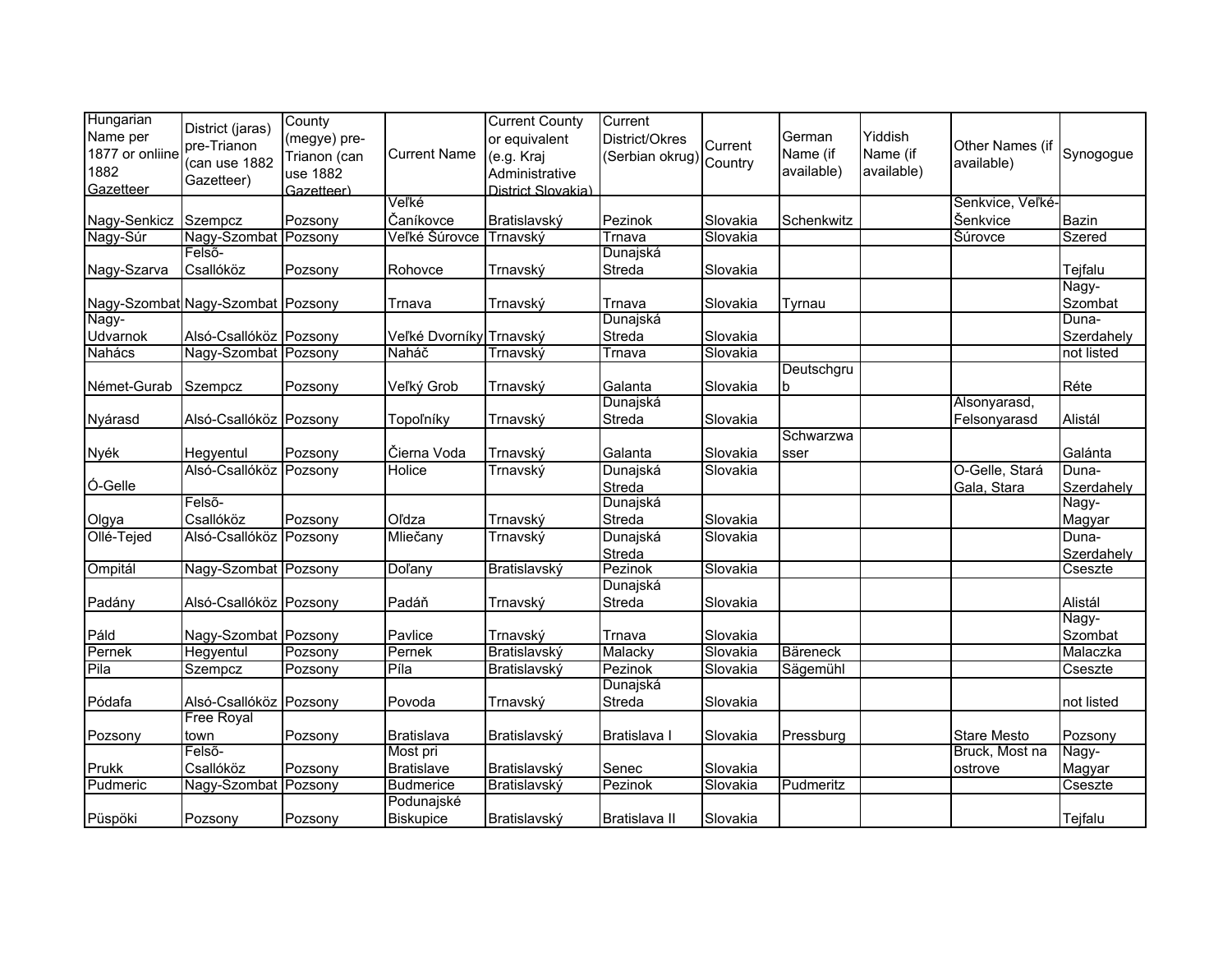| Hungarian            | District (jaras)     | County       |                     | <b>Current County</b>    | Current           |          |              |            |                 |                  |
|----------------------|----------------------|--------------|---------------------|--------------------------|-------------------|----------|--------------|------------|-----------------|------------------|
| Name per             | pre-Trianon          | (megye) pre- |                     | or equivalent            | District/Okres    | Current  | German       | Yiddish    | Other Names (if |                  |
| 1877 or onliine      | (can use 1882        | Trianon (can | <b>Current Name</b> | (e.g. Kraj               | (Serbian okrug)   | Country  | Name (if     | Name (if   | available)      | Synogogue        |
| 1882                 | Gazetteer)           | use 1882     |                     | Administrative           |                   |          | available)   | available) |                 |                  |
| Gazetteer            |                      | Gazetteer)   |                     | District Slovakia)       |                   |          |              |            |                 |                  |
| Puszta-              |                      |              |                     |                          |                   |          |              |            |                 |                  |
| Födémes              | Kulso                | Pozsony      | Pusté Úľany         | Trnavský                 | Galanta           | Slovakia |              |            |                 | Galánta          |
|                      |                      |              |                     |                          |                   |          |              |            |                 | Szent-           |
| Récse                | Pozsony              | Pozsony      | Rača                | Bratislavský             | Bratislava III    | Slovakia |              |            |                 | Gyorgy           |
| Réte                 | Szempcz              | Pozsony      | Reca                | Bratislavský             | Senec             | Slovakia | Entenberg    |            |                 | Réte             |
| Rohrbach             | Hegyentul            | Pozsony      | Rohožník            | Bratislavský             | Malacky           | Slovakia | Rosental     |            |                 | Malaczka         |
|                      |                      |              |                     |                          |                   |          |              |            |                 |                  |
|                      |                      |              |                     |                          |                   | Slovakia | bei          |            |                 | Nagy-<br>Szombat |
| Rosindol<br>Sárfő    | Nagy-Szombat Pozsony |              | Ružindol            | Trnavský<br>Bratislavský | Trnava            |          | Dürrnbach    |            |                 | Réte             |
|                      | Szempcz              | Pozsony      | Blatné<br>Blatná na |                          | Senec<br>Dunajská | Slovakia | Scharfing    |            | Pozsonysárfő    |                  |
| Sárosfa              | Szempcz              | Pozsony      | Ostrove             |                          | Streda            | Slovakia |              |            |                 | Tejfalu          |
|                      |                      |              |                     | Trnavský                 |                   |          |              |            |                 |                  |
| Schweinsbach Szempcz |                      | Pozsony      | Viničné             | Bratislavský             | Pezinok           | Slovakia |              |            |                 | Bazin            |
|                      |                      |              |                     |                          |                   |          |              |            |                 | Nagy-            |
| Selpicz              | Nagy-Szombat Pozsony |              | Šelpice             | Trnavský                 | Trnava            | Slovakia |              |            | Selpic          | Szombat          |
|                      |                      |              |                     |                          |                   |          | Somerheim,   |            |                 |                  |
|                      | Free Royal           |              |                     |                          | Dunajská          |          | Sommerein    |            |                 |                  |
| Somorja              | town                 | Pozsony      | Šamorín             | Trnavský                 | Streda            | Slovakia |              |            |                 | Tejfalu          |
|                      |                      |              |                     |                          |                   |          |              |            |                 | Nagy-            |
| Spácza               | Nagy-Szombat Pozsony |              | Špačince            | Trnavský                 | Trnava            | Slovakia | Spatzing     |            |                 | Szombat          |
| Stomfa               | Pozsony              | Pozsony      | Stupava             | Bratislavský             | Malacky           | Slovakia | Stampfen     |            | Spáca           | Stomfa           |
| Székelyfalu          | Hegyentul            | Pozsony      | Sekule              | Trnavský                 | Senica            | Slovakia | Seckeln      |            | Szedkelyfalva   | Szent-Janos      |
|                      |                      |              |                     |                          |                   |          | Breitenbrun  |            |                 |                  |
| Széleskút            | Hegyentul            | Pozsony      | Sološnica           | Bratislavský             | Malacky           | Slovakia | n            |            |                 | Malaczka         |
| <b>Szemet</b>        | Szempcz              | Pozsony      | Kalinkovo           | Bratislavský             | Senec             | Slovakia | Semethdorf   |            |                 | Tejfalu          |
| Szempcz              | Szempcz              | Pozsony      | Senec               | Bratislavský             | Senec             | Slovakia | Wartberg     |            | Szempc          | Szempcz          |
|                      | <b>Free Royal</b>    |              |                     |                          |                   |          | <b>Sankt</b> |            |                 | Szent-           |
| Szent-György         | town                 | Pozsony      | Svätý Jur           | Bratislavský             | Pezinok           | Slovakia | Georgen      |            |                 | Gyorgy           |
|                      |                      |              |                     |                          |                   |          | Sankt        |            |                 |                  |
|                      |                      |              | Moravský            |                          |                   |          | Johann an    |            |                 |                  |
| Szent-Janos          | Hegyentul            | Pozsony      | Svätý Ján           | Trnavský                 | Senica            | Slovakia | der March    |            |                 | Szent-Janos      |
|                      |                      |              |                     |                          |                   |          | Neumittelm   |            |                 |                  |
| Szered               | Nagy-Szombat Pozsony |              | Sered'              | Trnavský                 | Galanta           | Slovakia | arkt         |            |                 | Szered           |
| <b>Szilincs</b>      | Nagy-Szombat Pozsony |              | Zeleneč             | Trnavský                 | Trnava            | Slovakia |              |            |                 | not listed       |
|                      |                      |              | Suchá nad           |                          |                   |          |              |            |                 |                  |
| Szucha               | Nagy-Szombat Pozsony |              | Parnou              | Trnavský                 | Trnava            | Slovakia | Dürrnbach    |            | Szarazpatak     | Cseszte          |
| Taksony              | Kulso                | Pozsony      | Matúškovo           | Trnavský                 | Galanta           | Slovakia |              |            |                 | Galánta          |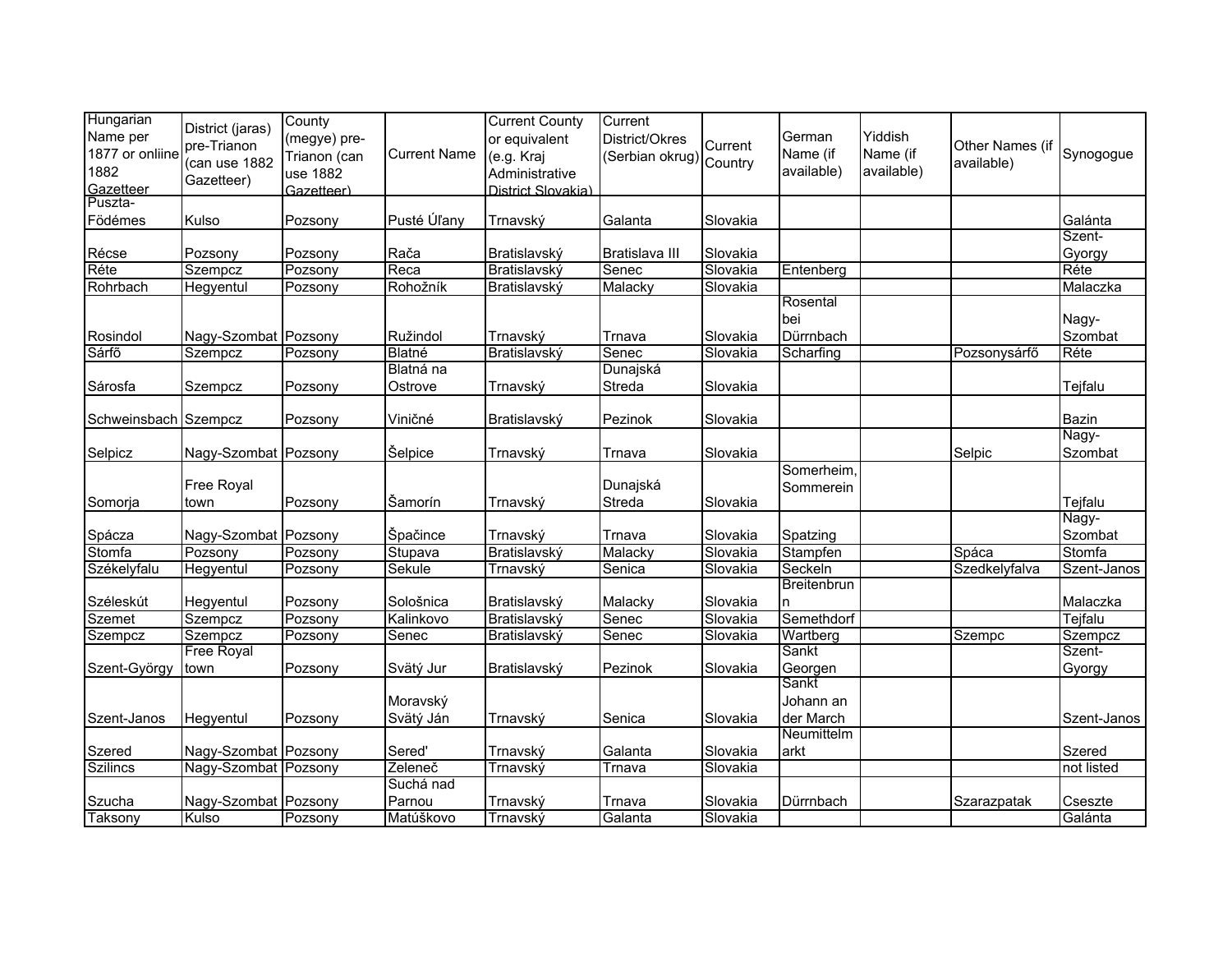| Hungarian<br>Name per<br>1877 or onliine<br>1882<br>Gazetteer | District (jaras)<br>pre-Trianon<br>(can use 1882<br>Gazetteer) | County<br>(megye) pre-<br>Trianon (can<br>use 1882<br>Gazetteer) | <b>Current Name</b> | <b>Current County</b><br>or equivalent<br>(e.g. Kraj<br>Administrative<br>District Slovakia) | Current<br>District/Okres<br>(Serbian okrug) | Current<br>Country | German<br>Name (if<br>available) | Yiddish<br>Name (if<br>available) | Other Names (if<br>available) | Synogogue      |
|---------------------------------------------------------------|----------------------------------------------------------------|------------------------------------------------------------------|---------------------|----------------------------------------------------------------------------------------------|----------------------------------------------|--------------------|----------------------------------|-----------------------------------|-------------------------------|----------------|
| <b>Tallós</b>                                                 | Kulso                                                          | Pozsony                                                          | Tomášikovo          | Trnavský                                                                                     | Galanta                                      | Slovakia           |                                  |                                   |                               | Joka           |
|                                                               |                                                                |                                                                  | Dunajský            |                                                                                              | Dunajská                                     |                    |                                  |                                   |                               | Duna-          |
| Tõkés                                                         | Alsó-Csallóköz Pozsony                                         |                                                                  | Klátov              | Trnavský                                                                                     | Streda                                       | Slovakia           |                                  |                                   |                               | Szerdahely     |
| Torony                                                        | Pozsony                                                        | Pozsony                                                          | Tureň               | Bratislavský                                                                                 | Senec                                        | Slovakia           |                                  |                                   |                               | Réte           |
| Tos-Nyárasd                                                   | Kulso                                                          | Pozsony                                                          | <b>Topol'nica</b>   | Trnavský                                                                                     | Galanta                                      | Slovakia           |                                  |                                   |                               | not listed     |
|                                                               |                                                                |                                                                  | Slovenský           |                                                                                              |                                              |                    | Windisch-                        |                                   |                               |                |
| Tót-Gurab                                                     | Szempcz                                                        | Pozsony                                                          | Grob                | Bratislavský                                                                                 | Pezinok                                      | Slovakia           | Eisgrub                          |                                   |                               | Bazin          |
|                                                               |                                                                |                                                                  | Slovenská           |                                                                                              |                                              |                    | Neudorf bei                      |                                   |                               | Nagy-          |
| Tót-Ujfalu                                                    | Nagy-Szombat Pozsony                                           |                                                                  | Nová Ves            | Trnavský                                                                                     | Trnava                                       | Slovakia           | Ziffer                           |                                   |                               | Szombat        |
|                                                               | Felső-                                                         |                                                                  |                     |                                                                                              | Dunajská                                     |                    |                                  |                                   |                               |                |
| Uszor                                                         | Csallóköz                                                      | Pozsony                                                          | Kvetoslavov         | Trnavský                                                                                     | Streda                                       | Slovakia           | Austern                          |                                   |                               | Tejfalu        |
| Vága                                                          | Kulso                                                          | Pozsony                                                          | Váhovce             | Trnavský                                                                                     | Galanta                                      | Slovakia           |                                  |                                   |                               | Szered         |
| Vág-                                                          |                                                                |                                                                  |                     |                                                                                              |                                              |                    |                                  |                                   |                               |                |
| Szerdahely                                                    | Kulso                                                          | Pozsony                                                          | Dolná Streda        | Trnavský                                                                                     | Galanta                                      | Slovakia           |                                  |                                   |                               | Szered         |
|                                                               | Felső-                                                         |                                                                  | Vojka nad           |                                                                                              | Dunajská                                     |                    |                                  |                                   |                               |                |
| Vajka                                                         | Csallóköz                                                      | Pozsony                                                          | Dunajom             | Trnavský                                                                                     | Streda                                       | Slovakia           |                                  |                                   | Szigetei                      | <b>Tejfalu</b> |
|                                                               |                                                                |                                                                  |                     |                                                                                              |                                              |                    |                                  |                                   |                               | Szent-         |
| Vajnor                                                        | Pozsony                                                        | Pozsony                                                          | Vajnory             | Bratislavský                                                                                 | Bratislava III                               | Slovakia           |                                  |                                   |                               | Gyorgy         |
|                                                               |                                                                |                                                                  |                     |                                                                                              | Dunajská                                     |                    |                                  |                                   |                               |                |
| Vámosfalu                                                     | Alsó-Csallóköz Pozsony                                         |                                                                  | Horné Mýto          | Trnavský                                                                                     | Streda                                       | Slovakia           |                                  |                                   |                               | Alistál        |
|                                                               |                                                                |                                                                  |                     |                                                                                              | Dunajská                                     |                    |                                  |                                   |                               |                |
| Várkony                                                       | Alsó-Csallóköz Pozsony                                         |                                                                  | Vrakúň              | Trnavský                                                                                     | Streda                                       | Slovakia           |                                  |                                   |                               | Alistál        |
|                                                               |                                                                |                                                                  | Trhová              |                                                                                              | Dunajská                                     |                    |                                  |                                   |                               |                |
| Vásárút                                                       | Alsó-Csallóköz Pozsony                                         |                                                                  | Hradská             | Trnavský                                                                                     | Streda                                       | Slovakia           |                                  |                                   |                               | Alistál        |
|                                                               |                                                                |                                                                  |                     |                                                                                              |                                              |                    |                                  |                                   |                               | Nagy-          |
| Vedrõd                                                        | Nagy-Szombat Pozsony                                           |                                                                  | Voderady            | Trnavský                                                                                     | Trnava                                       | Slovakia           |                                  |                                   |                               | Szombat        |
|                                                               | Felső-                                                         |                                                                  |                     |                                                                                              |                                              |                    |                                  |                                   |                               |                |
| Vereknye                                                      | Csallóköz                                                      | Pozsony                                                          | Vrakuňa             | Bratislavský                                                                                 | Bratislava II                                | Slovakia           |                                  |                                   |                               | Tejfalu        |
| Vezekeny                                                      | Kulso                                                          | Pozsony                                                          | Vozokany            | Trnavský                                                                                     | Galanta                                      | Slovakia           |                                  |                                   |                               | Joka           |
| <b>Vistuk</b>                                                 | Szempcz                                                        | Pozsony                                                          | Vištuk              | Bratislavský                                                                                 | Pezinok                                      | Slovakia           | Wischteich                       |                                   |                               | Cseszte        |
| Vizkelet                                                      | Kulso                                                          | Pozsony                                                          | <b>Čierny Brod</b>  | Trnavský                                                                                     | Galanta                                      | Slovakia           |                                  |                                   |                               | Galánta        |
|                                                               |                                                                |                                                                  |                     |                                                                                              |                                              |                    | Nickelsdorf                      |                                   |                               |                |
|                                                               | Felső-                                                         |                                                                  |                     |                                                                                              |                                              |                    | bei                              |                                   |                               | Nagy-          |
| Võk                                                           | Csallóköz                                                      | Pozsony                                                          | Vlky                | Bratislavský                                                                                 | Senec                                        | Slovakia           | Feilendorf                       | Vook                              |                               | Magyar         |
|                                                               |                                                                |                                                                  |                     |                                                                                              |                                              |                    |                                  |                                   |                               | Nagy-          |
| Zavar                                                         | Nagy-Szombat Pozsony                                           |                                                                  | Zavar               | Trnavský                                                                                     | Trnava                                       | Slovakia           |                                  |                                   |                               | Szombat        |
| Závod                                                         | Hegyentul                                                      | Pozsony                                                          | Závod               | Bratislavský                                                                                 | Malacky                                      | Slovakia           | Sawod                            |                                   |                               | Szent-Janos    |
| Zvoncsin                                                      | Nagy-Szombat Pozsony                                           |                                                                  | Zvončín             | Trnavský                                                                                     | Trnava                                       | Slovakia           | Neuschlag                        |                                   |                               | Cseszte        |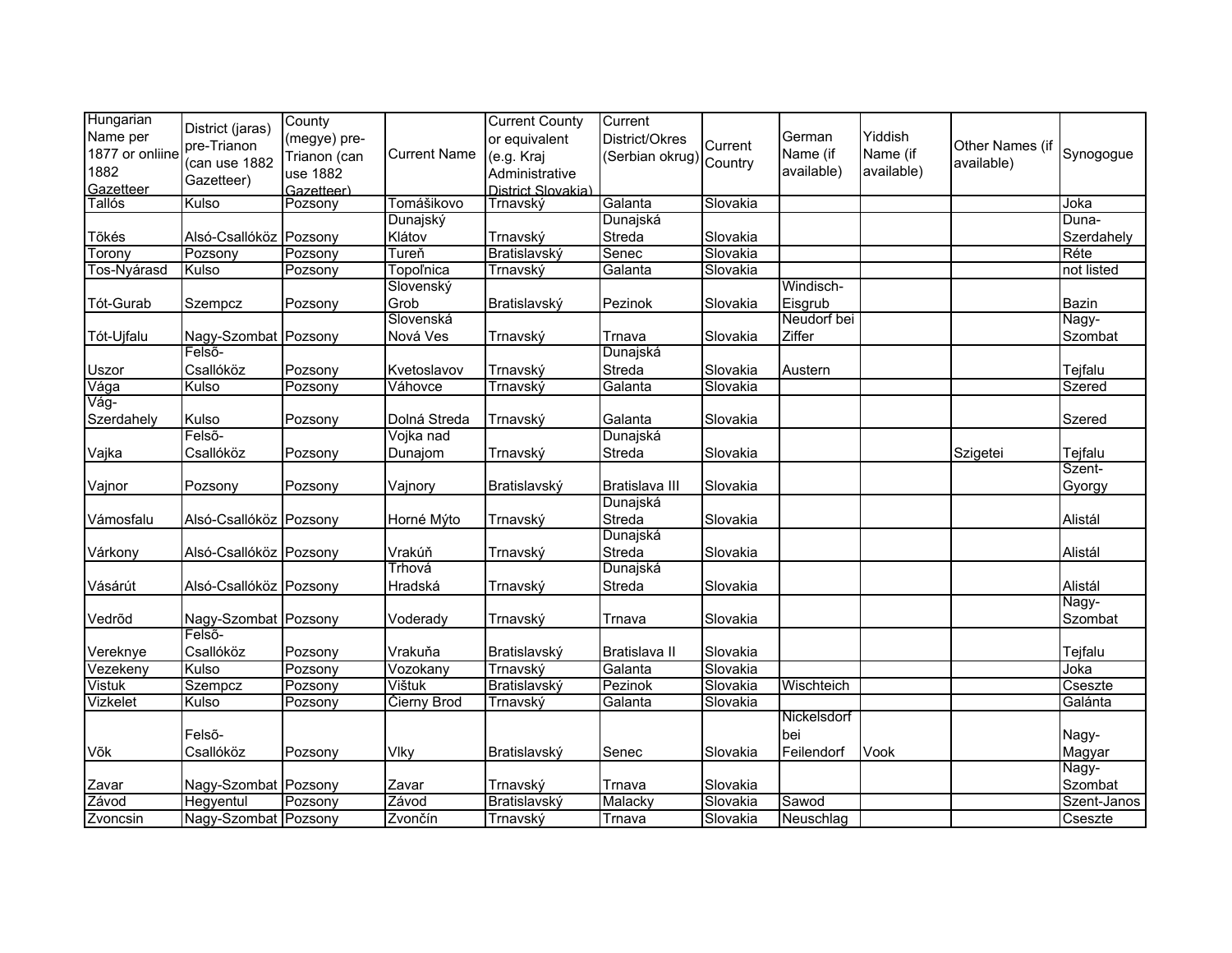| Hungarian               | District (jaras)               | County       |                          | <b>Current County</b> | Current         |          |              |            |                  |                  |
|-------------------------|--------------------------------|--------------|--------------------------|-----------------------|-----------------|----------|--------------|------------|------------------|------------------|
| Name per                |                                | (megye) pre- |                          | or equivalent         | District/Okres  | Current  | German       | Yiddish    |                  |                  |
| 1877 or onliine         | pre-Trianon                    | Trianon (can | <b>Current Name</b>      | (e.g. Kraj            | (Serbian okrug) |          | Name (if     | Name (if   | Other Names (if  | Synogogue        |
| 1882                    | (can use 1882                  | use 1882     |                          | Administrative        |                 | Country  | available)   | available) | available)       |                  |
| Gazetteer               | Gazetteer)                     | Gazetteer)   |                          | District Slovakia)    |                 |          |              |            |                  |                  |
| Nagy-Jóka               | Felső-                         | Pozsony      | Jelka                    |                       |                 |          |              | Yoke       |                  | Nagy-Jóka        |
|                         | Csallóköz<br><b>Royal Free</b> |              |                          | Trnavský              | Galanta         | Slovakia |              |            |                  |                  |
| Nagy-Szombat Town       |                                | Pozsony      | Trnava                   | Trnavský              | Trnava          | Slovakia | Tyrnau       | Tirnau     |                  | Nagy-<br>Szombat |
| Pöstyen                 | Nagy-Szombat Pozsony           |              | Piešťany                 | Trnavský              | Piešťany        | Slovakia |              |            |                  | Pöstyen          |
| Abos                    | Alsó-tárca                     | Sáros        | Obišovce                 | Košický               | Košice-okolie   | Slovakia |              |            |                  | Lemes            |
| Abrány                  | Alsó Tárcza                    | Sáros        | Abranovce                | Prešovský             | Prešov          | Slovakia |              |            |                  | <b>Sebes</b>     |
| Ádámfölde               | Szekcső                        | Sáros        | Mošurov                  | Prešovský             | Prešov          | Slovakia |              |            |                  | Raszlavicz       |
|                         |                                |              | Nižný                    |                       |                 |          |              |            |                  |                  |
| Alsó-Komárnik Makovicza |                                | Sáros        | Komárnik                 | Prešovský             | Svidnik         | Slovakia |              |            | Alsókomárnok     | Svidnik          |
| Alsó-Orlich             | Makovicza                      | Sáros        | Nižný Orlík              | Prešovský             | Svidnik         | Slovakia |              |            |                  | Zboro            |
| Alsó-Piszana            | Makovicza                      | Sáros        | Nižná Pisaná             | Prešovský             | Svidnik         | Slovakia |              |            |                  | Svidnik          |
| Alsó-Polyánka Makovicza |                                | Sáros        | Nižná Polianka Prešovský |                       | Bardejov        | Slovakia |              |            |                  | Zboro            |
|                         |                                |              |                          |                       | Vranov nad      |          |              |            |                  |                  |
| Bábafalu                | Tapoly                         | Sáros        | <b>Babie</b>             | Prešovský             | Topľou          | Slovakia |              |            |                  | Hanusfalu        |
| Balpatak                | Szekcső                        | Sáros        | <b>Babin Potok</b>       | Prešovský             | Prešov          | Slovakia |              |            | Balpotok         |                  |
|                         | <b>Royal Free</b>              |              |                          |                       |                 |          |              |            |                  |                  |
| Bártfa                  | Town                           | Sáros        | Bardejov                 | Prešovský             | Bardejov        | Slovakia | Bartfeld     | Bardiyov   |                  | Bártfa           |
| Belejócz                | Makovicza                      | Sáros        | Belejovce                | Prešovský             | Svidnik         | Slovakia |              |            | Belejóc          | Svidnik          |
|                         |                                |              | Brezovica nad            |                       |                 |          |              |            |                  |                  |
| Berzevicze              | Felső Tárcza                   | Sáros        | Torysou                  | Prešovský             | Sabinov         | Slovakia |              | Brezavitz  | <b>Brezovica</b> | Kis-Szeben       |
| Dobó                    | Felső Tárcza                   | Sáros        | Dubovica                 | Prešovský             | Sabinov         | Slovakia |              |            |                  | Héthárs          |
| Dobroszlava             | Makovicza                      | Sáros        | Dobroslava               | Prešovský             | Svidnik         | Slovakia |              |            |                  | Szvidnik         |
| Dolhonya                | Makovicza                      | Sáros        | Dlhoňa                   | Prešovský             | Svidnik         | Slovakia |              |            | Dolhony          | Svidnik          |
|                         | <b>Royal Free</b>              |              |                          |                       |                 |          | Eperies /    |            |                  |                  |
| Eperjes                 | Town                           | Sáros        | Prešov                   | Prešovský             | Prešov          | Slovakia | Preschau     |            |                  | Eperjes          |
|                         |                                |              |                          |                       |                 |          |              |            |                  |                  |
|                         |                                |              |                          |                       |                 |          | Oberkormar   |            |                  |                  |
| Felső-                  |                                |              | Vyšný                    |                       |                 |          | nik in der   |            |                  |                  |
| Komárnyik               | Makovicza                      | Sáros        | Komárnik                 | Prešovský             | Svidnik         | Slovakia | Krein        |            |                  | Svidnik          |
| Felső-Orlich            | Makovicza                      | Sáros        | Vyšný Orlík              | Prešovský             | Svidnik         | Slovakia | Oberorlich   |            |                  | not listed       |
| Felső-Piszana           | Makovicza                      | Sáros        | Vyšná Písaná             | Prešovský             | Svidnik         | Slovakia |              |            |                  | Svidnik          |
| Felsõ-                  |                                |              | Vyšná                    |                       |                 |          |              |            |                  |                  |
| Polyánka                | Makovicza                      | Sáros        | Polianka                 | Prešovský             | Bardejov        | Slovakia |              |            |                  | Zboro            |
|                         |                                |              |                          |                       |                 |          |              |            |                  |                  |
|                         |                                |              |                          |                       | Bardejov        | Slovakia | Gerlsdorf im |            | Gerlahov,        |                  |
| Gerlachó                | Szekcso                        | Sáros        | Gerlachov                | Prešovský             |                 |          | Scharosch    |            | Gerlaho          | Bártfa           |
| Girált                  | <b>Szekcso</b>                 | Sáros        | Giraltovce               | Prešovský             | Svidnik         | Slovakia | Gerald       |            |                  | Raszlavicz       |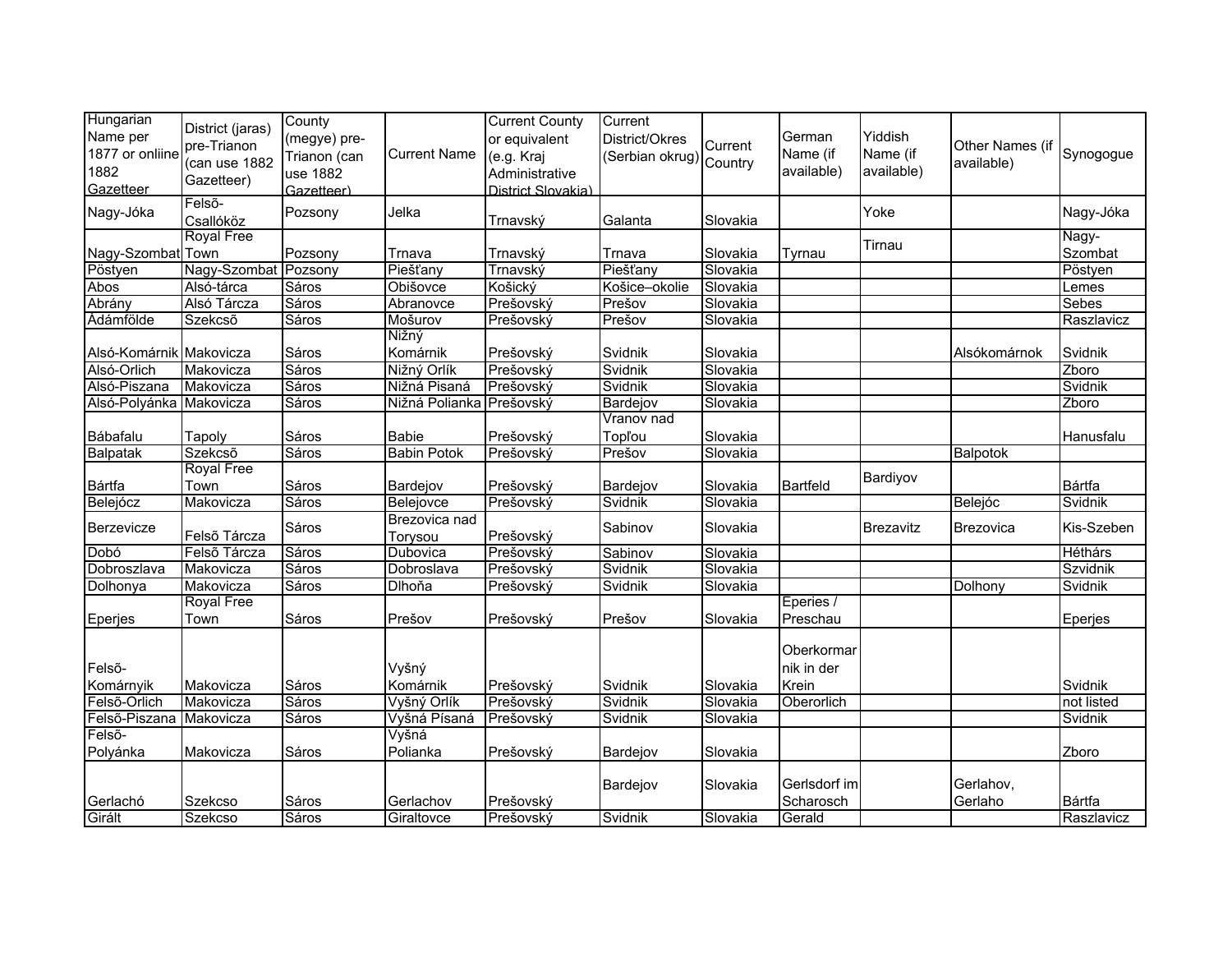| Hungarian<br>Name per | District (jaras)  | County              |                     | <b>Current County</b>           | Current         |          |             | Yiddish    |                 |            |
|-----------------------|-------------------|---------------------|---------------------|---------------------------------|-----------------|----------|-------------|------------|-----------------|------------|
| 1877 or onliine       | pre-Trianon       | (megye) pre-        |                     | or equivalent                   | District/Okres  | Current  | German      |            | Other Names (if |            |
|                       | (can use 1882     | Trianon (can        | <b>Current Name</b> | (e.g. Kraj                      | (Serbian okrug) | Country  | Name (if    | Name (if   | available)      | Synogogue  |
| 1882                  | Gazetteer)        | use 1882            |                     | Administrative                  |                 |          | available)  | available) |                 |            |
| Gazetteer<br>Gribó    | Makovicza         | Gazetteer)<br>Sáros | Gribov              | District Slovakia)<br>Prešovský | Stropkov        | Slovakia |             |            |                 | Szvidnik   |
|                       |                   |                     |                     |                                 |                 |          | Siebenlinde |            |                 |            |
| Héthárs               | Felső Tárcza      | Sáros               | Lipany              | Prešovský                       | Sabinov         | Slovakia | n           |            |                 | Héthárs    |
| Hrabovcsik            | Makovicza         | Sáros               | Hrabovčík           | Prešovský                       | Svidnik         | Slovakia |             |            |                 | Svidnik    |
| Hunkócz               | Makovicza         | Sáros               | Hunkovce            | Prešovský                       | Svidnik         | Slovakia |             |            | Hunkóc          | Svidnik    |
| Janó                  | Siroka            | Sáros               | Janov               | Prešovský                       | Prešov          | Slovakia |             |            |                 | Siroka     |
| Jedlinka              | Makovicza         | Sáros               | Jedlinka            | Prešovský                       | Bardejov        | Slovakia |             |            |                 | Zboro      |
|                       | <b>Royal Free</b> |                     |                     |                                 |                 |          |             |            |                 |            |
| Kis-Szeben            | Town              | Sáros               | Sabinov             | Prešovský                       | Sabinov         | Slovakia | Zeben       |            | Kisszeben       | Kis-Szeben |
| Korejócz              | Makovicza         | Sáros               | Korojovce           | Prešovský                       | Svidnik         | Slovakia |             |            | Korejóc         | Svidnik    |
| Kruzslyova            | Makovicza         | Sáros               | Kružlová            | Prešovský                       | Svidnik         | Slovakia |             |            |                 | Szvidnik   |
| Kurimka               | Makovicza         | Sáros               | Kurimka             | Prešovský                       | Stropkov        | Slovakia |             |            |                 | not listed |
| adomér                | Makovicza         | Sáros               | Ladomírová          | Prešovský                       | Svidnik         | Slovakia |             |            |                 | Svidnik    |
| _emes                 | Alsó Tárcza       | Sáros               | Lemešany            | Prešovský                       | Prešov          | Slovakia |             |            |                 | Lemes      |
| Medvedze              | Makovicza         | Sáros               | Medvedzie           | Prešovský                       | Svidnik         | Slovakia |             |            | Medvedie        | not listed |
| Meztiszkó             | Makovicza         | Sáros               | Mestisko            | Prešovský                       | Svidnik         | Slovakia |             |            |                 | Svidnik    |
| Mocsármány            | Alsó Tárcza       | Sáros               | Močarmany           | Prešovský                       | Prešov          | Slovakia |             |            |                 | Sebes      |
|                       |                   |                     |                     |                                 |                 |          | Großscharo  |            |                 |            |
| Nagy-Sáros            | Siroka            | Sáros               | Veľký Šariš         | Prešovský                       | Prešov          | Slovakia | sch         |            |                 | Siroka     |
| Ossikó                | Szekcső           | Sáros               | Osikov              | Prešovský                       | Bardejov        | Slovakia | Ossikau     |            |                 | Bártfa     |
|                       |                   |                     | Pečovská            |                                 |                 |          | Frauendorf  | Petshi-    |                 |            |
| Péchujfalu            |                   | Sáros               |                     | Prešovský                       | Sabinov         | Slovakia | im          |            |                 | Kis-Szeben |
|                       | Felső Tárcza      |                     | Nová Ves            |                                 |                 |          | Scharosch   | Neudorf    |                 |            |
| Prócs                 | <b>Tapoly</b>     | Sáros               | Proč                | Prešovský                       | Prešov          | Slovakia |             |            |                 | Hanusfalu  |
| Psztréna              | Makovicza         | Sáros               | Pstriná             | Prešovský                       | Svidnik         | Slovakia |             |            |                 | Svidnik    |
| Raszlavicza           | Szekcső           | Sáros               | Raslavice           | Prešovský                       | Bardejov        | Slovakia |             | Razlawitz  |                 | Raszlavicz |
| Regettõ               | Makovicza         | Sáros               | Regetovka           | Prešovský                       | Bardejov        | Slovakia |             |            |                 | Zboro      |
| Sebes-                |                   | Sáros               |                     |                                 |                 |          |             |            |                 | Sebes-     |
| Kellemes              | Siroka            |                     | Šarišské Lúky       | Prešovský                       | Prešov          | Slovakia |             |            |                 | Kellemes   |
| Siroka                | Siroka            | Sáros               | <b>Široké</b>       | Prešovský                       | Prešov          | Slovakia |             |            |                 | Siroka     |
| Szvidnik              | Makovicza         | Sáros               | Svidnik             | Prešovský                       | Svidnik         | Slovakia | Swidnik     |            |                 | Svidnik    |
| Töltszék              | Tapoly            | Sáros               | Tulčík              | Prešovský                       | Prešov          | Slovakia |             |            |                 | Hanusfalu  |
| Zboró                 | Makovicza         | Sáros               | Zborov              | Prešovský                       | <b>Bardejov</b> | Slovakia |             | Zebarov    |                 | Zboro      |
| Zsálmány              | Tapoly            | Sáros               | Želmanovce          | Prešovský                       | Svidnik         | Slovakia |             |            |                 | Hanusfalu  |
| Zsebfalu              | Siroka            | <b>Sáros</b>        | <b>Župčany</b>      | Prešovský                       | Prešov          | Slovakia |             |            |                 | Siroka     |
| Ádánd                 | Tab               | Somogy              | Ádánd               | Somogy                          |                 | Hungary  |             |            |                 | Ádánd      |
| <b>Alsok</b>          | Csurgó            | Somogy              | Alsok               | Somogy                          |                 | Hungary  |             |            |                 | Csurgó     |
| Aszaló                | Igal              | Somogy              | Somogyaszaló Somogy |                                 |                 | Hungary  |             |            |                 | Kaposvár   |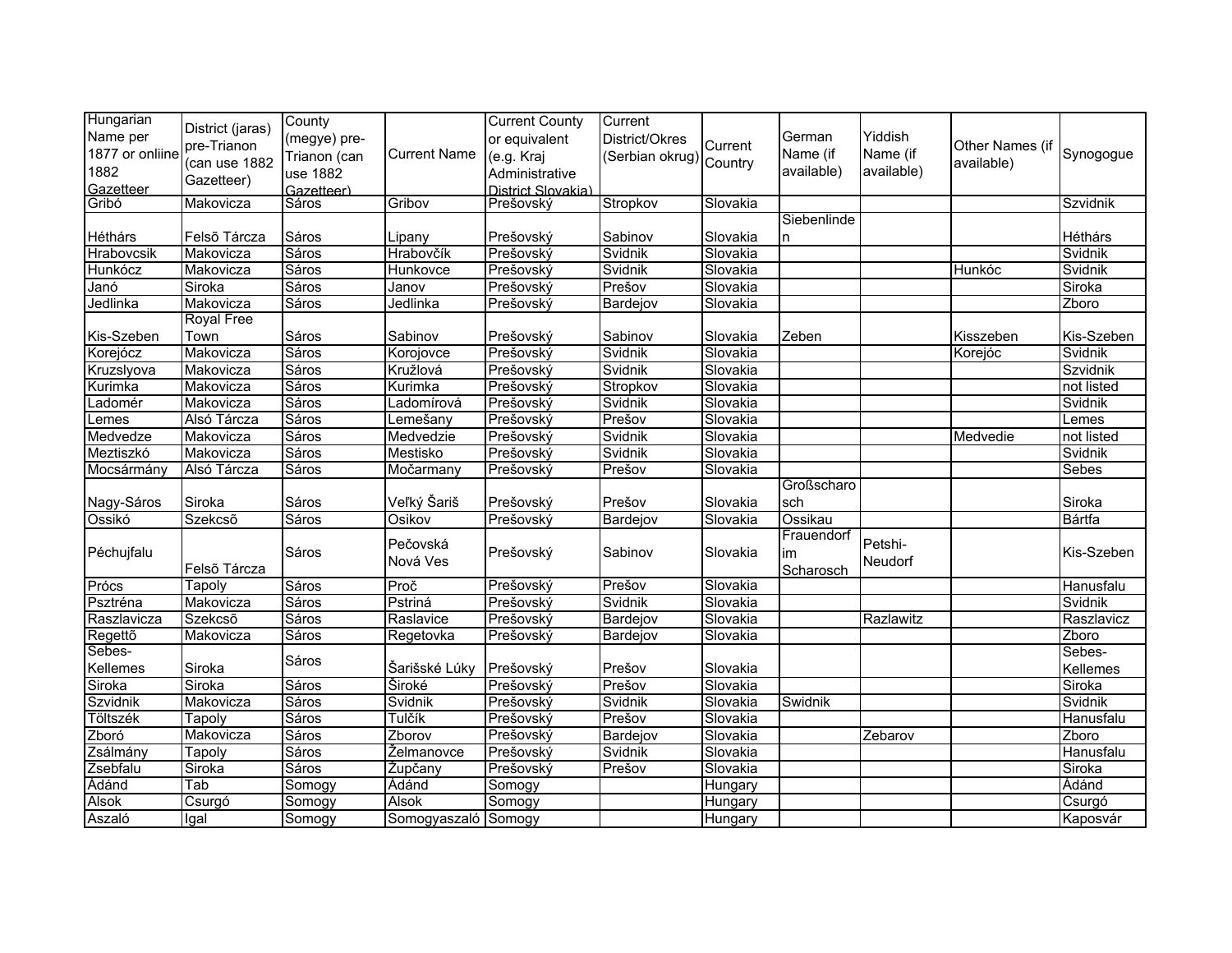| Hungarian       | District (jaras) | County       |                     | <b>Current County</b> | Current                 |         |            |            |                 |              |
|-----------------|------------------|--------------|---------------------|-----------------------|-------------------------|---------|------------|------------|-----------------|--------------|
| Name per        | pre-Trianon      | (megye) pre- |                     | or equivalent         | District/Okres          | Current | German     | Yiddish    | Other Names (if |              |
| 1877 or onliine | (can use 1882    | Trianon (can | <b>Current Name</b> | (e.g. Kraj            | (Serbian okrug) Country |         | Name (if   | Name (if   | available)      | Synogogue    |
| 1882            | Gazetteer)       | use 1882     |                     | Administrative        |                         |         | available) | available) |                 |              |
| Gazetteer       |                  | Gazetteer)   |                     | District Slovakia)    |                         |         |            |            |                 |              |
| Babócsa         | Nagy-Atád        | Somogy       | Babócsa             | Somogy                |                         | Hungary |            |            |                 | Nagy-Atád    |
| Bábony          | Tab              | Somogy       | Bábonymegyer        | Somogy                |                         | Hungary |            |            |                 | Ádánd        |
| Balaton-        |                  |              |                     |                       |                         |         |            |            |                 |              |
| Berény          | Marczali         | Somogy       | Balatonberény       | Somogy                |                         | Hungary |            |            |                 | Marczali     |
| Balaton-        |                  |              | Balatonkereszt      |                       |                         |         |            |            |                 |              |
| Keresztur       | Marczali         | Somogy       | úr                  | Somogy                |                         | Hungary |            |            |                 | Marczali     |
| Balaton-Szent-  |                  |              | Balatonszentg       |                       |                         |         |            |            |                 |              |
| György          | Marczali         | Somogy       | yörgy               | Somogy                |                         | Hungary |            |            |                 | Marczali     |
| Bálványos       | Tab              | Somogy       | Bálványos           | Somogy                |                         | Hungary |            |            |                 | Tab          |
| <b>Barcs</b>    | Szigetvár        | Somogy       | <b>Barcs</b>        | Somogy                |                         | Hungary |            |            |                 | Szigetvár    |
| Bárd-           |                  |              |                     |                       |                         |         |            |            |                 |              |
| Szerászló       | Kaposvár         | Somogy       | Bárdudvarnok        | Somogy                |                         | Hungary |            |            |                 | not listed   |
| <b>Baté</b>     | Kaposvár         | Somogy       | <b>Baté</b>         | Somogy                |                         | Hungary |            |            |                 | Szill        |
| Beleg           | Nagy-Atád        | Somogy       | <b>Beleg</b>        | Somogy                |                         | Hungary |            |            |                 | not listed   |
| Berzencze       | Csurgó           | Somogy       | Berzence            | Somogy                |                         | Hungary |            |            |                 | Csurgó       |
| Boglár          | Lengyeltóti      | Somogy       | Balatonboglár       | Somogy                |                         | Hungary |            |            |                 | Lengyeltóti  |
| Böhönye         | Marczali         | Somogy       | <b>Böhönye</b>      | Somogy                |                         | Hungary |            |            |                 | Marczali     |
| Bonnya          | Igal             | Somogy       | Bonnya              | Somogy                |                         | Hungary |            |            |                 | not listed   |
| Büssü           | Igal             | Somogy       | Büssü               | Somogy                |                         | Hungary |            |            |                 | <b>Szill</b> |
| <b>Buzsák</b>   | Lengyeltóti      | Somogy       | <b>Buzsák</b>       | Somogy                |                         | Hungary |            |            |                 | Marczali     |
| Csákány         | Marczali         | Somogy       | Csákány             | Somogy                |                         | Hungary |            |            |                 | Marczali     |
| Csepely         | Tab              | Somogy       | Nagycsepely         | Somogy                |                         | Hungary |            |            |                 | not listed   |
| Csököly         | Nagy-Atád        | Somogy       | Csököly             | Somogy                |                         | Hungary |            |            |                 | Gige         |
| Csokonya        | Nagy-Atád        | Somogy       | Mezőcsokonya        | Somogy                |                         | Hungary |            |            |                 | Nagy-Atád    |
| Csoma           | Igal             | Somogy       | Csoma               | Somogy                |                         | Hungary |            |            |                 | not listed   |
| Csurgó          | Csurgó           | Somogy       | Csurgó              | Somogy                |                         | Hungary |            |            |                 | Csurgó       |
| Drávafok        | Szigetvár        | Somogy       | <b>Drávafok</b>     | Baranya               |                         | Hungary |            |            |                 | Sellye       |
| Ecsény          | Igal             | Somogy       | Ecseny              | Somogy                |                         | Hungary |            |            |                 | not listed   |
| Endréd          | Tab              | Somogy       | Balatonendréd       | Somogy                |                         | Hungary |            |            |                 | Ádánd        |
|                 |                  |              |                     |                       |                         |         |            |            |                 | Gyongyosm    |
| Endrõcs         | Szigetvár        | Somogy       | Endrőc              | Somogy                |                         | Hungary |            |            |                 | ellek        |
| Falu-Hidvég     | Tab              | Somogy       | Szabadhidvég        | Fejer                 |                         | Hungary |            |            |                 | Adánd        |
|                 |                  |              | Balatonszeme        |                       |                         |         |            |            |                 |              |
| Falu-Szemes     | Lengyeltóti      | Somogy       |                     | Somogy                |                         | Hungary |            |            |                 | Lengyeltóti  |
| Fonyód          | Lengyeltóti      | Somogy       | Fonyód              | Somogy                |                         | Hungary |            |            |                 | Lengyeltóti  |
| Gálosfa         | Kaposvár         | Somogy       | Gálosfa             | Somogy                |                         | Hungary |            |            |                 | Kaposvár     |
| Gamás           | Lengyeltóti      | Somogy       | Gamás               | Somogy                |                         | Hungary |            |            |                 | Lengyeltóti  |
| Geszti          | Igal             | Somogy       | Somogygeszti        | Somogy                |                         | Hungary |            |            |                 | Geszti       |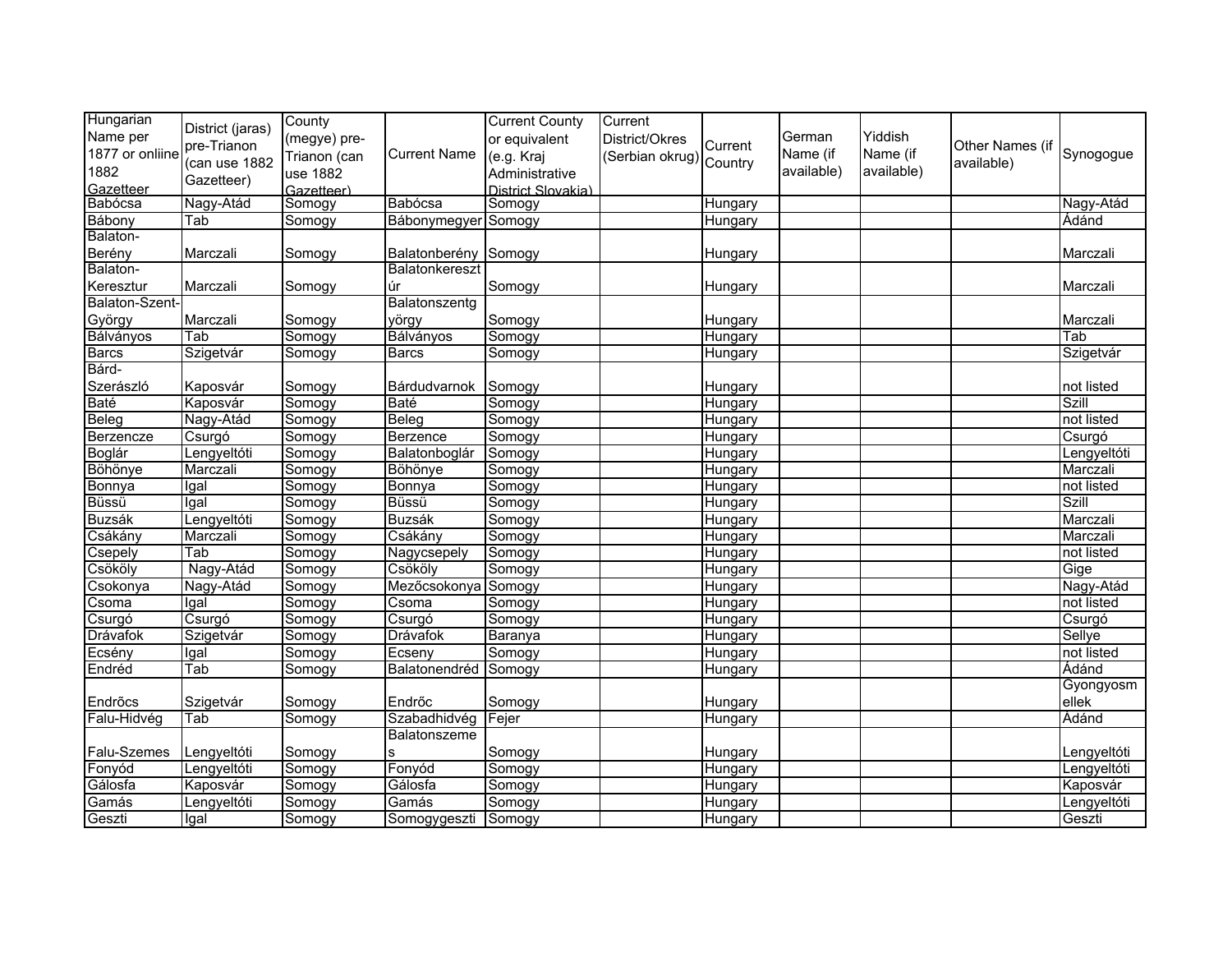| Hungarian       | District (jaras) | County       |                      | <b>Current County</b> | Current                 |                |            |            |                 |              |
|-----------------|------------------|--------------|----------------------|-----------------------|-------------------------|----------------|------------|------------|-----------------|--------------|
| Name per        | pre-Trianon      | (megye) pre- |                      | or equivalent         | District/Okres          | Current        | German     | Yiddish    | Other Names (if |              |
| 1877 or onliine |                  | Trianon (can | <b>Current Name</b>  | (e.g. Kraj            | (Serbian okrug) Country |                | Name (if   | Name (if   |                 | Synogogue    |
| 1882            | (can use 1882    | use 1882     |                      | Administrative        |                         |                | available) | available) | available)      |              |
| Gazetteer       | Gazetteer)       | Gazetteer)   |                      | District Slovakia)    |                         |                |            |            |                 |              |
| Gige            | Nagy-Atád        | Somogy       | Gige                 | Somogy                |                         | Hungary        |            |            |                 | Gige         |
| Gölle           | Igal             | Somogy       | Gölle                | Somogy                |                         | Hungary        |            |            |                 | <b>Szill</b> |
| Görgeteg        | Nagy-Atád        | Somogy       | Görgeteg             | Somogy                |                         | Hungary        |            |            |                 | Nagy-Atád    |
| Gyékényes       | Csurgó           | Somogy       | Gyékényes            | Somogy                |                         | Hungary        |            |            |                 | Csurgó       |
| Háromfa         | Nagy-Atád        | Somogy       | Háromfa              | Somogy                |                         | Hungary        |            |            |                 | Nagy-Atád    |
|                 |                  |              | Somogyhárság         |                       |                         |                |            |            |                 |              |
| Hárságy         | Szigetvár        | Somogy       |                      | Baranya               |                         | Hungary        |            |            |                 | Szigetvár    |
| Hatvan          | Szigetvár        | Somogy       | Somogyhatvan Baranya |                       |                         | Hungary        |            |            |                 | Szigetvár    |
| Hedrahely       | Kaposvár         | Somogy       | Hedrehely            | Somogy                |                         | Hungary        |            |            |                 | Kadarkút     |
| Hencse          | Kaposvár         | Somogy       | <b>Hencse</b>        | Somogy                |                         | <b>Hungary</b> |            |            |                 | not listed   |
| Heresznye       | Nagy-Atád        | Somogy       | Heresznye            | Somogy                |                         | Hungary        |            |            |                 | Nagy-Atád    |
| Hobol           | Szigetvár        | Somogy       | Hobol                | Baranya               |                         | Hungary        |            |            |                 | Szigetvár    |
| Hollád          | Marczali         | Somogy       | Hollád               | Somogy                |                         | Hungary        |            |            |                 | Marczali     |
| Igal            | Igal             | Somogy       | Igal                 | Somogy                |                         | Hungary        |            |            |                 | <b>Szill</b> |
| Inke            | Csurgó           | Somogy       | Inke                 | Somogy                |                         | Hungary        |            |            |                 | Csurgó       |
|                 |                  |              |                      |                       |                         |                |            |            |                 | Gyongyosm    |
| Istvándi        | Szigetvár        | Somogy       | Istvándi             | Somogy                |                         | Hungary        |            |            |                 | ellek        |
| Jaád            | Lengyeltóti      | Somogy       | Somogyjád            | Somogy                |                         | Hungary        |            |            | Jád             | Lengyeltóti  |
| Jut             | Tab              | Somogy       | Siójut               | Somogy                |                         | Hungary        |            |            |                 | Ádánd        |
| Kadarkút        | Kaposvár         | Somogy       | Kadarkút             | Somogy                |                         | Hungary        |            |            | Kadarkut        | Kadarkút     |
| Kálmáncsa       | Szigetvár        | Somogy       | Kálmáncsa            | Somogy                |                         | Hungary        |            |            |                 | Szigetvár    |
| Kapos-          |                  |              | Kaposkeresztú        |                       |                         |                |            |            |                 |              |
| Keresztur       | Kaposvár         | Somogy       |                      | Somogy                |                         | Hungary        |            |            | Kaposkeresztur  | not listed   |
| Kaposmérő       | Kaposvár         | Somogy       | Kaposmérő            | Somogy                |                         | Hungary        |            |            |                 | Kaposvár     |
| Kaposvár        | Local Govt.      | Somogy       | Kaposvár             | Somogy                |                         | Hungary        |            |            |                 | Kaposvár     |
| Karád           | Tab              | Somogy       | Karád                | Somogy                |                         | Hungary        |            |            |                 | Tab          |
| Kazsok          | Igal             | Somogy       | Kazsok               | Somogy                |                         | Hungary        |            |            |                 | not listed   |
| Kercseliget     | Kaposvár         | Somogy       | Kercseliget          | Somogy                |                         | Hungary        |            |            |                 | <b>Szill</b> |
| Kéthely         | Marczali         | Somogy       | Kéthely              | Somogy                |                         | Hungary        |            |            |                 | Marczali     |
| Kéthely         | Marczali         | Somogy       | Kéthely              | Somogy                |                         | Hungary        |            |            |                 | Marczali     |
| Kiliti          | Tab              | Somogy       | Siófok               | Somogy                |                         | Hungary        |            |            | Balatonkiliti   | Ádánd        |
| Kis-Bár         | Igal             | Somogy       | Kisbárapáti          | Somogy                |                         | Hungary        |            |            |                 | <b>Szill</b> |
| Kis-Korpád      | Kaposvár         | Somogy       | Kiskorpád            | Somogy                |                         | Hungary        |            |            |                 | Gige         |
| Kõröshegy       | Tab              | Somogy       | Kőröshegy            | Somogy                |                         | Hungary        |            |            |                 | Ádánd        |
| Köttse          | Tab              | Somogy       | Kötcse               | Somogy                |                         | Hungary        |            |            |                 | Tab          |
| Kustélyosdom    |                  |              | Kastélyosdom         |                       |                         |                |            |            |                 |              |
| bó              | Szigetvár        | Somogy       | bó                   | Somogy                |                         | Hungary        |            |            |                 | Szigetvár    |
| Lábod           | Nagy-Atád        | Somogy       | Lábod                | Somogy                |                         | Hungary        |            |            |                 | Nagy-Atád    |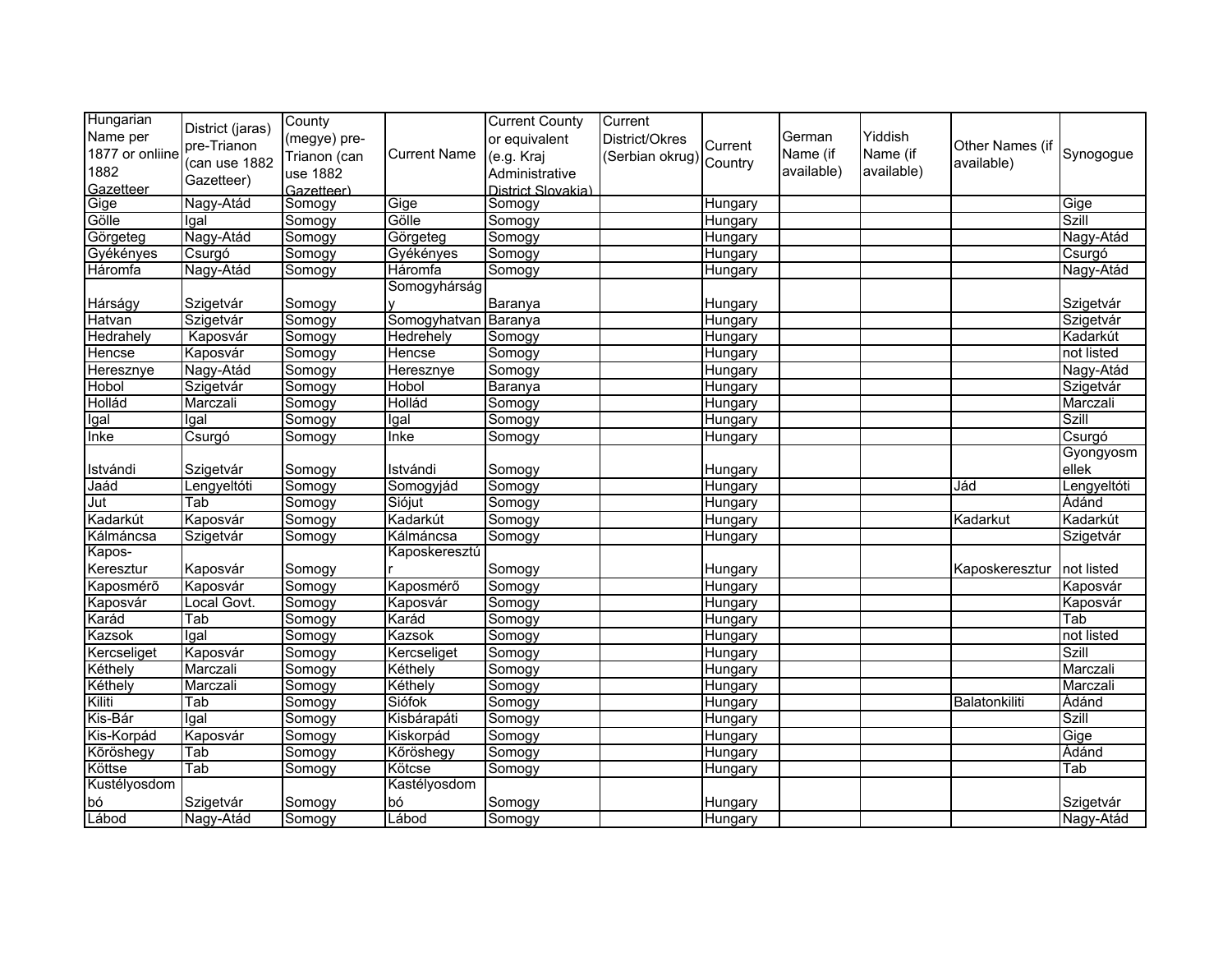| Hungarian       | District (jaras) | County       |                      | <b>Current County</b> | Current         |                |            |            |                 |              |
|-----------------|------------------|--------------|----------------------|-----------------------|-----------------|----------------|------------|------------|-----------------|--------------|
| Name per        |                  | (megye) pre- |                      | or equivalent         | District/Okres  |                | German     | Yiddish    |                 |              |
| 1877 or onliine | pre-Trianon      | Trianon (can | <b>Current Name</b>  | (e.g. Kraj            | (Serbian okrug) | Current        | Name (if   | Name (if   | Other Names (if | Synogogue    |
| 1882            | (can use 1882    | use 1882     |                      | Administrative        |                 | Country        | available) | available) | available)      |              |
| Gazetteer       | Gazetteer)       | Gazetteer)   |                      | District Slovakia)    |                 |                |            |            |                 |              |
| Látrány         | Lengyeltóti      | Somogy       | Látrány              | Somogy                |                 | Hungary        |            |            |                 | Lengyeltóti  |
| Lelle           | Lengyeltóti      | Somogy       | Balatonlelle         | Somogy                |                 | Hungary        |            |            |                 | Lengyeltóti  |
| Lengyeltóti     | Lengyeltóti      | Somogy       | Lengyeltóti          | Somogy                |                 | Hungary        |            |            |                 | Lengyeltóti  |
| Liszó           | Csurgó           | Somogy       | Liszó                | $\overline{Z}$ ala    |                 | Hungary        |            |            |                 | Csurgó       |
| Magyaratád      | Igal             | Somogy       | Magyaratád           | Somogy                |                 | Hungary        |            |            |                 | Szill        |
| Magyar-Lad      | Szigetvár        | Somogy       | Lad                  | Somogy                |                 | Hungary        |            |            |                 | not listed   |
| Marcali         | Marczali         | Somogy       | Marcali              | Somogy                |                 | Hungary        |            |            |                 | Marczali     |
| Mernye          | Igal             | Somogy       | Mernye               | Somogy                |                 | Hungary        |            |            |                 | <b>Szill</b> |
| Mesztegnyő-     |                  |              |                      |                       |                 |                |            |            |                 |              |
| Hosszuviz       | Marczali         | Somogy       | Mesztegnyő           | Somogy                |                 | Hungary        |            |            |                 | Marczali     |
| Mike            | Nagy-Atád        | Somogy       | Mike                 | Somogy                |                 | Hungary        |            |            |                 | Gige         |
|                 |                  |              |                      |                       |                 |                |            |            |                 |              |
| Mocsolád        | Igal             | Somogy       | Felsőmocsolád Somogy |                       |                 | Hungary        |            |            |                 | Szill        |
| Mozsgó          | Szigetvár        | Somogy       | Mozsgó               | Baranya               |                 | Hungary        |            |            |                 | Szigetvár    |
| Nagy-Atád       | Nagy-Atád        | Somogy       | Nagyatád             | Somogy                |                 | Hungary        |            |            |                 | Nagy-Atád    |
| Nagy-Bajom      | Kaposvár         | Somogy       | Nagybajom            | Somogy                |                 | Hungary        |            |            |                 | Nagy-Bajom   |
| Nagy-Berény     | Tab              | Somogy       | Nagyberény           | Somogy                |                 | Hungary        |            |            |                 | Ádánd        |
| Nagy-Berki      | Kaposvár         | Somogy       | Nagyberki            | Somogy                |                 | Hungary        |            |            |                 | <b>Szill</b> |
| Nagy-Korpád     | Nagy-Atád        | Somogy       | Nagykorpád           | Somogy                |                 | Hungary        |            |            |                 | Nagy-Atád    |
| Nemes-Déd       | Marczali         | Somogy       | Nemesdéd             | Somogy                |                 | Hungary        |            |            |                 | Nemes-Déd    |
| Nemeske         | Szigetvár        | Somogy       | Nemeske              | Baranya               |                 | Hungary        |            |            |                 | Szigetvár    |
| Nemes-Pátró     | Csurgó           | Somogy       | Nemespátró           | Zala                  |                 | <b>Hungary</b> |            |            |                 | Csurgó       |
| Nemes-Vid       | Marczali         | Somogy       | Nemesvid             | Somogy                |                 | Hungary        |            |            |                 | Marczali     |
| <b>Nikla</b>    | Marczali         | Somogy       | <b>Nikla</b>         | Somogy                |                 | Hungary        |            |            |                 | Marczali     |
| Õszöd           | Lengyeltóti      | Somogy       | Balatonőszöd         | Somogy                |                 | Hungary        |            |            |                 | Lengyeltóti  |
| Osztopán        | Lengyeltóti      | Somogy       | Osztopán             | Somogy                |                 | Hungary        |            |            |                 | Lengyeltóti  |
| Ötvös           | Nagy-Atád        | Somogy       | Ötvöskónyi           | Somogy                |                 | Hungary        |            |            |                 | Nagy-Atád    |
| Patosfa         | Szigetvár        | Somogy       | Patosfa              | Somogy                |                 | Hungary        |            |            |                 | Szigetvár    |
| Péterhida       | Nagy-Atád        | Somogy       | Péterhida            | Somogy                |                 | Hungary        |            |            |                 | Nagy-Atád    |
| Polány          | Igal             | Somogy       | Polány               | Somogy                |                 | Hungary        |            |            |                 | not listed   |
| Porrog          | Csurgó           | Somogy       | Porrog               | Somogy                |                 | Hungary        |            |            |                 | Csurgó       |
| Raksi           | Igal             | Somogy       | Ráksi                | Somogy                |                 | Hungary        |            |            |                 | <b>Szill</b> |
| Rinya-Ujlak     | Nagy-Atád        | Somogy       | Rinyaújlak           | Somogy                |                 | Hungary        |            |            |                 | Nagy-Atád    |
| Saárd           | Kaposvár         | Somogy       | Somogysárd           | Somogy                |                 | Hungary        |            |            | Sárd            | Nagy-Bajom   |
| Ságvár          | Tab              | Somogy       | Ságvár               | Somogy                |                 | Hungary        |            |            |                 | Adánd        |
|                 |                  |              | Somogysámso          |                       |                 |                |            |            |                 |              |
| Sámson          | Marczali         | Somogy       | n                    | Somogy                |                 | Hungary        |            |            |                 | not listed   |
| Segesd          | Nagy-Atád        | Somogy       | Segesd               | Somogy                |                 | Hungary        |            |            |                 | Nagy-Atád    |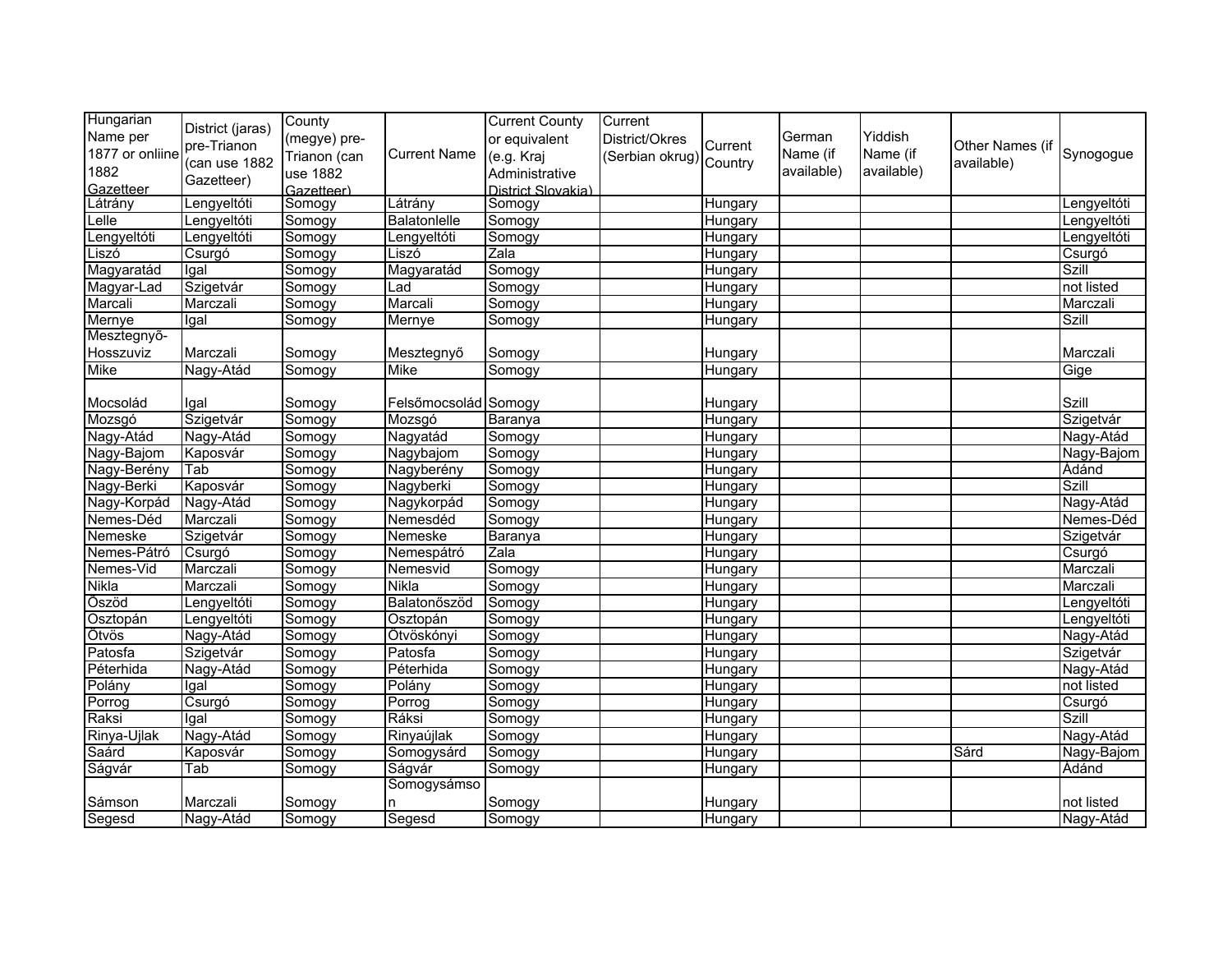| Hungarian       | District (jaras) | County       |                      | <b>Current County</b> | Current                |         |            |            |                 |             |
|-----------------|------------------|--------------|----------------------|-----------------------|------------------------|---------|------------|------------|-----------------|-------------|
| Name per        | pre-Trianon      | (megye) pre- |                      | or equivalent         | District/Okres         | Current | German     | Yiddish    | Other Names (if |             |
| 1877 or onliine | (can use 1882    | Trianon (can | <b>Current Name</b>  | (e.g. Kraj            | Serbian okrug) Country |         | Name (if   | Name (if   | available)      | Synogogue   |
| 1882            | Gazetteer)       | use 1882     |                      | Administrative        |                        |         | available) | available) |                 |             |
| Gazetteer       |                  | Gazetteer)   |                      | District Slovakia)    |                        |         |            |            |                 |             |
| Simonfa         | Kaposvár         | Somogy       | Simonfa              | Somogy                |                        | Hungary |            |            |                 | Kaposvár    |
| Som             | Tab              | Somogy       | Som                  | Somogy                |                        | Hungary |            |            |                 | Ádánd       |
| Somogyvár       | Lengyeltóti      | Somogy       | Somogyvár            | Somogy                |                        | Hungary |            |            |                 | Lengyeltóti |
| Surd            | Csurgó           | Somogy       | Surd                 | $\overline{Z}$ ala    |                        | Hungary |            |            |                 | Csurgó      |
| Szabás          | Nagy-Atád        | Somogy       | Szabás               | Somogy                |                        | Hungary |            |            |                 | Nagy-Atád   |
| Szakácsi        | Marczali         | Somogy       | Nagyszakácsi         | Somogy                |                        | Hungary |            |            |                 | Marczali    |
|                 |                  |              | Balatonszársz        |                       |                        |         |            |            |                 |             |
| Szárszó         | Tab              | Somogy       | ó                    | Somogy                |                        | Hungary |            |            |                 | not listed  |
| Szenna          | Kaposvár         | Somogy       | Szenna               | Somogy                |                        | Hungary |            |            |                 | Kaposvár    |
| Szenta          | Csurgó           | Somogy       | Szenta               | Somogy                |                        | Hungary |            |            |                 | Csurgó      |
| Szent-          |                  |              | Kaposszentbe         |                       |                        |         |            |            |                 |             |
| Benedek         | Kaposvár         | Somogy       | nedek                | Somogy                |                        | Hungary |            |            |                 | not listed  |
| Szentlászló     | Szigetvár        | Somogy       | Szentlászló          | <b>Baranya</b>        |                        | Hungary |            |            |                 | Szigetvár   |
| Szenyér         | Marczali         | Somogy       | Szenyér              | Somogy                |                        | Hungary |            |            |                 | Marczali    |
| Szigetvár       | Szigetvár        | Somogy       | Szigetvár            | <b>Baranya</b>        |                        | Hungary |            |            |                 | Szigetvár   |
| <b>Szill</b>    | Igal             | Somogy       | Somogysil            | Somogy                |                        | Hungary |            |            |                 | Szill       |
| Szobb           | Nagyatád         | Somogy       | Somogyszob           | Somogy                |                        | Hungary |            |            |                 | Nagy-Atád   |
| Szőllős-Kis-    |                  |              |                      |                       |                        |         |            |            |                 |             |
| Lak             | Lengyeltóti      | Somogy       | Szőlőskislak         | Somogy                |                        | Hungary |            |            |                 | not listed  |
| Szőlőls-        |                  |              |                      |                       |                        |         |            |            |                 |             |
| Györök          | Lengyeltóti      | Somogy       | Balatonboglár        | Somogy                |                        | Hungary |            |            | Szőllősgyörök   | Lengyeltóti |
| <b>Szulok</b>   | Szigetvár        | Somogy       | <b>Szulok</b>        | Somogy                |                        | Hungary |            |            |                 | Szigetvár   |
| Tab             | Tab              | Somogy       | Tab                  | Somogy                |                        | Hungary |            | Tab        |                 | Tab         |
| Tarany          | Nagy-Atád        | Somogy       | Tarany               | Somogy                |                        | Hungary |            |            |                 | Nagy-Atád   |
| Táska           | Lengyeltóti      | Somogy       | Táska                | Somogy                |                        | Hungary |            |            |                 | Marczali    |
| Török-          |                  |              |                      |                       |                        |         |            |            |                 |             |
| Koppány         | Igal             | Somogy       | Török-Koppány Somogy |                       |                        | Hungary |            |            | Törökkoppány    | Szill       |
| Tót-Gyúgy       | Lengyeltóti      | Somogy       | Gyugi                | Somogy                |                        | Hungary |            |            |                 | Lengyeltóti |
|                 |                  |              | Somogyszentp         |                       |                        |         |            |            |                 |             |
| Tót-Szent-Pál   | Lengyeltóti      | Somogy       | ál                   | Somogy                |                        | Hungary |            |            |                 | Marczali    |
| Tur             | Lengyeltóti      | Somogy       | Somogytúr            | Somogy                |                        | Hungary |            |            |                 | Lengyeltóti |
|                 |                  |              | Somogyudvarh         |                       |                        |         |            |            |                 |             |
| Udvarhely       | Csurgó           | Somogy       | ely                  | Somogy                |                        | Hungary |            |            |                 | Csurgó      |
| Vamos           | Lengyeltóti      | Somogy       | Somogyvámos          | Somogy                |                        | Hungary |            |            |                 | Lengyeltóti |
| Vése            | Marczali         | Somogy       | Vése                 | Somogy                |                        | Hungary |            |            |                 | Marczali    |
| Vizvár          | Nagy-Atád        | Somogy       | Vizvár               | Somogy                |                        | Hungary |            |            |                 | Csurgó      |
| Zákány          | Csurgó           | Somogy       | Zákány               | Somogy                |                        | Hungary |            |            |                 | Csurgó      |
| Zamárdi         | Tab              | Somogy       | Zamárdi              | Somogy                |                        | Hungary |            |            |                 | Ádánd       |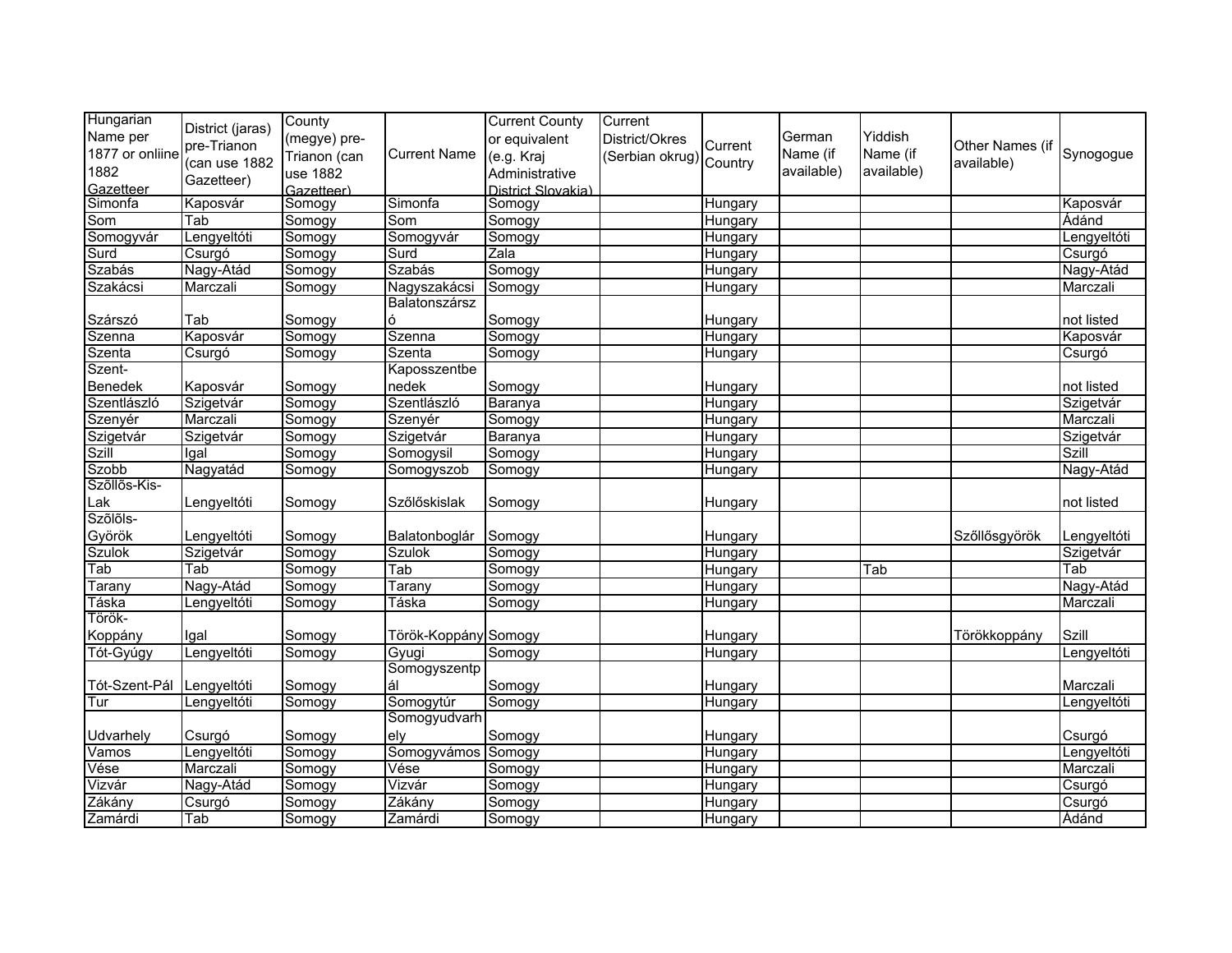| Hungarian       | District (jaras) | County       |                     | <b>Current County</b>   | Current                 |         |            |            |                 |              |
|-----------------|------------------|--------------|---------------------|-------------------------|-------------------------|---------|------------|------------|-----------------|--------------|
| Name per        | pre-Trianon      | (megye) pre- |                     | or equivalent           | District/Okres          | Current | German     | Yiddish    | Other Names (if |              |
| 1877 or onliine | (can use 1882    | Trianon (can | <b>Current Name</b> | (e.g. Kraj              | (Serbian okrug) Country |         | Name (if   | Name (if   | available)      | Synogogue    |
| 1882            | Gazetteer)       | use 1882     |                     | Administrative          |                         |         | available) | available) |                 |              |
| Gazetteer       |                  | Gazetteer)   |                     | District Slovakia)      |                         |         |            |            |                 |              |
| Zics            | Tab              | Somogy       | Zics                | Somogy                  |                         | Hungary |            |            |                 | Tab          |
| Zimány          | Igal             | Somogy       | Zimány              | Somogy                  |                         | Hungary |            |            |                 | Szill        |
|                 |                  |              |                     |                         |                         |         |            |            |                 | Szenna/Kap   |
| Zselickisfalud  | Kaposvár         | Somogy       | Zselickisfalud      | Somogy                  |                         | Hungary |            |            |                 | osvár        |
| Zsibót          | Szigetvár        | Somogy       | Zsibót              | Baranya                 |                         | Hungary |            |            |                 | not listed   |
|                 |                  |              |                     | Győr-Moson-             |                         |         |            |            |                 |              |
| Acsalag         | Csorna           | Sopron       | Acsalag             | Sopron                  |                         | Hungary |            |            |                 | not listed   |
|                 |                  |              |                     | Győr-Moson-             |                         |         |            |            |                 |              |
| Ágfalva         | Sopron           | Sopron       | Ágfalva             | Sopron                  |                         | Hungary |            |            |                 | not listed   |
|                 |                  |              |                     | Győr-Moson-             |                         |         |            |            |                 |              |
| Árpás           | Csorna           | Sopron       | Árpás               | Sopron                  |                         | Hungary |            |            |                 | not listed   |
|                 |                  |              |                     | Győr-Moson-             |                         |         |            |            |                 |              |
| Bágyog          | Csorna           | Sopron       | Bágyogszovát        | Sopron                  |                         | Hungary |            |            |                 | not listed   |
|                 |                  |              |                     | Győr-Moson-             |                         |         |            |            |                 |              |
| Balf            | Sopron           | Sopron       | Balf                | Sopron                  |                         | Hungary |            |            |                 | not listed   |
|                 |                  |              |                     | Győr-Moson-             |                         |         |            |            |                 |              |
| Barbacs         | Csorna           | Sopron       | <b>Barbacs</b>      | Sopron                  |                         | Hungary |            |            |                 | Csorna       |
|                 |                  |              |                     | Győr-Moson-             |                         |         |            |            |                 |              |
| <b>Beled</b>    | Kapuvár          | Sopron       | Beled               | Sopron                  |                         | Hungary |            |            |                 | <b>Beled</b> |
|                 |                  |              |                     | Győr-Moson-             |                         |         |            |            |                 |              |
| Bodonhely       | Csorna           | Sopron       | Bodonhely           | Sopron                  |                         | Hungary |            |            |                 | Csorna       |
|                 |                  |              |                     | Győr-Moson-             |                         |         |            |            |                 |              |
| Bogyoszló       | Csorna           | Sopron       | Bogyoszló           | Sopron                  |                         | Hungary |            |            |                 | <b>Beled</b> |
|                 |                  |              |                     | Győr-Moson-             |                         |         |            |            |                 |              |
| Csapod          | Kapuvár          | Sopron       | Csapod              | Sopron                  |                         | Hungary |            |            | Csabod          | <b>Beled</b> |
| Csepregh        | Csepregh         | Sopron       | Csepreg             | $\overline{\text{Vas}}$ |                         | Hungary |            | Cshepreg   |                 | Lakompak     |
|                 |                  |              |                     | Győr-Moson-             |                         |         |            |            |                 |              |
| Csér            | Csepreg          | Sopron       | Csér                | Sopron                  |                         | Hungary |            |            |                 | not listed   |
|                 |                  |              | Csorna              | Győr-Moson-             |                         | Hungary |            | Tsharna    |                 |              |
| Csorna          | Csorna           | Sopron       |                     | Sopron                  |                         |         |            |            |                 | Csorna       |
|                 |                  |              |                     | Győr-Moson-             |                         |         |            |            |                 |              |
| Dõr             | Csorna           | Sopron       | Dõr                 | Sopron                  |                         | Hungary |            |            |                 | not listed   |
|                 |                  |              |                     | Győr-Moson-             |                         |         |            |            |                 |              |
| Edve            | Kapuvár          | Sopron       | Edve                | Sopron                  |                         | Hungary |            |            |                 | Beled        |
|                 |                  |              |                     | Győr-Moson-             |                         |         |            |            |                 |              |
| Egyed           | Csorna           | Sopron       | Egyed               | Sopron                  |                         | Hungary |            |            |                 | Csorna       |
|                 |                  |              |                     | Győr-Moson-             |                         |         |            |            |                 | Német-       |
| Eszterháza      | Kapuvár          | Sopron       | Eszterháza          | Sopron                  |                         | Hungary |            |            |                 | Keresztúr    |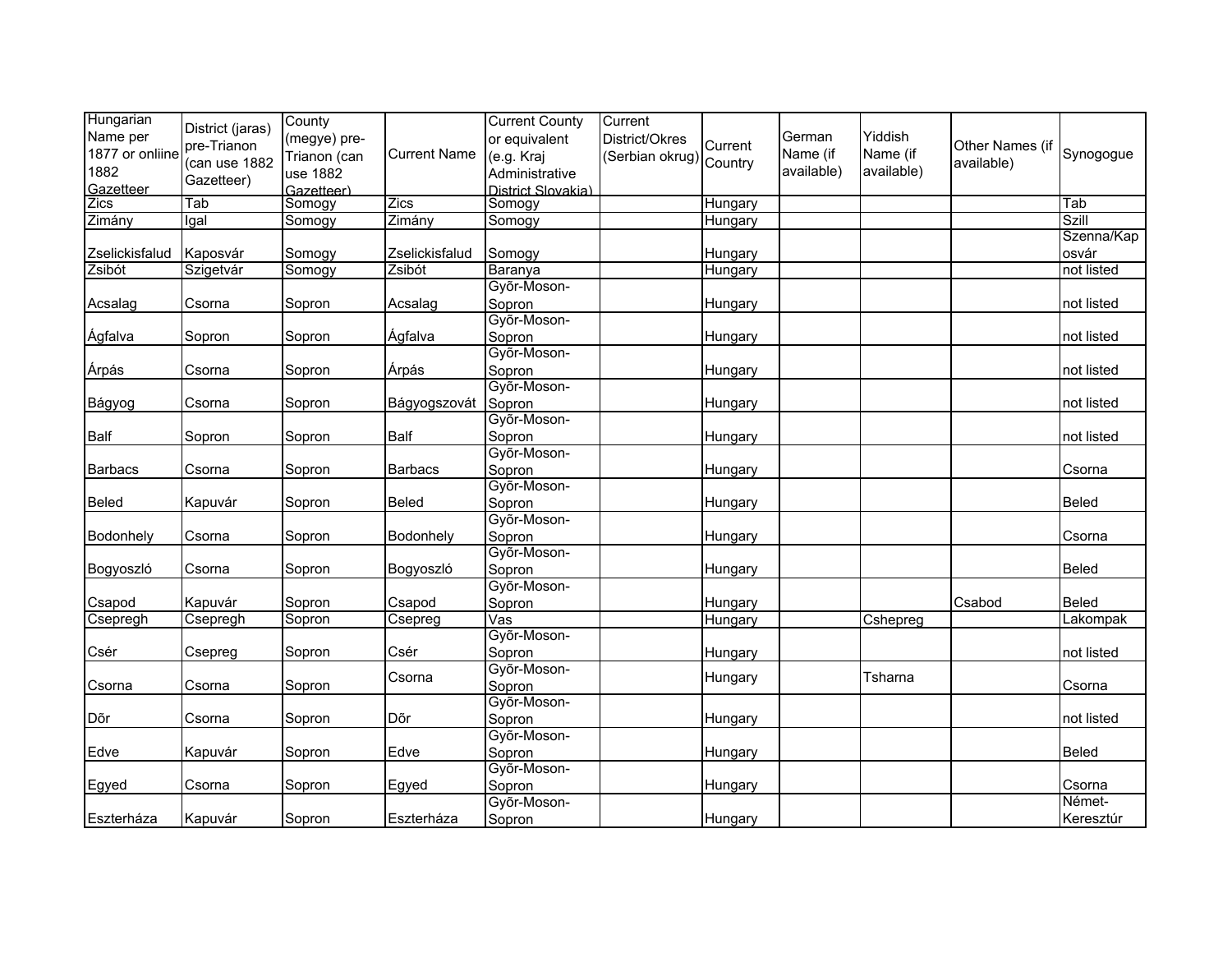| Hungarian       | District (jaras) | County       |                     | <b>Current County</b> | Current                |         |             |             |                 |             |
|-----------------|------------------|--------------|---------------------|-----------------------|------------------------|---------|-------------|-------------|-----------------|-------------|
| Name per        | pre-Trianon      | (megye) pre- |                     | or equivalent         | District/Okres         | Current | German      | Yiddish     | Other Names (if |             |
| 1877 or onliine | (can use 1882    | Trianon (can | <b>Current Name</b> | (e.g. Kraj            | Serbian okrug) Country |         | Name (if    | Name (if    | available)      | Synogogue   |
| 1882            | Gazetteer)       | use 1882     |                     | Administrative        |                        |         | available)  | available)  |                 |             |
| Gazetteer       |                  | Gazetteer)   |                     | District Slovakia)    |                        |         |             |             |                 |             |
|                 |                  |              |                     | Győr-Moson-           |                        |         |             |             |                 |             |
| Farád           | Csorna           | Sopron       | Farád               | Sopron                |                        | Hungary |             |             |                 | Csorna      |
|                 |                  |              |                     | Győr-Moson-           |                        |         |             |             |                 | Felso-      |
| Gyalóka         | Csepreg          | Sopron       | Gyalóka             | Sopron                |                        | Hungary |             |             |                 | Szakony     |
|                 |                  |              |                     | Győr-Moson-           |                        |         |             |             |                 |             |
| Gyoró           | Kapuvár          | Sopron       | Gyoró               | Sopron                |                        | Hungary |             |             |                 | not listed  |
|                 |                  |              |                     | Győr-Moson-           |                        |         |             |             |                 |             |
| Harka           | Sopron           | Sopron       | Harka               | Sopron                |                        | Hungary |             |             |                 | not listed  |
|                 |                  |              |                     | Győr-Moson-           |                        |         |             |             |                 | Német-      |
| Hegykõ          | Sopron           | Sopron       | Hegykő              | Sopron                |                        | Hungary |             |             |                 | Keresztúr   |
|                 |                  |              |                     | Győr-Moson-           |                        |         |             |             |                 | Német-      |
| Hidegség        | Sopron           | Sopron       | Hidegség            | Sopron                |                        | Hungary |             |             |                 | Keresztúr   |
|                 |                  |              |                     | Győr-Moson-           |                        |         |             |             |                 |             |
| Himod           | Kapuvár          | Sopron       | Himod               | Sopron                |                        | Hungary |             |             |                 | Beled       |
|                 |                  |              |                     | Győr-Moson-           |                        |         |             |             |                 | Német-      |
| Homok           | Sopron           | Sopron       | Homok               | Sopron                |                        | Hungary |             |             |                 | Keresztúr   |
|                 |                  |              |                     | Győr-Moson-           |                        |         |             |             |                 |             |
| Hõvej           | Kapuvár          | Sopron       | Hõvej               | Sopron                |                        | Hungary |             |             |                 | Kapuvár     |
| Kabold          | Sopron           | Sopron       | Kobersdorf          | Burgenland            |                        | Austria |             | Kobersdorf  |                 | Kabold      |
|                 |                  |              |                     | Győr-Moson-           |                        |         |             |             |                 |             |
| Kapuvár         | Kapuvár          | Sopron       | Kapuvár             | Sopron                |                        | Hungary |             | Kafuvar     |                 | Kapuvár     |
| Kis-Marton      | Kis-Marton       | Sopron       | Eisenstadt          | Burgenland            |                        | Austria |             | Eisenstadt  |                 | Kis-Marton  |
|                 |                  |              |                     | Győr-Moson-           |                        |         |             |             |                 | Német-      |
| Kopháza         | Sopron           | Sopron       | Kópháza             | Sopron                |                        | Hungary |             |             |                 | Keresztúr   |
| Lakompak        | Sopron           | Sopron       | Lackenbach          | Burgenland            |                        | Austria |             | Lackenbach  |                 | Lakompak    |
|                 |                  |              |                     | Győr-Moson-           |                        |         |             |             |                 |             |
| Lövő            | Csepreg          | Sopron       | Lövő                | Sopron                |                        | Hungary |             |             |                 | not listed  |
|                 |                  |              |                     | Győr-Moson-           |                        |         |             |             |                 |             |
| Maglóca         | Csorna           | Sopron       | Maglóca             | Sopron                |                        | Hungary |             |             |                 | not listed  |
| Micske          | Pulya            | Sopron       | Misca               | <b>Bihor</b>          |                        | Romania |             |             |                 | Kabold      |
| Nagy-Marton     | Nagy-Marton      | Sopron       | Mattersburg         | Burgenland            |                        | Austria | Mattersdorf | Mattersdorf |                 | Nagy-Marton |
| Német-          |                  |              |                     |                       |                        |         |             |             |                 | Német-      |
| Keresztúr       | Sopron           | Sopron       | Deutschkreutz       | Burgenland            |                        | Austria |             |             | Németkeresztúr  | Keresztúr   |
|                 |                  |              |                     | Győr-Moson-           |                        |         |             |             |                 |             |
| Páli            | Kapuvár          | Sopron       | Páli                | Sopron                |                        | Hungary |             |             |                 | Beled       |
|                 |                  |              |                     | Győr-Moson-           |                        |         |             |             |                 |             |
| Petõháza        | Kapuvár          | Sopron       | Petõháza            | Sopron                |                        | Hungary |             |             |                 | not listed  |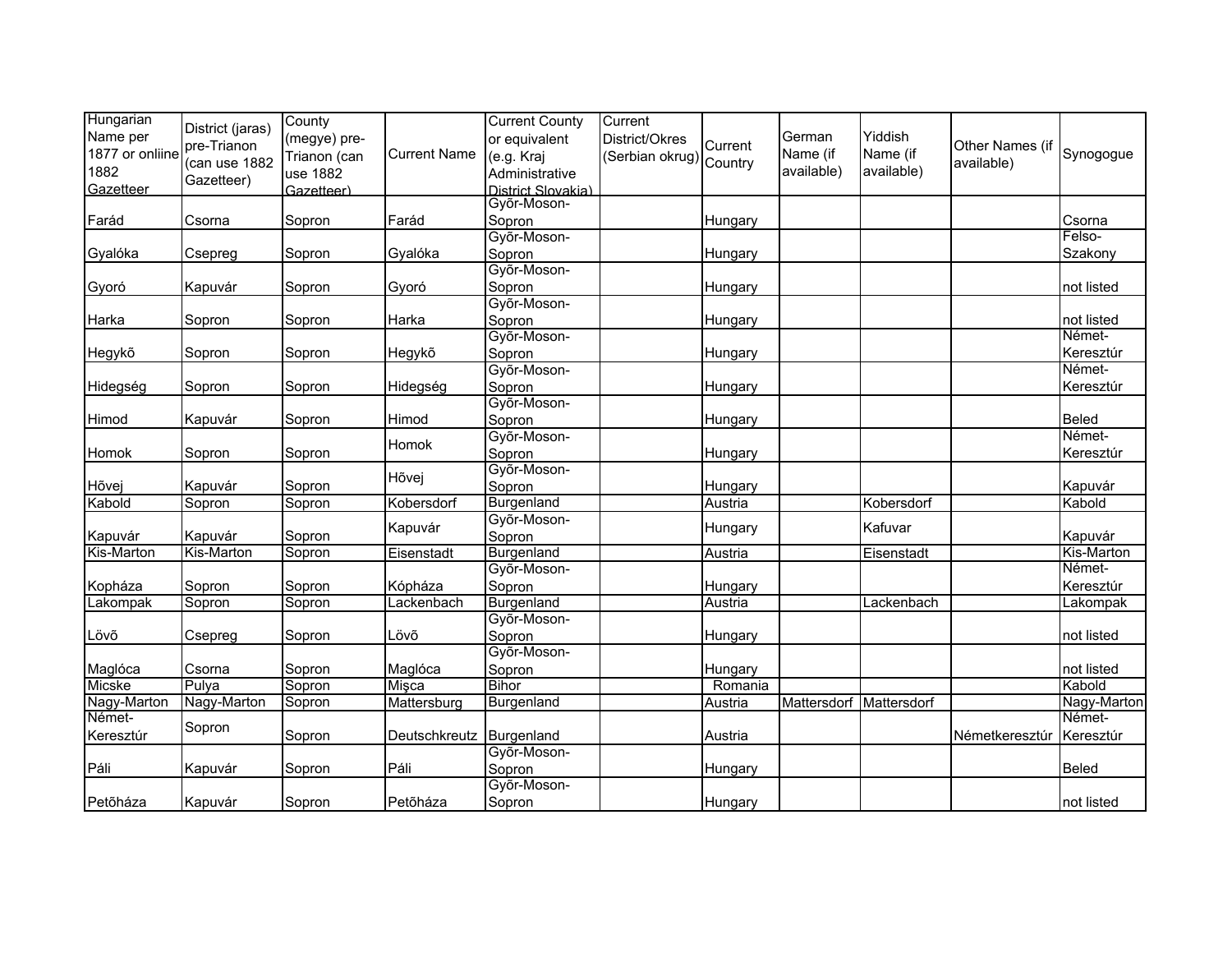| Hungarian<br>Name per<br>1877 or onliine<br>1882<br>Gazetteer | District (jaras)<br>pre-Trianon<br>(can use 1882<br>Gazetteer) | County<br>(megye) pre-<br>Trianon (can<br>use 1882<br>Gazetteer) | <b>Current Name</b> | <b>Current County</b><br>or equivalent<br>(e.g. Kraj<br>Administrative<br>District Slovakia) | Current<br>District/Okres<br>Serbian okrug) Country | Current            | German<br>Name (if<br>available) | Yiddish<br>Name (if<br>available) | Other Names (if<br>available) | Synogogue          |
|---------------------------------------------------------------|----------------------------------------------------------------|------------------------------------------------------------------|---------------------|----------------------------------------------------------------------------------------------|-----------------------------------------------------|--------------------|----------------------------------|-----------------------------------|-------------------------------|--------------------|
|                                                               |                                                                |                                                                  |                     | Győr-Moson-                                                                                  |                                                     |                    |                                  |                                   |                               |                    |
| Pinnye                                                        | Sopron                                                         | Sopron                                                           | Pinnye              | Sopron                                                                                       |                                                     | Hungary            |                                  |                                   |                               | not listed         |
| Sopron                                                        | <b>Royal Free</b><br>Town                                      | Sopron                                                           | Sopron              | Győr-Moson-<br>Sopron                                                                        |                                                     | Hungary            | Ödenburg                         | Shopron                           | Odenburg                      | Sopron             |
| Szany                                                         | Csorna                                                         | Sopron                                                           | Szany               | Győr-Moson-<br>Sopron                                                                        |                                                     | Hungary            |                                  |                                   |                               | Szil-Sarkany       |
| Und                                                           | Csepreg                                                        | Sopron                                                           | Und                 | Győr-Moson-<br>Sopron                                                                        |                                                     | Hungary            |                                  |                                   |                               | not listed         |
| Vág                                                           | Csorna                                                         | Sopron                                                           | Vág                 | Győr-Moson-<br>Sopron                                                                        |                                                     | Hungary            |                                  |                                   |                               | <b>Beled</b>       |
| Vásárosfalu                                                   | Kapuvár                                                        | Sopron                                                           | Vásárosfalu         | Győr-Moson-<br>Sopron                                                                        |                                                     | Hungary            |                                  |                                   |                               | not listed         |
|                                                               |                                                                |                                                                  |                     | Győr-Moson-                                                                                  |                                                     |                    |                                  |                                   |                               |                    |
| Veszkény                                                      | Kapuvár                                                        | Sopron                                                           | Veszkénv            | Sopron                                                                                       |                                                     | Hungary            |                                  |                                   |                               | <b>Beled</b>       |
| Vittnyéd                                                      | Kapuvár                                                        | Sopron                                                           | Vitnyéd             | Győr-Moson-<br>Sopron                                                                        |                                                     | Hungary            |                                  |                                   |                               | Kapuvár            |
| Zsebeháza                                                     | Kapuvár                                                        | Sopron                                                           | Zsebeháza           | Győr-Moson-<br>Sopron                                                                        |                                                     | Hungary            |                                  |                                   |                               | not listed         |
| Zsira                                                         |                                                                |                                                                  | Zsira               | Győr-Moson-<br>Sopron                                                                        |                                                     |                    |                                  |                                   |                               | not listed         |
| Acsád                                                         | Csepreg                                                        | Sopron<br><b>Szabolcs</b>                                        | Nyíracsád           | Szabolcs-                                                                                    |                                                     | Hungary<br>Hungary |                                  |                                   | Nyir-Acsád                    | Acsád              |
|                                                               | Nagy-Kálló                                                     |                                                                  |                     | Szatmár-Bereg                                                                                |                                                     |                    |                                  |                                   |                               |                    |
| Balkány                                                       | Nagy-Kálló                                                     | Szabolcs                                                         | Balkány             | Szabolcs-<br>Szatmár-Bereg                                                                   |                                                     | Hungary            |                                  | <b>Balkan</b>                     |                               | Balkány            |
| Besenyőd                                                      | Nyir-bátor                                                     | Szabolcs                                                         | Besenyőd            | Szabolcs-<br>Szatmár-Bereg                                                                   |                                                     | Hungary            |                                  |                                   |                               |                    |
| Bezdéd                                                        | Tisza                                                          | <b>Szabolcs</b>                                                  | Tiszabezdéd         | Szabolcs-<br>Szatmár-Bereg                                                                   |                                                     | Hungary            |                                  |                                   | Tiszabezded                   | Bezdéd             |
| Bököny                                                        | Nagy-Kálló                                                     | Szabolcs                                                         | Bököny              | Szabolcs-<br>Szatmár-Bereg                                                                   |                                                     | Hungary            |                                  | <b>Bukin</b>                      |                               | Bököny             |
| Büdszentmihá                                                  | Dadai Alsó                                                     | Szabolcs                                                         | Büdszentmihál       | Szabolcs-<br>Szatmár-Bereg                                                                   |                                                     | Hungary            |                                  | Semihay                           |                               | Büdszentmih<br>ály |
| Demecser                                                      | Bogdány                                                        | Szabolcs                                                         | Demecser            | Szabolcs-<br>Szatmár-Bereg                                                                   |                                                     | Hungary            |                                  | Demetzer                          |                               | Demecser           |
| Döge                                                          | Kis-Várda                                                      | Szabolcs                                                         | Döge                | Szabolcs-<br>Szatmár-Bereg                                                                   |                                                     | Hungary            |                                  |                                   | Doghe                         |                    |
| Dombrád                                                       | Kis-Várda                                                      | Szabolcs                                                         | Dombrád             | Szabolcs-<br>Szatmár-Bereg                                                                   |                                                     | Hungary            |                                  | Dombrad                           |                               | Dombrád            |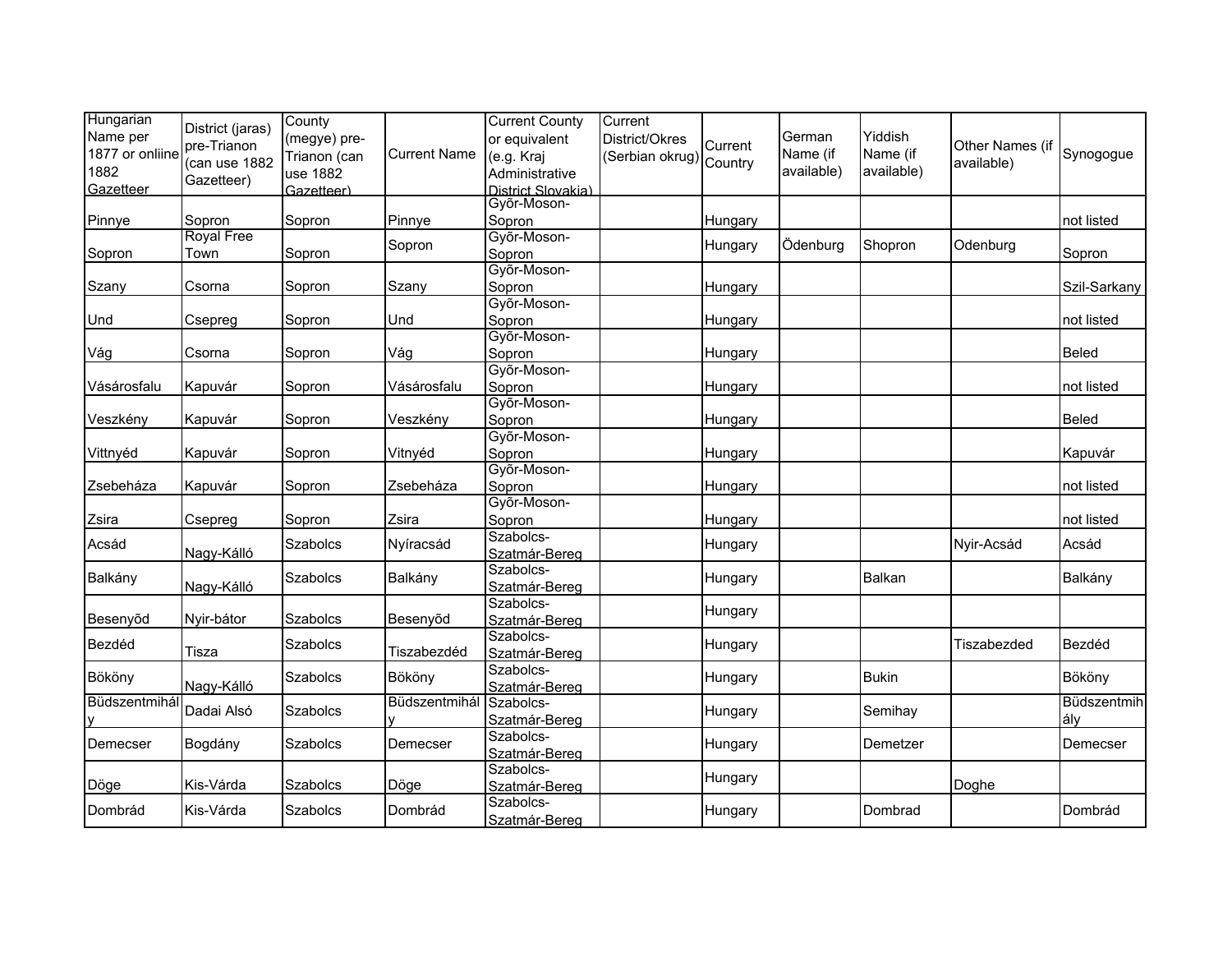| Hungarian<br>Name per<br>1877 or onliine<br>1882<br>Gazetteer | District (jaras)<br>pre-Trianon<br>(can use 1882<br>Gazetteer) | County<br>(megye) pre-<br>Trianon (can<br>use 1882<br>Gazetteer) | <b>Current Name</b> | <b>Current County</b><br>or equivalent<br>(e.g. Kraj<br>Administrative<br>District Slovakia) | Current<br>District/Okres<br>Serbian okrug) Country | Current | German<br>Name (if<br>available) | Yiddish<br>Name (if<br>available) | Other Names (if<br>available) | Synogogue   |
|---------------------------------------------------------------|----------------------------------------------------------------|------------------------------------------------------------------|---------------------|----------------------------------------------------------------------------------------------|-----------------------------------------------------|---------|----------------------------------|-----------------------------------|-------------------------------|-------------|
| Gáva                                                          | Dadai Felsõ                                                    | Szabolcs                                                         | Gávavencsellő       | Szabolcs-<br>Szatmár-Bereg                                                                   |                                                     | Hungary |                                  |                                   |                               | Gáva        |
| Gelse                                                         | Nagy-Kálló                                                     | Szabolcs                                                         | Nyirgelse           | Szabolcs-<br>Szatmár-Bereg                                                                   |                                                     | Hungary |                                  |                                   |                               | Gelse       |
| Gemzse                                                        | Tisza                                                          | Szabolcs                                                         | Gemzse              | Szabolcs-<br>Szatmár-Bereg                                                                   |                                                     | Hungary |                                  |                                   |                               | not listed  |
| Gyulaháza                                                     | Kis-Várda                                                      | Szabolcs                                                         | Gyuklaháza          | Szabolcs-<br>Szatmár-Bereg                                                                   |                                                     | Hungary |                                  |                                   |                               | Gyulaháza   |
| Gyüre                                                         | Tisza                                                          | Szabolcs                                                         | Gyüre               | Szabolcs-<br>Szatmár-Bereg                                                                   |                                                     | Hungary |                                  |                                   |                               | Gyüre       |
| Jákó                                                          | Nyir-Bátor                                                     | Szabolcs                                                         | Nyírjákó            | Szabolcs-<br>Szatmár-Bereg                                                                   |                                                     | Hungary |                                  |                                   |                               | Nyir-Mada   |
| Karász                                                        | Kis-Várda                                                      | Szabolcs                                                         | Nyírkarász          | Szabolcs-<br>Szatmár-Bereg                                                                   |                                                     | Hungary |                                  | Nyir-karas                        | Nyír-Karász                   | Karász      |
| Kemecse                                                       | Bogdány                                                        | Szabolcs                                                         | Kemecse             | Szabolcs-<br>Szatmár-Bereg                                                                   |                                                     | Hungary |                                  | Kemetshe                          |                               | Kemecse     |
| Kis-Várda                                                     | Kis-Várda                                                      | Szabolcs                                                         | Kisvárda            | Szabolcs-<br>Szatmár-Bereg                                                                   |                                                     | Hungary |                                  |                                   |                               | Kis-Várda   |
| Levelek                                                       | Nyir-Bátor                                                     | <b>Szabolcs</b>                                                  | Levelek             | Szabolcs-<br>Szatmár-Bereg                                                                   |                                                     | Hungary |                                  | Levelek                           |                               | Nagy-Kálló  |
| Lórántháza                                                    | Nyir-Bátor                                                     | <b>Szabolcs</b>                                                  | Baktalórántház      | Szabolcs-<br>Szatmár-Bereg                                                                   |                                                     | Hungary |                                  |                                   |                               | Nyir-Mada   |
| Mándok                                                        | Tisza                                                          | <b>Szabolcs</b>                                                  | Mándok              | Szabolcs-<br>Szatmár-Bereg                                                                   |                                                     | Hungary |                                  |                                   |                               | Mándok      |
| Nagy-Halász                                                   | Bogdány                                                        | <b>Szabolcs</b>                                                  | Nagyhalász          | Szabolcs-<br>Szatmár-Bereg                                                                   |                                                     | Hungary |                                  | Hallas                            |                               | Nagy-Halász |
| Nagy-Kálló                                                    | Nagy-Kálló                                                     | <b>Szabolcs</b>                                                  | Nagykálló           | Szabolcs-<br>Szatmár-Bereg                                                                   |                                                     | Hungary |                                  | Kalev                             |                               | Nagy-Kálló  |
| Nyir-Adony                                                    | Nagy-Kálló                                                     | Szabolcs                                                         | Nyíradony           | Szabolcs-<br>Szatmár-Bereg                                                                   |                                                     | Hungary |                                  |                                   |                               | Nyir-Adony  |
| Nyir-Bakta                                                    | Nyir-Bátor                                                     | Szabolcs                                                         | Baktalórántház<br>a | Szabolcs-<br>Szatmár-Bereg                                                                   |                                                     | Hungary |                                  |                                   | Nyirbakta                     | Nyir-Mada   |
| Nyir-Bátor                                                    | Nyir-Bátor                                                     | Szabolcs                                                         | Nyírbátor           | Szabolcs-<br>Szatmár-Bereg                                                                   |                                                     | Hungary |                                  | Nirbator                          |                               | Nyir-Bátor  |
| Nyir-Bogát                                                    | Nyir-Bátor                                                     | Szabolcs                                                         | Nyírbogát           | Szabolcs-<br>Szatmár-Bereg                                                                   |                                                     | Hungary |                                  |                                   |                               | Balkány     |
| Nyíregyháza                                                   | Local Govt.                                                    | Szabolcs                                                         | Nyíregyháza         | Szabolcs-<br>Szatmár-Bereg                                                                   |                                                     | Hungary |                                  | Nyiredhaz                         |                               | Nyíregyháza |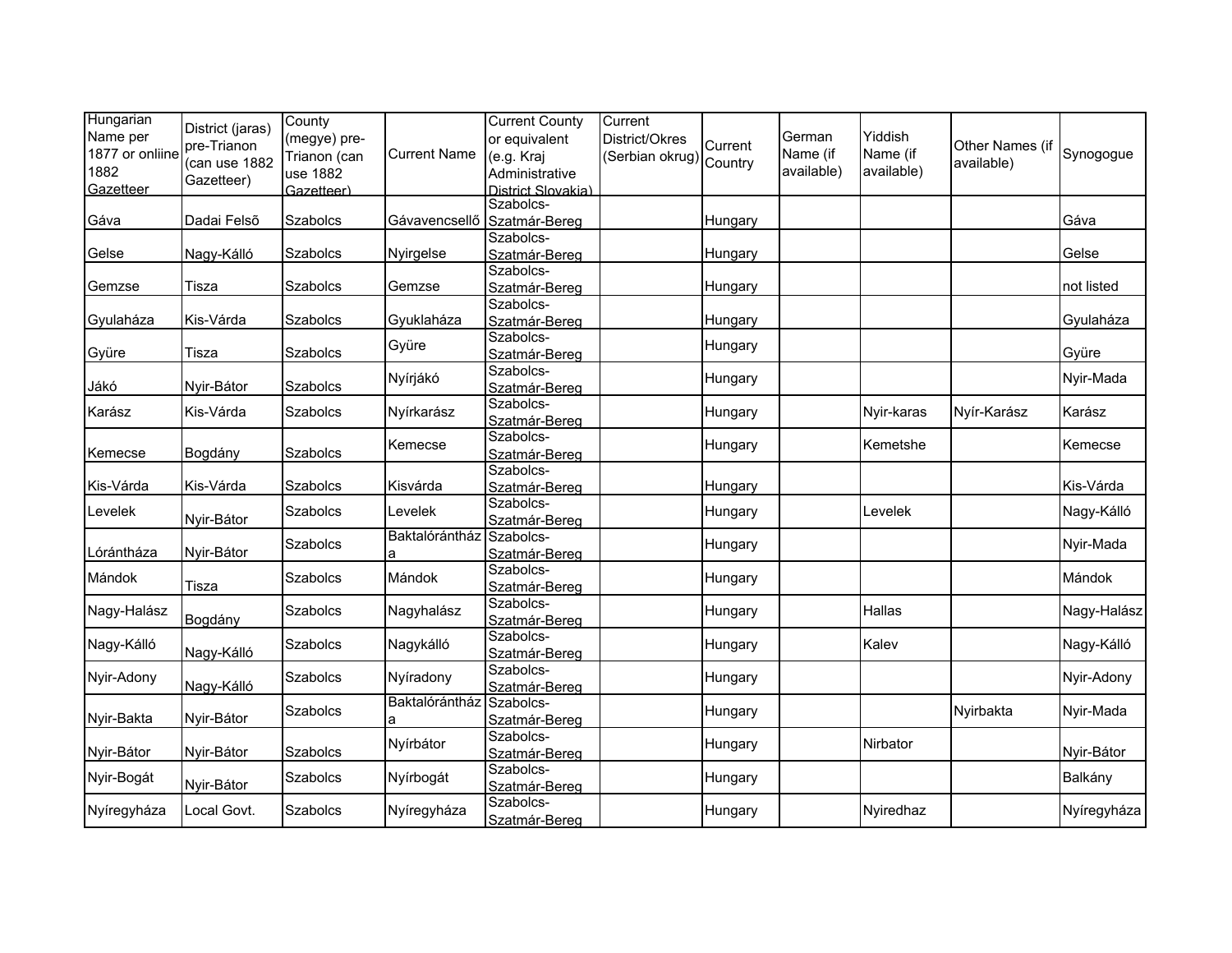| Hungarian<br>Name per<br>1877 or onliine<br>1882<br>Gazetteer | District (jaras)<br>pre-Trianon<br>(can use 1882<br>Gazetteer) | County<br>(megye) pre-<br>Trianon (can<br>use 1882<br>Gazetteer) | <b>Current Name</b> | <b>Current County</b><br>or equivalent<br>(e.g. Kraj<br>Administrative<br>District Slovakia) | Current<br>District/Okres<br>Serbian okrug) Country | Current | German<br>Name (if<br>available) | Yiddish<br>Name (if<br>available) | Other Names (if<br>available)          | Synogogue         |
|---------------------------------------------------------------|----------------------------------------------------------------|------------------------------------------------------------------|---------------------|----------------------------------------------------------------------------------------------|-----------------------------------------------------|---------|----------------------------------|-----------------------------------|----------------------------------------|-------------------|
| Nyír-Lugos                                                    | Nyir-Bátor                                                     | <b>Szabolcs</b>                                                  | Nyírlugos           | Szabolcs-<br>Szatmár-Bereg                                                                   |                                                     | Hungary |                                  | Nyir-lugosh                       |                                        | Nyir-Lugos        |
| Nyir-Mada                                                     | Nyir-Bátor                                                     | Szabolcs                                                         | Nyírmada            | Szabolcs-<br>Szatmár-Bereg                                                                   |                                                     | Hungary |                                  | Made                              |                                        | Nyir-Mada         |
| Nyir-Tass                                                     | Kis-Várda                                                      | Szabolcs                                                         | Nyírtass            | Szabolcs-<br>Szatmár-Bereg                                                                   |                                                     | Hungary |                                  |                                   |                                        | Nyir-Tass         |
| Ó-Fejértó                                                     | Nyir-Bátor                                                     | <b>Szabolcs</b>                                                  | Ófehértó            | Szabolcs-<br>Szatmár-Bereg                                                                   |                                                     | Hungary |                                  |                                   |                                        | Nagy-Kálló        |
| Polgár                                                        | Dadai Alsó                                                     | Szabolcs                                                         | Polgár              | Szabolcs-<br>Szatmár-Bereg                                                                   |                                                     | Hungary |                                  |                                   |                                        | Polgár            |
| Tisza-Lök                                                     | Dadai Alsó                                                     | Szabolcs                                                         | Tiszalök            | Szabolcs-<br>Szatmár-Bereg                                                                   |                                                     | Hungary |                                  |                                   |                                        | Tisza-Lök         |
| Uj-Fejértó                                                    | Nagy-Kálló                                                     | Szabolcs                                                         | Újfehértó           | Szabolcs-<br>Szatmár-Bereg                                                                   |                                                     | Hungary |                                  | Ratzfert                          |                                        |                   |
| Vaja                                                          | Nyir-Bátor                                                     | <b>Szabolcs</b>                                                  | Vaja                | Szabolcs-<br>Szatmár-Bereg                                                                   |                                                     | Hungary |                                  | Vaya                              |                                        | Nyir-Mada         |
| Aranyos-<br>Meggyes                                           | Szinyér-Váralja Szatmár                                        |                                                                  | Medieșu Aurit       | Satu Mare                                                                                    |                                                     | Romania | Medyesh                          |                                   | Medieșul Aurit,<br>Aronyos-<br>Medyesh |                   |
| Csenger                                                       | Csenger                                                        | Szatmár                                                          | Csenger             | Szabolcs-<br>Szatmár-Bereg                                                                   |                                                     | Hungary |                                  | Tshenger                          |                                        |                   |
| Fehér-<br>Gyarmat                                             | Fehér-Gyarmat Szatmár                                          |                                                                  | Fehérgyarmat        | Szabolcs-<br>Szatmár-Bereg                                                                   |                                                     | Hungary |                                  | Feher-<br>Gyarmat                 |                                        |                   |
| Felső-Bánya                                                   | <b>Royal Free</b><br>Town                                      | Szatmár                                                          | Baia Sprie          | Maramureş                                                                                    |                                                     | Romania | Mittelstadt                      |                                   | Felsőbánya                             |                   |
| Hodász                                                        | Máté-Szalka                                                    | Szatmár                                                          | Hodász              | Szabolcs-<br>Szatmár-Bereg                                                                   |                                                     | Hungary |                                  | Hodas                             |                                        |                   |
| Jármi                                                         | Máté-Szalka                                                    | Szatmár                                                          | Jármi               | Szabolcs-<br>Szatmár-Bereg                                                                   |                                                     | Hungary |                                  |                                   |                                        |                   |
| Kántor-Jánosi                                                 | Máté-Szalka                                                    | Szatmár                                                          | Kántorjánosi        | Szabolcs-<br>Szatmár-Bereg                                                                   |                                                     | Hungary |                                  | Yanoshi                           |                                        |                   |
| Kölcse                                                        | Fehér-gyarmat Szatmár                                          |                                                                  | Kölcse              | Szabolcs-<br>Szatmár-Bereg<br>Szabolcs-                                                      |                                                     | Hungary |                                  |                                   |                                        | Fehér-<br>gyarmat |
| Máté-Szalka                                                   | Máté-Szalka                                                    | Szatmár                                                          | Mátészalka          | Szatmár-Bereg                                                                                |                                                     | Hungary |                                  |                                   |                                        |                   |
| Nagy-Bánya                                                    | <b>Royal Free</b><br>Town                                      | Szatmár                                                          | <b>Baia Mare</b>    | Maramureş                                                                                    |                                                     | Romania | Frauenbach                       |                                   | Nagybánya                              |                   |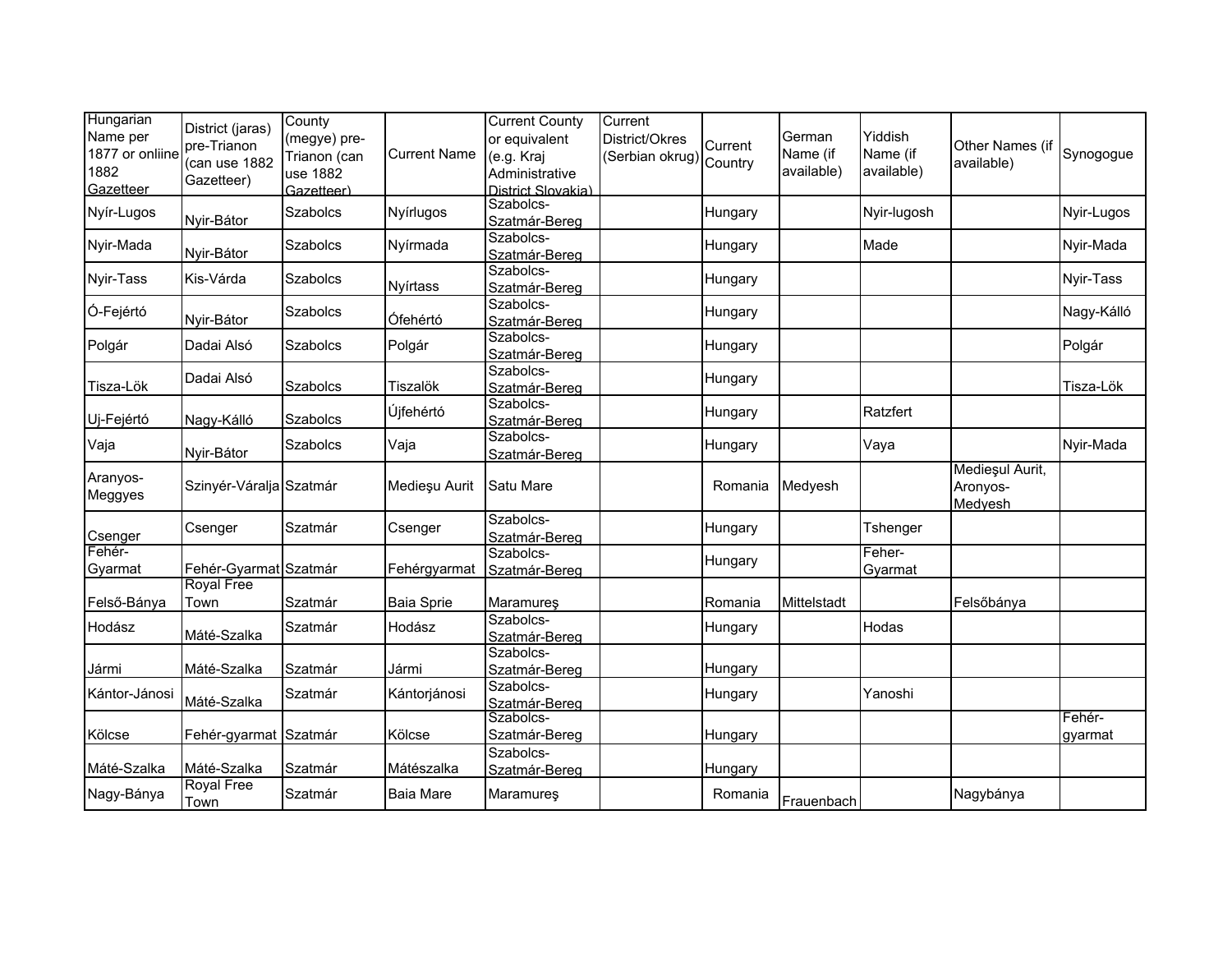| Hungarian<br>Name per<br>1877 or onliine<br>1882<br>Gazetteer | District (jaras)<br>pre-Trianon<br>(can use 1882<br>Gazetteer) | County<br>(megye) pre-<br>Trianon (can<br>use 1882<br>Gazetteer) | <b>Current Name</b> | <b>Current County</b><br>or equivalent<br>(e.g. Kraj<br>Administrative<br>District Slovakia) | Current<br>District/Okres<br>Serbian okrug) Country | Current  | German<br>Name (if<br>available) | Yiddish<br>Name (if<br>available) | Other Names (if<br>available)                           | Synogogue |
|---------------------------------------------------------------|----------------------------------------------------------------|------------------------------------------------------------------|---------------------|----------------------------------------------------------------------------------------------|-----------------------------------------------------|----------|----------------------------------|-----------------------------------|---------------------------------------------------------|-----------|
| Nagy-Ecsed                                                    | Máté-Szalka                                                    | Szatmár                                                          | Nagyecsed           | Szabolcs-<br>Szatmár-Bereg                                                                   |                                                     | Hungary  |                                  | Etshed                            |                                                         |           |
|                                                               |                                                                |                                                                  |                     |                                                                                              |                                                     |          |                                  |                                   | Carell Mare,<br>Careii Mari,<br>Karol, Gross-<br>Karol, |           |
| Nagy-Károly                                                   | Local Govt.                                                    | Szatmár                                                          | Carei               | Satu Mare                                                                                    |                                                     | Romania  | Groß-Karol                       |                                   | Nagykaroly                                              |           |
| Olcsva                                                        | Máté-Szalka                                                    | Szatmár                                                          | Olcsva              | Szabolcs-<br>Szatmár-Bereg                                                                   |                                                     | Hungary  |                                  |                                   |                                                         |           |
| Ópályi                                                        | Máté-Szalka                                                    | Szatmár                                                          | Ópályi              | Szabolcs-<br>Szatmár-Bereg                                                                   |                                                     | Hungary  |                                  |                                   |                                                         |           |
| Remetemező                                                    | Szinyér-Váralja Szatmár                                        |                                                                  | Pomi                | Satu Mare                                                                                    |                                                     | Romania  |                                  |                                   |                                                         |           |
| Szaniszló                                                     | Nagy-Károly                                                    | Szatmár                                                          | Sanislău            | Satu Mare                                                                                    |                                                     | Romania  |                                  |                                   | Sotimir, Satmar,                                        |           |
| Szatmár-<br>Németi                                            | Royal Free<br>Town                                             | Szatmár                                                          | Satu Mare           | Satu Mare                                                                                    |                                                     | Romania  | Sathmar                          |                                   | Satmer,<br>Szatmar-<br>Nemeti,<br>Szatmárnémeti         |           |
| Szinyér-<br>Váralja                                           | Szinyér-Váralja                                                | Szatmár                                                          | Sieni               | Maramures                                                                                    |                                                     | Romania  |                                  |                                   | Szinervaraljá                                           |           |
| Vitka                                                         | Máté-Szalka                                                    | Szatmár                                                          | Vitka               | Szabolcs-<br>Szatmár-Bereg                                                                   |                                                     | Hungary  |                                  |                                   |                                                         |           |
|                                                               |                                                                |                                                                  |                     |                                                                                              |                                                     |          | Abrahamfal                       |                                   |                                                         |           |
| Ábrahámfalu                                                   | Tátra                                                          | <b>Szepes</b>                                                    | Abrahámovce         | Prešovský                                                                                    | Kežmarok<br>Spisska Nová                            | Slovakia |                                  |                                   |                                                         | Unknown   |
| Arnótfalu                                                     | Hernádvölgy                                                    | <b>Szepes</b>                                                    | Arnutovce           | Košický                                                                                      | Ves                                                 | Slovakia |                                  |                                   |                                                         |           |
| Baldócz                                                       | Lõcse                                                          | <b>Szepes</b>                                                    | Baldovce            | Prešovský                                                                                    | _evoča                                              | Slovakia | Eckersdorf<br>in der Zips        |                                   | Baldócz                                                 |           |
| Batiszfalu                                                    | Tátra                                                          | <b>Szepes</b>                                                    | Batizovce           | Prešovský                                                                                    | Poprad                                              | Slovakia | <b>Batzdorf</b> in<br>der Zips   |                                   |                                                         |           |
| Beharócz                                                      | Lõcse                                                          | <b>Szepes</b>                                                    | Beharovce           | Prešovský                                                                                    | Levoča                                              | Slovakia | Bechersdorf                      |                                   | Beharócz                                                |           |
| Bethlenfalu                                                   | Hernádvölgy                                                    | <b>Szepes</b>                                                    | Betlanovce          | Košický                                                                                      | Spisska Nová<br>Ves                                 | Slovakia | Bethelsdorf                      |                                   |                                                         | Hunfalu   |
| <b>Brutócz</b>                                                | Lõcse                                                          | <b>Szepes</b>                                                    | <b>Brutovce</b>     | Prešovský                                                                                    | _evoča                                              | Slovakia |                                  |                                   | <b>Brutócz</b>                                          |           |
| <b>Buglócz</b>                                                | Lõcse                                                          | <b>Szepes</b>                                                    | <b>Buglovce</b>     | Prešovský                                                                                    | Levoča                                              | Slovakia | Schreibersd<br>orf               |                                   | Buglocz,<br><b>Buglócz</b>                              |           |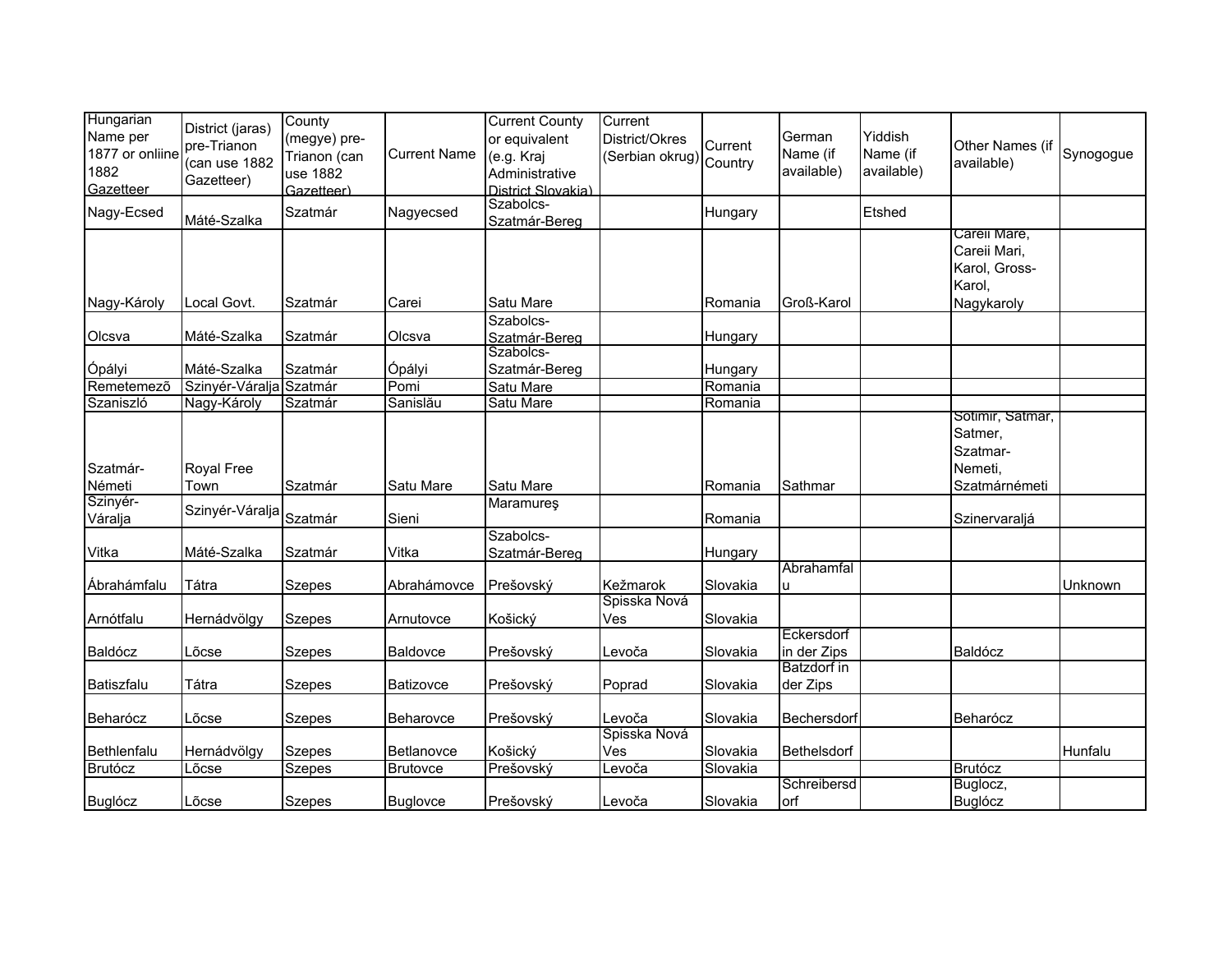| Hungarian<br>Name per                | District (jaras)<br>pre-Trianon | County<br>(megye) pre-                 |                     | <b>Current County</b><br>or equivalent             | Current<br>District/Okres | Current  | German                 | Yiddish                | Other Names (if                |            |
|--------------------------------------|---------------------------------|----------------------------------------|---------------------|----------------------------------------------------|---------------------------|----------|------------------------|------------------------|--------------------------------|------------|
| 1877 or onliine<br>1882<br>Gazetteer | (can use 1882<br>Gazetteer)     | Trianon (can<br>use 1882<br>Gazetteer) | <b>Current Name</b> | (e.g. Kraj<br>Administrative<br>District Slovakia) | Serbian okrug) Country    |          | Name (if<br>available) | Name (if<br>available) | available)                     | Synogogue  |
|                                      |                                 |                                        | Spišský             |                                                    |                           |          | Donnersma              |                        |                                |            |
| Csötörtökhely                        | Hernádvölgy                     | <b>Szepes</b>                          | Štvrtok             | Prešovský                                          | Levoča                    | Slovakia | rkt                    |                        |                                |            |
| Farkasfalu                           | Tátra                           | <b>Szepes</b>                          | Vlková              | Prešovský                                          | Kežmarok                  | Slovakia | Farksdorf              |                        |                                |            |
|                                      |                                 |                                        | Stráne pod          |                                                    |                           |          |                        |                        |                                |            |
| Forberg                              | Tátra                           | <b>Szepes</b>                          | Tatrami             | Prešovský                                          | Kežmarok                  | Slovakia | Vorberg                |                        |                                |            |
| Gánócz                               | Tátra                           | <b>Szepes</b>                          | Gánovce             | Prešovský                                          | Poprad                    | Slovakia |                        |                        | Gánócz                         |            |
| Gerlachfalu                          | Tátra                           | <b>Szepes</b>                          | Gerlachov           | Prešovský                                          | Poprad                    | Slovakia |                        |                        | Gerlachfalva                   |            |
|                                      | <b>Royal Free</b>               |                                        |                     |                                                    |                           |          | Göllnitz in            |                        |                                |            |
| Gölniczbánya                         | Town                            | Szepes                                 | Gelnica             | Košický                                            | Gelnica                   | Slovakia | der Zips               |                        |                                |            |
|                                      |                                 |                                        |                     |                                                    |                           |          | Grenzdorf              |                        |                                |            |
| Granasztó                            | Poprádvölgy                     | <b>Szepes</b>                          | Hraničné            | Prešovský                                          | Stará Ľubovňa Slovakia    |          | in der Zips            |                        |                                |            |
| Grenicz                              | Hernádvölgy                     | <b>Szepes</b>                          | Hranovnica          | Prešovský                                          | Poprad                    | Slovakia |                        |                        |                                |            |
|                                      |                                 |                                        |                     |                                                    |                           |          | Harrachsdo             |                        |                                |            |
| Harakócz                             | Lõcse                           | <b>Szepes</b>                          | Harakovce           | Prešovský                                          | Levoča                    | Slovakia | lrf                    |                        | Harakócz                       |            |
|                                      |                                 |                                        | Chrásť nad          |                                                    | Spisska Nová              |          |                        |                        |                                |            |
| Haraszt                              | Lõcse                           | <b>Szepes</b>                          | Hornádom            | Košický                                            | Ves                       | Slovakia |                        |                        |                                |            |
| Helczmanócz                          | Bánya                           | <b>Szepes</b>                          | Helcmanovce         | Košický                                            | Gelnica                   | Slovakia |                        |                        | Helczmanocz,<br>Nagykunczfalva |            |
|                                      |                                 |                                        |                     |                                                    | Spisska Nová              |          | Hinzendorf             |                        |                                |            |
| Hinczócz                             | Lõcse                           | Szepes                                 | Hincovce            | Košický                                            | Ves                       | Slovakia | in der Zips            |                        | Hincócz                        |            |
| Hozelecz                             | Tátra                           | <b>Szepes</b>                          | Hozelec             | Prešovský                                          | Poprad                    | Slovakia | Hohesalz               |                        | Hozelecz                       |            |
|                                      |                                 |                                        |                     |                                                    |                           |          |                        |                        | Hrissocz,                      |            |
| Hriszócz                             | Bánya                           | Szepes                                 | Hrišovce            | Košický                                            | Gelnica                   | Slovakia |                        |                        | Gyónfalva                      |            |
|                                      |                                 |                                        |                     |                                                    |                           |          |                        |                        | Hundsdorf,                     |            |
| Hunfalu                              | Tátra                           | Szepes                                 | Huncovce            | Prešovský                                          | Kežmarok                  | Slovakia | Hunsdorf               |                        | Hunyfalva                      |            |
|                                      |                                 |                                        |                     |                                                    |                           |          |                        |                        | Hundsdorf,                     |            |
| Hunfalu                              | Tátra                           | <b>Szepes</b>                          | Huncovce            | Prešovský                                          | Kežmarok                  | Slovakia | Hunsdorf               |                        | Hunyfalva                      | Hunfalu    |
|                                      |                                 |                                        | Spišská Nová        |                                                    | Spisska Nová              |          | Neudorf /              |                        |                                |            |
| Igló                                 | Local Govt.                     | <b>Szepes</b>                          | Ves                 | Košický                                            | Ves                       | Slovakia | Neuendorf              |                        |                                |            |
|                                      |                                 |                                        |                     |                                                    | Spisska Nová              |          |                        |                        |                                |            |
| Illésfalu                            | Hernádvölgy                     | <b>Szepes</b>                          | Iliašovce           | Košický                                            | Ves                       | Slovakia |                        |                        | Istvanfalu                     |            |
|                                      |                                 |                                        |                     |                                                    |                           |          |                        |                        | Jakubfalva,                    |            |
| Jakubján                             | Poprádvölgy                     | <b>Szepes</b>                          | Jakubany            | Prešovský                                          | Stará Ľubovňa             | Slovakia | Jakobsau               |                        | Jakobfalu                      |            |
| Jarembina                            | Poprádvölgy                     | <b>Szepes</b>                          | Jarabina            | Prešovský                                          | Stará Ľubovňa             | Slovakia | Girm                   |                        |                                |            |
| Javorina                             | <b>Magura</b>                   | <b>Szepes</b>                          | Javorina            | Prešovský                                          | Poprad                    | Slovakia |                        |                        |                                |            |
| Jekelfalu                            | Bánya                           | <b>Szepes</b>                          | Jaklovce            | Košický                                            | Gelnica                   | Slovakia |                        |                        | Jekelfalva                     | Sz-Varalja |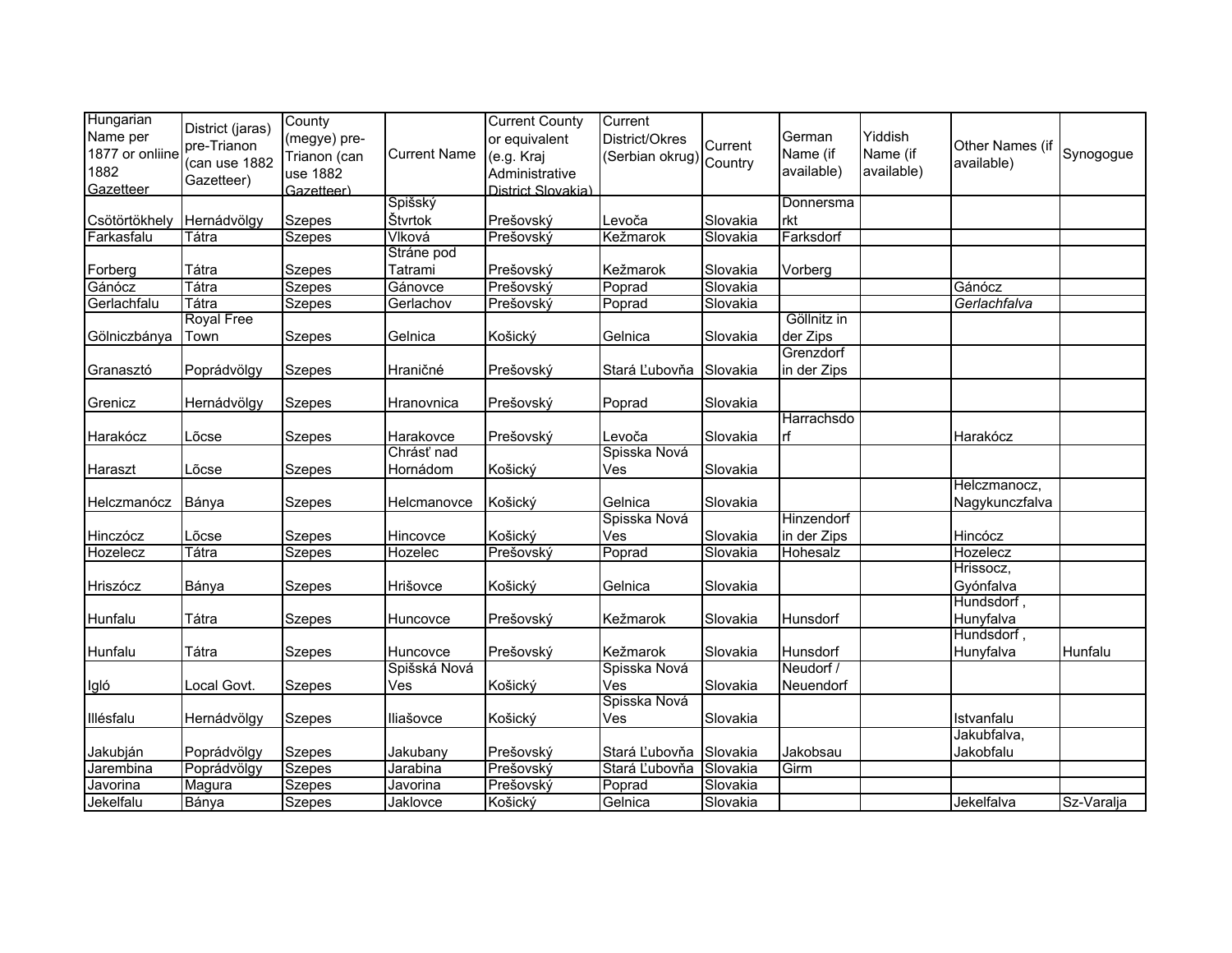| Hungarian<br>Name per   | District (jaras)<br>pre-Trianon | County<br>(megye) pre- |                          | <b>Current County</b><br>or equivalent | Current<br>District/Okres | Current  | German                   | Yiddish                | Other Names (if |           |
|-------------------------|---------------------------------|------------------------|--------------------------|----------------------------------------|---------------------------|----------|--------------------------|------------------------|-----------------|-----------|
| 1877 or onliine<br>1882 | (can use 1882                   | Trianon (can           | <b>Current Name</b>      | (e.g. Kraj                             | Serbian okrug) Country    |          | Name (if<br>available)   | Name (if<br>available) | available)      | Synogogue |
| Gazetteer               | Gazetteer)                      | use 1882               |                          | Administrative                         |                           |          |                          |                        |                 |           |
|                         |                                 | Gazetteer)             |                          | District Slovakia)                     |                           |          | Seedorf in               |                        |                 |           |
| Jezerszkó               | Magura                          | <b>Szepes</b>          | Jezersko                 | Prešovský                              | Kežmarok                  | Slovakia | der Zips                 |                        |                 |           |
|                         |                                 |                        |                          |                                        | Spisska Nová              |          | Karlsdorf in             |                        | Szepeskárolyfal |           |
| Kalyava                 | Bánya                           | <b>Szepes</b>          | Kaľava                   | Košický                                | Ves                       | Slovakia | der Zips                 |                        | va              |           |
|                         |                                 |                        |                          |                                        | Spisska Nová              |          |                          |                        |                 |           |
| Káposztafalu            | Hernádvölgy                     | <b>Szepes</b>          | Hrabušice                | Košický                                | Ves                       | Slovakia | Kalbsdorf                |                        |                 |           |
|                         | <b>Royal Free</b>               |                        | Kežmarok                 |                                        |                           |          |                          |                        |                 |           |
| Késmárk                 | Town                            | <b>Szepes</b>          |                          | Prešovský                              | Kežmarok                  | Slovakia |                          |                        |                 |           |
|                         |                                 |                        |                          |                                        |                           |          | Kleinschlag              |                        |                 |           |
| Kis-Szalók              | Tátra                           | <b>Szepes</b>          | Malý Slavkov             | Prešovský                              | Kežmarok                  | Slovakia | endorf                   |                        |                 |           |
| Kluknó                  | Bánya                           | Szepes                 | Kluknava                 | Košický                                | Gelnica                   | Slovakia | Kluckenau                |                        |                 |           |
| Kojsó                   | Bánya                           | <b>Szepes</b>          | Kojšov                   | Košický                                | Gelnica                   | Slovakia | Kochseifen               |                        |                 |           |
|                         |                                 |                        |                          |                                        |                           |          | Kohlbach in              |                        |                 |           |
| Kolbach                 | Lõcse                           | Szepes                 | Studenec                 | Prešovský                              | _evoča                    | Slovakia | der Zips                 |                        |                 |           |
| Kolcsó                  | Lõcse                           | Szepes                 | Klčov                    | Prešovský                              | Levoča                    | Slovakia | Koltschau                |                        |                 |           |
| Kubach                  | Hernádvölgy                     | <b>Szepes</b>          | Spišské Bystré Prešovský |                                        | Poprad                    | Slovakia | Kuhbach                  |                        |                 |           |
|                         |                                 |                        |                          |                                        |                           |          | Kirn in der              |                        |                 |           |
| Kurimján                | Lõcse                           | Szepes                 | Kurimany                 | Prešovský                              | Levoča                    | Slovakia | Zips                     |                        | Kurimjan        |           |
| Lucsivna                | Tátra                           | Szepes                 | Lučivná                  | Prešovský                              | Poprad                    | Slovakia |                          |                        |                 |           |
|                         |                                 |                        |                          |                                        | Spisska Nová              |          | Matzdorf in              |                        | Matejócz,       |           |
| Matejócz                | Lõcse                           | <b>Szepes</b>          | Matejovce                | Košický                                | Ves                       | Slovakia | der Zips                 |                        | Matzdorf        |           |
| Menguszfalva            | Tátra                           | <b>Szepes</b>          | Mengusovce               | Prešovský                              | Poprad                    | Slovakia |                          |                        |                 |           |
|                         |                                 |                        |                          |                                        |                           |          | Wagendrüs                |                        |                 |           |
| Merény                  | Bánya<br>Tátra                  | <b>Szepes</b>          | Nálepkovo                | Košický                                | Gelnica                   | Slovakia | sel                      |                        |                 |           |
| Müllenbach              |                                 | Szepes                 | Mlynica                  | Prešovský                              | Poprad                    | Slovakia | Mühlendorf<br>Großvolkma |                        |                 |           |
| Nagy-Folkmár Bánya      |                                 | <b>Szepes</b>          | Veľký Folkmar Košický    |                                        | Gelnica                   | Slovakia |                          |                        | Nagyfolkmár     |           |
|                         |                                 |                        |                          |                                        |                           |          |                          |                        | Nagy-Lomnicz,   |           |
|                         |                                 |                        |                          |                                        |                           |          |                          |                        | Grosslomnitz,   |           |
| Nagy-Lomnicz Tátra      |                                 | <b>Szepes</b>          | Veľká Lomnica Prešovský  |                                        | Kežmarok                  | Slovakia | Großlomnitz              |                        | Nagylomnic      |           |
|                         |                                 |                        |                          |                                        |                           |          |                          |                        | Nagyszalók,     |           |
|                         |                                 |                        |                          |                                        |                           |          | Großschlag               |                        | Grossschlagend  |           |
| Nagy-Szalók             | Tátra                           | <b>Szepes</b>          | Veľký Slavkov Prešovský  |                                        | Poprad                    | Slovakia | endorf                   |                        | orf             |           |
|                         |                                 |                        |                          |                                        |                           |          | Nemmesch                 |                        |                 |           |
| Nemessán                | Lõcse                           | <b>Szepes</b>          | Nemešany                 | Prešovský                              | Levoča                    | Slovakia | an                       |                        |                 |           |
|                         |                                 |                        | Spišská Stará            |                                        |                           |          |                          |                        |                 |           |
| Ófalu                   | Magura                          | Szepes                 | Ves                      | Prešovský                              | Kežmarok                  | Slovakia | Altendorf                |                        | Szepesófalu     |           |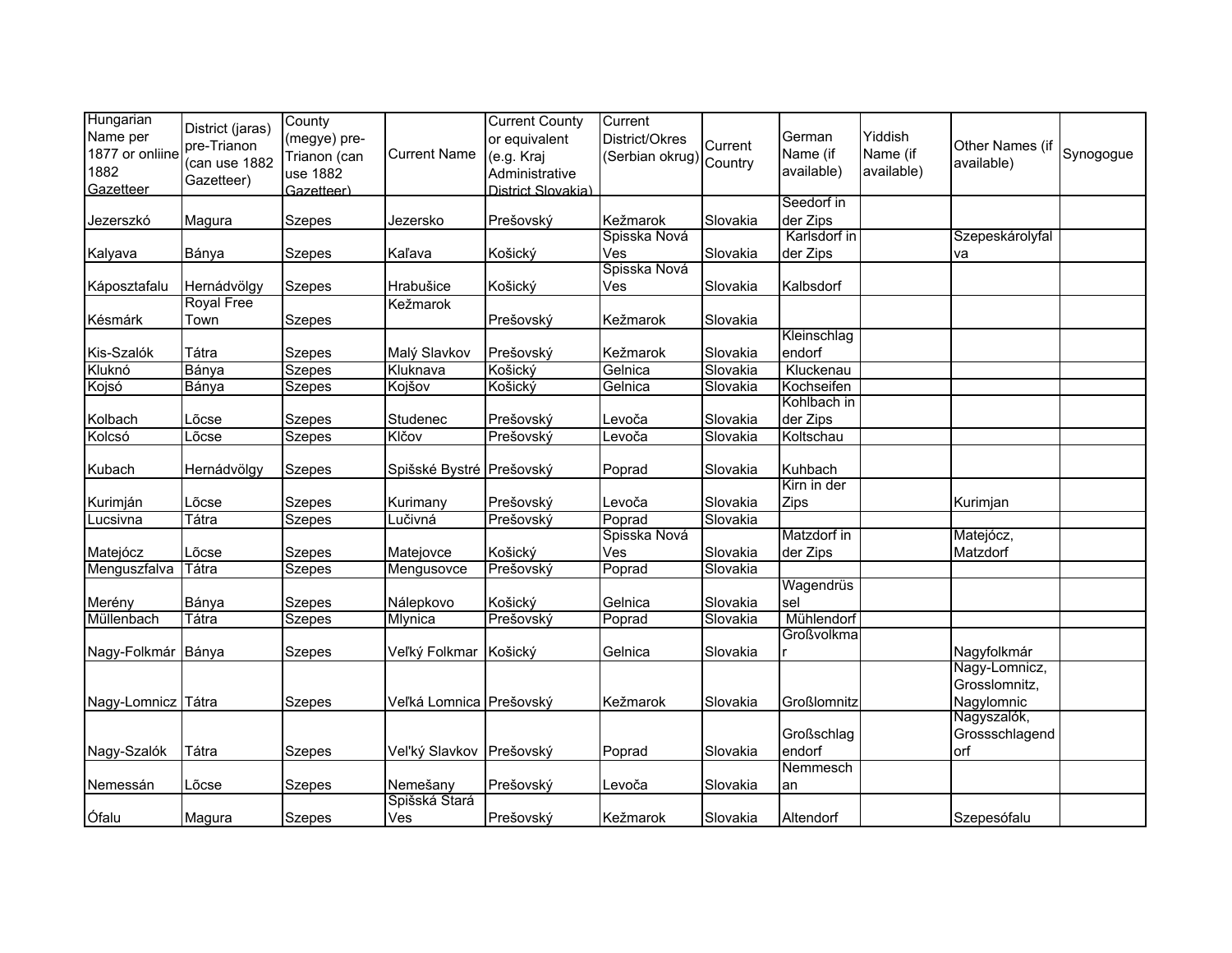| Hungarian<br>Name per   | District (jaras)             | County<br>(megye) pre- |                     | <b>Current County</b><br>or equivalent | Current<br>District/Okres |          | German                   | Yiddish                |                               |           |
|-------------------------|------------------------------|------------------------|---------------------|----------------------------------------|---------------------------|----------|--------------------------|------------------------|-------------------------------|-----------|
| 1877 or onliine<br>1882 | pre-Trianon<br>(can use 1882 | Trianon (can           | <b>Current Name</b> | (e.g. Kraj                             | Serbian okrug) Country    | Current  | Name (if<br>available)   | Name (if<br>available) | Other Names (if<br>available) | Synogogue |
| Gazetteer               | Gazetteer)                   | use 1882<br>Gazetteer) |                     | Administrative<br>District Slovakia)   |                           |          |                          |                        |                               |           |
|                         |                              |                        |                     |                                        | Spisska Nová              |          | Alzenau in               |                        |                               |           |
| Olcznó                  | Lõcse                        | <b>Szepes</b>          | Olcnava             | Košický                                | Ves                       | Slovakia | der Zips                 |                        |                               |           |
| Ó-Leszna                | Tátra                        | <b>Szepes</b>          | Stará Lesná         | Prešovský                              | Kežmarok                  | Slovakia | Altwalddorf              |                        |                               |           |
| Opáka                   | Bánya                        | <b>Szepes</b>          | Opátka              | Košický                                | Košice                    | Slovakia | Fleißenberg              |                        | Fleissenberg                  |           |
| Ordzovján               | Lõcse                        | Szepes                 | Ordzoviany          | Prešovský                              | Levoča                    | Slovakia | Radholz                  |                        |                               |           |
| Óviz                    | Bánya                        | <b>Szepes</b>          | Stará Voda          | Košický                                | Gelnica                   | Slovakia | Altwasser                |                        |                               |           |
|                         |                              |                        |                     |                                        |                           |          | Sankt Paul               |                        |                               |           |
| Pavlyán                 | Lõcse                        | Szepes                 | Pavľany             | Prešovský                              | Levoča                    | Slovakia | in der Zips              |                        | Pavlyn                        |           |
| Polyanócz               | Lõcse                        | <b>Szepes</b>          | Poľanovce           | Prešovský                              | Levoča                    | Slovakia | Polansdorf               |                        | Polyanócz                     |           |
| Pongráczfalu            | Locse                        | Szepes                 | Pongrácovce         | Prešovský                              | Levoča                    | Slovakia | Pankrazdorf              |                        | Pongraczfalu                  |           |
|                         |                              |                        | Poprad              |                                        | Poprad                    |          | Deutschend               |                        |                               |           |
| Poprád                  | Local Govt.                  | <b>Szepes</b>          |                     | Prešovský                              |                           | Slovakia | orf                      |                        |                               |           |
|                         |                              |                        |                     |                                        | Spisska Nová              |          | Rothenberg               |                        |                               |           |
| Porács                  | Hernádvölgy                  | <b>Szepes</b>          | Poráč               | Košický                                | Ves                       | Slovakia | in der Zips              |                        |                               |           |
|                         |                              |                        |                     |                                        |                           |          | Einsiedel                |                        |                               |           |
|                         |                              |                        | Mníšek nad          |                                        |                           |          | an der                   |                        |                               |           |
| Remete                  | Bánya                        | Szepes                 | Hnilcom             | Košický                                | Gelnica                   | Slovakia | Göllnitz                 |                        |                               |           |
| Richnó                  | Bánya                        | Szepes                 | Richnava            | Košický                                | Gelnica                   | Slovakia | Reichenau<br>in der Zips |                        |                               |           |
| Rókusz                  | Tátra                        | <b>Szepes</b>          | Rakúsy              | Prešovský                              | Kežmarok                  | Slovakia | Rocks                    |                        |                               |           |
|                         |                              |                        |                     |                                        | Poprad                    |          |                          |                        | Sťavník,                      |           |
|                         |                              |                        | Spišský             |                                        |                           |          |                          |                        | Schavnik,                     |           |
| Schavnik                | Hernádvölgy                  | <b>Szepes</b>          | Štiavnik            | Prešovský                              |                           | Slovakia | Schafing                 |                        | Savnik                        |           |
|                         |                              |                        |                     |                                        | Poprad                    |          | Stolln in der            |                        |                               |           |
| Stóla                   | Tátra                        | <b>Szepes</b>          | Štôla               | Prešovský                              |                           | Slovakia | Zips                     |                        |                               |           |
|                         |                              |                        |                     |                                        | Poprad                    |          | Schwabsdo                |                        |                               |           |
|                         |                              |                        |                     |                                        |                           |          | rf in der                |                        |                               |           |
| Svábócz                 | Tátra                        | <b>Szepes</b>          | Švábovce            | Prešovský                              |                           | Slovakia | Zips                     |                        | Svábócz                       |           |
| Svedlér                 | Bánya                        | <b>Szepes</b>          | <b>Svedlar</b>      | Košický                                | Gelnica                   | Slovakia | Schwedler                |                        |                               |           |
|                         |                              |                        |                     |                                        |                           |          | Sankt                    |                        |                               |           |
| Szent-György            | Poprádvölgy                  | <b>Szepes</b>          | Jurské              | Prešovský                              | Kežmarok                  | Slovakia | Girgen                   |                        |                               |           |
| Szomolnok               | Bánya                        | Szepes                 | Smolnik             | Košický                                | Gelnica                   | Slovakia | Schmöllnitz              |                        |                               |           |
|                         |                              |                        |                     |                                        |                           |          |                          |                        |                               |           |
| Sztraczena              | Hernádvölgy                  | <b>Szepes</b>          | Stratená            | Košický                                | Rožňava                   | Slovakia |                          |                        |                               |           |
|                         |                              |                        | Spišské             |                                        | Spisska Nová              |          |                          |                        | Szepestamásfal                |           |
| Tamásfalu               | Hernádvölgy                  | <b>Szepes</b>          | Tomášovce           | Košický                                | Ves                       | Slovakia | Tammsdorf                |                        | va                            |           |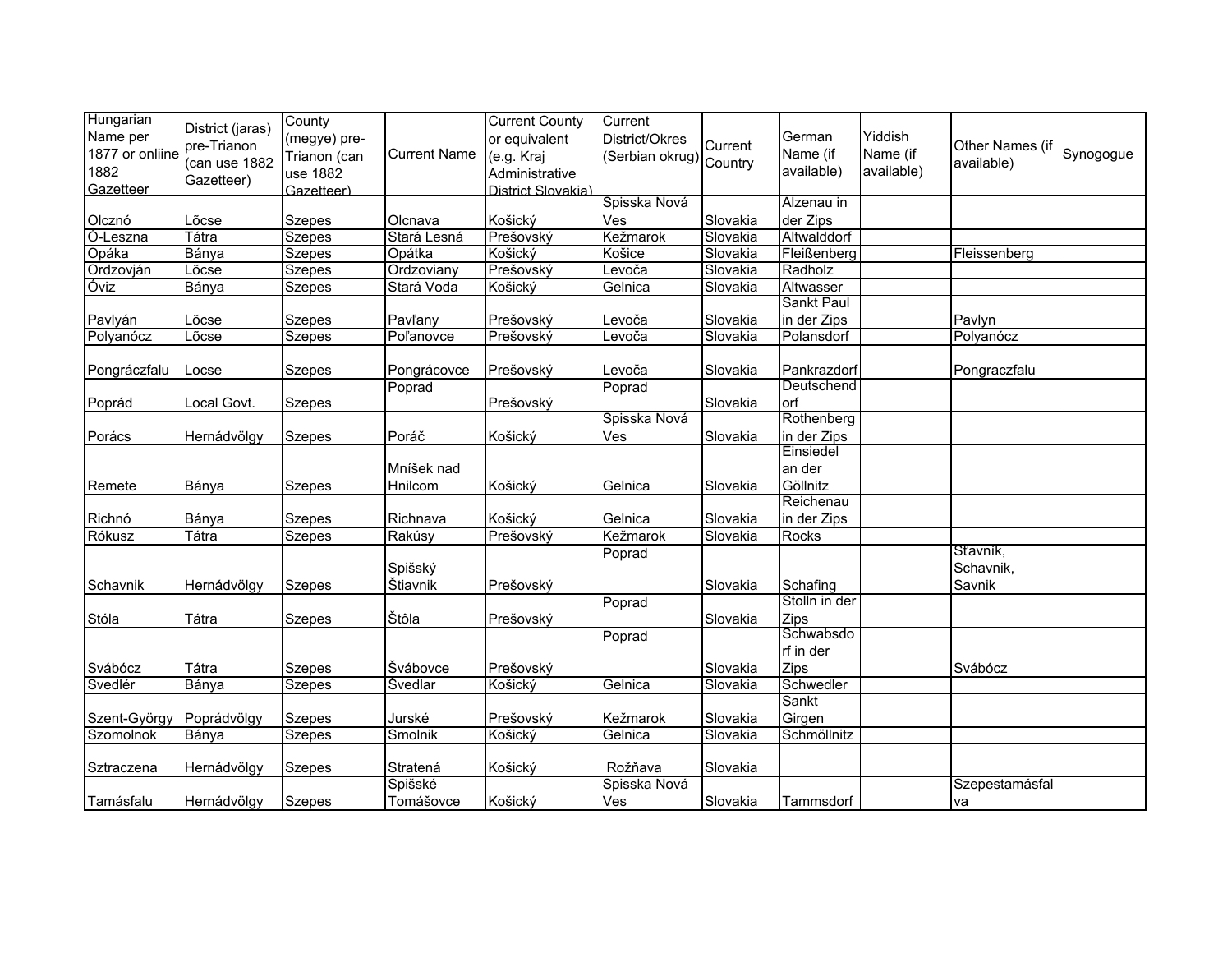| Hungarian<br>Name per<br>1877 or onliine<br>1882<br>Gazetteer | District (jaras)<br>pre-Trianon<br>(can use 1882<br>Gazetteer) | County<br>(megye) pre-<br>Trianon (can<br>use 1882<br>Gazetteer) | <b>Current Name</b> | <b>Current County</b><br>or equivalent<br>(e.g. Kraj<br>Administrative<br>District Slovakia) | Current<br>District/Okres<br>(Serbian okrug) Country | Current  | German<br>Name (if<br>available) | Yiddish<br>Name (if<br>available) | Other Names (if<br>available)                                                                                        | Synogogue            |
|---------------------------------------------------------------|----------------------------------------------------------------|------------------------------------------------------------------|---------------------|----------------------------------------------------------------------------------------------|------------------------------------------------------|----------|----------------------------------|-----------------------------------|----------------------------------------------------------------------------------------------------------------------|----------------------|
|                                                               |                                                                |                                                                  | Spišská<br>Teplica  | Prešovský                                                                                    | Poprad                                               |          |                                  |                                   |                                                                                                                      |                      |
| Teplicz                                                       | Tátra                                                          | <b>Szepes</b>                                                    |                     |                                                                                              |                                                      | Slovakia | Neuwalddor                       |                                   | Teplicz                                                                                                              |                      |
| Uj-Leszna                                                     | Tátra                                                          | <b>Szepes</b>                                                    | Nová Lesná          | Prešovský                                                                                    | Poprad                                               | Slovakia |                                  |                                   |                                                                                                                      |                      |
| Új-Lubló                                                      | Poprádvölgy                                                    | <b>Szepes</b>                                                    | Nová ľubovňa        | Prešovský                                                                                    | Neulublau                                            | Slovakia | Neulublau                        |                                   |                                                                                                                      |                      |
| Viborna                                                       | Poprádvölgy                                                    | <b>Szepes</b>                                                    | Výborná             | Prešovský                                                                                    | <b>Kežmarok</b>                                      | Slovakia | Bierbrunn                        |                                   |                                                                                                                      |                      |
| Vikartócz                                                     | Hernádvölgy                                                    | <b>Szepes</b>                                                    | Vikartovce          | Prešovský                                                                                    | Poprad                                               | Slovakia | Weigsdorf<br>in der Zips         |                                   | Vikartócz                                                                                                            |                      |
| Vilkócz                                                       | Tátra                                                          | <b>Szepes</b>                                                    | Vlkovce             | Prešovský                                                                                    | Kežmarok                                             | Slovakia |                                  |                                   | Vilkócz                                                                                                              |                      |
|                                                               | Szilágy-                                                       |                                                                  |                     | Sălaj                                                                                        |                                                      |          |                                  |                                   |                                                                                                                      |                      |
| Elyüs                                                         | Somlyó                                                         | Szilagy                                                          | Aleus               |                                                                                              |                                                      | Romania  |                                  |                                   |                                                                                                                      | Nagyfalu             |
| Gyümölcséne                                                   | Szilágy-                                                       |                                                                  |                     | Sălaj                                                                                        |                                                      |          |                                  |                                   |                                                                                                                      |                      |
| s<br>Szamos-                                                  | Somlyó                                                         | Szilagy                                                          | Plopiş<br>Somes-    |                                                                                              |                                                      | Romania  |                                  |                                   |                                                                                                                      | Nagyfalu<br>Szilágy- |
| Udvarhely                                                     | Zsibói                                                         | Szilagy                                                          | Odorhei             | Sălaj                                                                                        |                                                      | Romania  |                                  |                                   |                                                                                                                      | Cseh                 |
| Alsó-Kaznacs                                                  | Szilágy-<br>Somlyó                                             | Szilágy                                                          | Cosniciu de<br>Jos  | Sălaj                                                                                        |                                                      | Romania  |                                  |                                   | Cozniciul-de-<br>Jos, Cozniciu-de-<br>Jos, Cosniciul-<br>de-Jos,<br>Magyarkaznacs,<br>Középsőkaznac<br>s. Kiskaznacs | Nagyfalu             |
|                                                               |                                                                |                                                                  |                     |                                                                                              |                                                      |          |                                  |                                   | Szilágybadacso                                                                                                       |                      |
| Badacson                                                      | Szilágy-<br>Somlyó                                             | Szilágy                                                          | Bădăcin             | Sălaj                                                                                        |                                                      | Romania  |                                  |                                   | ny, Badacsony,<br>Badacin                                                                                            | Szilágy-<br>Somlyó   |
| Bagos                                                         | Szilágy-<br>Somlyó                                             | Szilágy                                                          | <b>Boghiş</b>       | Satu Mare                                                                                    |                                                      | Romania  | Bodendorf                        |                                   |                                                                                                                      | Nagyfalu             |
| Borzás                                                        | Szilágy-<br>Somlyó                                             | Szilágy                                                          | <b>Bozies</b>       | Sălaj                                                                                        |                                                      | Romania  |                                  |                                   | Szilágyborzás                                                                                                        | Nagyfalu             |
| Bülgezd                                                       | Szilágy-<br>Somlyó                                             | Szilágy                                                          | Bilghez             | Sălaj                                                                                        |                                                      | Romania  | <b>Bulgern</b>                   |                                   | Bilghezd,<br>Belgez, Bürgezd Nagyfalu                                                                                |                      |
| Csehi-Somlyó                                                  | Szilágy-<br>Somlyó                                             | Szilágy                                                          | Ceheiu              | Sălaj                                                                                        |                                                      | Romania  |                                  |                                   | Cehei, Ceheiul,<br>Cehaiu,<br>Somlyócsehi                                                                            | Szilágy-<br>Somlyó   |
| Csercse                                                       | Szilágy-<br>Somlyó                                             | Szilágy                                                          | Cerişa              | Sălaj                                                                                        |                                                      | Romania  | Eisenhain                        |                                   | Szilágycseres                                                                                                        | Nagyfalu             |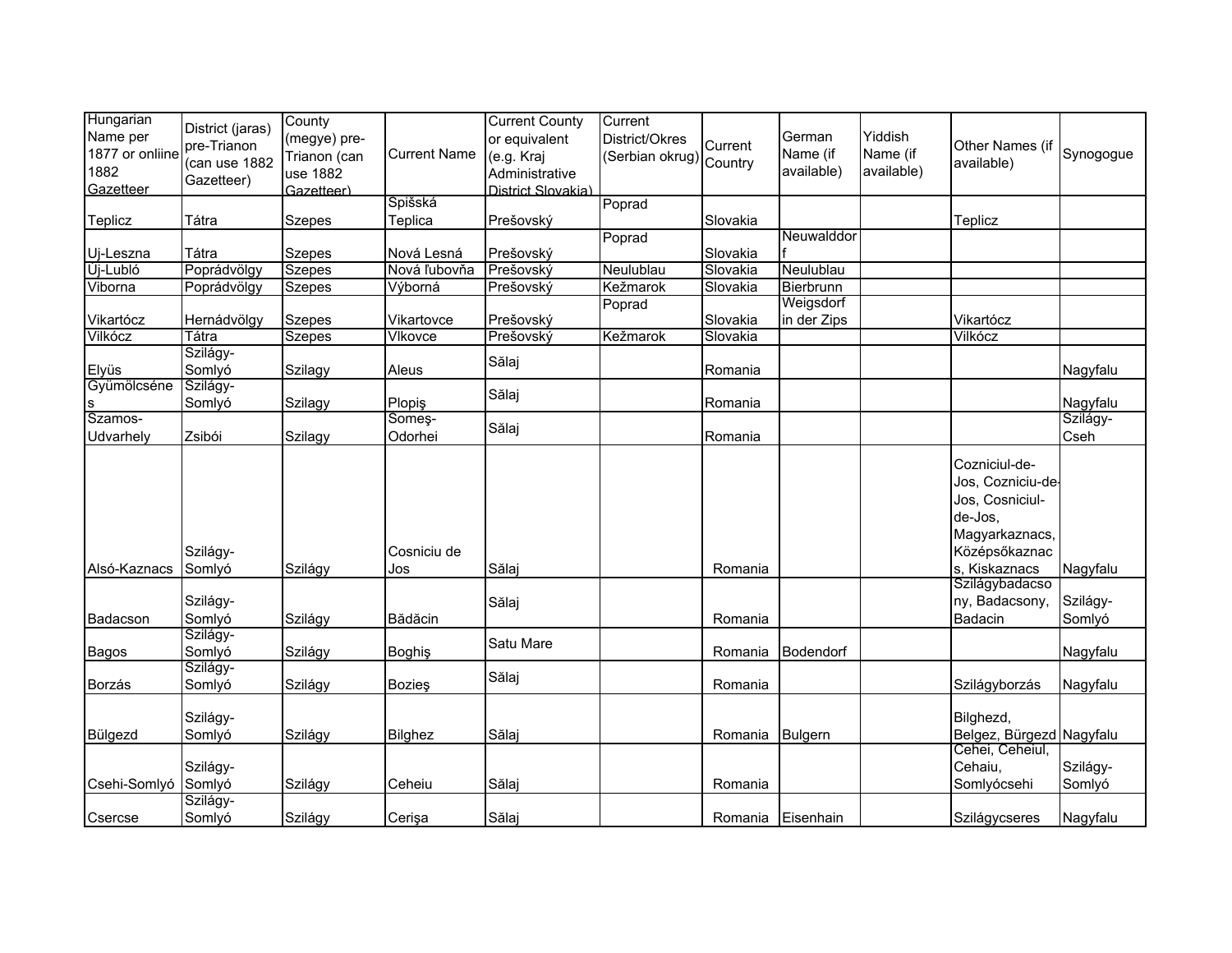| Hungarian<br>Name per<br>1877 or onliine<br>1882<br>Gazetteer | District (jaras)<br>pre-Trianon<br>(can use 1882<br>Gazetteer) | County<br>(megye) pre-<br>Trianon (can<br>use 1882<br>Gazetteer) | <b>Current Name</b> | <b>Current County</b><br>or equivalent<br>(e.g. Kraj<br>Administrative<br>District Slovakia) | Current<br>District/Okres<br>(Serbian okrug) Country | Current | German<br>Name (if<br>available) | Yiddish<br>Name (if<br>available) | Other Names (if<br>available)                                 | Synogogue          |
|---------------------------------------------------------------|----------------------------------------------------------------|------------------------------------------------------------------|---------------------|----------------------------------------------------------------------------------------------|------------------------------------------------------|---------|----------------------------------|-----------------------------------|---------------------------------------------------------------|--------------------|
| Detrehem                                                      | Szilágy-<br>Somlyó                                             |                                                                  | Drighiu             | Sălaj                                                                                        |                                                      | Romania |                                  |                                   |                                                               |                    |
|                                                               | Szilágy-                                                       | Szilágy                                                          |                     |                                                                                              |                                                      |         |                                  |                                   | Drigiu, Detreheu Nagyfalu<br>Dohu, Doli,                      |                    |
| Doh                                                           | Somlyó                                                         | Szilágy                                                          | Doh                 | Sălaj                                                                                        |                                                      | Romania |                                  |                                   | <b>Dohtelke</b>                                               | Nagyfalu           |
|                                                               | Szilágy-                                                       |                                                                  |                     | Sălaj                                                                                        |                                                      |         |                                  |                                   |                                                               |                    |
| Elyüs                                                         | Somlyó                                                         | Szilágy                                                          | Aleus               |                                                                                              |                                                      | Romania |                                  |                                   | Cozniciul-de-                                                 | Nagyfalu           |
| Felső-<br>Kaznacs                                             | Szilágy-<br>Somlyó                                             | Szilágy                                                          | Cosniciu de<br>Sus  | Sălaj                                                                                        |                                                      | Romania |                                  |                                   | Sus, Cozniciu-<br>de-Sus,<br>Cosniciul-de-<br>Sus, Kaznacs    | Nagyfalu           |
|                                                               | Szilágy-                                                       |                                                                  |                     |                                                                                              |                                                      |         |                                  |                                   |                                                               | Szilágy-           |
| Győrtelek                                                     | Somlyó                                                         | Szilágy                                                          | Ciutelec            | <b>Bihor</b>                                                                                 |                                                      | Romania |                                  |                                   |                                                               | Somlyó             |
| Gyümölcséne                                                   | Szilágy-                                                       |                                                                  |                     |                                                                                              |                                                      |         |                                  |                                   |                                                               |                    |
| s                                                             | Somlyó                                                         | Szilágy                                                          | Plopiş              | Sălaj                                                                                        |                                                      | Romania |                                  |                                   |                                                               | Nagyfalu           |
|                                                               | Szilágy-                                                       |                                                                  |                     |                                                                                              |                                                      |         |                                  |                                   |                                                               |                    |
| Halmosd                                                       | Somlyó                                                         | Szilágy                                                          | Halmăşd             | Sălaj                                                                                        |                                                      | Romania |                                  |                                   | Halmăjd                                                       | Nagyfalu           |
| Hármaspatak                                                   | Szilágy-<br>Somlyó                                             | Szilágy                                                          | Fufez               | Sălaj                                                                                        |                                                      | Romania |                                  |                                   | Tufertelep,<br>Ferenc József<br>kerület                       | Nagyfalu           |
|                                                               | Szilágy-                                                       |                                                                  |                     |                                                                                              |                                                      |         |                                  |                                   |                                                               | Szilágy-           |
| Hidvég                                                        | Somlyó                                                         | Szilágy                                                          | Maeriste            | Sălaj                                                                                        |                                                      | Romania |                                  |                                   | Măieriște                                                     | Somlyó             |
| Hosszúmező                                                    | Szilágy-<br>Somlyó                                             | Szilágy                                                          | Cîmpia              | Sălaj                                                                                        |                                                      | Romania | Langenthal                       |                                   | Câmpia,<br>Husmezeu,<br>Husmezău,<br>Husumezău,<br>Somlyómező | Szilágy-<br>Somlyó |
| Ilosva                                                        | Szilágy-<br>Somlyó                                             | Szilágy                                                          | Ilişua              | Sălaj                                                                                        |                                                      | Romania |                                  |                                   | Ilişiua, Ilişva,<br>Ilişuva,<br>Selymesilosva                 | Szilágy-<br>Somlyó |
|                                                               | Szilágy-                                                       |                                                                  |                     |                                                                                              |                                                      |         |                                  |                                   |                                                               |                    |
| Ipp                                                           | Somlyó                                                         | Szilágy                                                          | Ip                  | Sălaj                                                                                        |                                                      | Romania |                                  |                                   | Ipu                                                           | Nagyfalu           |
| Jaáz                                                          | Szilágy-<br>Somlyó                                             | Szilágy                                                          | laz                 | Sălaj                                                                                        |                                                      | Romania |                                  |                                   | Krasznajáz,<br>Alsójáz,<br>Felsőjáz, Jáz                      | Nagyfalu           |
|                                                               | Szilágy-                                                       |                                                                  |                     |                                                                                              |                                                      |         |                                  |                                   |                                                               |                    |
| Kárásztelek                                                   | Somlyó                                                         | Szilágy                                                          | Carastelec          | Sălaj                                                                                        |                                                      | Romania |                                  |                                   |                                                               | Nagyfalu           |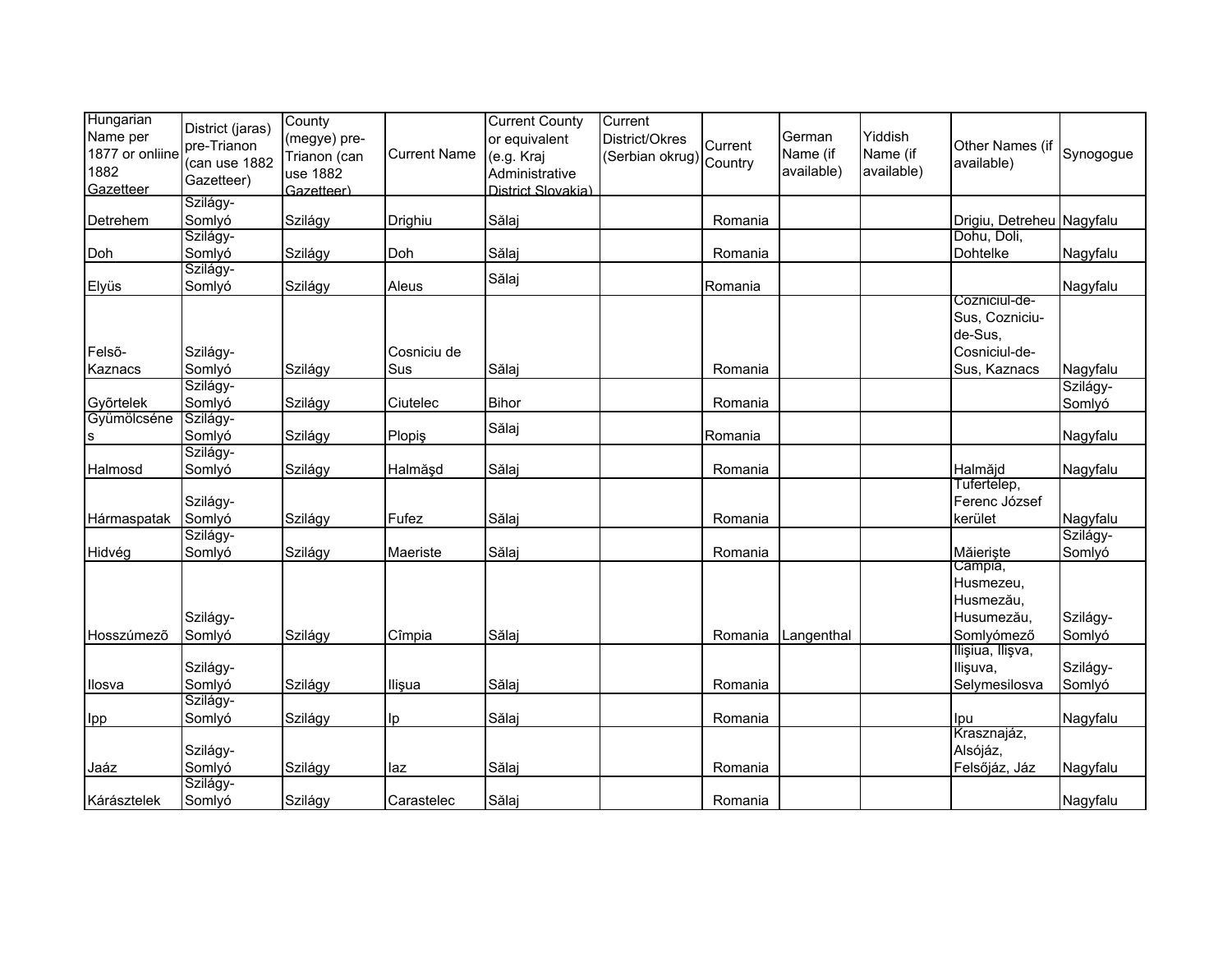| Hungarian       |                  | County       |                     | <b>Current County</b> | Current                |         |            |            |                             |           |
|-----------------|------------------|--------------|---------------------|-----------------------|------------------------|---------|------------|------------|-----------------------------|-----------|
| Name per        | District (jaras) | (megye) pre- |                     | or equivalent         | District/Okres         |         | German     | Yiddish    |                             |           |
| 1877 or onliine | pre-Trianon      |              | <b>Current Name</b> | (e.g. Kraj            |                        | Current | Name (if   | Name (if   | Other Names (if             | Synogogue |
| 1882            | (can use 1882    | Trianon (can |                     |                       | Serbian okrug) Country |         | available) | available) | available)                  |           |
|                 | Gazetteer)       | use 1882     |                     | Administrative        |                        |         |            |            |                             |           |
| Gazetteer       | Szilágy-         | Gazetteer)   |                     | District Slovakia)    |                        |         |            |            |                             |           |
| Kémer           | Somlyó           | Szilágy      | Camăr               | Sălaj                 |                        | Romania |            |            |                             | Nagyfalu  |
|                 | Szilágy-         |              |                     |                       |                        |         | Kreschenha |            | Uileac-Cristelec.           |           |
|                 |                  |              |                     |                       |                        |         |            |            |                             |           |
| Kerestelek      | Somlyó           | Szilágy      | Criștelec           | Sălaj                 |                        | Romania | id         |            | Keresztelek                 | Nagyfalu  |
|                 | Szilágy-         |              |                     |                       |                        |         |            |            |                             |           |
| Lecsmér         | Somlyó           | Szilágy      | Leşmir              | Sălaj                 |                        | Romania | Kothstrass |            | Leşmer                      | Nagyfalu  |
|                 |                  |              |                     |                       |                        |         |            |            | Lompirit,                   |           |
|                 |                  |              |                     |                       |                        |         |            |            | Lampirt,                    |           |
|                 | Szilágy-         |              |                     |                       |                        |         |            |            | Lumperd,                    | Szilágy-  |
| Lompért         | Somlyó           | Szilágy      | Lompirt             | Sălaj                 |                        | Romania | Lampreten  |            | Szilágylompért              | Somlyó    |
|                 |                  |              |                     |                       |                        |         |            |            | Valea Ungurului,            |           |
|                 |                  |              |                     |                       |                        |         |            |            | Valea                       |           |
|                 | Szilágy-         |              |                     |                       |                        |         |            |            | Ungurească,                 |           |
| Magyarpatak     | Somlyó           | Szilágy      | Fagetu              | Sălaj                 |                        | Romania |            |            | Făgetul                     | Nagyfalu  |
|                 | Szilágy-         |              |                     |                       |                        |         |            |            |                             | Szilágy-  |
| Maladé          | Somlyó           | Szilágy      | Mălădia             | Sălaj                 |                        | Romania |            |            | Pusztamaladé                | Somlyó    |
|                 | Szilágy-         |              |                     |                       |                        |         |            |            |                             |           |
| Márkaszék       | Somlyó           | Szilágy      | Marca               | Sălaj                 |                        | Romania |            |            | Marcasic, Săc               | Nagyfalu  |
|                 | Szilágy-         |              |                     |                       |                        |         |            |            |                             |           |
| Mojad           | Somlyó           | Szilágy      | Moiad               | Sălaj                 |                        | Romania |            |            | Mojádpuszta                 | Tasnád    |
| Peér            | Tasnad           | Szilágy      | Pir                 | Satu Mare             |                        | Romania | Pier       |            | Szilágyper                  | Tasnád    |
|                 |                  |              |                     |                       |                        |         |            |            | Periceiul,                  |           |
|                 |                  |              |                     |                       |                        |         |            |            | Pericei,                    |           |
|                 | Szilágy-         |              |                     |                       |                        |         |            |            | Szilágyperecsen Szilágy-    |           |
| Perecsen        | Somlyó           | Szilágy      | Periceiu            | Sălaj                 |                        | Romania |            |            | Perecseny                   | Somlyó    |
|                 | Szilágy-         |              |                     |                       |                        |         |            |            |                             |           |
| Porcz           | Somlyó           | Szilágy      | Port                | Sălaj                 |                        | Romania | Portzen    |            | Porc                        | Nagyfalu  |
|                 | Szilágy-         |              |                     |                       |                        |         |            |            |                             |           |
| Sarmaság        | Somlyó           | Szilágy      | Şărmăşag            | <b>Bihor</b>          |                        | Romania |            |            |                             | Tasnád    |
|                 | Szilágy-         |              |                     |                       |                        |         |            |            |                             |           |
| Somály          | Somlyó           | Szilágy      | Şumal               | Sălaj                 |                        | Romania |            |            | Sumalău                     | Nagyfalu  |
| Szamos-         |                  |              | Some <sub>ş-</sub>  |                       |                        |         |            |            |                             | Szilágy-  |
|                 | Zsibói           |              | Odorhei             | Sălaj                 |                        |         |            |            |                             | Cseh      |
| Udvarhely       |                  | Szilágy      |                     |                       |                        | Romania |            |            |                             |           |
|                 |                  |              |                     |                       |                        |         |            |            | Sici, Siciu, Szék, Szilágy- |           |
|                 | Szilágy-         |              |                     |                       |                        |         |            |            |                             |           |
| Szécs           | Somlyó           | Szilágy      | Siciu               | Sălaj                 |                        | Romania |            |            | Felsőszeg                   | Somlyó    |
| Szilágy-        | Szilágy-         |              |                     |                       |                        |         |            |            |                             |           |
| Kövesd          | Somlyó           | Szilágy      | Chieşd              | Sălaj                 |                        | Romania | Steinfeld  |            | Cuieșd, Kövesd Tasnád       |           |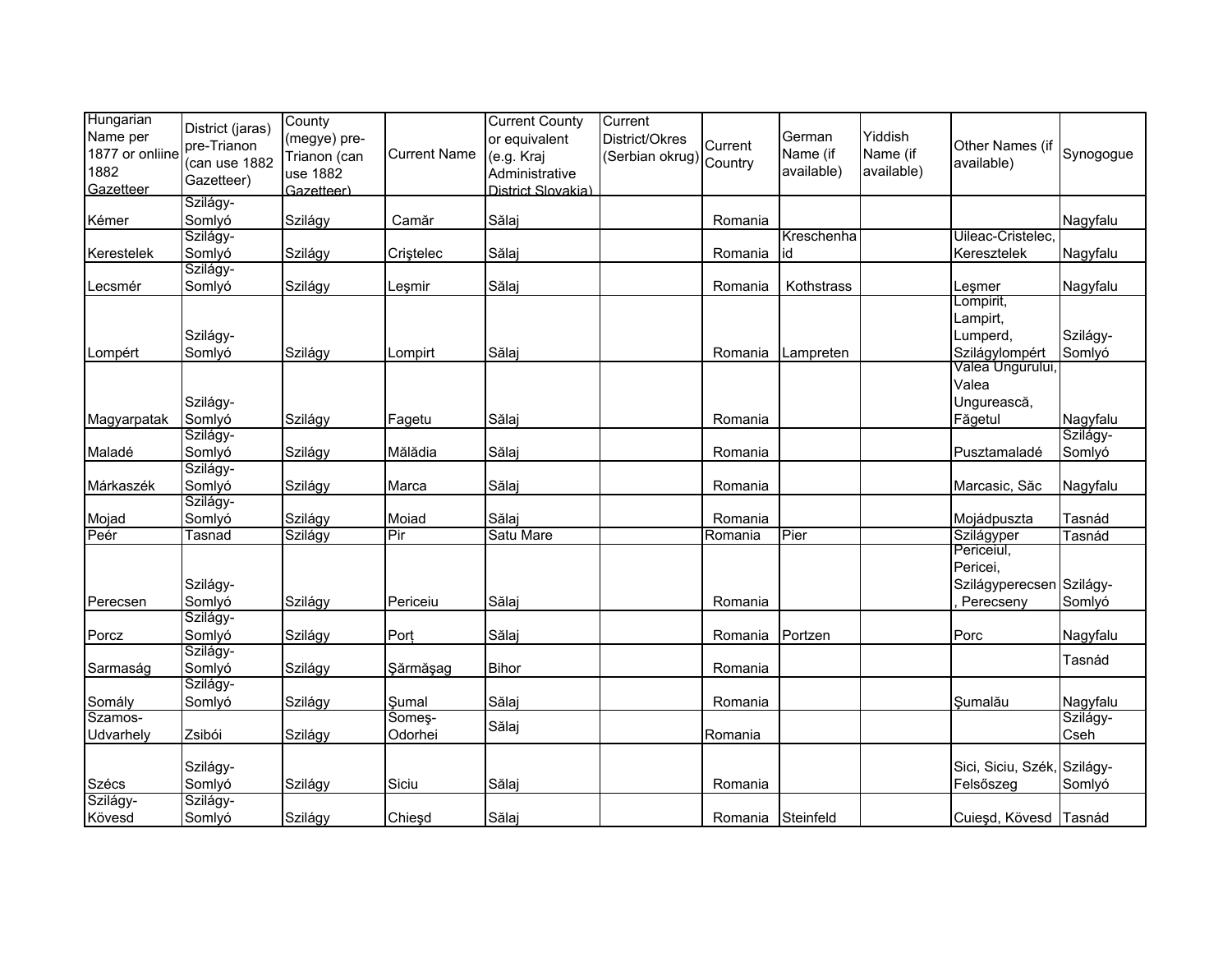| Hungarian<br>Name per<br>1877 or onliine<br>1882<br>Gazetteer | District (jaras)<br>pre-Trianon<br>(can use 1882<br>Gazetteer) | County<br>(megye) pre-<br>Trianon (can<br>use 1882<br>Gazetteer) | <b>Current Name</b>  | <b>Current County</b><br>or equivalent<br>(e.g. Kraj<br>Administrative<br>District Slovakia) | Current<br>District/Okres<br>(Serbian okrug) Country | Current | German<br>Name (if<br>available) | Yiddish<br>Name (if<br>available) | Other Names (if<br>available)                                                                                   | Synogogue            |
|---------------------------------------------------------------|----------------------------------------------------------------|------------------------------------------------------------------|----------------------|----------------------------------------------------------------------------------------------|------------------------------------------------------|---------|----------------------------------|-----------------------------------|-----------------------------------------------------------------------------------------------------------------|----------------------|
| Szilágy-<br>Somlyó                                            | Local Govt.                                                    | Szilágy                                                          | Simleu<br>Silvaniei  | Sălaj                                                                                        |                                                      | Romania |                                  | Shamloya                          | Simleul<br>Silvaniei,<br>Szilágysomlyó                                                                          | Szilágy-<br>Somlyó   |
| Szilágy-Sziget Somlyó                                         | Szilágy-                                                       | Szilágy                                                          | Sighetu<br>Silvaniei | Sălaj                                                                                        |                                                      | Romania |                                  |                                   | Sighetul<br>Silvaniei,<br>Colonia Sighetu<br>Silvaniei, Sziget,<br>Szilágysziget                                | Tasnád               |
| Ujlak-Somlyó                                                  | Szilágy-<br>Somlyó                                             | Szilágy                                                          | Uileacu<br>Simleului | Sălaj                                                                                        |                                                      | Romania |                                  |                                   | Şimleului, Uileac<br>Simleului, Uilac,<br>Uilacu,<br>Somlyóújlak,<br>Magyarsomlyóúj<br>lak, Sutaújlak,<br>Újlak | Szilágy-<br>Somlyó   |
|                                                               | Szilágy-                                                       |                                                                  |                      |                                                                                              |                                                      |         |                                  |                                   |                                                                                                                 |                      |
| Váralja                                                       | Somlyó                                                         | Szilágy                                                          | Sub Cetate           | Sălaj                                                                                        |                                                      | Romania | Burghall                         |                                   |                                                                                                                 | Nagyfalu<br>Szilágy- |
| Zilah                                                         | Local Govt.                                                    | Szilágy                                                          | Zalău                | Sălaj                                                                                        |                                                      |         |                                  |                                   | Zelau                                                                                                           | Cseh                 |
| Zovány                                                        | Szilágy-<br>Somlyó                                             | Szilágy                                                          | Zăuan                | Sălaj                                                                                        |                                                      | Romania |                                  |                                   | Zovan, Zovanu,<br>Szilágyzovány                                                                                 | Nagyfalu             |
| Zsibó                                                         | Zsibó                                                          | Szilágy                                                          | Jibau                | Sălaj                                                                                        |                                                      |         |                                  |                                   | Jiboul, Jibou                                                                                                   | Szilágy-<br>Cseh     |
| Ákos                                                          | Tasnád                                                         | Szilágy                                                          | Acâş                 | Satu Mare                                                                                    |                                                      | Romania | Fürstendorf                      |                                   | Achiş, Acoşiu,<br>Acîş<br>Almaşei,                                                                              | Tasnád               |
| Almás                                                         | Tasnád                                                         | Szilágy                                                          | Almaşu Mare          | Sălaj                                                                                        |                                                      | Romania |                                  |                                   | Almaşu,<br>Almaşul-Mare,<br>Aimaşul Mare,<br>Váralmás,<br>Nagyalmás,<br>Monostorosalmá<br>s, Kalotaszeg         |                      |
| Almás-                                                        |                                                                | Szilágy                                                          |                      | Sălaj                                                                                        |                                                      | Romania | Blasenkirch                      |                                   | Almásbalázsház                                                                                                  |                      |
| Balázsháza                                                    | Zsibó                                                          |                                                                  | Bălan                |                                                                                              |                                                      |         | en                               |                                   | a, Balázsháza                                                                                                   | Hidalmas             |
| Alsó-Bán                                                      | Kraszna                                                        | Szilágy                                                          | Bănișor              | Sălaj                                                                                        |                                                      | Romania | Unter-<br>Bandorf                |                                   |                                                                                                                 | Krasna               |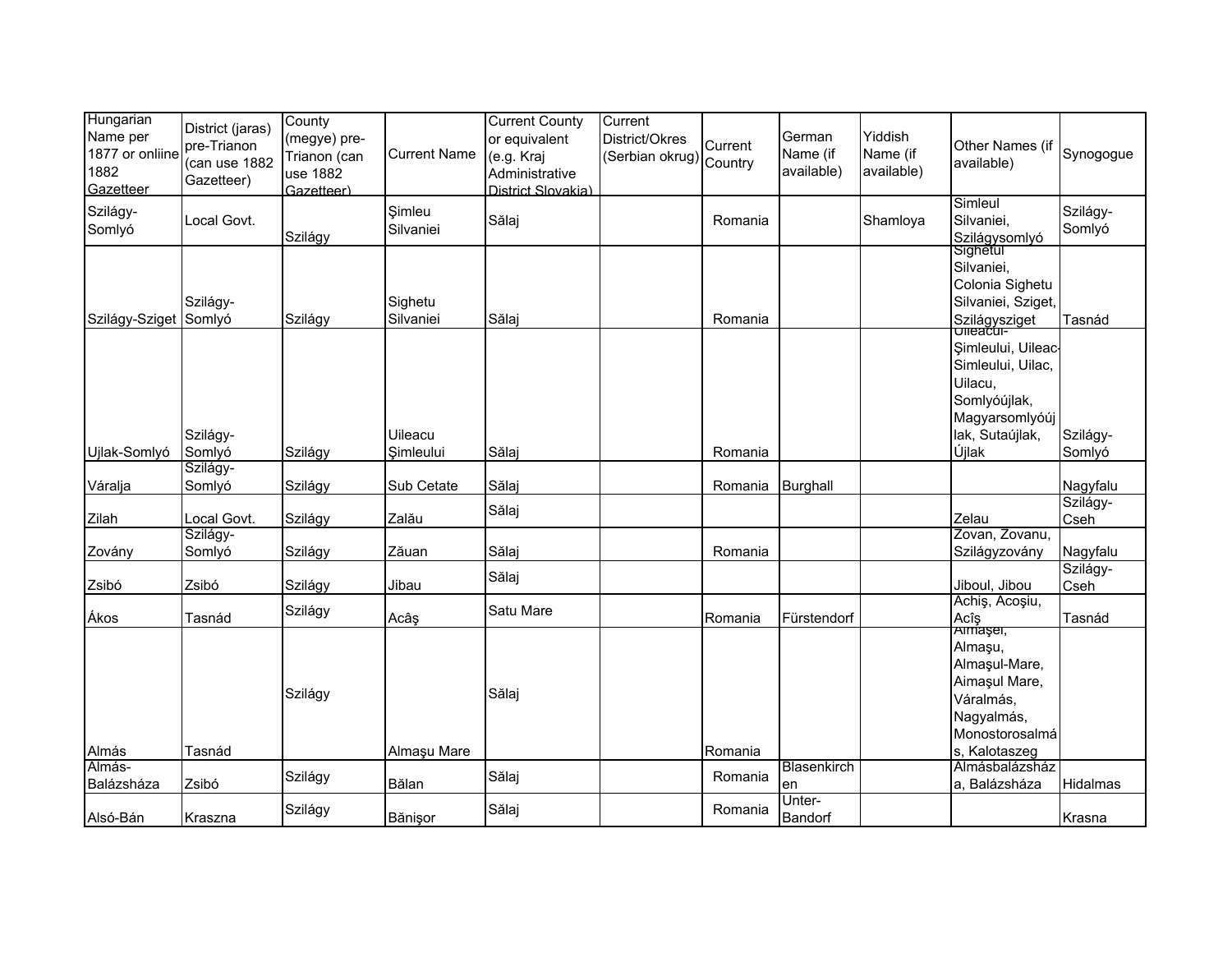| Hungarian<br>Name per<br>1877 or onliine<br>1882<br>Gazetteer | District (jaras)<br>pre-Trianon<br>(can use 1882<br>Gazetteer) | County<br>(megye) pre-<br>Trianon (can<br>use 1882<br>Gazetteer) | <b>Current Name</b>     | <b>Current County</b><br>or equivalent<br>(e.g. Kraj<br>Administrative<br>District Slovakia) | Current<br>District/Okres<br>(Serbian okrug) Country | Current            | German<br>Name (if<br>available) | Yiddish<br>Name (if<br>available) | Other Names (if<br>available)                                                                                                          | Synogogue                           |
|---------------------------------------------------------------|----------------------------------------------------------------|------------------------------------------------------------------|-------------------------|----------------------------------------------------------------------------------------------|------------------------------------------------------|--------------------|----------------------------------|-----------------------------------|----------------------------------------------------------------------------------------------------------------------------------------|-------------------------------------|
| Alsó-Berekszó                                                 | Szilágy-Cseh                                                   | Szilágy                                                          | Bîrsău de Sus           | Sălaj                                                                                        |                                                      | Romania            |                                  |                                   | Bârsăul de-Sus                                                                                                                         | Szilágy-<br>Cseh                    |
| Alsó-Kékes-<br>Nyárló                                         | Zilah                                                          | Szilágy                                                          | Chichişa                | Sălaj                                                                                        |                                                      | Romania            |                                  |                                   | Alsónyárló                                                                                                                             | Hidalmas                            |
| Alsó-Szivágy                                                  | Szilágy-Cseh                                                   | Szilágy                                                          | Asuaju de Jos Maramures |                                                                                              |                                                      | Romania            |                                  |                                   | Asuagiul-de-<br>Jos, Asuajul-de-<br>Jos,<br>Alsószivágy,<br>Szivágy                                                                    | Szilágy-<br>Cseh                    |
|                                                               |                                                                | Szilágy                                                          |                         |                                                                                              |                                                      |                    |                                  |                                   | Soporul de Jos,<br>Suporu de Jos,<br>Szopor, Supurul-                                                                                  |                                     |
| Alsó-Szopor                                                   | Tasnád<br>Szilágy-Cseh                                         | Szilágy                                                          | Supuru de jos           | Satu Mare                                                                                    |                                                      | Romania<br>Romania |                                  |                                   | de-Jos                                                                                                                                 | Tasnád<br>Szilágy-                  |
| Alsó-Várca                                                    |                                                                |                                                                  | Oarța de Jos            | Maramureş                                                                                    |                                                      |                    |                                  |                                   | Varța de Jos<br>Arduzăl,                                                                                                               | Cseh                                |
| Ardó                                                          | Szilágy-Cseh                                                   | Szilágy                                                          | Arduzel                 | Maramures                                                                                    |                                                      | Romania            |                                  |                                   | Ardusel,<br>Szamosardó,<br>Kisardó                                                                                                     | Szilágy-<br>Cseh                    |
| Bábcza                                                        | Szilágy-Cseh                                                   | Szilágy                                                          | <b>Babța</b>            | Sălaj                                                                                        |                                                      | Romania            |                                  |                                   | Alsó Babocsa,<br>Felső Babocsa,<br>Kisbabóca,<br>Nagybabóca,<br>Babóca,<br>Babocsa, Bábca                                              | Szilágy-<br>Cseh                    |
| Bádon                                                         | Zilah                                                          | Szilágy                                                          | Badon                   | Sălaj                                                                                        |                                                      | Romania            |                                  |                                   | Baldon, Báldon                                                                                                                         | Szilágy-<br>Somlyó/Szila<br>gy-Cseh |
| Bagolyfalu                                                    | Kraszna                                                        | Szilágy                                                          | Hurez                   | Sălaj                                                                                        |                                                      | Romania            | Gulendorf                        |                                   | nurezu mare,<br>Hurezul-Mare,<br>Hurezu Mic,<br>Huhurez, Hurez-<br>Ponița,<br>Bagolyfalva,<br>Bagolyháza,<br>Meszesalji<br>Bagolyfalva | Krasna                              |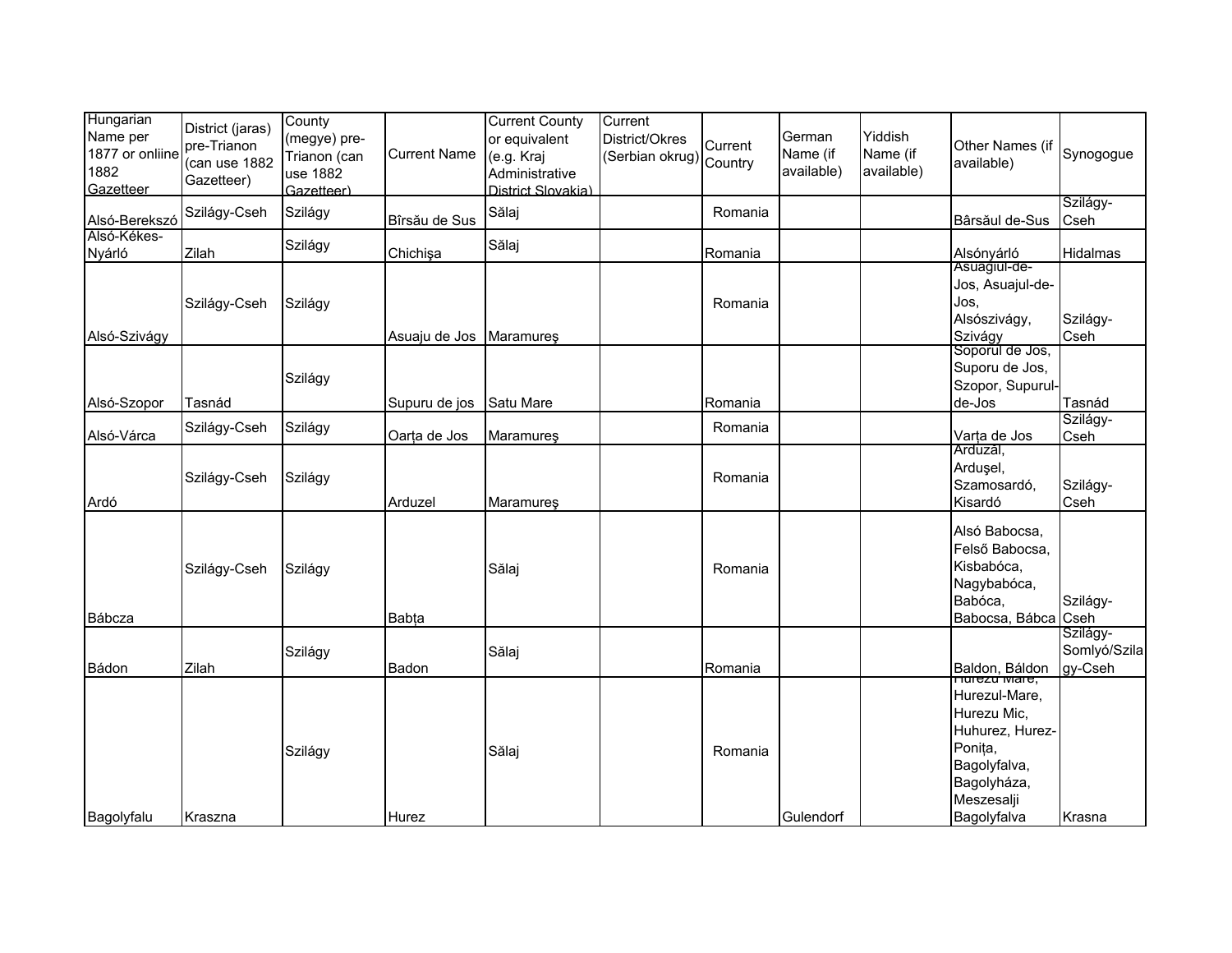| Hungarian<br>Name per<br>1877 or onliine<br>1882<br>Gazetteer | District (jaras)<br>pre-Trianon<br>(can use 1882<br>Gazetteer) | County<br>(megye) pre-<br>Trianon (can<br>use 1882<br>Gazetteer) | <b>Current Name</b> | <b>Current County</b><br>or equivalent<br>(e.g. Kraj<br>Administrative<br>District Slovakia) | Current<br>District/Okres<br>(Serbian okrug) Country | Current | German<br>Name (if<br>available) | Yiddish<br>Name (if<br>available) | Other Names (if<br>available)                      | Synogogue        |
|---------------------------------------------------------------|----------------------------------------------------------------|------------------------------------------------------------------|---------------------|----------------------------------------------------------------------------------------------|------------------------------------------------------|---------|----------------------------------|-----------------------------------|----------------------------------------------------|------------------|
| Balázsháza                                                    |                                                                | Szilágy                                                          | Blaja               | Satu Mare                                                                                    |                                                      |         | <b>Blasenkirch</b>               |                                   | Tăşnad-Blaja,<br>Blajă,<br>Tasnádbalázshá          | not listed       |
|                                                               | Tasnád                                                         |                                                                  |                     |                                                                                              |                                                      | Romania | en                               |                                   | za<br>Birla,                                       | Szilágy-         |
| Balla                                                         | Zilah                                                          | Szilágy                                                          | Borla               | Sălaj                                                                                        |                                                      | Romania |                                  |                                   | Szilágyballa                                       | Cseh             |
| Ballaháza                                                     | Kraszna                                                        | Szilágy                                                          | Mal                 | Sălaj                                                                                        |                                                      | Romania | Ballenthal                       |                                   |                                                    | Krasna           |
| Benedekfalva                                                  | Szilágy-Cseh                                                   | Szilágy                                                          | <b>Benesat</b>      | Sălaj                                                                                        |                                                      | Romania |                                  |                                   | Benefalău,<br>Beniefalău                           | Szilágy-<br>Cseh |
| Bikácza                                                       | Szilágy-Cseh                                                   | Szilágy                                                          | <b>Bicaz</b>        | Maramureş                                                                                    |                                                      | Romania | Farrendorf                       |                                   | Bicas,<br>Bikáclalya,<br>Bicața, Bicuța,<br>Bikáca | Szilágy-<br>Cseh |
| Bodja                                                         | Zilah                                                          | Szilágy                                                          | <b>Bodia</b>        | Sălaj                                                                                        |                                                      | Romania |                                  |                                   | Buciumi-Bodia,<br>Szilágybogya                     | Hidalmas         |
| Bogdánd                                                       | Szilágy-Cseh                                                   | Szilágy                                                          | Bogdand             | Sălaj                                                                                        |                                                      | Romania |                                  |                                   | Bogdan                                             | Tasnád           |
| Bogdánháza                                                    | Kraszna                                                        | Szilágy                                                          | Stârciu             | Sălaj                                                                                        |                                                      | Romania | Bogenhaus,<br>Bogeschdor         |                                   | Stîrciu, Stârciul,<br>Bogdana,<br>Bogdánfalva,     | Krasna           |
| Bolyán                                                        | Kraszna                                                        | Szilágy                                                          | Boianu-<br>Crasnei  | Sălaj                                                                                        |                                                      | Romania | Bojem                            |                                   | Boian, Boján                                       | Krasna           |
| Bõosháza                                                      | Szilágy-Cseh                                                   | Szilágy                                                          | Biuşa               | Sălaj                                                                                        |                                                      | Romania | <b>Böschkirch</b><br>en          |                                   | Bõsháza                                            | Szilágy-<br>Cseh |
| Boronamezõ                                                    | Kraszna                                                        | Szilágy                                                          | Stârciu             | Sălaj                                                                                        |                                                      | Romania |                                  |                                   | Hurezu Mare,<br>Hurezul-Mare                       | Krasna           |
| Borzova                                                       | Zsibó                                                          | Szilágy                                                          | <b>Borza</b>        | Sălaj                                                                                        |                                                      | Romania |                                  |                                   | Egregyborzova                                      | Hidalmas         |
| Bréd                                                          | Zilah                                                          | Szilágy                                                          | <b>Brebi</b>        | Sălaj                                                                                        |                                                      | Romania | Bredendorf                       |                                   | Brediu, Beréd,<br><b>Brebu</b>                     | Szilágy-<br>Cseh |
| Bükk-Tótfalu                                                  | Szilágy-Cseh                                                   | Szilágy                                                          | Stremț              | Maramureş                                                                                    |                                                      | Romania |                                  |                                   | Stremți, Tótfalu                                   | Szilágy-<br>Cseh |
| Csak-Ujfalu                                                   | Zilah                                                          | Szilágy                                                          | Huta                | Sălaj                                                                                        |                                                      | Romania | Glashütte                        |                                   | Csákyújfalu                                        | ? Cannot<br>find |
| Csány                                                         | Tasnád                                                         | Szilágy                                                          | Cean                | Satu Mare                                                                                    |                                                      | Romania |                                  |                                   | Ceani,<br>Tasnádcsány                              | Szovat           |
| Cseglén                                                       | Zsibó                                                          | Szilágy                                                          | Ciglean             | Sălaj                                                                                        |                                                      | Romania |                                  |                                   | Ciglan, Csiglény Cseh                              | Szilágy-         |
| Csekenye                                                      | Tasnád                                                         | Szilágy                                                          | Reghea              | <b>Bihor</b>                                                                                 |                                                      | Romania |                                  |                                   |                                                    | not listed       |
| Csizér                                                        | Kraszna                                                        | Szilágy                                                          | Cizer               | Sălaj                                                                                        |                                                      | Romania |                                  |                                   | Czizér                                             | Krasna           |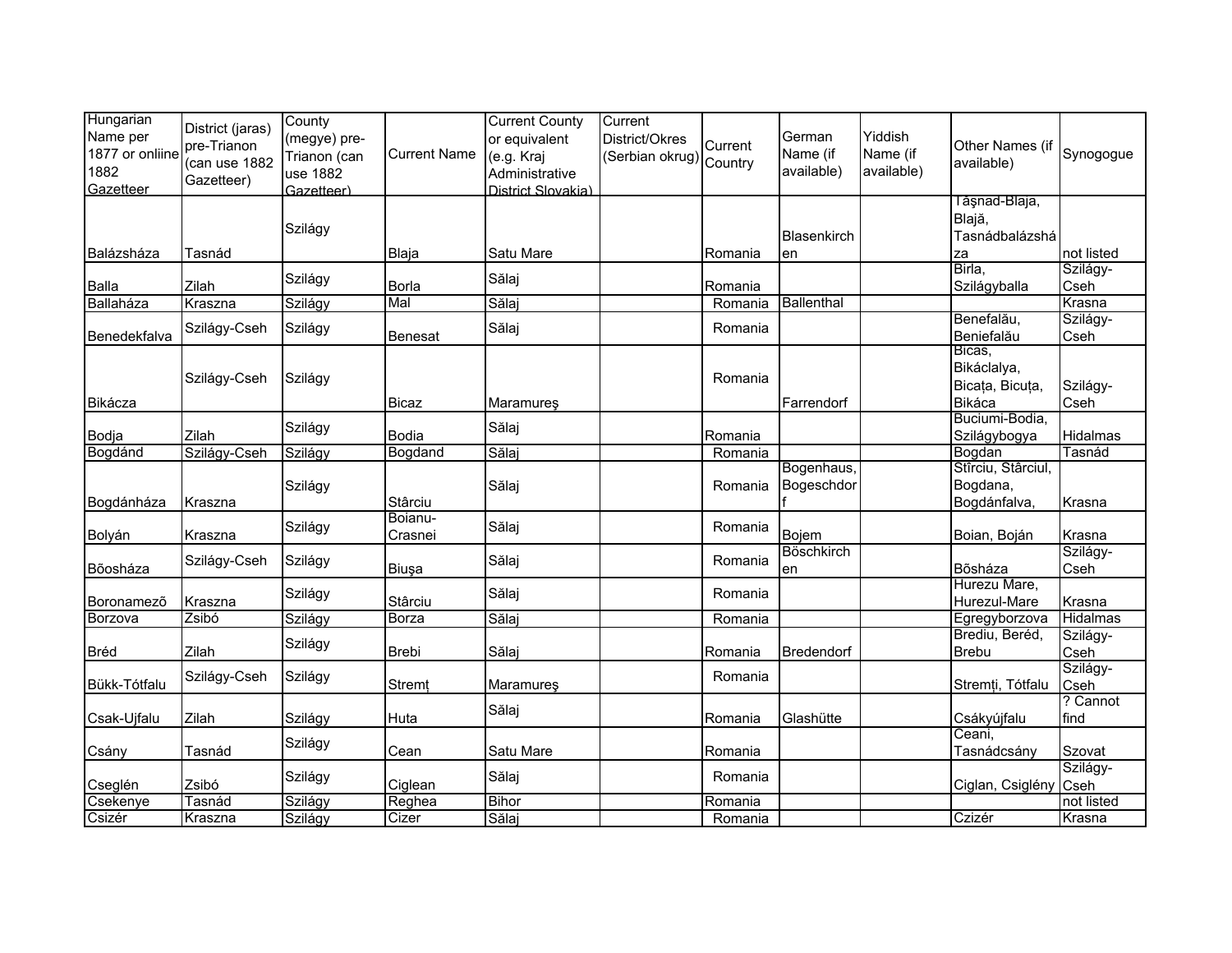| Hungarian       |                  | County       |                     | <b>Current County</b> | Current                 |         |            |            |                        |            |
|-----------------|------------------|--------------|---------------------|-----------------------|-------------------------|---------|------------|------------|------------------------|------------|
| Name per        | District (jaras) | (megye) pre- |                     | or equivalent         | District/Okres          |         | German     | Yiddish    |                        |            |
| 1877 or onliine | pre-Trianon      | Trianon (can | <b>Current Name</b> | (e.g. Kraj            |                         | Current | Name (if   | Name (if   | Other Names (if        | Synogogue  |
| 1882            | (can use 1882    | use 1882     |                     | Administrative        | (Serbian okrug) Country |         | available) | available) | available)             |            |
| Gazetteer       | Gazetteer)       | Gazetteer)   |                     | District Slovakia)    |                         |         |            |            |                        |            |
| Csög            | Tasnád           | Szilágy      | Cig                 | Satu Mare             |                         | Romania |            |            | Cigu, Nagycsög         | not listed |
|                 |                  |              |                     |                       |                         |         |            |            | Ciomärna,              |            |
|                 |                  |              |                     |                       |                         |         |            |            | Ciumârna,              |            |
|                 |                  | Szilágy      |                     |                       |                         |         |            |            | Csömörlő-              |            |
|                 |                  |              |                     |                       |                         |         |            |            | Nyárló,                |            |
| Csömörlő        | Zilah            |              | Ciumârna            | Sălaj                 |                         | Romania |            |            | Ciomîrna               | Hidalmas   |
|                 |                  |              |                     |                       |                         |         |            |            |                        | Szilágy-   |
| Czigányi        | Zilah            | Szilágy      | Criseni             | Sălaj                 |                         | Romania |            |            | Tigani, Cigányi        | Cseh       |
|                 |                  |              |                     |                       |                         |         |            |            | Szamoscikó,            | Szilágy-   |
| Czikó           | Szilágy-Cseh     | Szilágy      | Ticău               | Maramures             |                         | Romania |            |            | Cikó                   | Cseh       |
| Dabjon          | Zsibó            | Szilágy      | Domnin              | Sălaj                 |                         | Romania |            |            | Dablyon                | not listed |
|                 |                  |              |                     |                       |                         |         |            |            | Bursza, Bârsa,         |            |
| Dabjon-Ujfalu   | Zsibó            | Szilágy      | Bîrsa               | Sălaj                 |                         | Romania |            |            | Dablyonújfalu          | not listed |
|                 |                  |              |                     |                       |                         |         |            |            |                        | Szilágy-   |
| Debren          | Zilah            | Szilágy      | Dobrin              | Sălaj                 |                         | Romania |            |            | Dobrin-Sâncraiu        | Cseh       |
|                 |                  |              |                     |                       |                         |         |            |            |                        | Szilágy-   |
| Deésháza        | Szilágy-Cseh     | Szilágy      | Deja                | Sălaj                 |                         | Romania |            |            | Désháza                | Cseh       |
|                 |                  |              |                     |                       |                         |         |            |            |                        | Szilágy-   |
| Diósad          | Zilah            | Szilágy      | Dioşod              | Sălaj                 |                         | Romania | Nussdorf   |            | Diosad                 | Cseh       |
|                 |                  |              |                     |                       |                         |         |            |            | Dumuslăul,             |            |
|                 |                  | Szilágy      |                     |                       |                         |         |            |            | Szilágydomoszl         |            |
| Domoszló        | Tasnád           |              | Dumuslău            | Sălaj                 |                         | Romania | Pressdorf  |            | ó                      | Tasnád     |
|                 | Szilágy-Cseh     | Szilágy      |                     | Maramureş             |                         | Romania | Erlberg,   |            |                        | Szilágy-   |
| Egerbegy        |                  |              | Tămăşeşti           |                       |                         |         | Erldorf    |            | Szilágyegerbegy Cseh   |            |
|                 |                  |              |                     |                       |                         |         |            |            | Ardihat,               |            |
|                 | Szilágy-Cseh     | Szilágy      |                     |                       |                         | Romania | Elrück,    |            | Ardehat,               | Szilágy-   |
| Egerhát         |                  |              | Ariniş              | Maramureş             |                         |         | Erlenhang  |            | Arghihat,              | Cseh       |
|                 |                  |              |                     |                       |                         |         |            |            | Gireşu,                |            |
|                 |                  | Szilágy      |                     | Sălaj                 |                         |         |            |            | Magyaregrespat         |            |
|                 |                  |              |                     |                       |                         |         |            |            | ak,                    | Szilágy-   |
| Egrespatak      | Zilah            |              | Aghires             |                       |                         | Romania |            |            | Oláhegrespatak         | Cseh       |
| Ér-Girolt       | Tasnád           | Szilágy      | Ghirolt             | Satu Mare             |                         | Romania | Giroth     |            | Girolt                 | Tasnád     |
| Ér-Hatvan       | Tasnád           | Szilágy      | Hotoan              | Satu Mare             |                         | Romania |            |            | Hotovan, Hatvan Tasnád |            |
|                 |                  | Szilágy      |                     |                       |                         |         |            |            | Eriu-Căuaș,            |            |
| Ér-Kávás        | Tasnád           |              | Căuaş               | Satu Mare             |                         | Romania | Kawesch    |            | Cavaş, Kávás           | Tasnád     |
|                 |                  |              |                     |                       |                         |         |            |            | Archita,               |            |
|                 |                  | Szilágy      |                     | Sălaj                 |                         |         |            |            | Szilágyerked,          | Szilágy-   |
| Erked           | Zilah            |              | Archid              |                       |                         | Romania | Mahldorf   |            | Erkeden                | Cseh       |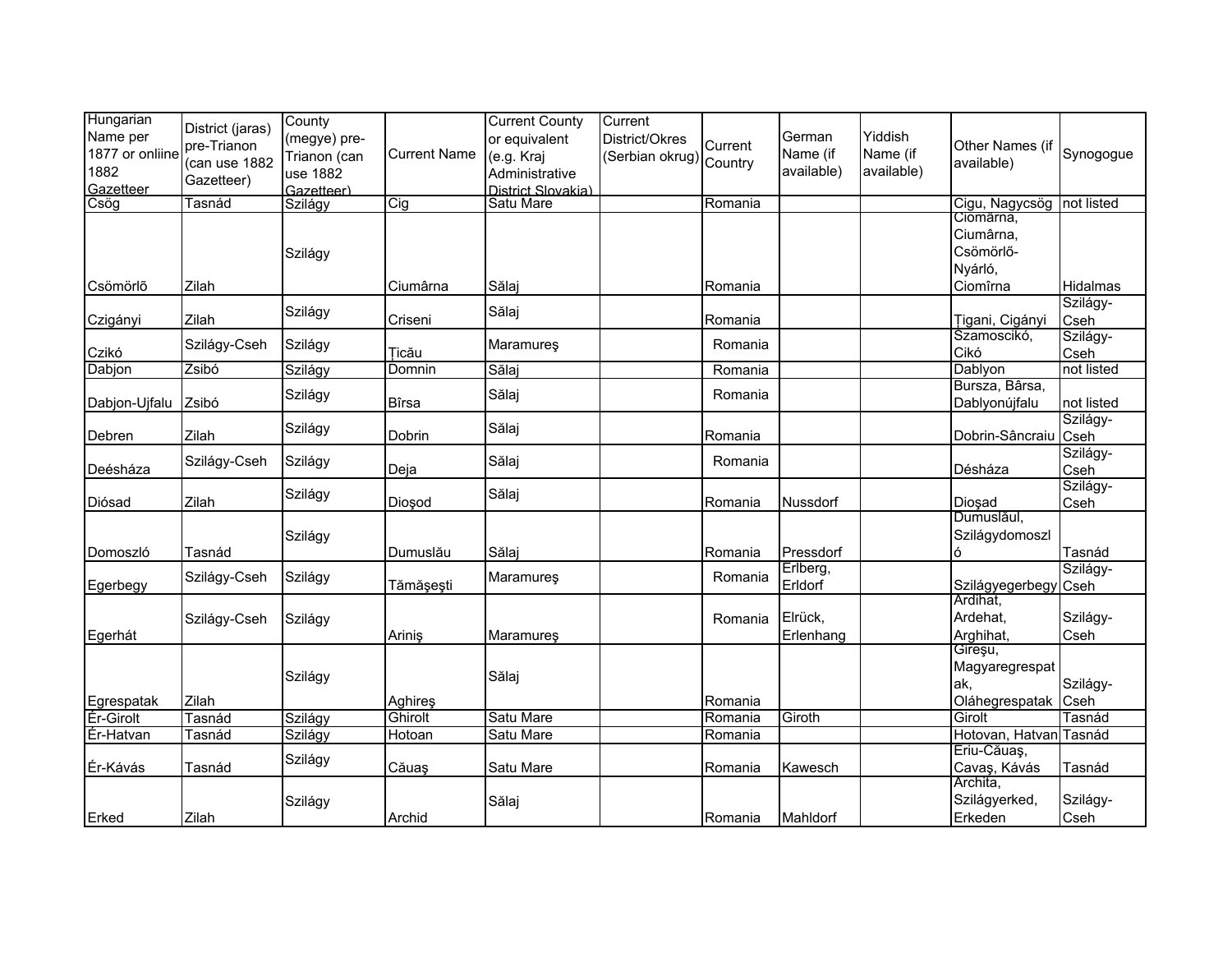| Hungarian<br>Name per | District (jaras) | County<br>(megye) pre- |                     | <b>Current County</b><br>or equivalent | Current<br>District/Okres |         | German     | Yiddish    |                         |                 |
|-----------------------|------------------|------------------------|---------------------|----------------------------------------|---------------------------|---------|------------|------------|-------------------------|-----------------|
| 1877 or onliine       | pre-Trianon      | Trianon (can           | <b>Current Name</b> | (e.g. Kraj                             | (Serbian okrug) Country   | Current | Name (if   | Name (if   | Other Names (if         | Synogogue       |
| 1882                  | (can use 1882    | use 1882               |                     | Administrative                         |                           |         | available) | available) | available)              |                 |
| Gazetteer             | Gazetteer)       | Gazetteer)             |                     | District Slovakia)                     |                           |         |            |            |                         |                 |
|                       |                  |                        |                     |                                        |                           |         |            |            | Eriu-Chiștalau,         |                 |
|                       |                  |                        |                     |                                        |                           |         |            |            | Chişfalău,              |                 |
|                       |                  | Szilágy                |                     |                                        |                           |         |            |            | Kraszna-Kisfalu,        |                 |
|                       |                  |                        |                     |                                        |                           |         |            |            | Kraszna-                |                 |
|                       |                  |                        |                     |                                        |                           |         |            |            | Kisfalva, Kisfalu,      |                 |
| Ér-Kisfalu            | Tasnád           |                        | Satu mic            | Satu Mare                              |                           | Romania | Dörfel     |            | Satul Mic               | Tasnád          |
| Ér-Körös              | Tasnád           | Szilágy                | Chereuşa            | Satu Mare                              |                           | Romania |            |            | Eriu-Metent,            | Tasnád          |
|                       |                  |                        |                     |                                        |                           |         |            |            | Mețenț,                 |                 |
|                       |                  |                        |                     |                                        |                           |         |            |            | Mecențu, Ady            |                 |
|                       |                  | Szilágy                |                     | Satu Mare                              |                           |         |            |            | endre,                  |                 |
|                       |                  |                        |                     |                                        |                           |         |            |            | Misentea,               |                 |
|                       |                  |                        |                     |                                        |                           |         |            |            | Mesentiu,               |                 |
| Ér-Mindszent          | Tasnád           |                        | Mecențiu            |                                        |                           | Romania |            |            | Adyfalva,               | Tasnád          |
|                       |                  |                        |                     |                                        |                           |         |            |            | Sâncraiu, Eriu-         |                 |
| Ér-Szent-             |                  | Szilágy                |                     |                                        |                           |         |            |            | Sîncraiu, Eriu          |                 |
| Király                | Tasnád           |                        | Eriu-Sâncrai        | Satu Mare                              |                           | Romania |            |            | Sâncraiul               | Tasnád          |
| Ér-Szodoró            | Tasnád           | Szilágy                | Sudurău             | Satu Mare                              |                           | Romania |            |            | Szodoró                 | Tasnád          |
| Farkasmezõ            | Zsibó            | Szilágy                | Lupoaia             | Sălaj                                  |                           | Romania | Wolfsfeld  |            |                         | <b>Hidalmas</b> |
|                       |                  |                        |                     |                                        |                           |         |            |            | Felsőegregy,            |                 |
|                       |                  | Szilágy                |                     | Sălaj                                  |                           |         |            |            | Felegregy,              |                 |
|                       |                  |                        |                     |                                        |                           |         |            |            | Oláhegregy,             |                 |
| Fel-Egregy            | Zilah            |                        | Agrij               |                                        |                           | Romania |            |            | Egregy<br>Bănul de Sus, | Hidalmas        |
|                       |                  |                        |                     |                                        |                           |         |            |            | Banul din Sus,          |                 |
|                       |                  | Szilágy                |                     | Sălaj                                  |                           | Romania | Ober-      |            | Felsőbán,               |                 |
| Felső-Bán             | Kraszna          |                        | Ban                 |                                        |                           |         | Bandorf    |            | Bánháza                 | Krasna          |
| Felső-                |                  |                        |                     |                                        |                           |         |            |            |                         | Szilágy-        |
| Berekszó              | Szilágy-Cseh     | Szilágy                | Bîrsău de Jos       | Sălaj                                  |                           | Romania |            |            | Bârsăul-de-Jos          | Cseh            |
|                       |                  |                        |                     |                                        |                           |         |            |            | Sztána, Esztána         |                 |
|                       |                  |                        |                     |                                        |                           |         |            |            | [Kalotaszeg,            |                 |
|                       |                  |                        |                     |                                        |                           |         |            |            | Almás vidéke,           |                 |
|                       |                  | Szilágy                |                     | Sălaj                                  |                           |         |            |            | Stina,                  |                 |
|                       |                  |                        |                     |                                        |                           |         |            |            | Felsőnyárló,            |                 |
| Felső-Kékes-          |                  |                        |                     |                                        |                           |         |            |            | Kékesnyárló,            |                 |
| Nyárló                | Zilah            |                        | Stâna               |                                        |                           | Romania |            |            | Nyárló                  | Hidalmas        |
| Felsőszék             | Kraszna          | Szilágy                | Sâg                 | Sălaj                                  |                           | Romania |            |            |                         | Nagyfalu        |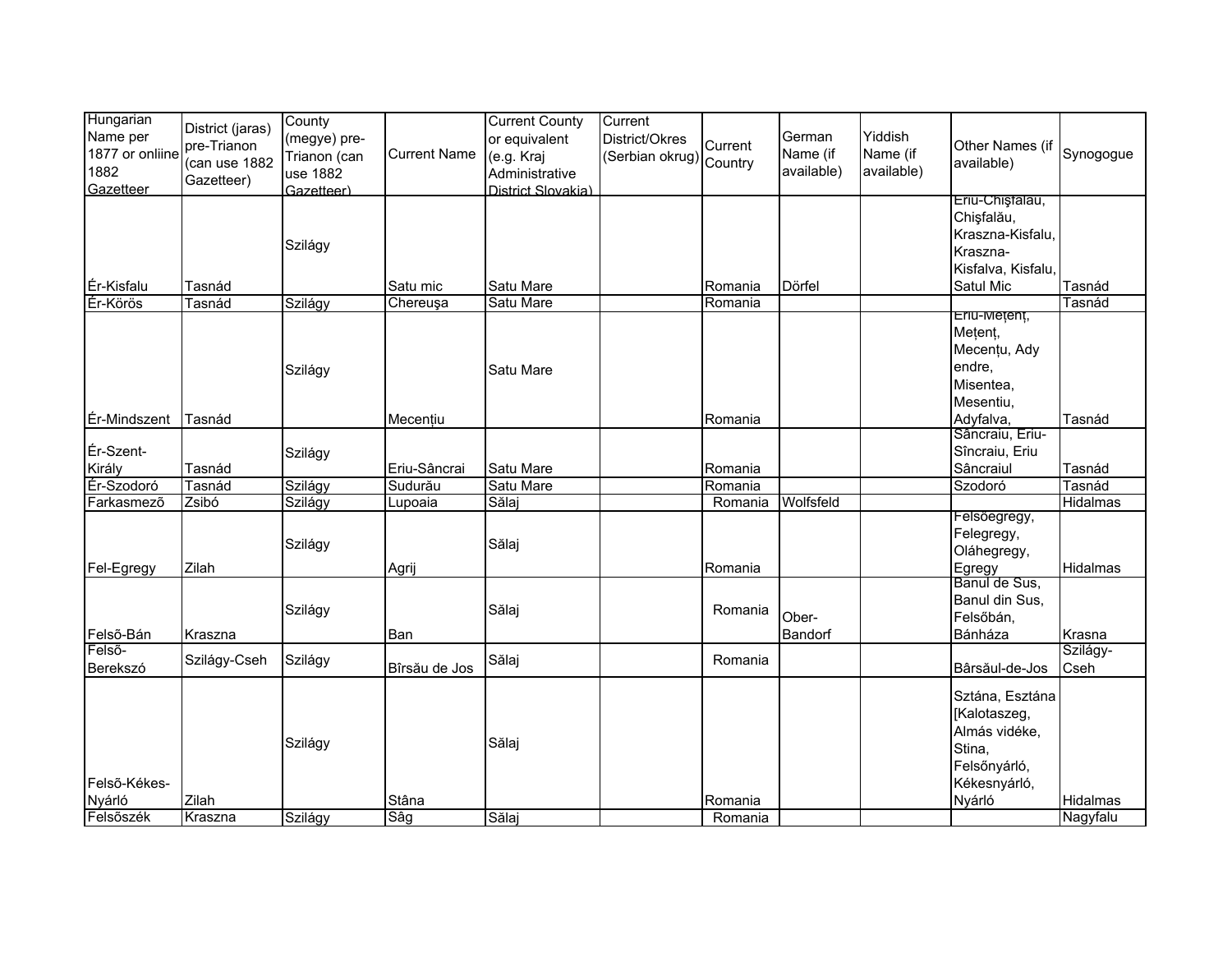| Hungarian<br>Name per<br>1877 or onliine<br>1882<br>Gazetteer | District (jaras)<br>pre-Trianon<br>(can use 1882<br>Gazetteer) | County<br>(megye) pre-<br>Trianon (can<br>use 1882<br>Gazetteer) | <b>Current Name</b>      | <b>Current County</b><br>or equivalent<br>(e.g. Kraj<br>Administrative<br>District Slovakia) | Current<br>District/Okres<br>(Serbian okrug) Country | Current | German<br>Name (if<br>available) | Yiddish<br>Name (if<br>available) | Other Names (if<br>available)                                                                       | Synogogue        |
|---------------------------------------------------------------|----------------------------------------------------------------|------------------------------------------------------------------|--------------------------|----------------------------------------------------------------------------------------------|------------------------------------------------------|---------|----------------------------------|-----------------------------------|-----------------------------------------------------------------------------------------------------|------------------|
| Felső-Szivágy                                                 | Szilágy-Cseh                                                   | Szilágy                                                          | Asuaju de Sus Maramures  |                                                                                              |                                                      | Romania |                                  |                                   | Asuagiul-de-<br>Sus, Asuajul-de-<br>Sus.<br>Felsőszivágy,<br>Szivágy                                | Szilágy-<br>Cseh |
| Felső-Szopor                                                  | Tasnád                                                         | Szilágy                                                          | Supuru de sus            | Satu Mare                                                                                    |                                                      | Romania |                                  |                                   | Soporul de Sus,<br>Suporu de Sus,<br>Supurul-de-Sus,<br>Szopor                                      | Tasnád           |
| Felső-Várca                                                   | Szilágy-Cseh                                                   | Szilágy                                                          | Oarța de Sus             | Maramureş                                                                                    |                                                      | Romania |                                  |                                   | Varta de Sus,<br>Vărtuța                                                                            | Szilágy-<br>Cseh |
| Fürményes                                                     | Zsibó                                                          | Szilágy                                                          | Firminiş                 | Sălaj                                                                                        |                                                      | Romania |                                  |                                   | Firmeniş                                                                                            | not listed       |
| Füzes                                                         | Kraszna                                                        | Szilágy                                                          | Fizeş                    | Sălaj                                                                                        |                                                      | Romania | Weidenthal,<br>Wendenthal        |                                   | Krasznafüzes,<br>Fisesch                                                                            | Nagyfalu         |
| Füzes-<br>Paptelek                                            | Kraszna                                                        | Szilágy                                                          | Preuteasa                | Sălaj                                                                                        |                                                      | Romania | Pfaffenhaus                      |                                   | Preoteasa,<br>Paptelek,<br>Paptelke                                                                 | Nagyfalu         |
| Galgó                                                         | Zsibó                                                          | Szilágy                                                          | Gîlgău<br>Almaşului      | Sălaj                                                                                        |                                                      | Romania |                                  |                                   | Gâlgău,<br>Almásgalgó                                                                               | Hidalmas         |
| Galponya                                                      | Zsibó                                                          | Szilágy                                                          | Gîlpîia                  | Sălaj                                                                                        |                                                      | Romania |                                  |                                   | Galpila, Gâlpâia                                                                                    | <b>Hidalmas</b>  |
| Gardánfalva                                                   | Szilágy-Cseh                                                   | Szilágy                                                          | Gîrdani                  | Maramures                                                                                    |                                                      | Romania | Garendorf                        |                                   | Gărdani                                                                                             | Szilágy-<br>Cseh |
| Girókuta                                                      | Tasnád                                                         | Szilágy                                                          | Giorocuța                | Satu Mare                                                                                    |                                                      | Romania |                                  |                                   | Girodkuta                                                                                           | Tasnád           |
| Görcsön                                                       | Zilah                                                          | Szilágy                                                          | Gârceiu                  | Sălaj                                                                                        |                                                      | Romania | Gertsch                          |                                   | Gârcei, Girciu,<br>Gârceni,<br>Gârceiul                                                             | Szilágy-<br>Cseh |
| Gurzófalva                                                    | Zilah                                                          | Szilágy                                                          | Fetindia                 | Sălaj                                                                                        |                                                      | Romania | Gursdorf                         |                                   | Fetindie                                                                                            | Szilágy-<br>Cseh |
| Hadad                                                         | Szilágy-Cseh                                                   | Szilágy                                                          | Hodod                    | Satu Mare                                                                                    |                                                      | Romania | Kriegsdorf                       |                                   | Hadad                                                                                               | Szilágy-<br>Cseh |
| Hadad-<br>Győrtelek                                           | Szilágy-Cseh                                                   | Szilágy                                                          | Giurtelecu-<br>Hododului | Satu Mare                                                                                    |                                                      | Romania |                                  |                                   | Glurtelecul-<br>Hodotului,<br>Giurtelecul<br>Hododului,<br>Ciurtelecul<br>Hododului,<br>Györgytelek | Szilágy-<br>Cseh |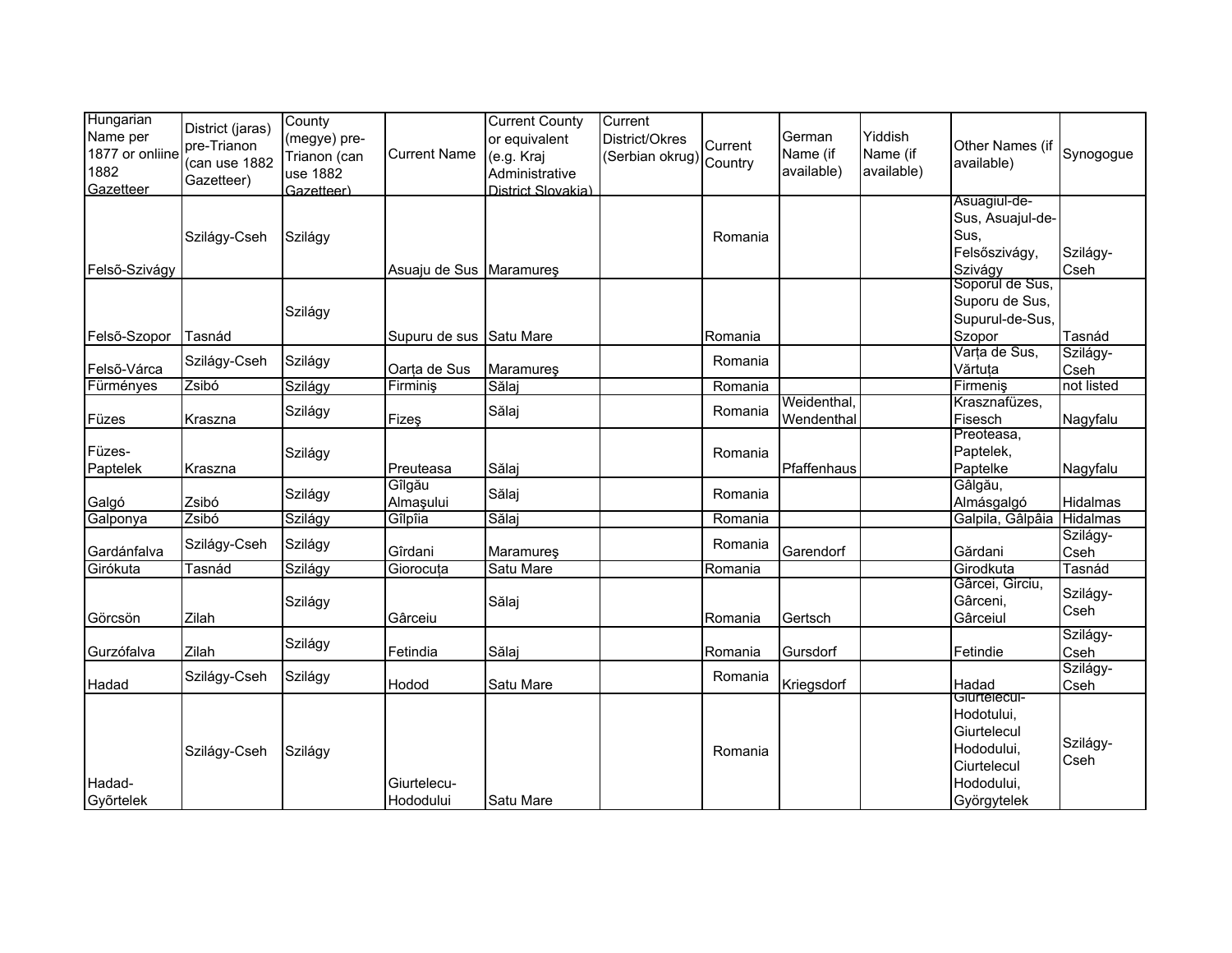| Hungarian           | District (jaras) | County       |                     | <b>Current County</b> | Current                |         |            |            |                         |            |
|---------------------|------------------|--------------|---------------------|-----------------------|------------------------|---------|------------|------------|-------------------------|------------|
| Name per            | pre-Trianon      | (megye) pre- |                     | or equivalent         | District/Okres         | Current | German     | Yiddish    | Other Names (if         |            |
| 1877 or onliine     | (can use 1882    | Trianon (can | <b>Current Name</b> | (e.g. Kraj            | Serbian okrug) Country |         | Name (if   | Name (if   |                         | Synogogue  |
| 1882                |                  | use 1882     |                     | Administrative        |                        |         | available) | available) | available)              |            |
| Gazetteer           | Gazetteer)       | Gazetteer)   |                     | District Slovakia)    |                        |         |            |            |                         |            |
|                     |                  |              |                     |                       |                        |         |            |            | Nadişul-                |            |
|                     |                  |              |                     |                       |                        |         |            |            | Hododului,              |            |
|                     | Szilágy-Cseh     | Szilágy      |                     | Satu Mare             |                        | Romania |            |            | Nadiş, Hodod-           | Szilágy-   |
|                     |                  |              |                     |                       |                        |         |            |            | Nagişu,                 | Cseh       |
| Hadad-              |                  |              | Nadisu-             |                       |                        |         |            |            | Magyarnádasd,           |            |
| Nádasd              |                  |              | Hododului           |                       |                        |         |            |            | Nádasd                  |            |
|                     |                  |              |                     |                       |                        |         |            |            | Hărăclan,               |            |
|                     |                  | Szilágy      |                     |                       |                        |         |            |            | Hărăclani,              | Szilágy-   |
|                     |                  |              |                     |                       |                        |         |            |            | Hereclianu,             | Cseh       |
| Haraklány           | Zilah            |              | Hereclean           | Sălaj                 |                        | Romania |            |            | Haraklán<br>Husasáu,    |            |
|                     |                  |              |                     |                       |                        |         |            |            | Hosusău,                |            |
|                     |                  |              |                     |                       |                        |         |            |            | Hususău,                |            |
|                     |                  | Szilágy      |                     | Sălaj                 |                        | Romania |            |            | Krasznahosszúa          |            |
| Hosszúaszó          | Kraszna          |              | Huseni              |                       |                        |         |            |            | szó                     | Nagyfalu   |
|                     |                  |              |                     |                       |                        |         |            |            |                         |            |
|                     |                  |              |                     |                       |                        |         | Hausenbac  |            |                         |            |
|                     |                  | Szilágy      |                     | Sălaj                 |                        | Romania | Ih,        |            |                         |            |
|                     |                  |              |                     |                       |                        |         | Neulangend |            |                         |            |
| Hosszú-Ujfalu Zsibó |                  |              | Husia               |                       |                        |         | orf        |            | Husie, Újfalu           | not listed |
|                     |                  |              |                     |                       |                        |         |            |            | Básáşti,                |            |
|                     |                  |              |                     |                       |                        |         |            |            | Berzeşti,               |            |
|                     | Szilágy-Cseh     | Szilágy      |                     |                       |                        | Romania |            |            | Szilágyillésfalva,      |            |
|                     |                  |              |                     |                       |                        |         |            |            | Illésfalva,             | Szilágy-   |
| Ilyésfalva          |                  |              | Băseşti             | Maramureş             |                        |         |            |            | Illyésfalva             | Cseh       |
|                     |                  | Szilágy      |                     | Sălaj                 |                        | Romania |            |            |                         | Szilágy-   |
| Inó                 | Zsibó            |              | Inau                |                       |                        |         |            |            | Ineu                    | Cseh       |
|                     |                  | Szilágy      |                     | Sălaj                 |                        | Romania |            |            |                         | Szilágy-   |
| Karika              | Zsibó            |              | Creaca              |                       |                        |         |            |            | Craca                   | Cseh       |
| Kásapatak           | Zilah            | Szilágy      | Bogdana             | Sălaj                 |                        | Romania | Hirsenmühl |            |                         | Hidalmas   |
|                     | Szilágy-Cseh     | Szilágy      |                     |                       |                        | Romania |            |            |                         | Szilágy-   |
| Kecskésfalva        |                  |              | Sălişte             | Maramureş             |                        |         | Ziegendorf |            | Selişte<br>Magyarkegye, | Cseh       |
|                     |                  |              |                     |                       |                        |         |            |            | Oláhkegye,              |            |
|                     |                  |              |                     |                       |                        |         |            |            | Alsókegye,              |            |
|                     |                  | Szilágy      |                     |                       |                        |         |            |            | Felsőkegye,             |            |
| Kegye               | Tasnád           |              | Chegea              | Satu Mare             |                        | Romania |            |            | Váraljakegye            | Tasnád     |
|                     |                  |              |                     |                       |                        |         |            |            |                         |            |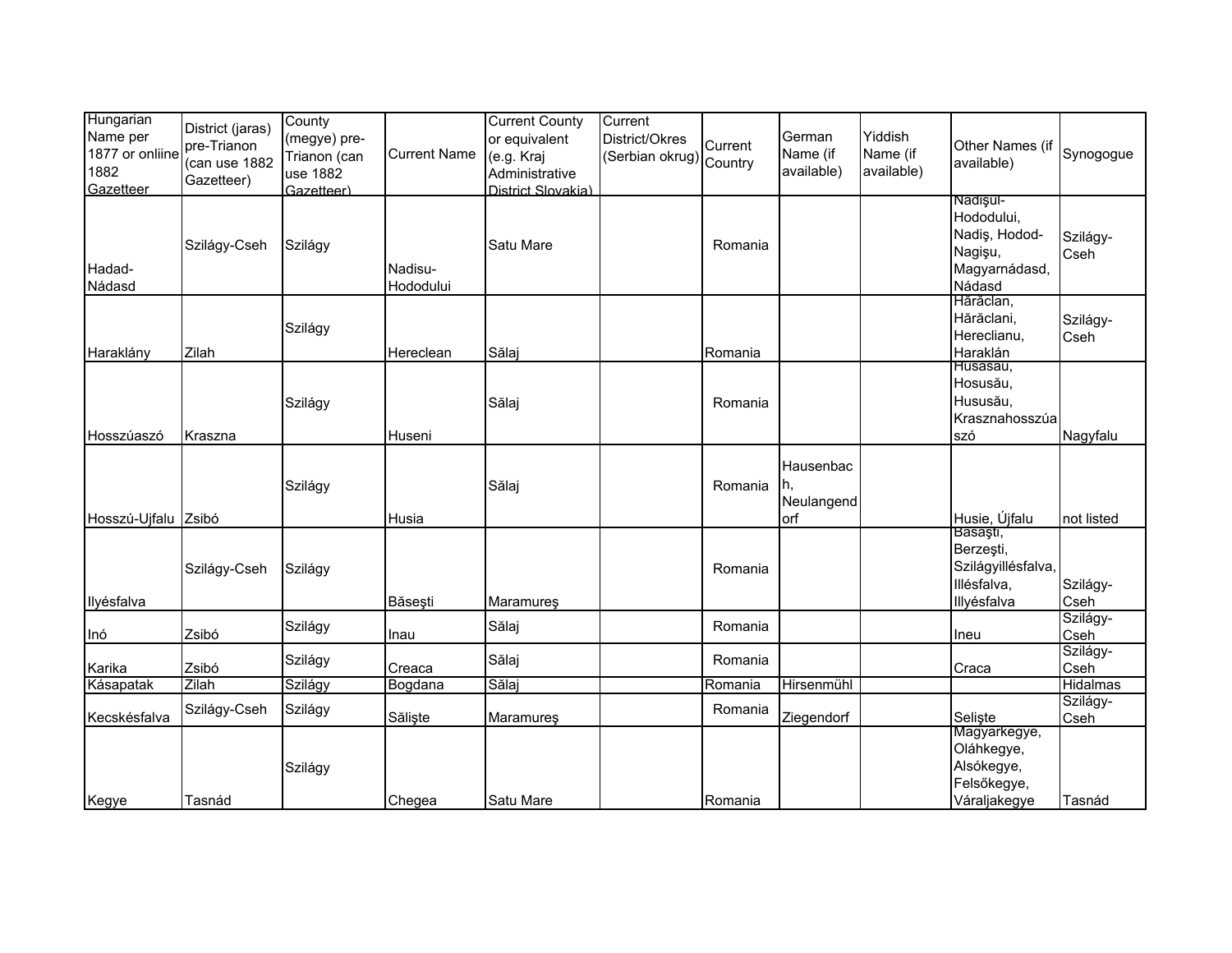| Hungarian<br>Name per<br>1877 or onliine<br>1882<br>Gazetteer | District (jaras)<br>pre-Trianon<br>(can use 1882<br>Gazetteer) | County<br>(megye) pre-<br>Trianon (can<br>use 1882<br>Gazetteer) | <b>Current Name</b> | <b>Current County</b><br>or equivalent<br>(e.g. Kraj<br>Administrative<br>District Slovakia) | Current<br>District/Okres<br>(Serbian okrug) Country | Current            | German<br>Name (if<br>available) | Yiddish<br>Name (if<br>available) | Other Names (if<br>available)                                                                                                                             | Synogogue                 |
|---------------------------------------------------------------|----------------------------------------------------------------|------------------------------------------------------------------|---------------------|----------------------------------------------------------------------------------------------|------------------------------------------------------|--------------------|----------------------------------|-----------------------------------|-----------------------------------------------------------------------------------------------------------------------------------------------------------|---------------------------|
| Kelence                                                       | Szilágy-Cseh                                                   | Szilágy                                                          | Chelința            | Maramureş                                                                                    |                                                      | Romania            |                                  |                                   |                                                                                                                                                           | Szilágy-<br>Cseh          |
| Kendermező                                                    | Zsibó                                                          | Szilágy                                                          | Chendrea            | Sălaj                                                                                        |                                                      | Romania            | Hauffeld                         |                                   | Chendru,<br>Chendreu                                                                                                                                      | Hidalmas                  |
| Keresztur-<br>Szilágyfő                                       | Zilah                                                          | Szilágy                                                          | Cristur-criseni     | Sălaj                                                                                        |                                                      | Romania            | Hohenkreut<br>z                  |                                   | Szilágyfőkereszt<br>úr, Keresztúr,<br>Cristuri-Crișeni,<br>Cristur                                                                                        | Nagyfalu                  |
|                                                               |                                                                | Szilágy                                                          |                     |                                                                                              |                                                      |                    |                                  |                                   | Chişeu, Chiseul<br>Nemeşesc şi<br>Chisăul<br>Românesc,<br>Pelekeszi,<br>Magyarkeszi,<br>Nemeskeszi,<br>Oláhkeszi,<br>Oláhkeszü,<br>Pusztakeszi,<br>Keszü, |                           |
| Keszi<br>Kettősmező                                           | Tasnád<br>Zsibó                                                | Szilágy                                                          | Chisău<br>Chechiş   | Satu Mare<br>Sălaj                                                                           |                                                      | Romania<br>Romania |                                  |                                   | Oláhkecel<br>Tetiş, Cătişu                                                                                                                                | Tasnád<br><b>Hidalmas</b> |
|                                                               |                                                                |                                                                  |                     |                                                                                              |                                                      |                    |                                  |                                   |                                                                                                                                                           | Szilágy-                  |
| Kirva                                                         | Zilah                                                          | Szilágy                                                          | Chilioara           | Sălaj                                                                                        |                                                      | Romania            |                                  |                                   | Szilágykirva                                                                                                                                              | Cseh                      |
| Kis-Bajom                                                     | Tasnád                                                         | Szilágy                                                          | Boianu mare         | <b>Bihor</b>                                                                                 |                                                      | Romania            |                                  |                                   | <b>Boianu Mic</b>                                                                                                                                         | not listed                |
|                                                               |                                                                | Szilágy                                                          |                     | Sălaj                                                                                        |                                                      | Romania            | Klein-                           |                                   | Depreței,<br>Debrețelul Mic,<br>Dobritel,<br>Szamosdebrece<br>n.<br>Oláhdebrecen,                                                                         | Szilágy-<br>Cseh          |
| Kis-Debrecen                                                  | Zsibó                                                          |                                                                  | Vădurele            |                                                                                              |                                                      |                    | Debrezin                         |                                   | Debrecen                                                                                                                                                  |                           |
| Kis-Derzsida                                                  | Tasnád                                                         | Szilágy                                                          | Derşida             | Sălaj                                                                                        |                                                      | Romania            |                                  |                                   | Derşida Mică,<br>Dărjida, Dârjida,<br>Dobra Mică                                                                                                          | Tasnád                    |
| Kis-Doba                                                      | Zilah                                                          | Szilágy                                                          | Doba Mică           | Sălaj                                                                                        |                                                      | Romania            | Klein-<br>Felseck                |                                   | Kisdobaalszeg,<br>Kisdobafelszeg Cseh                                                                                                                     | Szilágy-                  |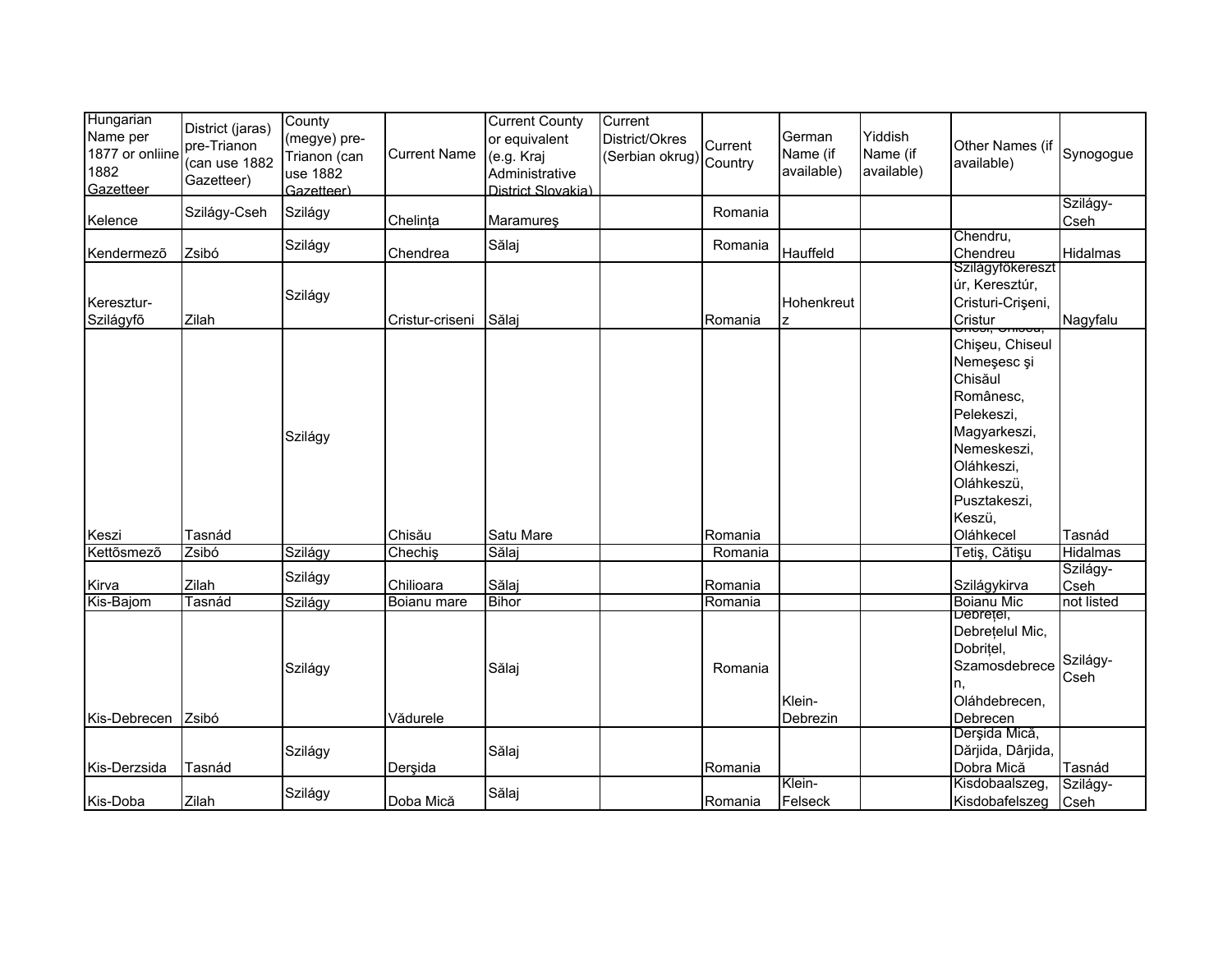| Hungarian<br>Name per<br>1877 or onliine<br>1882<br>Gazetteer | District (jaras)<br>pre-Trianon<br>(can use 1882<br>Gazetteer) | County<br>(megye) pre-<br>Trianon (can<br>use 1882<br>Gazetteer) | <b>Current Name</b> | <b>Current County</b><br>or equivalent<br>(e.g. Kraj<br>Administrative<br>District Slovakia) | Current<br>District/Okres<br>(Serbian okrug) Country | Current | German<br>Name (if<br>available) | Yiddish<br>Name (if<br>available) | Other Names (if<br>available)                                                  | Synogogue        |
|---------------------------------------------------------------|----------------------------------------------------------------|------------------------------------------------------------------|---------------------|----------------------------------------------------------------------------------------------|------------------------------------------------------|---------|----------------------------------|-----------------------------------|--------------------------------------------------------------------------------|------------------|
| Kis-Goroszló                                                  | Zsibó                                                          | Szilágy                                                          | Traniş              | Sălaj                                                                                        |                                                      | Romania | Klein-<br>Grosslau               |                                   | Guruslăul Mic,<br>Tranişu-Mic,<br>Goroszló                                     | Szilágy-<br>Cseh |
| <b>Kis-Nyires</b>                                             | Szilágy-Cseh                                                   | Szilágy                                                          | Ciuta               | <b>Maramures</b>                                                                             |                                                      | Romania |                                  |                                   | Szilágynyíres,<br><b>Nyíres</b>                                                | Szilágy-<br>Cseh |
| Kis-Pacal                                                     | Tasnád                                                         | Szilágy                                                          | Izvoarele           | <b>Bihor</b>                                                                                 |                                                      | Romania |                                  |                                   | Sólnoc-<br>Pățălușa, Pățal,<br>Szolnokháza,<br>Szolnokpacalus<br>a, Újkispacal | Tasnád           |
| Köod                                                          | Zsibó                                                          | Szilágy                                                          | Cheud               | Sălaj                                                                                        |                                                      | Romania |                                  |                                   | Teud, Kőd                                                                      | Szilágy-<br>Cseh |
| Korbolyatelep                                                 | Tasnád                                                         | Szilágy                                                          | Corboaia            | <b>Bihor</b>                                                                                 |                                                      | Romania |                                  |                                   |                                                                                | ? Cannot<br>find |
| Korond                                                        | Tasnád                                                         | Szilágy                                                          | Corund              | Satu Mare                                                                                    |                                                      | Romania |                                  |                                   | Corond,<br>Corundu,<br>Szilágykorond                                           | Tasnád           |
| Közép-Várcza                                                  | Szilágy-Cseh                                                   | Szilágy                                                          | Ortita              | <b>Maramures</b>                                                                             |                                                      | Romania |                                  |                                   | Oarța de Mijloc,<br>Varțuța.<br>Kisvárca, Várca,<br>Közép-Várca                | Szilágy-<br>Cseh |
| Kraszna                                                       | Kraszna                                                        | Szilágy                                                          | Crasna              | Sălaj                                                                                        |                                                      | Romania | Krasne                           |                                   |                                                                                | Kraszna          |
| Kraszna-<br>Czégény                                           | Tasnád                                                         | Szilágy                                                          | Teghea              | Satu Mare                                                                                    |                                                      | Romania |                                  |                                   | Cégény,<br>Kraszna-Cégény                                                      | Tasnád           |
| Kraszna-<br>Horvát                                            | Kraszna                                                        | Szilágy                                                          | Horoatu-<br>Crasnei | Sălaj                                                                                        |                                                      | Romania |                                  |                                   | Horoatul<br>Crasnei, Crasna-<br>Horoat, Horoat,<br>Horoat-Petenia,<br>Horvat   | not listed       |
| Kraszna-<br>Mihályfalva                                       | Tasnád                                                         | Szilágy                                                          | Mihăieni            | Satu Mare                                                                                    |                                                      | Romania | Michelsdorf                      |                                   | Szentmihályfalv<br>a.<br>Nagymihályfalva<br>Mihályfalva,<br>Mihăeni            | Tasnád           |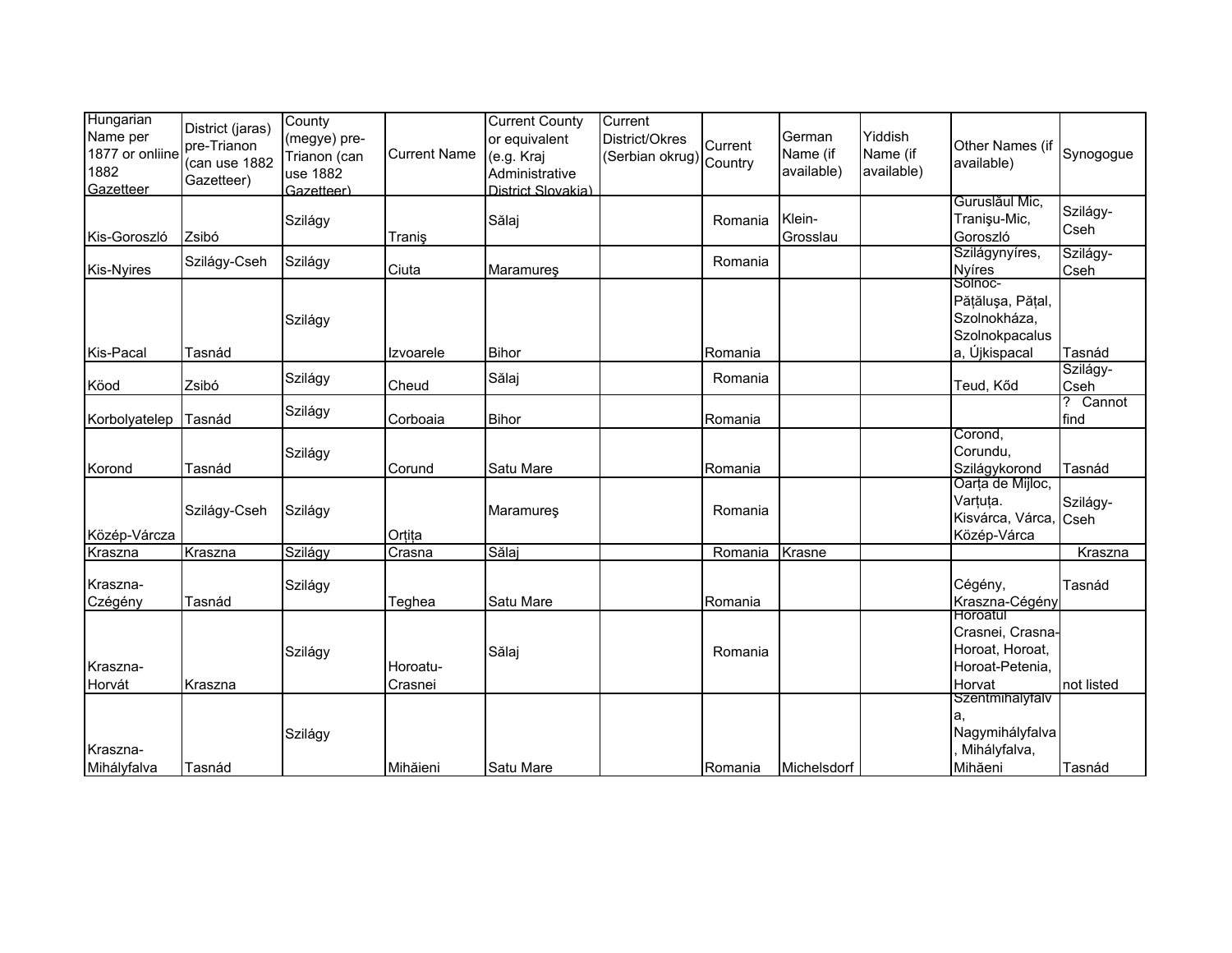| Hungarian<br>Name per   | District (jaras)                           | County<br>(megye) pre-   |                     | <b>Current County</b><br>or equivalent | Current<br>District/Okres |         | German                 | Yiddish                |                                 |                  |
|-------------------------|--------------------------------------------|--------------------------|---------------------|----------------------------------------|---------------------------|---------|------------------------|------------------------|---------------------------------|------------------|
| 1877 or onliine<br>1882 | pre-Trianon<br>(can use 1882<br>Gazetteer) | Trianon (can<br>use 1882 | <b>Current Name</b> | (e.g. Kraj<br>Administrative           | (Serbian okrug) Country   | Current | Name (if<br>available) | Name (if<br>available) | Other Names (if<br>available)   | Synogogue        |
| Gazetteer               |                                            | Gazetteer)               |                     | District Slovakia)                     |                           |         |                        |                        | SOINOC-                         |                  |
|                         |                                            |                          |                     |                                        |                           |         |                        |                        | Pățălușa, Pățal,                |                  |
|                         |                                            |                          |                     |                                        |                           |         |                        |                        | Szolnokháza,                    |                  |
|                         |                                            | Szilágy                  |                     |                                        |                           |         |                        |                        | Szolnokpacalus                  |                  |
| Kraszna-                |                                            |                          |                     |                                        |                           |         |                        |                        | a, Újkispacal,<br>Kraszna-      |                  |
| Paczalusa               | Tasnád                                     |                          | Izvoarele           | <b>Bihor</b>                           |                           | Romania |                        |                        | Pacalusa                        | Tasnád           |
| Kraszna-                |                                            |                          |                     |                                        |                           |         |                        |                        | Sirbi, Tótfalu,                 |                  |
| Tóthfalu                | Kraszna                                    | Szilágy                  | Sârbi               | Sălaj                                  |                           | Romania |                        |                        | Kraszna-Tótfalu                 | Krasna           |
| Kucsó                   | Zsibó                                      | Szilágy                  | Cuceu               | Sălaj                                  |                           | Romania |                        |                        |                                 | not listed       |
|                         | Zilah                                      | Szilágy                  |                     |                                        |                           |         |                        |                        | Coșei, Coșoiu,                  | Szilágy-         |
| Kusaly                  |                                            |                          | Coşeiu              | Sălaj                                  |                           | Romania |                        |                        | Coşeiul                         | Cseh<br>Szilágy- |
| Lele                    | Szilágy-Cseh                               | Szilágy                  | Leleiu              | Sălaj                                  |                           | Romania |                        |                        | Lelei, Leliu, Lile              | Cseh             |
|                         |                                            |                          |                     |                                        |                           |         |                        |                        | Bocsa                           |                  |
|                         |                                            |                          |                     |                                        |                           |         |                        |                        | Ungurească,                     |                  |
|                         |                                            | Szilágy                  |                     | Sălaj                                  |                           |         |                        |                        | Felsőbaksa,                     |                  |
|                         |                                            |                          |                     |                                        |                           |         |                        |                        | Pusztabaksa,                    | Szilágy-         |
| Magyar-Baksa Zilah      |                                            |                          | Bocșița             |                                        |                           | Romania |                        |                        | Kisbaksa, Baksa Cseh<br>Cehalul |                  |
|                         |                                            |                          |                     |                                        |                           |         |                        |                        | unguresc,                       |                  |
| Magyar-                 |                                            | Szilágy                  |                     |                                        |                           |         |                        |                        | Csaholy,                        |                  |
| Csaholy                 | Tasnád                                     |                          | Cehăluț             | Satu Mare                              |                           | Romania |                        |                        | Cehăluți                        | not listed       |
|                         |                                            |                          |                     |                                        |                           |         |                        |                        | Romînaşi,                       |                  |
|                         |                                            | Szilágy                  |                     | Sălaj                                  |                           |         |                        |                        | Unguras,                        |                  |
| Magyar-                 |                                            |                          |                     |                                        |                           |         |                        |                        | Alsóegregy,                     |                  |
| Egregy                  | Zilah                                      |                          | Românași            |                                        |                           | Romania |                        |                        | Egregy<br>Guruslaul             | Hidalmas         |
|                         |                                            |                          |                     |                                        |                           |         |                        |                        | unguresc.                       |                  |
| Magyar-                 |                                            | Szilágy                  |                     |                                        |                           |         |                        |                        | Nagygoroszló,                   | Szilágy-         |
| Goroszló                | Zilah                                      |                          | Guruslau            | Sălaj                                  |                           | Romania | Grosslau               |                        | Goroszló                        | Somlyó           |
|                         |                                            |                          |                     |                                        |                           |         |                        |                        | Cațelușui,                      |                  |
|                         |                                            |                          |                     |                                        |                           |         |                        |                        | Cățelușa,<br>Cățălușa,          |                  |
|                         |                                            | Szilágy                  |                     | Sălaj                                  |                           | Romania |                        |                        | Alsókecel,                      |                  |
| Magyar-                 |                                            |                          | Meseşenii de        |                                        |                           |         |                        |                        | Alkecel, Kecel,                 |                  |
| Keczel                  | Kraszna                                    |                          | Jos                 |                                        |                           |         |                        |                        | Magyar-Kecel                    | Krasna           |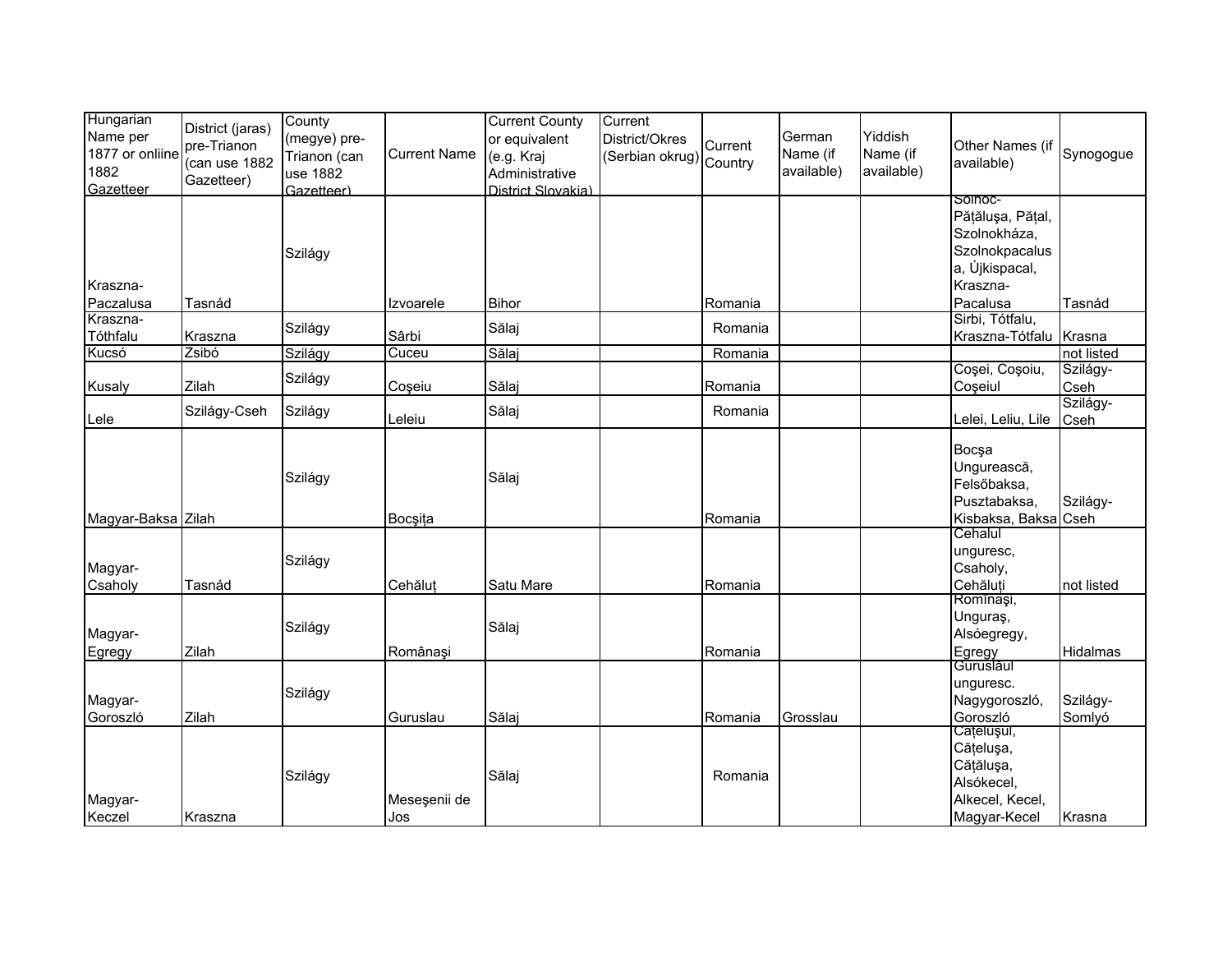| Hungarian<br>Name per<br>1877 or onliine<br>1882<br>Gazetteer | District (jaras)<br>pre-Trianon<br>(can use 1882<br>Gazetteer) | County<br>(megye) pre-<br>Trianon (can<br>use 1882<br>Gazetteer) | <b>Current Name</b>    | <b>Current County</b><br>or equivalent<br>(e.g. Kraj<br>Administrative<br>District Slovakia) | Current<br>District/Okres<br>(Serbian okrug) Country | Current            | German<br>Name (if<br>available) | Yiddish<br>Name (if<br>available) | Other Names (if<br>available)                                                                    | Synogogue          |
|---------------------------------------------------------------|----------------------------------------------------------------|------------------------------------------------------------------|------------------------|----------------------------------------------------------------------------------------------|------------------------------------------------------|--------------------|----------------------------------|-----------------------------------|--------------------------------------------------------------------------------------------------|--------------------|
| Magyar-Valkó                                                  | Kraszna                                                        | Szilágy                                                          | Valcău de Jos          | Sălaj                                                                                        |                                                      | Romania            | Gorisdorf                        |                                   | vaicaur<br>Unguresc,<br>Vălcăul-<br>unguresc,<br>Vălcăul-de-Jos,<br>Alsóvalkó,<br>Alvalkó, Valkó | Nagyfalu           |
| Márom                                                         | Kraszna                                                        | Szilágy                                                          | Marin                  | Sălaj                                                                                        |                                                      | Romania            |                                  |                                   |                                                                                                  | not listed         |
| Menyõ                                                         | Szilágy-Cseh                                                   | Szilágy                                                          | Mineu                  | Sălaj                                                                                        |                                                      | Romania            |                                  |                                   | Mineul                                                                                           | Szilágy-<br>Cseh   |
| Meszes-Szent-                                                 |                                                                | Szilágy                                                          | Sângiorgiu-de-         | Sălaj                                                                                        |                                                      |                    |                                  |                                   | Meseş-<br>Sângeorgiu,<br>Sângeorz,<br>Szentgyörgy,<br>Sângiorgiul-de-<br>Meşeş,<br>Sîngeorgiu de |                    |
| György<br>Mocsolya                                            | Zilah<br>Zilah                                                 | Szilágy                                                          | Meseş<br>Valea pomilor | Sălaj                                                                                        |                                                      | Romania<br>Romania | Sumpfdorf                        |                                   | Meseş,<br>Mocirla                                                                                | Hidalmas<br>Tasnád |
| Mojgrád                                                       | Zilah                                                          | Szilágy                                                          | Moigrad                | Sălaj                                                                                        |                                                      | Romania            | Mayroth                          |                                   |                                                                                                  | Szilágy-<br>Cseh   |
| Monó                                                          | Szilágy-Cseh                                                   | Szilágy                                                          | Mînău                  | <b>Maramures</b>                                                                             |                                                      | Romania            |                                  |                                   | Mânău                                                                                            | Szilágy-<br>Cseh   |
| Mosóbánya                                                     | Szilágy-Cseh                                                   | Szilágy                                                          | Băița de Sub<br>Codru  | Maramureş                                                                                    |                                                      | Romania            |                                  |                                   | Moșuni, Băița                                                                                    | Szilágy-<br>Cseh   |
| Mutos                                                         | Szilágy-Cseh                                                   | Szilágy                                                          | Motis                  | Sălaj                                                                                        |                                                      | Romania            |                                  |                                   |                                                                                                  | Szilágy-<br>Cseh   |
| Nagy-Bajom                                                    | Tasnád                                                         | Szilágy                                                          | Boianu mare            | <b>Bihor</b>                                                                                 |                                                      | Romania            | Baldorf                          |                                   | Boianul-Mare,<br>Tasnádbajom,<br>Bajom                                                           | not listed         |
| Nagy-Derzsida Tasnád                                          |                                                                | Szilágy                                                          | <b>Bobota</b>          | Sălaj                                                                                        |                                                      | Romania            |                                  |                                   | Derşida Mare,<br>Dobra Mare,<br>Derzsida                                                         | Tasnád             |
| Nagy-Doba                                                     | Zilah                                                          | Szilágy                                                          | Doba mare              | Sălaj                                                                                        |                                                      | Romania            | Dobendorf                        |                                   | Egyházasdoba,<br>Doba                                                                            | Szilágy-<br>Cseh   |
| Nagyfalu                                                      | Szilágy-<br>Somlyó                                             | Szilágy                                                          | Nușfalău               | Sălaj                                                                                        |                                                      | Romania            |                                  |                                   | Nagy-Falu,<br>Szilagynagyfalu                                                                    | Nagyfalu           |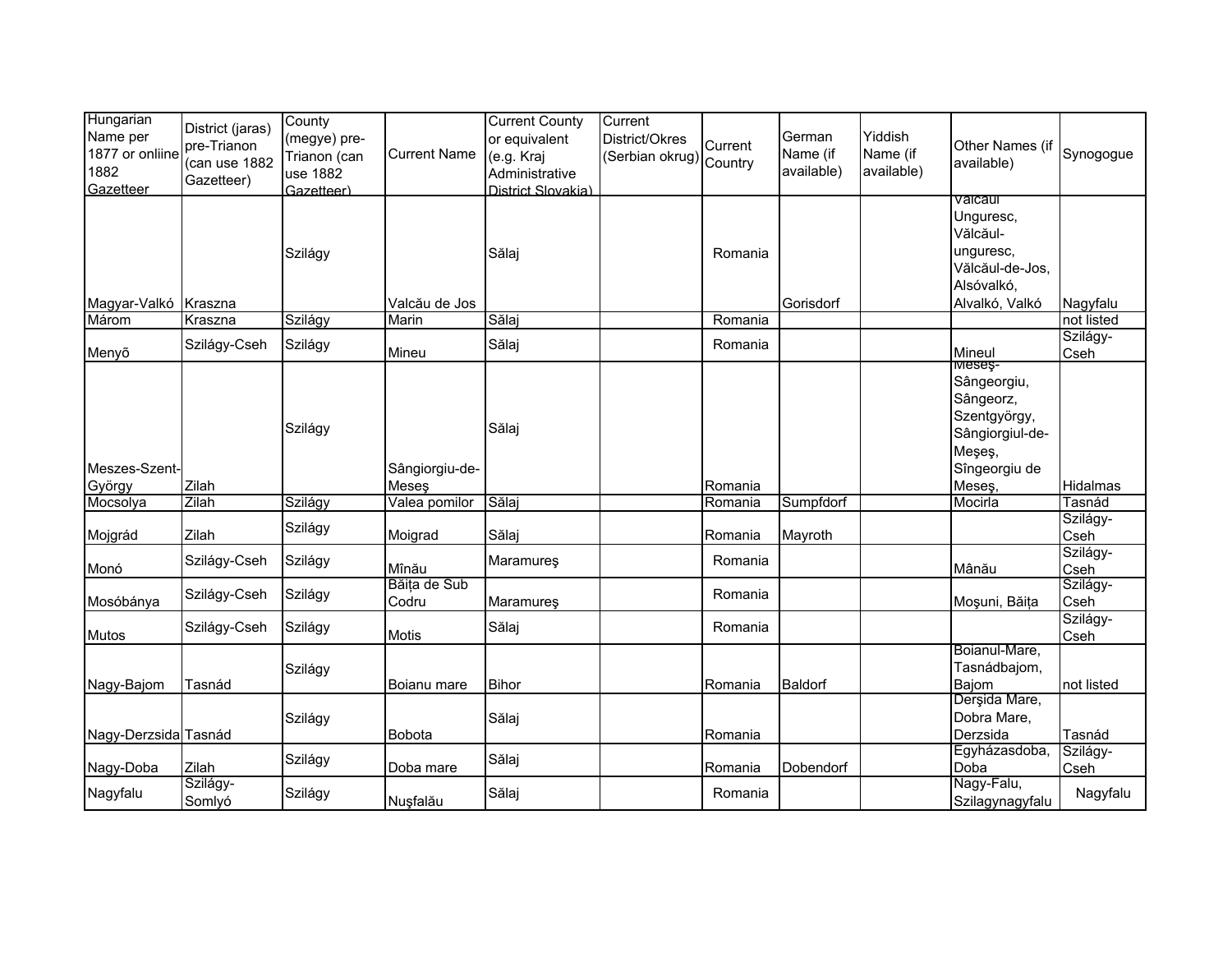| Hungarian<br>Name per<br>1877 or onliine<br>1882<br>Gazetteer | District (jaras)<br>pre-Trianon<br>(can use 1882<br>Gazetteer) | County<br>(megye) pre-<br>Trianon (can<br>use 1882<br>Gazetteer) | <b>Current Name</b> | <b>Current County</b><br>or equivalent<br>(e.g. Kraj<br>Administrative<br>District Slovakia) | Current<br>District/Okres<br>(Serbian okrug) Country | Current | German<br>Name (if<br>available) | Yiddish<br>Name (if<br>available) | Other Names (if<br>available)                                                                      | Synogogue        |
|---------------------------------------------------------------|----------------------------------------------------------------|------------------------------------------------------------------|---------------------|----------------------------------------------------------------------------------------------|------------------------------------------------------|---------|----------------------------------|-----------------------------------|----------------------------------------------------------------------------------------------------|------------------|
| Nagy-<br>Goroszló                                             | Zsibó                                                          | Szilágy                                                          | Somes-<br>Guruslău  | Sălaj                                                                                        |                                                      | Romania | Gross-<br>Grosslau               |                                   | Szamos-Nagy-<br>Goroszló,<br>Guruslăul Mare,<br>Tranişul Mare,<br>Szamosnagygor<br>oszló, Goroszló | Szilágy-<br>Cseh |
| Nagymon                                                       | Zilah                                                          | Szilágy                                                          | Naimon              | Sălaj                                                                                        |                                                      | Romania |                                  |                                   | Monul mare,<br>Mon                                                                                 | Szilágy-<br>Cseh |
| Nagymon-<br>Újfalu                                            | Zilah                                                          | Szilágy                                                          | Deleni              | Sălaj                                                                                        |                                                      | Romania | Gross-<br>Neudorf                |                                   | Cioara, Cioara-<br>Naimon, Delenii,<br>Újfalu, Ciora                                               | Szilágy-<br>Cseh |
| Nagy-Pacal                                                    | Tasnád                                                         | Szilágy                                                          | Viisoara            | <b>Bihor</b>                                                                                 |                                                      | Romania |                                  |                                   | Erszőllős,<br>Magyarpacal,<br>Pățal-Mare,<br>Pătal                                                 | Tasnád           |
| Nagy-Rajtolcz                                                 | Zilah                                                          | Szilágy                                                          | Răstolț             | Sălaj                                                                                        |                                                      | Romania | Reitholz,<br>Binndorf            |                                   | Rastolțul-mare,<br>Restolțul Mare,<br>Răstolți,<br>Felsőrajtolc,<br>Nagy-Rajtolc                   | Hidalmas         |
| Nagyszeg                                                      | Szilágy-Cseh                                                   | Szilágy                                                          | Notig               | Sălaj                                                                                        |                                                      | Romania | Nageldorf                        |                                   |                                                                                                    | Szilágy-<br>Cseh |
| Naprád                                                        | Zsibó                                                          | Szilágy                                                          | Năpradea            | Sălaj                                                                                        |                                                      | Romania |                                  |                                   | Napragie,<br>Kisnáprád,<br>Nagynáprád,<br>Oláhnáprád                                               | Szilágy-<br>Cseh |
| Nyirmon                                                       | Szilágy-Cseh                                                   | Szilágy                                                          | Bulgari             | Sălaj                                                                                        |                                                      | Romania |                                  |                                   | Nyírfalva,<br>Nyíresfalva                                                                          | Szilágy-<br>Cseh |
| Nyirsid                                                       | Zilah                                                          | Szilágy                                                          | Mirşid              | Sălaj                                                                                        |                                                      | Romania |                                  |                                   | Nirşid, Mnirşidu                                                                                   | Szilágy-<br>Cseh |
| Ököritó                                                       | Szilágy-<br>Somlyó                                             | Szilágy                                                          | Surduc              | Sălaj                                                                                        |                                                      | Romania | Akrito                           |                                   | Szurduk.<br>Csárdás??                                                                              | Tasnád           |
| Oláh-Baksa                                                    | Zilah                                                          | Szilágy                                                          | Bocşa               | Sălaj                                                                                        |                                                      | Romania |                                  |                                   | Bocşa romana,<br>Bocsa<br>Românească,<br>Bocşița,<br>Alsóbaksa,<br><b>Baksa</b>                    | Szilágy-<br>Cseh |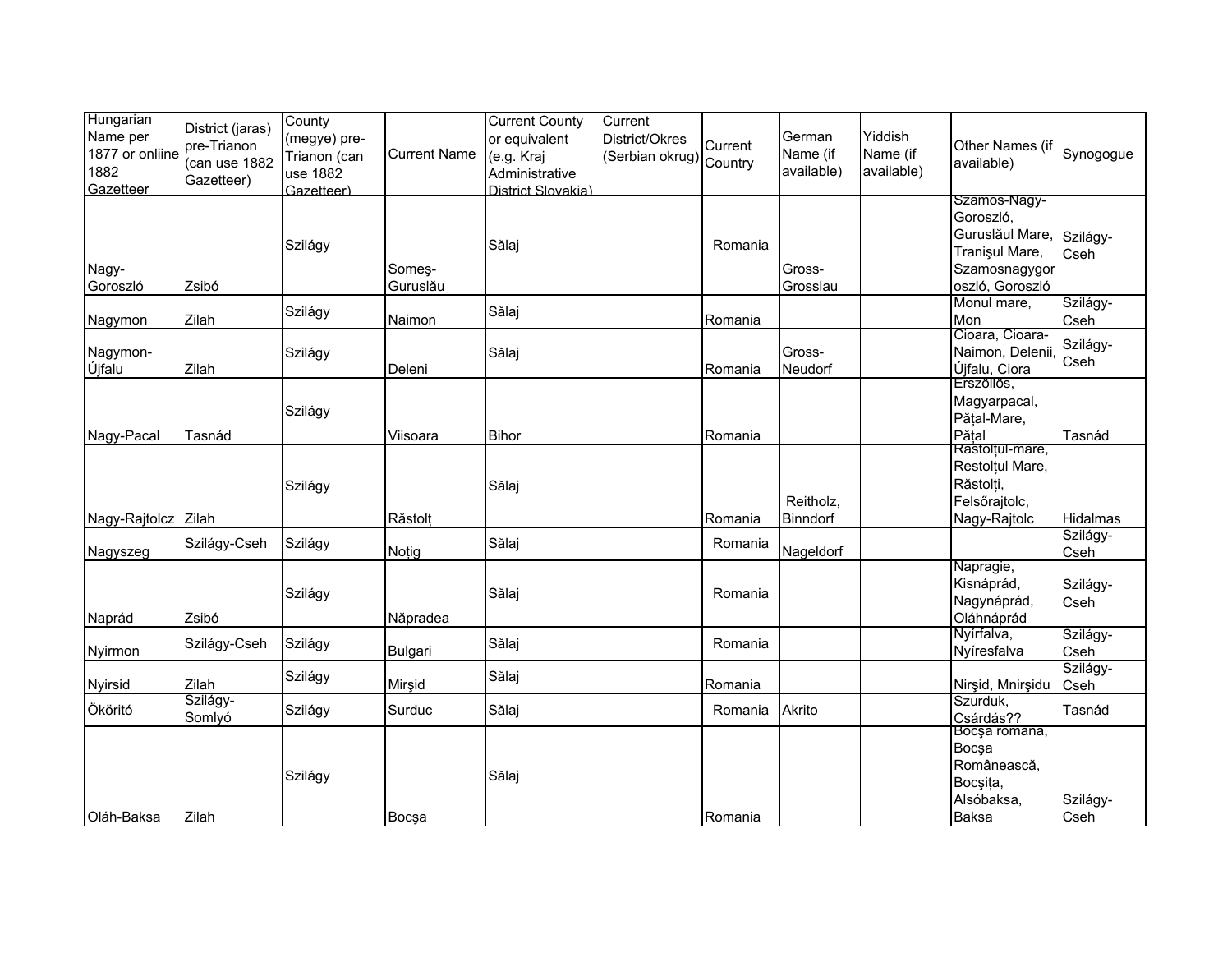| Hungarian<br>Name per<br>1877 or onliine<br>1882<br>Gazetteer | District (jaras)<br>pre-Trianon<br>(can use 1882<br>Gazetteer) | County<br>(megye) pre-<br>Trianon (can<br>use 1882<br>Gazetteer) | <b>Current Name</b> | <b>Current County</b><br>or equivalent<br>(e.g. Kraj<br>Administrative<br>District Slovakia) | Current<br>District/Okres<br>(Serbian okrug) Country | Current | German<br>Name (if<br>available)        | Yiddish<br>Name (if<br>available) | Other Names (if<br>available)                                                     | Synogogue        |
|---------------------------------------------------------------|----------------------------------------------------------------|------------------------------------------------------------------|---------------------|----------------------------------------------------------------------------------------------|------------------------------------------------------|---------|-----------------------------------------|-----------------------------------|-----------------------------------------------------------------------------------|------------------|
|                                                               |                                                                | Szilágy                                                          |                     |                                                                                              |                                                      |         |                                         |                                   | Cehalul român,<br>Cehulița,<br>Felsőoláhcsahol                                    |                  |
| Oláh-Csaholy                                                  | Tasnád                                                         |                                                                  | Cehal               | Satu Mare                                                                                    |                                                      | Romania |                                         |                                   | y, Csaholy<br>Horoat, Horatu                                                      | not listed       |
| Oláh-Horvát                                                   | Szilágy-Cseh                                                   | Szilágy                                                          | Horoatu-<br>Cehului | Sălaj                                                                                        |                                                      | Romania |                                         |                                   | Cehului,<br>Horoatul român,<br>Horovatul<br>român, Horvat                         | Szilágy-<br>Cseh |
| Oláh-Keczel                                                   | Kraszna                                                        | Szilágy                                                          | Meseşenii de<br>Sus | Sălaj                                                                                        |                                                      | Romania |                                         |                                   | Cățălul, Cățălu,<br>Felsőkecel,<br>Felsőoláhkecel,<br>Kecel, Oláh-<br>Kecel       | Krasna           |
| Oláh-Nádasd                                                   | Szilágy-Cseh                                                   | Szilágy                                                          | Nadiş               | Sălaj                                                                                        |                                                      | Romania |                                         |                                   | Nadişul-român,<br>Szilágynádasd,<br>Nádasd                                        | Szilágy-<br>Cseh |
| Oláh-Valkó                                                    | Kraszna                                                        | Szilágy                                                          | Valcău de Sus       | Sălaj                                                                                        |                                                      | Romania |                                         |                                   | Valcaul<br>Românesc,<br>Vălcăul-român,<br>Valcăul-de-Sus,<br>Felsővalkó,<br>Valkó | Nagyfalu         |
| Orbó                                                          | Tasnád                                                         | Szilágy                                                          | Orbău               | Satu Mare                                                                                    |                                                      | Romania |                                         |                                   | Orbăul, Orbou,<br>Tasnádorbó                                                      | Tasnád           |
| Ördögkút                                                      | Zilah                                                          | Szilágy                                                          | Treznea             | Sălaj                                                                                        |                                                      | Romania | Teufelsbrun<br>n.<br>Teufelsbrun<br>nen |                                   | Trăznea,<br>Trăsnea,<br>Tresnea,<br>Tresniea, Bârlea Hidalmas                     |                  |
| Örményes                                                      | Szilágy-Cseh                                                   | Szilágy                                                          | Urmeniş             | Maramures                                                                                    |                                                      | Romania |                                         |                                   | Urminis,<br>Bükkörményes                                                          | Szilágy-<br>Cseh |
| Örmező                                                        | Zsibó                                                          | Szilágy                                                          | Var                 | Sălaj                                                                                        |                                                      | Romania | Wachtfeld                               |                                   | Szamosőrmező                                                                      | <b>Hidalmas</b>  |
| Paliczka                                                      | Kraszna                                                        | Szilágy                                                          | Plesca              | Sălaj                                                                                        |                                                      | Romania |                                         |                                   | Plețca, Palicka                                                                   | not listed       |
| Panit                                                         | Zilah                                                          | Szilágy                                                          | Panic               | Sălaj                                                                                        |                                                      | Romania |                                         |                                   |                                                                                   | Szilágy-<br>Cseh |
| Pecsely                                                       | Kraszna                                                        | Szilágy                                                          | Peceiu              | Sălaj                                                                                        |                                                      | Romania |                                         |                                   | Peceliu, Pecsej                                                                   | Krasna           |
| Pele                                                          | Tasnád                                                         | Szilágy                                                          | Becheni             | Satu Mare                                                                                    |                                                      | Romania |                                         |                                   | Pelie, Piele,<br>Pelekeszi                                                        | Tasnád           |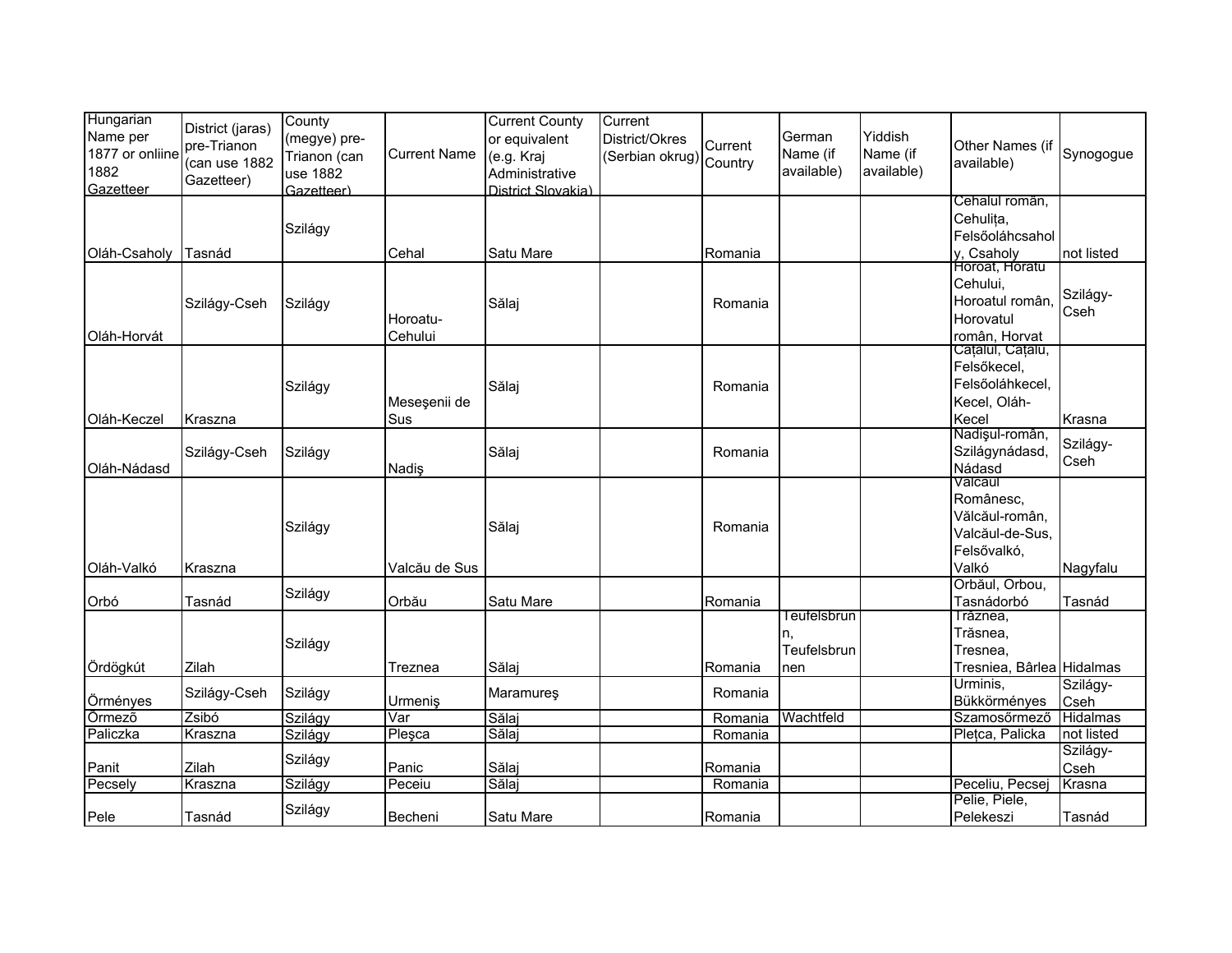| Hungarian<br>Name per<br>1877 or onliine<br>1882<br>Gazetteer | District (jaras)<br>pre-Trianon<br>(can use 1882<br>Gazetteer) | County<br>(megye) pre-<br>Trianon (can<br>use 1882<br>Gazetteer) | <b>Current Name</b> | <b>Current County</b><br>or equivalent<br>(e.g. Kraj<br>Administrative<br>District Slovakia) | Current<br>District/Okres<br>(Serbian okrug) Country | Current | German<br>Name (if<br>available) | Yiddish<br>Name (if<br>available) | Other Names (if<br>available)                                                                                                  | Synogogue        |
|---------------------------------------------------------------|----------------------------------------------------------------|------------------------------------------------------------------|---------------------|----------------------------------------------------------------------------------------------|------------------------------------------------------|---------|----------------------------------|-----------------------------------|--------------------------------------------------------------------------------------------------------------------------------|------------------|
| Perje                                                         | Kraszna                                                        | Szilágy                                                          | Pria                | Sălaj                                                                                        |                                                      | Romania |                                  |                                   | Priaj, Alsóperje,<br>Felsőperje                                                                                                | Krasna           |
| Petenye                                                       | Kraszna                                                        | Szilágy                                                          | Horoatu-<br>Crasnei | Sălaj                                                                                        |                                                      | Romania |                                  |                                   | Horoatul<br>Crasnei, Crasna-<br>Horoat, Horoat,<br>Horoat-Petenia,<br>Horvat                                                   | Krasna           |
| Pósa                                                          | Zilah                                                          | Szilágy                                                          | Păuşa               | Sălaj                                                                                        |                                                      | Romania |                                  |                                   | Egregypósa                                                                                                                     | Hidalmas         |
| Prodányfalva                                                  | Zsibó                                                          | Szilágy                                                          | Prodănești          | Sălaj                                                                                        |                                                      | Romania |                                  |                                   | Prodaniștea,<br>Prodariștea                                                                                                    | not listed       |
| Puszta-<br>Rajtolcz                                           | Zilah                                                          | Szilágy                                                          | Răstolțu<br>Deşert  | Sălaj                                                                                        |                                                      | Romania |                                  |                                   | Răștolțul-deșert,<br>Puszta-Rajtolc                                                                                            | Hidalmas         |
| Rákos                                                         | Zsibó                                                          | Szilágy                                                          | Racâs               | Sălaj                                                                                        |                                                      | Romania |                                  |                                   | Rachis,<br>Almásrákos,<br>Oláhrákos,<br>Újrákos,<br>Nagyrákos                                                                  | Hidalmas         |
| Ráton                                                         | Kraszna                                                        | Szilágy                                                          | Ratovei             | Sălaj                                                                                        |                                                      | Romania |                                  |                                   |                                                                                                                                | Krasna           |
| Récse                                                         | Kraszna                                                        | Szilágy                                                          | Recea               | Sălaj                                                                                        |                                                      | Romania |                                  |                                   | Recea Mică,<br>Rece.<br>Krasznarécse                                                                                           | Krasna           |
| Rodiina                                                       | Szilágy-Cseh                                                   | Szilágy                                                          | Rodina              | Maramures                                                                                    |                                                      | Romania |                                  |                                   | Rodinta,<br>Rogyina                                                                                                            |                  |
| Romlott                                                       | Zsibó                                                          | Szilágy                                                          | Romița              | Sălaj                                                                                        |                                                      | Romania | Romlott                          |                                   | Romlya                                                                                                                         | <b>Hidalmas</b>  |
| Róna                                                          | Zsibó                                                          | Szilágy                                                          | Rona                | Sălaj                                                                                        |                                                      | Romania | Rohnen                           |                                   | Romna, Rogna,<br>Szilágyróna                                                                                                   | Szilágy-<br>Cseh |
| Sámson                                                        | Zilah                                                          | Szilágy                                                          | Şamşud              | Sălaj                                                                                        |                                                      | Romania |                                  |                                   |                                                                                                                                | Tasnád           |
| Sereden                                                       | Kraszna                                                        | Szilágy                                                          | Seredeiu            | Sălaj                                                                                        |                                                      | Romania | Kaltbrunn,<br>Eulendorf          |                                   | seregeru,<br>Seredău,<br>Sredeiu,<br>Seredeu,<br>Alsósereden,<br>Felsősereden,<br>Magyarsereden,<br>Oláhsereden,<br>Kissereden | Krasna           |
| Solymos                                                       | Zsibó                                                          | Szilágy                                                          | Soimuş              | Sălaj                                                                                        |                                                      | Romania |                                  |                                   |                                                                                                                                | ? Cannot<br>find |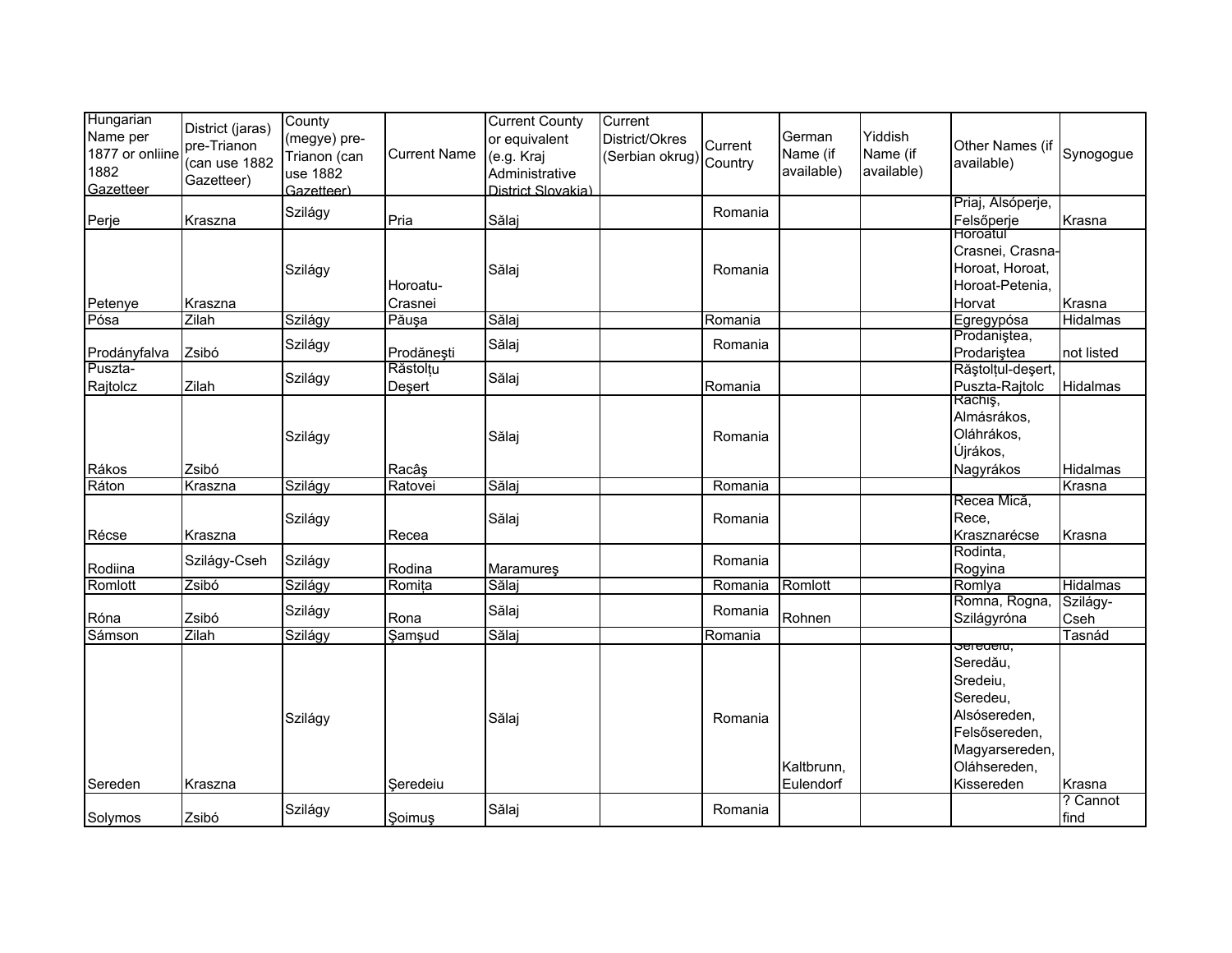| Hungarian<br>Name per<br>1877 or onliine<br>1882<br>Gazetteer | District (jaras)<br>pre-Trianon<br>(can use 1882<br>Gazetteer) | County<br>(megye) pre-<br>Trianon (can<br>use 1882<br>Gazetteer) | <b>Current Name</b> | <b>Current County</b><br>or equivalent<br>(e.g. Kraj<br>Administrative<br>District Slovakia) | Current<br>District/Okres<br>(Serbian okrug) Country | Current | German<br>Name (if<br>available) | Yiddish<br>Name (if<br>available) | Other Names (if<br>available)                                                     | Synogogue        |
|---------------------------------------------------------------|----------------------------------------------------------------|------------------------------------------------------------------|---------------------|----------------------------------------------------------------------------------------------|------------------------------------------------------|---------|----------------------------------|-----------------------------------|-----------------------------------------------------------------------------------|------------------|
| Somfalu                                                       | Szilágy-Cseh                                                   | Szilágy                                                          | Corni               | Maramureş                                                                                    |                                                      | Romania |                                  |                                   | Szilágysomfalu,<br>Somos                                                          | Szilágy-<br>Cseh |
| Somró-Ujfalu                                                  | Zsibó                                                          | Szilágy                                                          | <b>Brusturi</b>     | Sălaj                                                                                        |                                                      | Romania |                                  |                                   | Brusturu,<br>Somlyóújfalu,<br>Újfalu                                              | Hidalmas         |
| Sülelmed                                                      | Szilágy-Cseh                                                   | Szilágy                                                          | Ulmeni              | Maramures                                                                                    |                                                      | Romania |                                  |                                   | Şilimeghiu                                                                        | Szilágy-<br>Cseh |
| Szakácsi                                                      | Tasnád                                                         | Szilágy                                                          | Săcășeni            | Satu Mare                                                                                    |                                                      | Romania |                                  |                                   | Socaciu,<br>Érszakácsi                                                            | Tasnád           |
| Szamos-<br>Udvarhely                                          | Zsibó                                                          | Szilágy                                                          | Someș-<br>Odorhei   | Sălaj                                                                                        |                                                      | Romania | Hofdorf                          |                                   | Someş-<br>Odorheu,<br>Someș-<br>Odorheiu.<br>Odorheiu,<br>Udvarhely               | Szilágy-<br>Cseh |
| Szamos-Ujlak                                                  | Szilágy-Cseh                                                   | Szilágy                                                          | Someş-Uileac        | Maramureş                                                                                    |                                                      | Romania | Neudorf                          |                                   | Szilágyújlak,<br><b>Újlak, Uileacul</b><br>Hododului,<br>Uilac, Uilacu            | Szilágy-<br>Cseh |
| Szántó-<br>Tasnád                                             | Tasnád                                                         | Szilágy                                                          | Santău              | Satu Mare                                                                                    |                                                      | Romania | Santen                           |                                   | Tasnádszántó,<br>Nagyszántó,<br>Szántó                                            | Tasnád           |
| Szarvad-Pele                                                  | Tasnád                                                         | Szilágy                                                          | Sărvăzel            | Satu Mare                                                                                    |                                                      | Romania |                                  |                                   | Pele-Sarvazal,<br>Sărvăzăl,<br>Sovorel,<br>Peleszarvad,<br>Kisszarvad,<br>Szarvad | Tasnád           |
| Szeér                                                         | Szilágy-Cseh                                                   | Szilágy                                                          | Ser                 | Satu Mare                                                                                    |                                                      | Romania |                                  |                                   |                                                                                   | Tasnád           |
| Szélszeg                                                      | Szilágy-Cseh                                                   | Szilágy                                                          | Salsig              | Maramureş                                                                                    |                                                      | Romania | Weidau                           |                                   | Sălsâg, Selsig                                                                    | Szilágy-<br>Cseh |
| Szent-<br>Péterfalva                                          | Zilah                                                          | Szilágy                                                          | Bozna               | Sălaj                                                                                        |                                                      | Romania |                                  |                                   | Sânpetru, Sântu<br>Petru,<br>Szentpéter                                           | Hidalmas         |
| Szeõ-Demeter Tasnád                                           |                                                                | Szilágy                                                          | Săuca               | Satu Mare                                                                                    |                                                      | Romania |                                  |                                   | Sződemeter,<br>Szeõdemeter                                                        | Tasnád           |
| Széplak                                                       | Zsibó                                                          | Szilágy                                                          | Aluniş              | Sălaj                                                                                        |                                                      | Romania | Schönhaus                        |                                   | Szamosszéplak Cseh                                                                | Szilágy-         |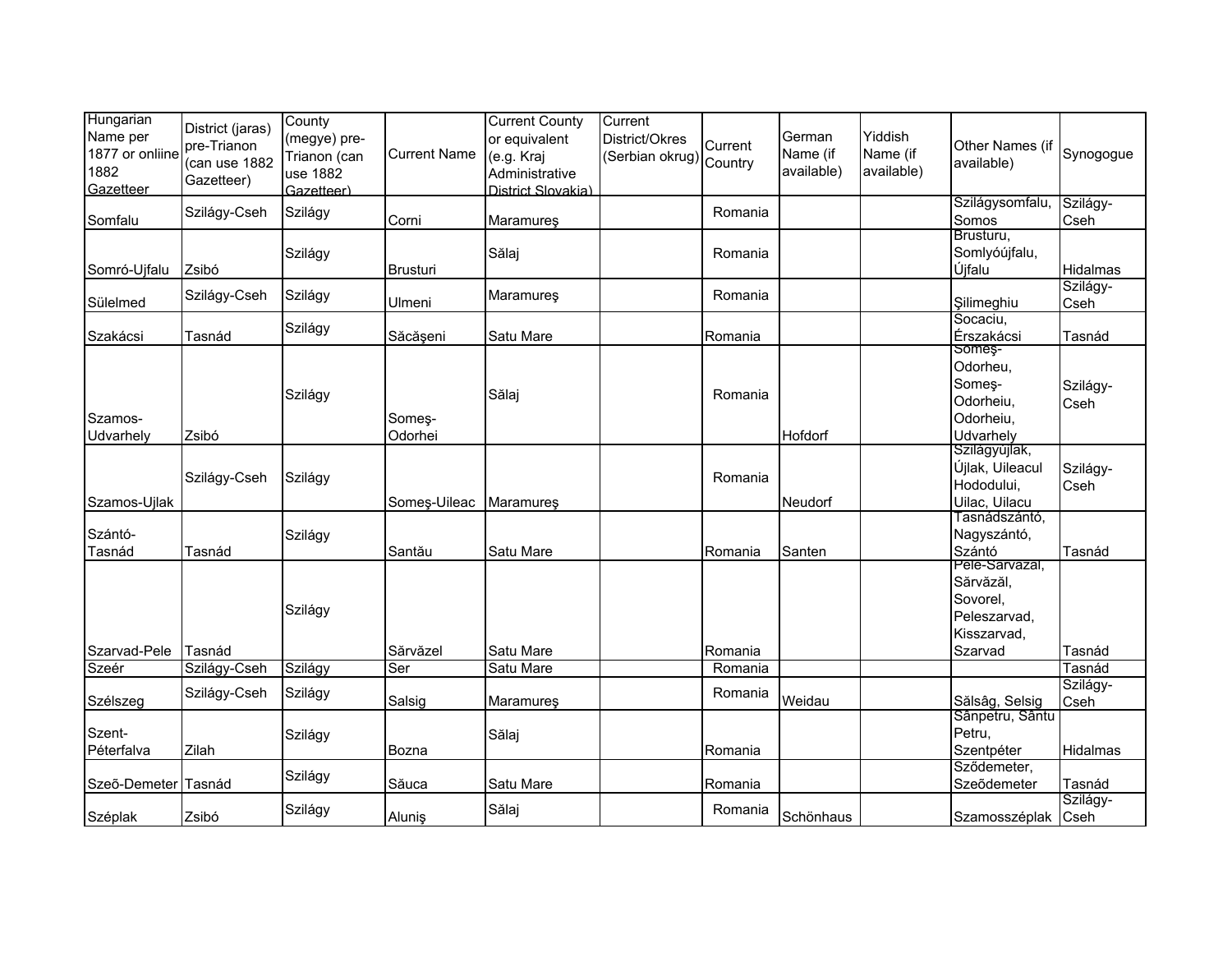| Hungarian<br>Name per<br>1877 or onliine<br>1882<br>Gazetteer | District (jaras)<br>pre-Trianon<br>(can use 1882<br>Gazetteer) | County<br>(megye) pre-<br>Trianon (can<br>use 1882<br>Gazetteer) | <b>Current Name</b>   | <b>Current County</b><br>or equivalent<br>(e.g. Kraj<br>Administrative<br>District Slovakia) | Current<br>District/Okres<br>(Serbian okrug) Country | Current            | German<br>Name (if<br>available) | Yiddish<br>Name (if<br>available) | Other Names (if<br>available)                                                             | Synogogue        |
|---------------------------------------------------------------|----------------------------------------------------------------|------------------------------------------------------------------|-----------------------|----------------------------------------------------------------------------------------------|------------------------------------------------------|--------------------|----------------------------------|-----------------------------------|-------------------------------------------------------------------------------------------|------------------|
| Szilágy-Cseh                                                  | Szilágy-Cseh                                                   | Szilágy                                                          | Cehu Silvaniei        | Sălaj                                                                                        |                                                      | Romania            |                                  |                                   | Szilágycsehi,<br>Cehul Silvaniei                                                          | Szilágy-<br>Cseh |
| Szilágy-<br>Pacalusa                                          | Tasnád                                                         | Szilágy                                                          | Viisoara              | <b>Bihor</b>                                                                                 |                                                      | Romania            |                                  |                                   | Erszőllős,<br>Magyarpacal,<br>Pățal-Mare,<br>Pățal                                        | Tasnád           |
| Szilágy-<br>Paptelek                                          | Zsibó                                                          | Szilágy                                                          | Popeni                | Sălaj                                                                                        |                                                      | Romania            |                                  |                                   | Poptelec,<br>Popeni Mirşid,<br>Paptelek,<br>Paptelke                                      | Szilágy-<br>Cseh |
| Szilágy-Szeg                                                  | Szilágy-Cseh                                                   | Szilágy                                                          | Sălățig               | Sălaj                                                                                        |                                                      | Romania            |                                  |                                   | Salațäg,<br>Sălățigu,<br>Sălăsigu, Seg,<br>Szeg,<br>Szilágyszeg                           | Szilágy-<br>Cseh |
| Szilágy-Szent-<br>Király                                      | Zilah                                                          | Szilágy                                                          | Sâncraiu<br>Silvaniei | Sălaj                                                                                        |                                                      | Romania            |                                  |                                   | Sancraiu,<br>Sâncraiul,<br>Sîncraiu<br>Silvaniei, Dobrin-Cseh<br>Sâncraiu,<br>Szentkirály | Szilágy-         |
| Szilvás                                                       | Tasnád                                                         | Szilágy                                                          | Silvaş                | Satu Mare                                                                                    |                                                      | Romania            |                                  |                                   | Tasnádszilvás                                                                             | Tasnád           |
| Tasnád                                                        | Tasnád                                                         | Szilágy                                                          | Tăşnad                | Satu Mare                                                                                    |                                                      | Romania            | Trestenburg                      |                                   | Trestenberg,<br>Trestendorf,<br>Taschnad                                                  | Tasnád           |
| Tasnád-<br>Szarvad<br>Tihó                                    | Tasnád<br>Zsibó                                                | Szilágy<br>Szilágy                                               | Sărăuad<br>Tihău      | Satu Mare<br>Sălaj                                                                           |                                                      | Romania<br>Romania |                                  |                                   | Sărvădia Mare,<br>Serețel, Szarvad Tasnád                                                 | Hidalmas         |
| Tóhát                                                         | Szilágy-Cseh                                                   | Szilágy                                                          | Tohat                 | <b>Maramures</b>                                                                             |                                                      | Romania            | Teichdorf                        |                                   | Tuhat,<br>Szamostóhát                                                                     | Szilágy-<br>Cseh |
| Turbuca                                                       | Zsibó                                                          | Szilágy                                                          | Turbuta               | Sălaj                                                                                        |                                                      | Romania            |                                  |                                   | Turbóca                                                                                   | Szilágy-<br>Cseh |
| Tusza                                                         | Kraszna                                                        | Szilágy                                                          | Tusa                  | Sălaj                                                                                        |                                                      | Romania            | Tussenthal                       |                                   | Tusenim,<br>Tuszatelke                                                                    | Krasna           |
| Ujnémet                                                       | Tasnád                                                         | Szilágy                                                          | Unimăt                | Satu Mare                                                                                    |                                                      | Romania            |                                  |                                   | <b>Újnémeti</b>                                                                           | not listed       |
| Ujvágás                                                       | Kraszna                                                        | Szilágy                                                          | Lazuri                | Sălaj                                                                                        |                                                      | Romania            |                                  |                                   | Vágás, Lăzar                                                                              | Nagyfalu         |
| <b>Usztató</b>                                                | Tasnád                                                         | Szilágy                                                          | Pagaia                | <b>Bihor</b>                                                                                 |                                                      | Romania            |                                  |                                   |                                                                                           | not listed       |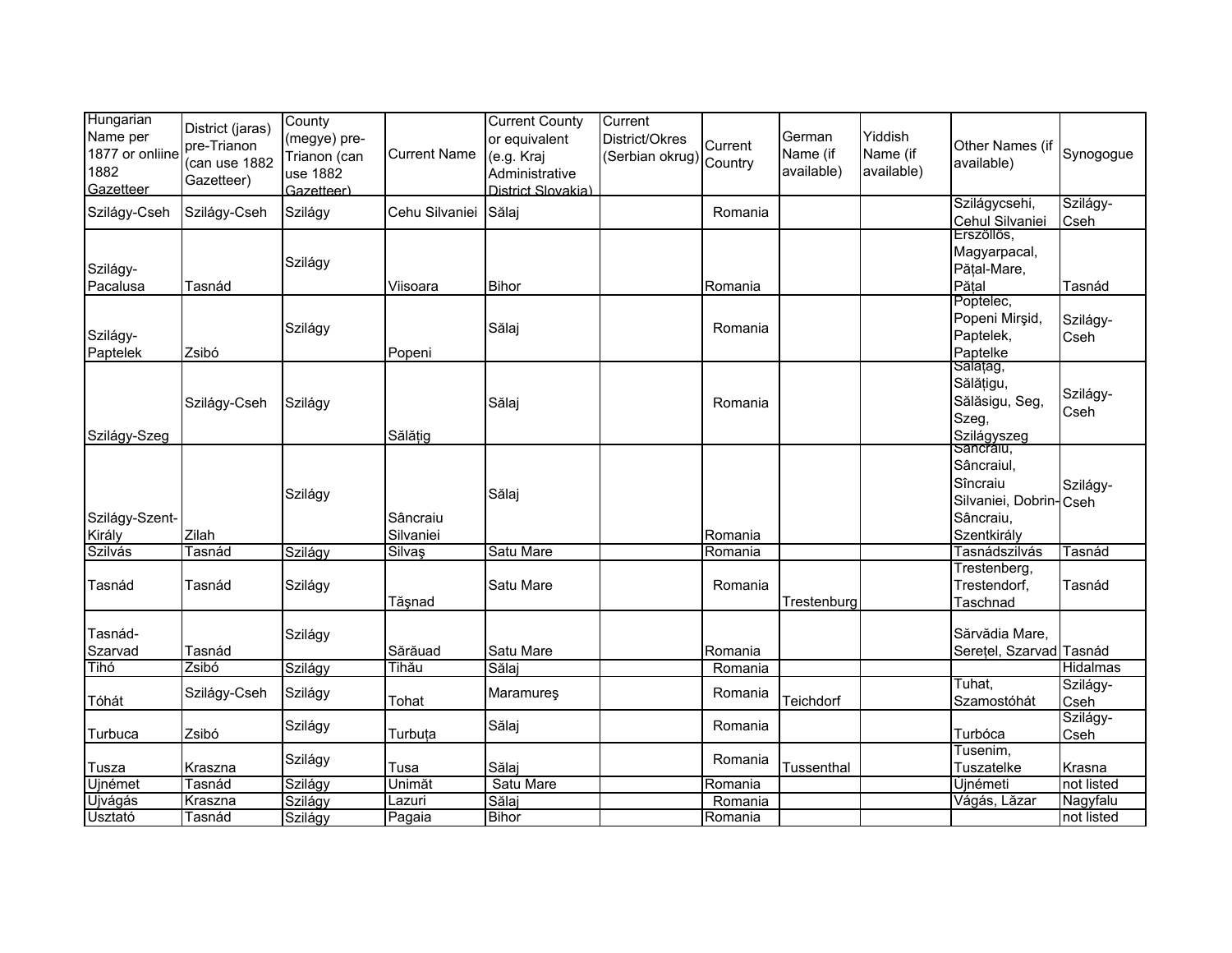| Hungarian<br>Name per<br>1877 or onliine<br>1882<br>Gazetteer | District (jaras)<br>pre-Trianon<br>(can use 1882<br>Gazetteer) | County<br>(megye) pre-<br>Trianon (can<br>use 1882<br>Gazetteer) | <b>Current Name</b> | <b>Current County</b><br>or equivalent<br>(e.g. Kraj<br>Administrative<br>District Slovakia) | Current<br>District/Okres<br>Serbian okrug) Country | Current | German<br>Name (if<br>available) | Yiddish<br>Name (if<br>available) | Other Names (if<br>available)                                                                  | Synogogue        |
|---------------------------------------------------------------|----------------------------------------------------------------|------------------------------------------------------------------|---------------------|----------------------------------------------------------------------------------------------|-----------------------------------------------------|---------|----------------------------------|-----------------------------------|------------------------------------------------------------------------------------------------|------------------|
| Vadafalva                                                     | Szilágy-Cseh                                                   | Szilágy                                                          | Odeşti              | Maramureş                                                                                    |                                                     | Romania |                                  |                                   | Odesci                                                                                         | Szilágy-<br>Cseh |
| Vaja                                                          | Zilah                                                          | Szilágy                                                          | Criseni             | Sălaj                                                                                        |                                                     | Romania |                                  |                                   |                                                                                                | Szilágy-<br>Cseh |
| Vármező                                                       | Zilah                                                          | Szilágy                                                          | <b>Buciumi</b>      | Sălaj                                                                                        |                                                     | Romania | Burgfeld                         |                                   | Buciumi-Bodia,<br><b>Buciumii</b>                                                              | Hidalmas         |
| Varsolc                                                       | Kraszna                                                        | Szilágy                                                          | Vârşolt             | Sălaj                                                                                        |                                                     | Romania |                                  |                                   | Virsolt, Varsóc                                                                                | Krasna           |
| Vártelek                                                      | Zilah                                                          | Szilágy                                                          | Ortelec             | Sălaj                                                                                        |                                                     | Romania |                                  |                                   | Vartelec                                                                                       | Szilágy-<br>Cseh |
| Vaskapu                                                       | Zilah                                                          | Szilágy                                                          | Poarta<br>salajului | Sălaj                                                                                        |                                                     | Romania |                                  |                                   | Vașcapău,<br>Vaşcapu                                                                           | Hidalmas         |
| Vérvölgy                                                      | Zilah                                                          | Szilágy                                                          | Verveghiu           | Sălaj                                                                                        |                                                     | Romania | Blutigel,<br><b>Blutthal</b>     |                                   | <del>Valea Sängelui,</del><br>Virveghi,<br>Virvelgia,<br>Vérvölgye,<br>Vervoghiu               | Szilágy-<br>Cseh |
| Vicsa                                                         | Szilágy-Cseh                                                   | Szilágy                                                          | Vicea               | Maramures                                                                                    |                                                     | Romania | Witzeldorf                       |                                   | Icea                                                                                           | Szilágy-<br>Cseh |
| Völcsök                                                       | Szilágy-Cseh                                                   | Szilágy                                                          | Ulciug              | Sălaj                                                                                        |                                                     | Romania | Haardorf.<br>Hahrdorf            |                                   | Ulciuc, Ulciugu                                                                                | Szilágy-<br>Cseh |
| Zálnok                                                        | Tasnád                                                         | Szilágy                                                          | Zalnoc              | Sălaj                                                                                        |                                                     | Romania |                                  |                                   | Zalnuc, Zălnuca                                                                                | not listed       |
| Zsákfalva                                                     | Zsibó                                                          | Szilágy                                                          | Jac                 | Sălaj                                                                                        |                                                     | Romania |                                  |                                   | Sacu                                                                                           | not listed       |
| Alsó-Hagymás Csáki-Gorbó                                      |                                                                | Szolnok-<br>Doboka<br>Szolnok-                                   | Hăşmaş              | Sălaj                                                                                        |                                                     | Romania |                                  |                                   |                                                                                                | Hidalmas         |
| Borkút                                                        | Magyar-Lápos                                                   | Doboka                                                           | Borcut              | <b>Maramures</b>                                                                             |                                                     | Romania |                                  |                                   |                                                                                                | Magyar-<br>Lápos |
| Deés                                                          | Local Govt.                                                    | Szolnok-<br>Doboka                                               | Dej                 | Cluj                                                                                         |                                                     | Romania |                                  | Desh                              | Des, Dés                                                                                       | Deés             |
| Oszvaly                                                       | Csáki-Gorbó                                                    | Szolnok-<br>Doboka                                               | Osoi                | Cluj                                                                                         |                                                     | Romania |                                  |                                   | Oszvaj, Aszó                                                                                   | Nagy-Lonza       |
|                                                               |                                                                | Szolnok-                                                         |                     |                                                                                              |                                                     |         |                                  |                                   | Pâglişa, Paglisa,                                                                              |                  |
| Poklostelke                                                   | Szamos-Ujvari Doboka                                           |                                                                  | Pîglişa             | Cluj                                                                                         |                                                     | Romania |                                  |                                   | Poklisa, Piklise                                                                               | Doboka           |
| Magyar-Lápos Magyar-Lápos                                     |                                                                | Szolnok-<br>Doboka                                               | Târgu-Lăpuş         | <b>Maramures</b>                                                                             |                                                     | Romania |                                  |                                   | Targu<br>Lapusului, Tîrgu<br>Lăpuş, Târgul<br>Lăpușului,<br>Târgul Lăpuşul,<br>Târgu-Lăpusului | Magyar-<br>Lápos |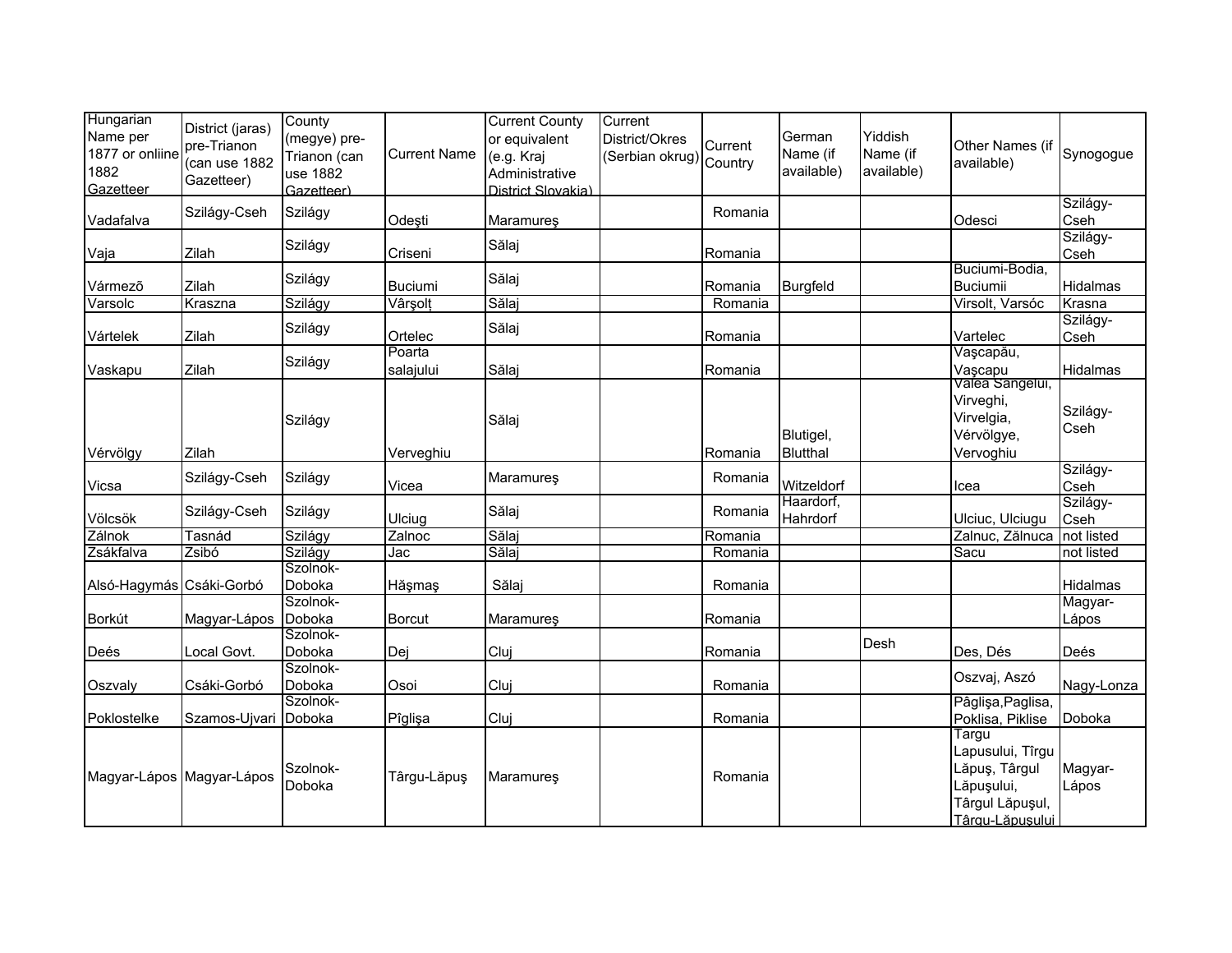| Hungarian<br>Name per<br>1877 or onliine<br>1882<br>Gazetteer | District (jaras)<br>pre-Trianon<br>(can use 1882<br>Gazetteer) | County<br>(megye) pre-<br>Trianon (can<br>use 1882<br>Gazetteer) | <b>Current Name</b>   | <b>Current County</b><br>or equivalent<br>(e.g. Kraj<br>Administrative<br>District Slovakia) | Current<br>District/Okres<br>Serbian okrug) Country          | Current | German<br>Name (if<br>available) | Yiddish<br>Name (if<br>available) | Other Names (if<br>available)                                    | Synogogue             |
|---------------------------------------------------------------|----------------------------------------------------------------|------------------------------------------------------------------|-----------------------|----------------------------------------------------------------------------------------------|--------------------------------------------------------------|---------|----------------------------------|-----------------------------------|------------------------------------------------------------------|-----------------------|
| Monostor-<br><b>Kápolnok</b>                                  | Magyar-Lápos                                                   | Szolnok-<br>Doboka                                               | Copalnic Mănă<br>ştur | Maramureş                                                                                    |                                                              | Romania |                                  |                                   | Copalnic<br>Monastur                                             | Monostor-<br>Kápolnok |
| Nagy-Ilonda                                                   | Nagy-Ilonda                                                    | Szolnok-<br>Doboka                                               | Ileanda               | Sălaj                                                                                        |                                                              | Romania |                                  |                                   | Ileanda Mare                                                     | Soosmezo              |
| Vajnág                                                        | Técsõi                                                         | Técsõi                                                           | Vonigovo              | Zakarpats'ka                                                                                 |                                                              | Ukraine |                                  |                                   | Vuniyevo                                                         |                       |
| Visóoroszi                                                    | Visói                                                          | Técsõi                                                           | Rușcova               | <b>Maramureş</b>                                                                             |                                                              | Romania |                                  |                                   |                                                                  |                       |
| <b>Buziás</b>                                                 | <b>Buziás</b>                                                  | Temes                                                            | <b>Buziaş</b>         | Timiş                                                                                        |                                                              | Romania |                                  |                                   |                                                                  |                       |
| Detta                                                         | Detta                                                          | Temes                                                            | Deta                  | Timiş                                                                                        |                                                              | Romania |                                  |                                   |                                                                  |                       |
| Fehértemplom Local Govt.                                      |                                                                | Temes                                                            | <b>Bela Crkva</b>     | Vojvodina                                                                                    | Južno -<br>Banatski okrug,<br>South Banat<br><b>District</b> | Serbia  |                                  |                                   |                                                                  |                       |
| Temesvár                                                      | Local Govt.                                                    | Temes                                                            | Timişoara             | Timiş                                                                                        |                                                              | Romania | Temeschwa                        |                                   | I imisoara,<br>Temesvir,<br>Temisvar,<br>Temeschwar,<br>Temesvar | Temesvár              |
|                                                               | Local Govt.                                                    | Temes                                                            | Vršac                 | Vojvodina                                                                                    | Južno -<br>Banatski okrug,<br>South Banat<br><b>District</b> | Serbia  |                                  |                                   |                                                                  |                       |
| Versecz                                                       |                                                                |                                                                  | Bonyhád               | Tolna                                                                                        |                                                              |         |                                  | Bonyhad                           | Versec                                                           | Bonyhad               |
| Bonyhád                                                       | Völgység                                                       | Tolna                                                            |                       |                                                                                              |                                                              | Hungary |                                  |                                   |                                                                  | Duna-                 |
| Duna-Földvár                                                  | Duna-Földvár                                                   | Tolna                                                            | Dunaföldvár           | Tolna                                                                                        |                                                              | Hungary |                                  | Duna-Foldvar                      |                                                                  | Földvár               |
| Gyönk                                                         | Simontornya                                                    | Tolna                                                            | Gyönk                 | Tolna                                                                                        |                                                              | Hungary |                                  |                                   |                                                                  | Gyönk                 |
| Hõgyész                                                       | Simontornya                                                    | Tolna                                                            | <b>H</b> õgyész       | Tolna                                                                                        |                                                              | Hungary |                                  | Hedyes                            |                                                                  | Hõgyész               |
| Kánya                                                         | Dombovár                                                       | Tolna                                                            | Kánya                 | Somogy                                                                                       |                                                              | Hungary |                                  |                                   |                                                                  | not listed            |
| Paks                                                          | Duna-Földvár                                                   | Tolna                                                            | Paks                  | Tolna                                                                                        |                                                              | Hungary |                                  | Paksh                             |                                                                  | Paks                  |
| Pinczhely                                                     | Dombovár                                                       | Tolna                                                            | Pincehely             | Tolna                                                                                        |                                                              | Hungary | Pincehely                        | Pintzehel                         | Pinczehely,<br>Pincehely                                         | not listed            |
| Tengőd                                                        | Dombovár                                                       | Tolna                                                            | Tengőd                | Somogy                                                                                       |                                                              | Hungary |                                  |                                   |                                                                  | not listed            |
| Maros-Ludas                                                   | Maros-Ludas                                                    | Torda-Aranyos                                                    | Luduş                 | Mureş                                                                                        |                                                              | Romania | Ludasch                          |                                   | Ludos, Ludas                                                     | Maros-<br>Ludas       |
| Torda                                                         | Local Govt.                                                    | Torda-Aranyos                                                    | Turda                 | Cluj                                                                                         |                                                              | Romania | Thörenburg                       |                                   | Thorenburg                                                       | not listed            |
| Módos                                                         | Módos                                                          | Torontal                                                         | Jaša Tomić            | Vojvodina                                                                                    | Srednje -<br>Banatski,<br>Middle-Banat                       | Serbia  |                                  |                                   | Modoš                                                            | Nagy<br>Becskerek     |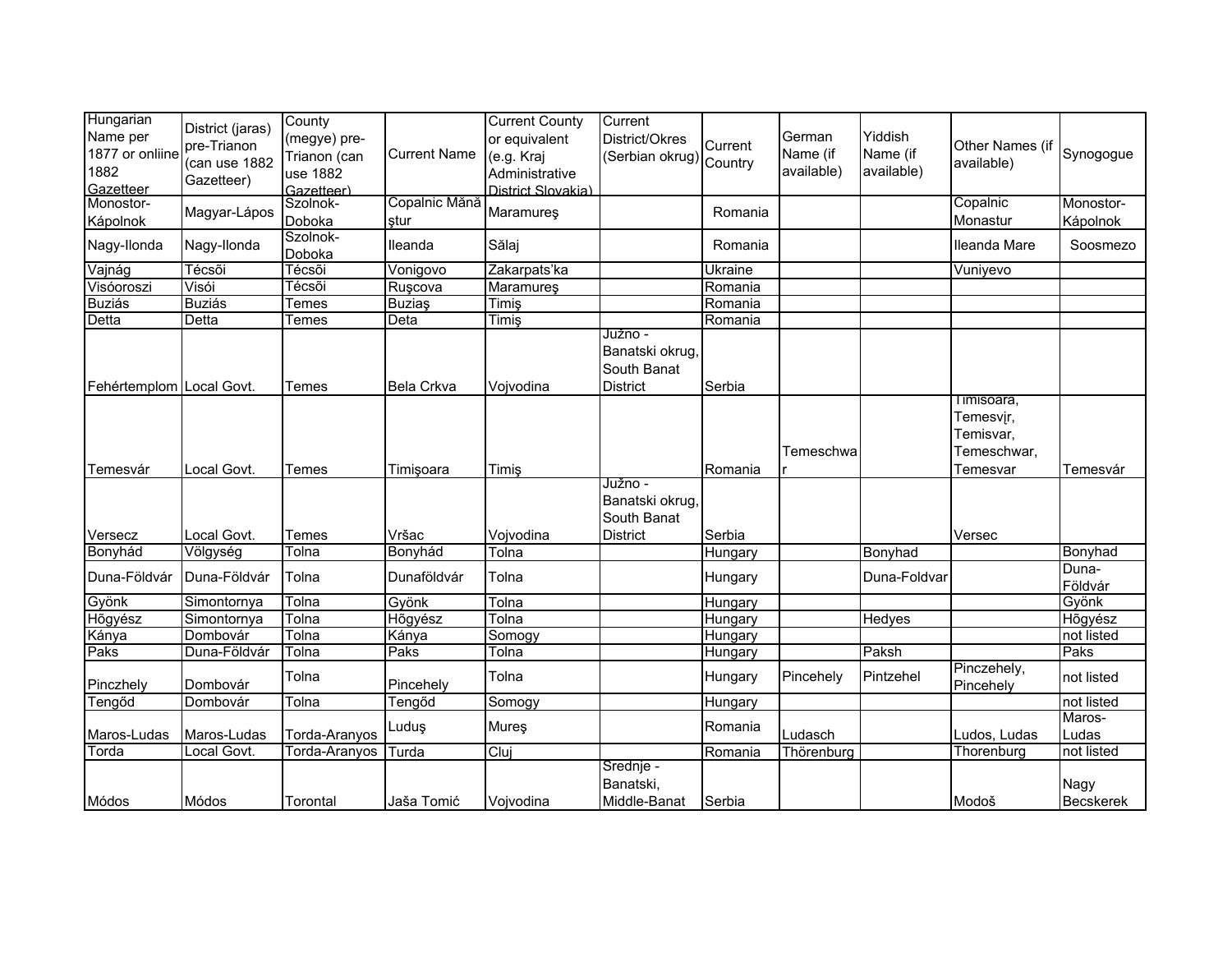| Hungarian        |                                 | County       |                         | <b>Current County</b> | Current                |          |            |                 |                           |                  |
|------------------|---------------------------------|--------------|-------------------------|-----------------------|------------------------|----------|------------|-----------------|---------------------------|------------------|
| Name per         | District (jaras)<br>pre-Trianon | (megye) pre- |                         | or equivalent         | District/Okres         | Current  | German     | Yiddish         | Other Names (if           |                  |
| 1877 or onliine  |                                 | Trianon (can | <b>Current Name</b>     | (e.g. Kraj            | Serbian okrug) Country |          | Name (if   | Name (if        |                           | Synogogue        |
| 1882             | (can use 1882                   | use 1882     |                         | Administrative        |                        |          | available) | available)      | available)                |                  |
| Gazetteer        | Gazetteer)                      | Gazetteer)   |                         | District Slovakia)    |                        |          |            |                 |                           |                  |
|                  |                                 |              |                         |                       | Južno -                |          |            |                 |                           |                  |
|                  |                                 |              |                         |                       | Banatski,              |          |            |                 |                           |                  |
| Antalfalva       | Antalfalva                      | Torontál     | Kovačica                | Vojvodina             | South Banat            | Serbia   |            |                 |                           |                  |
|                  |                                 |              |                         |                       |                        |          |            |                 | Petrovgrad,               |                  |
|                  |                                 |              |                         |                       | Srednje -              |          |            |                 | Beckerek,                 |                  |
| Nagy-            |                                 |              |                         |                       | Banatski,              |          |            |                 | Nagybecskerek, Nagy-      |                  |
| <b>Becskerek</b> | Local Govt.                     | Torontál     | Zrenjanin               | Vojvodina             | Middle-Banat           | Serbia   |            |                 | Veliki Beckerek           | <b>Becskerek</b> |
|                  |                                 |              |                         |                       | Severno -              |          |            |                 |                           |                  |
|                  |                                 |              |                         |                       | Banatski, North        |          |            |                 |                           | Nagy-            |
| Nagy-Kikinda     | Nagy-Kikinda                    | Torontál     | Kikinda                 | Vojvodina             | <b>Banat</b>           | Serbia   |            |                 |                           | Kikinda          |
| Német-Nagy-      | Német-Nagy-                     |              | Sînnicolau              |                       |                        |          |            |                 | Sânnicolau                | Német-Nagy       |
| Szent-Miklós     | Szent-Miklós                    | Torontál     | Mare                    |                       |                        | Romania  |            |                 | Mare                      | Szent-Miklós     |
|                  |                                 |              |                         |                       | Južno -                |          |            |                 |                           |                  |
|                  |                                 |              |                         |                       | Banatski,              |          | Pantschow  |                 | Panciova                  |                  |
| Pancsova         | Local Govt.                     | Torontál     | Pančevo                 | Vojvodina             | South Banat            | Serbia   | а          |                 | (Romanian)                | Pancsova         |
|                  |                                 |              |                         |                       | Srednje -              |          |            |                 |                           |                  |
|                  |                                 |              |                         |                       | Banatski,              |          |            |                 |                           |                  |
| Török-Becse      | Török-Becse                     | Torontál     | Novi Bečej              | Vojvodina             | Middle-Banat           | Serbia   |            |                 | Törökbecse                | Török-Becse      |
|                  |                                 |              |                         |                       | Severno -              |          |            |                 |                           |                  |
|                  |                                 |              |                         |                       | Banatski, North        |          |            |                 |                           | Török-           |
|                  | Török-Kanizsa Török-Kanizsa     | Torontál     | Novi Kneževac Vojvodina |                       | Banat                  | Serbia   |            |                 | Törökkanizsa              | Kanizsa          |
|                  |                                 |              |                         |                       |                        |          |            |                 |                           | Nagy-            |
| Zsombolya        | Zsombolya                       | Torontál     | Jimbolia                | Timiş                 |                        | Romania  | Hatzfeld   |                 |                           | Kikinda          |
| Alsó-Tizsina     | Zsolna                          | Trencsén     | Dolná Tizina            | Žilinský              | Žilina                 | Slovakia |            |                 | Tizsina<br>Bán, Banowetz, | None Listed      |
|                  |                                 |              |                         |                       |                        |          |            |                 | Banovitz,                 |                  |
|                  |                                 |              | Bánovce nad             |                       | Bánovce nad            |          |            | <b>Banovitz</b> | Banovce,                  |                  |
| Baán             | Baán                            |              | Bebravou                |                       | Bebravou               | Slovakia | Banowitz   |                 | Rittium                   | Baán             |
|                  |                                 | Trencsén     |                         | Trenčiansky           | Nové Mesto             |          |            |                 |                           |                  |
| Beczkó           | Trencsén                        | Trencsén     | Beckov                  | Trenčiansky           | nad Váhom              | Slovakia |            |                 |                           | Beczkó           |
| Berekfalu        | Csácza                          | Trencsén     | Olešná                  | Žilinský              | Čadca                  | Slovakia |            |                 |                           |                  |
| Bolessó          | Puchó                           | Trencsén     | Bolešov                 | Trenčiansky           | Ilava                  | Slovakia |            |                 | Bolesó                    | Bolessó          |
|                  | Kisutcza-                       |              | Považský                |                       |                        |          |            |                 |                           |                  |
| Chumecz          | Ujhely                          | Trencsén     | Chimec                  | Žilinský              | Žilina                 | Slovakia |            |                 |                           | Zsolna           |
|                  |                                 |              |                         |                       |                        |          |            |                 | Csatsa, Csáca,            |                  |
|                  |                                 |              |                         |                       |                        |          |            |                 | Csottza,                  |                  |
| Csácza           | Csácza                          | Trencsén     | Čadca                   | Žilinský              | Čadca                  | Slovakia | Tschadsa   |                 | Tschatza                  | Csacza           |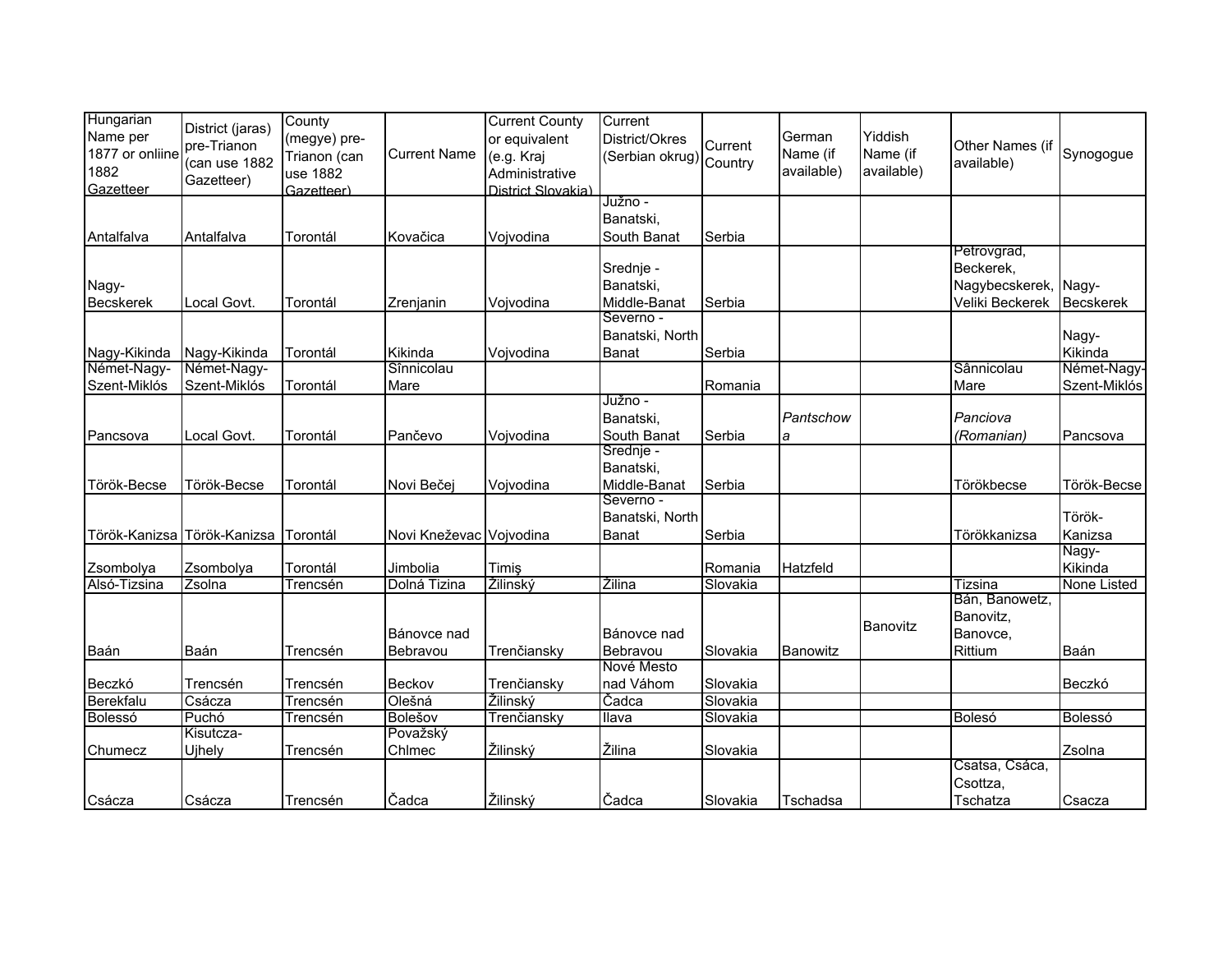| Hungarian           | District (jaras)                     | County          |                     | <b>Current County</b> | Current                 |          |             |            |                              |             |
|---------------------|--------------------------------------|-----------------|---------------------|-----------------------|-------------------------|----------|-------------|------------|------------------------------|-------------|
| Name per            |                                      | (megye) pre-    |                     | or equivalent         | District/Okres          | Current  | German      | Yiddish    |                              |             |
| 1877 or onliine     | pre-Trianon                          | Trianon (can    | <b>Current Name</b> | (e.g. Kraj            | (Serbian okrug) Country |          | Name (if    | Name (if   | Other Names (if              | Synogogue   |
| 1882                | (can use 1882                        | use 1882        |                     | Administrative        |                         |          | available)  | available) | available)                   |             |
| Gazetteer           | Gazetteer)                           | Gazetteer)      |                     | District Slovakia)    |                         |          |             |            |                              |             |
|                     |                                      |                 |                     |                       | Bánovce nad             |          |             |            |                              |             |
| Dezser              | Baán                                 | Trencsén        | Dežerice            | Trenčiansky           | Bebravou                | Slovakia | Descher     |            |                              |             |
|                     | Vág-                                 |                 |                     |                       | Považská                |          |             |            |                              |             |
| Domanizs            | <b>Besztercze</b>                    | Trencsén        | Domaniža            | Trenčiansky           | <b>Bystrica</b>         | Slovakia |             |            | Domanis                      | Rajecz      |
| Facskó              | Zsolna                               | <b>Trencsén</b> | Fačkov              | Žilinský              | Žilina                  | Slovakia | Fatschenau  |            |                              |             |
| Frivald             | Zsolna                               | Trencsén        | Rajecká Lesná       | Žilinský              | Žilina                  | Slovakia |             |            | Frivaldnádas                 |             |
| Illava              | Illava                               | Trencsén        | Ilava               | Trenčiansky           | Ilava                   | Slovakia | Illau       |            | Illavia                      | Illava      |
| Kisutcza-           | Kisutcza-                            |                 | Kysucké Nové        |                       | Kysucké Nové            |          | Kischützneu |            |                              |             |
| Ujhely              | Ujhely                               | Trencsén        | Mesto               | Žilinský              | Mesto                   | Slovakia | stadt       |            | Kisutca-Ujhely               | None Listed |
| Ljethava            | Zsolna                               | Trencsén        | Lietava             | Žilinský              | Žilina                  | Slovakia | Littau      |            |                              |             |
|                     |                                      |                 |                     |                       |                         |          |             |            | Nagybicscse,                 |             |
|                     |                                      |                 |                     |                       |                         |          |             | Großbitsch | Nagybiccse,                  |             |
|                     |                                      |                 |                     |                       |                         |          |             |            | Nagy Bicse,                  |             |
| Nagy-Bittse         | <b>Bittse</b>                        | Trencsén        | Bytča               | Žilinský              | Bytča                   | Slovakia | Großbitsch  |            | Velka Bice, Bics Nagy-Bittse |             |
|                     | Kisutcza-                            |                 |                     |                       |                         |          |             |            |                              |             |
| Nagy-Divina         | Ujhely                               | Trencsén        | Divina              | Žilinský              | Žilina                  | Slovakia |             |            |                              | Zsolna      |
| Nagy-Kotessó        | <b>Bittse</b>                        | Trencsén        | Kotešová            | Žilinský              | <b>Bytča</b>            | Slovakia |             |            |                              |             |
| Nagy-Kubra          | Trencsén                             | Trencsén        | Kubrá               | Trenčiansky           | Trenčín                 | Slovakia |             |            |                              |             |
|                     | Kisutcza-                            |                 |                     |                       |                         |          |             |            |                              |             |
| Ó-Beszterce         | Ujhely                               | Trencsén        | Stará Bystrica      | Žilinský              | Čadca                   | Slovakia | Altbistritz |            |                              | Ó-Beszterce |
|                     |                                      |                 |                     |                       |                         |          | Buchau an   |            |                              |             |
| Puchó               | Puchó                                | Trencsén        | Púchov              | Trenčiansky           | Púchov                  | Slovakia | der Waag    |            |                              | Puchó       |
| Rajecz              | Zsolna                               | Trencsén        | Rajec               | Žilinský              | Žilina                  | Slovakia |             |            |                              | Rajecz      |
| Sztrecsnó           | Zsolna                               | <b>Trencsén</b> | Strečno             | Žilinský              | Žilina                  | Slovakia |             |            | Sztrecsen                    | Várna       |
| Szvedernik          | <b>Bittse</b>                        | Trencsén        | Svederník           | Žilinský              | Žilina                  | Slovakia |             |            |                              | Nagy-Bittse |
|                     | <b>Royal Free</b>                    |                 |                     |                       |                         |          |             | Transhin   |                              |             |
| Trencsén            | Town                                 | Trencsén        | Trenčín             | Trenčiansky           | Trenčín                 | Slovakia | Trentschin  |            |                              |             |
| Turzovka            | Csacza                               | Trencsén        | Turzovka            | Žilinský              |                         | Slovakia |             |            | Turzófalva                   | Turzovka    |
| Tyerchova           | Zsolna                               | Trencsén        | Terchová            | Žilinský              | Žilina                  | Slovakia |             |            |                              | Várna       |
|                     |                                      |                 |                     |                       |                         |          |             |            |                              |             |
|                     |                                      |                 | Považská            |                       | Považská                |          | Waagbistrit |            |                              | Vág-        |
|                     | Vág-Beszterce Vág-Beszterce Trencsén |                 | <b>Bystrica</b>     | Trenčiansky           | <b>Bystrica</b>         | Slovakia |             |            |                              | Beszterce   |
|                     |                                      |                 |                     |                       |                         |          | Warin in    |            |                              |             |
|                     |                                      |                 |                     |                       |                         |          | der Kleinen |            |                              |             |
| Várna               | Zsolna                               | Trencsén        | Varín               | Žilinský              | Žilina                  | Slovakia | Fatra       |            | Varin-Varna                  | Varna       |
|                     |                                      |                 | Vysoká nad          |                       |                         |          |             |            |                              | Viszoka-    |
| Viszoka-Makó Bittse |                                      | Trencsén        | Kysucou             | Žilinský              | Čadca                   | Slovakia |             |            |                              | Makó        |
| Zsolna              | Zsolna                               | Trencsén        | Žilina              | Žilinský              | Žilina                  | Slovakia | Sillein     |            |                              | Zsolna      |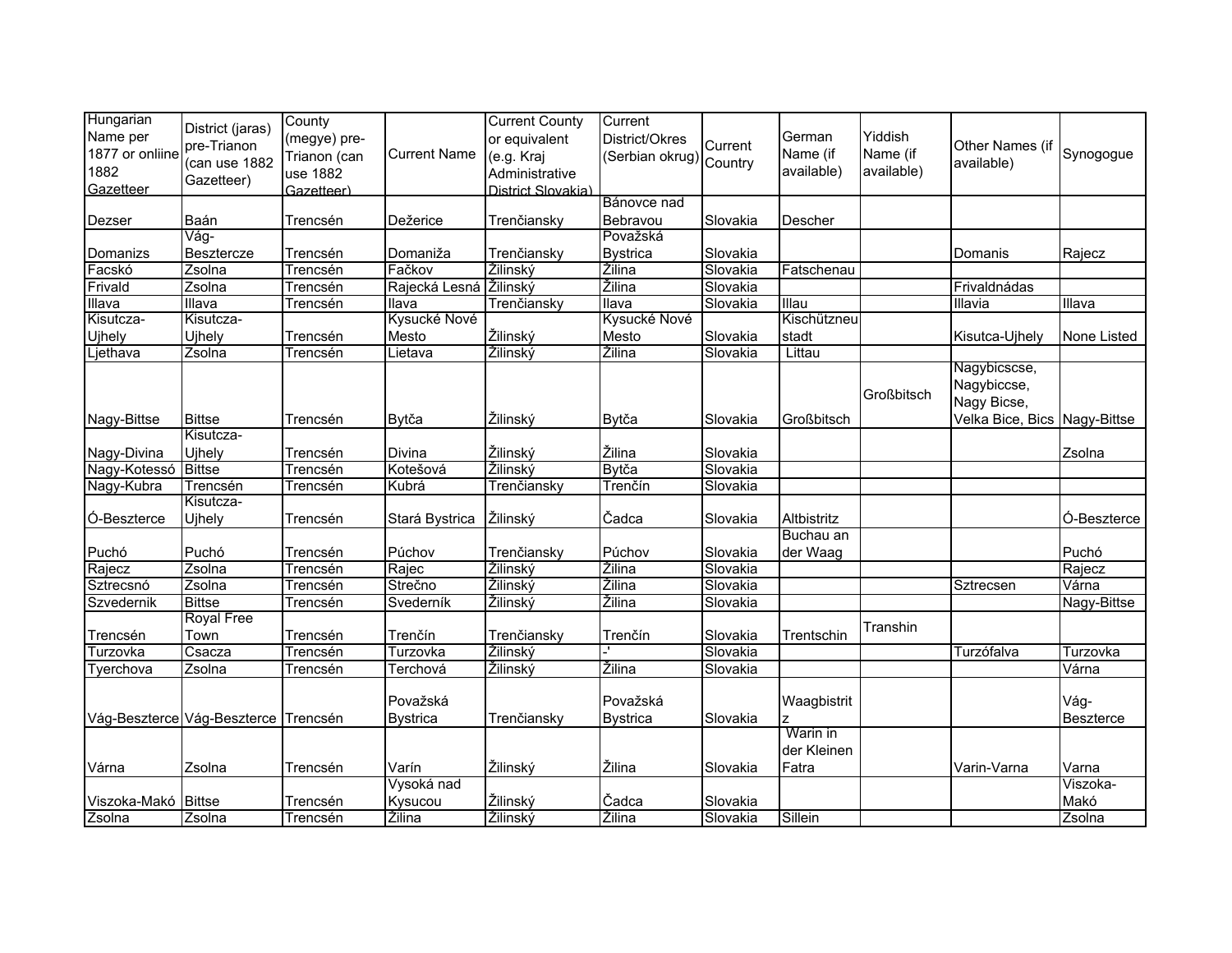| Hungarian<br>Name per<br>1877 or onliine<br>1882<br>Gazetteer | District (jaras)<br>pre-Trianon<br>(can use 1882<br>Gazetteer) | County<br>(megye) pre-<br>Trianon (can<br>use 1882<br>Gazetteer) | <b>Current Name</b>  | <b>Current County</b><br>or equivalent<br>(e.g. Kraj<br>Administrative<br>District Slovakia) | Current<br>District/Okres<br>(Serbian okrug) Country | Current  | German<br>Name (if<br>available) | Yiddish<br>Name (if<br>available) | Other Names (if<br>available)                                                       | Synogogue              |
|---------------------------------------------------------------|----------------------------------------------------------------|------------------------------------------------------------------|----------------------|----------------------------------------------------------------------------------------------|------------------------------------------------------|----------|----------------------------------|-----------------------------------|-------------------------------------------------------------------------------------|------------------------|
| Turóc-Szent-<br>Márton                                        | Szent-Márton-<br>Blatnicza                                     | Turóc                                                            | Martin               | Žilinsky                                                                                     | Martin                                               | Slovakia | Thurocz<br>Sankt<br>Martin       | Szent-Martin                      | Turciansky<br>Sväty Martin,<br>Turócszentmárt<br><sub>on</sub>                      | Turóc-Szent-<br>Márton |
| Dálya                                                         | Homoród                                                        | Udvarhely                                                        | Daia                 | Harghita                                                                                     |                                                      | Romania  |                                  |                                   | Szekelydalya                                                                        | Erdo-Szent-<br>Gyorgy  |
| Székely-<br>Keresztur                                         | Székely-<br>Keresztur                                          | Udvarhely                                                        | Cristuru<br>Secuiesc | Harghita                                                                                     |                                                      | Romania  |                                  |                                   | Székelykeresztú                                                                     | not listed             |
| Székely-<br>Udvarhely                                         | Local Govt.                                                    | Udvarhely                                                        | Odorheiu<br>Secuiesc | Harghita                                                                                     |                                                      | Romania  |                                  |                                   | Székelyudvarhel                                                                     | Erdo-Szent-<br>Gyorgy  |
|                                                               |                                                                |                                                                  |                      |                                                                                              |                                                      |          |                                  |                                   | Chernotisov,<br>Cornotysiv,<br>Feketeardó,<br>Fekerteardo,                          |                        |
| Fekete-Ardó                                                   | Tiszántul                                                      | Ugocsa                                                           | Chornotysiv          | Zakarpats'ka                                                                                 |                                                      | Ukraine  |                                  |                                   | Chornotisiv                                                                         | Halmi                  |
| Felső-<br>Karaszló                                            | Tiszáninnen                                                    | Ugocsa                                                           | Hreblja              | Zakarpats'ka                                                                                 |                                                      | Ukraine  |                                  |                                   | Felsokaraszlo                                                                       | Nagy-<br>Szőllős       |
| Ilonok-Ujfalu                                                 | Tiszáninnen                                                    | Ugocsa                                                           | Velikiye<br>Komyaty  | Zakarpats'ka                                                                                 |                                                      | Ukraine  |                                  |                                   | Veliki Komjat,<br>Ilonokujfalu                                                      | Nagy-<br>Szõllõs       |
| Királyháza                                                    | Tiszántul                                                      | Ugocsa                                                           | Korolevo             | Zakarpats'ka                                                                                 |                                                      | Ukraine  |                                  | Kiray-Haz                         | Kralovo                                                                             | Királyháza             |
| Nagy-Komját                                                   | Tiszáninnen                                                    | Ugocsa                                                           | Onok                 | Zakarpats'ka                                                                                 |                                                      | Ukraine  |                                  |                                   | Magyarkomjat                                                                        | Nagy-<br>Szőllős       |
| Nagy-Szőllős                                                  | Tiszáninnen                                                    | Ugocsa                                                           | Vynohradiv           | Zakarpats'ka                                                                                 |                                                      | Ukraine  |                                  | Selish                            | Vinogradov,<br>Vynohradovo,<br>Vinogradovo,<br>Nagyszolos,<br>Nagyszolos,<br>Sevlus | Nagy-<br>Szõllõs       |
| Halmi                                                         | Tiszántul                                                      | Ugocsa                                                           | Halmeu               | Satu Mare                                                                                    |                                                      | Romania  |                                  | Helmin                            | Halmeriu                                                                            | Halmi                  |
| Alsó-Ribnyicze                                                | Szobráncz                                                      | Ung                                                              | Nižná Rybnica        | Košický                                                                                      | Sobrance                                             | Slovakia |                                  |                                   |                                                                                     | Szobráncz              |
| Baskócz                                                       | Szobráncz                                                      | Ung                                                              | <b>Baškovce</b>      | Košický                                                                                      | Sobrance                                             | Slovakia |                                  |                                   |                                                                                     | Szobráncz              |
| Benetine                                                      | Szobráncz                                                      | Ung                                                              | Beňatina             | Košický                                                                                      | Sobrance                                             | Slovakia |                                  |                                   | Benetinc                                                                            | Szobráncz              |
| Bés                                                           | Kapos                                                          | Ung                                                              | Beša                 | Košický                                                                                      | Michalovce                                           | Slovakia |                                  |                                   | <b>Besa</b>                                                                         | Nagy-Kapos             |
| Bezõ                                                          | Ungvár                                                         | Ung                                                              | Bežovce              | Košický                                                                                      | Sobrance                                             | Slovakia |                                  |                                   | Bezsovci                                                                            | Bezõ                   |
| <b>Bunkócz</b>                                                | Szobráncz                                                      | Ung                                                              | Bunkovce             | Košický                                                                                      | Sobrance                                             | Slovakia |                                  |                                   |                                                                                     | Szobráncz              |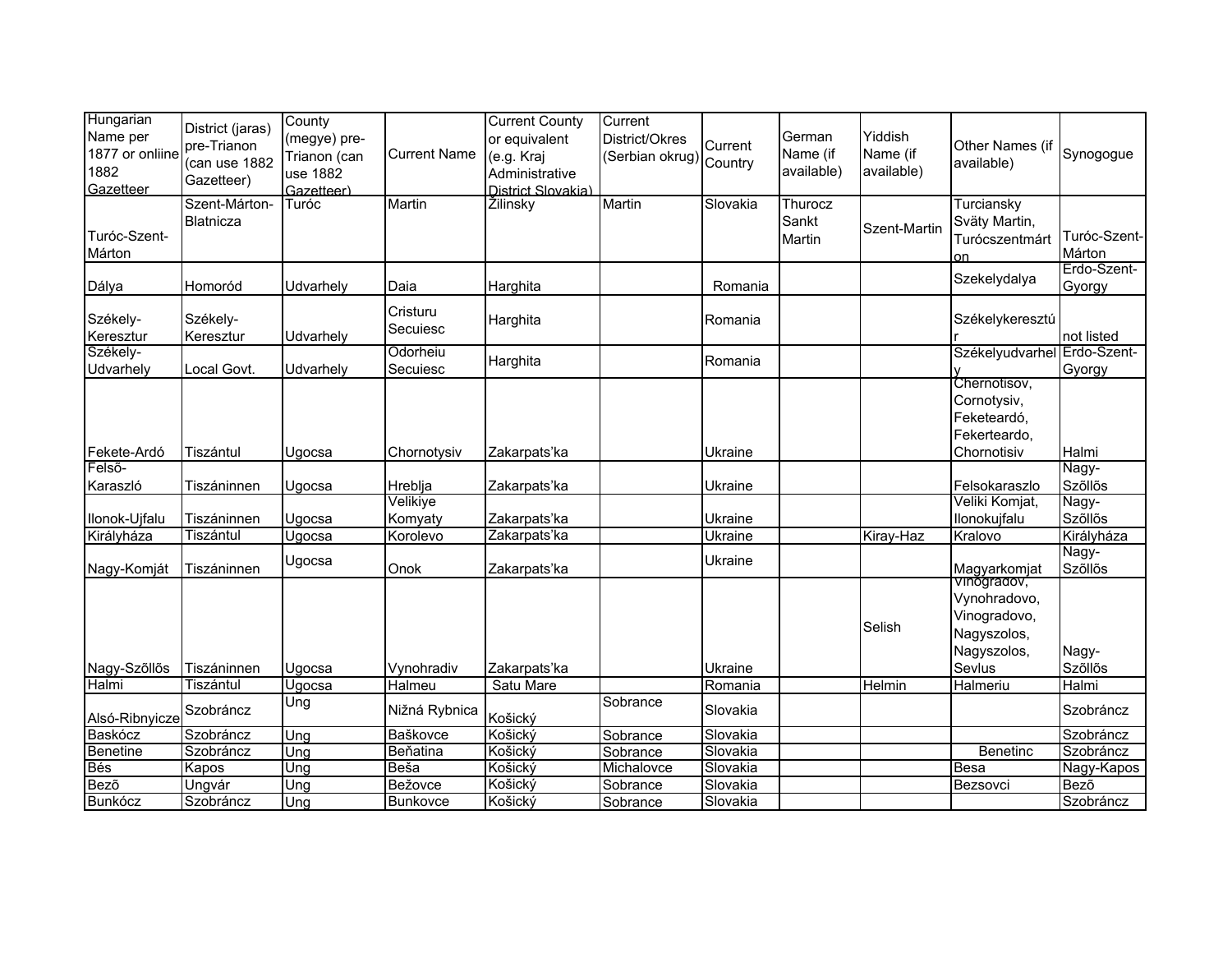| Hungarian<br>Name per<br>1877 or onliine<br>1882<br>Gazetteer | District (jaras)<br>pre-Trianon<br>(can use 1882<br>Gazetteer) | County<br>(megye) pre-<br>Trianon (can<br>use 1882<br>Gazetteer) | <b>Current Name</b> | <b>Current County</b><br>or equivalent<br>(e.g. Kraj<br>Administrative<br>District Slovakia) | Current<br>District/Okres<br>(Serbian okrug) Country | Current        | German<br>Name (if<br>available) | Yiddish<br>Name (if<br>available) | Other Names (if<br>available)          | Synogogue |
|---------------------------------------------------------------|----------------------------------------------------------------|------------------------------------------------------------------|---------------------|----------------------------------------------------------------------------------------------|------------------------------------------------------|----------------|----------------------------------|-----------------------------------|----------------------------------------|-----------|
| Csap                                                          | Kapos                                                          | Ung                                                              | Chop                | Zakarpats'ka                                                                                 | Chops'ka                                             | Ukraine        |                                  | Tschap                            | Čop, Czop, Cop,<br>Csop, Tschop        | Csap      |
| Csecsehó                                                      | Szobráncz                                                      | Ung                                                              | Čečehov             | Košický                                                                                      | Michalovce                                           | Slovakia       |                                  |                                   |                                        | Szenna    |
| Dubróka                                                       | Ungvár                                                         | Ung                                                              | Dubrovka            | Zakarpats'ka                                                                                 |                                                      | <b>Ukraine</b> |                                  |                                   | Dubravka,<br>Dibrivka,<br>Ungtolgyes   | Szeradyne |
| Fekésháza                                                     | Szobráncz                                                      | Ung                                                              | Fekišovce           | Košický                                                                                      | Sobrance                                             | Slovakia       |                                  |                                   |                                        | Szobráncz |
| Felső-Remete                                                  | Szobráncz                                                      | Ung                                                              | Vyšné Remety        | Košický                                                                                      | Sobrance                                             | Slovakia       |                                  |                                   |                                        | Szobráncz |
| Felsõ-<br>Ribnyicze                                           | Szobráncz                                                      | Ung                                                              | Vyšná Rybnica       | Košický                                                                                      | Sobrance                                             | Slovakia       |                                  |                                   | Felsõhalas                             | Szobráncz |
| Gajdos                                                        | Szobráncz                                                      | Ung                                                              | Hnojné              | Košický                                                                                      | Michalovce                                           | Slovakia       |                                  |                                   |                                        | Szobráncz |
| Gézsény                                                       | Szobráncz                                                      | Ung                                                              | Hažín               | Košický                                                                                      | Michalovce                                           | Slovakia       | Haschin                          |                                   | Gerzseny,<br>Hezsina                   | Szenna    |
| Hliviscse                                                     | Szobráncz                                                      | Ung                                                              | Hlivištia           | Košický                                                                                      | Sobrance                                             | Slovakia       |                                  |                                   | Hliviscsi, Hliviste Szobráncz          |           |
| Hornya                                                        | Szobráncz                                                      | Ung                                                              | Horňa               | Košický                                                                                      | Sobrance                                             | Slovakia       |                                  |                                   | Hornojo                                | Szobráncz |
| Hunkócz                                                       | Szob                                                           | Ung                                                              | Choňkovce           | Košický                                                                                      | Sobrance                                             | Slovakia       |                                  |                                   | Hunykocz,<br>Chonykovci,<br>Chonikovce | Szobráncz |
| Huszák                                                        | Ungvár                                                         | Ung                                                              | <b>Husák</b>        | Košický                                                                                      | Sobrance                                             | Slovakia       |                                  |                                   | Huszak                                 | Bezõ      |
| Jenke                                                         | Ungvár                                                         | Ung                                                              | Jenkovce            | Košický                                                                                      | Sobrance                                             | Slovakia       |                                  |                                   |                                        | Bezõ      |
| Jeszenö                                                       | Szobráncz                                                      | Una                                                              | Jasenov             | Košický                                                                                      | Sobrance                                             | Slovakia       |                                  |                                   | Jeszenő                                | Szobráncz |
| Jesztreb                                                      | Szobráncz                                                      | Ung                                                              | Jastrabie           |                                                                                              |                                                      | Slovakia       |                                  |                                   |                                        | Szenna    |
| Jósza                                                         | Szobráncz                                                      | Ung                                                              | Jovsa               | Košický                                                                                      | Michalovce                                           | Slovakia       |                                  |                                   | Petrunyo furdo                         | Szenna    |
| Kaluzsa                                                       | Szob                                                           | Ung                                                              | Kaluža              | Košický                                                                                      | Michalovce                                           | Slovakia       |                                  |                                   | Kalusa                                 | Szenna    |
| Karcsava                                                      | Ungvár                                                         | Ung                                                              | Krčava              | Košický                                                                                      | Sobrance                                             | Slovakia       |                                  |                                   |                                        | Bezõ      |
| Kereszt                                                       | Szobráncz                                                      | Ung                                                              | Kristy              | Košický                                                                                      | Sobrance                                             | Slovakia       |                                  |                                   | Kriszti                                | Szobráncz |
| Klokocsó                                                      | Szobráncz                                                      | Ung                                                              | Kolonica            | Prešovský                                                                                    | Snina                                                | Slovakia       |                                  |                                   |                                        | Szenna    |
| Kolibábócz                                                    | Szobráncz                                                      | Ung                                                              | Kolibabovce         | Košický                                                                                      | Sobrance                                             | Slovakia       |                                  |                                   | Kolbasov                               | Szobráncz |
| Komorócz-<br>Szobráncz                                        | Szobráncz                                                      | Ung                                                              | Sobrance            | Košický                                                                                      | Sobrance                                             | Slovakia       |                                  |                                   |                                        | Szobráncz |
| Kónyus                                                        | Szobráncz                                                      | Ung                                                              | Koňuš               | Košický                                                                                      | Sobrance                                             | Slovakia       |                                  |                                   |                                        | Szobráncz |
| Korumlya                                                      | Ungvár                                                         | Ung                                                              | Koromľa             | Košický                                                                                      | Sobrance                                             | Slovakia       |                                  |                                   |                                        | Bezõ      |
| Kuszin                                                        | Szobráncz                                                      | Ung                                                              | Kusin               | Košický                                                                                      | Michalovce                                           | Slovakia       |                                  |                                   | Kussin                                 | Szenna    |
| Lucska                                                        | Szobráncz                                                      | Ung                                                              | Lúčky               | Košický                                                                                      | Michalovce                                           | Slovakia       |                                  |                                   | Plany, Szemere,<br>Hangacs tanya       | Lucska    |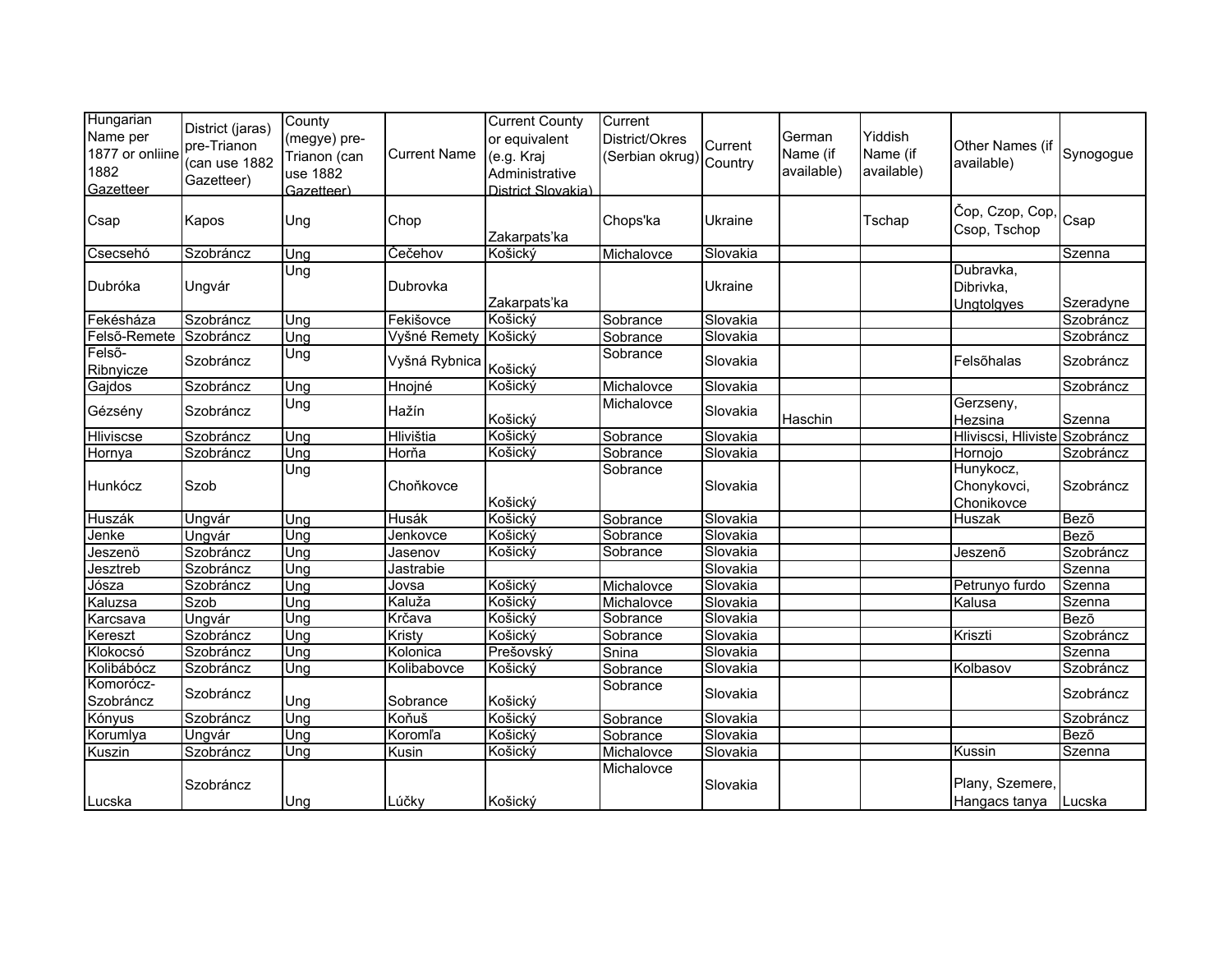| Hungarian<br>Name per<br>1877 or onliine<br>1882<br>Gazetteer | District (jaras)<br>pre-Trianon<br>(can use 1882<br>Gazetteer) | County<br>(megye) pre-<br>Trianon (can<br>use 1882<br>Gazetteer) | <b>Current Name</b>      | <b>Current County</b><br>or equivalent<br>(e.g. Kraj<br>Administrative<br>District Slovakia) | Current<br>District/Okres<br>(Serbian okrug) | Current<br>Country | German<br>Name (if<br>available) | Yiddish<br>Name (if<br>available) | Other Names (if<br>available)                  | Synogogue          |
|---------------------------------------------------------------|----------------------------------------------------------------|------------------------------------------------------------------|--------------------------|----------------------------------------------------------------------------------------------|----------------------------------------------|--------------------|----------------------------------|-----------------------------------|------------------------------------------------|--------------------|
| Nagy-Gejöc                                                    | Ungvár                                                         | Ung                                                              | Velikiye<br>Geyevtsy     | Zakarpats'ka                                                                                 |                                              | Ukraine            |                                  |                                   | Nagy-<br>Geyetz/Velikije<br>Gejevci            | Nagy-Gejöc         |
| Nagy-<br>Zalacska                                             | Szobráncz                                                      | Ung                                                              | Veľké Zalužice Košický   |                                                                                              | Michalovce                                   | Slovakia           |                                  |                                   | Nagyzalacska,<br>Veliki Zaluzsici,<br>Zaluzice | Nagy-<br>Zalacska  |
| Német-Poruba Szobráncz                                        |                                                                | Ung                                                              | Poruba pod<br>Vihorlátom | Kosicky                                                                                      | Michalovce                                   | Slovakia           | Deutschpor<br>ub                 |                                   |                                                | Német-<br>Poruba   |
| Õr-Darma                                                      | Kapos                                                          | Ung                                                              | Yavory                   | Zakarpats'ka                                                                                 |                                              | Ukraine            |                                  |                                   | Sztorozsnicja,<br>Jawora, Yavora               | Õr-Darma           |
| Ördög-Poruba                                                  | Szobráncz                                                      | Ung                                                              | Porúbka                  | Košický                                                                                      | Sobrance                                     | Slovakia           |                                  |                                   | Ordög Poruba,<br>Ordög vagas,<br>Porubka       | Ördög-<br>Poruba   |
| Orechova                                                      | Szobráncz                                                      | Ung                                                              | Orechová                 | Košický                                                                                      | Sobrance                                     | Slovakia           |                                  |                                   | Dios Orechova                                  | Orechova           |
| Osztró                                                        | Szobráncz                                                      | Ung                                                              | Ostrov                   | Košický                                                                                      | Sobrance                                     | Slovakia           |                                  |                                   | Eles                                           | Osztró             |
| Petrócz                                                       | Ungvár                                                         | Ung                                                              | Petrovce                 | Košický                                                                                      | Sobrance                                     | Slovakia           |                                  |                                   |                                                | Petrócz            |
| Pinkócz                                                       | Ungvár                                                         | Ung                                                              | Pinkovce                 | Košický                                                                                      | Sobrance                                     | Slovakia           |                                  |                                   | Pinkovci                                       | Pinkócz            |
| Porosztó                                                      | Szobráncz                                                      | Ung                                                              | Porostov                 | Košický                                                                                      | Sobrance                                     |                    |                                  |                                   |                                                | Porosztó           |
| Prékopa                                                       | Szobráncz                                                      | Ung                                                              | Priekopa                 | Košický                                                                                      | Sobrance                                     | Slovakia           |                                  |                                   | Prikopa                                        | Prékopa            |
| Ruszkócz                                                      | Szobráncz                                                      | Ung                                                              | Ruskovce                 | Košický                                                                                      | Sobrance                                     | Slovakia           |                                  |                                   |                                                | Ruszkócz           |
| Sáros-<br>Polyánka                                            | Szobráncz                                                      | Ung                                                              | Blatná<br>Polianka       | Košický                                                                                      | Sobrance                                     | Slovakia           |                                  |                                   |                                                | Sáros-<br>Polyánka |
| Sáros-Remete                                                  | Szobráncz                                                      | Ung                                                              | Blatné Remety Košický    |                                                                                              | Sobrance                                     | Slovakia           |                                  |                                   | Sárosremete                                    | Sáros-<br>Remete   |
| Sáros-<br>Reviscse                                            | Szobráncz                                                      | Ung                                                              | Blatné Revištia Košický  |                                                                                              | Sobrance                                     | Slovakia           |                                  |                                   | Sárosrõcse,<br>Saros v. Blatni<br>Reviscse     | Sáros-<br>Reviscse |
| Sólymos                                                       | Szobráncz                                                      | Ung                                                              | lňačovce                 | Košický                                                                                      | Michalovce                                   | Slovakia           |                                  |                                   | Inbakovec,<br>Janyacsovci                      | Sólymos            |
| Tiba                                                          | Szobráncz                                                      | Una                                                              | Tibava                   | Košický                                                                                      | Sobrance                                     | Slovakia           |                                  |                                   | Ricske p.                                      | Tiba               |
| Ubrezs                                                        | Szobráncz                                                      | Ung                                                              | Úbrež                    | Košický                                                                                      | Sobrance                                     | Slovakia           |                                  |                                   | Ubres, Ubris,<br><b>Ubers</b>                  | <b>Ubrezs</b>      |
| Vajnatina                                                     | Szobráncz                                                      | Ung                                                              | Vojnatina                | Košický                                                                                      | Sobrance                                     | Slovakia           |                                  |                                   |                                                | Vajnatina          |
| Váralja                                                       | Szobráncz                                                      | Ung                                                              | Podhoroď                 | Košický                                                                                      | Sobrance                                     | Slovakia           |                                  |                                   | Podhradze,<br>Pudhtorodje,<br>Pudtorogya       | Váralja            |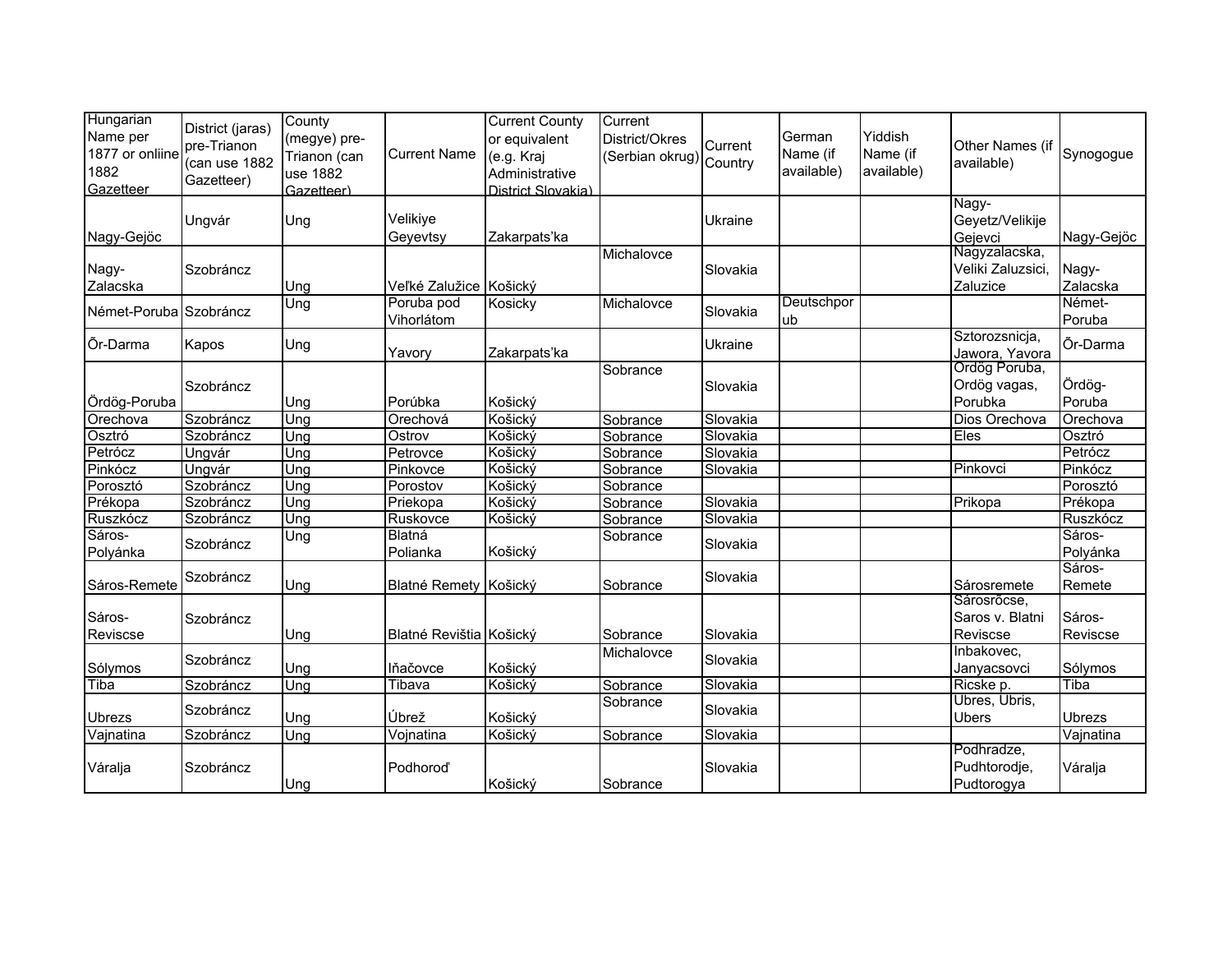| Hungarian            |                  | County                  |                     | <b>Current County</b>   | Current                 |          |            |                |                          |             |
|----------------------|------------------|-------------------------|---------------------|-------------------------|-------------------------|----------|------------|----------------|--------------------------|-------------|
| Name per             | District (jaras) | (megye) pre-            |                     | or equivalent           | District/Okres          |          | German     | Yiddish        |                          |             |
| 1877 or onliine      | pre-Trianon      | Trianon (can            | <b>Current Name</b> | (e.g. Kraj              | (Serbian okrug) Country | Current  | Name (if   | Name (if       | Other Names (if          | Synogogue   |
| 1882                 | (can use 1882    | use 1882                |                     | Administrative          |                         |          | available) | available)     | available)               |             |
| Gazetteer            | Gazetteer)       | Gazetteer)              |                     | District Slovakia)      |                         |          |            |                |                          |             |
|                      |                  |                         |                     |                         | Michalovce              |          |            |                | Závadka nad              |             |
|                      | Szobráncz        |                         |                     |                         |                         | Slovakia |            |                | Hronom,                  |             |
| Zavatka              |                  | Ung                     | Závadka             | Košický                 |                         |          |            |                | Zavodka                  | Zavatka     |
|                      |                  |                         | Velikiy             |                         |                         |          |            |                | Nagyberezna,             | Nagy-       |
| Nagy-Berezna Berezna |                  | Ung                     | Berëznyy            | Zakarpats'ka            |                         | Ukraine  |            | Berezna        | Velikiy Bereznyy Berezna |             |
|                      |                  |                         | Veľké               |                         |                         |          |            |                | Nagykapos,               |             |
|                      | Kapos            | Ung                     | Kapušany            | Košický                 |                         | Slovakia | Großkapp   | Kaposh         | Grosskapp                | Nagy-Kapos  |
| Nagy-Kapos<br>Putka- |                  |                         |                     |                         |                         |          |            |                | Helmec,                  |             |
| Helmecz              | Ungvár           | Ung                     | Kholmets            | Zakarpats'ka            |                         | Ukraine  |            |                | Korlathelmecz            | Szeredyne   |
| Szobráncz            | Szobráncz        | Ung                     | Sobrance            | Košický                 | Sobrance                | Slovakia | Zobrantz   |                |                          | Szobráncz   |
|                      |                  |                         |                     |                         |                         |          |            |                | Uzhorod,                 |             |
|                      |                  |                         |                     |                         |                         |          |            |                | Uzhhorod,                |             |
| Ungvár               | Local Govt.      | Ung                     | Uzhhorod            | Zakarpats'ka            | Uzhhorods'ka            | Ukraine  |            |                | Užhorod                  | Ungvár      |
| Varaždin             |                  | Varaždin                | Varaždin            | Varaždinska             |                         | Croatia  |            |                |                          |             |
|                      |                  |                         |                     |                         |                         |          |            |                | Villa Cheyka,            |             |
|                      |                  |                         |                     |                         |                         |          |            |                | Chegge,                  |             |
|                      |                  |                         |                     |                         |                         |          |            |                | Schauka,                 |             |
|                      |                  |                         | Eisenberg an        |                         |                         |          |            |                | Schwk, Cseke,            |             |
| Cséke                | Szombathely      | Vas                     | der Pinka           | Burgenland              |                         | Austria  |            |                | Eisenberg                | not listed  |
| Czelldömölk          | Kis-Czell        | $\overline{\text{Vas}}$ | Celldömölk          | Vas                     |                         | Hungary  |            | Czell          | Izsákfa                  | Kis-Czell   |
|                      |                  |                         |                     |                         |                         |          |            |                |                          | Varos-      |
| Felső-Őr             | Felső-Őr         | Vas                     | Oberwart            | Burgenland              |                         | Austria  |            |                | Felsőőr                  | Szalonok    |
| Gutaháza             | Vasvár           | Vas                     | Gutaháza            | Vas                     |                         | Hungary  |            |                |                          | Vasvár      |
| Kis-Czell            | Kis-Czell        | $\overline{\text{Vas}}$ | Celldömölk          | Vas                     |                         | Hungary  |            | Czell          | Kis-Cell, Izsákfa        | Kis-Czell   |
| Kis-Unyom            | Szombathely      | $\overline{\text{Vas}}$ | Kisunyom            | $\overline{\text{Vas}}$ |                         | Hungary  |            |                |                          | not listed  |
| Körmend              | Körmend          | $\overline{\text{Vas}}$ | Körmend             | Vas                     |                         | Hungary  |            |                |                          | Körmend     |
| Kõszeg               | Local Govt.      | Vas                     | Kõszeg              | $\overline{\text{Vas}}$ |                         | Hungary  |            |                |                          | Kõszeg      |
|                      |                  |                         |                     |                         |                         |          |            |                |                          | Muraszomba  |
| Muraszombat          | Muraszombat      | Vas                     | Murska Sobota       | Obcina Benedikt         |                         | Slovenia |            |                | Mura-Szombat             |             |
|                      |                  |                         | Csákánydoros        |                         |                         |          |            |                |                          |             |
| Nagy-Csákány Körmend |                  | Vas                     | zló                 | Vas                     |                         | Hungary  |            |                |                          | Körmend     |
| Nagy-Simonyi         | Kis-Czell        | $\overline{\text{Vas}}$ | Nagysimonyi         | $\overline{\text{Vas}}$ |                         | Hungary  |            | Shimani        |                          |             |
| Nemeskereszt         |                  |                         | Nemeskereszt        |                         |                         |          | Deutschkre |                |                          |             |
|                      | Kis-Czell        | Vas                     |                     | Vas                     |                         | Hungary  |            | <b>Tzehlem</b> | Nemetkeresztur           | not listed  |
| ur                   |                  |                         | űr                  |                         |                         |          | uz         |                |                          |             |
| Német-Ujvár          |                  | Vas                     | Güssing             | Burgenland              |                         | Austria  | Neustift   | Gising         |                          | Német-Ujvár |
|                      | Német-ujvár      |                         |                     |                         |                         |          |            |                | Rohonc                   |             |
| Rohoncz              | Kõszeg           | Vas                     | Rechnitz            | Burgenland              |                         | Austria  | Rechnitz   | Rechnitz       |                          | Rohoncz     |
| Sárvár               | Sárvár           | Vas                     | Sárvár              | Vas                     |                         | Hungary  |            | Sharvar        |                          | Sárvár      |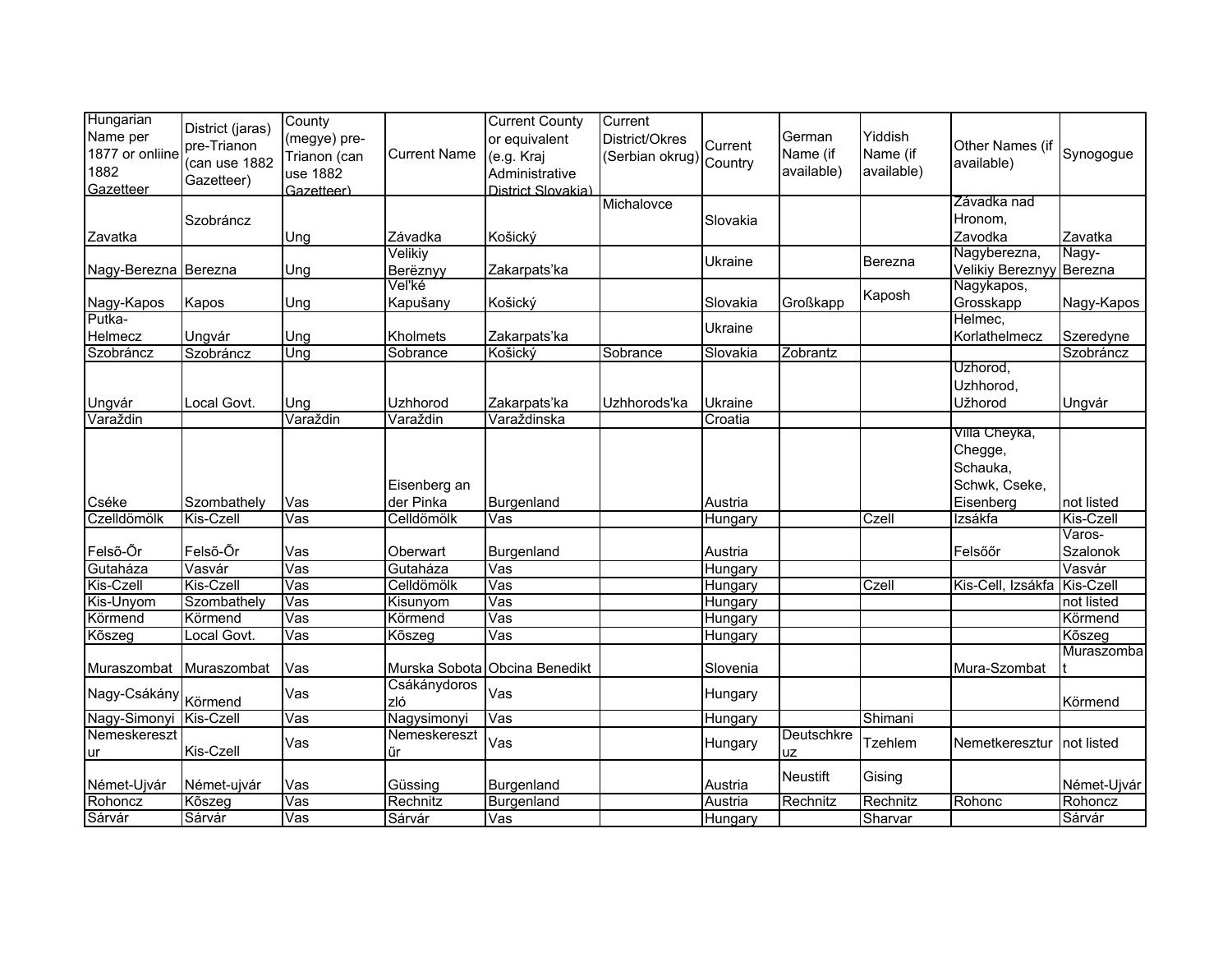| Hungarian<br>Name per<br>1877 or onliine<br>1882<br>Gazetteer | District (jaras)<br>pre-Trianon<br>(can use 1882<br>Gazetteer) | County<br>(megye) pre-<br>Trianon (can<br>use 1882<br>Gazetteer) | <b>Current Name</b> | <b>Current County</b><br>or equivalent<br>(e.g. Kraj<br>Administrative<br>District Slovakia) | Current<br>District/Okres<br>(Serbian okrug) Country | Current        | German<br>Name (if<br>available) | Yiddish<br>Name (if<br>available) | Other Names (if<br>available) | Synogogue         |
|---------------------------------------------------------------|----------------------------------------------------------------|------------------------------------------------------------------|---------------------|----------------------------------------------------------------------------------------------|------------------------------------------------------|----------------|----------------------------------|-----------------------------------|-------------------------------|-------------------|
| Szent-<br>Gotthárd                                            | Szent-Gotthárd Vas                                             |                                                                  | Szentgotthárd       | Vas                                                                                          |                                                      | Hungary        | St. Gotthard                     |                                   |                               | Körmend           |
| Szombathely                                                   | Local Govt.                                                    | Vas                                                              | Szombathely         | Vas                                                                                          |                                                      | Hungary        | Steinamang<br>er                 | Szombathely                       | Szinesemajor                  | Szombathely       |
| Vasvár                                                        | Vasvár                                                         | Vas                                                              | Vasvár              | Vas                                                                                          |                                                      | <b>Hungary</b> |                                  |                                   |                               | Vasvár            |
| Jánosháza                                                     | Kis-Czell                                                      | $\overline{\text{Vas}}$                                          | Jánosháza           | $\overline{\text{Vas}}$                                                                      |                                                      | Hungary        |                                  |                                   |                               | Jánosháza         |
| Csernye                                                       | Zircz                                                          | Veszprém                                                         | Bakonycserny<br>е   | Fejér                                                                                        |                                                      | Hungary        |                                  |                                   |                               | Varpalota         |
| Devecser                                                      | Devecser                                                       | Veszprém                                                         | Devecser            | Veszprém                                                                                     |                                                      | Hungary        |                                  |                                   |                               | not listed        |
| Enying                                                        | Enying                                                         | Veszprém                                                         | Enying              | Fejér                                                                                        |                                                      | Hungary        |                                  |                                   |                               | Enying            |
| Lepsény                                                       | Enying                                                         | Veszprém                                                         | Lepsény             | Fejér                                                                                        |                                                      | Hungary        |                                  |                                   |                               | Varpalota         |
| Mező-Szent-                                                   |                                                                |                                                                  | Mezőszentgyör       |                                                                                              |                                                      |                |                                  |                                   |                               |                   |
| György                                                        | Enying                                                         | Veszprém                                                         | gy                  | Fejér                                                                                        |                                                      | Hungary        |                                  |                                   |                               | Enying            |
| Pápa                                                          | Local Govt.                                                    | Veszprém                                                         | Pápa                | Veszprém                                                                                     |                                                      | Hungary        |                                  | Papa                              |                               | Pápa              |
| Veszprém                                                      | Local Govt.                                                    | Veszprém                                                         | Veszprém            | Veszprém                                                                                     |                                                      | Hungary        |                                  | Vessprém                          |                               | Veszprém          |
| Zircz                                                         | Zircz                                                          | Veszprém                                                         | Zirc                | Veszprém                                                                                     |                                                      | Hungary        |                                  |                                   |                               | Varpalota         |
| Nemes-Szalók Pápa                                             |                                                                | Veszprém                                                         | Nemesszalók         | Veszprém                                                                                     |                                                      | Hungary        |                                  |                                   | Nemes-Szalók                  | Nemes-<br>Szalók  |
| Balaton-Füred                                                 | Tapolcza                                                       | Zala                                                             | Balaton-Füred       | Zala                                                                                         |                                                      | Hungary        |                                  | <b>Balaton-Fired</b>              |                               | Balaton-<br>Füred |
| Becsehely                                                     | Letenye                                                        | Zala                                                             | Becsehely           | Zala                                                                                         |                                                      | Hungary        |                                  |                                   |                               | Nagy-<br>Kanizsa  |
| <b>Belica</b>                                                 | Csáktornya                                                     | Zala                                                             | Belica              | Medjimurje                                                                                   |                                                      | Croatia        |                                  |                                   | Örseg, Belicza                | Csáktornya        |
| Csáktornya                                                    | Csáktornya                                                     | Zala                                                             | Cakovec             | Medjimurje                                                                                   |                                                      | Croatia        |                                  |                                   |                               | Csáktornya        |
| Gutorföld                                                     | Nova                                                           | Zala                                                             | Gutorfölde          | Zala                                                                                         |                                                      | Hungary        |                                  |                                   |                               | Alsó-Lendva       |
|                                                               |                                                                |                                                                  |                     |                                                                                              |                                                      |                |                                  |                                   |                               | Nagy-             |
| Letenye                                                       | Letenye                                                        | Zala                                                             | Letenye             | Zala                                                                                         |                                                      | Hungary        |                                  |                                   |                               | Kanizsa           |
| Nagy-Görbő                                                    | Sümeg                                                          | Zala                                                             | Nagygörbő           | Zala                                                                                         |                                                      | Hungary        |                                  |                                   | Nagygorbo                     |                   |
|                                                               |                                                                |                                                                  |                     |                                                                                              |                                                      |                | Gross                            |                                   |                               | Nagy-             |
| Nagy-Kanizsa                                                  | ocal Govt.                                                     | Zala                                                             | Nagykanizsa         | Zala                                                                                         |                                                      | Hungary        | Kanizsa                          |                                   | Kanizsa                       | Kanizsa           |
|                                                               |                                                                |                                                                  |                     |                                                                                              |                                                      |                |                                  |                                   |                               | Zala-             |
| Nova                                                          | Nova                                                           | Zala                                                             | Nova                | Zala                                                                                         |                                                      | Hungary        |                                  |                                   |                               | Egerszeg          |
| Ohid                                                          | Sümeg                                                          | Zala                                                             | Óhid                | Zala                                                                                         |                                                      | Hungary        |                                  |                                   |                               | Mihályfa          |
| Pacsa                                                         | Pacsa                                                          | Zala                                                             | Pacsa               | Zala                                                                                         |                                                      | Hungary        |                                  |                                   | Pacsahely                     | Pacsa             |
| Pacsa-Tüttös                                                  | Pacsa                                                          | Zala                                                             | Pacsa               | Zala                                                                                         |                                                      | <b>Hungary</b> |                                  |                                   |                               | Pacsa             |
| Perlak                                                        | Perlak                                                         | Zala                                                             | Prelog              | Međimurje                                                                                    |                                                      | Croatia        |                                  |                                   |                               | Csáktornya        |
| Puszta-                                                       |                                                                |                                                                  |                     |                                                                                              |                                                      |                |                                  |                                   |                               |                   |
| Kovácsi                                                       | Csaktornya                                                     | Zala                                                             | Pusztakovácsi       | Somogy                                                                                       |                                                      | Hungary        |                                  |                                   |                               | not listed        |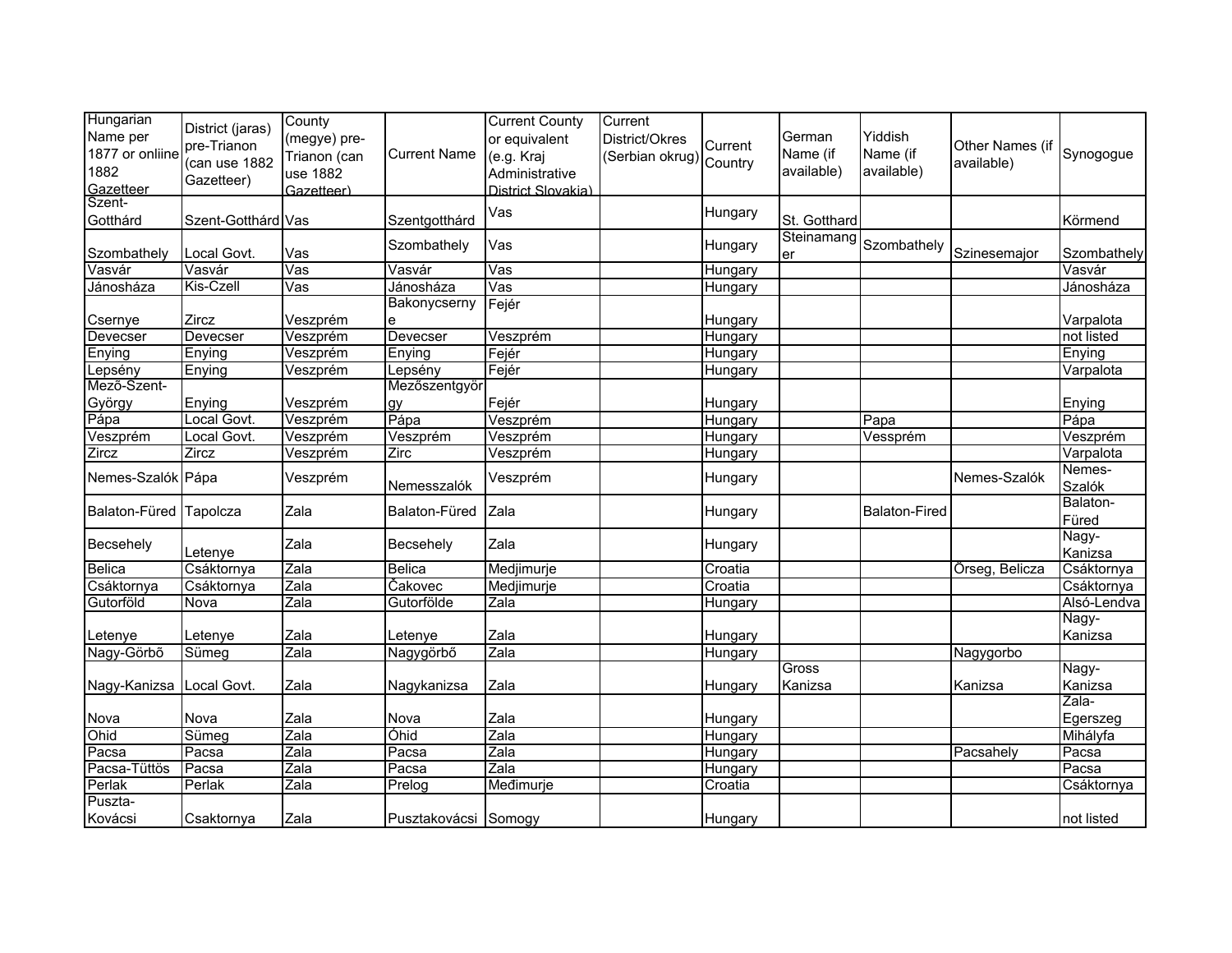| Hungarian                 |                  | County       |                     | <b>Current County</b> | Current         |          |            |              |                 |                   |
|---------------------------|------------------|--------------|---------------------|-----------------------|-----------------|----------|------------|--------------|-----------------|-------------------|
| Name per                  | District (jaras) | (megye) pre- |                     | or equivalent         | District/Okres  | Current  | German     | Yiddish      |                 |                   |
| 1877 or onliine           | pre-Trianon      | Trianon (can | <b>Current Name</b> | (e.g. Kraj            | (Serbian okrug) |          | Name (if   | Name (if     | Other Names (if | Synogogue         |
| 1882                      | (can use 1882    | use 1882     |                     | Administrative        |                 | Country  | available) | available)   | available)      |                   |
| Gazetteer                 | Gazetteer)       | Gazetteer)   |                     | District Slovakia)    |                 |          |            |              |                 |                   |
| Sümeg                     | Sümeg            | Zala         | Sümeg               | Zala                  |                 | Hungary  |            |              |                 | Sümeg             |
| Szent-Grót                | Sümeg            | Zala         | Zalaszentgrót       | Zala                  |                 | Hungary  |            |              |                 |                   |
| Szent-Lõrinc              | Zala-egerszeg    | Zala         | Zalaszentlőrinc     | Zala                  |                 | Hungary  |            |              |                 |                   |
| Tapolcza                  | Tapolcza         | Zala         | Tapolca             | Zala                  |                 | Hungary  |            |              |                 | Tapolcza          |
| Ujudvar                   | Nagy-kanizsa     | Zala         | Újudvar             | Zala                  |                 | Hungary  |            |              |                 |                   |
| Zala-Egerszeg Local Govt. |                  | Zala         | Zalaegerszeg        | Zala                  |                 | Hungary  |            | Egerseg      |                 | Zala-<br>Egerszeg |
| Zala-Lövő                 | Zala-Egerszeg    | Zala         | Zalalövő            | Zala                  |                 | Hungary  |            |              |                 | Zala-Lövõ         |
| Zala-Szent-               |                  |              | Zalaszentlászl      |                       |                 |          |            |              |                 |                   |
| László                    | Keszthely        | Zala         | Ó                   | Zala                  |                 | Hungary  |            |              |                 |                   |
| Zebanec                   | Csáktornya       | Zala         | Zebanec-Selo        | Međimurje             |                 | Croatia  |            |              |                 |                   |
| Ladomir                   | Szinna           | Zemplen      | Ladomirov           | Prešovský             | Snina           | Slovakia |            |              |                 |                   |
|                           |                  |              |                     | Borsod-Abaúj-         |                 |          |            |              | Bodrogszegi,    |                   |
| Szegilong                 | Tokaj            | Zemplen      | Szegi               | Zemplén               |                 | Hungary  |            |              | Pusztaszegi     | Olasz-Liszka      |
| Bély                      | Bodrogköz        | Zemplén      | <b>Biel</b>         | Košický               | Trebišov        | Slovakia |            |              |                 | not listed        |
| Bodrog-                   |                  |              | Bodrogkereszt       | Borsod-Abaúj-         |                 |          |            |              |                 | Bodrog-           |
| Keresztúr                 | Tokaj            | Zemplén      | úr                  | Zemplén               |                 | Hungary  |            | Kerestir     |                 | Keresztúr         |
| Bodzás-Nagy               | Sátoralja-       |              | Novosad             |                       |                 | Slovakia |            | Bodzash-     |                 | Sátoralja-        |
| <b>Ujlak</b>              | Ujhely           | Zemplén      |                     | Košický               | Trebišov        |          |            | Ujlak        |                 | Ujhely            |
| Borró                     | Homonna          | Zemplén      | Borov               | Prešovský             | Medzilaborce    | Slovakia |            |              |                 |                   |
|                           |                  |              |                     | Borsod-Abaúj-         |                 |          |            | Erdo-Benyo   |                 |                   |
| Erdőbénye                 | Tokaj            | Zemplén      | Erdőbénye           | Zemplén               |                 | Hungary  |            |              |                 | Erdőbénye         |
| Gálszécs                  | Gálszécs         | Zemplén      | Sečovce             | Košický               | Trebišov        | Slovakia |            | Tschechavitz |                 | Gálszécs          |
| Habura                    |                  | Zemplén      |                     |                       |                 |          |            |              | Habur,          |                   |
|                           | Homonna          |              | Habura              | Prešovský             | Medzilaborce    | Slovakia |            |              | Laborczfo       |                   |
| Hernád-                   |                  | Zemplén      | Hernádnémeti        | Borsod-Abaúj-         |                 | Hungary  |            |              |                 |                   |
| Németi                    | <b>Szerencs</b>  |              |                     | Zemplén               |                 |          |            |              |                 | <b>Szerencs</b>   |
| Homonna                   | Homonna          | Zemplén      | Humenné             | Prešovský             | Humenné         | Slovakia | Homenau    | Homna        |                 | Homonna           |
| Homonna-                  |                  | Zemplén      | Oľka                |                       |                 |          |            |              |                 |                   |
| Olyka                     | Sztropkó         |              |                     | Prešovský             | Medzilaborce    | Slovakia |            |              | Humennolka      | not listed        |
| Király-                   |                  |              | Kráľovský           |                       |                 |          |            | Helmetz      |                 | Király-           |
| Helmecz                   | Bodrogköz        | Zemplén      | Chlmec              | Košický               | Trebišov        | Slovakia | Helmenz    |              | Király-Helmec   | Helmecz           |
|                           |                  |              |                     |                       |                 |          |            |              | Kis-Tarkany,    |                   |
|                           |                  |              |                     |                       | Trebišov        |          |            |              | Maly Tarkan,    | Király-           |
| Kis-Tarkány               | Bodrogköz        | Zemplén      | Malé Trakany        | Košický               |                 | Slovakia |            |              | Male Trakany    | Helmecz           |
|                           |                  |              |                     | Borsod-Abaúj-         |                 |          |            |              |                 |                   |
| Leányvár                  | Bodrogköz        | Zemplén      | Révleányvár         | Zemplén               |                 | Hungary  |            |              |                 |                   |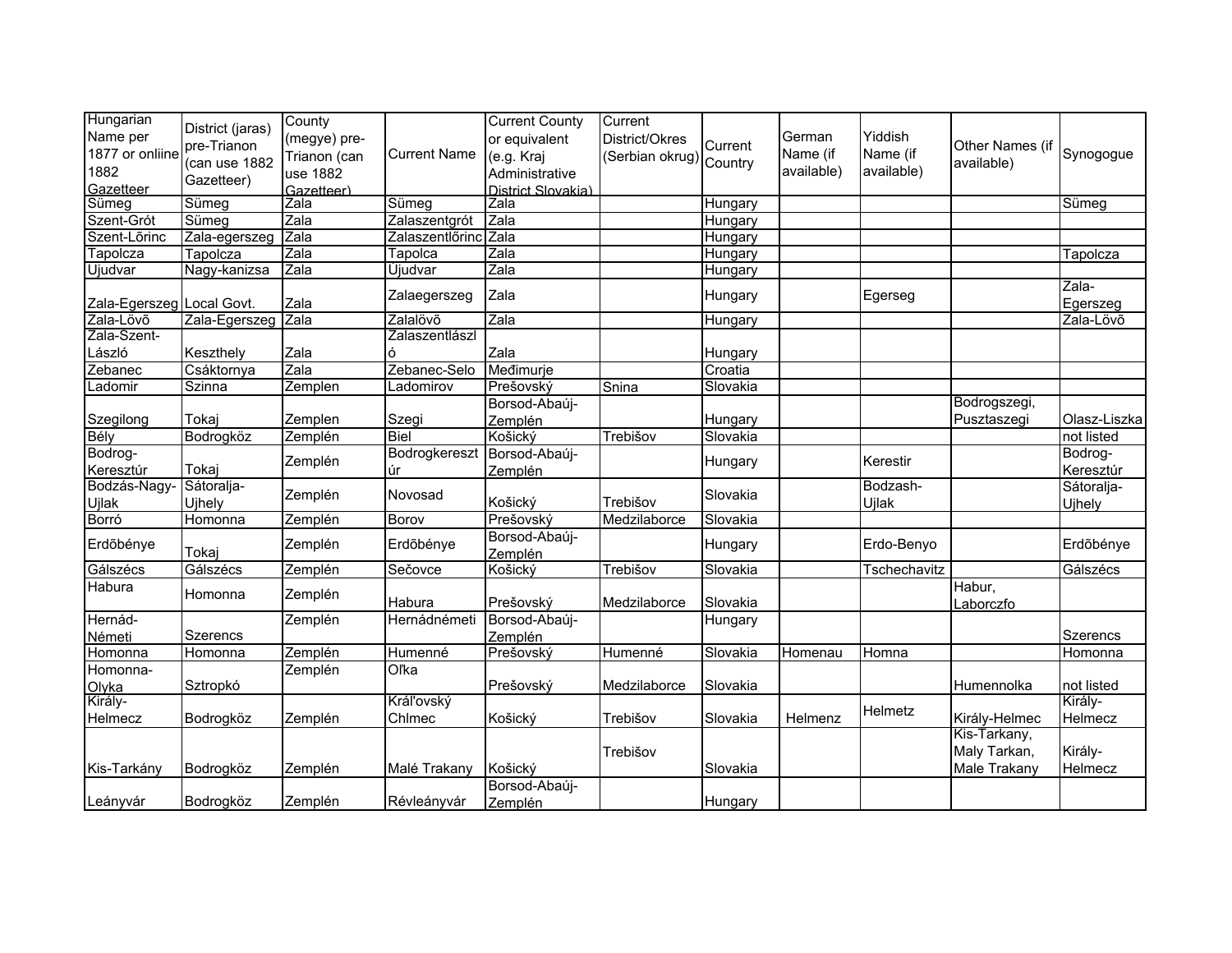| Hungarian<br>Name per<br>1877 or onliine<br>1882 | District (jaras)<br>pre-Trianon<br>(can use 1882 | County<br>(megye) pre-<br>Trianon (can<br>use 1882 | <b>Current Name</b> | <b>Current County</b><br>or equivalent<br>(e.g. Kraj<br>Administrative | Current<br>District/Okres<br>(Serbian okrug) Country | Current  | German<br>Name (if<br>available) | Yiddish<br>Name (if<br>available) | Other Names (if<br>available)                 | Synogogue                   |
|--------------------------------------------------|--------------------------------------------------|----------------------------------------------------|---------------------|------------------------------------------------------------------------|------------------------------------------------------|----------|----------------------------------|-----------------------------------|-----------------------------------------------|-----------------------------|
| Gazetteer                                        | Gazetteer)                                       | Gazetteer)                                         |                     | District Slovakia)                                                     |                                                      |          |                                  |                                   |                                               |                             |
| Mád                                              | <b>Szerencs</b>                                  | Zemplén                                            | Mád                 | Borsod-Abaúj-<br>Zemplén                                               |                                                      | Hungary  | Hegyaljama                       | Maad                              |                                               | Mád                         |
| Mezölaborc                                       | Mezőlaborcz                                      | Zemplén                                            | Medzilaborce        | Prešovský                                                              | Medzilaborce                                         | Slovakia | Labortz                          |                                   |                                               | Homonna                     |
| Monok                                            | Szerencs                                         | Zemplén                                            | Monok               | Borsod-Abaúj-<br>Zemplén                                               |                                                      | Hungary  |                                  |                                   |                                               | Monok                       |
| Nagy-Csertész                                    |                                                  | Zemplén                                            |                     |                                                                        |                                                      |          |                                  |                                   | Nagycsertész,<br>Csertesz, Velky<br>Certizne, |                             |
|                                                  | Sztropkó                                         |                                                    | Čertižné            | Prešovský                                                              | Medzilaborce                                         | Slovakia |                                  |                                   | Chertizhne                                    | Homonna                     |
| Nagy-Czigánd                                     | Bodrogköz                                        | Zemplén                                            | Cigánd              | Borsod-Abaúj-<br>Zemplén                                               |                                                      | Hungary  |                                  | Cigand                            | Czigand                                       | Kis-Czigánd                 |
| Nagy-Mihály                                      | Nagy-Mihály                                      | Zemplén                                            | Michalovce          | Košický                                                                | Michalovce                                           | Slovakia | Großmichel                       | Mihalvitz                         |                                               | Nagy-Mihály                 |
| Nagy-Tarkány                                     | Bodrogköz                                        | Zemplén                                            | Veľké Trakany       | Košický                                                                | Trebišov                                             | Slovakia |                                  | Tarkan                            | Veľký Tarkan                                  | Király-<br>Helmecz          |
| Nátafalva                                        | Nagy-Mihály                                      | Zemplén                                            | Nacina Ves          | Košický                                                                | Michalovce                                           | Slovakia |                                  | Natzanvitsch                      |                                               | Nagy-Mihály                 |
| Olasz-Liszka                                     | Tokaj                                            | Zemplén                                            | Olaszliszka         | Borsod-Abaúj-<br>Zemplén                                               |                                                      | Hungary  |                                  | Lisk                              |                                               | Olasz-Liszka                |
| Ond                                              | Szerencs                                         | Zemplén                                            | Ond                 | Borsod-Abaúj-<br>Zemplén                                               |                                                      | Hungary  |                                  |                                   | Szerencs-Ond                                  |                             |
| Rátka                                            | Szerencs                                         | Zemplén                                            | Rátka               | Borsod-Abaúj-<br>Zemplén                                               |                                                      | Hungary  |                                  |                                   |                                               | Tállya                      |
| Sámogy                                           | Nagy-mihály                                      | Zemplén                                            | Samudovce           | Košický                                                                | Michalovce                                           | Slovakia |                                  |                                   |                                               | Nagy-mihályi                |
| Sárospatak                                       | Sárospatak                                       | Zemplén                                            | Sárospatak          | Borsod-Abaúj-<br>Zemplén                                               |                                                      | Hungary  |                                  | Sharos-Patak                      |                                               | Sárospatak                  |
| Sátoralja-<br>Ujhely                             | Sátoralja-<br>Ujhely                             | Zemplén                                            | Sátoraljaújhely     | Borsod-Abaúj-<br>Zemplén                                               |                                                      | Hungary  |                                  | Ujhel                             | Újhely                                        | Sátoralja-<br><b>Ujhely</b> |
| <b>Szentes</b>                                   | Bodrogköz                                        | Zemplén                                            | Svätuše             | Košický                                                                | Trebišov                                             | Slovakia |                                  | Bodrogszent<br>es                 |                                               | Király-<br>Helmecz          |
| <b>Szerencs</b>                                  | Szerencs                                         | Zemplén                                            | <b>Szerencs</b>     | Borsod-Abaúj-<br>Zemplén                                               |                                                      | Hungary  |                                  | Serentsch                         |                                               | Szerencs                    |
| Sztropkó                                         | Sztropkó                                         | Zemplén                                            | Stropkov            | Prešovský                                                              | Stropkov                                             | Slovakia |                                  | Sztropkov                         |                                               | Sztropkó                    |
| Sztropkó-                                        |                                                  | Zemplén                                            | Oľka                |                                                                        |                                                      |          |                                  |                                   |                                               |                             |
| Olyka                                            | Sztropkó                                         |                                                    |                     | Prešovský                                                              | Medzilaborce                                         | Slovakia |                                  |                                   |                                               | Sztropkó                    |
| Tállya                                           | Szerencs                                         | Zemplén                                            | Tállya              | Borsod-Abaúj-<br>Zemplén                                               |                                                      | Hungary  |                                  | Tallya                            |                                               | Tállya                      |
| Tarcal                                           | Tokaj                                            | Zemplén                                            | Tarcal              | Borsod-Abaúj-<br>Zemplén                                               |                                                      | Hungary  |                                  |                                   |                                               | Tarczal                     |